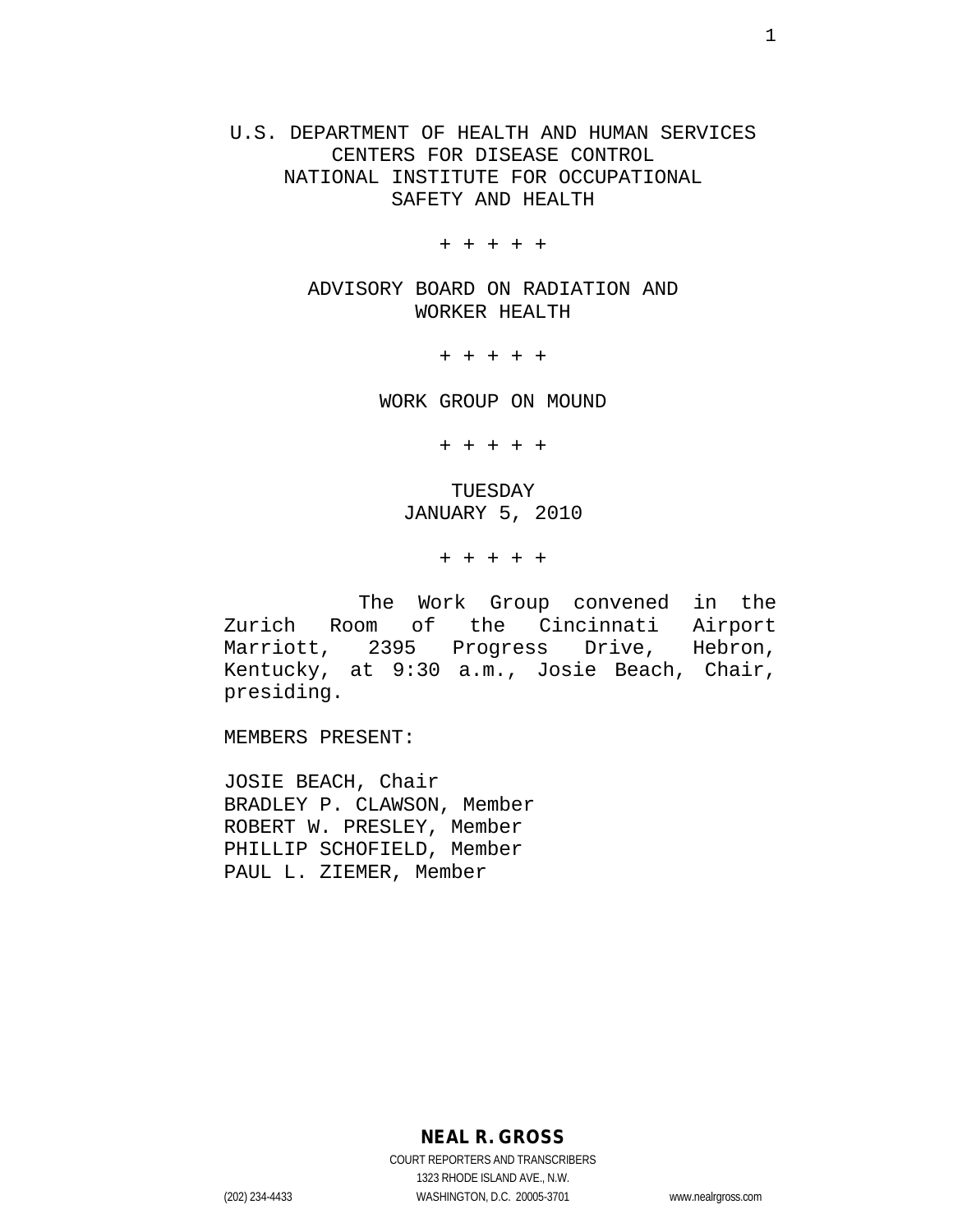ALSO PRESENT:

TED KATZ, Designated Federal Official NANCY ADAMS, NIOSH Contractor\* ISAF AL-NABULSI, DOE\* BOB ANIGSTEIN, SC&A\* TERRIE BARRIE, ANWAG\* BOB BISTLINE, SC&A RON BUCHANAN, SC&A MEL CHEW, ORAU Team JOE FITZGERALD, SC&A STU HINNEFELD, OCAS EMILY HOWELL, HHS KARIN JESSEN, ORAU Team JENNY LIN, HHS JOYCE LIPSZTEIN, SC&A ARJUN MAKHIJANI, SC&A DICK MADDING, Mound worker JOHN MAURO, SC&A ROBERT MORRIS, OCAS\* JIM NETON, OCAS KATHY ROBERTSON-DeMERS, SC&A WARREN SHEEHAN, Mound worker DON STEWART, ORAU Team BRANT ULSH, OCAS LEW WADE, OCAS\*

\*Present via telephone

**NEAL R. GROSS**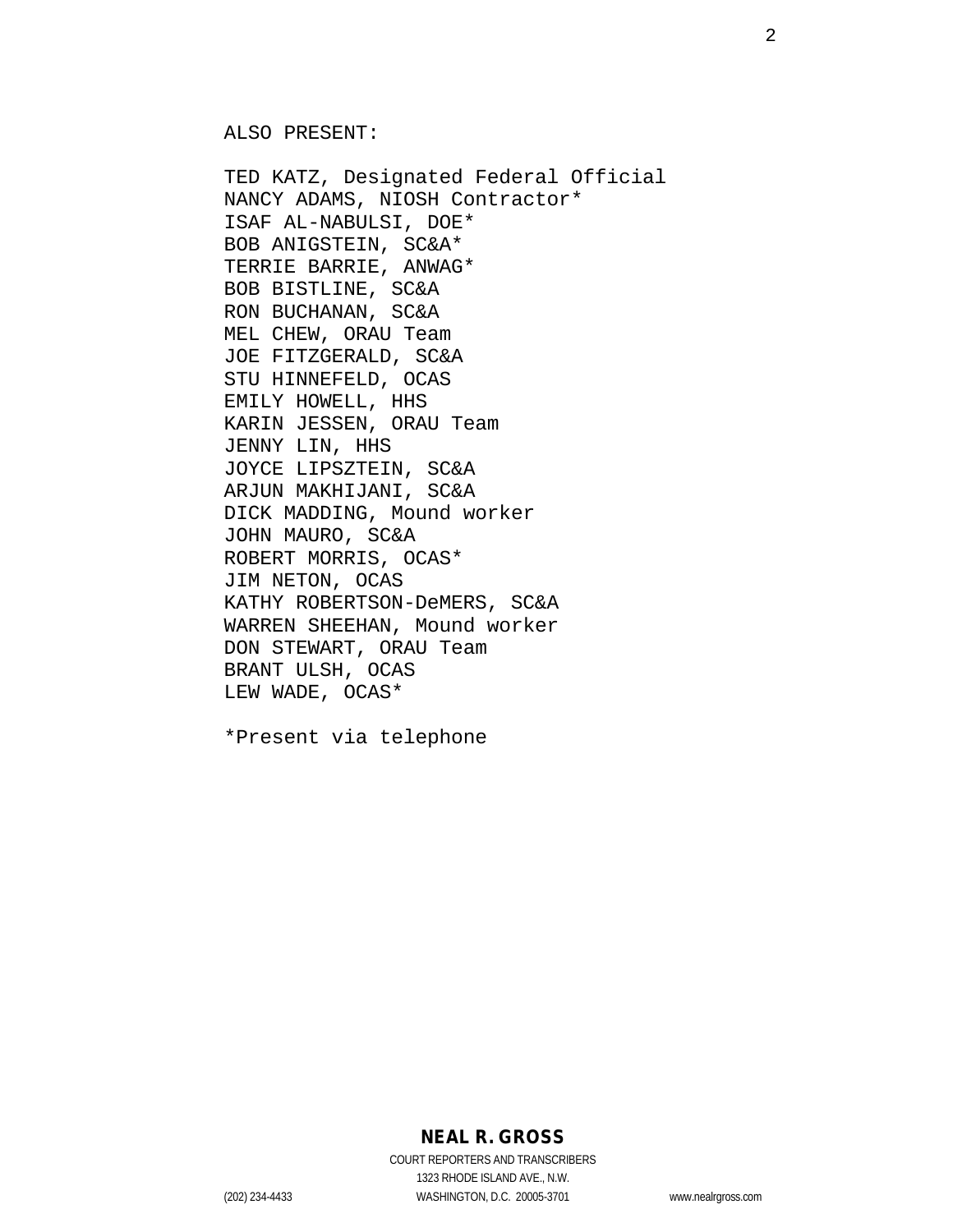#### C-O-N-T-E-N-T-S

# PAGE Roll Call ................................. 4 Neutron Dose Reconstruction, Issues 14 and 15, Dr. Brant Ulsh ............. 12 Stable Tritium Compounds, Issue 6 ....... 243 Radon, Issue 2 .............................. 330

## **NEAL R. GROSS**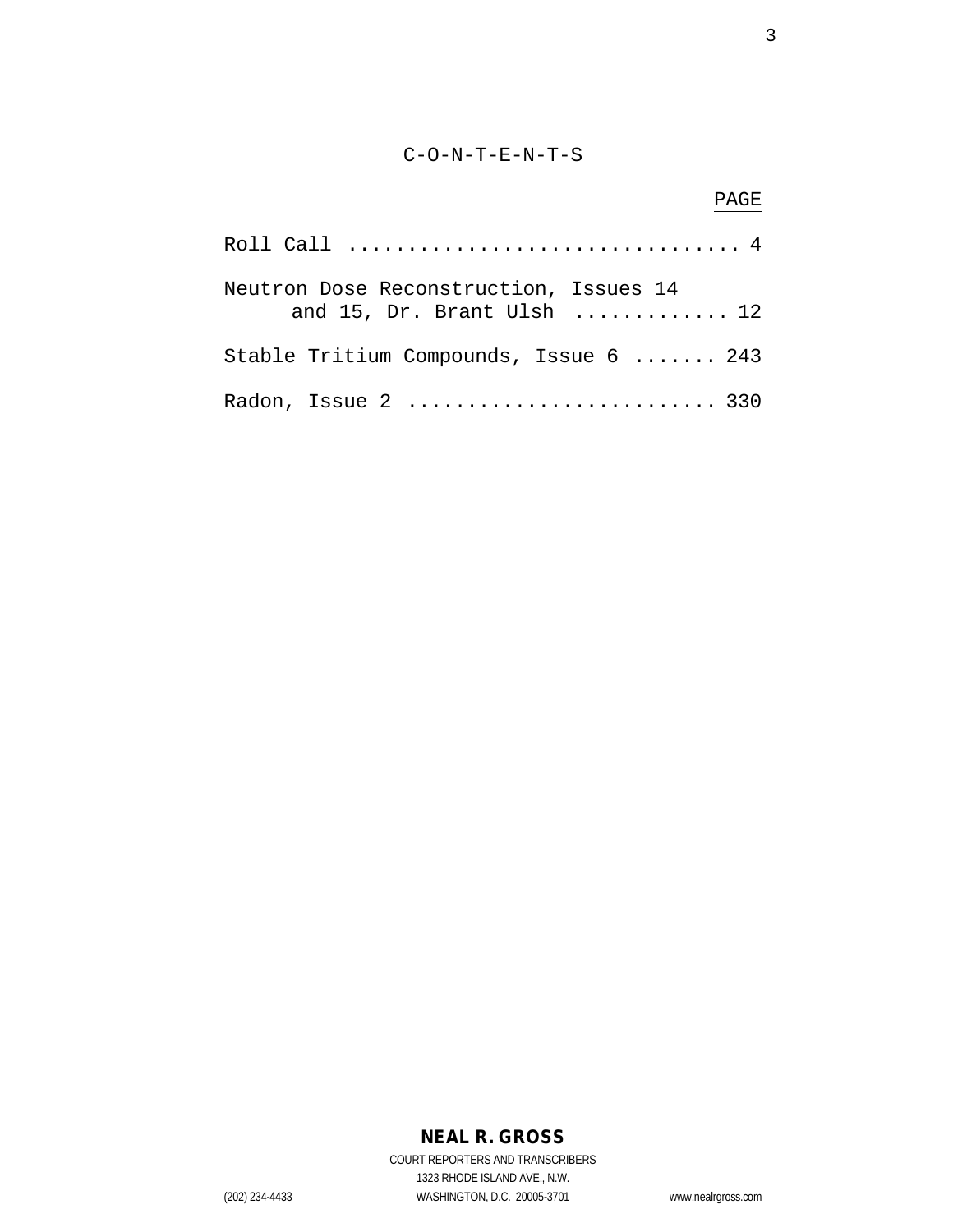| $\mathbf 1$    | $P-R-O-C-E-E-D-I-N-G-S$                        |
|----------------|------------------------------------------------|
| $\overline{2}$ | (9:30 a.m.)                                    |
| 3              | MR. KATZ: Good morning, everyone               |
| 4              | in the room and on the phone. This is the      |
| 5              | Advisory Board on Radiation and Worker Health. |
| 6              | This is the Mound Working Group and we are     |
| 7              | about to get started.                          |
| 8              | As usual we begin with roll call,              |
| 9              | and as I do roll call, please address, for all |
| 10             | of the government-related people, address      |
| 11             | whether you have a conflict of interest as     |
| 12             | well.                                          |
| 13             | So beginning with Board members in             |
| 14             | the room.                                      |
| 15             | CHAIR BEACH: Josie Beach, Mound                |
| 16             | Chair, no conflicts.                           |
| 17             | MEMBER CLAWSON: Brad Clawson,                  |
| 18             | Work Group member, no conflicts.               |
| 19             | MEMBER ZIEMER: Paul Ziemer, Work               |
| 20             | Group member, no conflicts.                    |
| 21             | MEMBER SCHOFIELD: Phil Schofield,              |
| 22             | Work Group member, no conflict.                |
|                |                                                |

**NEAL R. GROSS** COURT REPORTERS AND TRANSCRIBERS 1323 RHODE ISLAND AVE., N.W.

(202) 234-4433 WASHINGTON, D.C. 20005-3701 www.nealrgross.com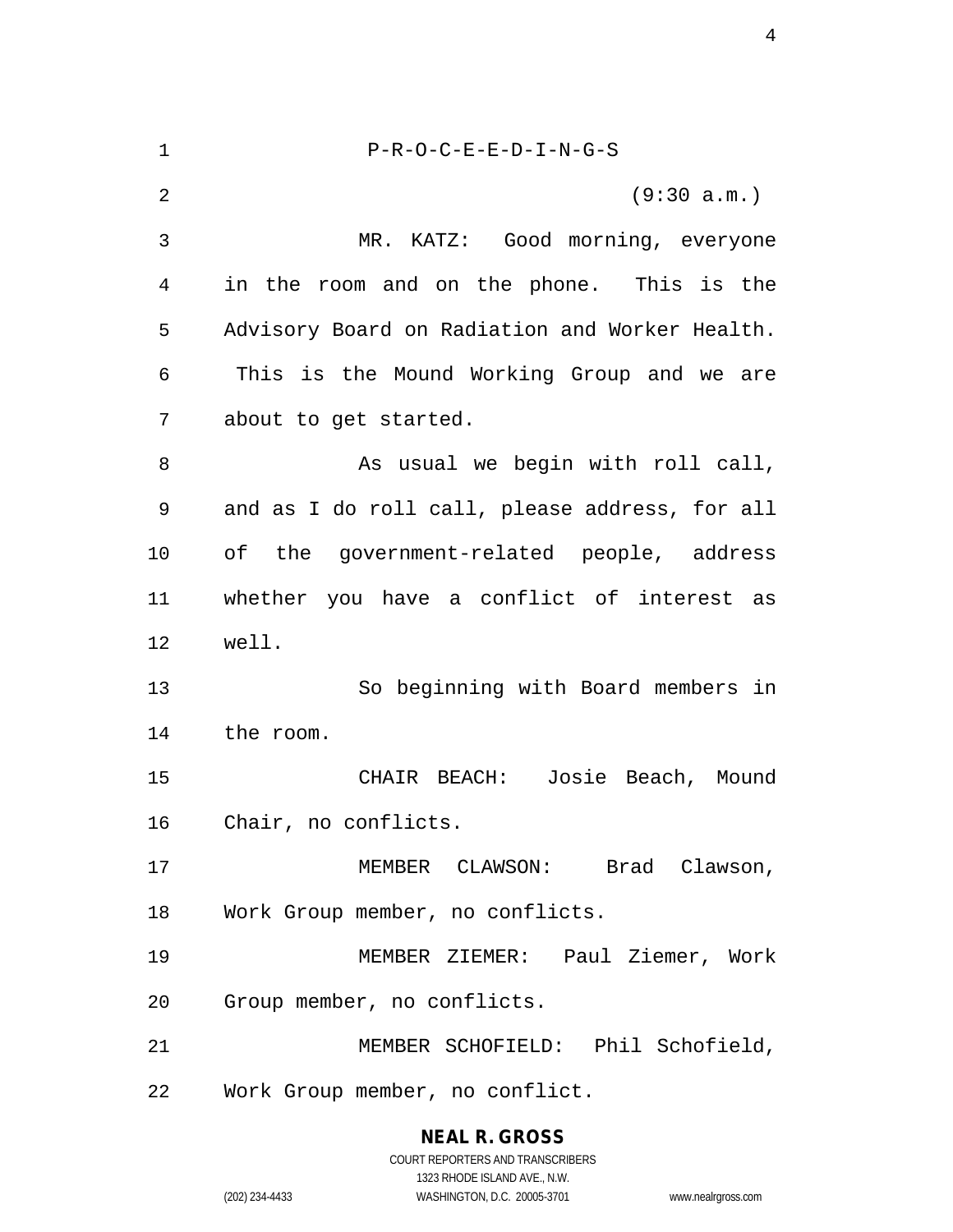MEMBER PRESLEY: Robert Presley, Work Group member, no conflict. MR. KATZ: And let me check on the lines. Are there any Board members attending on the line? (No audible response.) MR. KATZ: Okay. Then in the room next: the NIOSH ORAU team. MR. HINNEFELD: Stu Hinnefeld, Interim Director -- 11 MR. KATZ: No conflict? MR. HINNEFELD: -- of OCAS, and yes, I have no conflict. DR. NETON: Jim Neton, OCAS, no conflict at Mound. DR. ULSH: Brant Ulsh of OCAS, no conflict at Mound. 18 MR. KATZ: And on the line, NIOSH ORAU team? MR. MORRIS: Robert Morris, Oak Ridge Associated Universities Team, no conflict.

COURT REPORTERS AND TRANSCRIBERS 1323 RHODE ISLAND AVE., N.W. (202) 234-4433 WASHINGTON, D.C. 20005-3701 www.nealrgross.com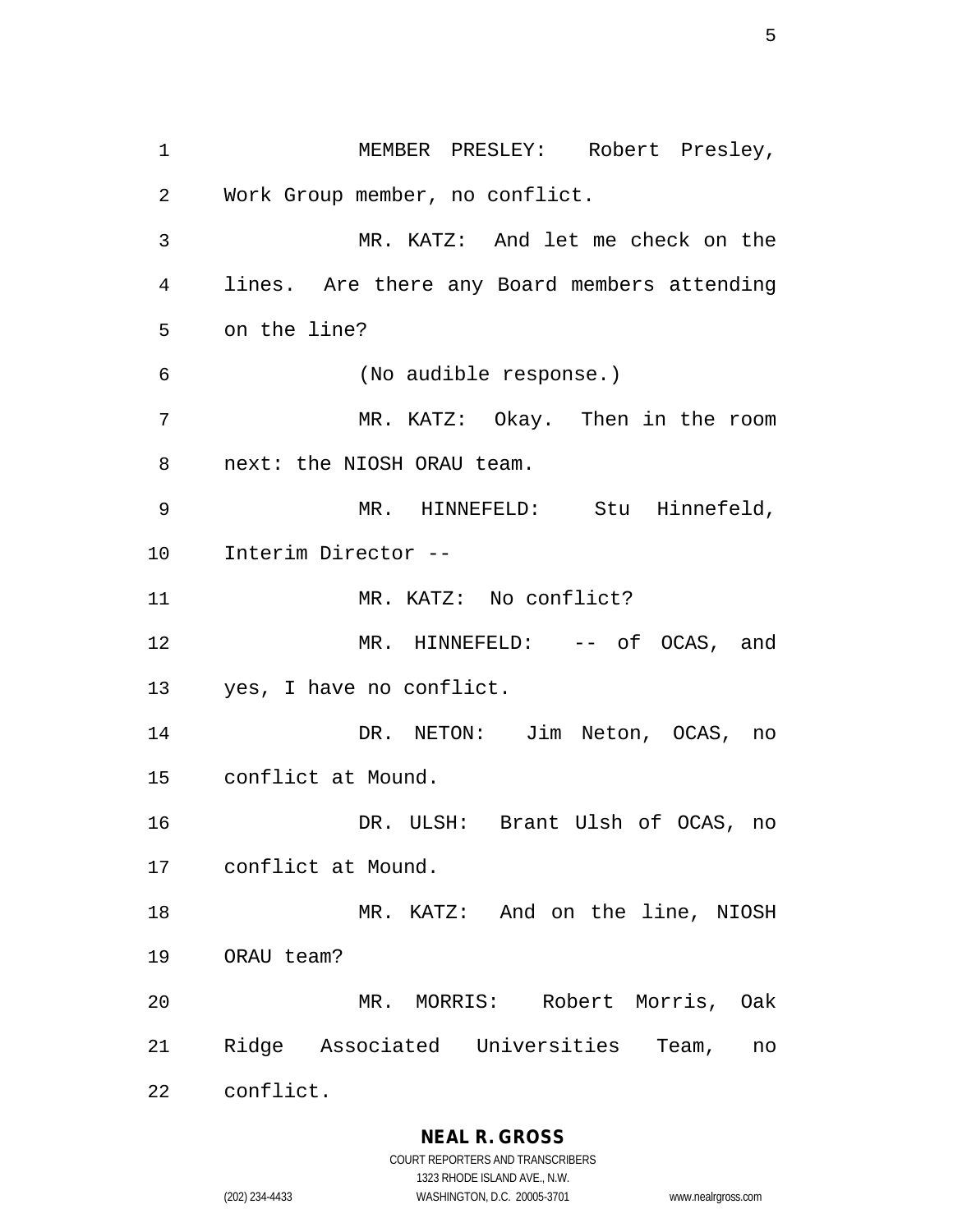1 MR. HINNEFELD: There are other ORAU Team members. MR. KATZ: Oh, I'm sorry. I said in the room. Sorry. MR. STEWART: Don Stewart, ORAU Team, no conflict with Mound. MS. JESSEN: Karin Jessen, ORAU Team, no conflict with Mound. MR. CHEW: Mel Chew, ORAU Team, no conflict with Mound. MR. KATZ: Okay. Any other NIOSH or ORAU Team on the line? (No audible response.) MR. KATZ: Okay. SC&A in the room? DR. MAURO: John Mauro, SC&A, no conflict. DR. BISTLINE: Bob Bistline, SC&A, no conflict. MR. FITZGERALD: Joe Fitzgerald, SC&A, no conflict. DR. BUCHANAN: Ron Buchanan, SC&A, no conflict.

#### **NEAL R. GROSS**

COURT REPORTERS AND TRANSCRIBERS 1323 RHODE ISLAND AVE., N.W. (202) 234-4433 WASHINGTON, D.C. 20005-3701 www.nealrgross.com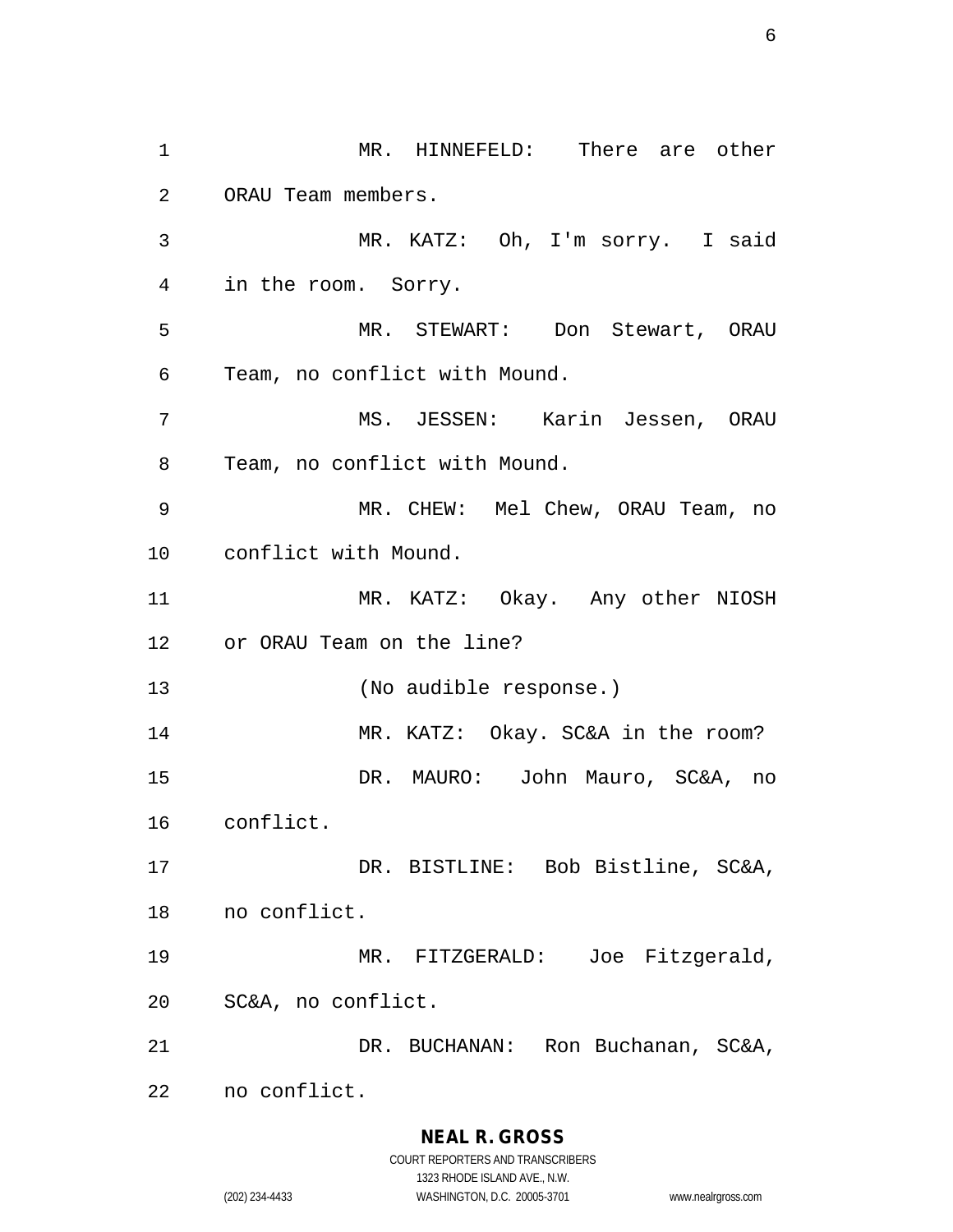DR. MAKHIJANI: Arjun Makhijani, SC&A, no conflict. MS. ROBERTSON-DeMERS: Kathy Robertson-DeMers, conflicted. MR. KATZ: And on the telephone, any SC&A members? DR. ANIGSTEIN: Bob Anigstein, SC&A, no conflict. MR. KATZ: Okay, and then we have HHS or other government employees or contractors in the room. 12 MS. HOWELL: Emily Howell, HHS. 13 MS. LIN: Jenny Lin, HHS. 14 MR. KATZ: And on the line: HHS, other government employees or government contractors? 17 DR. WADE: Lew Wade, a contractor to NIOSH. MS. ADAMS: Nancy Adams, a contractor with NIOSH. MR. KATZ: That was Lew Wade, by the way, the first one.

> **NEAL R. GROSS** COURT REPORTERS AND TRANSCRIBERS 1323 RHODE ISLAND AVE., N.W.

(202) 234-4433 WASHINGTON, D.C. 20005-3701 www.nealrgross.com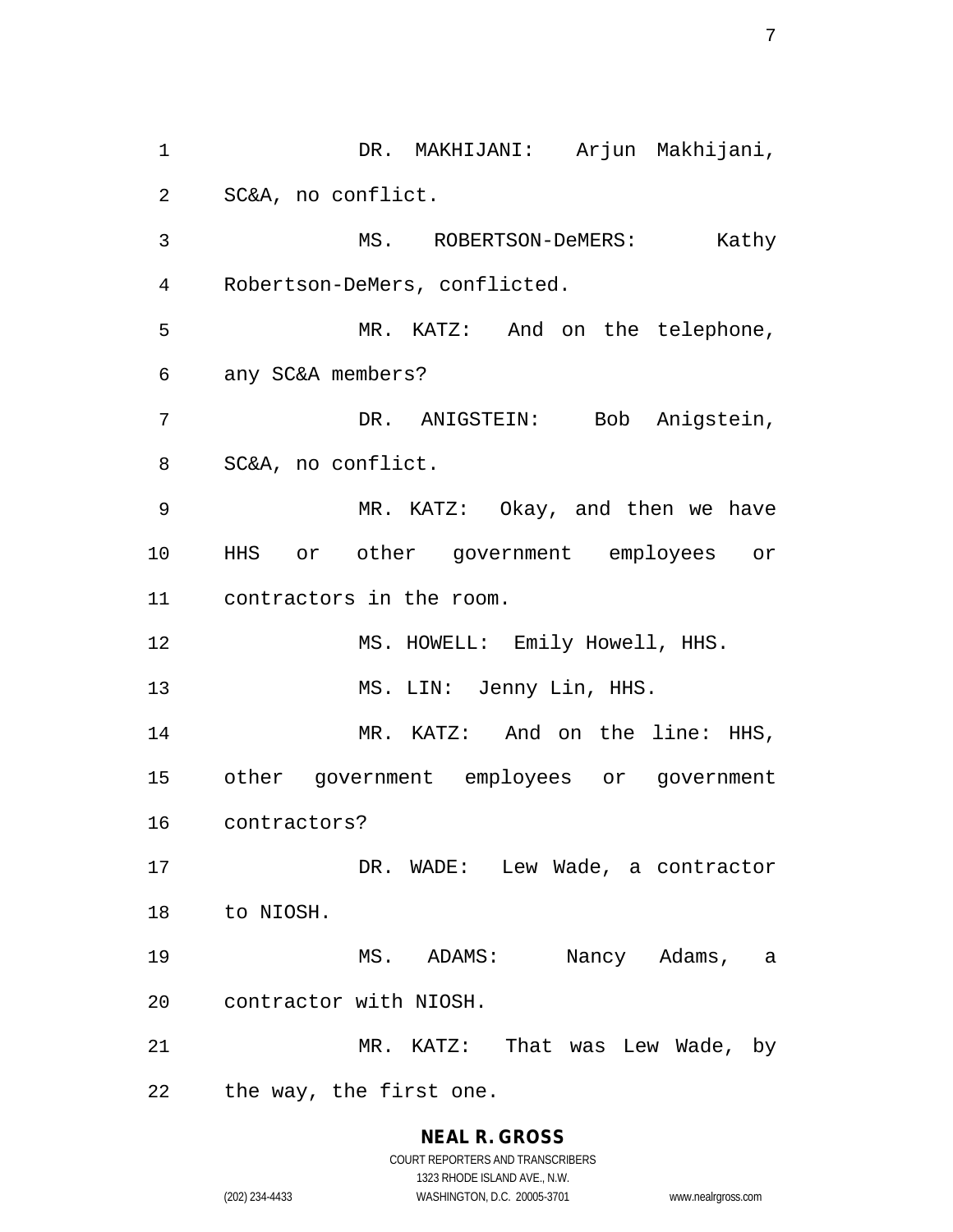MS. AL-NABULSI: Isaf Al-Nabulsi, DOE, no conflict.

 MR. KATZ: Okay, and then there are no members of the public in the room, but how about on the line? Any petitioners or other members of the public or staff of congressional offices who want to identify themselves? MS. BARRIE: This is Terrie Barrie with ANWAG. 11 MR. KATZ: Welcome, Terrie. 12 MS. BARRIE: Good morning. MR. KATZ: You did get the agenda, right, from me? MS. BARRIE: No, the attachments didn't come through. 17 MR. KATZ: Let me try that again. 18 MS. BARRIE: Okay. Thanks. MR. KATZ: Okay. Other members of the public? MR. SHEEHAN: Can you hear me?

MR. KATZ: No, but now we can,

**NEAL R. GROSS** COURT REPORTERS AND TRANSCRIBERS

1323 RHODE ISLAND AVE., N.W.

(202) 234-4433 WASHINGTON, D.C. 20005-3701 www.nealrgross.com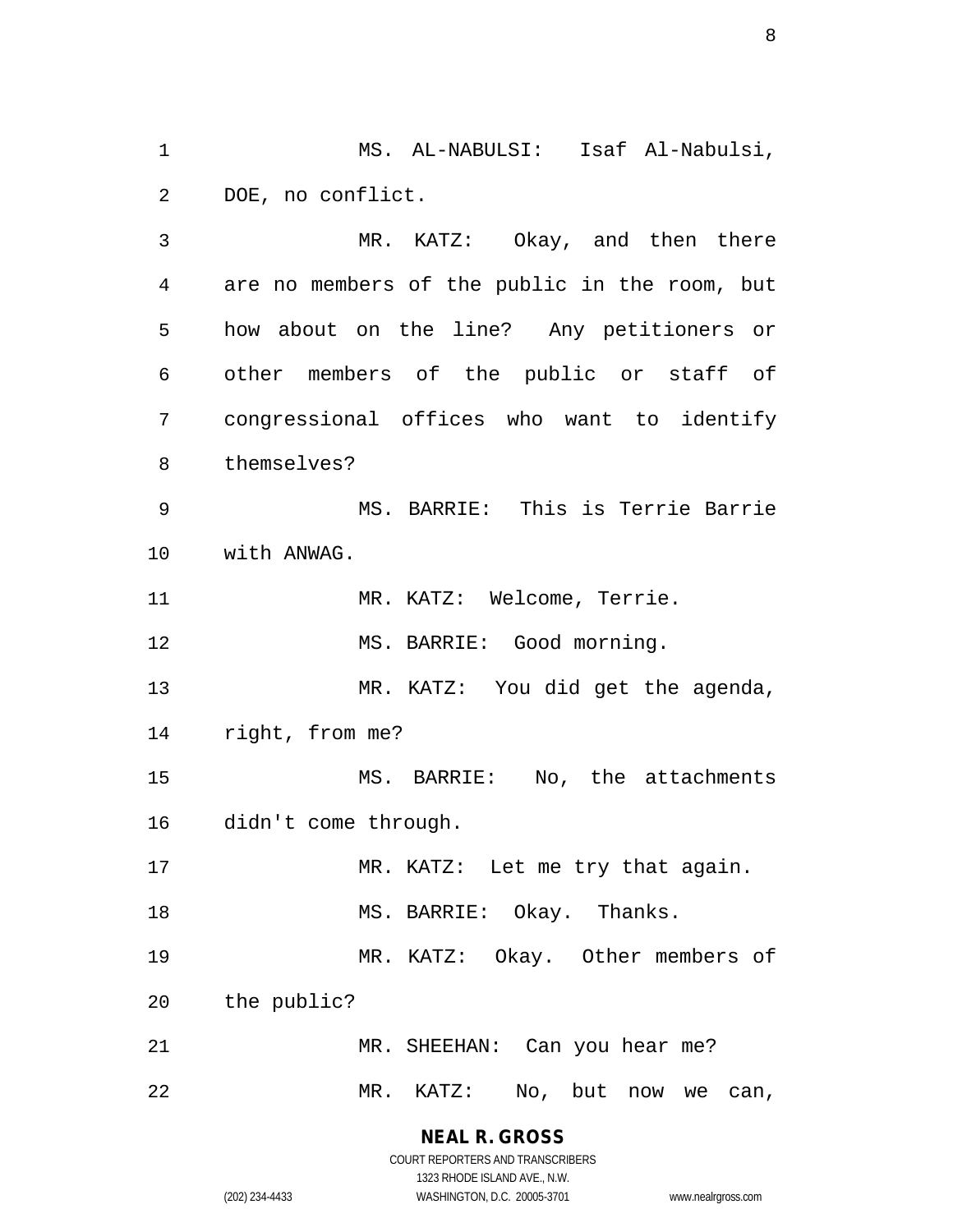yes.

2 MR. SHEEHAN: You can hear me? MR. KATZ: Yes. MR. SHEEHAN: Warren Sheehan, Dick Madding. We're on the way. We should be there in about 20 minutes. MR. KATZ: Okay. Warren, Sam and Dick Manning, is that what you said? MR. SHEEHAN: Yes. MR. KATZ: Warren Sheehan and Dick Madding. MR. SHEEHAN: And we are ex-Mound employees. I guess that means we're conflicted. MR. KATZ: Right. You're not conflicted because you're not in the same category. Okay. That's it then. Josie, it's yours. Let me just say to everyone on the line, then, please mute your phones. If you don't have a mute button, use \*6, and when you

#### **NEAL R. GROSS**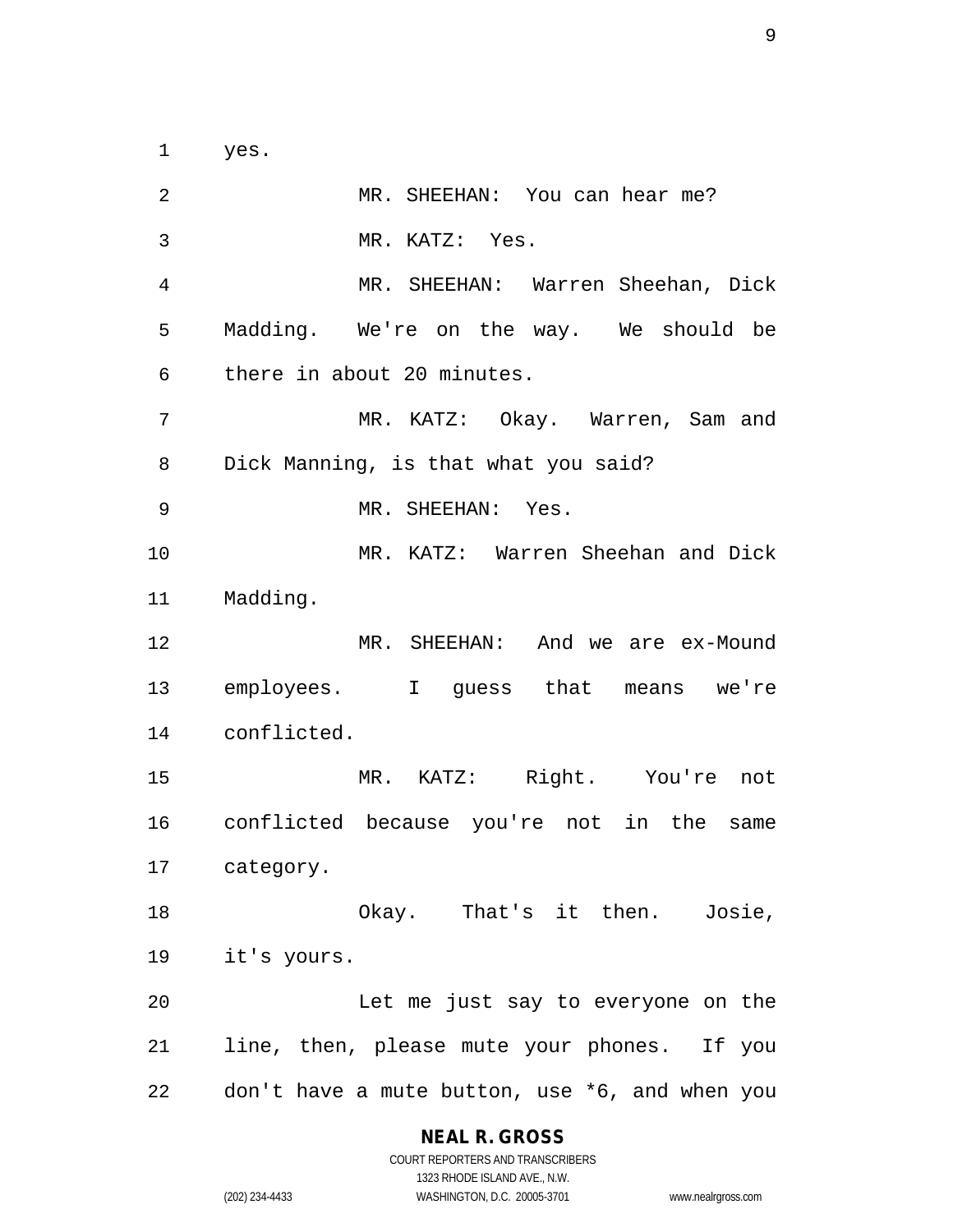want to address the group, use \*6 to come back off mute, and please do not put the call on hold. Just disconnect and call back in if you need to leave at some point. Thank you. MR. SHEEHAN: You say put it on mute? MR. KATZ: Yes, please, put it on mute. CHAIR BEACH: Okay. Thank you, Ted. For the benefit of those on the line, who don't have an agenda. I'm just

 going to run through it very quickly. We're going to start off with neutron dose reconstruction with NIOSH this morning.

 Breaks are at 11:00, 12:30, 2:30. We're going to go into radon after neutrons. Then we're going to go into stable tritium compounds. If we have time we will go into either high fired Pu-238. That is a change from the printed schedule, and save adequacy,

#### **NEAL R. GROSS**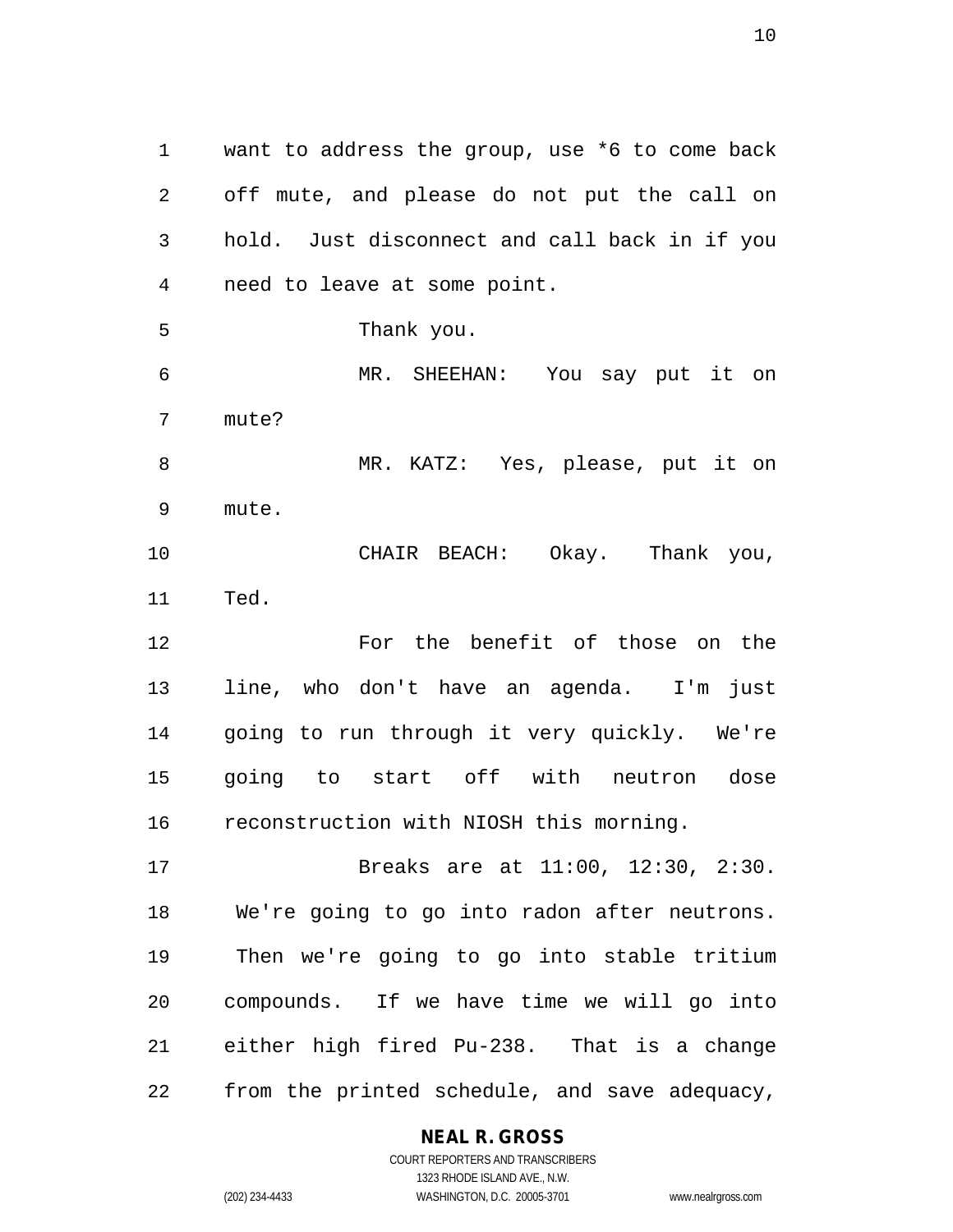completeness, and internal dose records for tomorrow morning, I believe.

 And once we're finished with those two, we'll go into road maps and the remaining closure items at the end of the day tomorrow:, beta/shallow dose, PAAA violations, and the D&D issue.

 If -- unless that causes any kind of a conflict for anybody changing that data adequacy until tomorrow.

 DR. ULSH: I'll have to check on the plutonium. It's not the data adequacy, it's plutonium-238.

 CHAIR BEACH: It may be that they're both tomorrow. It just depends on how long neutron goes. One of our primary speakers is a little hoarse today and can't speak very well on the data adequacy. So that's the only reason for the change.

 With that, thank you for everybody being here, and, Brant, if you're ready.

DR. ULSH: Sure.

#### **NEAL R. GROSS**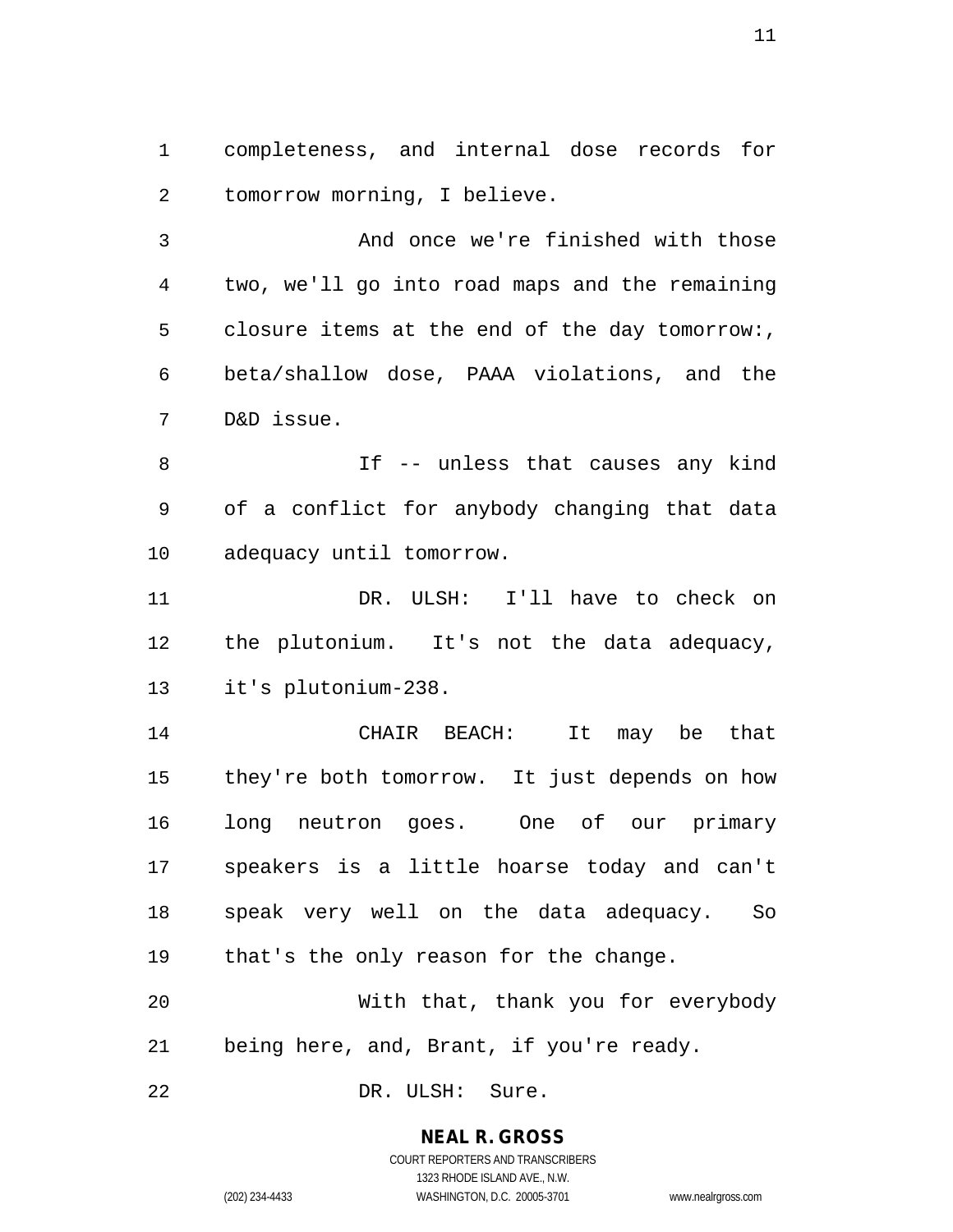CHAIR BEACH: We can start neutrons.

 DR. ULSH: The latest development on the neutron issue is that we issued a revision of our White Paper dated December 9th. This is an ongoing -- probably the latest iteration in our discussions on this issue.

 Basically just to recap, at Mound in the early days like most other places in the complex, neutron doses were measured with NTA film. As the technology evolved, they switched to thermoluminescent dosimetry. That occurred at Mound in the 70s like other places in the complex.

**And our White Paper deals with a**  number of issues all related to neutron dosimetry and neutron dose reconstruction. Some of the fundamental issues are the adequacy of NTA film to measure neutron exposures that were experienced by workers. That's discussed in our White Paper.

#### **NEAL R. GROSS** COURT REPORTERS AND TRANSCRIBERS

1323 RHODE ISLAND AVE., N.W.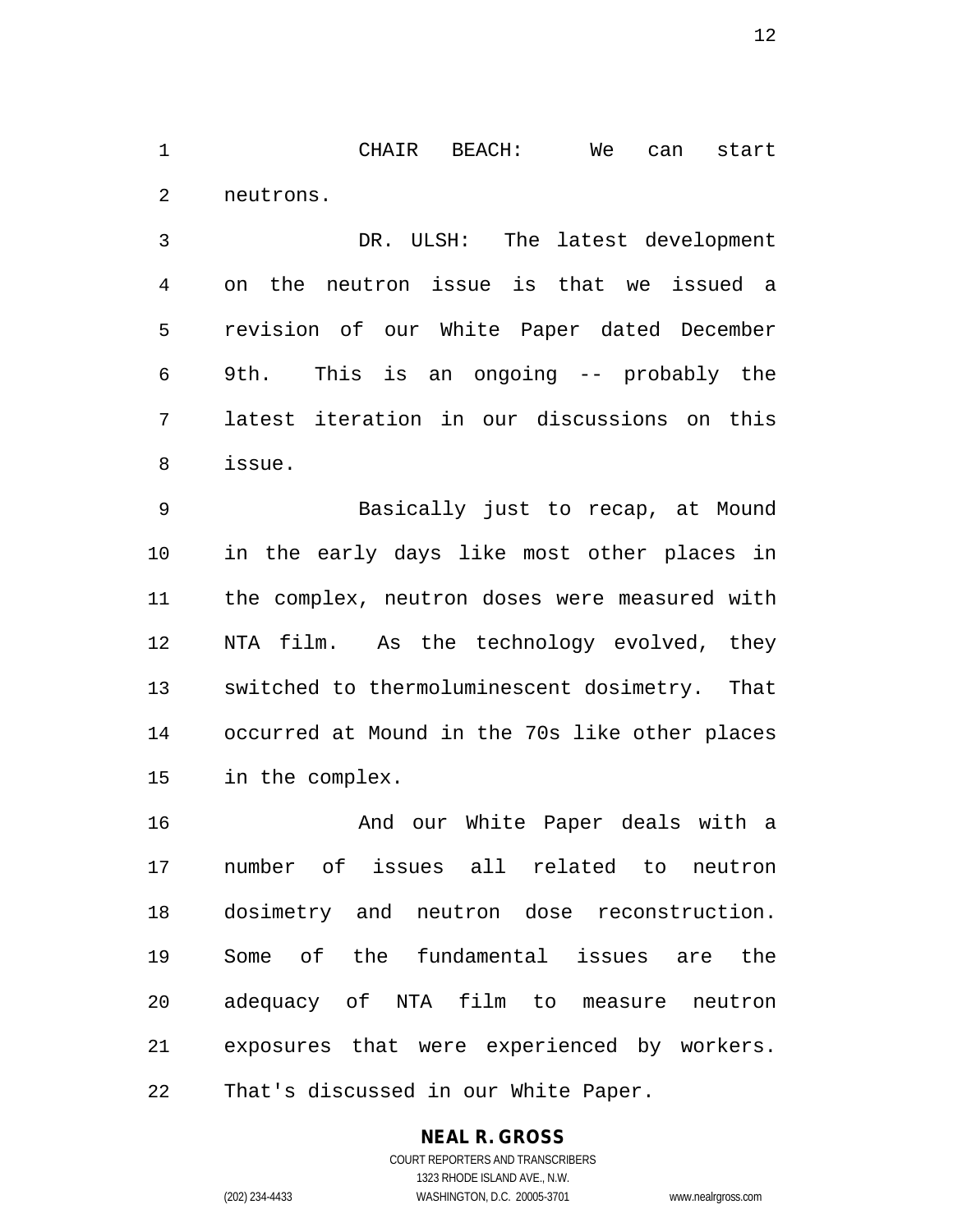The issue there in a nutshell is that in a moderated neutron spectrum like you might encounter in a workplace, a certain fraction of that spectrum falls below the energy threshold of the neutron film. So, in other words, if the neutrons are very low- energy, they're not picked up by the neutron film.

 We discussed that issue, and we talked about the correction factors that we make to NTA films to account for that phenomenon.

 We also talk about the situation where, at least in the early days of the SM building, where you would find the highest neutron exposures on the Mound site, pretty much the people who were stationed in SM building were assigned both neutron and gamma dosimetry.

 A problem comes in though when you have visitors to the SM building, and by visitors, let me define what I mean by that.

#### **NEAL R. GROSS** COURT REPORTERS AND TRANSCRIBERS 1323 RHODE ISLAND AVE., N.W. (202) 234-4433 WASHINGTON, D.C. 20005-3701 www.nealrgross.com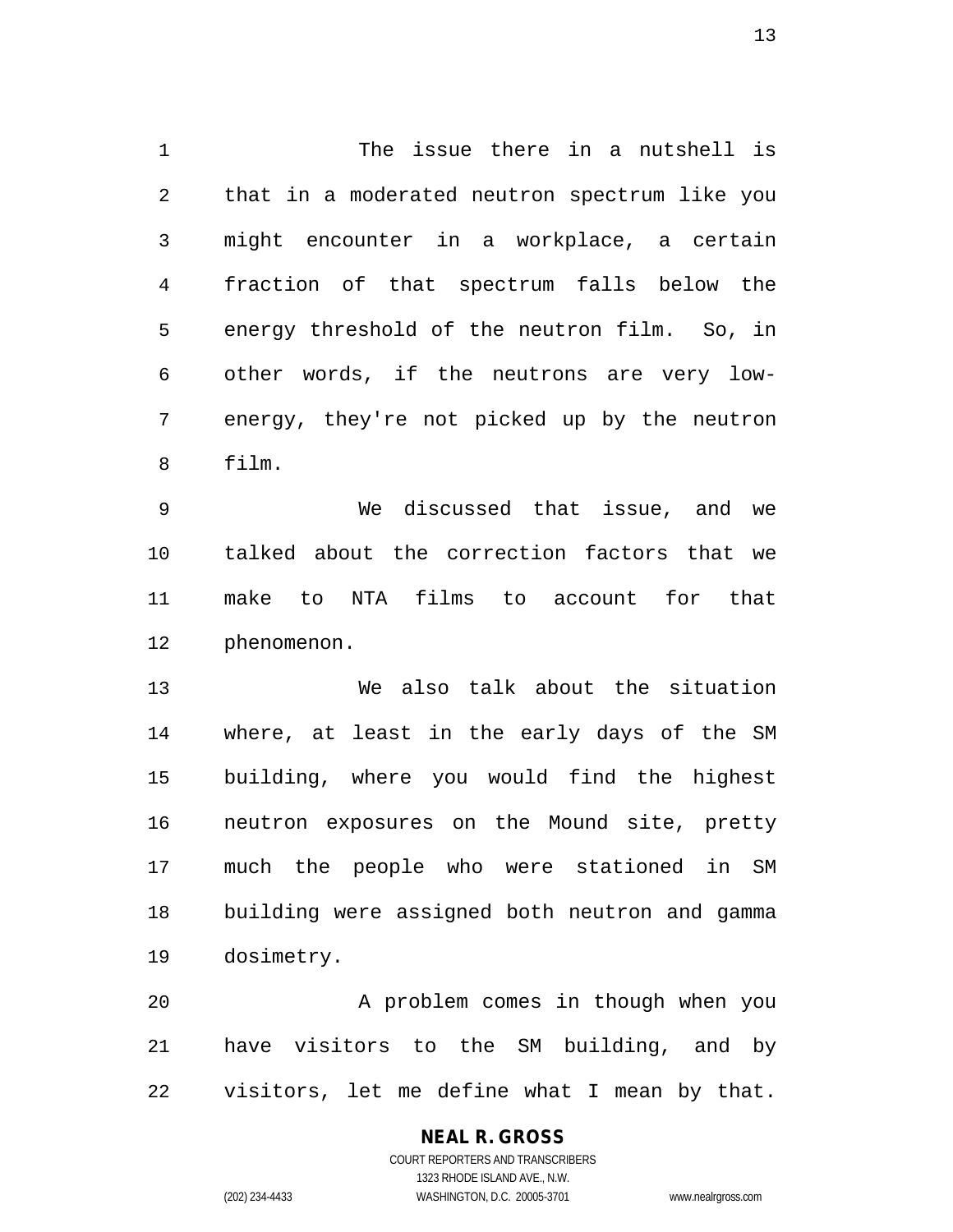Those are people who are not visitors to the Mound site. They work at the Mound site, but not in SM building. So think of plumbers or pipe fitters who might have come up there to do a discrete, short-term job. That's what I mean when I talk about visitors to the SM building.

 For those visitors, in the early days they were issued visitor badges, neutron and gamma. But unless the gamma read a certain level, in other words, if it was high enough, then they read the neutron film. But if the gamma measurement was below that, the NTA film was not read.

 So we're left with the situation where we have to come up with a way to estimate unmonitored dose essentially for neutrons, and we have an approach put forward in our White Paper. It is different over different periods of time depending on what information we have.

In the early days, we rely on the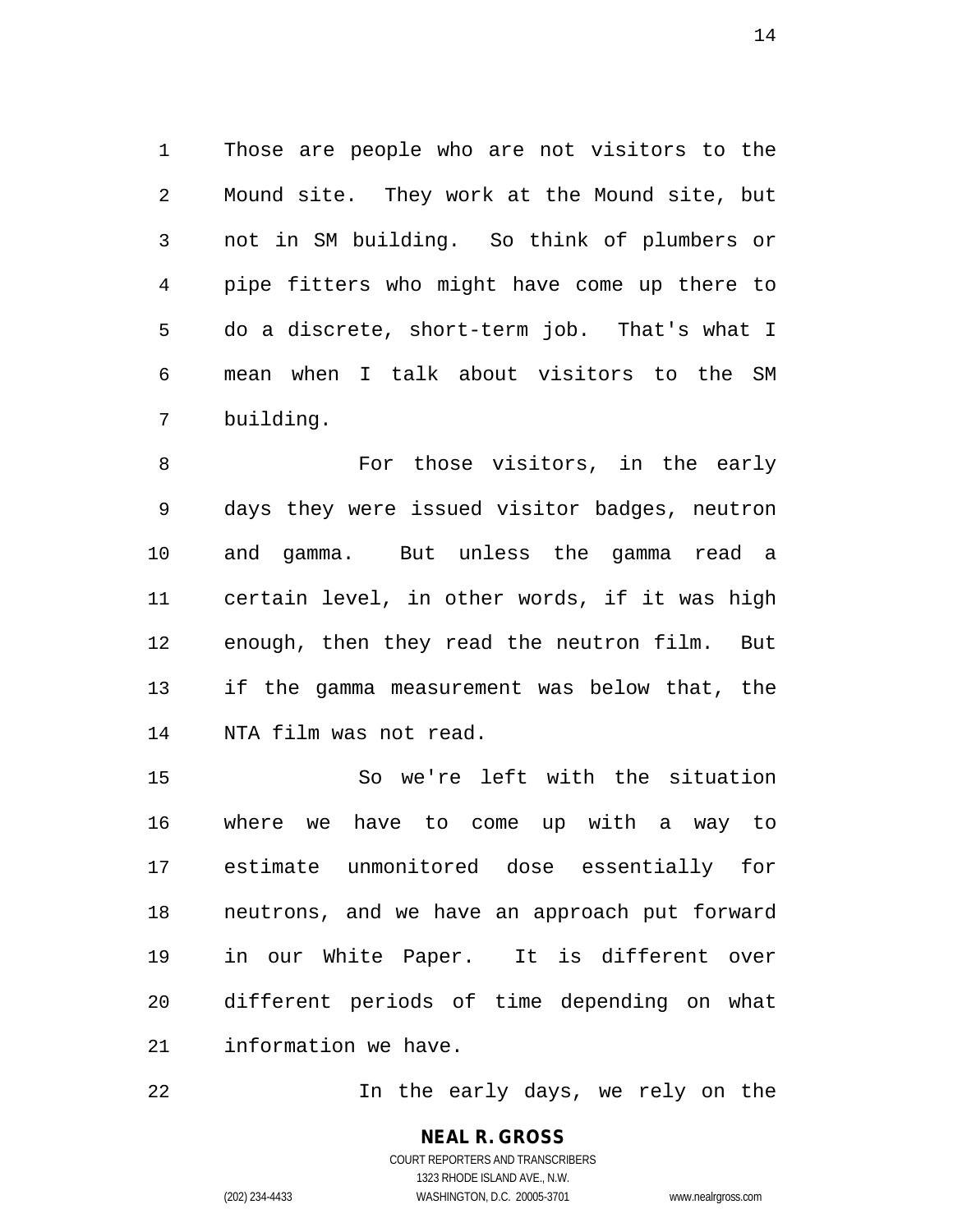Health Physics Progress Reports, where they give the number of films that were measured in that particular time period, and these are mostly quarterly reports. So over the quarter they give the number of films that they read and what dose categories they fall into.

 So, for instance, less than 100 millirem, 100 to 150 millirem, and above that. So they give the number of films that fall into each category, and we have used that data to come up with a neutron coworker model, if you will.

13 The problem is, with those reports, is they are only published in the early days, up into 1960, and after that we don't have those reports anymore, so we have to come up with a different methodology. And we have looked at N/P ratios, which we've used at other sites, and we've also looked at modeling using the MCNP code.

 And in the modeling, we've used Mound-specific parameters in terms of neutron

# **NEAL R. GROSS**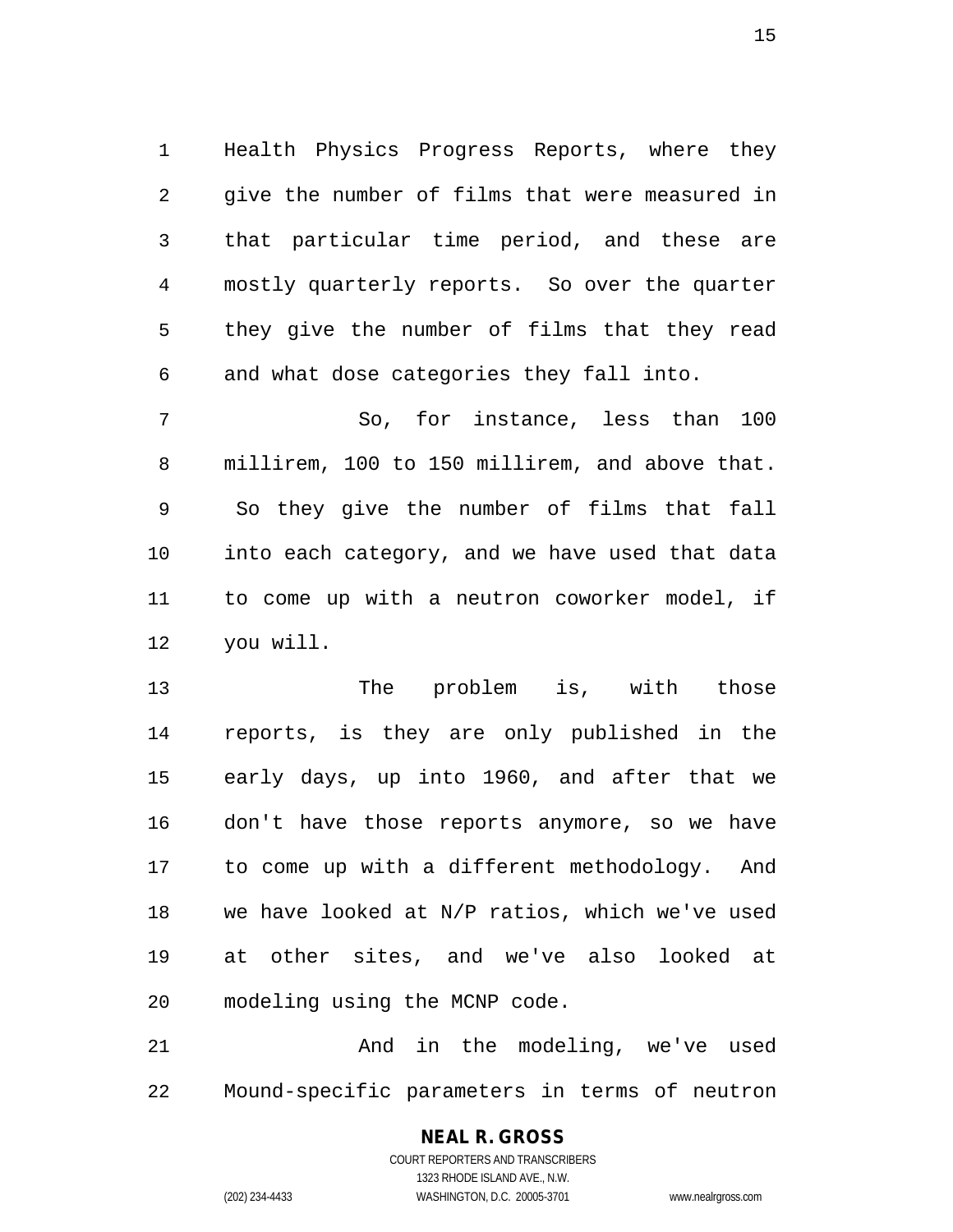energy spectra, and we are also using modeling scenarios that are at least, we believe, reflective of the worst case, reasonable scenarios that you would find at Mound.

 And we have discussed this with a number of former workers, and we've taken their input and incorporated that into our modeling approach as well.

 So one of the issues, I believe, that we were still discussing the last time we discussed this issue, there were some gaps in our Health Physics Progress Reports in the early years. We have now filled those gaps. So we have a complete set of information up to the 1960s from the Health Physics Progress Reports, and that's reflected in the latest revision of our White Paper.

 We also dealt with the issue of NTA film fading. That is particularly an issue when you have long exposure times. So, in other words, if I wear a badge, say, for a month, they did studies at Mound and other

#### **NEAL R. GROSS** COURT REPORTERS AND TRANSCRIBERS

1323 RHODE ISLAND AVE., N.W. (202) 234-4433 WASHINGTON, D.C. 20005-3701 www.nealrgross.com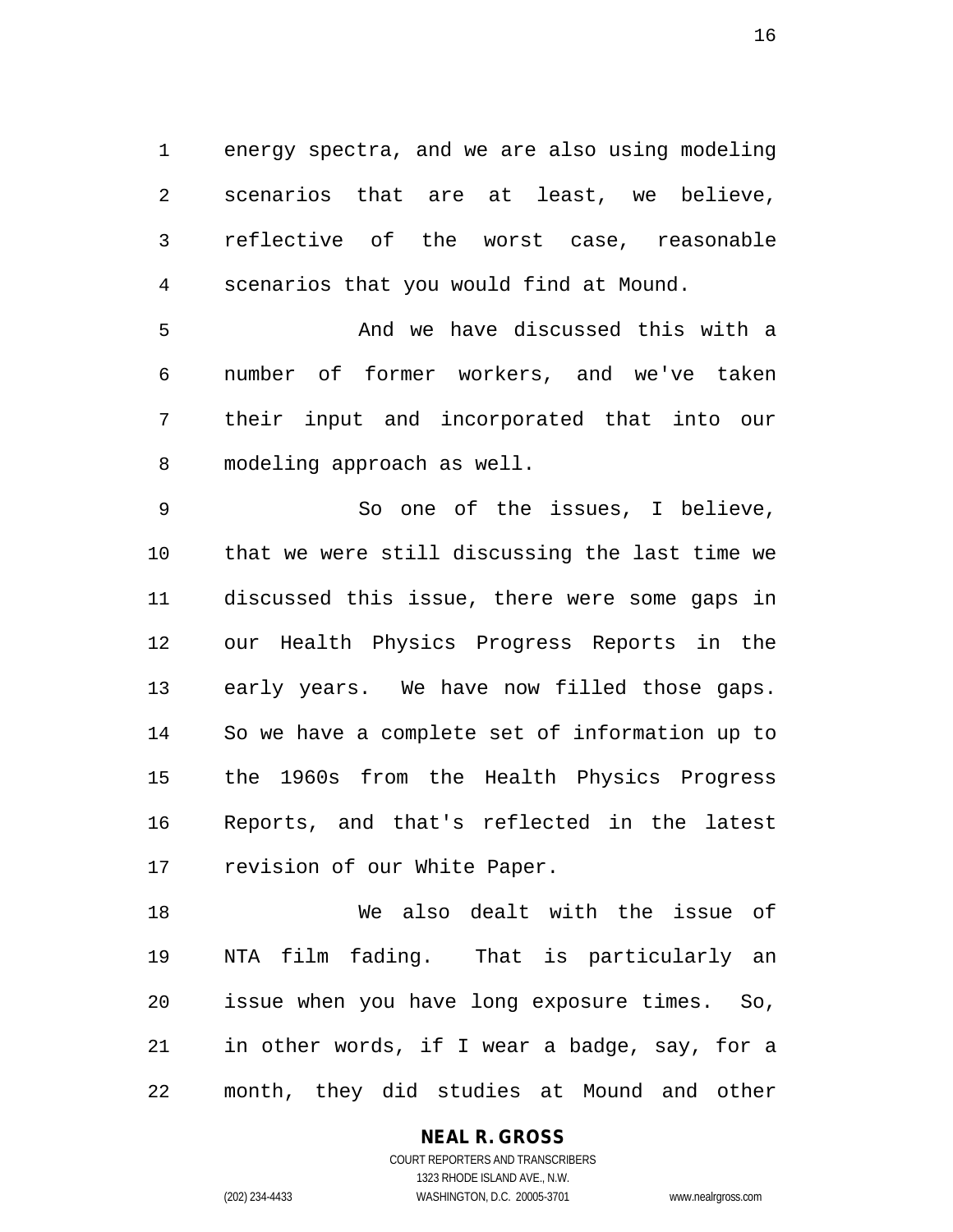places that demonstrated that, particularly low-energy photons, the signal on those NTA films tended to fade up until the time you develop the film.

 And I have to take this opportunity to correct something that we said, I think, at one of our previous Working Group meetings. We said that the fading was an issue after the film was developed, and one of the people who is on the way explicitly corrected me on that, and he is correct and we were wrong. The fading occurs before the film is developed. Once the film is developed, the signal is set. So let me take this opportunity to correct that.

 But we dealt with the fading issue. Mound had explicit studies on fading, and that's in our White Paper as well. So at this point, I guess, our White Paper is on the table, and we're open to discussing it.

 CHAIR BEACH: Any questions? I'm assuming SC&A's ready for --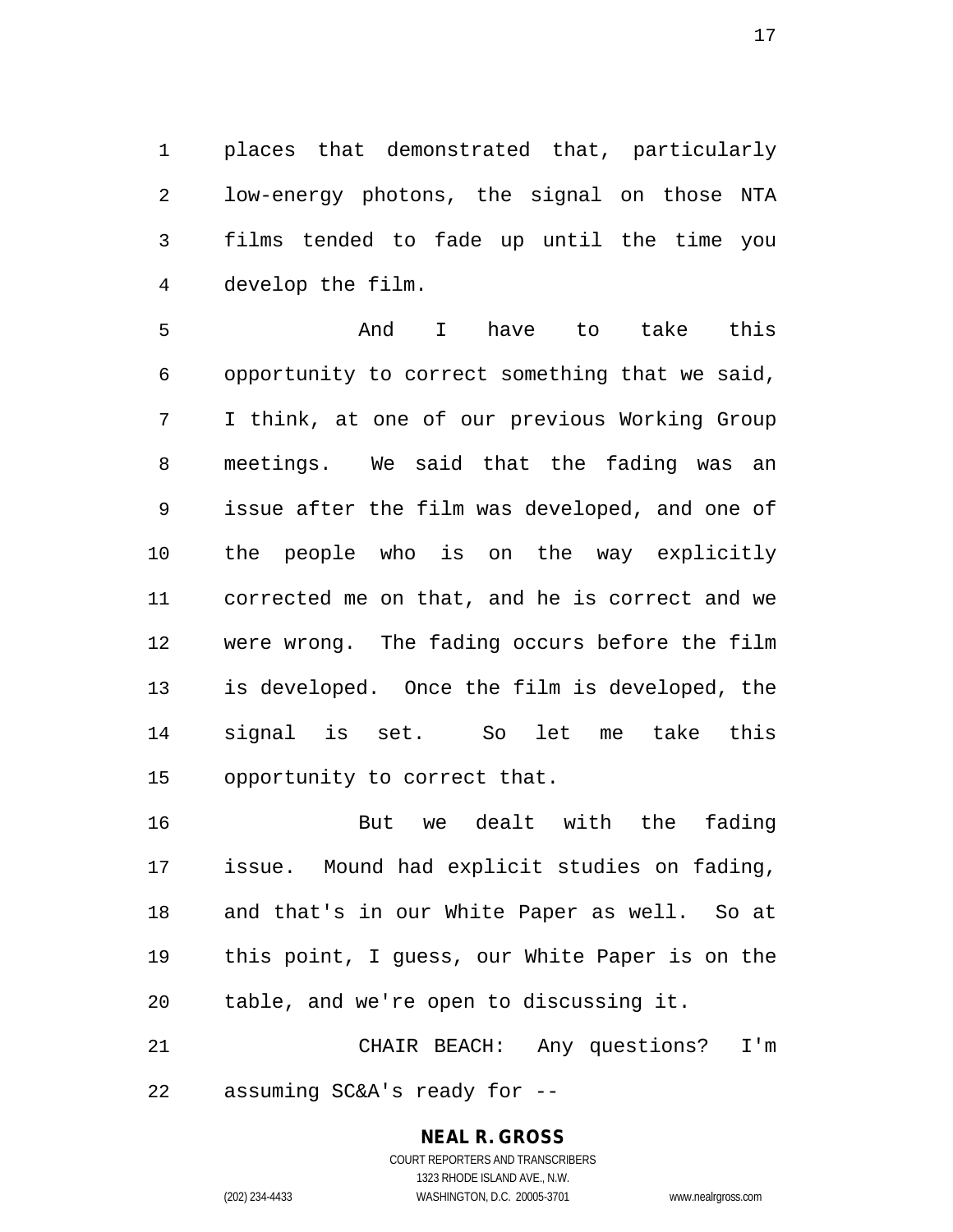MR. FITZGERALD: Yes, thank you. Joe Fitzgerald.

 We did have an opportunity to review this latest White Paper as we did the one before that and, you know, in general, I think we raised some concerns at the last Work Group meeting that focused fundamentally in two areas. I think some of the issues that Brant mentioned regarding fading and completeness of the progress reports, I think, were, in fact, addressed and resolved.

 However, I think we still want to go back to the two larger questions that we raised, one of which was the application of the MCNP, and I know at the time we had this discussion about whether the MCNP, in fact, incorporated site-specific information: something that would tie it back to the actual parameters, geometry, moderators, what have you, at Mound, something that we felt was important that that model be sufficiently

accurate.

**NEAL R. GROSS**

COURT REPORTERS AND TRANSCRIBERS 1323 RHODE ISLAND AVE., N.W. (202) 234-4433 WASHINGTON, D.C. 20005-3701 www.nealrgross.com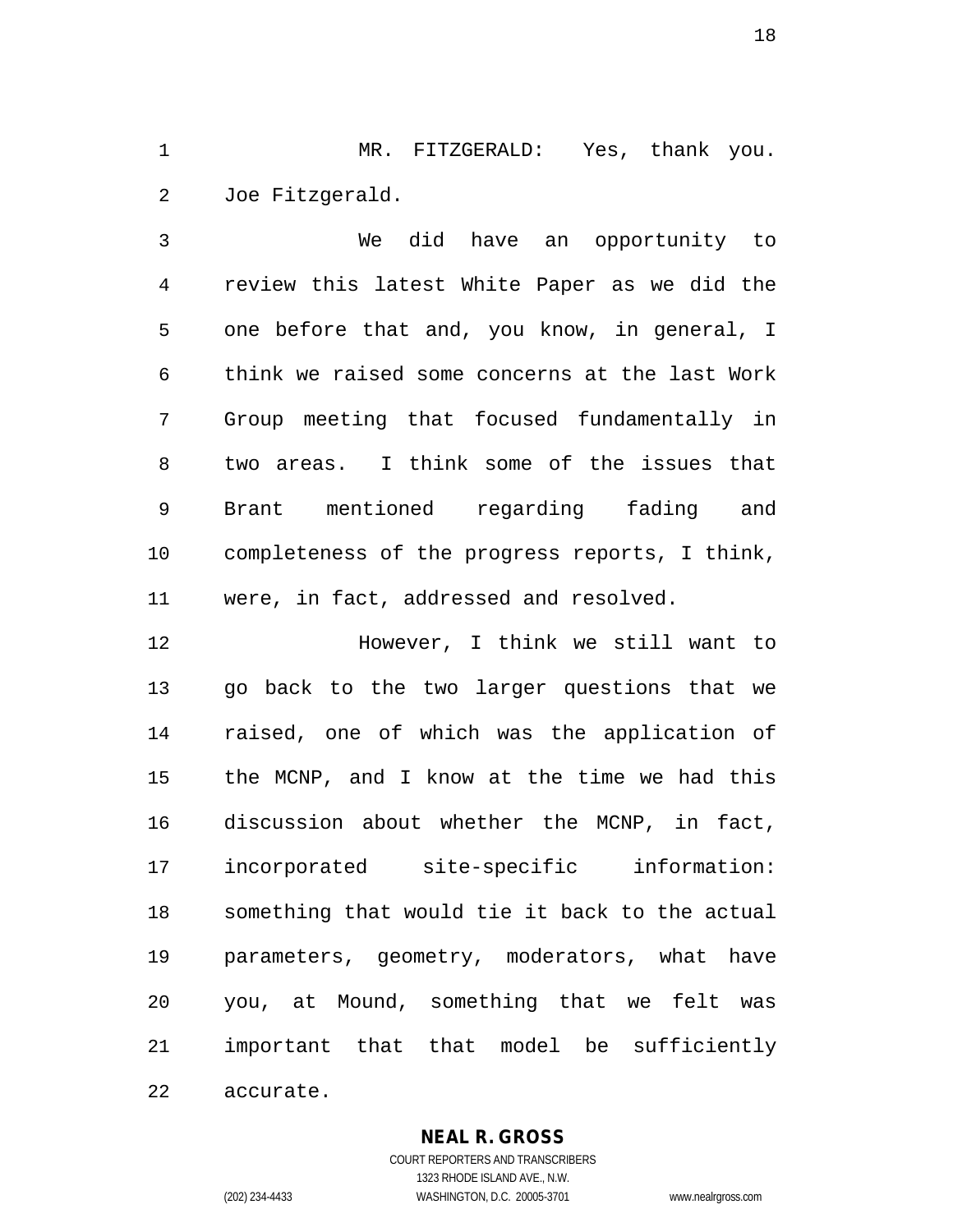1 and the other issue focused on -- that was the coworker approach, and some of the questions that Ron raised which you'll get into again is the year-to-year variability that was acknowledged in the paper, something on the order of 1 in 17. I think we were questioning that database, that the N/P ratios in the comparison were, in fact, valid.

 But those are two central questions, and I think what we want to do is go ahead and start talking about the MCNP. That's where we kind of left off at the last meeting, questioning whether, I think we used the term generalized model could be applied with conservative parameters but without explicit workplace measurements that we could discern, and I think that's where I want to give the floor to Ron and perhaps Bob Anigstein as well.

 Ron, do you want to start out? DR. BUCHANAN: Okay. This is Ron Buchanan of SC&A.

## **NEAL R. GROSS**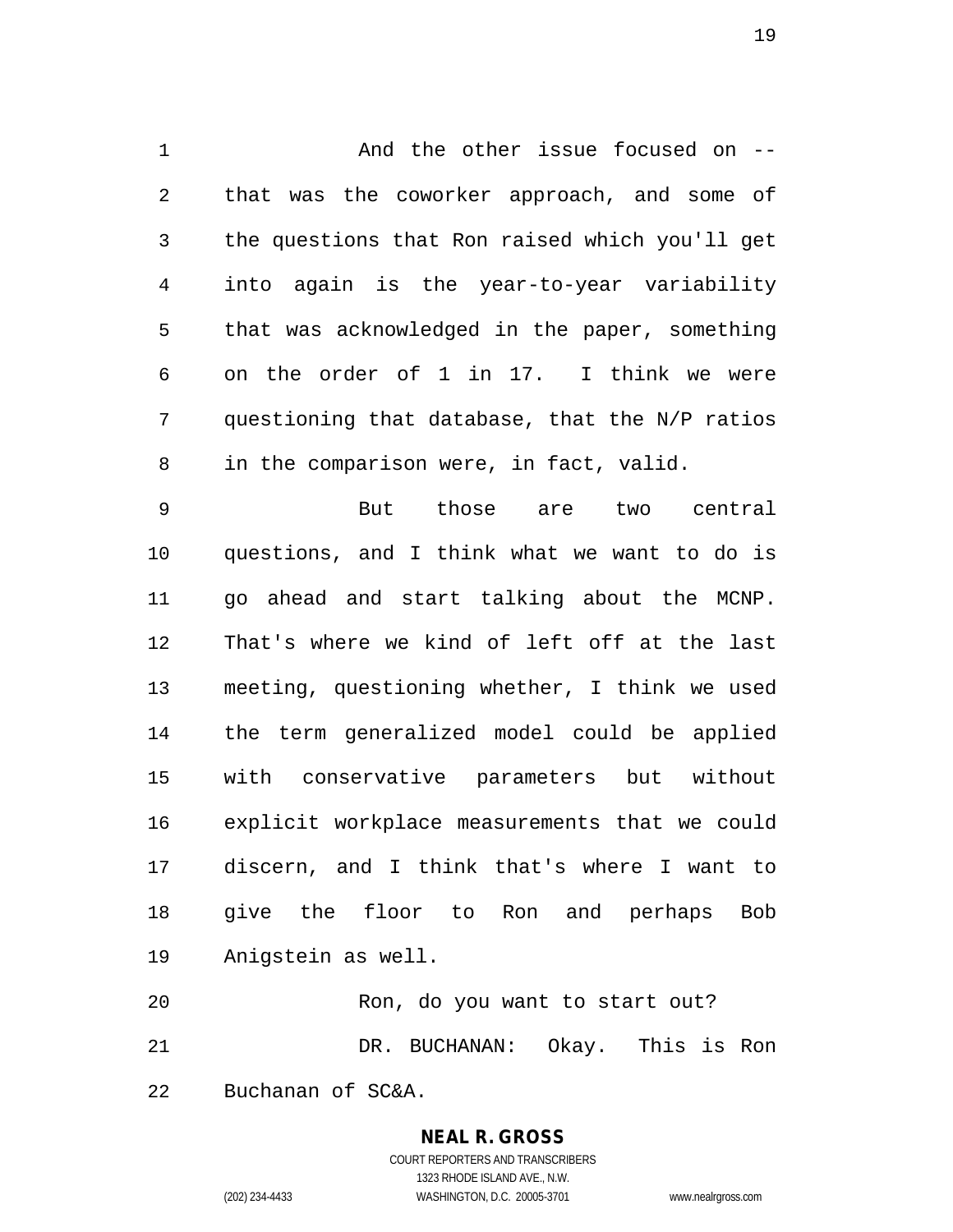Before we get into the details, I know this is like Monday morning, and you want to hear about neutrons, and so I want to lay a little bit of background because it's different than if you're used to working with gamma and beta and alpha.

 When the neutron -- you have two situations. You have a bare neutron source which gives off fairly energetic neutrons, and then when it passes through moderating material which contains hydrogen, such as polyethylene or water or plastics, you degrade that energy spectrum, and you say that's good. Okay. We had shielding. That's good for the worker.

 That's true. It decreases the magnitude of dose, but it also softens the neutron spectrum, which means you get a larger portion of lower-energy neutrons. And so the problem that we're discussing here, the basic problem is that these lower energy neutrons then would fall below the threshold of the NTA

#### **NEAL R. GROSS**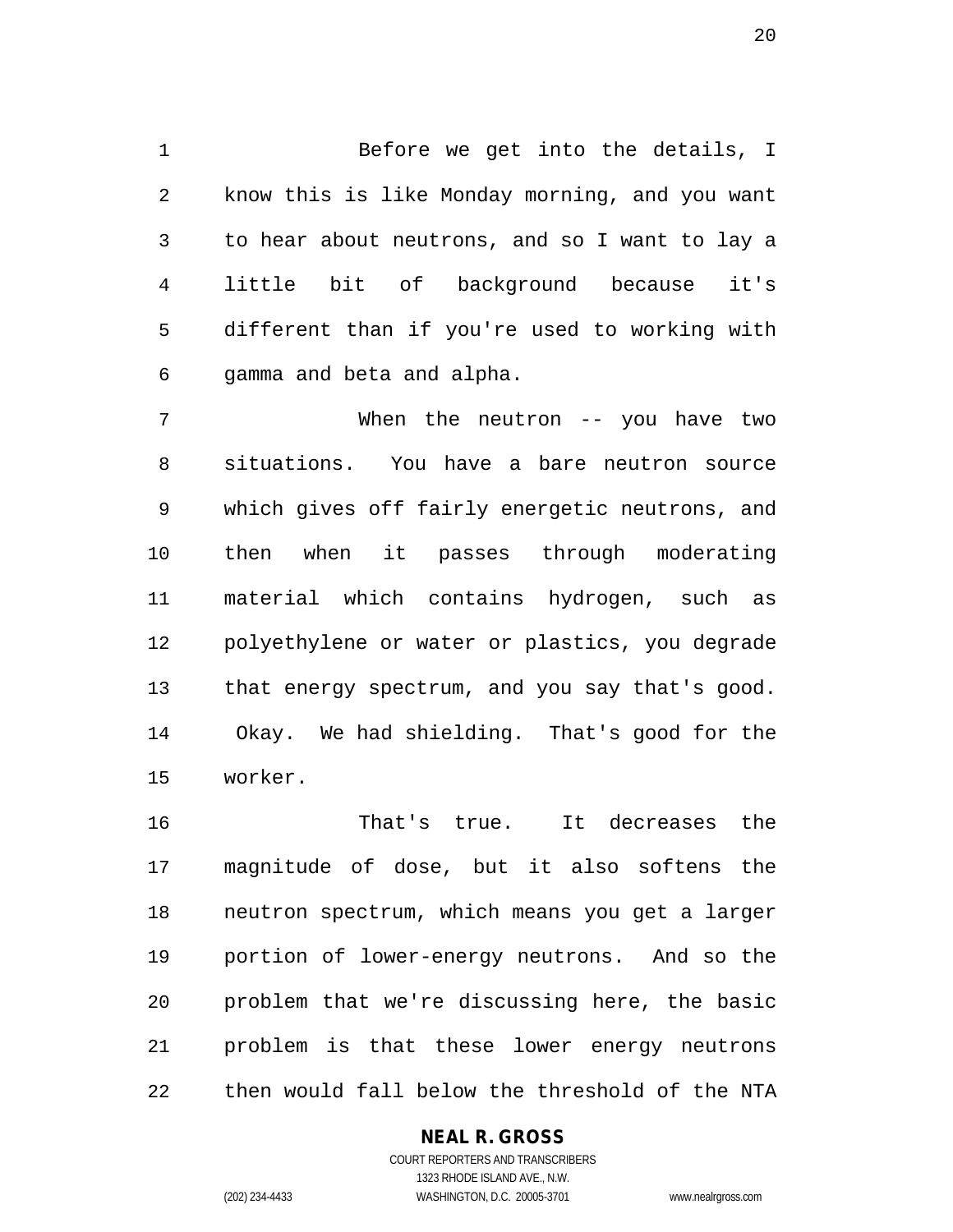film.

 And just so that you have something to hang your hat on here, NTA film is an emulsion, a photographic emulsion, and instead of just reading how dark it gets, you actually count little stars that the neutron interacts with the emulsion, count the number of proton stars created. And at a certain point, the efficiency in creating these stars decreases, and this is about, agreed upon, about one MeV of neutron energy. You start getting a decrease in the efficiency of creating these stars or recognizable stars. These have to be counted under a microscope, and so if you look at the Los Alamos TBD-6, that gives a pretty good figure in there of the decrease in response as a function of energy, slow 1 MeV. Now at some point it cuts off. The stars aren't recognizable by the reader, and this is up to debate. It varies between .5 and .7. It depends on how long it sets,

#### **NEAL R. GROSS**

COURT REPORTERS AND TRANSCRIBERS 1323 RHODE ISLAND AVE., N.W. (202) 234-4433 WASHINGTON, D.C. 20005-3701 www.nealrgross.com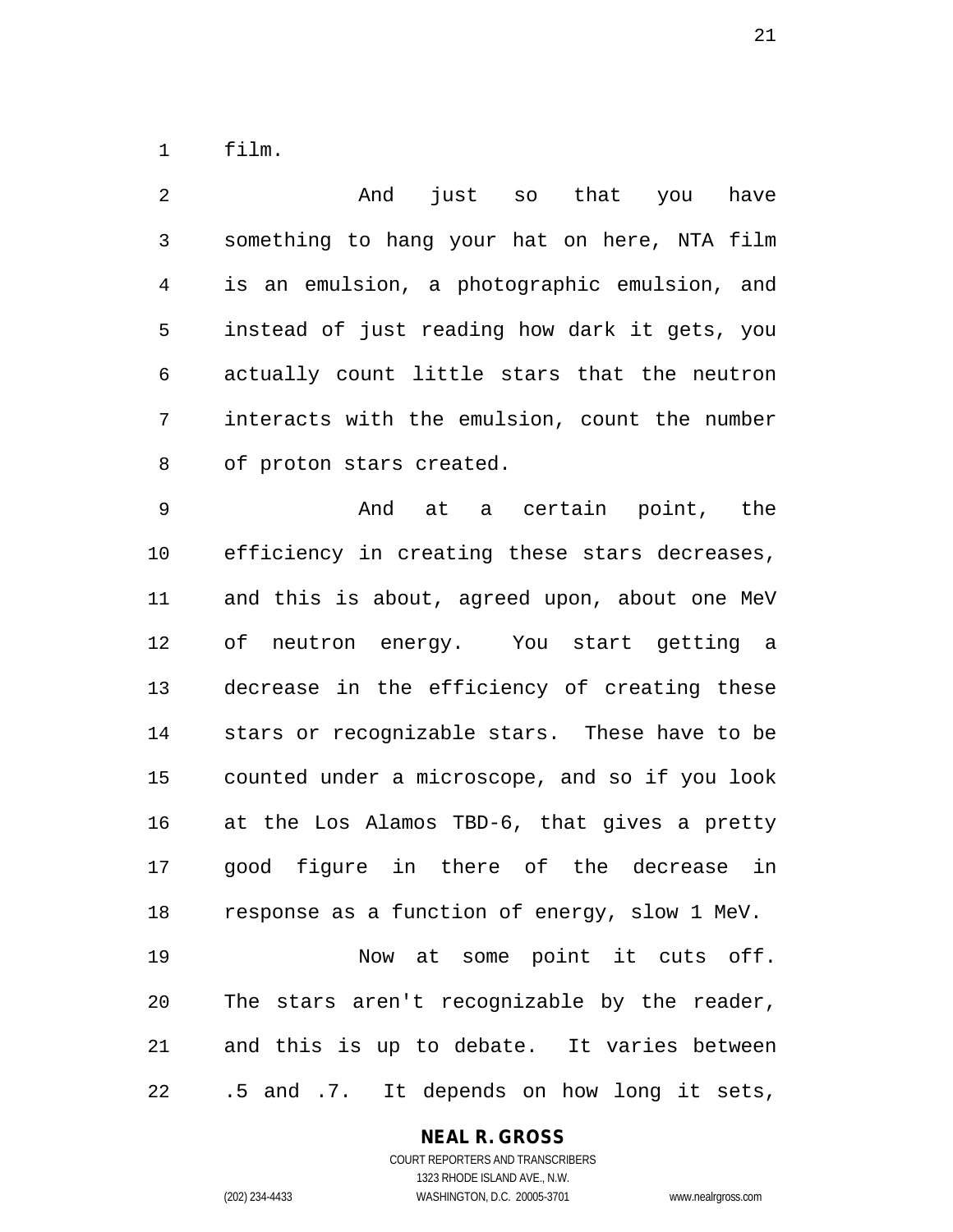how good the reader is. Somewhere between .5 and .7 MeV is the threshold where it just drops off a stair step and you can't read anything below that, and I say that to illustrate the fact that if you have a glove box, just a bare metal glove box or work station of some kind and you have a source inside that's just a bare source, whatever configuration it is in a stainless steel capsule, then the worker is exposed to mainly the full spectrum of that, I'll call it, bare source. That's one just in a stainless steel sealed capsule, all-neutron spectrum.

 And so your NTA film is going to see most of those neutrons because they're around 2 to 4 MeV. However, when you put shielding there, polyethylene shielding, that's a good thing, and it decreases the amount of dose the worker receives, but it also softens the spectrum, and your NTA film won't pick it all up.

And so, say that you see half of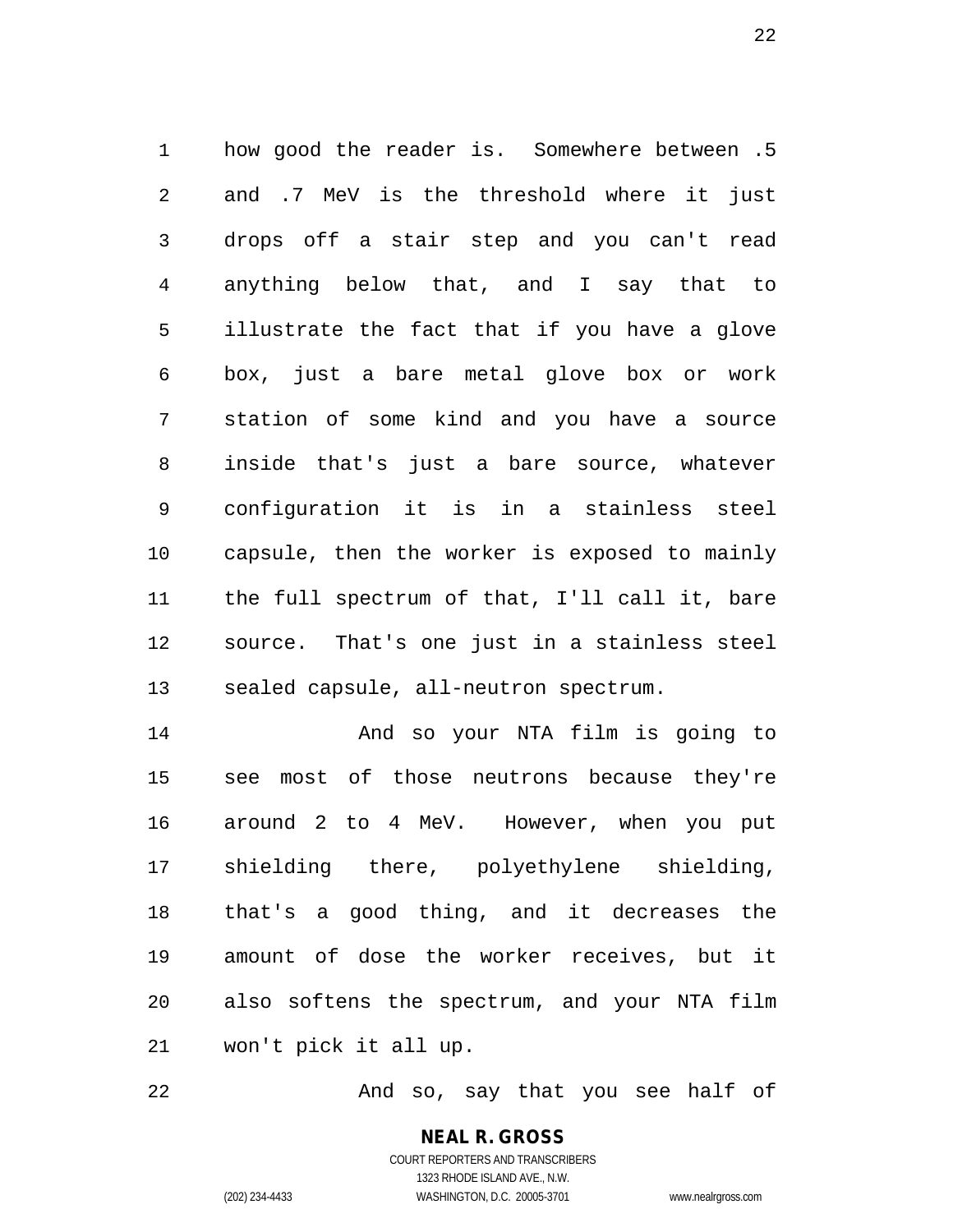it and half of it you don't see. So if you know that's a constant variable, then you can multiply your results by two and come up with the right dose.

 Now the problem comes in in that when the Health Physics Group calibrates an NTA film, they usually use a bare source out in the open and try to obtain a scatter-free environment, and they put an NTA film so many meters away, expose a certain amount of time, and get a calibration factor. But then when a worker wears that badge and it doesn't register some of the lower-energy neutrons, then his dose would be less than what he was exposed to actually because the calibration source had a few lower-energy neutrons and the worker was exposed to more lower-energy neutrons.

 So in this case shielding would decrease a dose, but actually cause someone not to be registered, and this was found out. Mound used NTA film from 1949, 50, in that

#### **NEAL R. GROSS**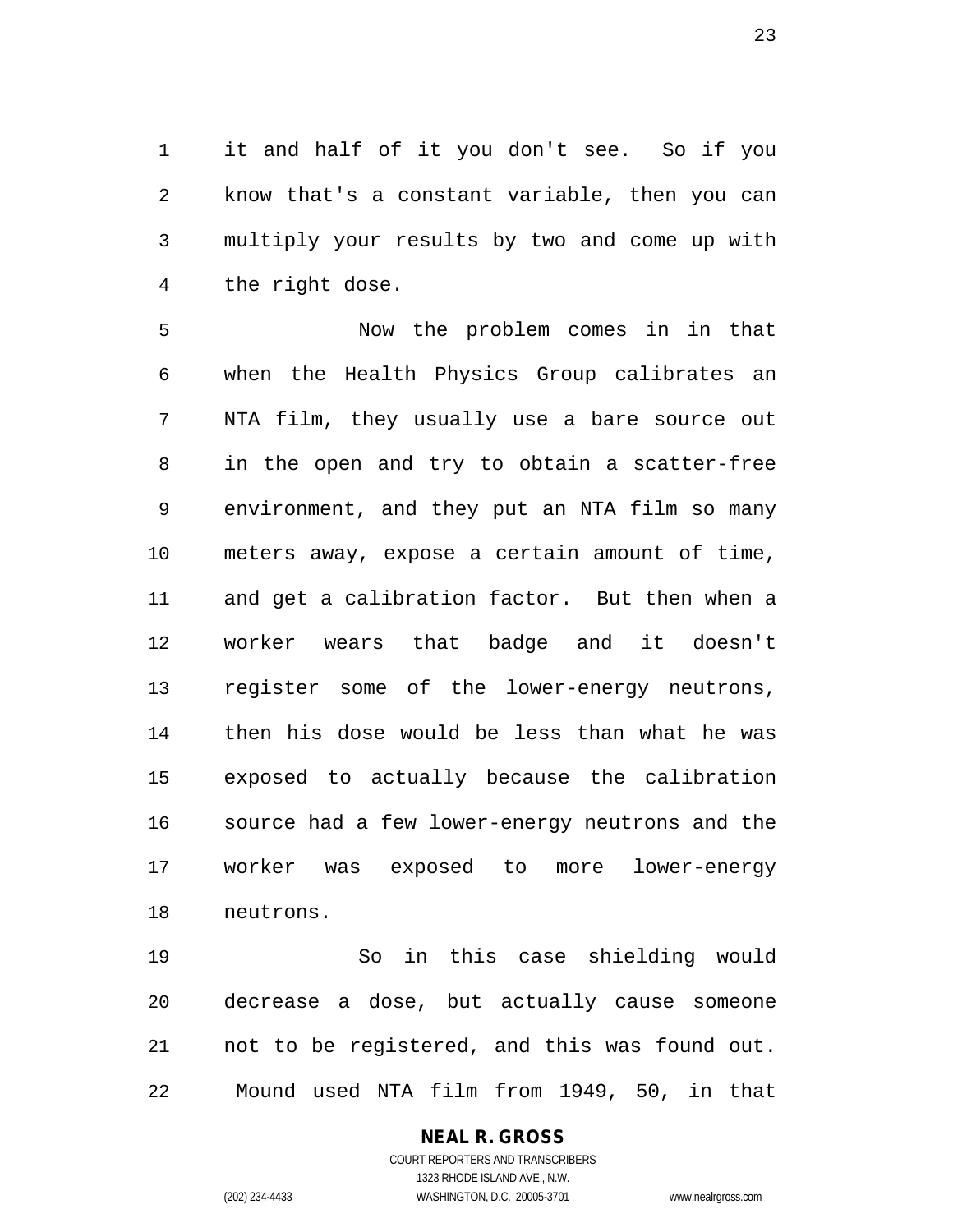area, up until 1977, and then they switched out to TLDs, thermoluminescent dosimeters, which has that better energy response for lower-energy neutrons.

 Now during this time, the DOE complex in general and Mound also recognized this problem with the lower-energy neutrons in the mid to late 60s, and so they did some modification to the dose of record between 70 and 76, and the records were multiplied by a factor of two to compensate for this. They felt that Mound used polonium, which is a high-energy neutron source from the beginning up to the 60-63 era, and so they felt that that didn't need adjusted because it was high energy.

 And then they started using plutonium neutron sources in the 60s, and they got plutonium sources in in 59, but they really didn't do a large production of plutonium sources until the early 60s.

There was a transition period

#### **NEAL R. GROSS** COURT REPORTERS AND TRANSCRIBERS

1323 RHODE ISLAND AVE., N.W. (202) 234-4433 WASHINGTON, D.C. 20005-3701 www.nealrgross.com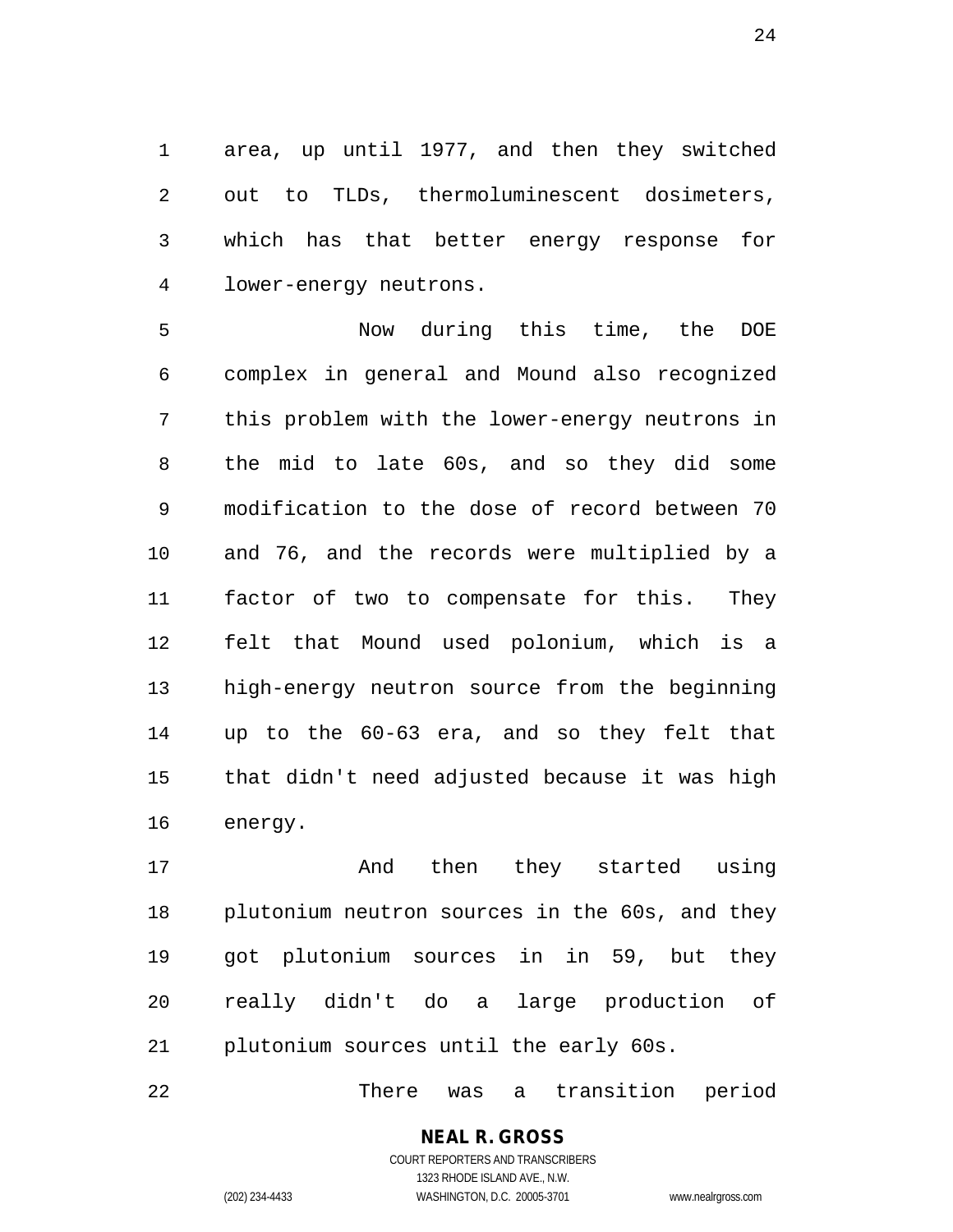between 60 and 65 in which they tried separating workers out and using one calibration factor for plutonium workers and one for the polonium workers, different calibration sources, and they said, well, polonium is going out. We'll just do everybody using the lower-energy plutonium sources in 1965.

 And I say all of this because you have to consider that, yes, they did use one major source at one time and one major source of lower energy at a different time, and so the problem SC&A has and also NIOSH recognized is missed dose in the NTA film. The workers that worked with these sources do have dose of records in their files showing a certain dose, say, 100 millirem for exchange or 200, whatever it is, but we feel that this is low because this didn't record all of the dose. So what NIOSH has done to propose

 to correct this is to go in and do some correction factors. In other words, you

#### **NEAL R. GROSS**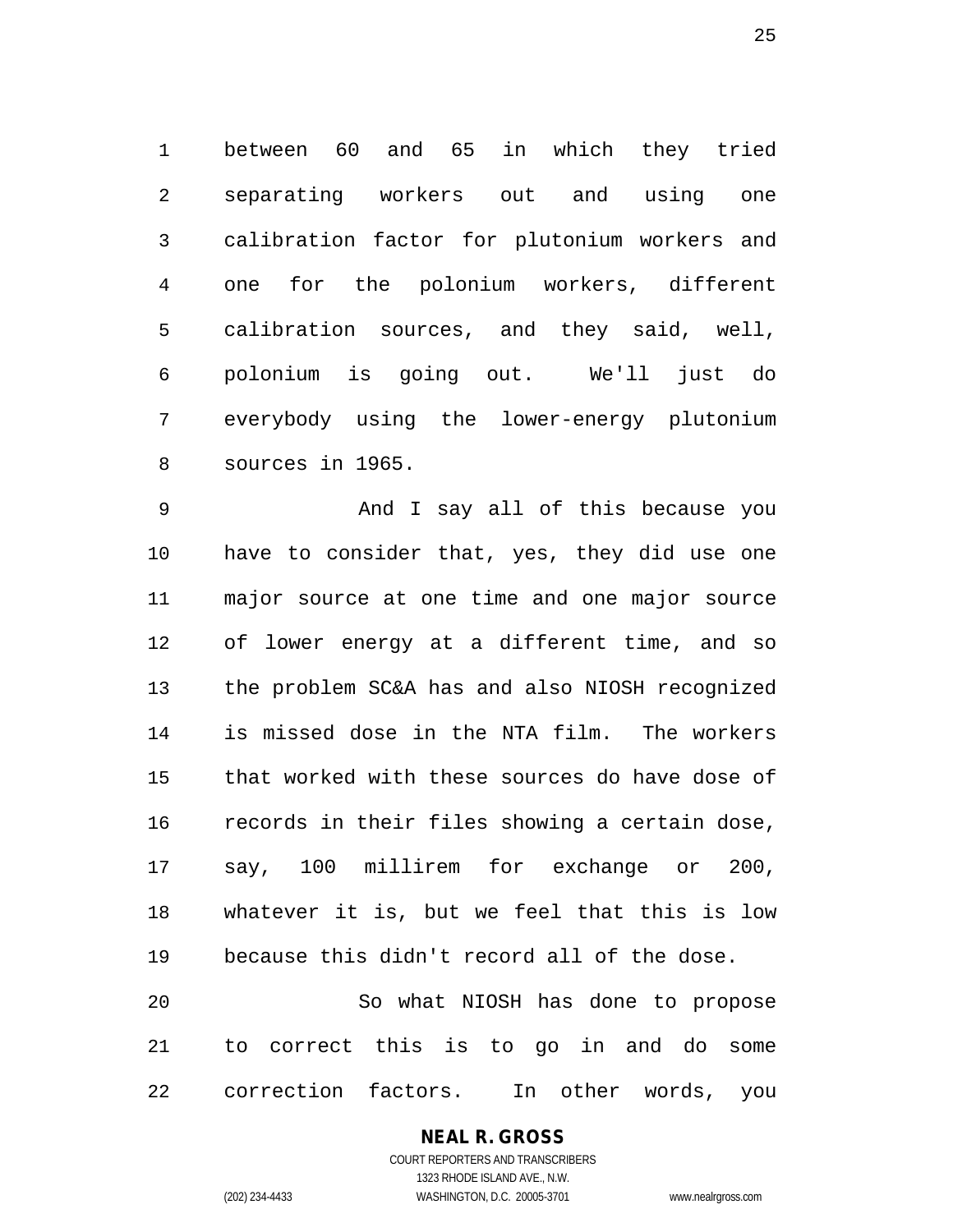multiply the recorded dose by certain correction factors to bring it up to where it should be, and one of these -- and I'll just get this off the table -- is the fading, is the fading as Brant said between time of exposure and development. The tracks kind of disappear. Temperature, humidity and time have an effect on it. So the reader doesn't see all of the tracks.

 And so you can either compensate for that by some calibration factors. We really don't have an SEC issue with fading, perhaps a site profile issue, but not necessarily SEC issues.

 NIOSH did do some additional correction factors in the revised paper for fading. This is one correction factor. The other correction factor is for the lower energy neutrons that were actually not registered, and this is the main issue.

21 And so what NIOSH did, they set up an MCNP, which is a Monte Carlo Neutron

> **NEAL R. GROSS** COURT REPORTERS AND TRANSCRIBERS

1323 RHODE ISLAND AVE., N.W. (202) 234-4433 WASHINGTON, D.C. 20005-3701 www.nealrgross.com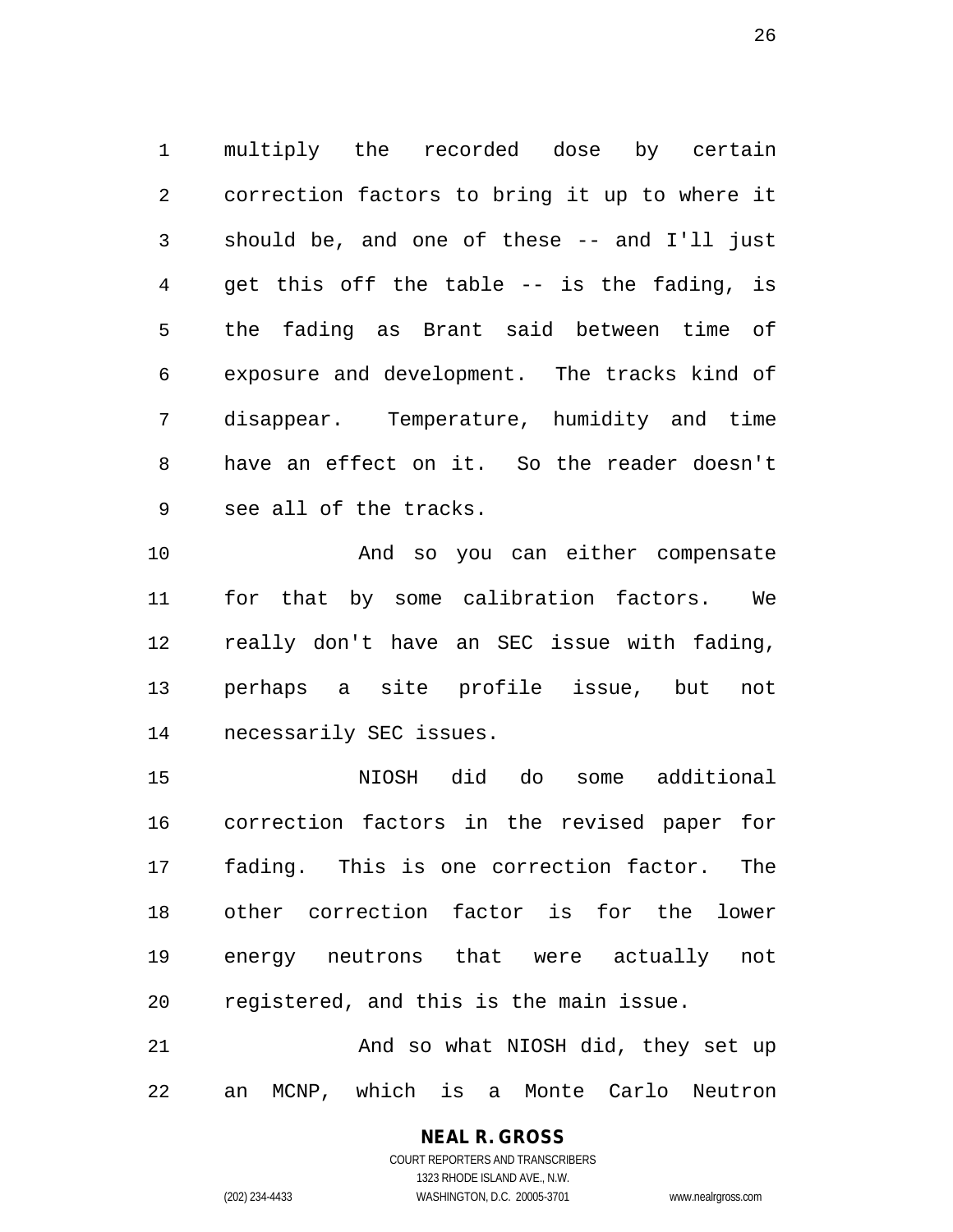Transport Code, which is a generic code developed mainly at Los Alamos, used throughout the nuclear industry, and essentially what this does; it takes a bare neutron energy spectrum for our case, which I talked about earlier, and it says, how does the neutrons interact, each interaction, and then says what you get out the other side.

 So if you put a certain amount of shielding there, certain geometry, then it says, okay, this is your neutron energy spectrum which the worker was exposed to.

 And SC&A doesn't have a problem with using the MCNP or with -- retract that. SC&A does not have a problem with the MCNP model in that it has been used in many other places.

 Now the input parameters to this model are mainly the bare neutron source, and SC&A does not have a problem particularly with the bare neutron source. These were pretty well characterized in most of the national

# **NEAL R. GROSS**

COURT REPORTERS AND TRANSCRIBERS 1323 RHODE ISLAND AVE., N.W. (202) 234-4433 WASHINGTON, D.C. 20005-3701 www.nealrgross.com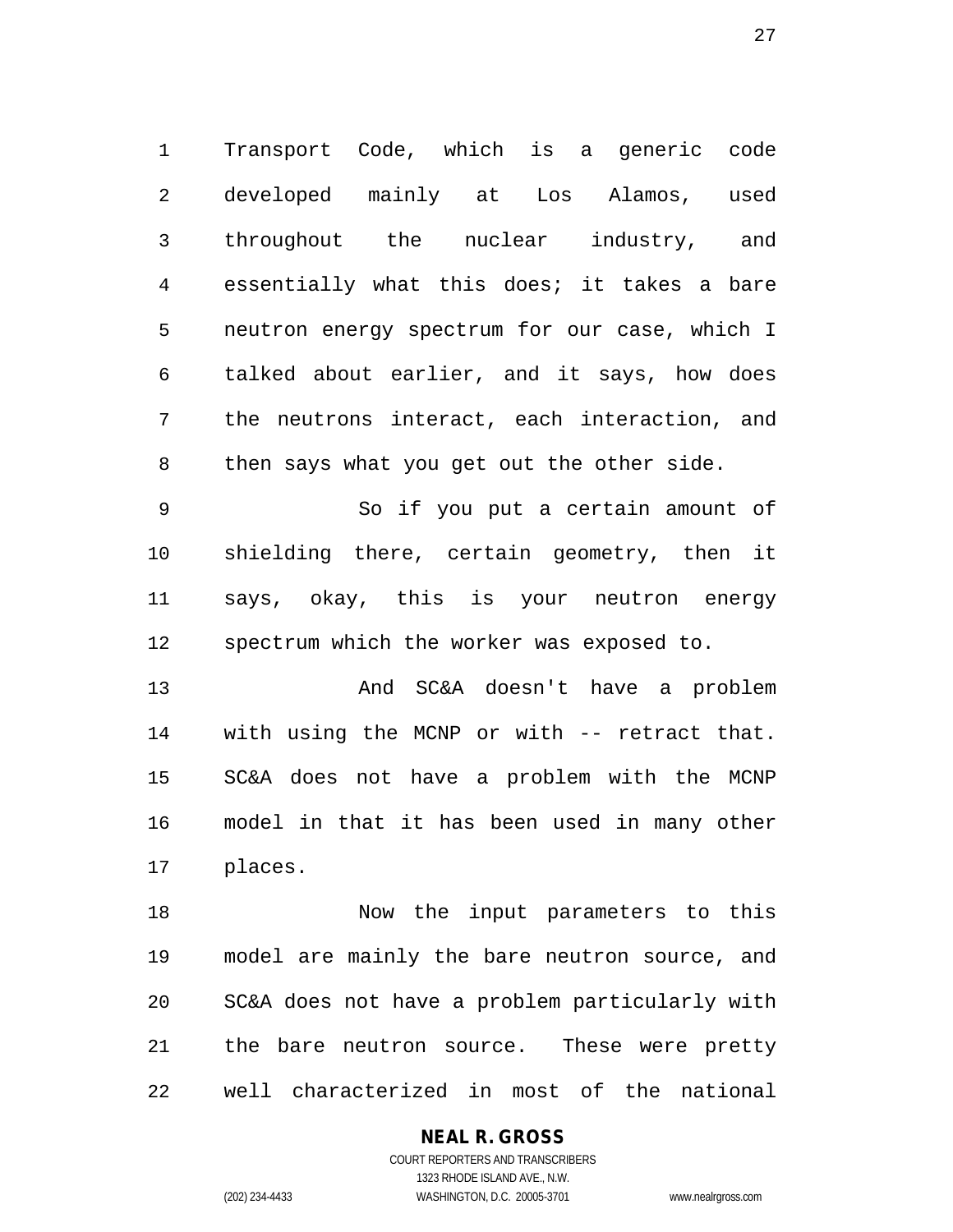labs and universities: a polonium, beryllium or a plutonium to provide source is fairly well known, the energy spectrum on the input. That's your bare source.

 The other input to the model is the configuration, the geometry. What material is between the bare source and the worker? So that affects the spectrum that the worker is exposed to. What's behind the worker? What's above, and what's below?

 And so this is what the model was to do, was to take that information. NIOSH used zero, two, four, and six inches of polyethylene or water in this case, which is similar to polyethylene, shielding and determined the percent of neutrons missed below the -- they used a .5 ratio. SC&A would like to see it done between .5 and 1, but we have to agree that it's an acceptable method before it's worth doing that.

 And so what they did is look at all of the scattered neutrons, and they did a

## **NEAL R. GROSS**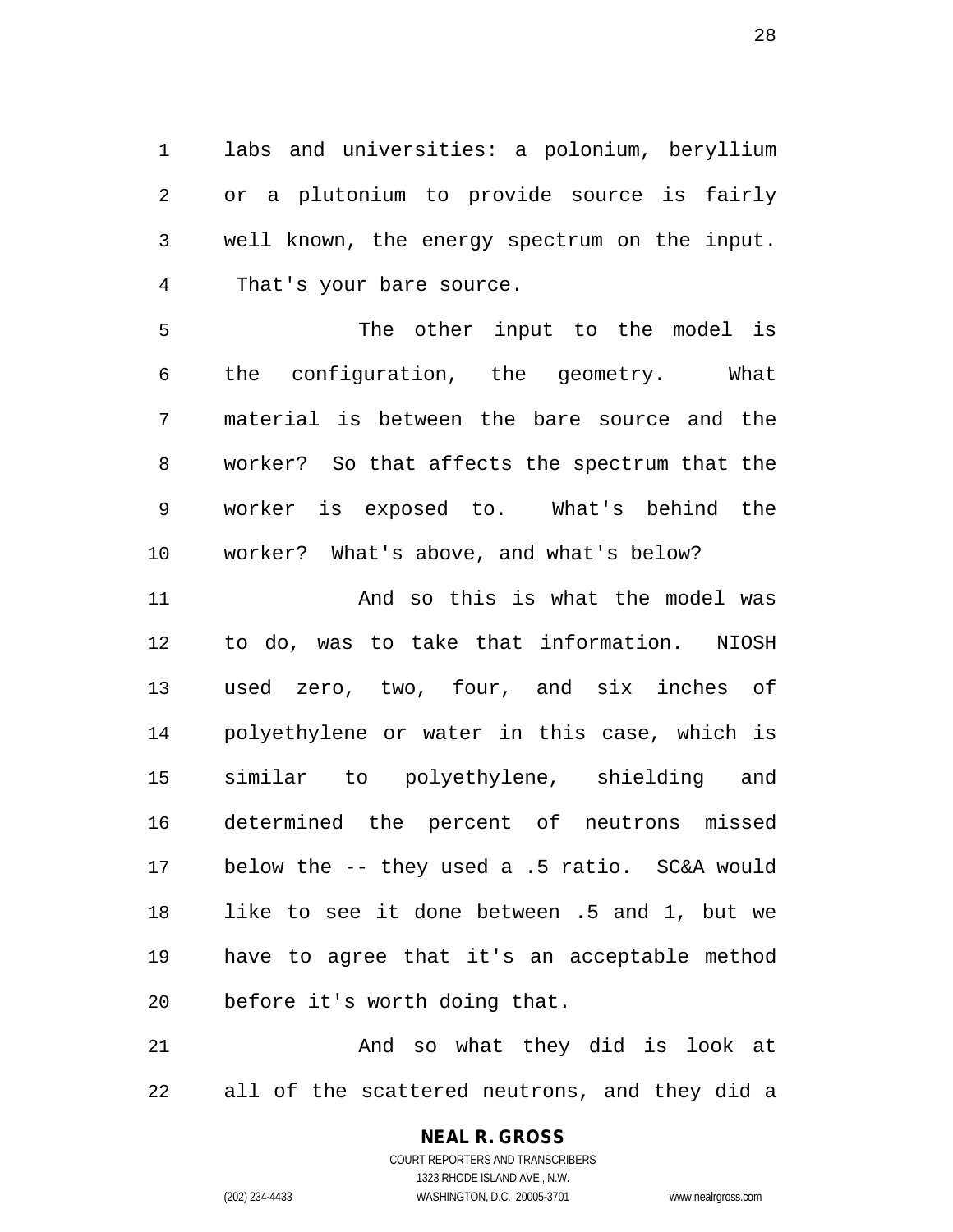silo, concrete silo, put a source in a generic glove box with so many inches of water around it, and then the concrete scattered the neutron, and did it for an operator and an observer at certain distance and found out it ranged from 19 to 36 percent of the neutrons were missed. So you simply take a correction factor of 1.2 or 1.5, whatever it is, and multiply your reading by that.

 And so that's -- and correct me if I'm saying anything wrong -- that's on NIOSH's modeling, and so what SC&A would have liked to see was some sort of benchmark that now we say we have this spectrum outside of this glove box that the worker is exposed to. We would have liked to have seen that, yes, at some place in Mound history somebody did either Bonner spheres, which are different sized polyethylene balls with neutron detectors in it to get a neutron energy spectrum so we could verify that. A neutron activation analysis of foils to get a rough idea of the

#### **NEAL R. GROSS**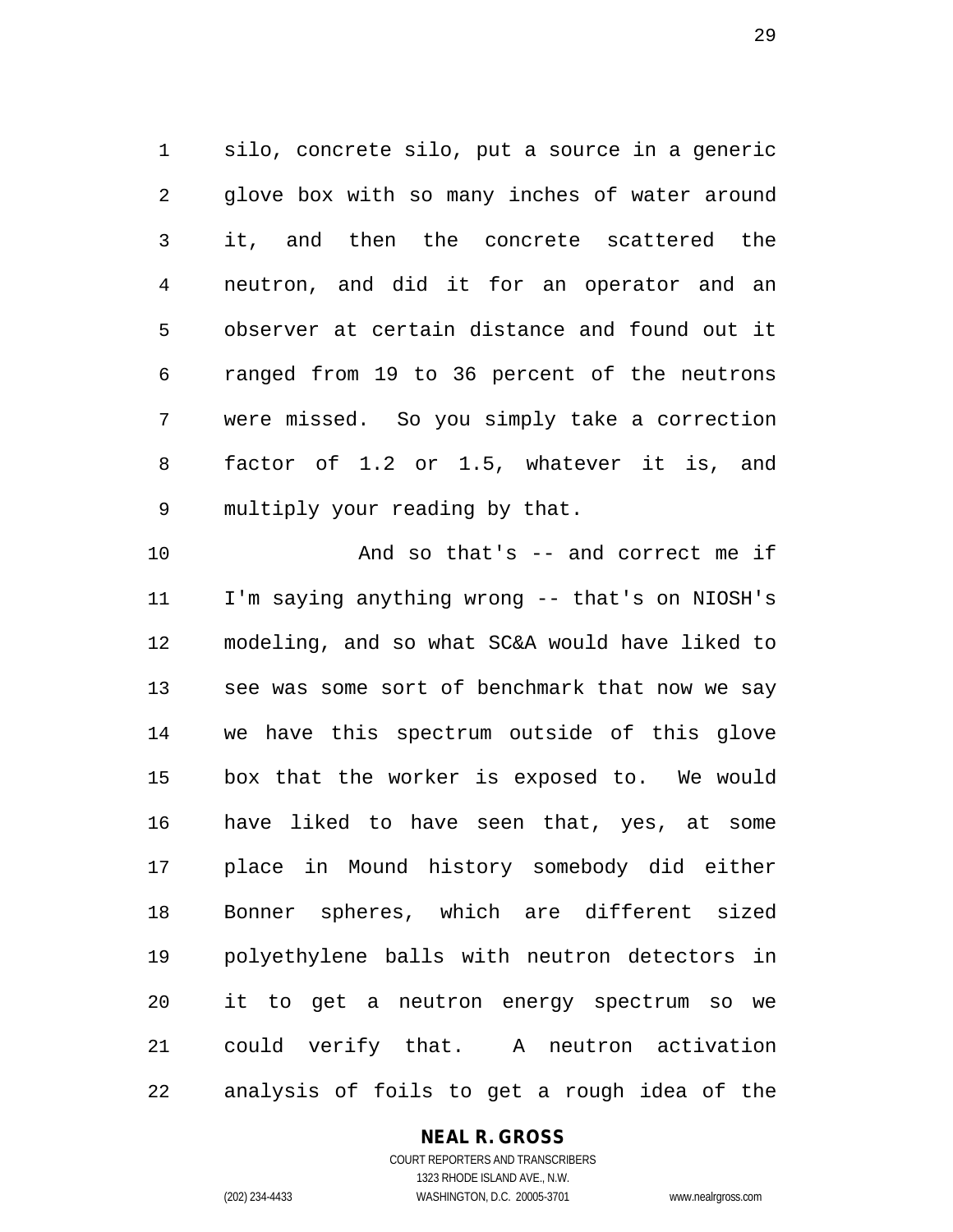spectrum, or a rem ball and an NTA film together to get a correspondence between those.

 Neither NIOSH nor SC&A has really found good information on that at a work location, through the years at different locations and different operations at Mound, and so this is where SC&A -- we don't know if this model is conservative, under-conservative or about right because we don't have anything to benchmark it against.

 Now the revised paper did come out with the one measurement that was made in 1966 outside a glove box using a source inside with ten- and 12-inch spheres. This is not a real strong stake in the ground because you really need more than two spheres to get good energy measurements. You can get different neutron spectrum that would satisfy this criteria, and it was at one location in one building at one time. It wasn't any other information other than that one measuring point.

# **NEAL R. GROSS**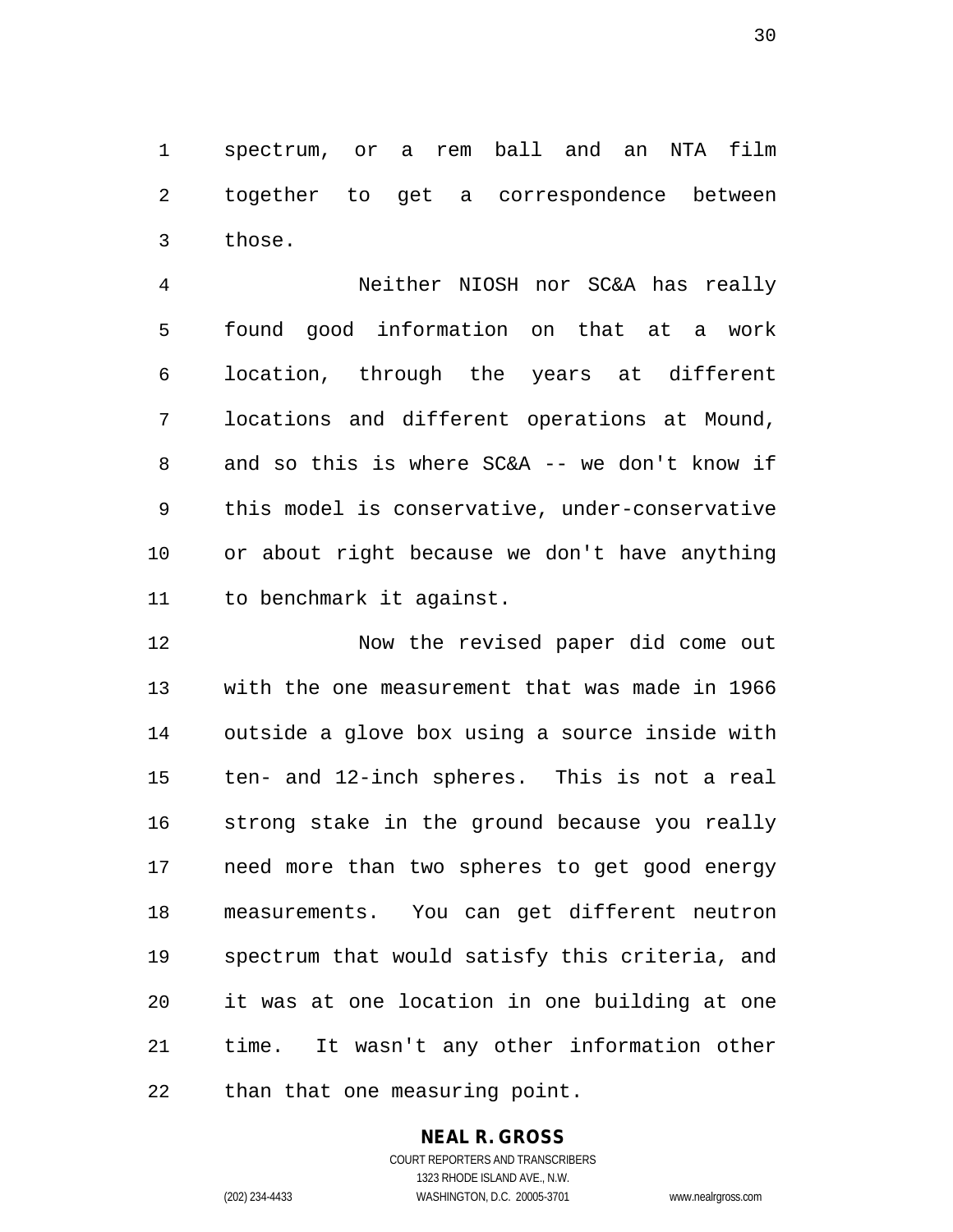Another issue that we are concerned with is that the modeling does an AP frontal exposure, and the NTA film has a different response depending on whether the neutron is coming right at it the way it's calibrated, from the side, zero degrees from the side right at it, and so NIOSH did propose a correction factor for AP exposure, frontal exposure, and if you have any issues with that, that is a site profile issue.

**However,** at these production facilities, usually you had rows of work stations or glove boxes. So you had PA, which is from-behind exposure, and the film badge worn on the chest of a worker, the neutrons that have passed through eight or ten inches of hydrogenous material before it was registered.

 There has not been any studies -- MR. KATZ: I'm sorry to interrupt, but I'm not worried that we can hear in this room because I have the volume down, but there

#### **NEAL R. GROSS**

COURT REPORTERS AND TRANSCRIBERS 1323 RHODE ISLAND AVE., N.W. (202) 234-4433 WASHINGTON, D.C. 20005-3701 www.nealrgross.com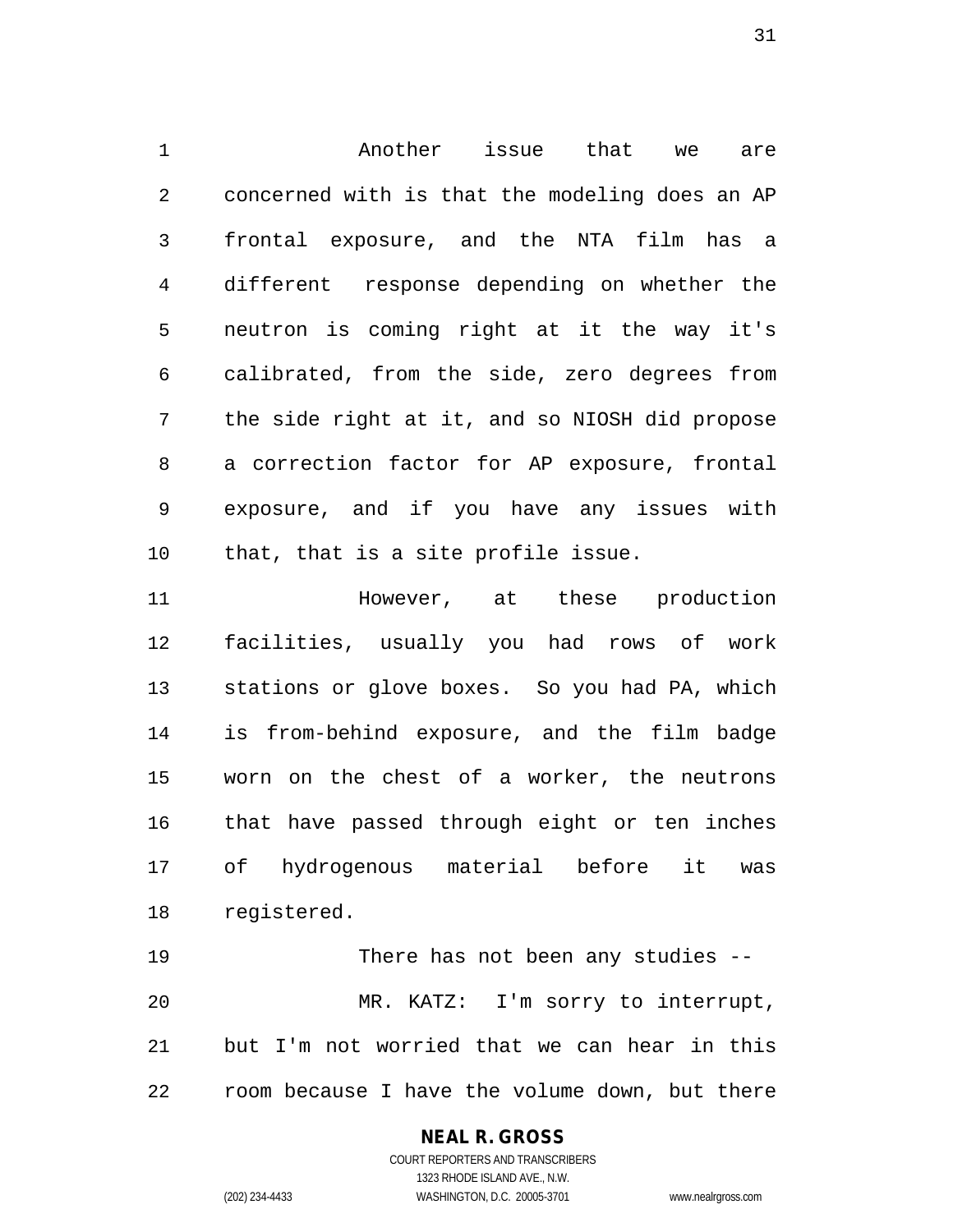are a number of people that don't have their phones on mute on the line, and you are probably causing trouble for other people on the line who are trying to listen. Hello. There are some people talking on the line. Please mute your phones. Use \*6 if you don't have a mute button. Thank you. I'm sorry, Ron. DR. BUCHANAN: Okay. So if you have neutron irradiation from the back, then we don't know what correction factor needs to be added to that NTA reading, and we have not -- MR. MORRIS: Excuse me, Ted. This is Bob Morris. Could you ask Ron to back up about three minutes on this conversation? (Laughter.) MR. KATZ: I don't know if you have a rewind button. DR. BUCHANAN: Okay. What was the last thing you heard?

> **NEAL R. GROSS** COURT REPORTERS AND TRANSCRIBERS 1323 RHODE ISLAND AVE., N.W. (202) 234-4433 WASHINGTON, D.C. 20005-3701 www.nealrgross.com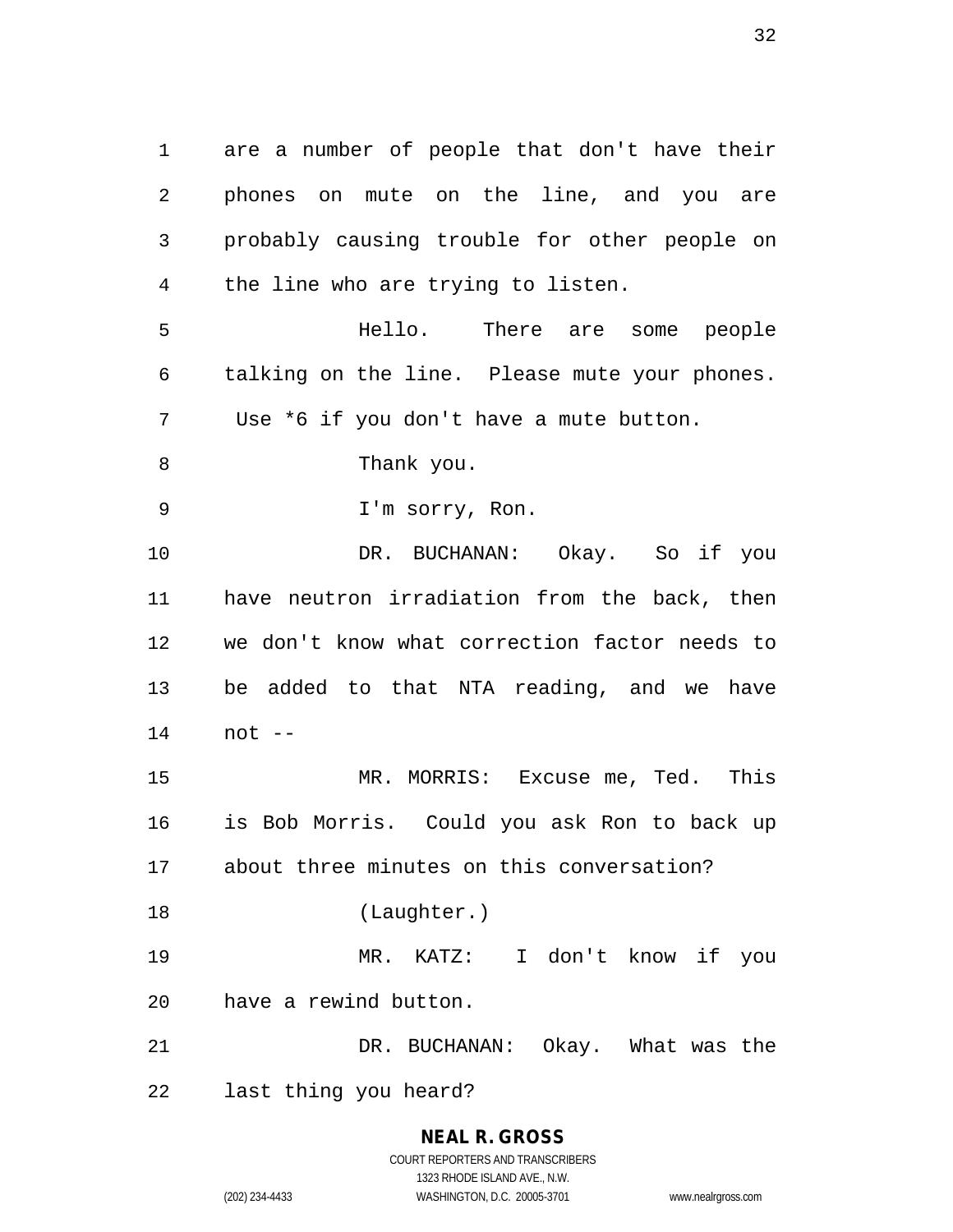MR. MORRIS: I think it was when you were -- it was just before -- let me see if I've got this right. You didn't have any problems with our angular dependence. I think that's really when I couldn't -- DR. BUCHANAN: Okay, yes. MR. KATZ: And this is who speaking? Sorry. MR. MORRIS: It's Bob Morris. MR. KATZ: Bob Morris. Thank you. DR. BUCHANAN: Okay. So that's just a short period. That -- won't have any problem with that. Okay. NIOSH did propose in the White Paper that the AP frontal irradiation had an adjustment factor for it, and so this was taken from some earlier work done by published authors, and if this is a problem, it's more of a site profile issue from frontal irradiation.

 However, we're concerned at Mound, like Los Alamos perhaps, had rows of work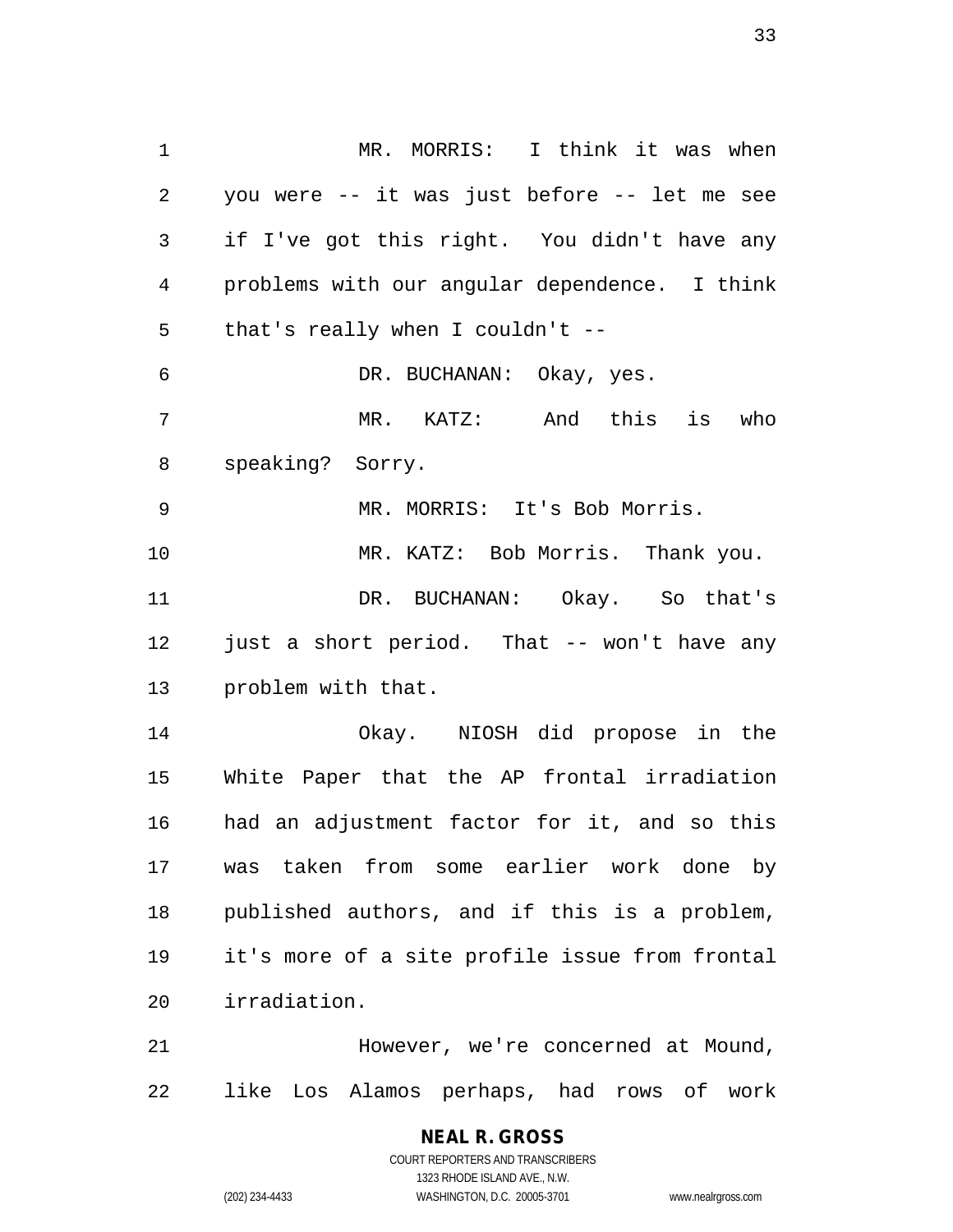stations or glove boxes in which the worker was irradiated from the back side with neutrons from a station behind it, and so this would not compensate for the fact that the neutrons had to pass through eight or ten inches of hydrogenous material which would degrade the neutron energy and would not necessarily be registered by the NTA film.

 And so there has not been any correction factor proposed for this, and we are not aware of any correction factors readily available in the published literature on this. There might be some. If there is, we'd be glad to hear about it.

 And so in summary, there's two main issues here now, the modeling and the coworker model. So I'm going to summarize. The modeling issue is that we, again, don't have a problem with input bare source. We do have a problem in that the output from the modeling may be correct. It may not be correct. We don't have any benchmarks that we

#### **NEAL R. GROSS**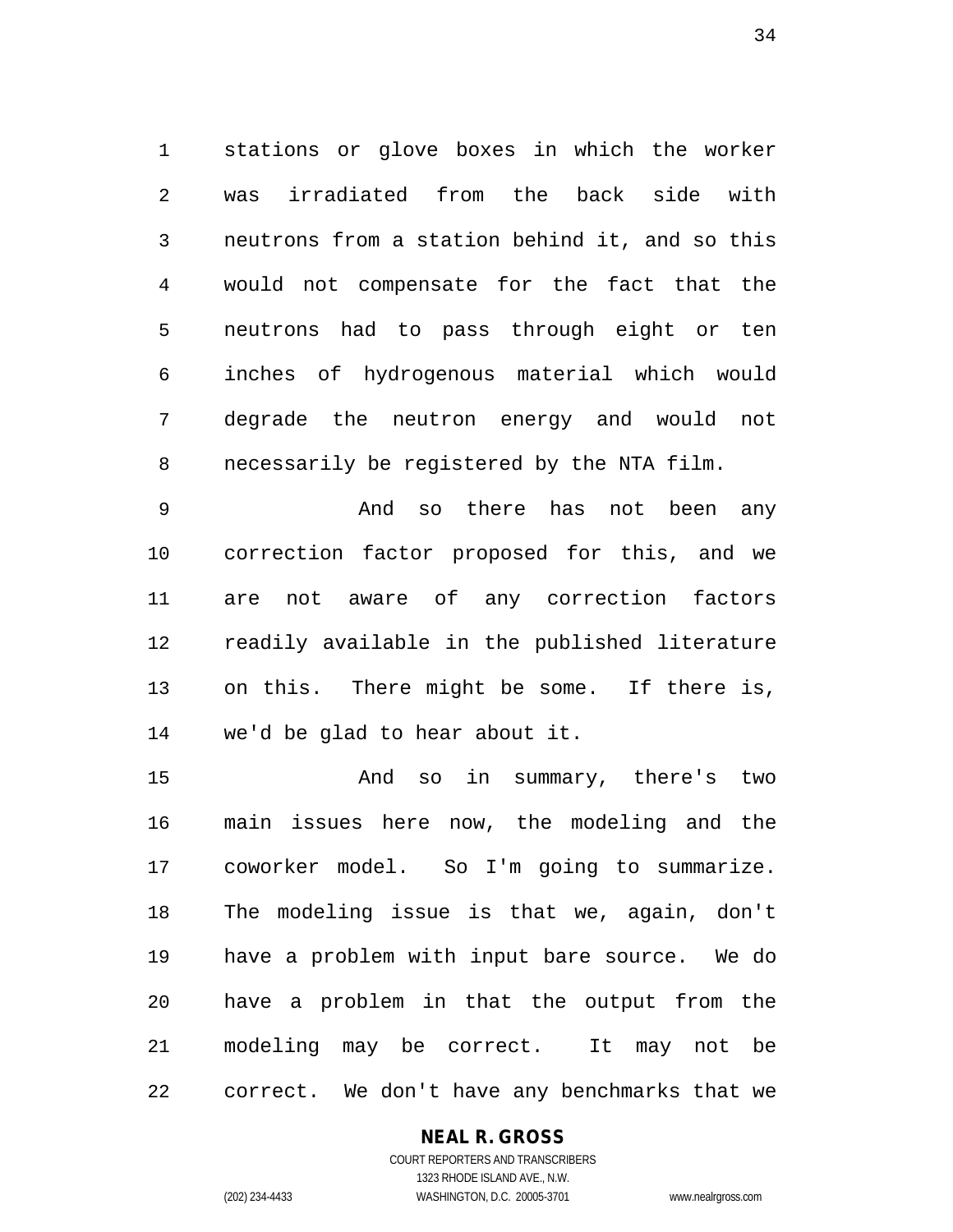can tie it to to say it is correct. So this is an objective decision on the Board whether they accept a model which could be conservative, it could be right on, or it could be under-conservative, which we can't really benchmark. SC&A can't, and we haven't found that it has been to this point sufficiently benchmarked.

 Now this is for the modeling. Now the modeling also affects the coworker dose because if you're going to use the data from the coworkers that were batched, the dose of records and say, okay, we're going to apply this to the people that Brant talked about that were not badged for neutrons and should have been badged. Then you have to do the correction factor for that data also.

 And that was done. NIOSH did apply the correction -- all the fading, the low-energy response and the angular dependency to the coworker data that was available, and then generated some coworker information.

#### **NEAL R. GROSS**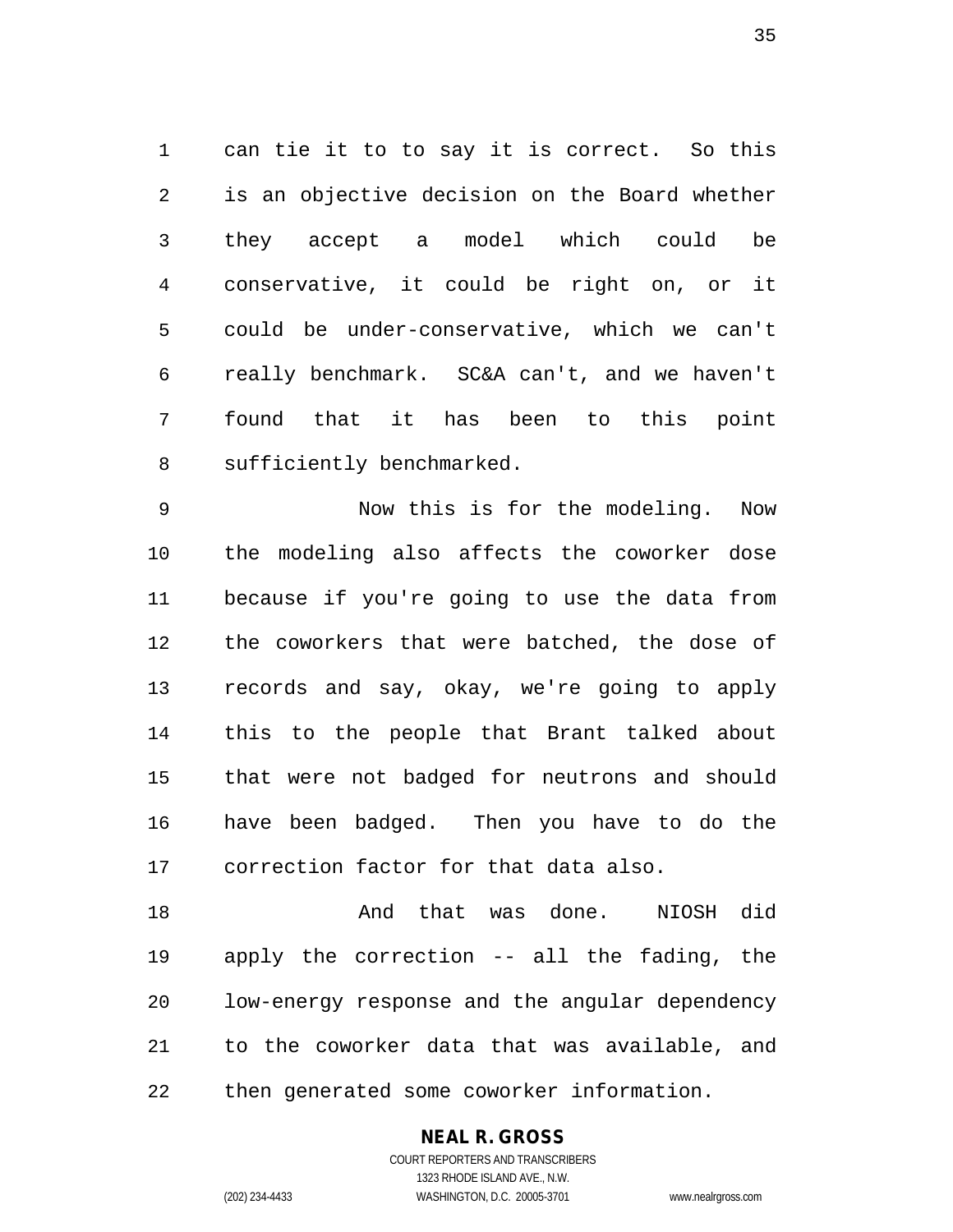Now they did this in two parts, and Brant briefly explained it, but I will explain in a little more detail so that you can understand what the SC&A issues are with it. There's two sets of data that they generated. From 1949 to 1977, in Table 4-4, there is the year listed and N, which is the number of paired neutron/photon badge readings they have, and then they have the N/P ratio that they derived from that. N/P ratios are usually used when you do not have neutron data or reliable neutron data, and what that means is that you take the photon dose; you multiply it by a factor, say, two, and that is the neutron dose you assign for that dose reconstruction.

 Now this is usually used, such as Rocky Flats, when you had a period of time, say, from 1960 to 1980. You didn't have reliable neutron data, but from 1980 to 1990, you had reliable neutron data because you started using TLDs or some good method of

> **NEAL R. GROSS** COURT REPORTERS AND TRANSCRIBERS 1323 RHODE ISLAND AVE., N.W.

(202) 234-4433 WASHINGTON, D.C. 20005-3701 www.nealrgross.com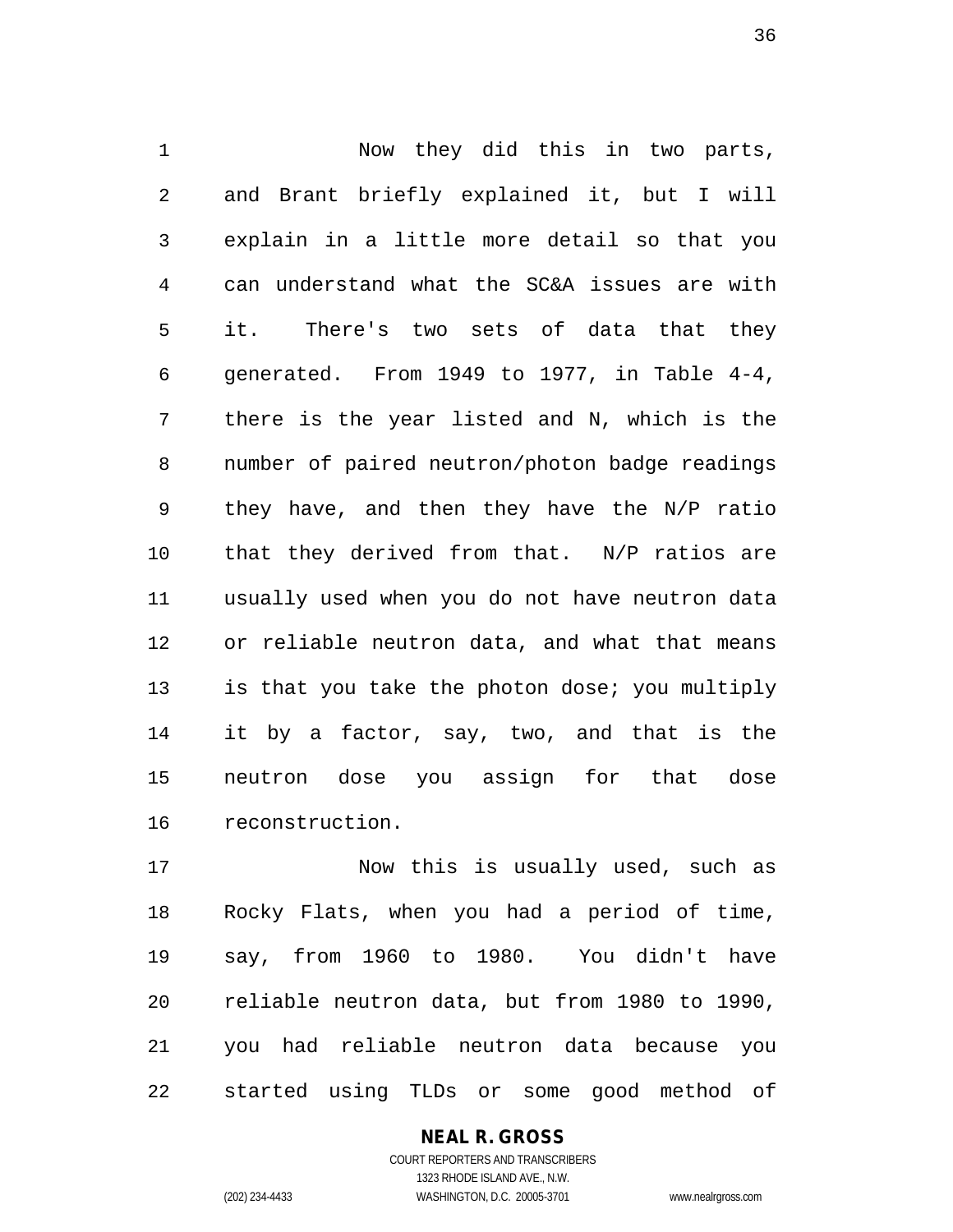dosimetry. So you take the neutron reading average, photon reading. You get a ratio of, say, two, and then you apply that back to the workers in the earlier periods when you didn't have neutron information, but you had photon information.

 Photon badges are usually fairly reliable, and so if a person got 100 millirem of gamma dose, photon, then you'd multiply that by two and assign him 200 millirem of neutron dose.

 Now this is what is done in Table 4-4, page 21 of the -- no, that was the earlier issue. Anyway, it's Table 4-4.

 DR. ULSH: You're correct. It's page 21.

 DR. BUCHANAN: It's still page 21. Okay.

 And so this gives you the 50th percentile and the 95th percentile of the N/P ratio. Now I understand NIOSH means this to be a bounding upper estimate of the neutron

#### **NEAL R. GROSS**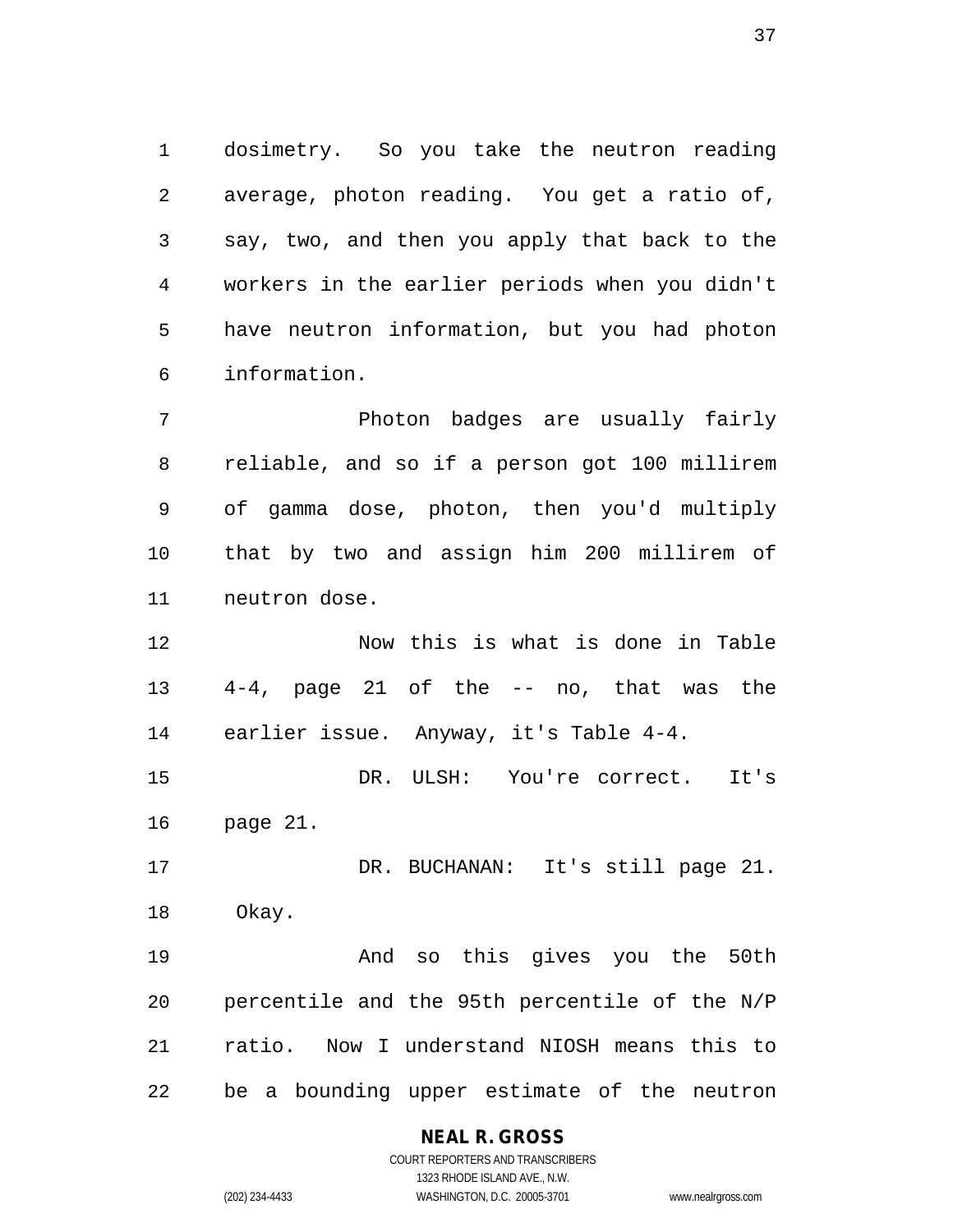dose, and they prefer to use another method from 1950 to 1960, which is in Figure 6.2, and the new one has all of the constant quarters filled in. This is from the HP Monthly Reports.

 And so they adjust. What happens here is the HP Monthly Report only gave the number of badges that fell within a dose interval. Zero to 100 millirem, 100 to 200, greater than 300 millirem. So you may have had 40 in one, two in another, and none in another or something. And so they applied the adjustment factor to it, and then the adjustment factors to it, and then came out with a median and a 95th percentile dose.

 I guess SC&A's question on looking at this, it recently dawned on me, why did we use this method when we had all of the NTA film data available. Usually NTA N/P is used only when you don't have data available, like for 1954, we had 32 NTA films available. Why don't we just make a table of coworker data

#### **NEAL R. GROSS**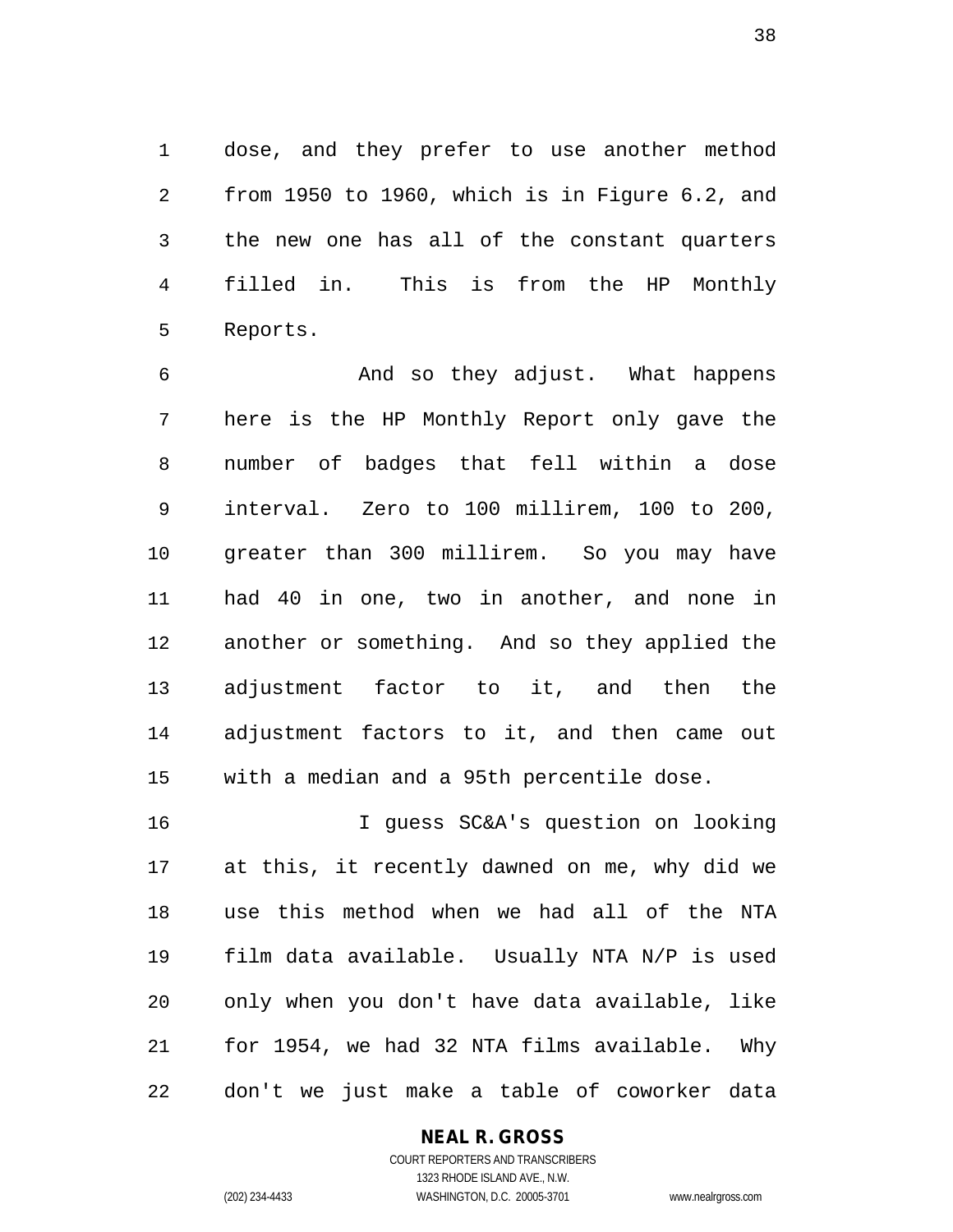like we do photons? If we want to do photons, we would just take the badge readings, make a table, and assign that per year.

 So Table 4.4 and Table 6.2, I think it's unnecessary. Why don't we just take the NTA data and assign it as coworker with the adjustment factors and such and see how that looks from a statistical basis because SC&A feels that the Table 4.4 has too much variance between years to be valid.

11 Now we have not seen this data. I could not find it on the O: drive that was used to create Table 4.4. So we couldn't do any statistical analysis on it, but now I understand the White Paper to say that it is correlated, and it appears perhaps to be correlated within a year in that your GSD is not large for each year, we have very much concern about from year to year for a factory- type operation, assembly line-type operation, which should be fairly -- you've got fluctuation as operations change, shielding

#### **NEAL R. GROSS**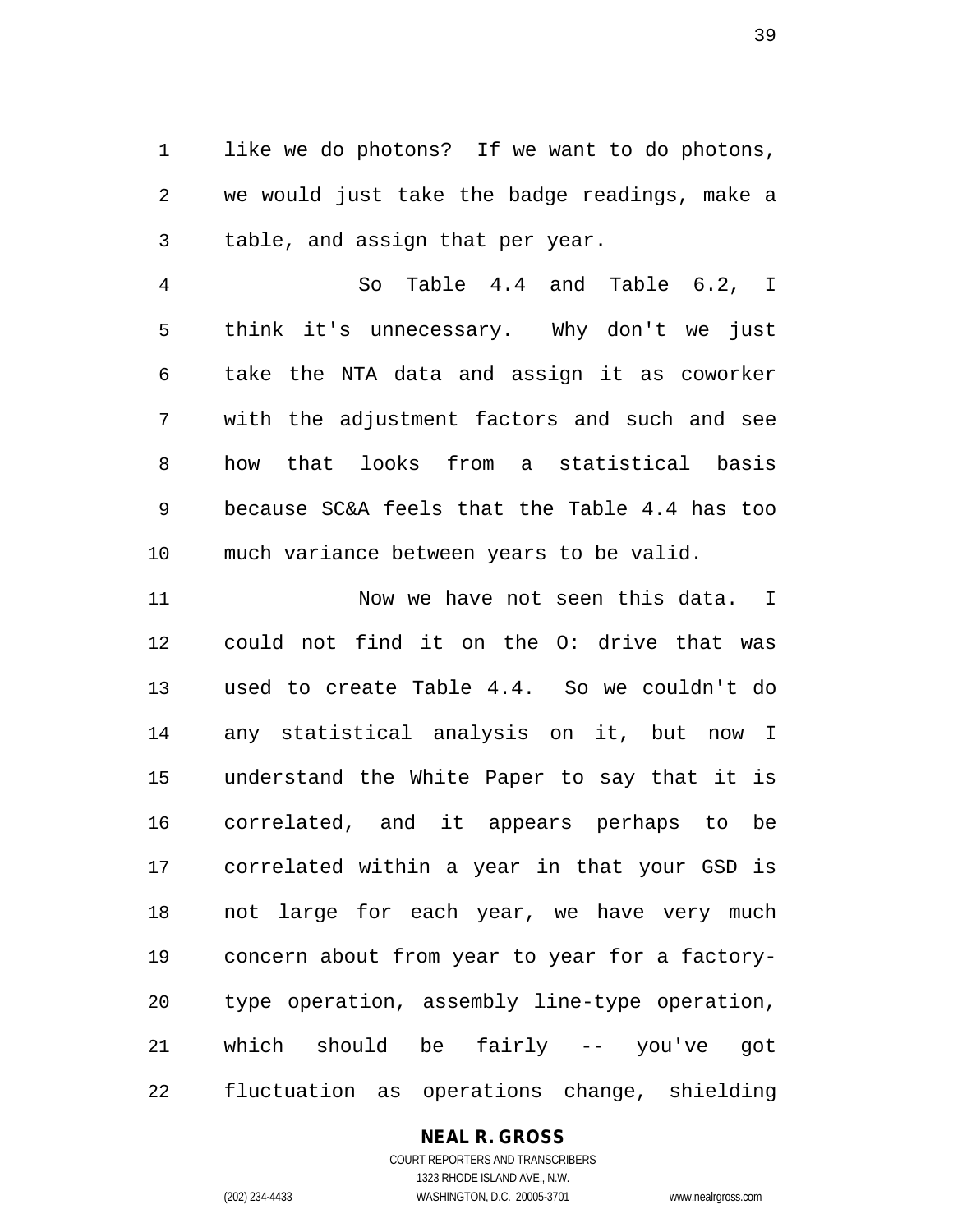changes and stuff, but we do have a problem with going like from 1957, we go from 4.9 to 11.9 in 58, and we have a range of .6 to 18.6. And so we have a problem with that fluctuation. On the 1950 to 1960, the intervals information, you don't have exact data. You don't have real worker data per worker. You only have a number of badges in a certain range, and we feel that this is kind of a hazy area. Is this acceptable or not? And that may be another subjective decision like the modeling is, and we'd like to see what it looked like if we just used the NTA film badge data with correction factors for the coworker.

 So this, issues of the -- that I just talked about, is the areas that we have concern whether dose reconstruction can be done. Number one, they're modeling benchmarks, and then we have a lot of correction factors on top of each other, and it spills over into the coworker dose, and so

#### **NEAL R. GROSS**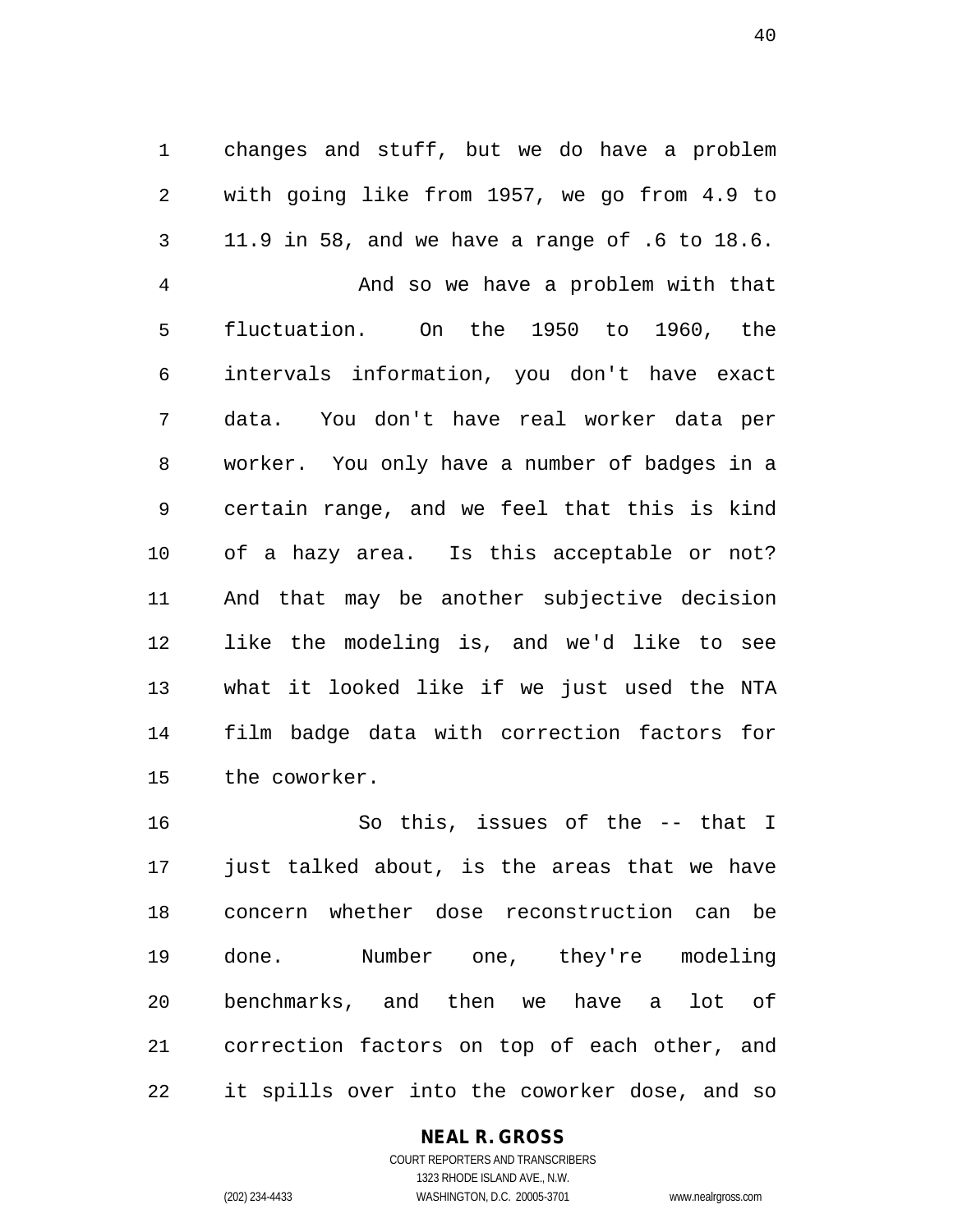we feel that there remains questions that some are site profile issues, as I alluded to, but some, I think, affect the feasibility of doing reasonable dose reconstruction with neutron data.

Any questions?

CHAIR BEACH: Thank you.

8 DR. ULSH: Paul, do you have one? MEMBER ZIEMER: I just had one question for clarification. On the one measurement you mentioned, which looked like an attempt to benchmark or you said perhaps could be used for benchmarking with a two- sphere Bonner system, did NIOSH actually do what Ron talked about with that set of readings?

17 I mean, you can always argue that, yes, it would be great to have three Bonner balls that are four or five and came down the spectrum, but do we have a rough benchmark? That's what I'm trying to get a feel for when you referred to that one set of measurements.

#### **NEAL R. GROSS**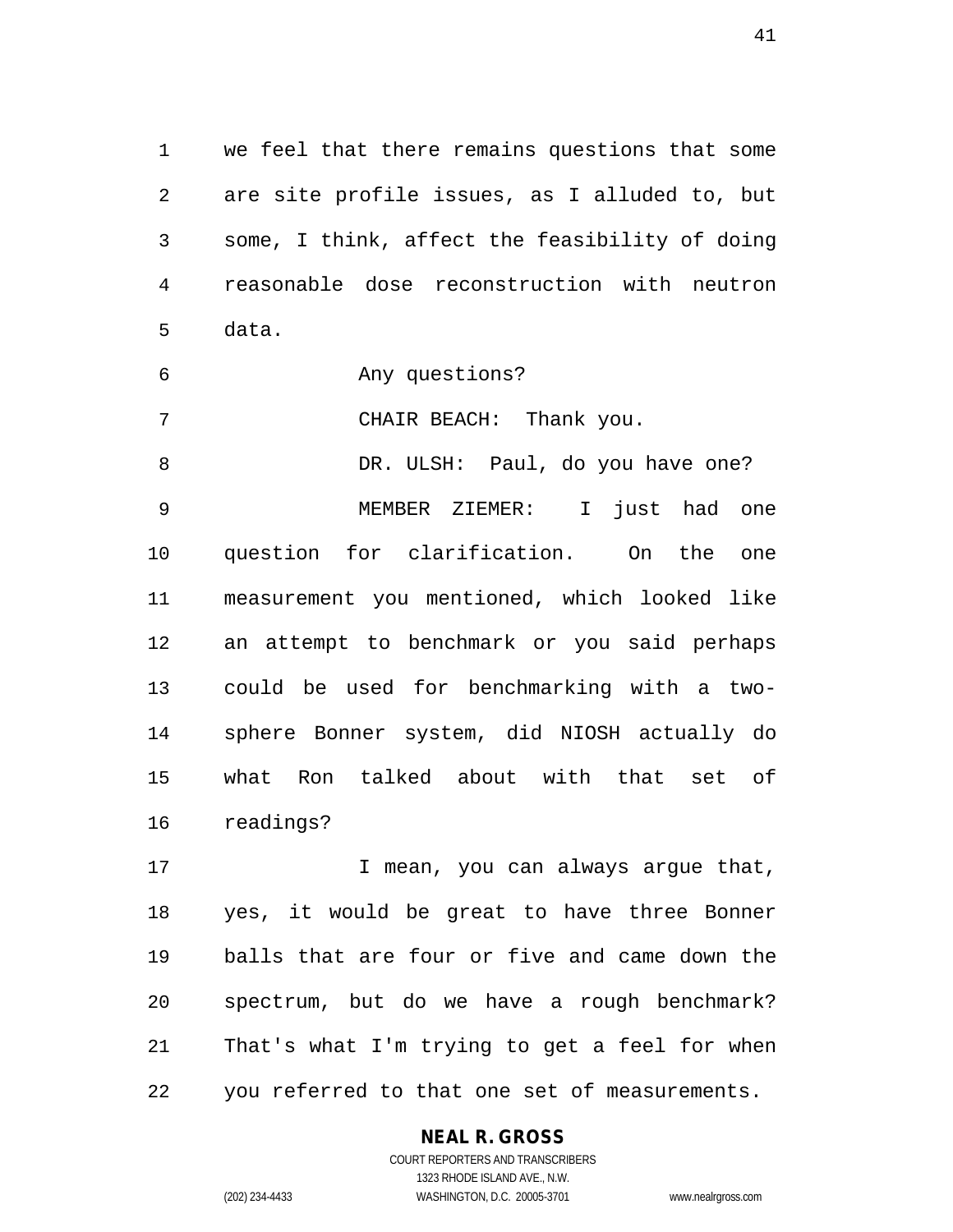DR. BUCHANAN: In that particular instance in 1966 with that glove box in that location. Now, I don't know any of the others. I tried to find that reference and could not find that number in the site research database. DR. ULSH: Do you recall which reference you're referring to? I know that's a tall order. DR. BUCHANAN: Yes. It's 76610. It's what's listed in the White Paper. DR. ULSH: Seven, six, six, one, oh, is that the SRDB number? DR. BUCHANAN: Yes, the SRDB reference, ID 76610. 16 DR. ULSH: Okay. DR. BUCHANAN: And I couldn't find it. I asked Joe to alert somebody, but it wasn't time over the holidays.

 Okay. To answer your question, I don't know the details of the experiment. Okay? But it would only apply to that one

#### **NEAL R. GROSS**

COURT REPORTERS AND TRANSCRIBERS 1323 RHODE ISLAND AVE., N.W. (202) 234-4433 WASHINGTON, D.C. 20005-3701 www.nealrgross.com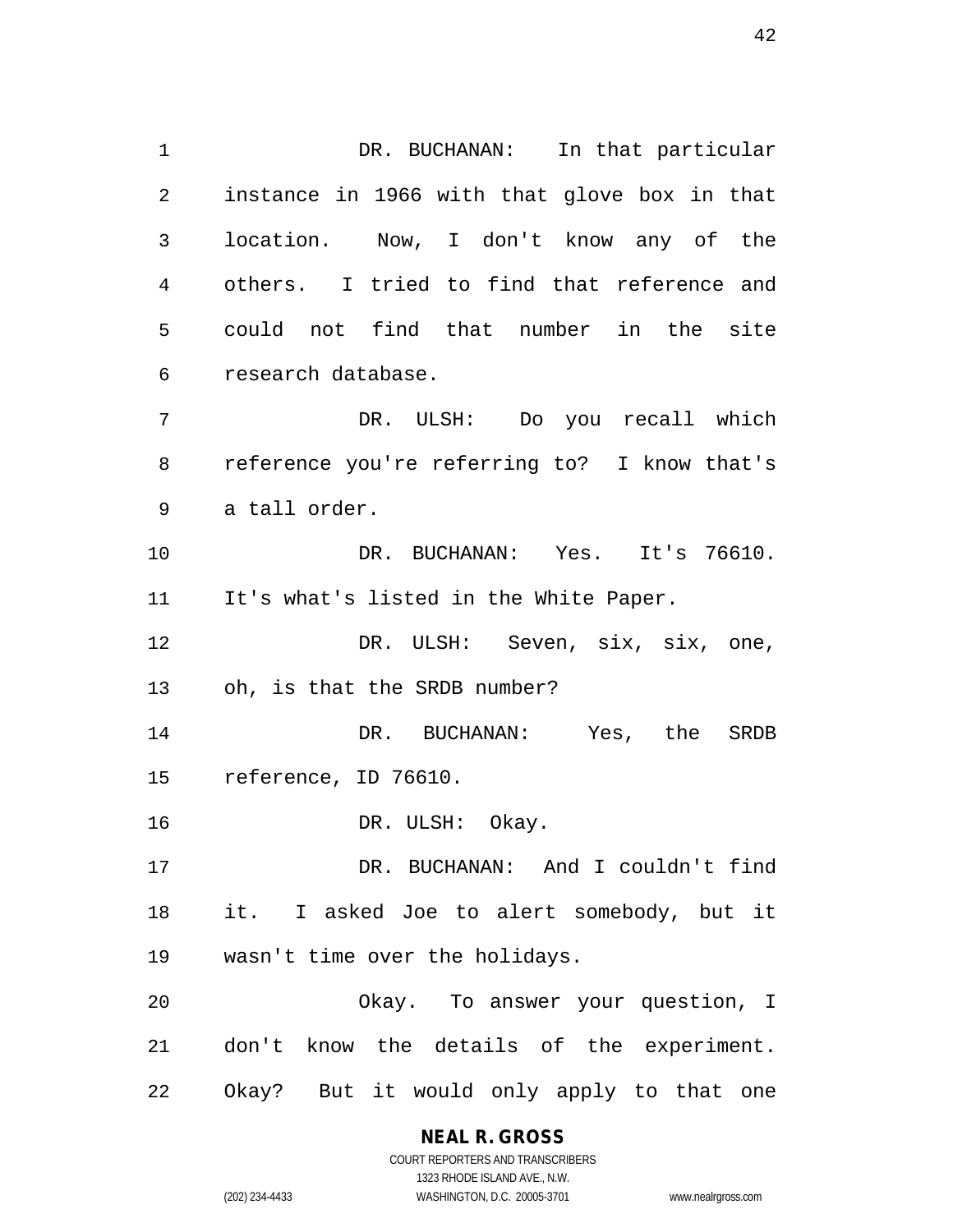particular --

 MEMBER ZIEMER: Right, but it would seem to me that they must have had a lot of Bonner sphere measurements around the facility. Do we know that? 6 DR. BUCHANAN: No. MEMBER ZIEMER: They didn't? I mean, they have the equipment. DR. BUCHANAN: I don't know if they had PNL come in to do all of their measurements or not. I have not found it in the literature. I mean, this is the problem. We cannot find -- MEMBER ZIEMER: That's the only one we know of? 16 DR. BUCHANAN: -- spectrum. That's the only one. DR. ULSH: Hold on. DR. BUCHANAN: I mean that I'm aware of. Maybe Brant has others. DR. ULSH: Bob, do you have anything to add now? I want to make sure that

# **NEAL R. GROSS**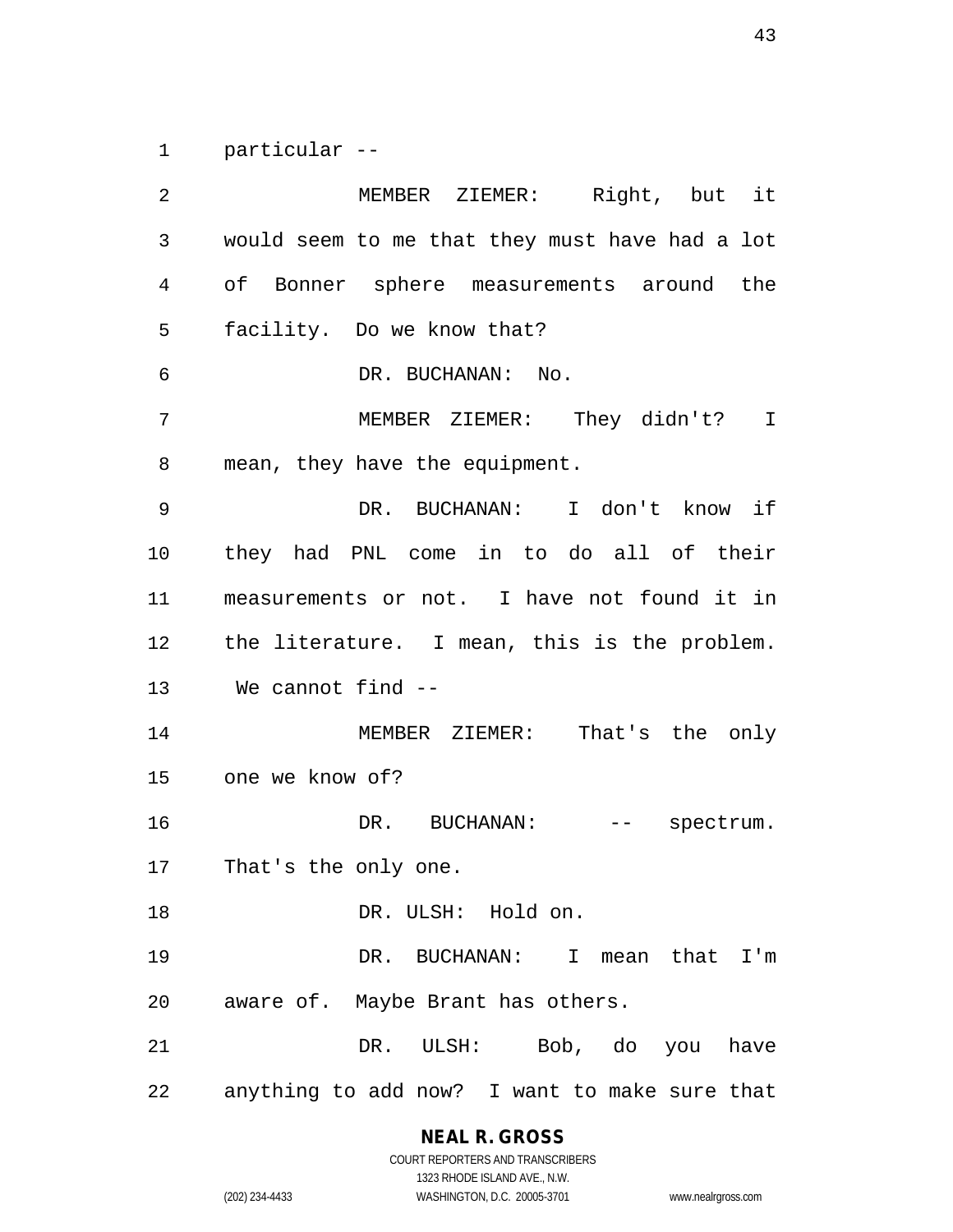you have a chance to chime in, but do you have anything to add on that particular issue? DR. ANIGSTEIN: Are you referring to me, Bob Anigstein? DR. ULSH: No, sorry. Bob Morris. MR. MORRIS: First of all, going backwards on the Bonner sphere question, [identifying information redacted] did many Bonner sphere measurements. They were always -- and in fact, as we understand it from the public meetings, every source that was shipped from Mound was measured with a set of Bonner spheres after a certain date when those became in common use. They measured the spectra width before it was shipped out. Now, the problem with that is that

 it's only going to be in the bare configuration as they set up for that kind of routine quality measurement on their finished product.

 So there were many, many Bonner sphere settings -- energy measurements made,

#### **NEAL R. GROSS** COURT REPORTERS AND TRANSCRIBERS 1323 RHODE ISLAND AVE., N.W.

(202) 234-4433 WASHINGTON, D.C. 20005-3701 www.nealrgross.com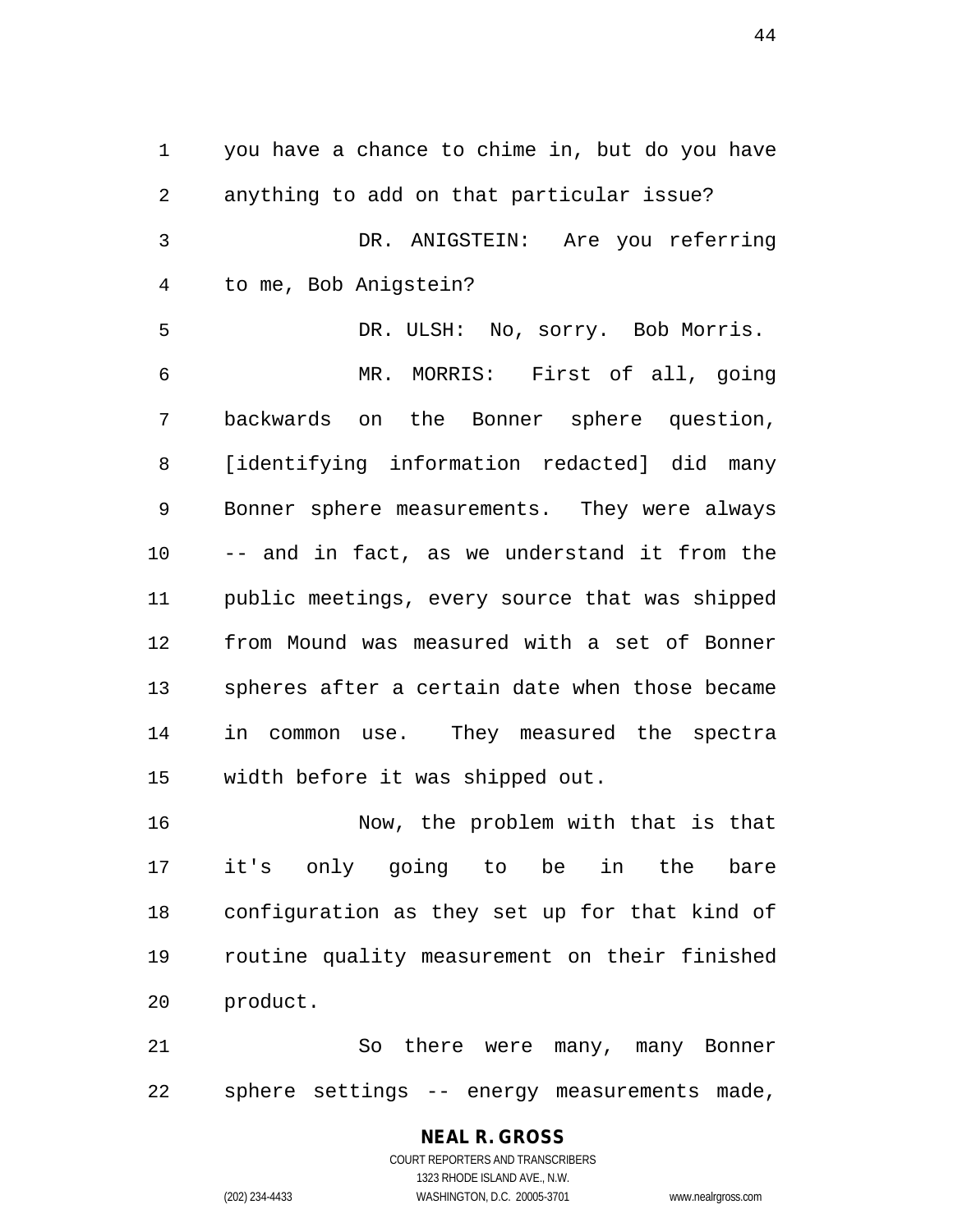but do they represent the situation we're modeling here, and the answer to that is no. We don't have that recurring measurement in the workplace.

 But with regard to benchmarks in general, MCNP has been benchmarked and published in peer-reviewed literature over and over and over again. The question is not, can MCNP reproducibly predict a neutron dose given a certain input energy and a certain shielding configuration. The answer to that is, yes, that's been proven dozens and dozens of times.

 The question is do you agree with the input assumptions about the shielding configuration. If you can say, yes, four inches of water is a reasonable assumption about the amount of shielding, concrete below the people's feet, concrete above the people's heads, concrete as wall material, that's reasonable assumptions. If you can come up with those to the point that you agree with

#### **NEAL R. GROSS**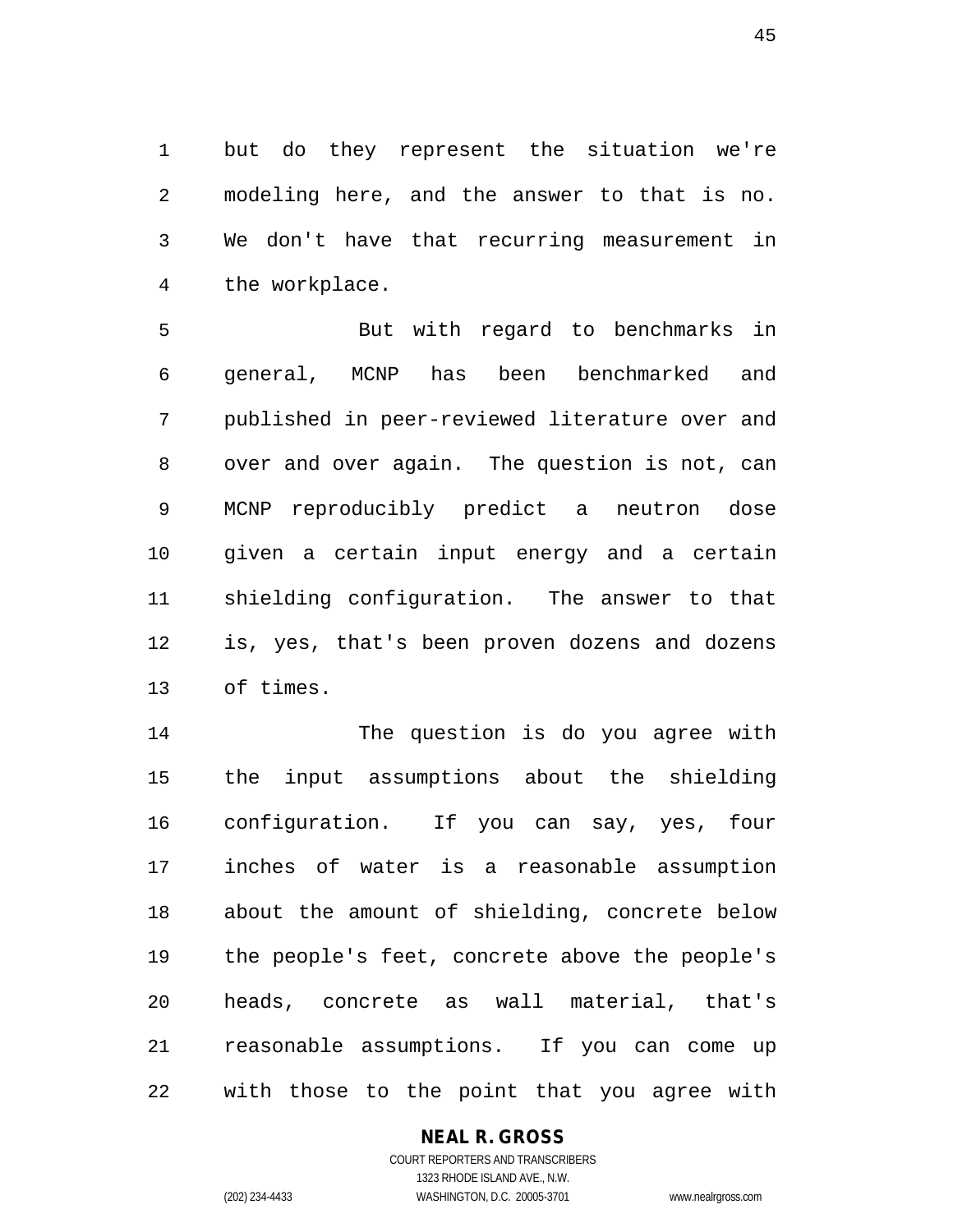those assumptions, then there's not much doubt about the outcome being appropriately predictive of what happened in real life.

 DR. ULSH: I would also add that the particular configuration that we modeled, as Ron described earlier, was kind of a generic glove box inside of a concrete silo. Now if you were to go back in time and look for a concrete silo at Mound, I don't think you would find that that's a representative scenario, and we're not presenting that it is.

 Rather, we picked that scenario because it's bounding. It's going to be the worst case that's reasonably consistent with Mound. In other words, the fact that we assumed concrete walls and a concrete -- well, a concrete floor might be reasonable, but concrete walls and ceilings, I don't think that that's necessarily representative of Mound, but doing that is claimant-favorable because it increases the scatter. It increases below the fraction of the neutrons

#### **NEAL R. GROSS**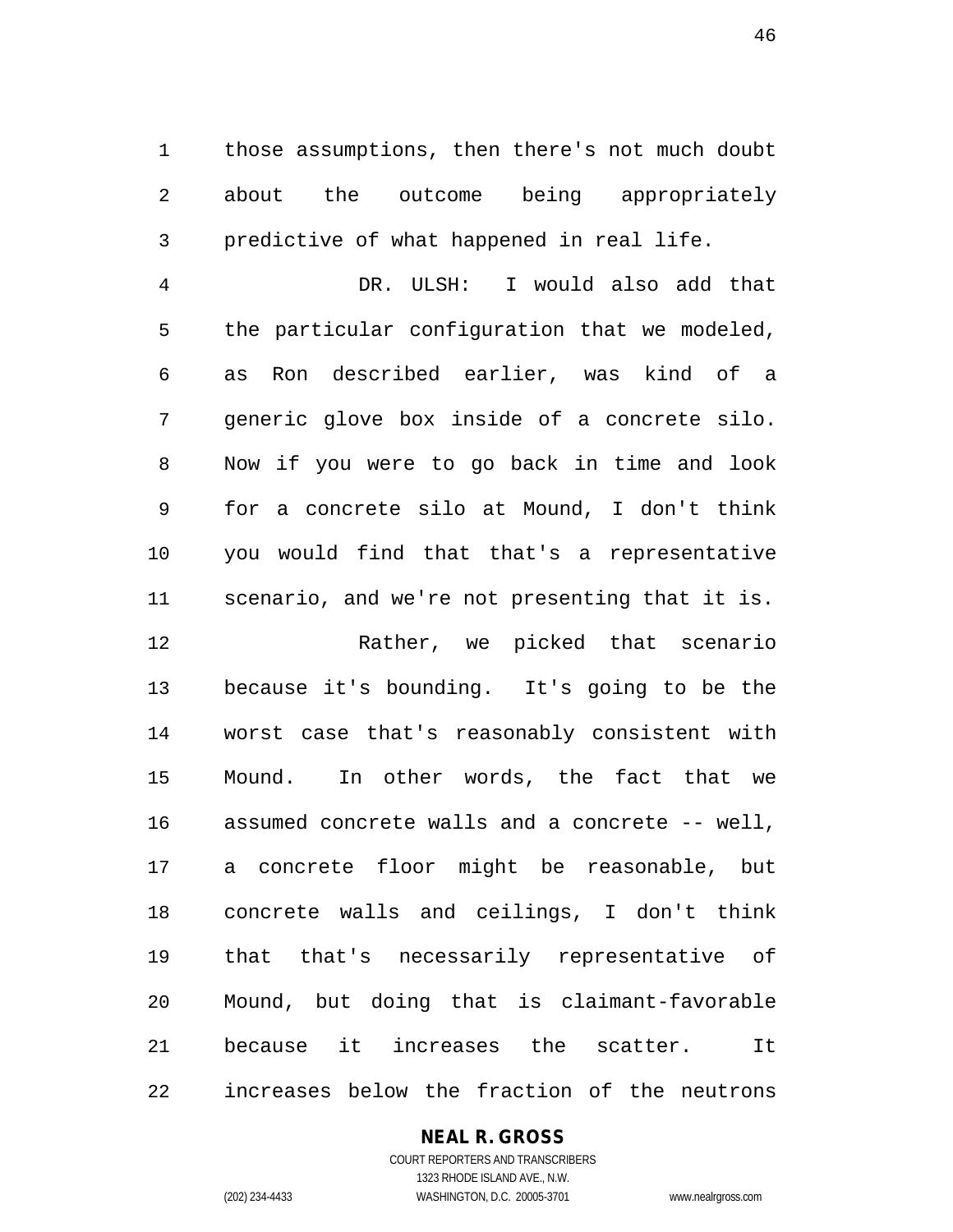that are below the energy threshold.

 So that's why we picked that to be a bounding assumption, rather than get into issues about how many glove boxes were in the line and how far behind the worker was the glove box line.

 Ron, you're right. I mean, in terms of glove boxes being in a line and getting some neutron dose from the rear, from the AP -- no, PA geometry, but I would also 11 remind you of the  $1/r^2$  rule where basically the dose decreases as the square of the distance. So I can't tell you that the contribution is zero, but it's very, very low. You know, I think that to say that we don't have benchmarks at Mound, you know, Mound-specific benchmarks, I don't think is true exactly. We did have the meeting with the former workers, and we did run all of this by them. Now, I don't want to present to you that this is their model. It's not. This is our model, but we asked them to point out

**NEAL R. GROSS**

COURT REPORTERS AND TRANSCRIBERS 1323 RHODE ISLAND AVE., N.W. (202) 234-4433 WASHINGTON, D.C. 20005-3701 www.nealrgross.com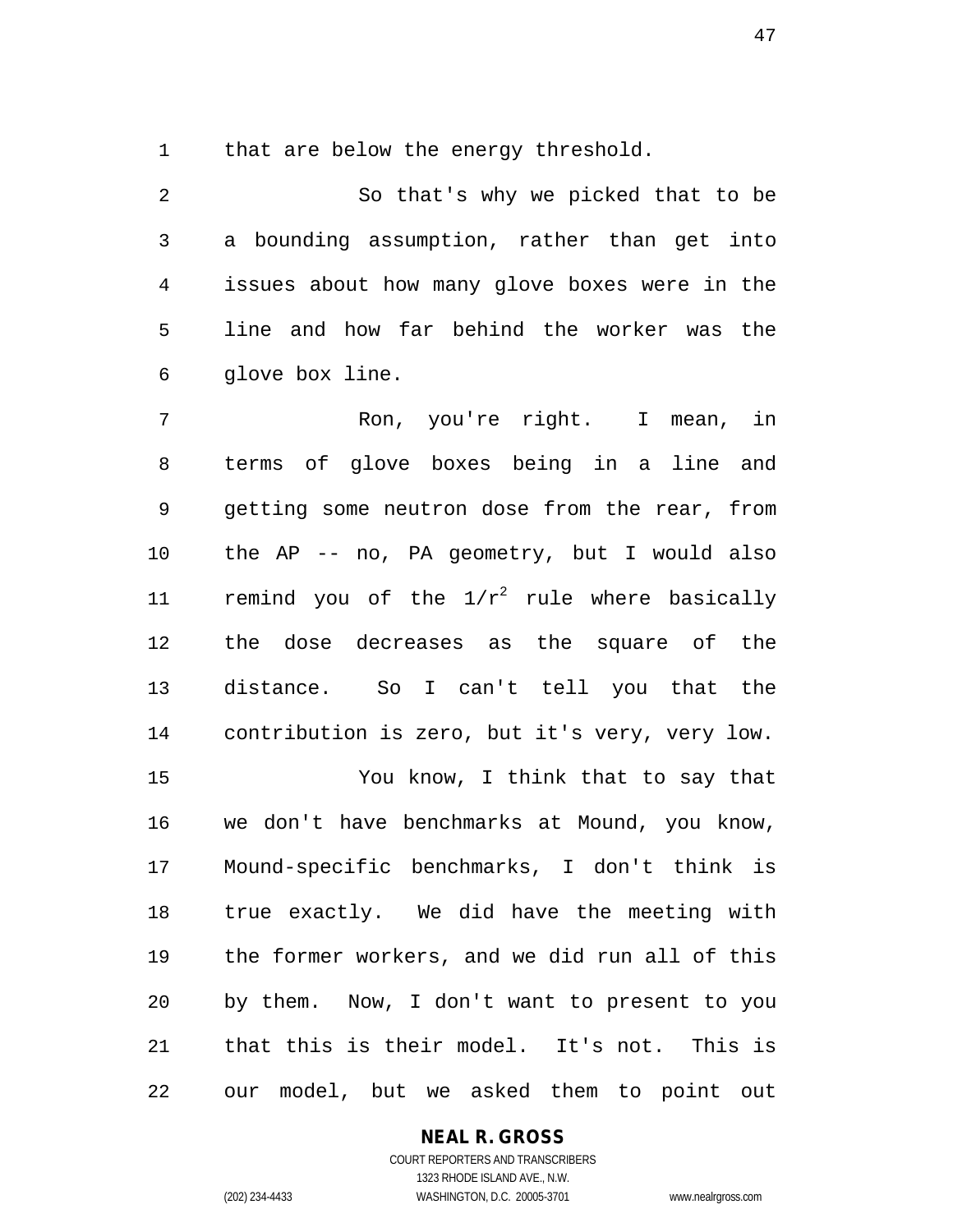anything that might be unreasonable in what we're suggesting, and it was a multi-hour meeting and we had a lot of discussions and a lot of suggestions which we at least attempted to incorporate here.

 We talked to some of the members of the public about when the shielding was put in, how much shielding was used, and they pointed out that there is a limit on how much shielding you can actually incorporate because you still have to be able to reach through it and do the work inside the glove box. So we incorporated that in how much shielding we assumed. That, you know, in a way is Mound- specific. We talked to Mound workers. We got their input on how much shielding was used at Mound and that's reflected in what we've done here.

 Also, I'm pretty sure that this is in the SRDB, though I don't have a number. Just to give you an example -- is it okay for me to say authors' names or is that -- yes,

#### **NEAL R. GROSS** COURT REPORTERS AND TRANSCRIBERS

1323 RHODE ISLAND AVE., N.W. (202) 234-4433 WASHINGTON, D.C. 20005-3701 www.nealrgross.com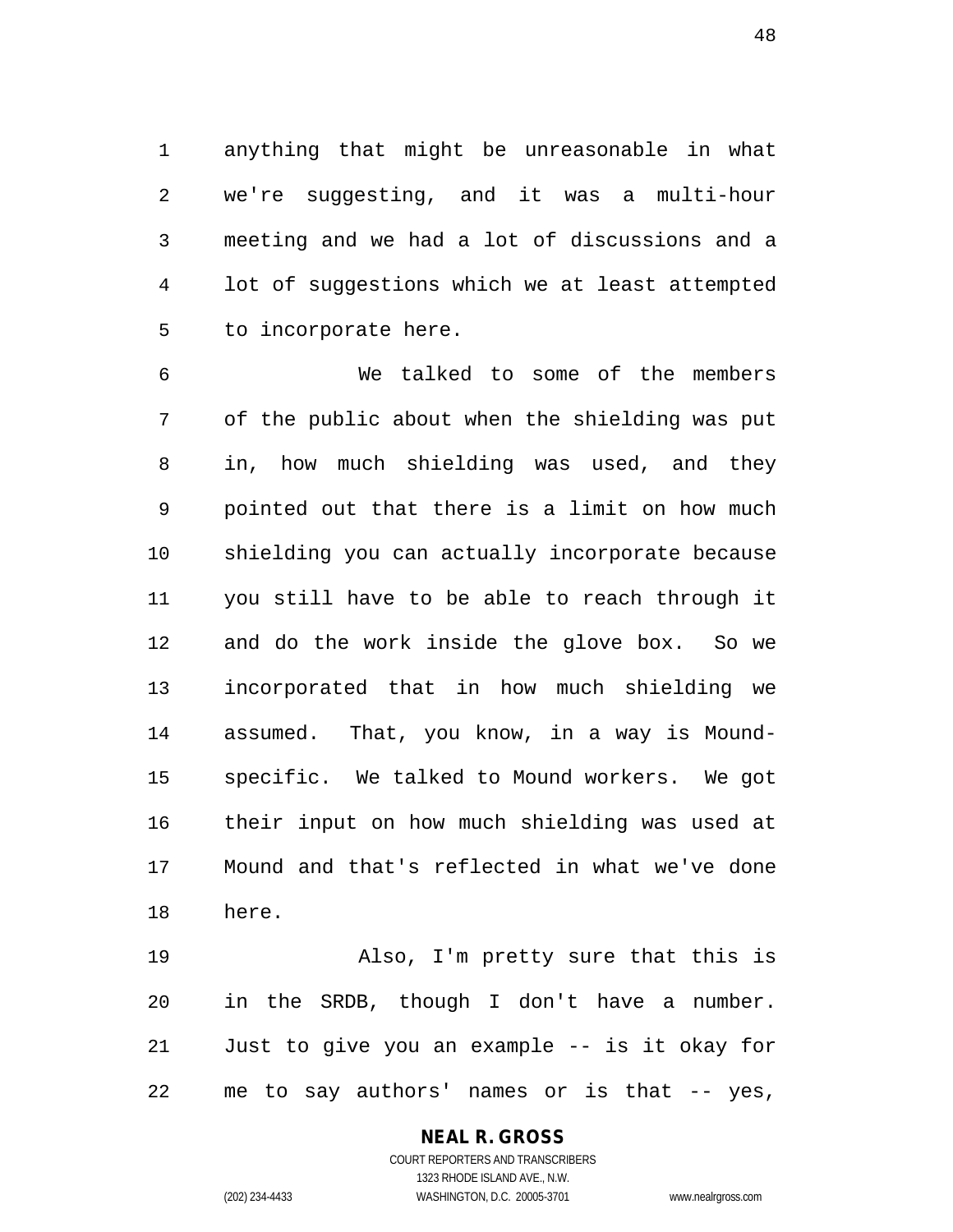okay.

 We have neutron energy surveys of SM building. The one that I'm looking at right now is dated March 2nd, 1964, where a guy named [identifying information redacted] used the TMC double-moderated neutron counter to determine neutron energies in SM building and presents a table with one, two, three different rooms, different hoods, what material was inside, what the ratio was, what the energy in terms of MeV was.

 So certainly, I mean, there are a handful of neutron dosimetry experts across the complex, and I don't mean this to be an all-inclusive list. People like [identifying information redacted], Roger Falk, and [identifying information redacted] is certainly among that number in terms of the foremost neutron energy experts in the country, and it would be extremely surprising to me if this issue was not -- they weren't aware of this issue; they didn't take steps to

# **NEAL R. GROSS**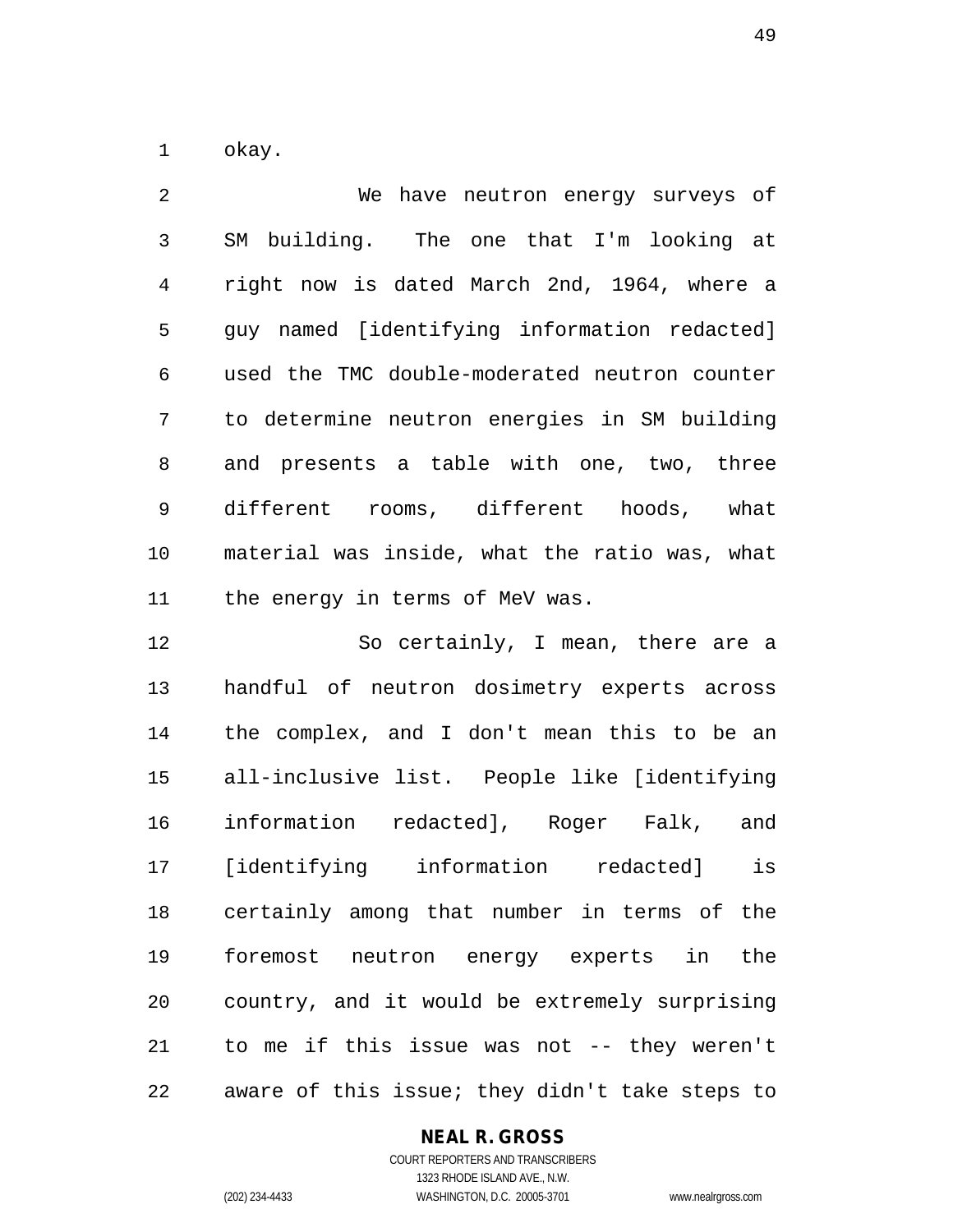address this issue.

 We have examples, although I don't want to say a complete set, that they actually did do neutron energy surveys in SM building and, you know, one can assume multiple other buildings as well.

 And I would also point out to you if you look at page 41 of our White Paper, you will see a series of graphs that give the dose-equivalent weighted spectra at the different positions from our modeling, and the important point, I think, to make here, what you're going to see is a series of curves, and the dose equivalent. In other words, when you're trying to calculate millirem or millisieverts neutron dose to a particular person, that would be the area under the curves here, and I know that the people on the phone may not have this at their fingertips, but if you look at the lower energies, and I'm talking about .1 MeV, in particular, the part of the neutron spectrum that is not reliably

#### **NEAL R. GROSS**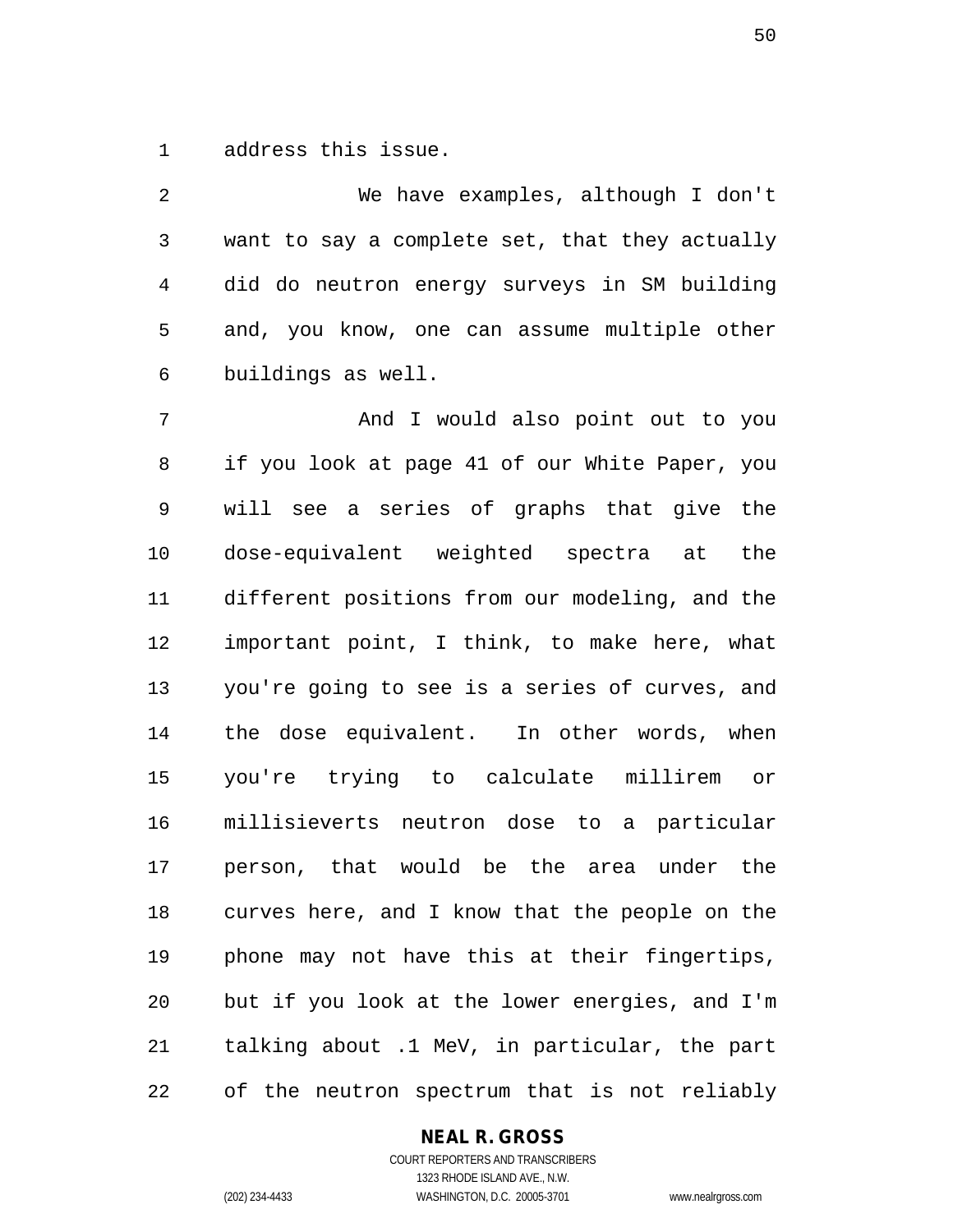measured by the NTA film also happens to coincide with the part of the neutron energy spectrum that contributes a trivial amount to the dose equivalent.

 So I think we've got a tempest in a teapot here. We're splitting hairs on a fraction of the energy spectrum that is almost negligible in terms of what it contributes in terms of dose equivalent. So even if we didn't measure any of it, I think it's a trivial contribution to the total neutron dose equivalent and that's what we're interested in here. So I don't think that that's a big issue.

 In terms of the coworker model, I don't know. It's the first time that I've heard that idea, Ron, about why don't we just use the NTA films themselves.

 MR. MORRIS: Brant, before you go into that, can I chirp in one?

DR. ULSH: Yes, sure, jump right

in.

**NEAL R. GROSS** COURT REPORTERS AND TRANSCRIBERS

1323 RHODE ISLAND AVE., N.W. (202) 234-4433 WASHINGTON, D.C. 20005-3701 www.nealrgross.com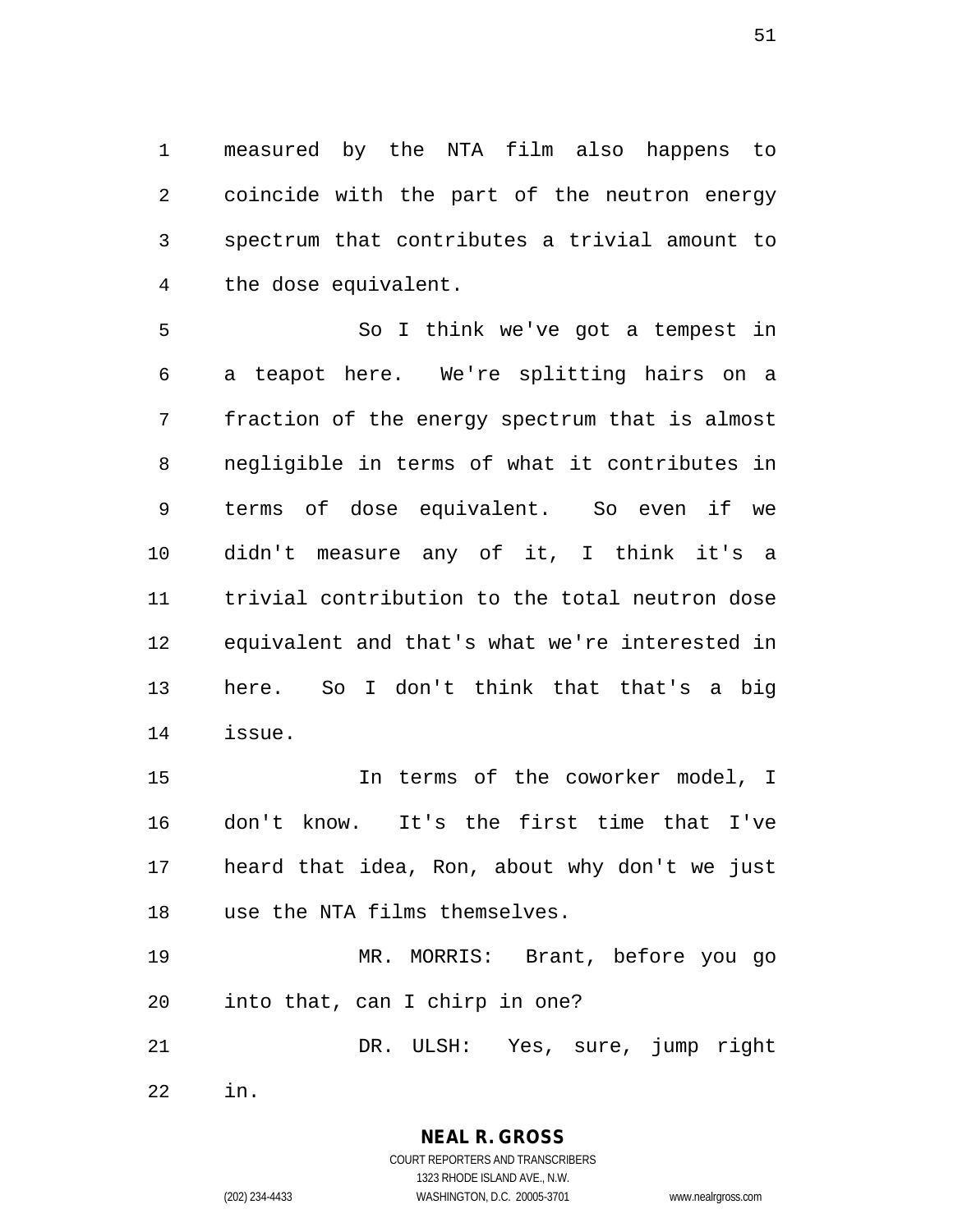MR. MORRIS: The other thing I'd point out is that the tables of 7-3 and 7-4 which showed the neutron dose equivalent missed due to the NTA film energy threshold effect, they effectively define a sensitivity study so that you can say, well, you know, I don't think two inches of water is the right amount. I don't think -- I think six inches may be too much. It may be three, perhaps. And what these tables will actually show you is what your eye will interpolate between them, and you can see that you can effectively define the most important parameter here, which is the water shielding thickness in the amount of missed dose and understand, well, what if my assumption was

completely wrong.

 Well, in the case of a plutonium- beryllium source, if you assumed two inches of water shielding, you might miss nine percent of the dose, and if you assume six inches of water shielding, you might miss 11 percent of

#### **NEAL R. GROSS**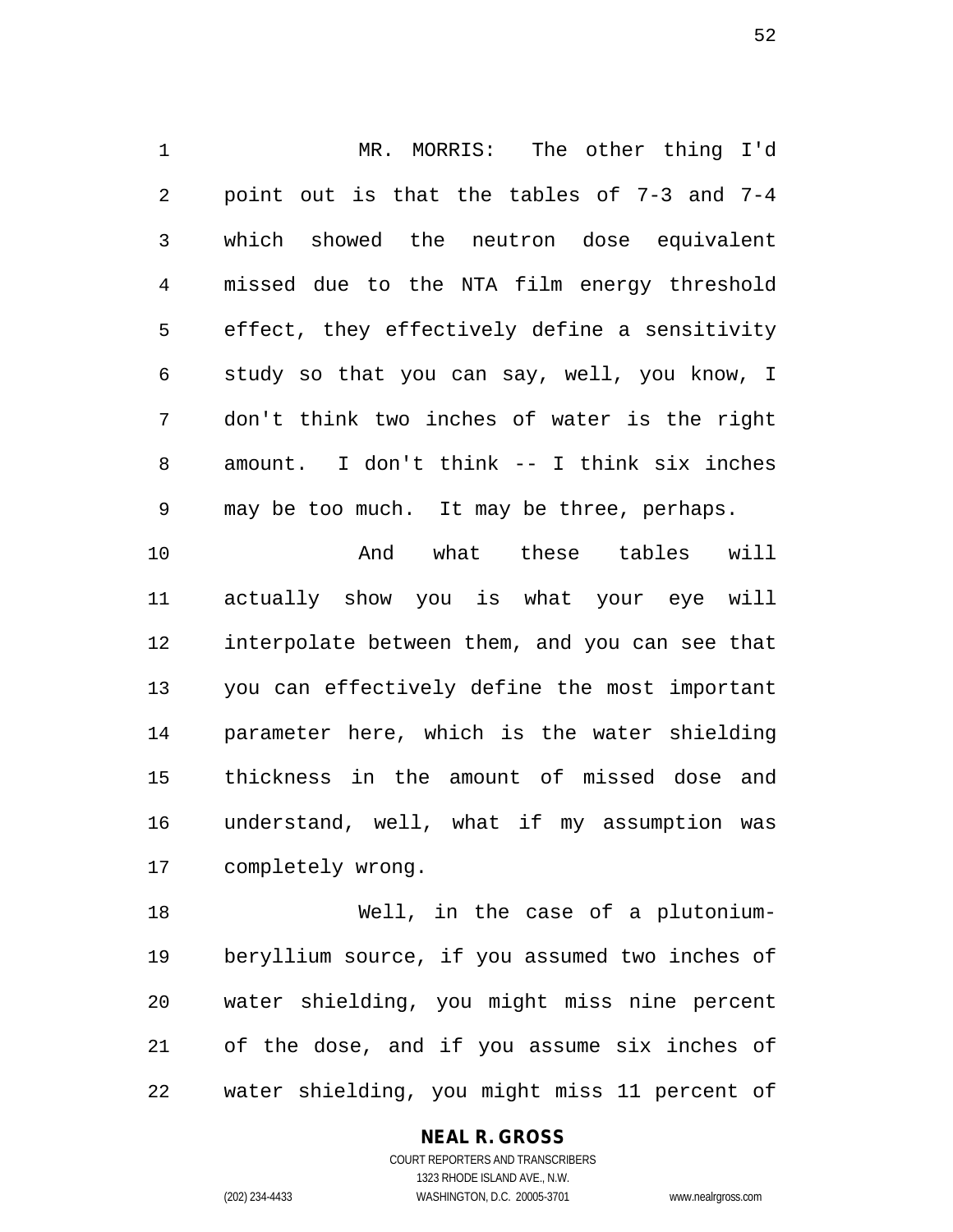the dose.

| 2              | So you can see that it effectively            |
|----------------|-----------------------------------------------|
| $\mathfrak{Z}$ | will help you understand how important these  |
| 4              | assumptions are to the overall conclusion. So |
| 5              | whether or not we've got a ground true        |
| 6              | benchmark in a specific location, it still    |
| 7              | gives you this ability to understand the      |
| 8              | importance of the various assumptions that go |
| 9              | into especially the shielding thickness       |
| 10             | assumptions that go into the model.           |
| 11             | ANIGSTEIN:<br>This<br><b>Bob</b><br>DR.<br>is |
| 12             | Anigstein. I'd like to chime in with a couple |
| 13             | of comments.                                  |
| 14             | is, again, this Table 7-3<br>One              |
| 15             | makes the assumption that there is a sharp    |
| 16             | cutoff at .5 MeV and that everything above .5 |
| 17             | is registered by the NTA film, and that is    |
| 18             | just not correct. The fact is that there is a |
| 19             | gray area that, between .5 and one, some      |
| 20             | neutrons are registered, some aren't.         |
| 21             | I point out that in the Hanford               |
|                |                                               |

TBD, there was an examination and actually

**NEAL R. GROSS** COURT REPORTERS AND TRANSCRIBERS

1323 RHODE ISLAND AVE., N.W. (202) 234-4433 WASHINGTON, D.C. 20005-3701 www.nealrgross.com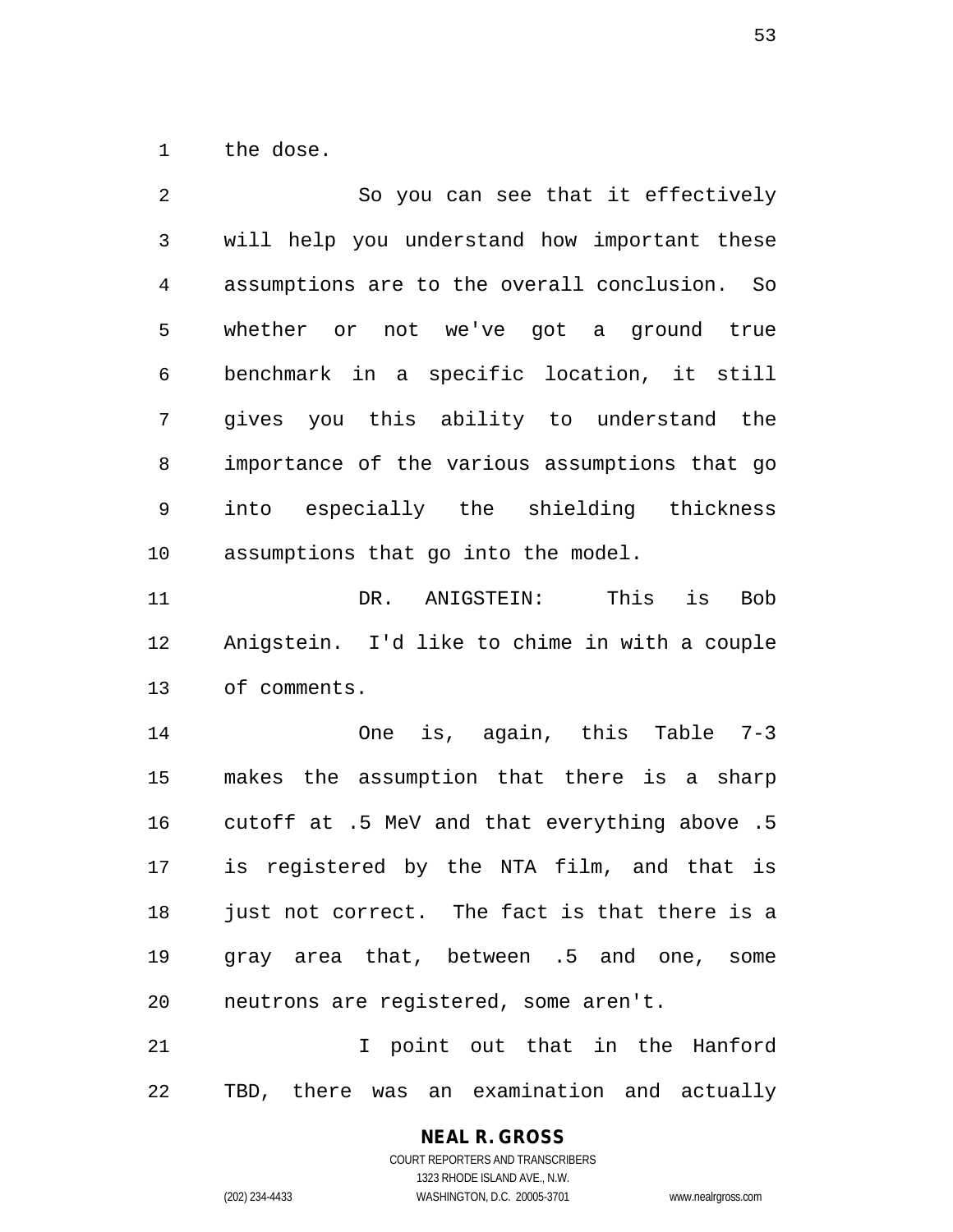they referred to, I think, a meeting or symposium sponsored by AEC in the late 1960s where they said that the NTA film cannot be used below 700 keV or .7 MeV, and this is not consistent with what is being done here.

 DR. ULSH: Well, I haven't seen the particular reference. At least I don't have enough information to determine whether or not I've seen the reference that you're talking about, Bob. I would say to you that NTA film is always used when neutron energy spectrums -- I'm sorry. Let me rephrase.

 During the time period when NTA film was the methodology used to measure neutron dose, it was always used in the presence of low-energy neutrons because you always have low-energy neutrons. Unless we're talking about a bare californium source or, you know, a particular bare source, I think part of that spectrum is always going to be below the NTA threshold.

**I** do agree with you that there is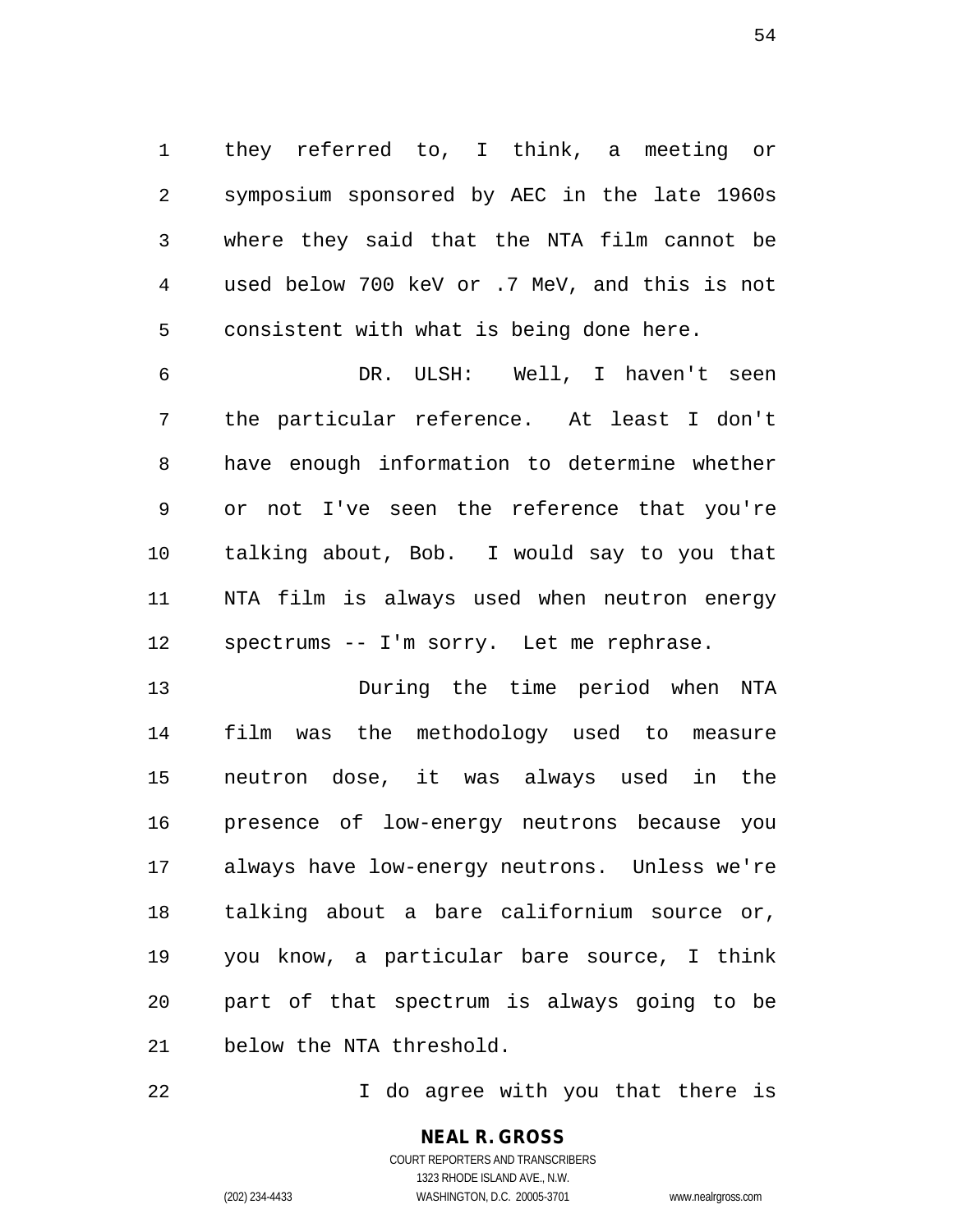not a sharp cutoff at .5 MeV. There's a reduced efficiency above that and, Bob Morris, sorry, you may want to talk a little bit about that, but  $-$ 

 MR. MORRIS: Sure. The reason we chose .5 MeV is because that's the OCAS Implementation Guide. I think that's what the title of the document is. It tells us to assume .5 MeV, and so that's what we did in this case.

 But I actually ran the calculations with a .7 MeV energy cutoff, and they're not incorporated into this White Paper, but as you would guess, the numbers go up in terms of missed dose, but they don't go up precipitously. They're not a big change.

 We could certainly provide that information. It wouldn't be a big deal for us to add those tables into the White Paper, but it really comes back down to those are TBD questions. They're not SEC questions. I mean, whether the correction factor is 31

# **NEAL R. GROSS**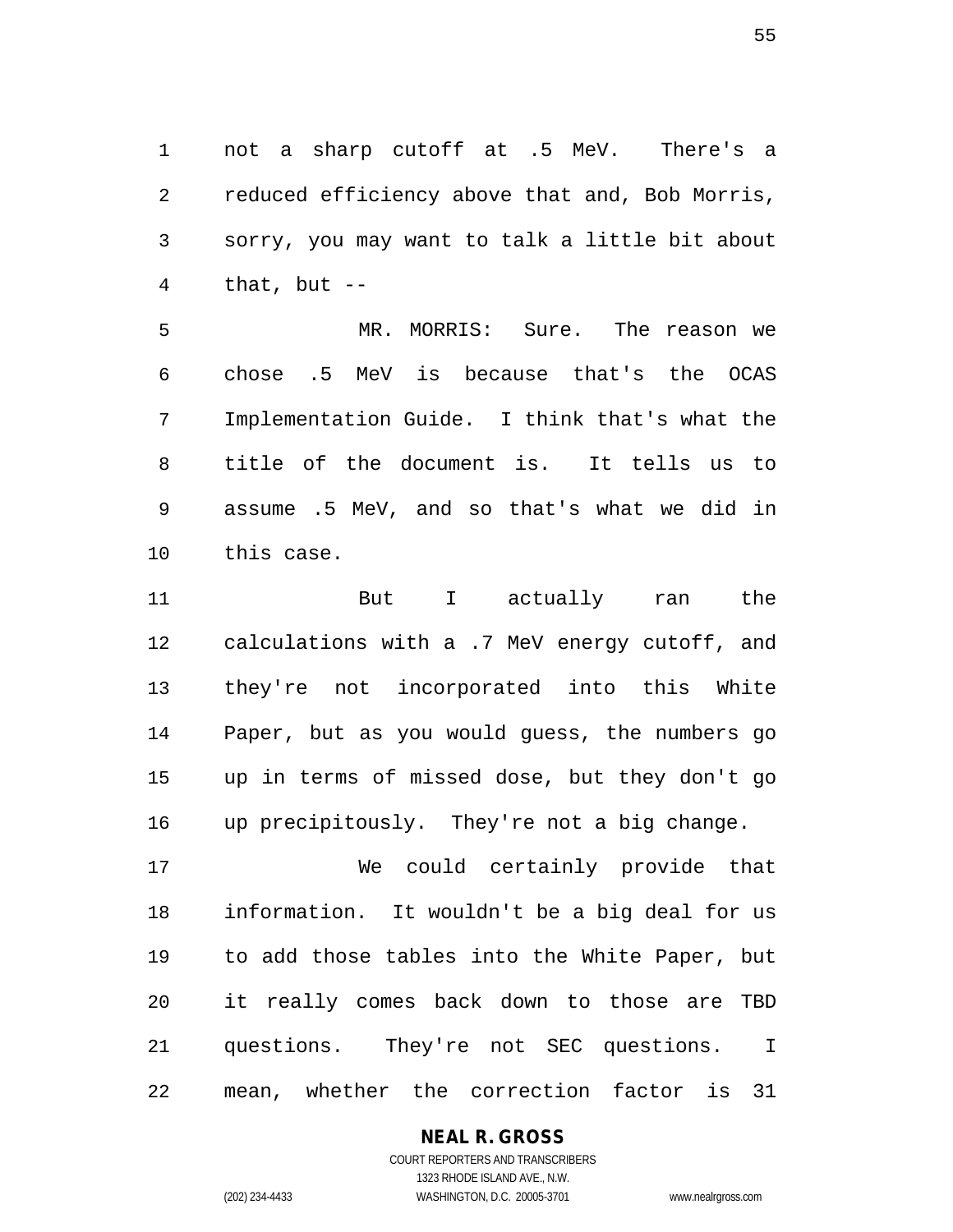percent at its worst for the operator location or whether it's 39 percent at its worst for the operator location, it's still a reproducible number in terms of our calculating.

 DR. ANIGSTEIN: And the other issue which was talked about but not focused on is the variability from year to year of the N/P ratio and then the grade variability within a given year. There was this box-and- whisker plot which shows that actually at the extremes the ratio can go within a given year -- can be as low as one and as high as 33, and then the fact that the instrumental comparison showed no correlation, you had five-by-five survey meters measuring photons and neutrons, and there was no correlation whatsoever. I mean, the .15 correlation coefficient, which we all agree shows a very poor correlation, calls into question the whole concept of using the N/P ratio for Mound.

DR. ULSH: I kind of disagree with

**NEAL R. GROSS** COURT REPORTERS AND TRANSCRIBERS 1323 RHODE ISLAND AVE., N.W.

(202) 234-4433 WASHINGTON, D.C. 20005-3701 www.nealrgross.com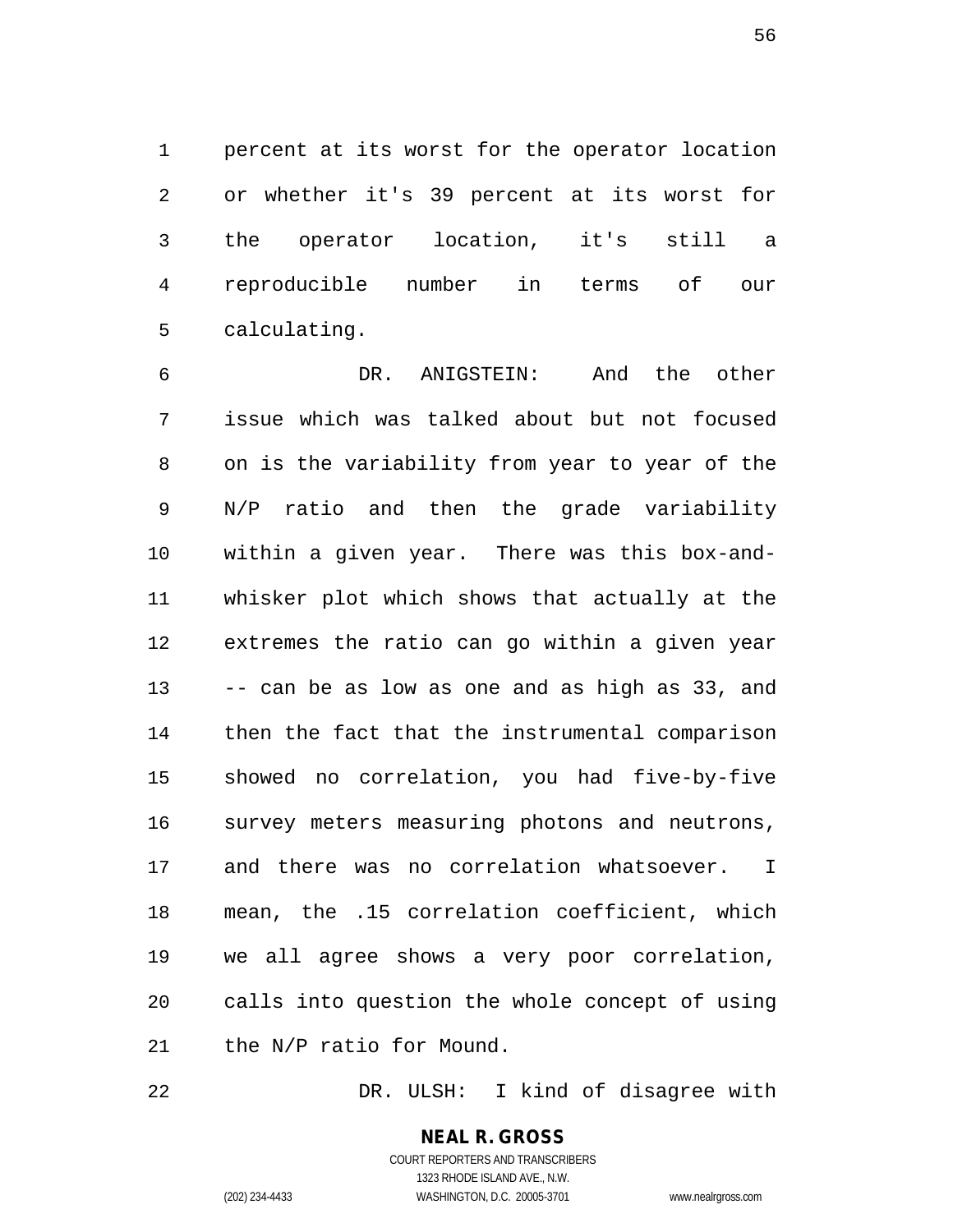that, I think, because when you're talking about instrument calibrations, of course, you're measuring a particular point in space, a particular time, and you're measuring neutron dose and gamma dose at that particular point.

 Well, that will correlate, you know, assuming that the dosimetry is effective; that will correlate perfectly if a particular worker stands at that point in time 100 percent of the time, and as we know that's not realistic. Workers move around. So they'll move away from the neutron source. They'll get gamma dose somewhere else. That's going to lead to a poor correlation perhaps between what you might estimate from a neutron instrument reading, instrument readings taken at a particular point and what was actually experienced by at least the dosimeter worn by the worker.

 I do agree with you that there are some years on the box-and-whisker plot, and by

> COURT REPORTERS AND TRANSCRIBERS 1323 RHODE ISLAND AVE., N.W. (202) 234-4433 WASHINGTON, D.C. 20005-3701 www.nealrgross.com

**NEAL R. GROSS**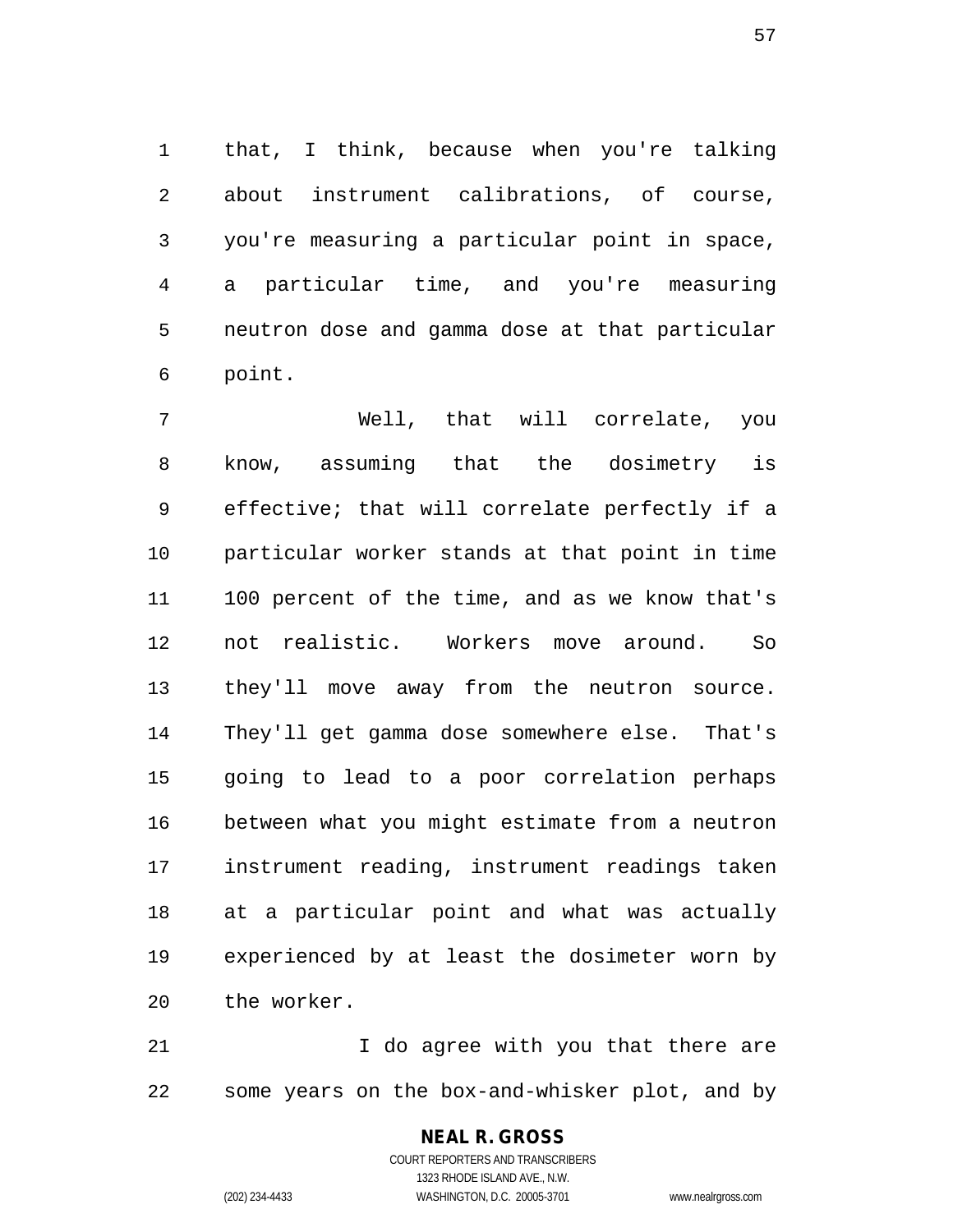the way, that's Figure 4-2 on page 20, where there is, well, the variability that you have described, but I think we have captured that variability in Table 4-4.

 So, yes, I mean, if there is great variability, what's the effect of that? Well, it leads to high estimates of the 95th percentile that's bounding. I mean, that's claimant-favorable.

 It's not claimant-favorable? DR. ANIGSTEIN: The instructions to the dose reconstructor in the White Paper, maybe they're a little vague, but they don't say to give everyone the 95th percentile. My impression is that it implies you can just assign the entire distribution, which in fact is similar to giving the median value rather than the 100 percent.

 It is specifically on page 49, the second bullet. It says, when using the NTA, shall multiply the measured photon dose by the log-normal distribution, not by the 95th

# **NEAL R. GROSS**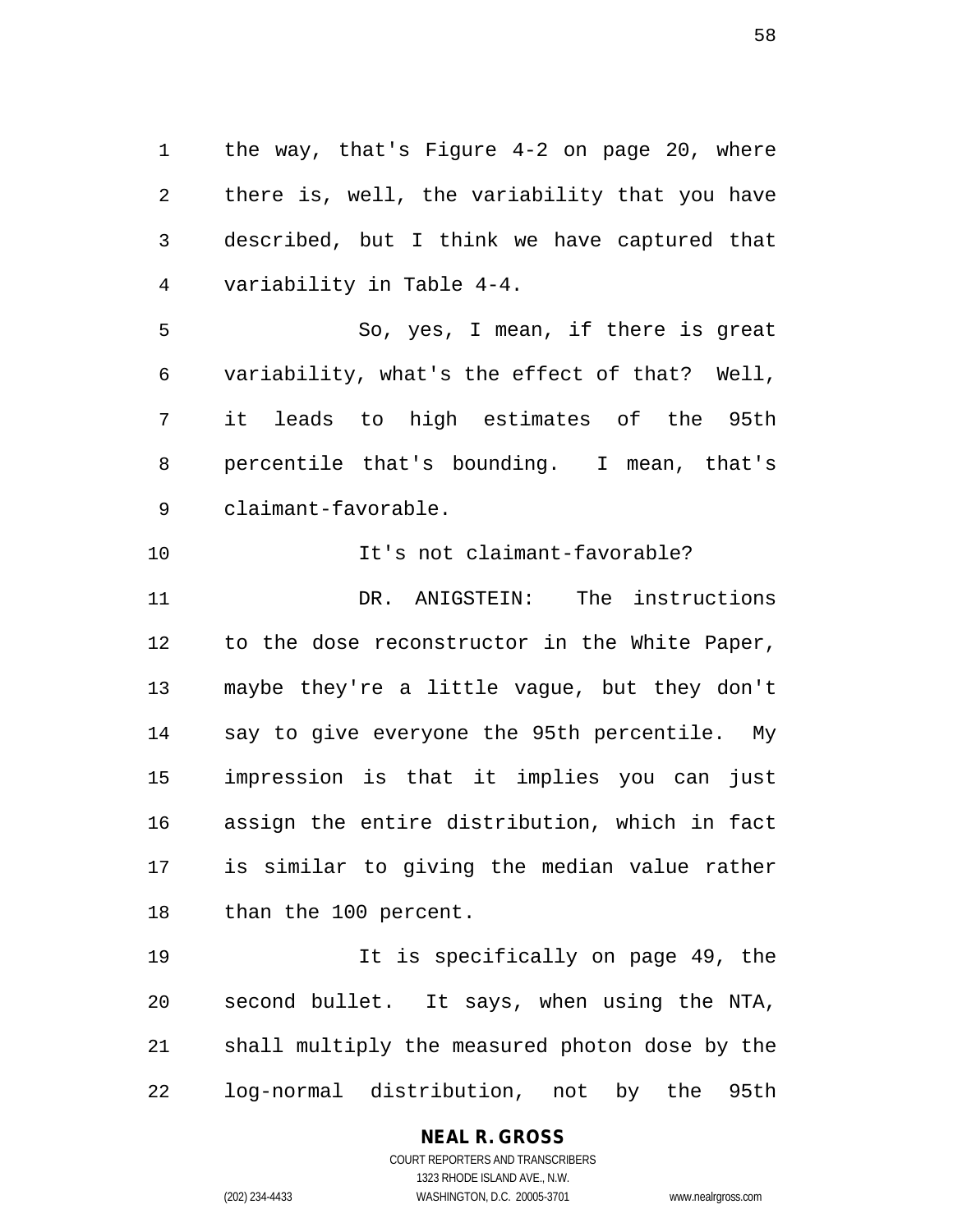percentile. Ninety-fifth percentile is certainly more claimant-favorable than just throwing in the entire distribution because with that particular person you don't know where you would be on the distribution. You may very well be at the high end. We don't know.

8 DR. NETON: We have to think about this, though. I'm not as familiar as I probably should be with this calculation, but would that distribution be multiplied by the photon dose that included all of the missed dose?

14 DR. ULSH: Yes.

 DR. NETON: I think that's where you run into a little bit of a problem. If you start calculating missed dose that wasn't measured and you get this inflated value and then you start multiplying that inflated value and a 95th percentile, you start to get into, I think, some unreasonable values.

We've run into this before with

# **NEAL R. GROSS**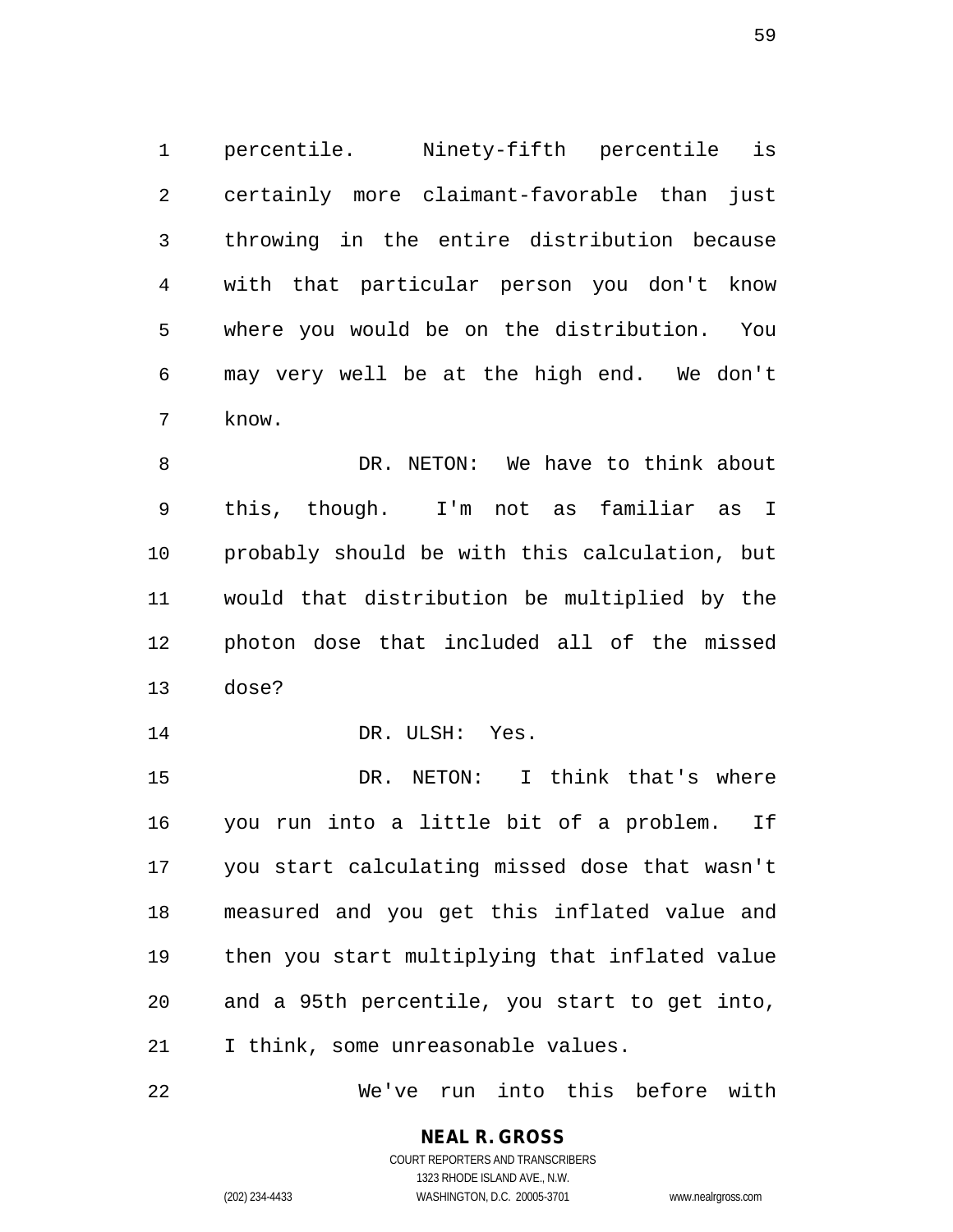the NPE corrections in the past.

| 2              | DR. ULSH: But you also have to                           |
|----------------|----------------------------------------------------------|
| 3              | keep in mind who this methodology is going to            |
| $\overline{4}$ | be applied to. If a person was measured by               |
| 5              | NTA film, that's what we're going to use.<br>The         |
| 6              | people who this would be applied to is the               |
| 7              | people who were not measured with NTA film,              |
| 8              | and those people are, for instance, visitors             |
| 9              | to SM building that came in for a short period           |
| 10             | of time and their gamma badge read below the             |
| 11             | threshold that would trigger them to read the            |
| 12             | NTA film.                                                |
| 13             | So I would say to you that it is                         |
| 14             | reasonable to assume that these are<br>low               |
| 15             | exposed workers.                                         |
| 16             | DR. MAKHIJANI: Could I ask a                             |
| 17             | question about that?<br>$\mathbf{A}$<br>little bit of an |
| 18             | observer. First of all, these ranges from the            |
| 19             | Health Physics Report, zero to 100, 100 to               |
| 20             | 200, they're not measurements for the type of            |
| 21             | worker you're talking about, say, a                      |
| 22             | construction worker. They're measurements for            |

#### **NEAL R. GROSS**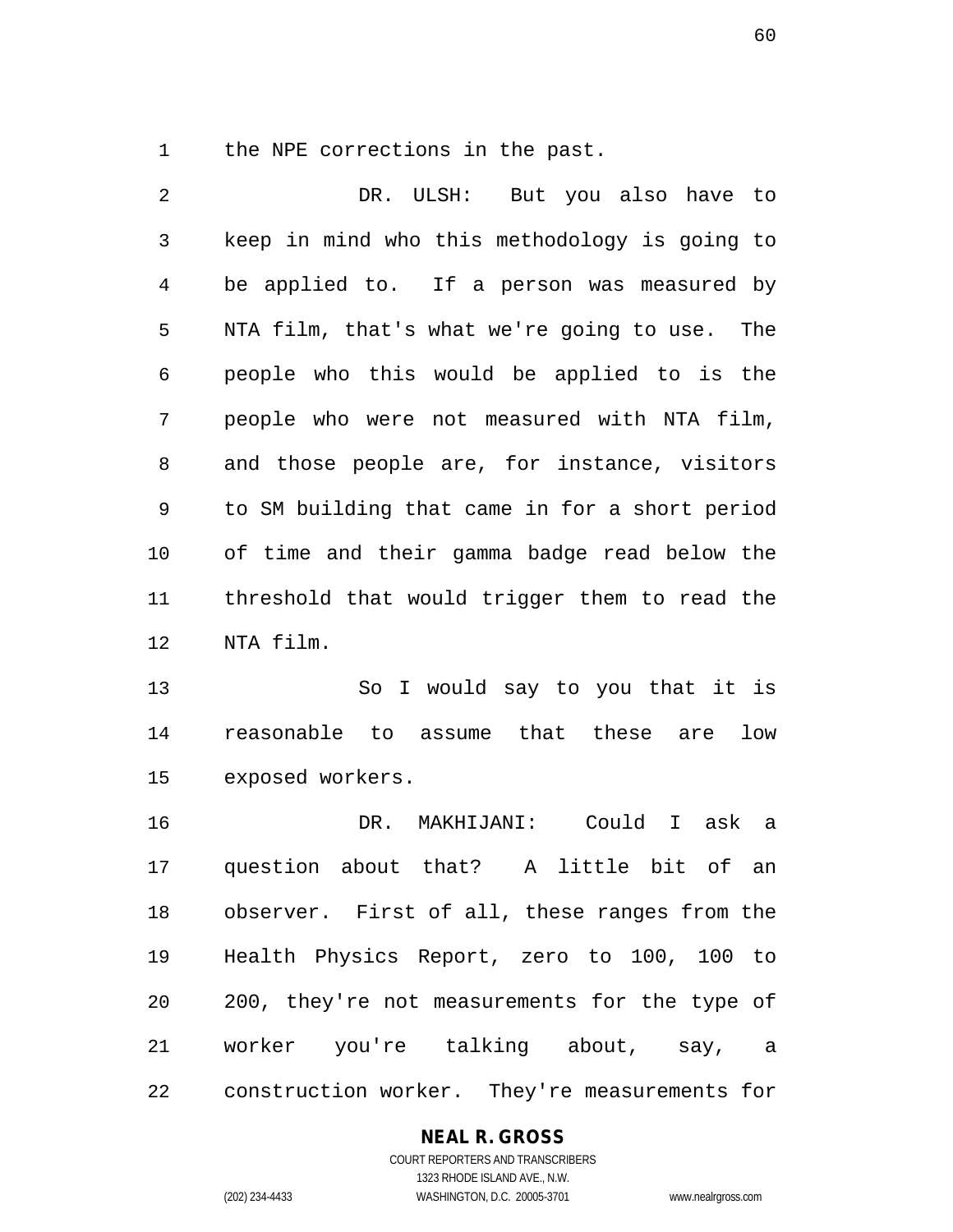workers who were badged and whose badges were read and the ranges were put. So we don't actually have measurements for them. We're assuming that what was experienced by those workers is similar to what was experienced by glove-box workers, but I'm not sure. It's a question.

8 Is that what we're doing? DR. ULSH: If you look at Figure 6-1 on page 22, it gives an example of an excerpt from the Health Physics Progress Report, and it's typical of what you see, and it has got a section for film meters, beta and gamma, and it has got regular and visitor, and then for neutrons, it gives, the particular example here, it gives the number of films processed, 818, regular and visitor, number of readings, zero to 100 millirem, 100 to 300 millirem, and over 300 millirem, and what it shows you is -- so the regular and the visitor are included here.

DR. MAKHIJANI: But from what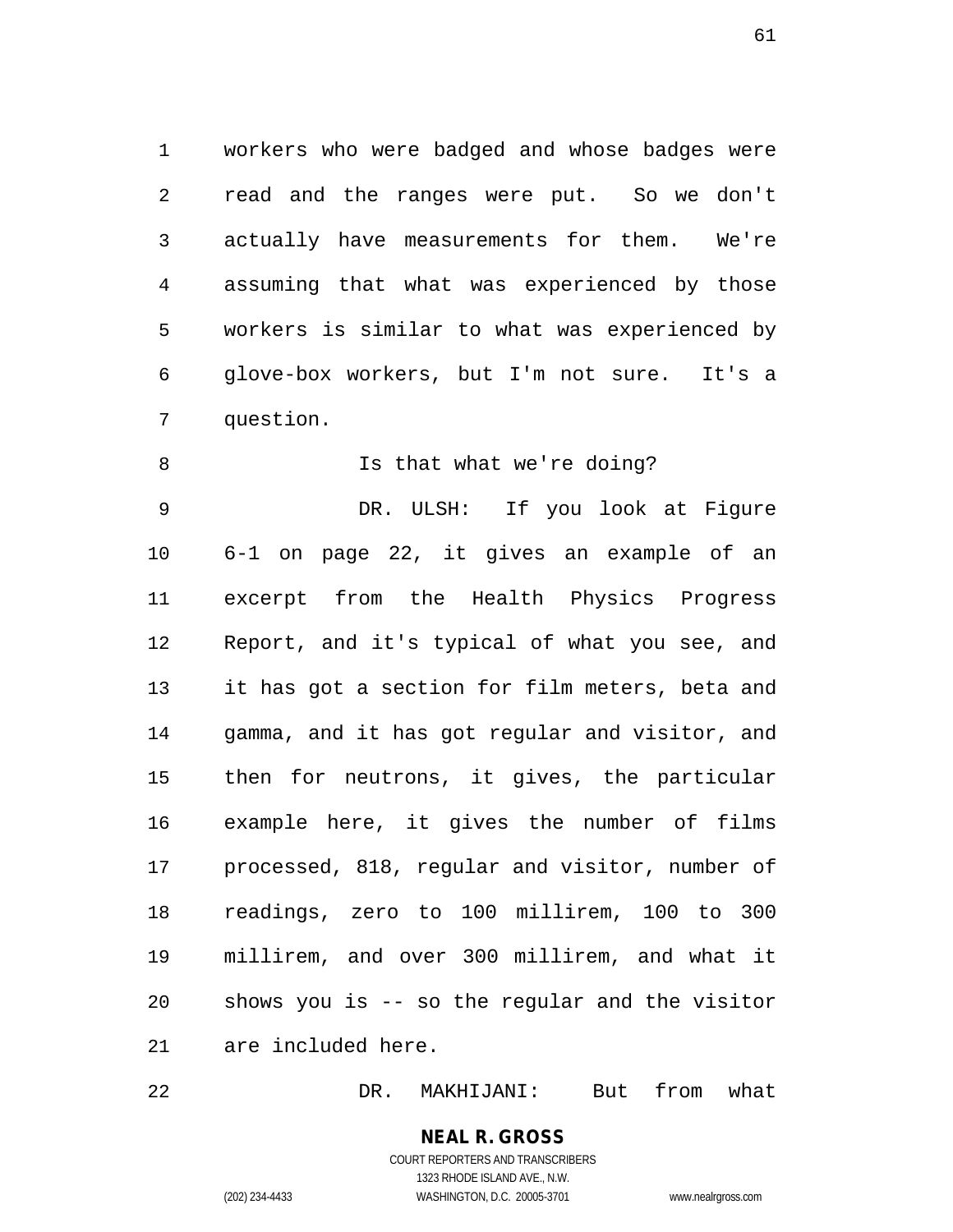you've said earlier, the reason for the question is from what you said earlier is when visitors were there, say, for a day or a week, and then they did their job and they didn't come back for another six months, in that week, if they didn't get a measurable photon dose, their neutron dose was not read, right? 8 DR. ULSH: Correct.

 DR. MAKHIJANI: And so how do you know whether any visitors are represented in this or whether their badges were read in such a scattered way that -- how do you establish the relationship between the N/P ratios for the people you're talking about and the N/P ratios for whom you actually have data?

 DR. ULSH: Well, I think the N/P ratios were calculated based on the type of information that you see here, which includes both regular and visitor. I don't think that we have the ability to separate out the visitors as a discrete group if that's what you're asking.

#### **NEAL R. GROSS**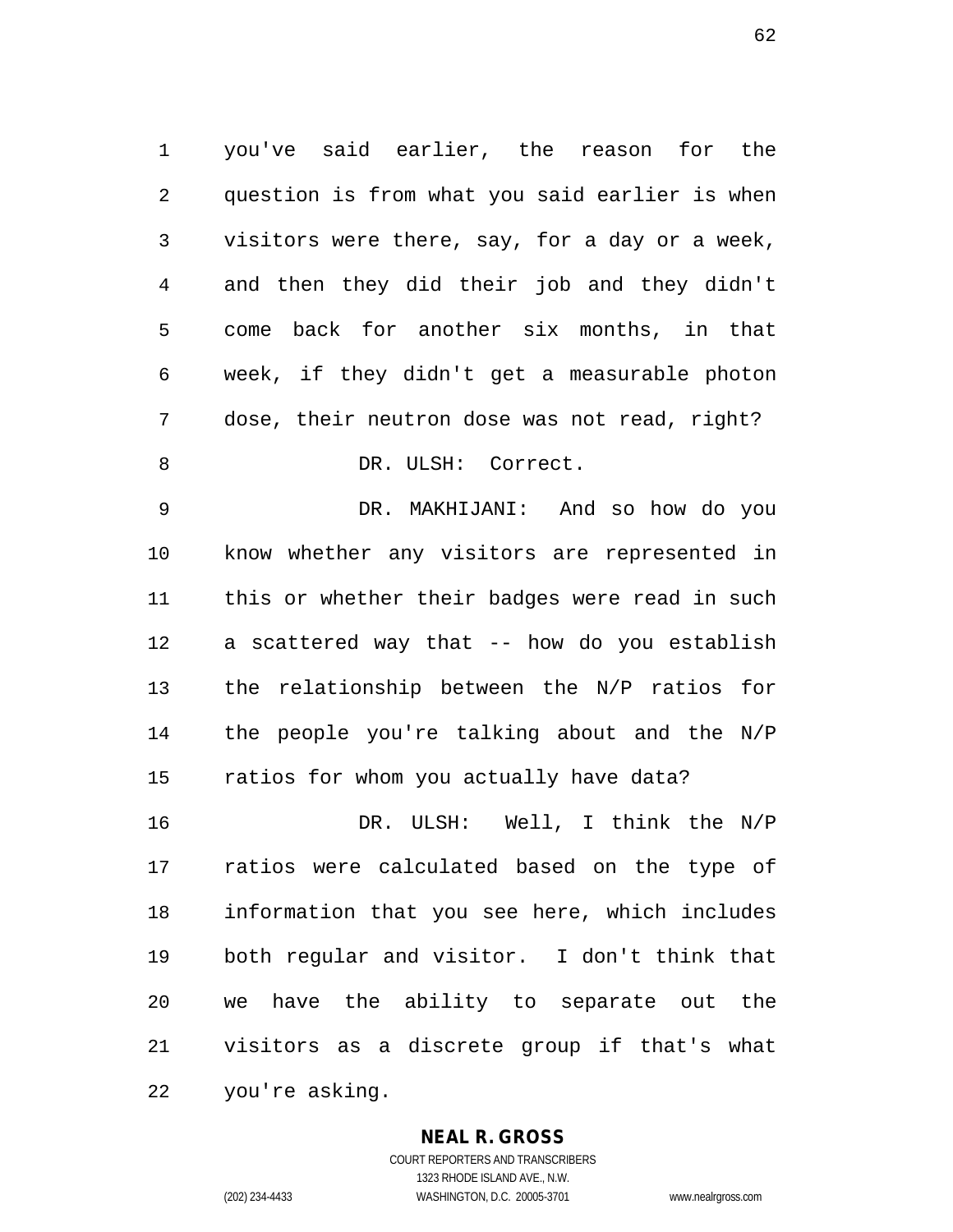DR. MAKHIJANI: Yes, and I'll tell you the reason I'm asking so I'm not being mysterious here. I'm working on Savannah River Site construction worker data with our team, and we're compiling these, and we not only see some cases, not all, some cases where construction workers are more exposed or at least have the higher bioassay results in this case, and not compiling neutron data, in some circumstances than sort of process workers, even though they may not have been on the job in a similar pattern.

 We also see maybe there might be different distributions. It's so -- I'm just bringing up the issue in this context because we've seen something kind of important emerge in another context. So I give you a little preview of what's happening.

 DR. BUCHANAN: I would like to clarify something. Okay? Now, the Table 6-1 and 6-2 is NTA film readings. These are not N/P ratios. Table 4-4 is N/P ratios. The 49

# **NEAL R. GROSS**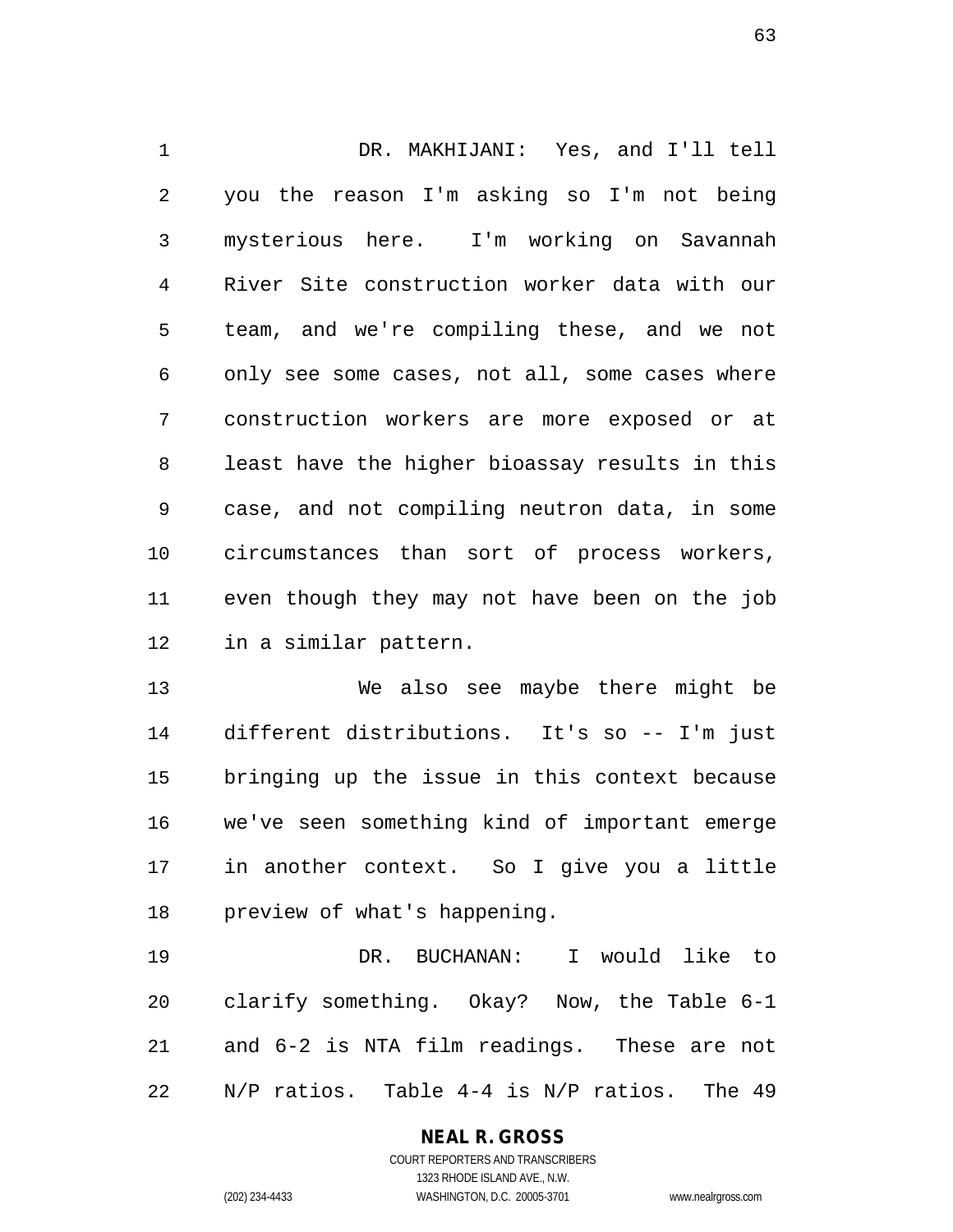to 77 is N/P ratio calculated from NTA film. Table 6-1 and 6-2 is actually readings, not direct readings, but intervals, dose intervals from NTA film readings. It is not an N/P ratio methodology.

 DR. MAURO: I would like to jump in a little bit. It seems that the rock you're standing on is the sense that you could place an upper bound on what the adjustment factor needs to be to the NTA film. In other words, you've got a lot of film badge readings for workers that work with the glove box. You are getting information back. There are tracks that could be counted. You have lots of information, what that looks like when it's bald or naked source. We all understand that, but that has very little relevance. That's more of a quality check that the product you brought in is the thing you think it is. And then you put this source in a

 glove box, and here's where I have been thinking a lot about this and we've been

> COURT REPORTERS AND TRANSCRIBERS 1323 RHODE ISLAND AVE., N.W. (202) 234-4433 WASHINGTON, D.C. 20005-3701 www.nealrgross.com

**NEAL R. GROSS**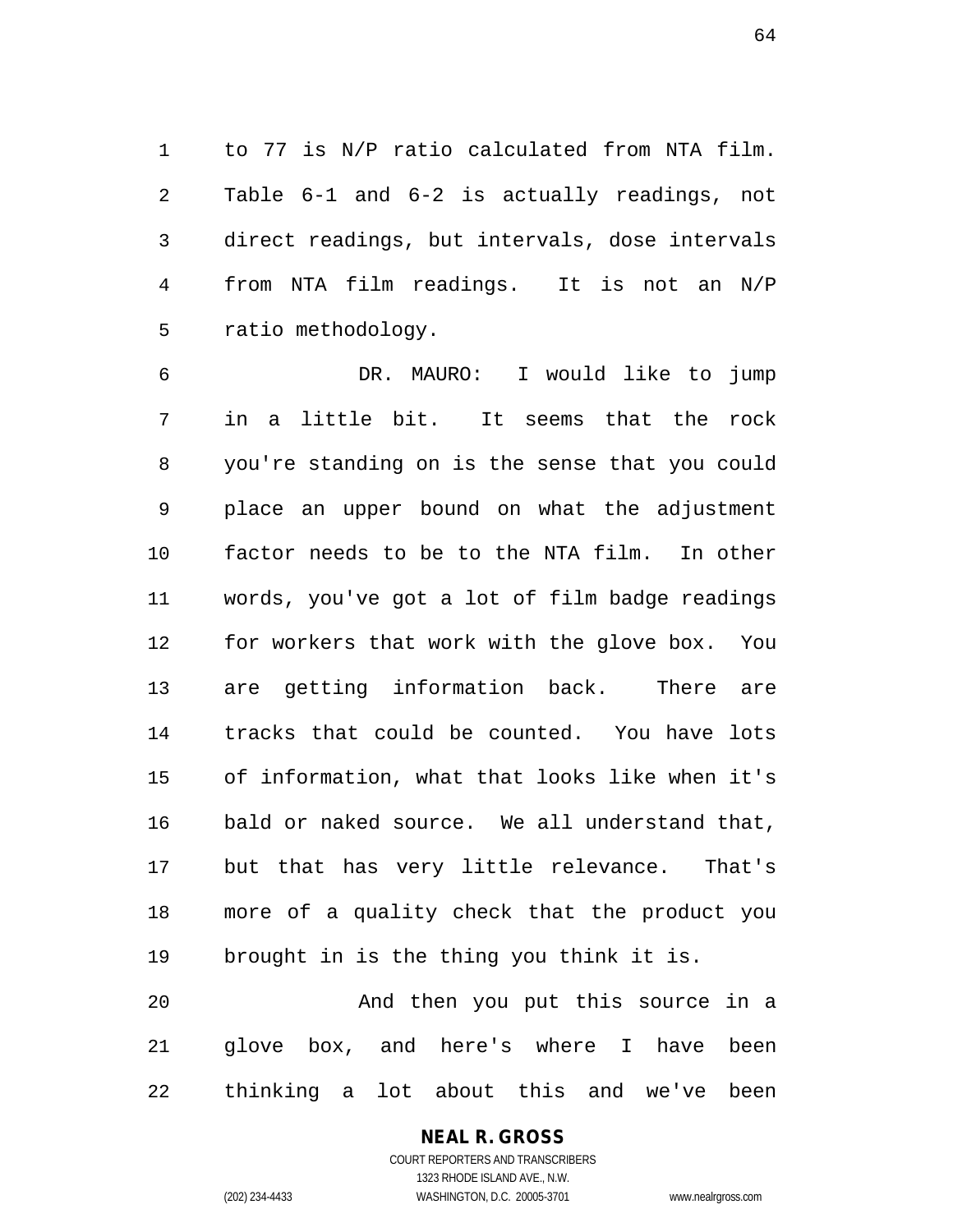talking a lot about this. Here's here I start to say to myself, okay, it's 1963, 64 and I'm a health physicist, and my job is to make sure that the people who are standing by that glove box meet their dose limits for the week, for the quarter, for the year, 5 rem a year, whatever it is, and I know that neutron dosimetry is problematic, especially when it's attenuated.

10 So I say to myself, okay. If there were -- now, you went through a number of scenarios. Well, let's put one inch, two inches, three inches, four inches of water between the source and the film badge and the worker as if that represented a bounding set of circumstances. That in reality may very well have occurred at Mound.

 Now, right now I don't know if that's true. In other words, when speaking to folks that have worked quite a bit at Los Alamos, they were not in a position to say whether or not that's a realistic scenario.

#### **NEAL R. GROSS**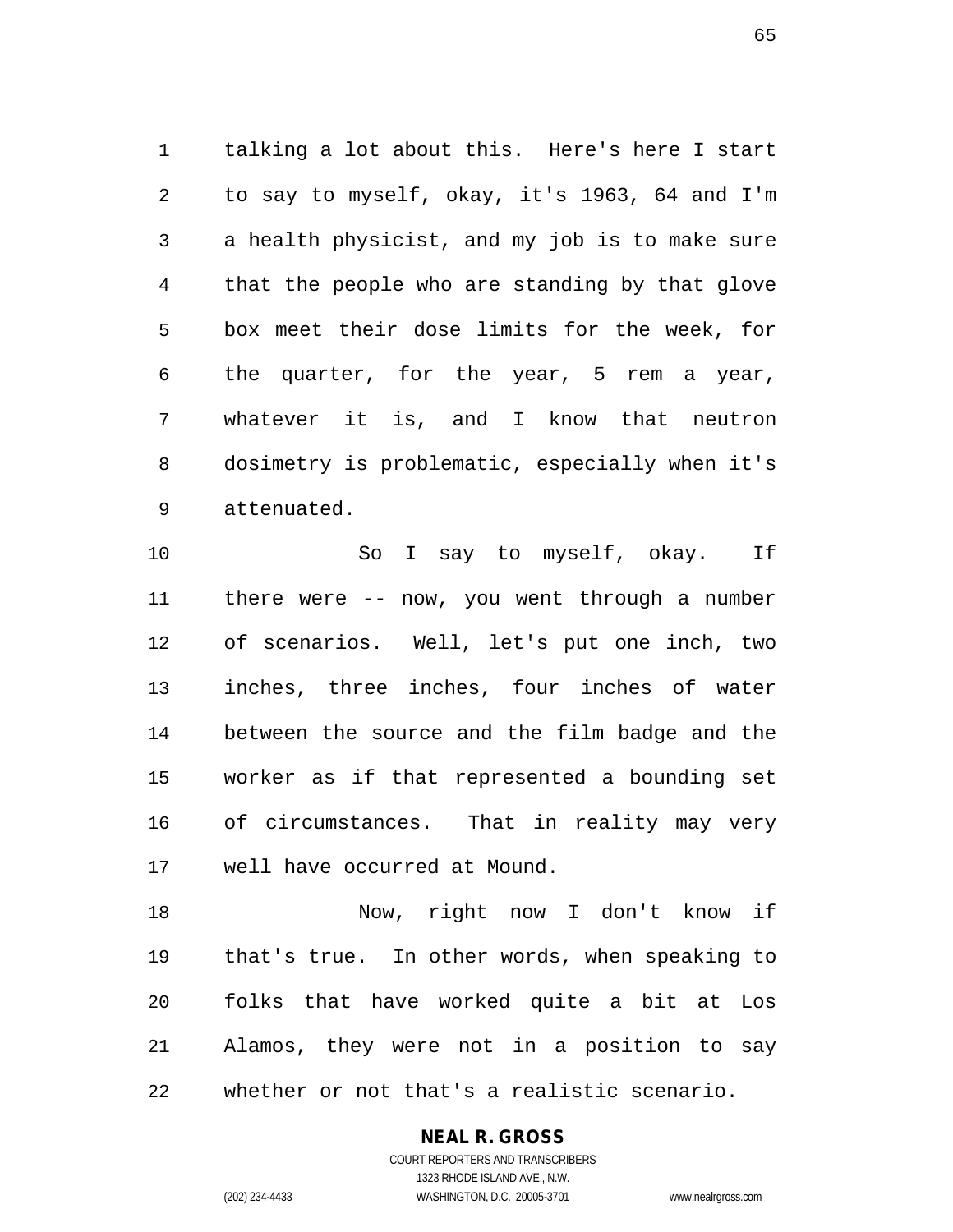Where I'm headed with this is that the construct -- the construct that you have related to the sensitivity analysis of how does the distribution of energies change as a function of changing fitness of shielding is a construct that inherent in it is a presumption that somehow you've captured the upper end of the amount of shielding that might be there. I'm concerned that if you didn't, in theory you could have a person standing in front of a glove box working and if there's enough shielding there, you're not going to see any neutron exposure, and he's going to be dosed, though. He's going to be getting an exposure to neutrons, all of which might be below .5 MeV. You see nothing on his film badge and so, therefore, there's nothing to apply an adjustment factor to.

 So where I'm going back to is, if you're going to use MCNP, which is a great, perhaps one of the best simulations for doing dosimetry, there has to be a connection

> COURT REPORTERS AND TRANSCRIBERS 1323 RHODE ISLAND AVE., N.W. (202) 234-4433 WASHINGTON, D.C. 20005-3701 www.nealrgross.com

**NEAL R. GROSS**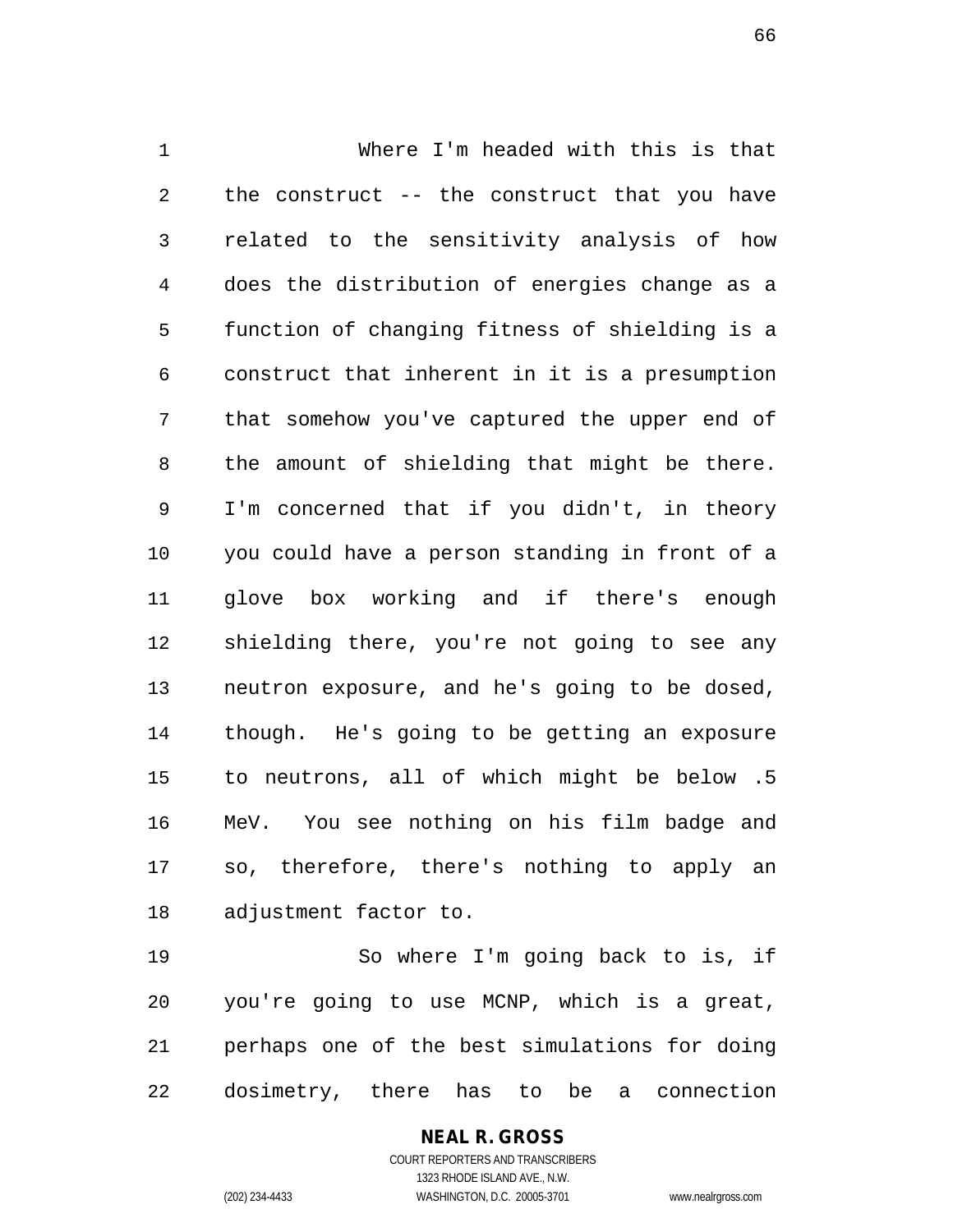between the amount of shielding you're saying places an upper bound on the amount of shielding that's plausible.

 Now, you intimated something very, very important that I didn't hear before when we were talking about this. You intimated that the physical setting of these glove boxes are such that you really could not fit more than six inches of shielding even if you wanted to.

 Now, that's a very important statement because what that does is it places a boundary on the physical reality that you really can't put more than that. So under the worst-case conditions, you're saying for these particular glove boxes, you can't have more than six inches of water or other attenuator between the source and now when you said that it's -- coming into this meeting, I was concerned that if you can't place an upper bound either by process knowledge, understanding the design of the facility, what

#### **NEAL R. GROSS**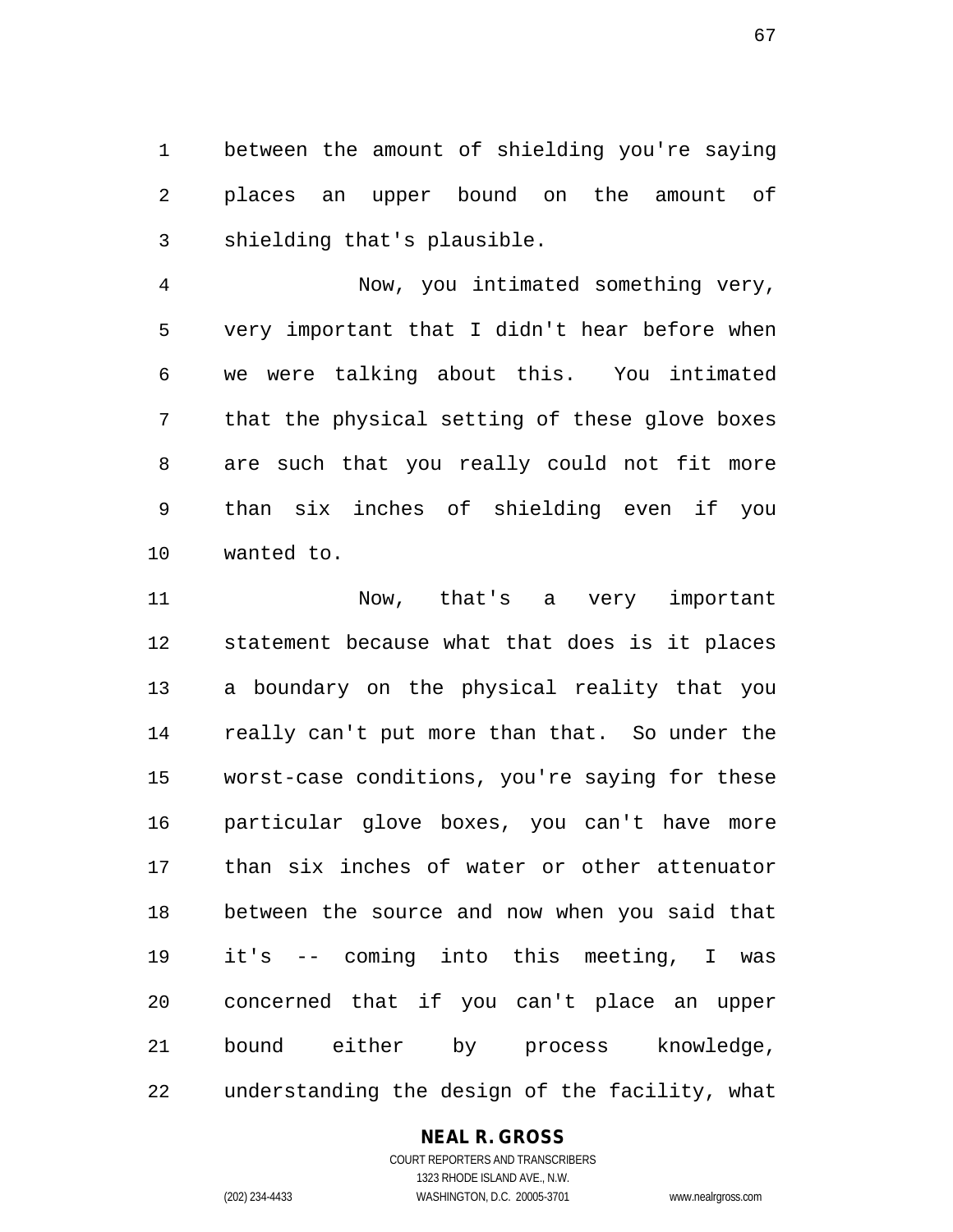the practice was, anything in the literature that would establish a plausible upper bound on the amount of shielding, we've got a real SEC issue here. If you can't put a boundary on that, then theoretically the story I just told, you could have someone there being exposed to .5 MeV photons and less, and you're not even going to see anything on the film badges.

 I would like to zero in on the level of confidence that you have that when you did your sensitivity analysis and you laid in the six inches of shielding as being your upper bound, that we could hang our hat on that, and that there's evidence that that's a real boundary. Because now we are talking turkey, and not only that. Now we're talking what goes to the heart of Part 83 where you have to use site-specific information because up until now, until I heard that, I didn't hear any site specific information.

DR. ULSH: I don't want to

# **NEAL R. GROSS**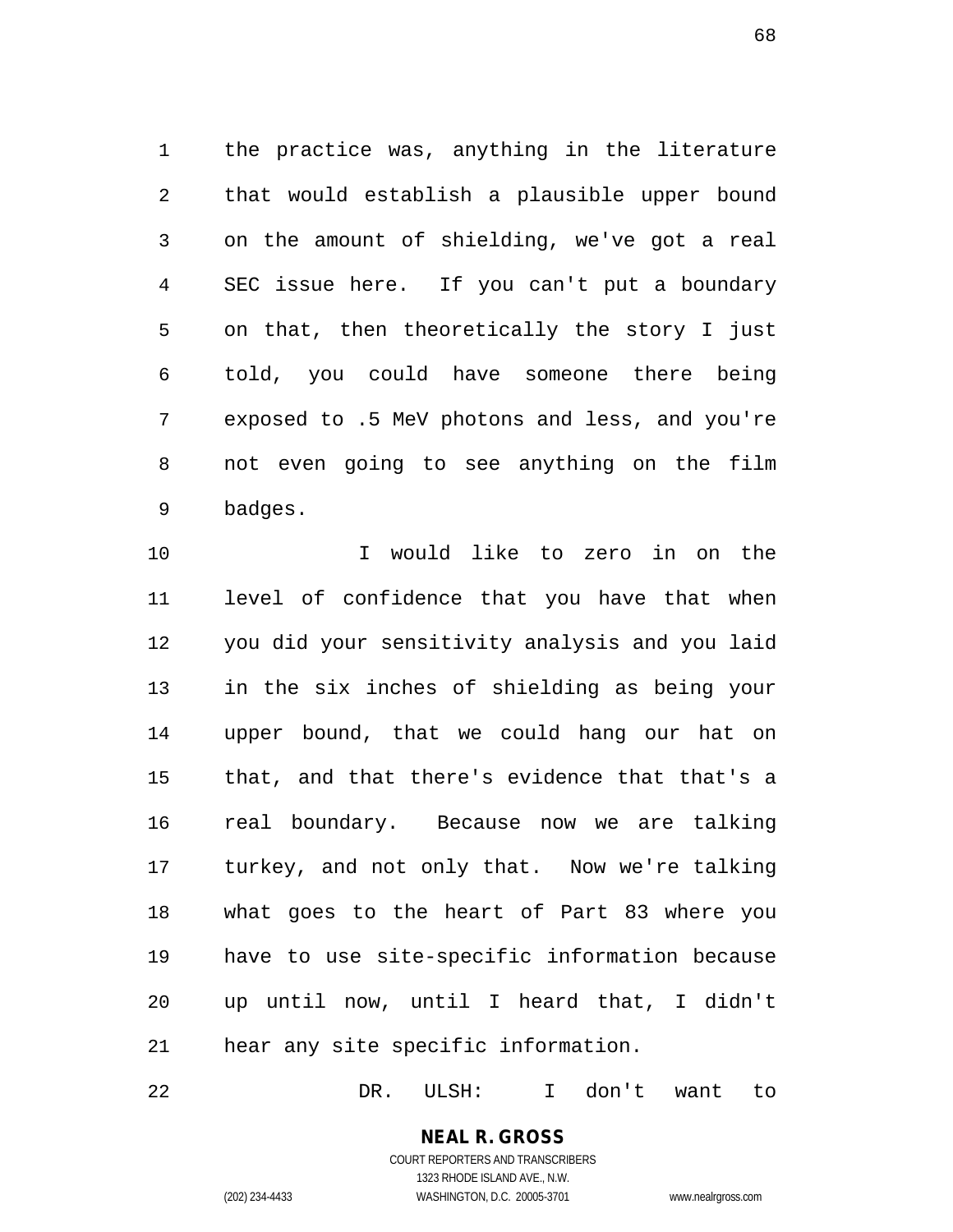interrupt.

| $\overline{2}$ | DR. MAURO: No, I'm done.                       |
|----------------|------------------------------------------------|
| 3              | DR. ULSH: Okay.                                |
| 4              | DR. MAURO: You heard my story.                 |
| 5              | DR. ULSH: I can tell you where we              |
| 6              | got that information in terms of the ceiling   |
| 7              | characteristics and the thickness, and that    |
| 8              | was from workers who worked there first hand,  |
| 9              | and they raised a good point that don't forget |
| 10             | you still have to balance dose reduction       |
| 11             | versus being able to actually reach inside and |
| 12             | do the job.                                    |
| 13             | So that's what made it even more               |
| 14             | compelling when we heard it straight out of    |
| 15             | the workers' mouths who were there. Really, I  |
| 16             | mean, there's a limit on how thick you can put |
| 17             | the shielding in place.                        |
| 18             | DR. MAURO: I was speaking to a                 |
| 19             | fellow that worked for, I think, 20 years at   |
| 20             | Los Alamos, and I asked him, does that sound   |
| 21             | reasonable to you?                             |
| 22             | Unfortunately he's not on<br>the               |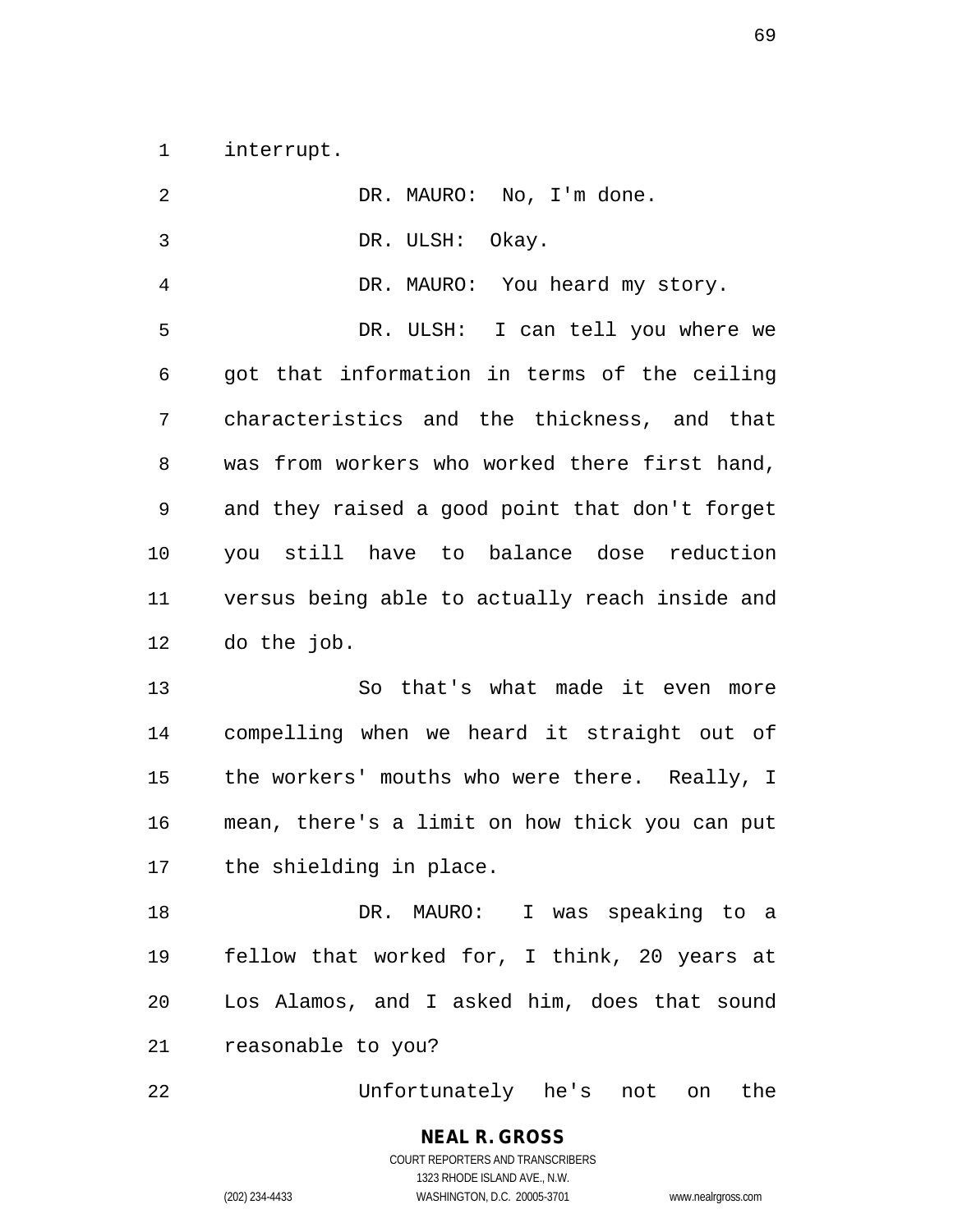line. I wish he could be on the line, [identifying information redacted]. I said, [identifying information redacted], this is what you did for your whole career. Could you say with a degree of confidence based on your experience at Los Alamos that six inches of shielding is probably a good number?

 He says, well, I could say that probably a pretty good number for Los Alamos, but I have to tell you I really have no way of knowing whether or not that's a good number or not for Mound, and so he said, I couldn't stand by that, that six inch number. I mean, I couldn't today sit down at this table with you and say, yes, in my opinion based on 20 years of doing these calculations and working with these glove boxes because I don't know what those glove boxes look like, and I don't know what the practice was of shielding neutrons.

 So we were left in a position of taking on faith that the six inches was, in

#### **NEAL R. GROSS** COURT REPORTERS AND TRANSCRIBERS

1323 RHODE ISLAND AVE., N.W. (202) 234-4433 WASHINGTON, D.C. 20005-3701 www.nealrgross.com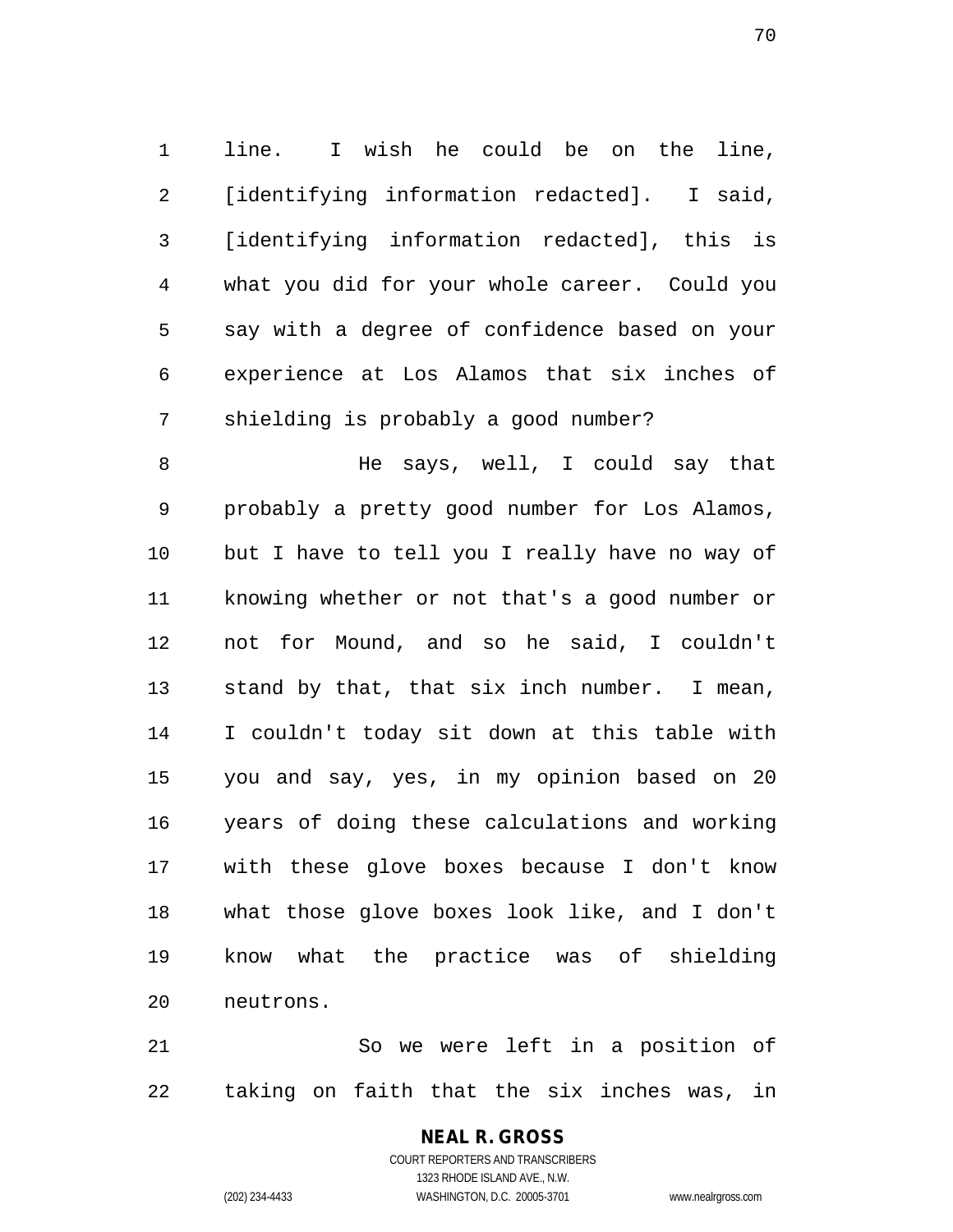fact, a good number, but we don't know that, and I don't know if anyone in this room knows that. DR. ULSH: I know of two people in the room who know it. DR. MAURO: Okay. DR. ULSH: Bob, did we use six inches? We keep talking about that number. That's what we used, right? DR. BUCHANAN: Used two inches for your dose. DR. MAURO: And then you get a sensitivity analysis, though. 14 DR. ULSH: Right. MR. MORRIS: The six-inch number is available. Let's see. So you're asking what did I use for the correction factor calculation? DR. ULSH: What did we assume for shielding thickness? MR. MORRIS: We calculated it for zero to six inches thick, and then let me

> **NEAL R. GROSS** COURT REPORTERS AND TRANSCRIBERS

> > 1323 RHODE ISLAND AVE., N.W.

(202) 234-4433 WASHINGTON, D.C. 20005-3701 www.nealrgross.com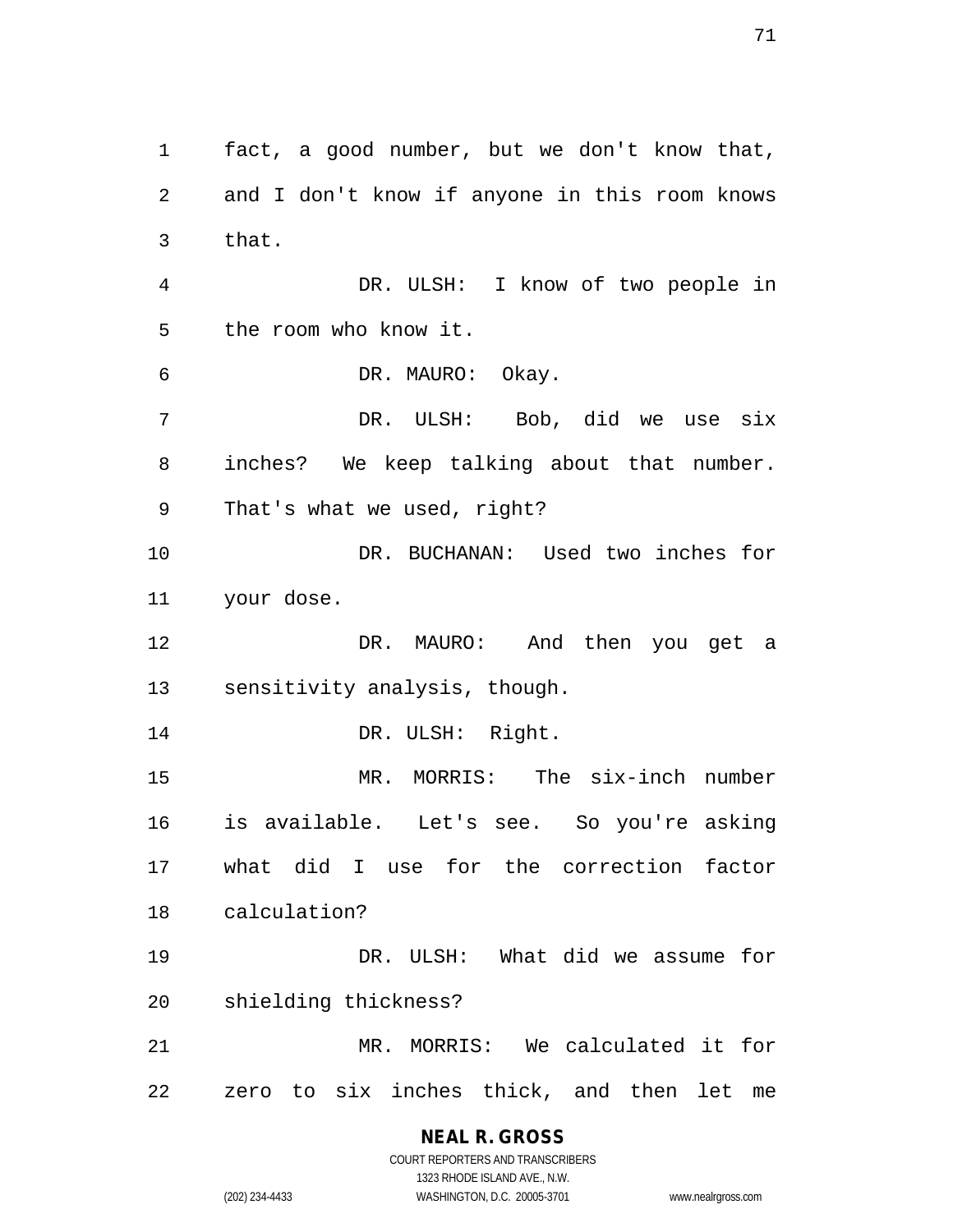double-check because it has been a while since I wrote that. I'll get back with you in just a second.

 DR. ULSH: Okay. Whatever that number is -- I was pausing to see whether I should say it or not. We have a former worker in the room who was one of the primary sources where we got that information. I think that six inches was the number we threw out, but even if it's low, if it's a few inches more, again, that's a TBD issue. I mean, it's not infinite. You still have to be able to reach through it.

 DR. MAURO: Well, at some point you're going to block out everything above .7, and then you've got yourself a headache.

 DR. ANIGSTEIN: This is Bob Anigstein.

 Another issue I'd like to throw in relevant to this is the fact, going back to N/P ratio, the fact that workers with low gamma, low photon doses, they didn't even have

#### **NEAL R. GROSS**

COURT REPORTERS AND TRANSCRIBERS 1323 RHODE ISLAND AVE., N.W. (202) 234-4433 WASHINGTON, D.C. 20005-3701 www.nealrgross.com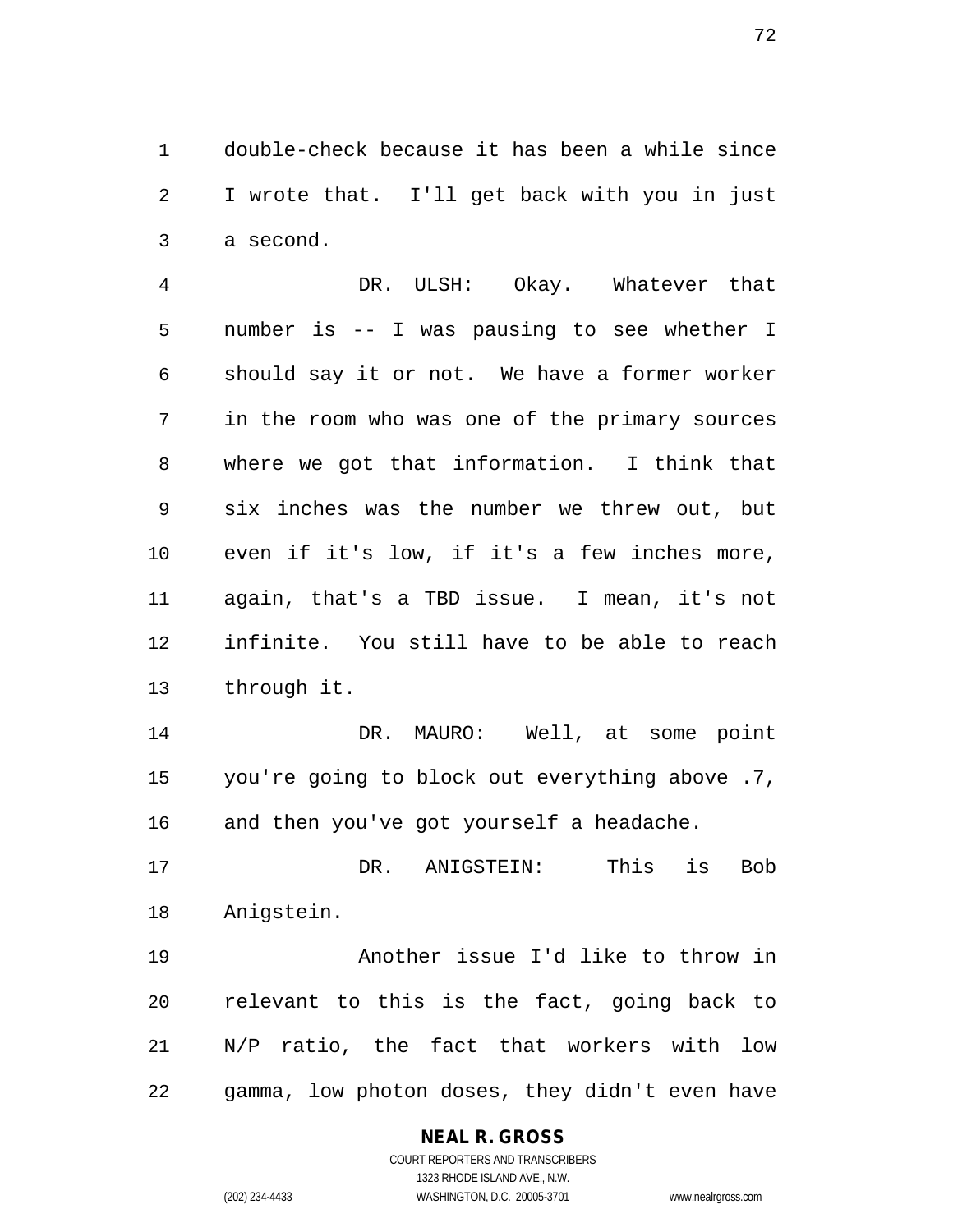their NTA film read. That puts a bias on the ratio because that gets rid of some potentially very high. It's possible to have low photon and high neutron. For instance, if you're sitting in front of a glove box that has a lot of lead shielding, it will effectively stop the photons, but it will have very little effect on the neutrons. So the two measurements, using that ratio is a very soft statistic.

 DR. ULSH: Well, I wouldn't necessarily disagree that lead shields shield photons. I don't think lead shielding is realistic for Mound. At least I haven't heard of it.

 MEMBER ZIEMER: Well, that's another site-specific issue actually, and unless we know that lead was used -- I mean, you're talking about a very specific thing. Yes, you can cause that effect as Bob described, but did the Mound glove boxes actually use lead shielding?

## **NEAL R. GROSS**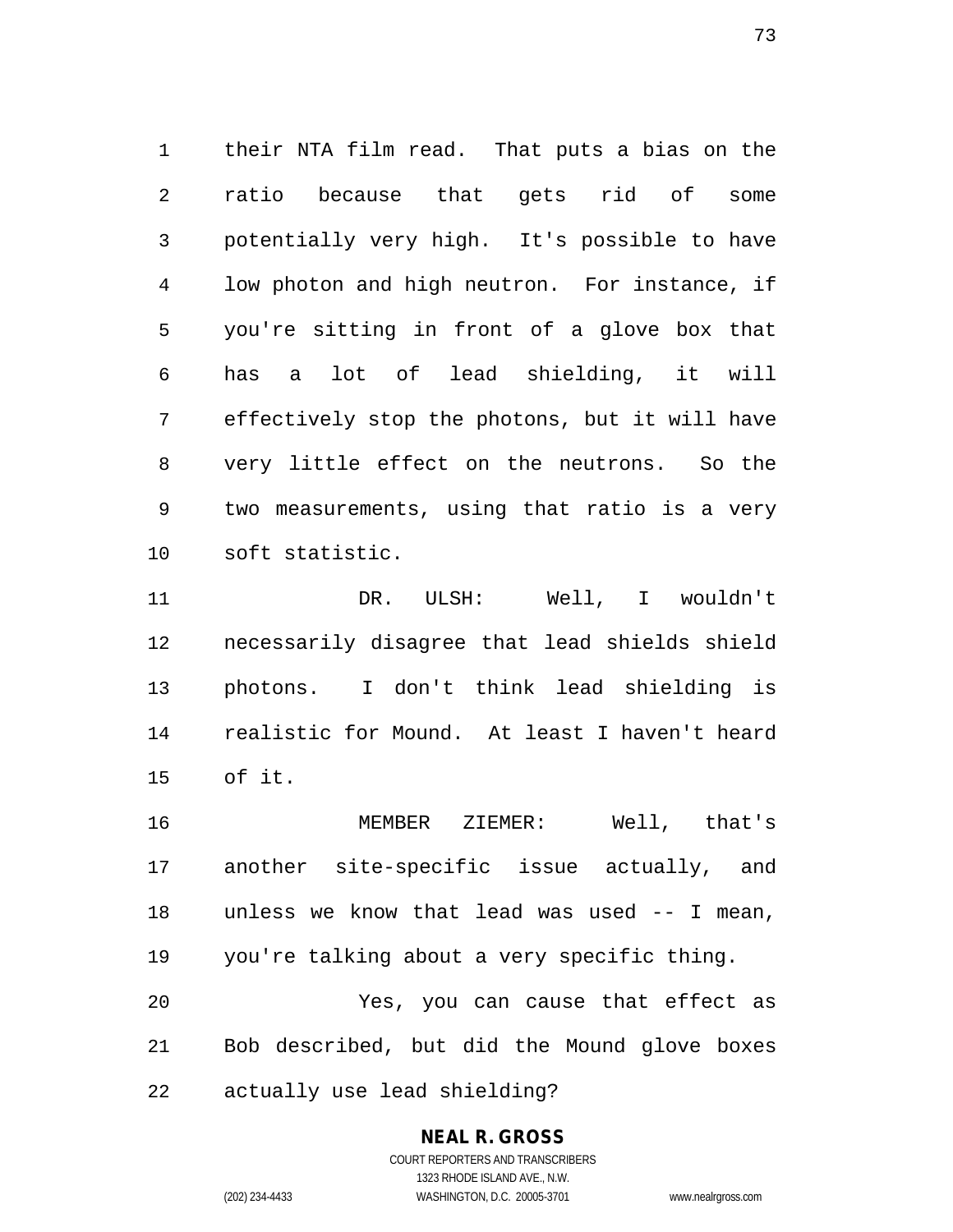MR. STEWART: The answer to that is no. They use hydrogenous material for the new glove boxes.

 DR. MAURO: These are two different -- I think in my mind, unless my little model in my head is a little different, we have two questions here. One has to do with the adjustment factor to the neutron dose as reconstructed based on NTA film and whether or not the adjustment factor for the distribution is, in fact, bounding, and this goes to the question of how many inches of hydrogenous material.

14 The other question, I think, which is separate and equally important, is the neutron to photon ratio, and that is all over the place. So, I mean, if we could zero back, I'd like to -- before we move on, I'd like to hear a little bit more about this.

 You see, I am concerned that for all I know there could have been a common practice to insert quite a bit of hydrogenous

## **NEAL R. GROSS**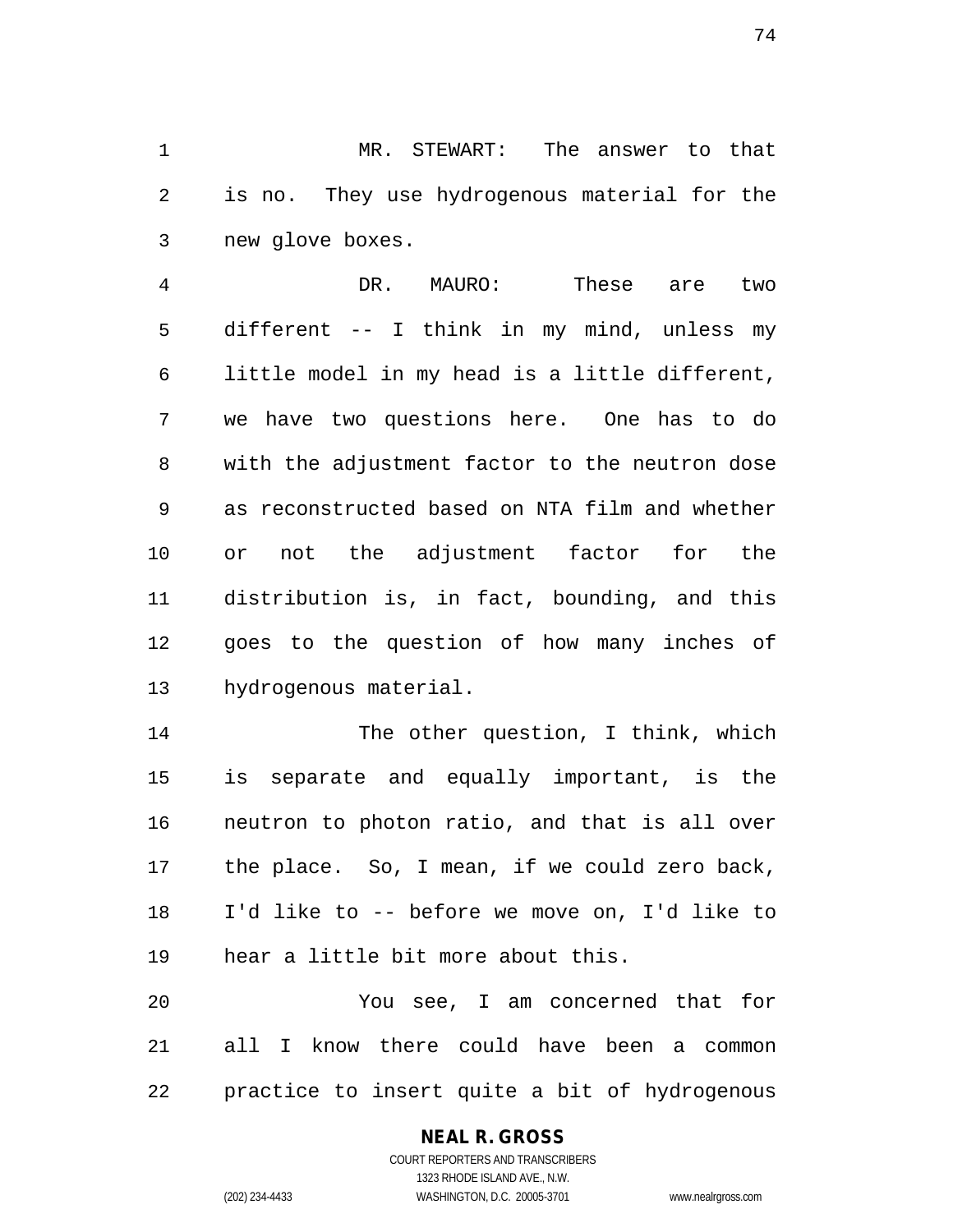shielding material where your adjustment factors no longer apply. There may actually be a point where, if only a small percentage - - in fact, Arjun and I discussed this over the weekend -- if only a small percentage of the energy of the neutrons that actually reach the detected film badge, let's say, ten percent, 20 percent, five percent -- I don't know -- that adjustment factor all of a sudden goes through the roof. 11 DR. MAKHIJANI: Right. I mean, that's the reason I was kind of shaking my head when you said if everything gets cut off  $14 - -$ 15 DR. MAURO: That posted -- DR. MAKHIJANI: Everything doesn't have to be cut off, right. 18 MEMBER ZIEMER: Well, the mean free path of these neutrons, as you well know, so that you can easily put a bound on what that is  $-$ 

DR. MAKHIJANI: Well, you can

### **NEAL R. GROSS** COURT REPORTERS AND TRANSCRIBERS

1323 RHODE ISLAND AVE., N.W. (202) 234-4433 WASHINGTON, D.C. 20005-3701 www.nealrgross.com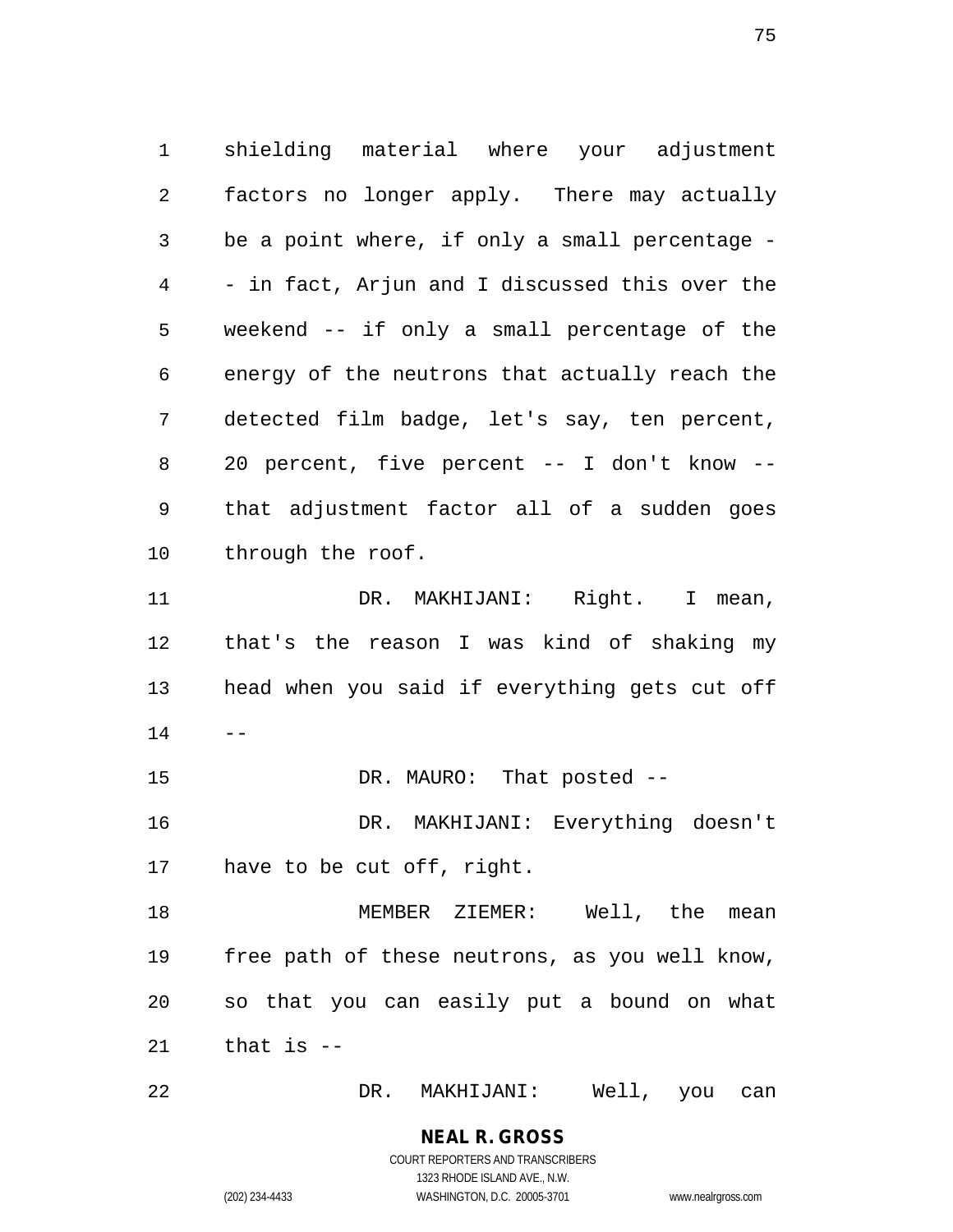tell. You know, you can calculate a thickness of helium material where you'd get little or no 5.5 MeV neutrons out, but my point -- MEMBER ZIEMER: No, no. I'm talking about the FAS, the mean free path of the FAS. John is talking about a scenario where you get moderated all the time. 8 DR. MAURO: Moderated, that's right. That's what I'm saying. MEMBER ZIEMER: It's very easy to come up with that number. I don't know what it is, but you can come up with that very easily. What would it take? DR. MAKHIJANI: What it would take. MEMBER ZIEMER: And it's a certain number -- DR. MAKHIJANI: To shut it down. 19 MEMBER ZIEMER: -- of paths. If you get about five to seven mean free paths, then they're pretty much gone, but I don't know what that is, but they could easily find

**NEAL R. GROSS**

COURT REPORTERS AND TRANSCRIBERS 1323 RHODE ISLAND AVE., N.W. (202) 234-4433 WASHINGTON, D.C. 20005-3701 www.nealrgross.com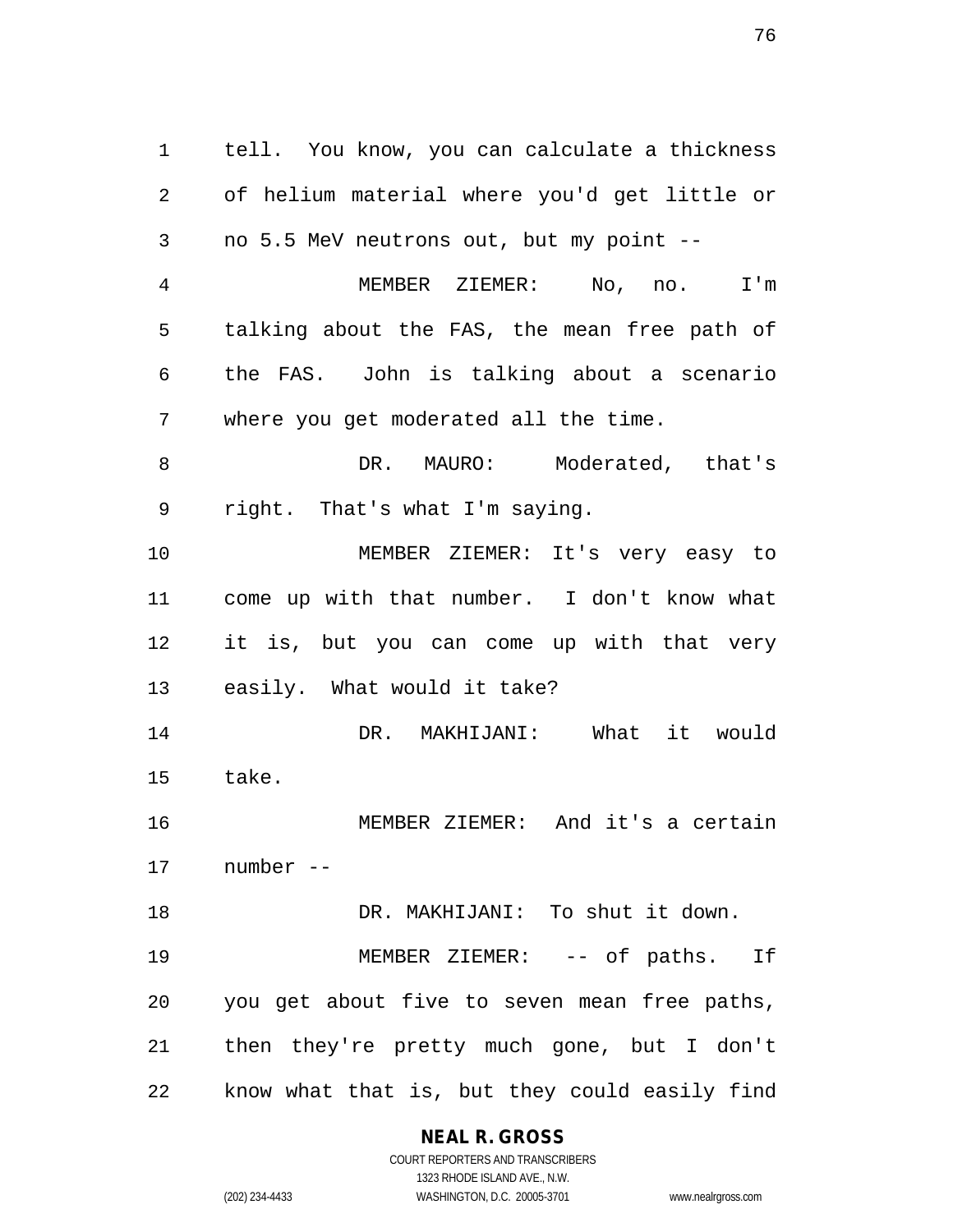that out.

 DR. ULSH: Yes, we could. Off the top of my head --

 DR. MAURO: But you see the -- DR. MAKHIJANI: But the thing that I just want to finish here is you don't actually have to cut off all the energy neutrons to have a problem with this approach. If you have most of the high energy neutrons attenuated and then the correction factor becomes very sensitive to an exact knowledge of the percentage of high energy neutrons that are getting through and what that energy spectrum actually is, because if it's five percent versus 15 percent, your correction factor is deferred by a factor of three.

 MEMBER CLAWSON: I've got a question. This is Brad.

 Do we know exactly how much of this hydrogenous or did it vary on these glove boxes?

I guess what I'm used to is I'm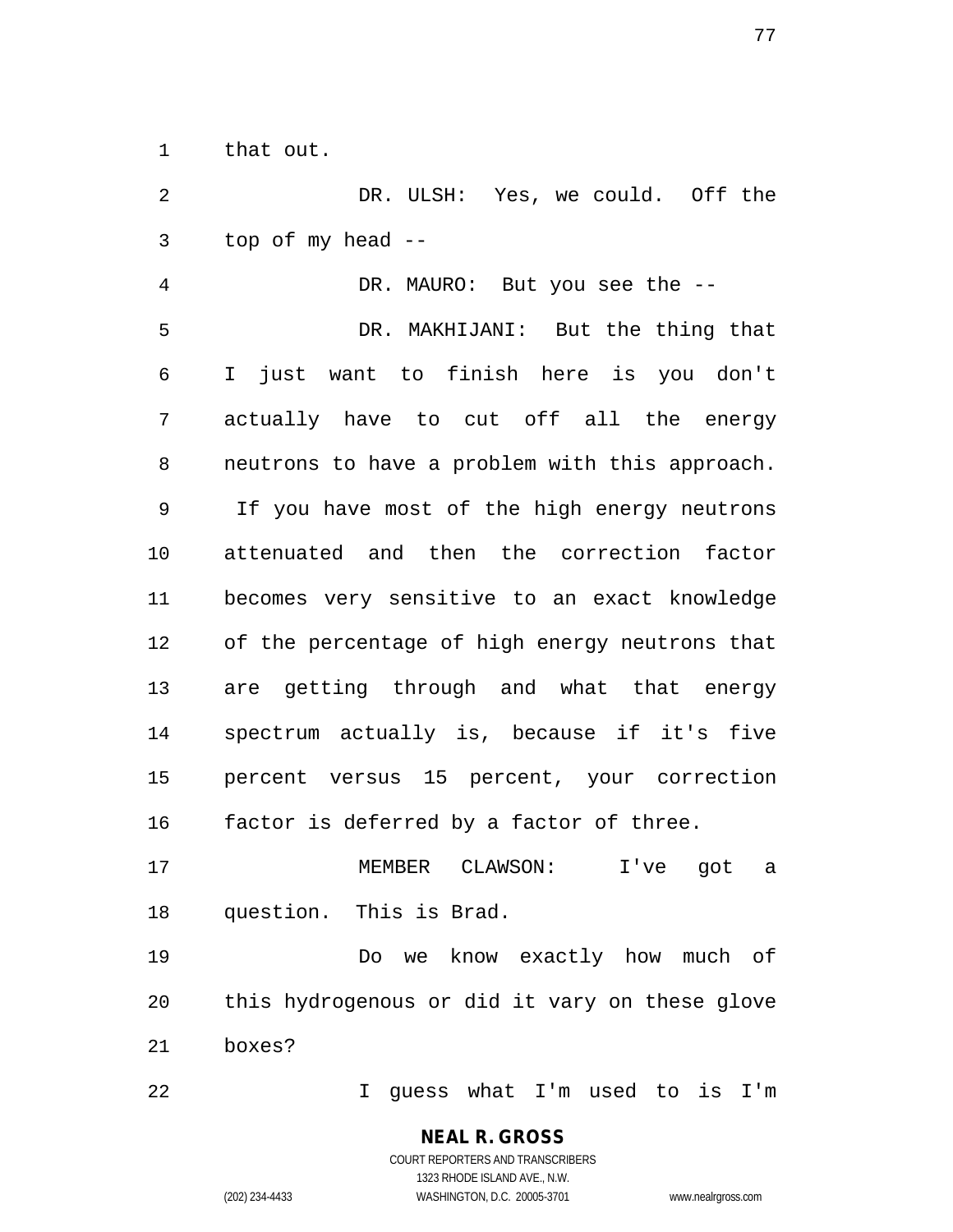used to being able to pull up a print, and they have got a set boundary of how these things were put together. Do we have --

 DR. ULSH: Well, you raise a good question, Brad, because at the beginning it was simply, you know, a sheet of plexiglass per unit, very thin shielding.

8 MEMBER ZIEMER: Right.

 DR. ULSH: Over time as they realized they had a problem, they added more and more shielding. So you're right. We can't reproduce the exact time line of when and where shielding was added, and that's why we have taken the approach of assuming what we consider to be the worst case.

 You know, as Ron described earlier, adding shielding is good from the standpoint that it knocks the energy spectrum down, and it shields the worker from the neutron dose, but the problem is that as you add more shielding, more of those neutrons are below the energy threshold of the NTA film.

## **NEAL R. GROSS**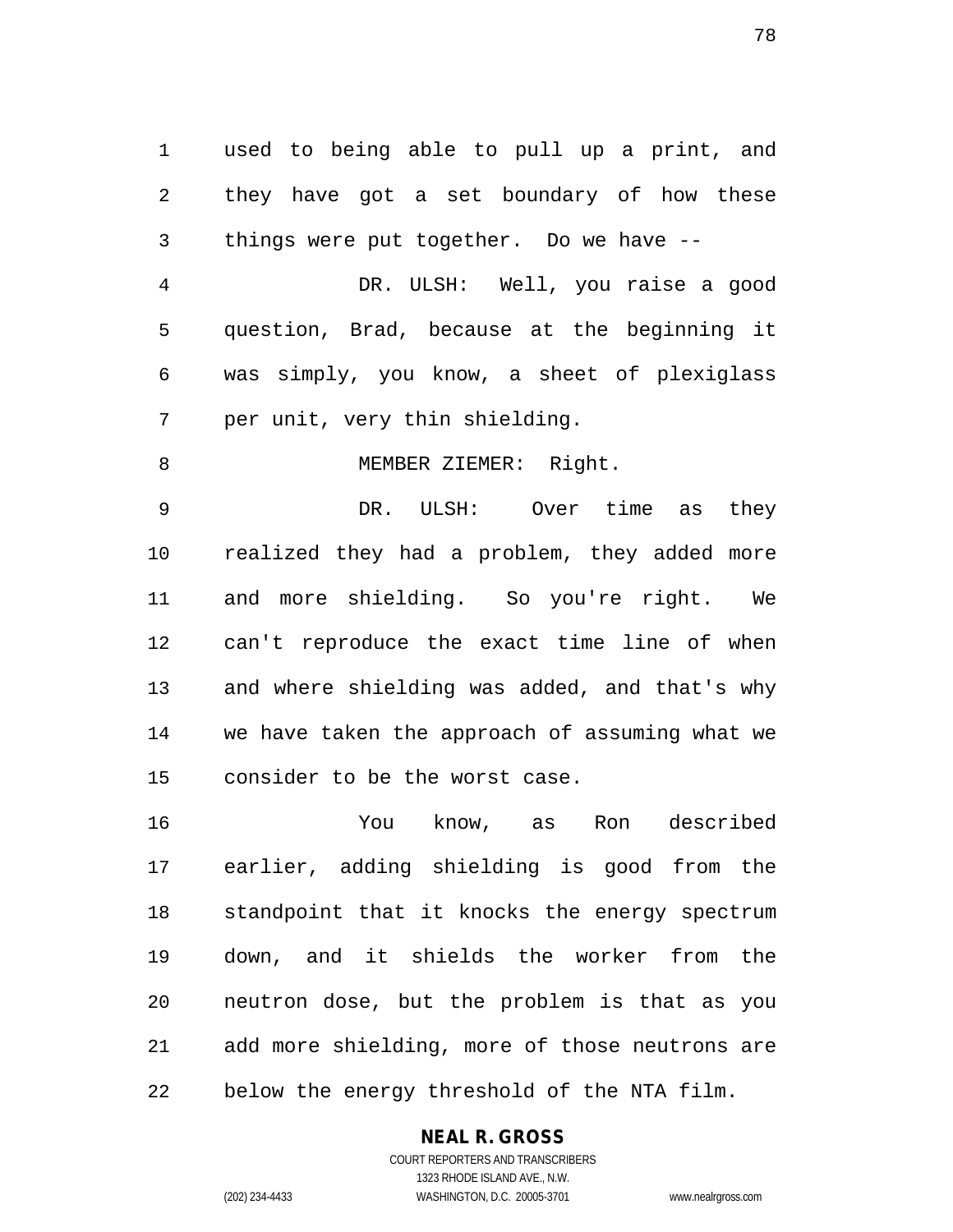So for this particular application, what we've assumed is what we consider to be the maximum practicable, the maximum plausible shielding thickness because that's what we would consider to be a bounding scenario in terms of how much neutron dose could we have missed.

 And just to give you an idea, I mean, to go back to something John said, you're right, John. I mean, at some point if you add more and more and more and more shielding all the way out to an infinite thickness of shielding, you aren't going to see anything, and I don't know at what point between zero and infinity that happens, but -- DR. MAURO: I'm bringing what I call my common-sense approach. You pick six inches, two inches as being your default value. DR. BUCHANAN: That's what they used in the tables.

DR. MAURO: In the tables for the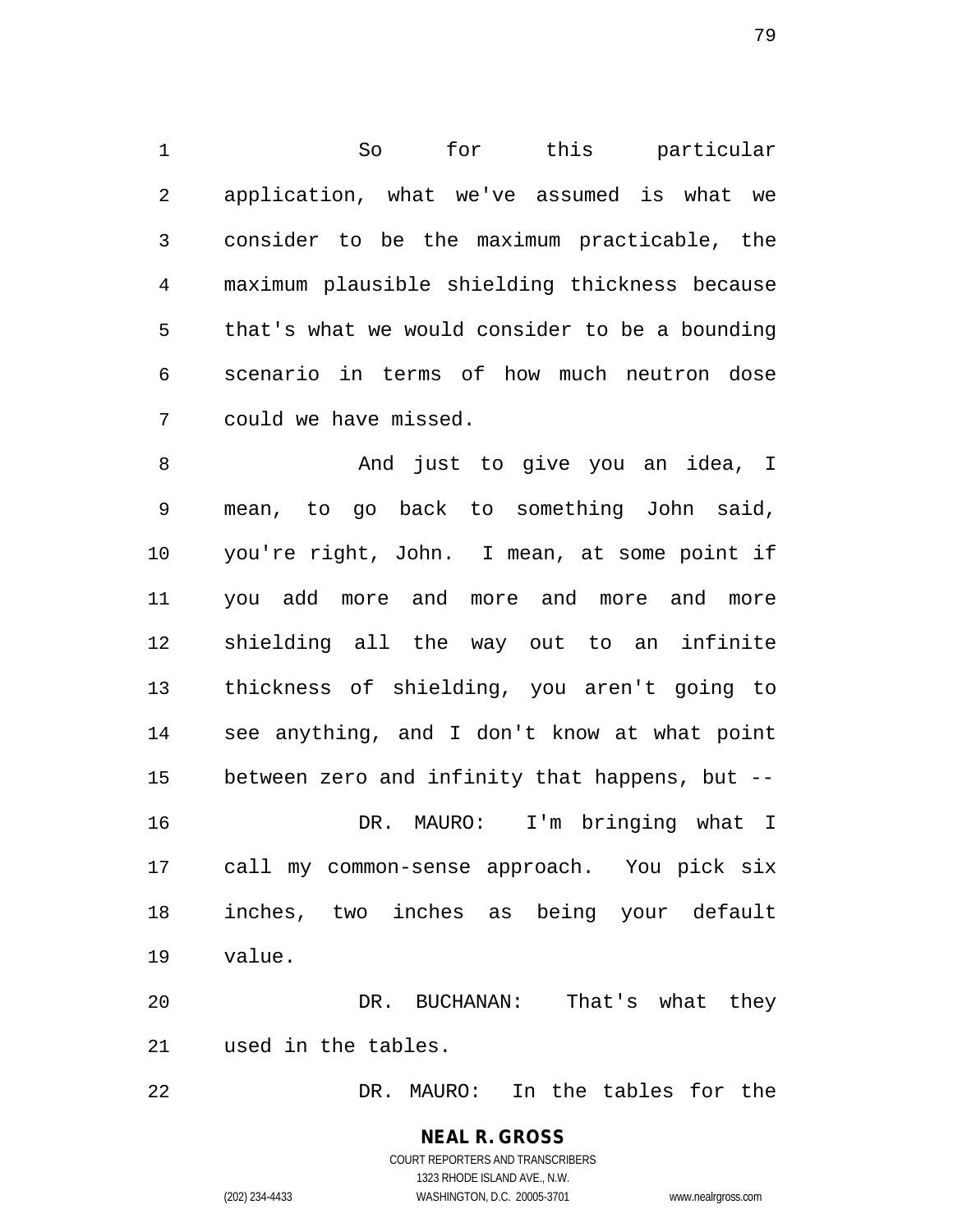local factor. The basis for that I don't know, and you used six inches -- I think it was up to six inches -- in your sensitivity analysis. I don't know why you stopped there. I mean, to me you've got to bring that back to Mound.

 In other words, when those assumptions in the end only are useful to us and only meet the letter intent of part 83, if you could build a bridge between that and Mound, somehow you've got to be able to do that, and I haven't seen that yet.

 DR. ULSH: Our bridge to Mound is what we heard from the workers in terms of their input on what shielding was at Mound.

 MEMBER SCHOFIELD: I would like to ask these workers a question. This comes from many years' experience working glove boxes myself. A lot of the 238 glove boxes you had thicker lead or I mean not lead either; polyethylene or water shielding below the glove box where you may have instrumentation

## **NEAL R. GROSS**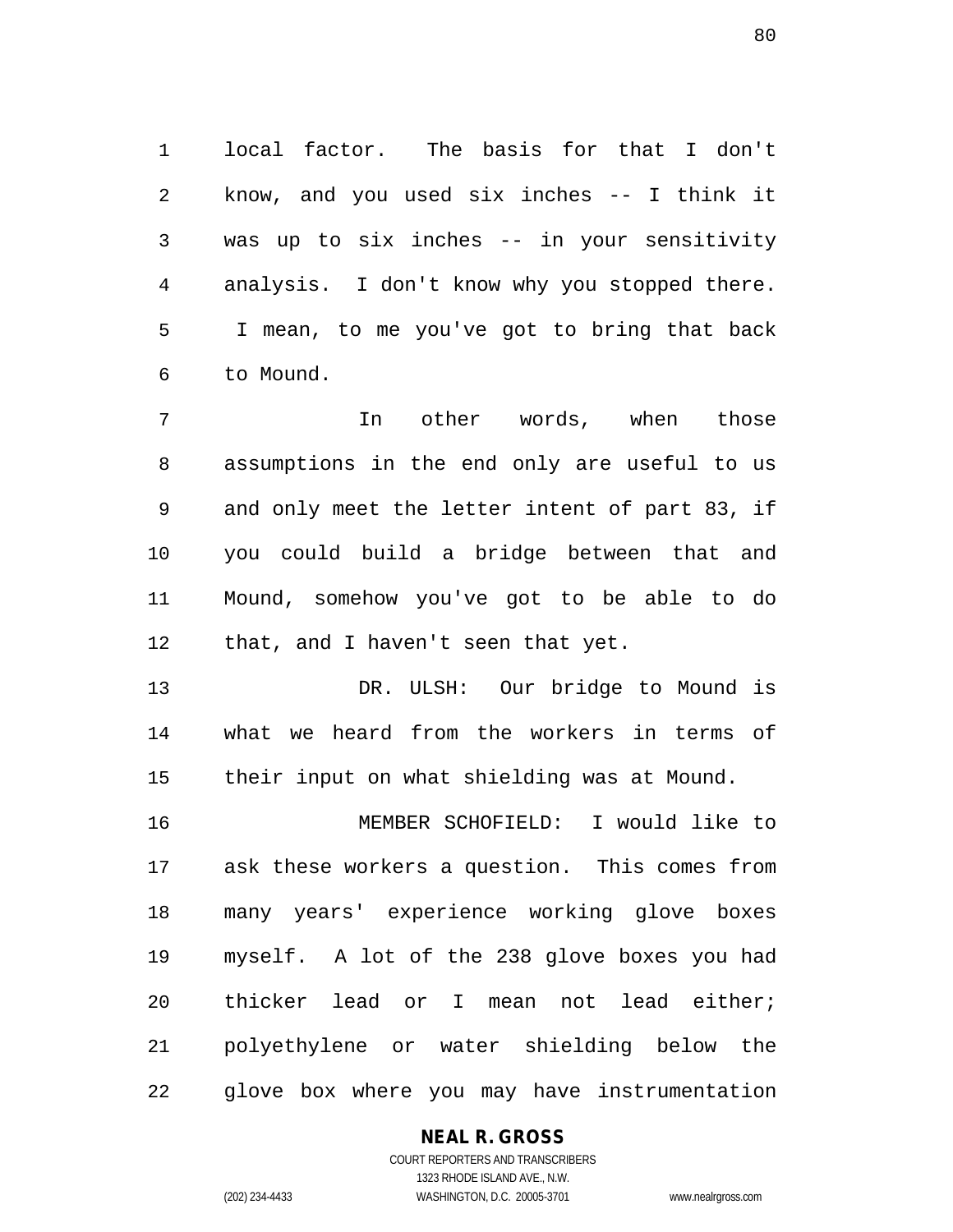or pumps or whatever you've got down there, and then at the actual upper level where the workers performed the hands-on stuff, you had a thinner layer of shielding.

 From a practical standpoint, I know six inches of additional shielding would make it very difficult for the average worker to really reach in there and do their work.

 MR. MADDING: You weren't in there all the time. You might go in, turn a valve --

 CHAIR BEACH: If you're going to talk, you have to give your name.

14 MR. MADDING: Dick Madding.

 I started working SM in December 29th, 1963, and was at Mound, working at Mound through 1981. I had various jobs. My job when I started out was final assembly of the product that was attempting to be produced at NSM. So I didn't have to work back in the really production area itself.

And as Brant said, the shielding

**NEAL R. GROSS** COURT REPORTERS AND TRANSCRIBERS

1323 RHODE ISLAND AVE., N.W.

(202) 234-4433 WASHINGTON, D.C. 20005-3701 www.nealrgross.com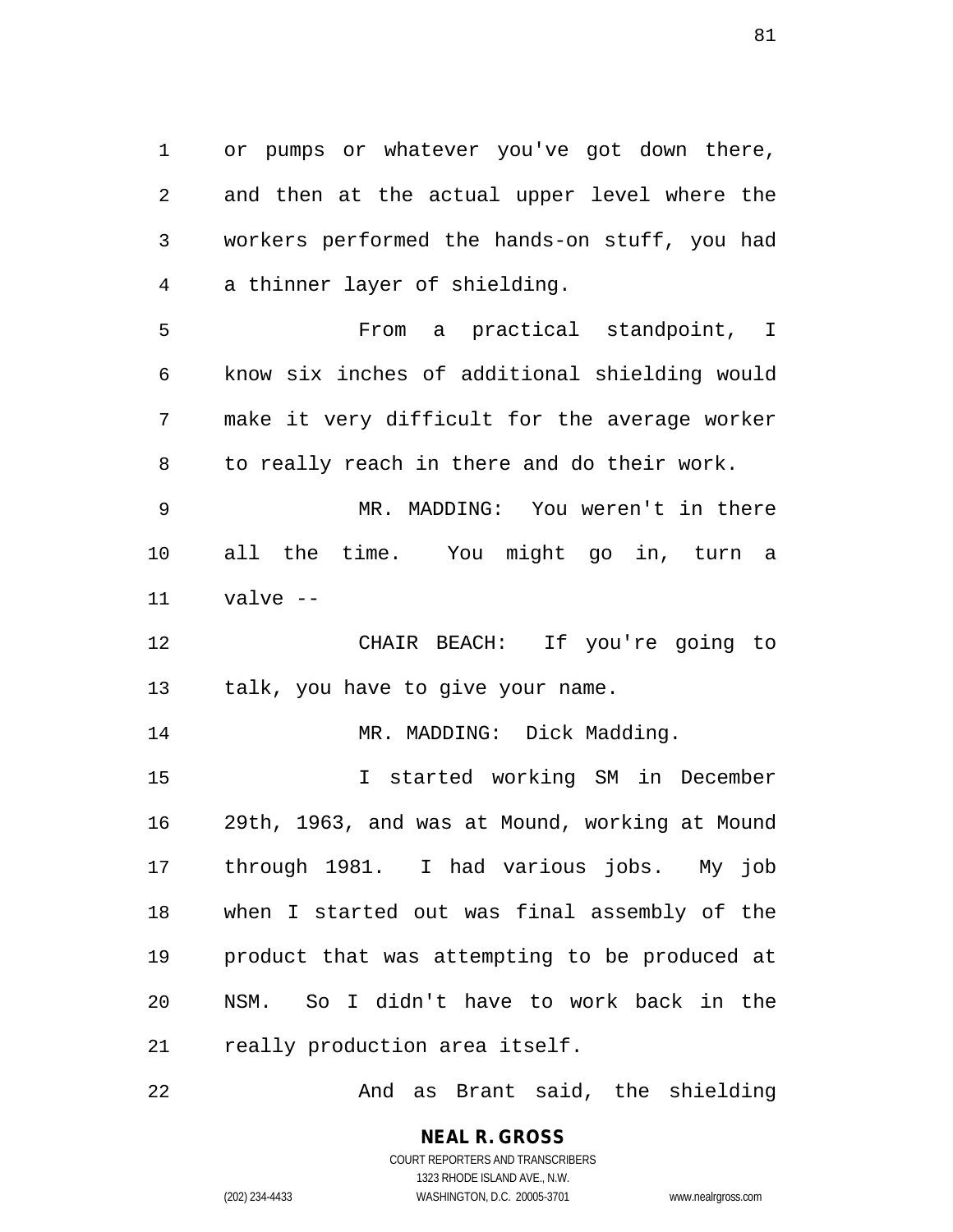varied widely. The boxes I worked in had nothing, practically nothing, because I was on the tail end of the process, and by the time it got there, not very much material.

 Down at SM-35 where the production was done, toward the end of the cycle, six inches was the average, and there were some places that were higher, but what you would do, you would go in and you might load a furnace. You might only be in there five or ten minutes, maybe not even that much, and you made do with it.

 And your point about the shielding below being heavier, I think in the most cases -- and Warren may have something on this -- it was more or less the opposite. There wasn't a lot of shielding down low. The shielding started, you know, at your waist where the glove box was, and they kept adding and adding until you couldn't -- like you say, you couldn't do anything.

MEMBER CLAWSON: Well, this is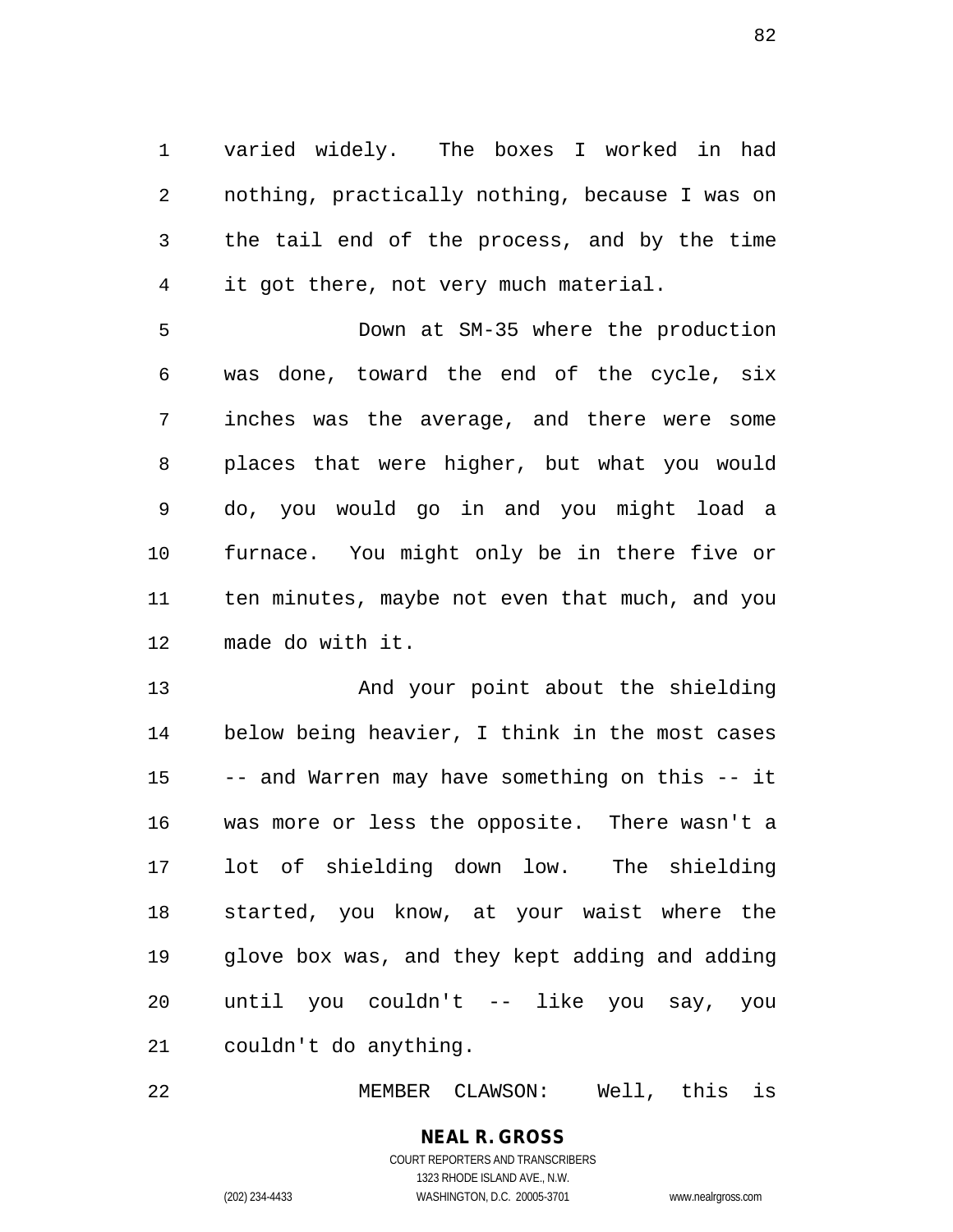Brad speaking.

 This is one of my issues because we got into the history behind this, why they sent me up to Hanford, because they were putting everything -- everything was shielded, but all they were taking care of was the upper portion. All of the bottoms of the glove boxes had zip holes. So they didn't calculate that in because in the calculation they put is that we have a wall of this much shielding, but what we ended up doing was getting back- scatter from it, which increased even more. 13 MR. MADDING: Now, I don't say there was nothing down below, but you might have two inches, maybe four inches, but the boxes basically were shielded above the waist. MEMBER CLAWSON: Right, because 18 that's what they were trying to protect. MR. MADDING: That's what they were trying to protect. MEMBER CLAWSON: When you were getting up there to that, but it gets on into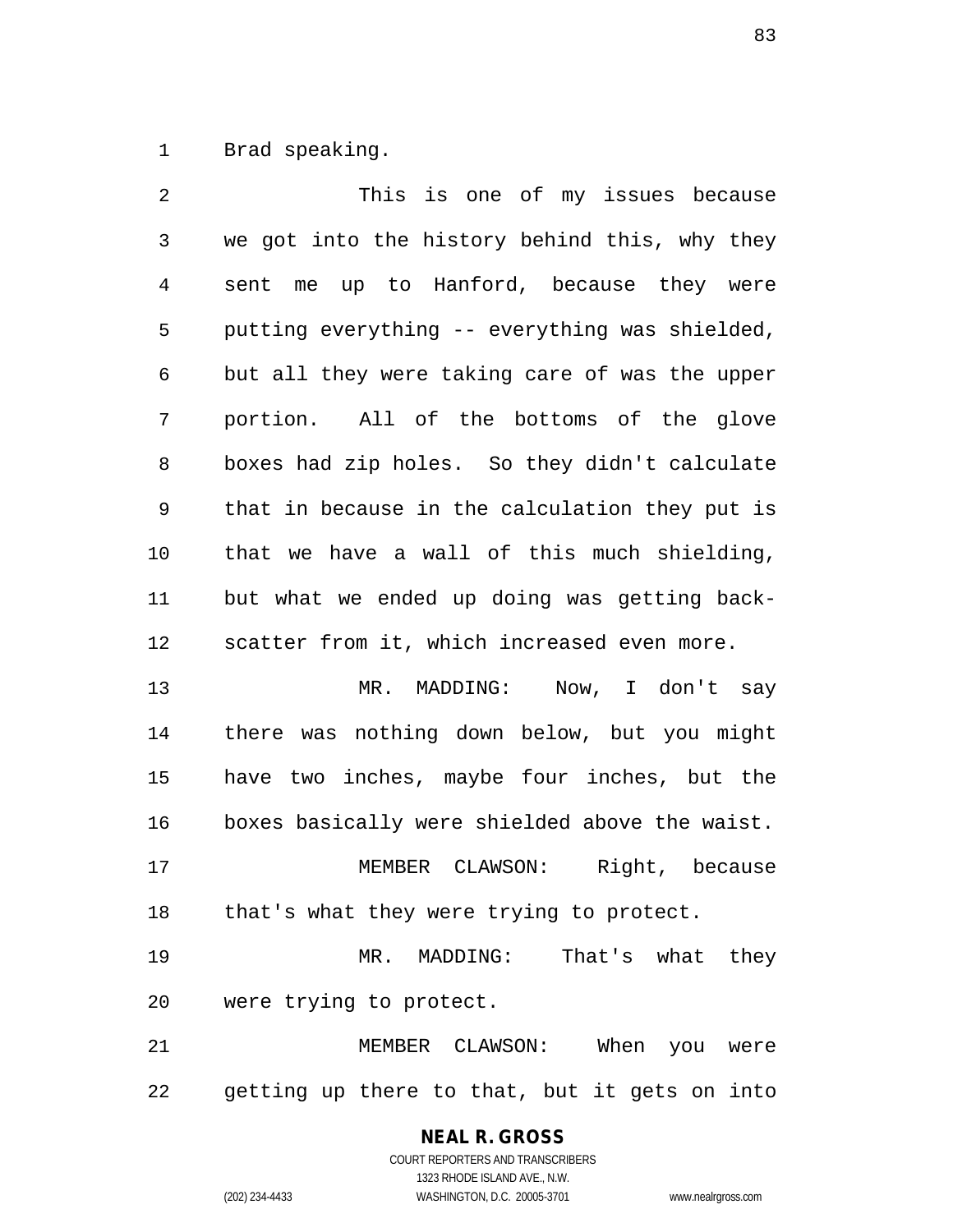some other issues.

 CHAIR BEACH: So, Brant, do you have any actual engineering drawings or specs for any of these glove boxes to give you the actual --

 DR. ULSH: You know, I've looked at so many over these past two years. I don't want to say that we don't. Nothing jumps to my mind.

 MR. MATTING: I'm looking for them. There are engineering drawings still in existence, but I've been working on the technical documents, 8,000 of those, and the 77,000 photographs, but I am coming across engineering drawings in the documents, and part of doing the documents is I end up -- in order to be sure optical character recognition is on all of the pages, which was not the case when they were scanned, I am looking at every page of every document, 93,000 pages, and I'm 90 percent through.

But I do run into some engineering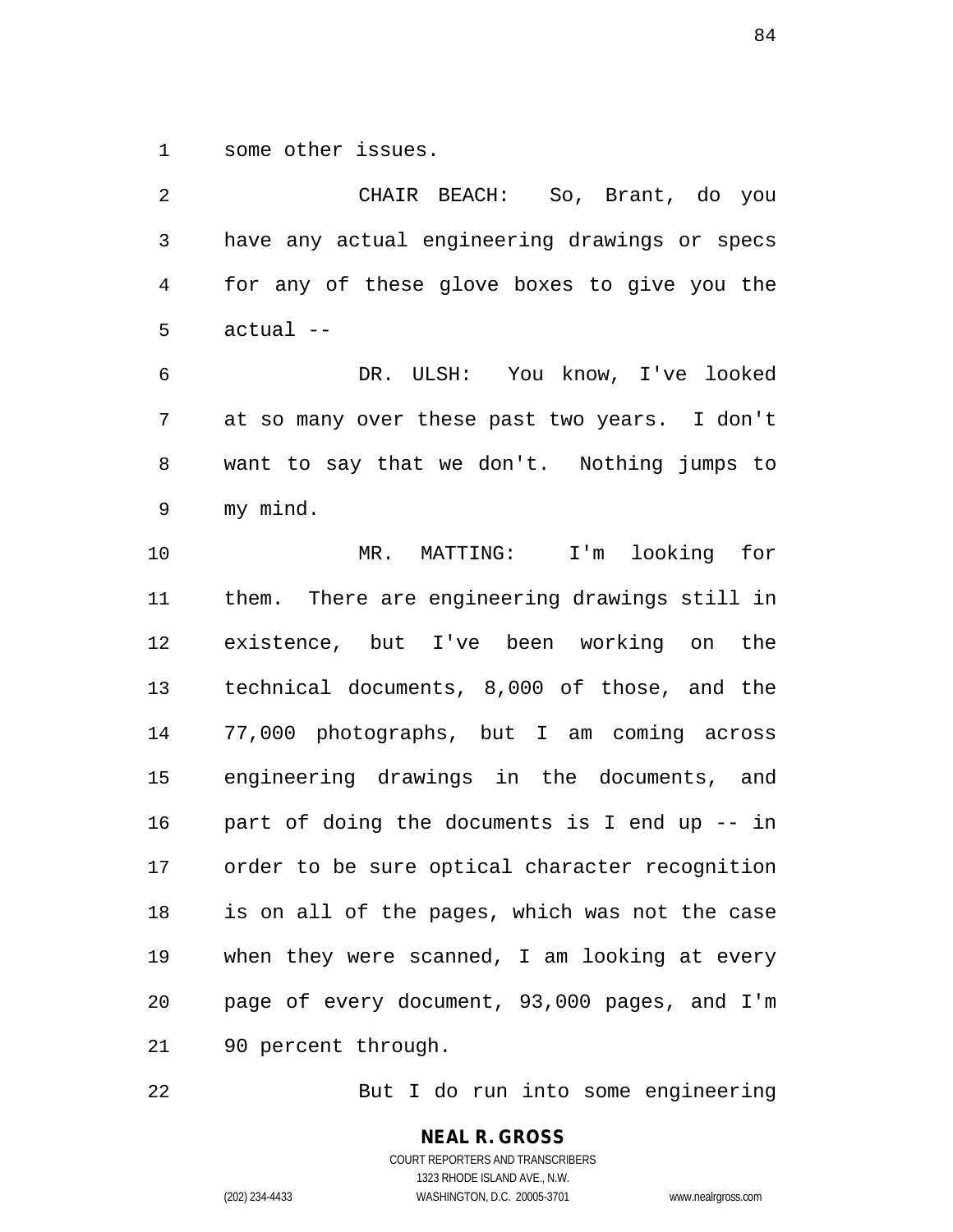drawings, but I have been sensitive to your question about Benelex and that kind of thing before, and so I've been keeping an eye out, but I have not seen any.

 DR. ULSH: So I guess the answer is that they probably do exist somewhere. I don't necessarily have them at my fingertips, I don't think. If you found one in the SRDB, I wouldn't be surprised, but I don't have them at my fingertips.

 MEMBER SCHOFIELD: I would assume this varied from one glove box to the next because, based on what the workers had to do at that station as to the level of shielding, they could or could not have or may have existed then. In the early days, like you said, I would have also assumed there wasn't shielding of glove boxes.

 MR. SHEEHAN: To that point, can I add something to this gentleman's?

CHAIR BEACH: Could you state your

name?

**NEAL R. GROSS**

COURT REPORTERS AND TRANSCRIBERS 1323 RHODE ISLAND AVE., N.W. (202) 234-4433 WASHINGTON, D.C. 20005-3701 www.nealrgross.com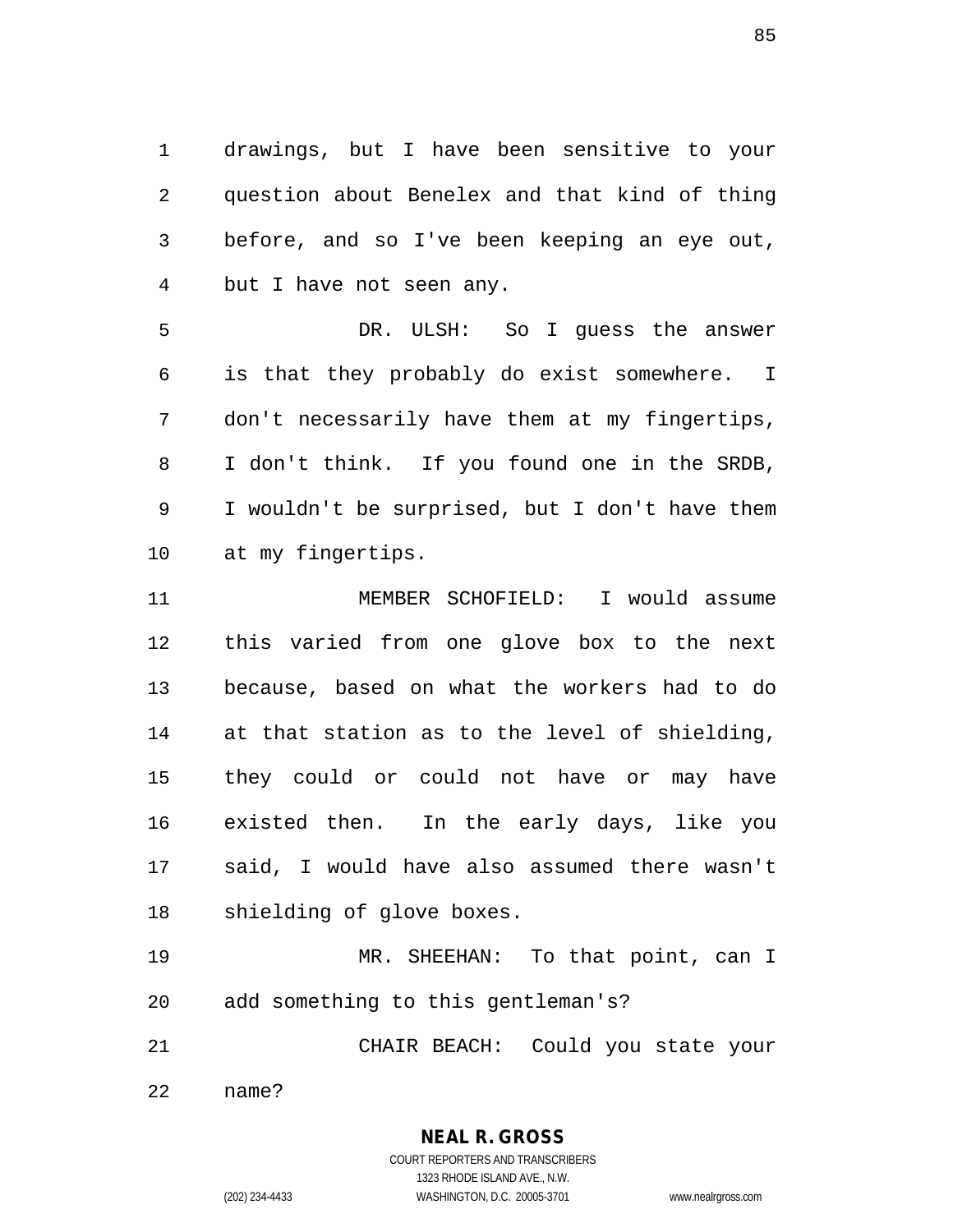MR. SHEEHAN: Warren Sheehan, Mound, 56 to 89.

 In doing a little survey work before I came down here recently to find out about this proton/neutron measurement that the surveyors made, I talked to one of our health monitors and, Dick, you hadn't heard this yet. I talked to Dave Hites, and Dave mentioned that back in 34, 34 was waste recovery, liquid recovery, and he talked about the measurements down there going below box line, and he pointed out how much higher it was down there.

13 And I don't recall whether they added shielding to it later on, but that exact condition did exist.

 MEMBER SCHOFIELD: One other quick question. When they took their measurements, the health physics technicians took their measurements, I assume they were taking them right? I would assume they do two typical measurements, one through the shielding and one through the glove ports or whatever

## **NEAL R. GROSS**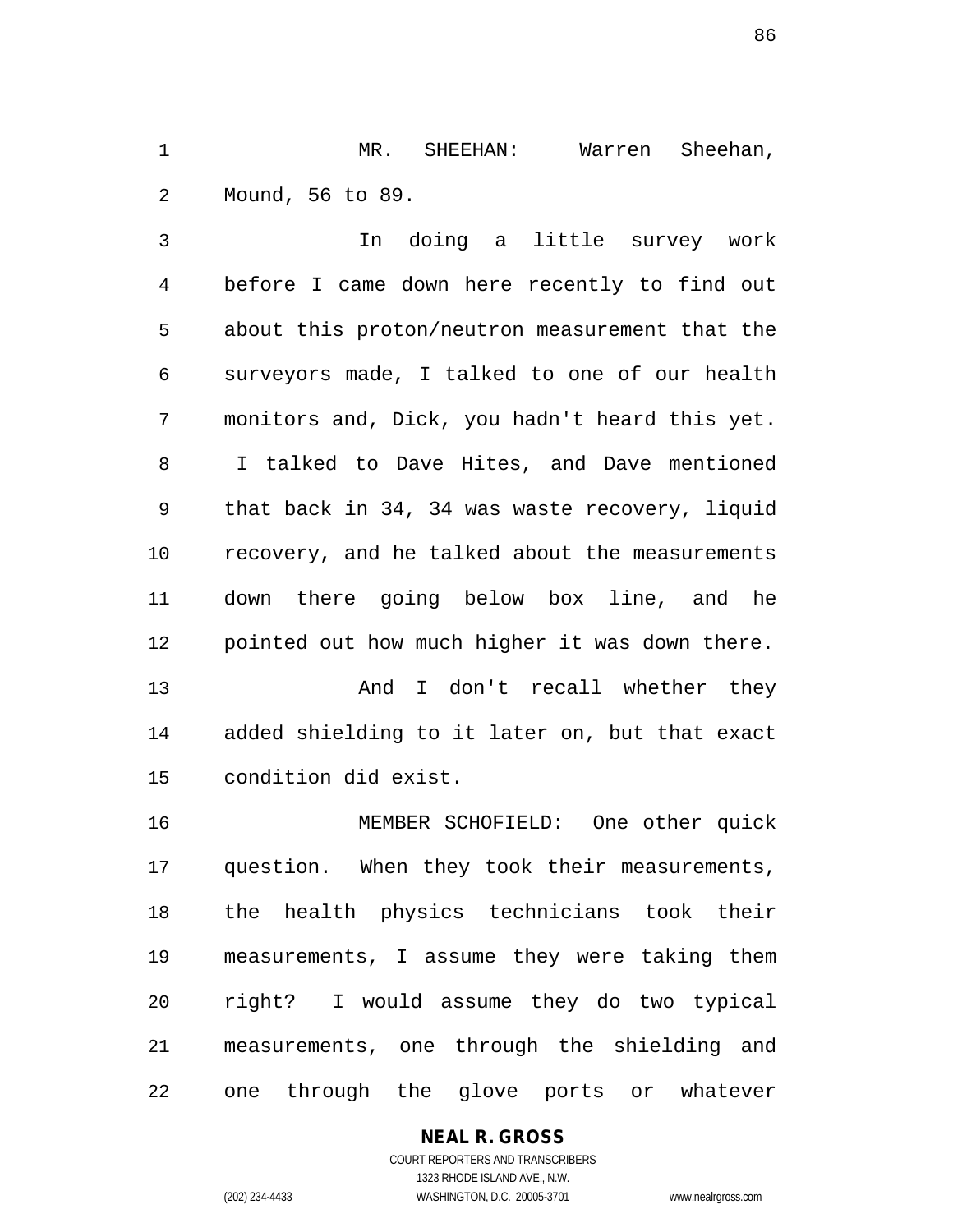opening the technicians or the craft had to work through.

 But did they record both of those measurements or just record only the ones through the shielding?

 MR. SHEEHAN: I wish I could answer that. I talked to, I think, four different monitors or five, and I got two different answers. I mean about 50 percent. I think I talked to four, and what I was trying to find out, did they actually -- where did they record them.

 Brant talks about they have like 46,000 measurements. I don't know where they came from because I don't believe they came out of SM. I mean, I don't know how many of them did. In my period there, which was before they really got into it, we weren't doing much of anything.

 But what I do remember is we recorded it on a plastic card on the box, and the surveyors come along and update it. I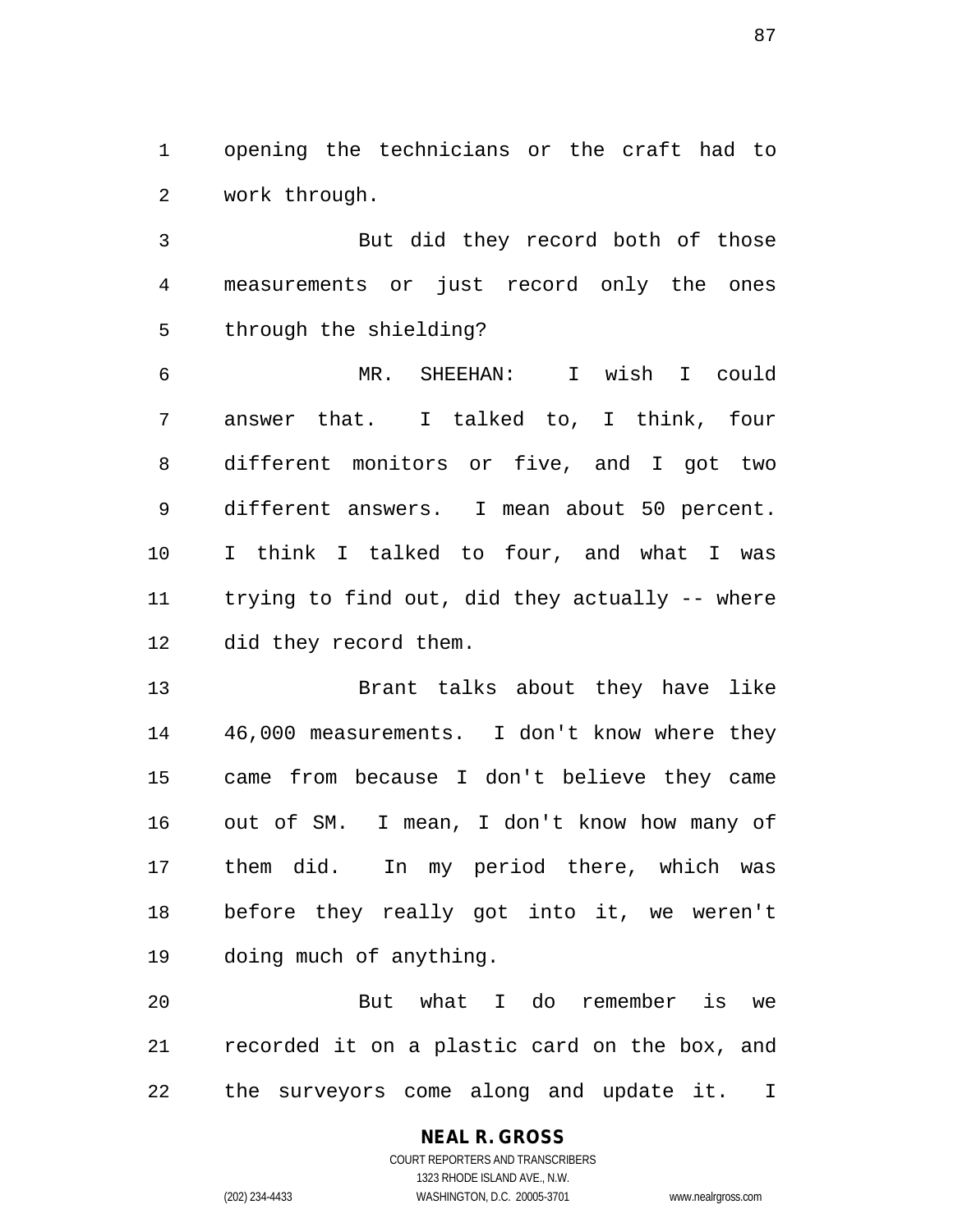asked them, did you ever record it anywhere? Two of them told me no. Two of them told me they did.

 CHAIR BEACH: I think Don has a comment.

 MR. STEWART: Yes, I just have a quick question for Dick and/or Warren, and this goes back to what Ron was talking about earlier. Were these glove boxes actually in rows in the SM building?

11 MR. MADDING: They were in SM-31, and this is Dick Madding. That building, the glove boxes in that room were like the layout of this table without a glove box on the end. So you had a U-shaped configuration completely filling the room. There wasn't -- there wasn't room for two people to pass between the glove boxes and the wall, and by the time they added the shielding, you couldn't go through there in a straight motion. You had to go sideways to get through because they had so much shielding to the

## **NEAL R. GROSS**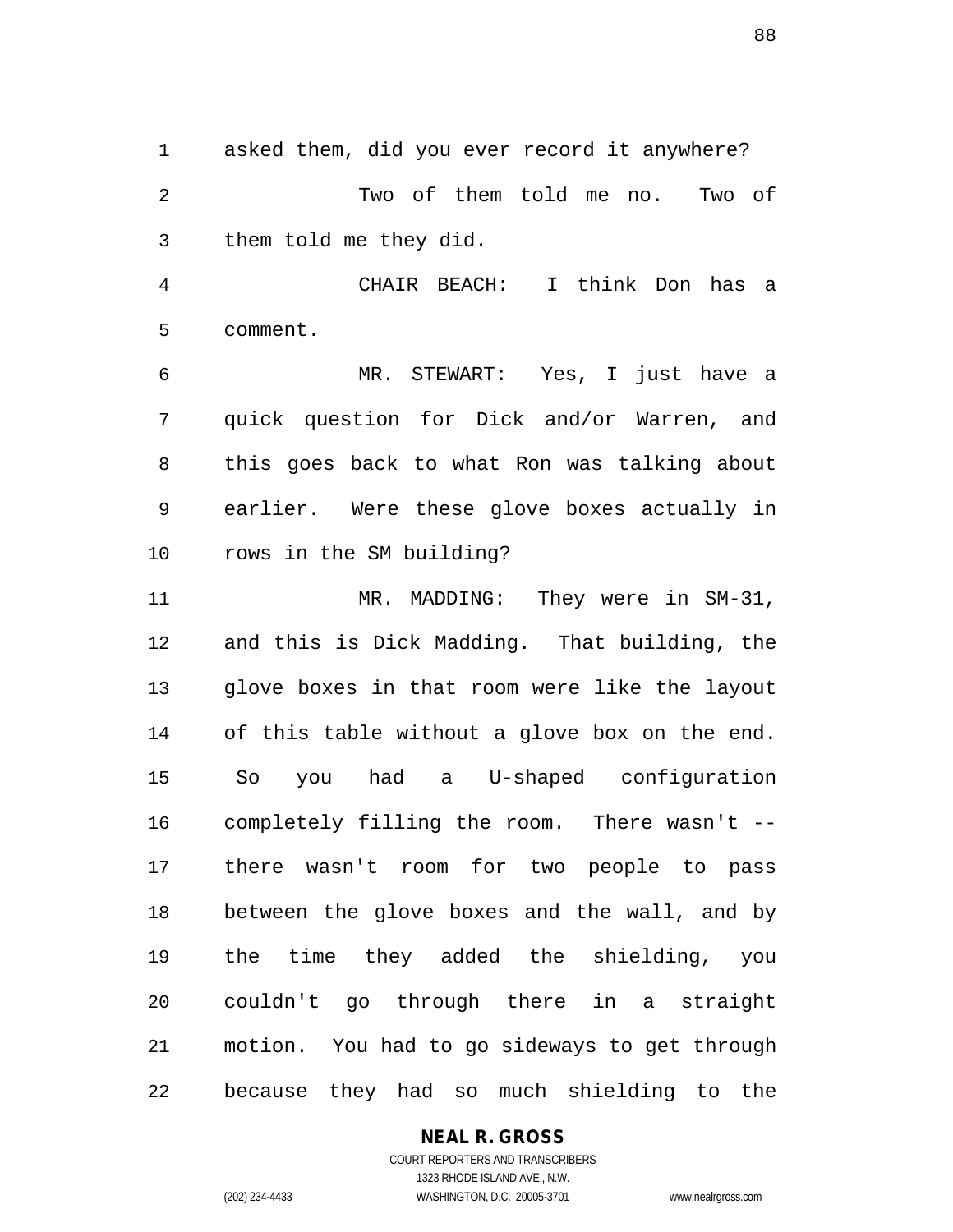boxes.

 MR. STEWART: And that was generally true in SM? MR. MADDING: No. That was SM-35, which is the high-production area. MR. STEWART: Okay. MR. MADDING: Now, there were, like my finishing, my final assembly area happened to be in a U also. SM-35, I don't know how many boxes. What: 12, 14 boxes down one side and three or four across the one end -- it was a relatively big room and a lot of boxes. MR. STEWART: But not a back-to- back configuration. MR. MADDING: No, there was space in between. 18 MR. STEWART: Right. MR. MADDING: You access the back. You access the back of the boxes, and the back of the boxes came off for some types of - - some boxes were that way, but you access the

## **NEAL R. GROSS**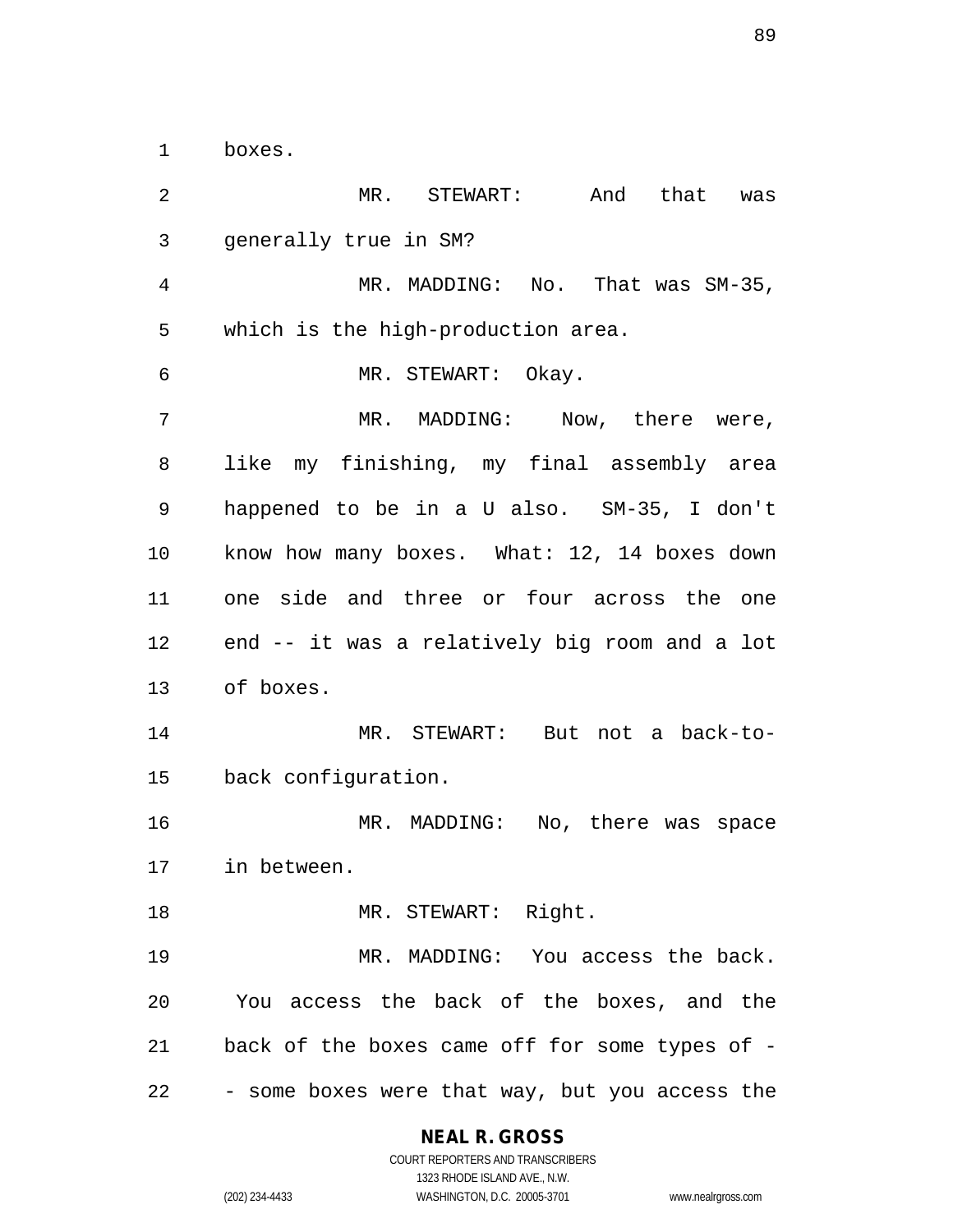back of the boxes because that's where the filter, all the piping, the filter stuff came out.

 MR. STEWART: The maintenance aisle in the back, yes.

 MR. MADDING: There was a work aisle in the back about as wide as this table, seven feet, six feet, whatever the table is.

 MR. STEWART: Is this also true for the PP Building?

 MR. MADDING: Oh, no. The PP Building, I helped design PP Building, and I helped design the glove boxes for PP building, and PP Building was Mound's reaction to the problems at SM, the third level reaction.

 The second level reaction was the SM addition where we went to a solid ceiling because the ceiling in the original SM building was a drop ceiling, a floated ceiling with panels in it, and it was deadly. In fact, in one of the big accidents, a person by the name of [identifying information

> **NEAL R. GROSS** COURT REPORTERS AND TRANSCRIBERS

1323 RHODE ISLAND AVE., N.W. (202) 234-4433 WASHINGTON, D.C. 20005-3701 www.nealrgross.com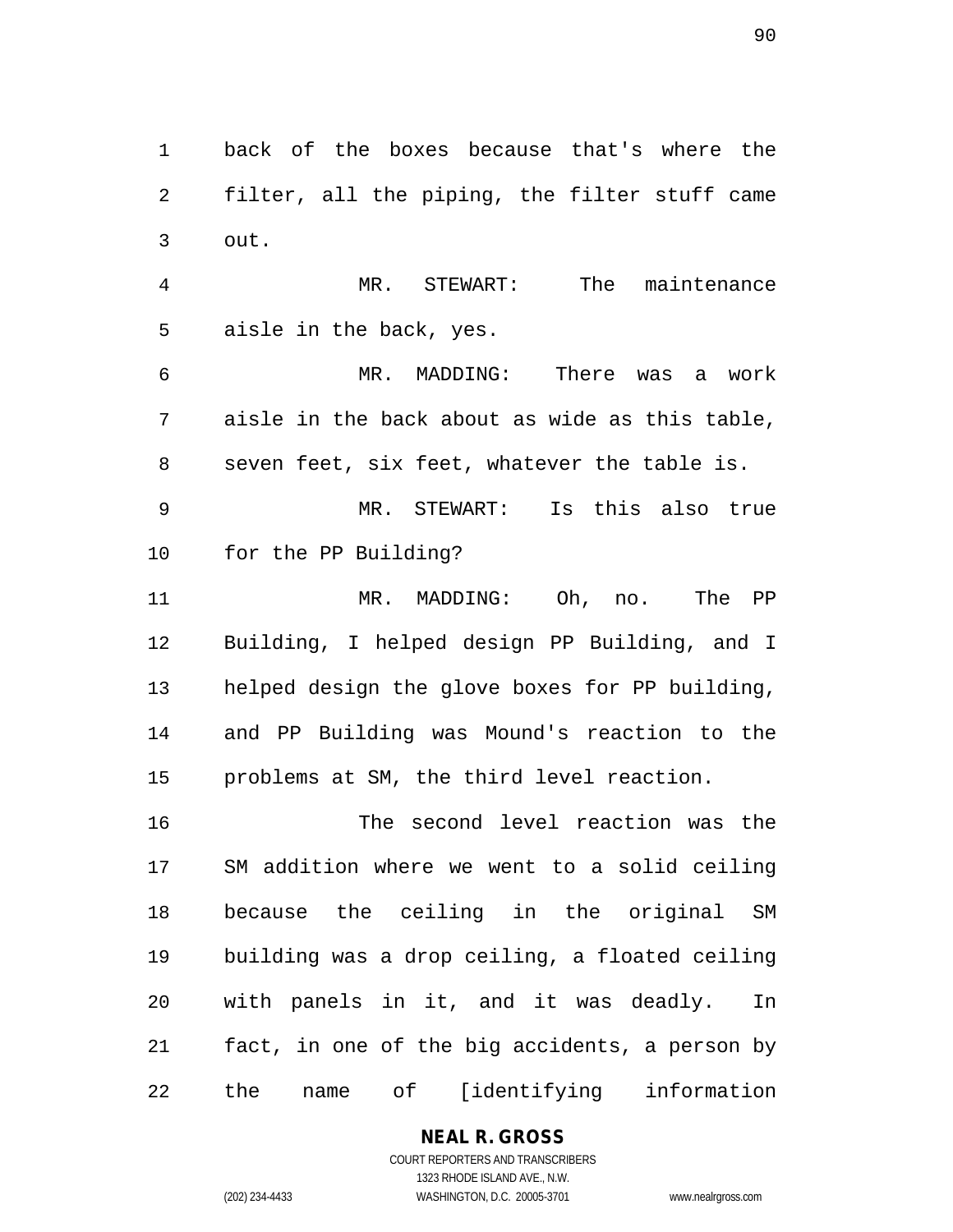redacted], who is still around, and he was in the analytical in a low area room. It ran into the shower, contaminated the whole building, and he was taking a shower with his respirator on and plutonium oxide was going down his back. He came out of the shower hotter than he went in. He had a stripe down his back. This was the filter excursion, the worst accident at SM, in my opinion, which was late 1964. MR. SHEEHAN: On [identifying information redacted] of 64. MR. MADDING: [identifying information redacted] of 64. CHAIR BEACH: I think Ron has the floor. DR. BUCHANAN: This is Ron Buchanan. At the PP Building, how were the glove boxes arranged at the PP Building? MR. MADDING: PP Building was --

#### **NEAL R. GROSS**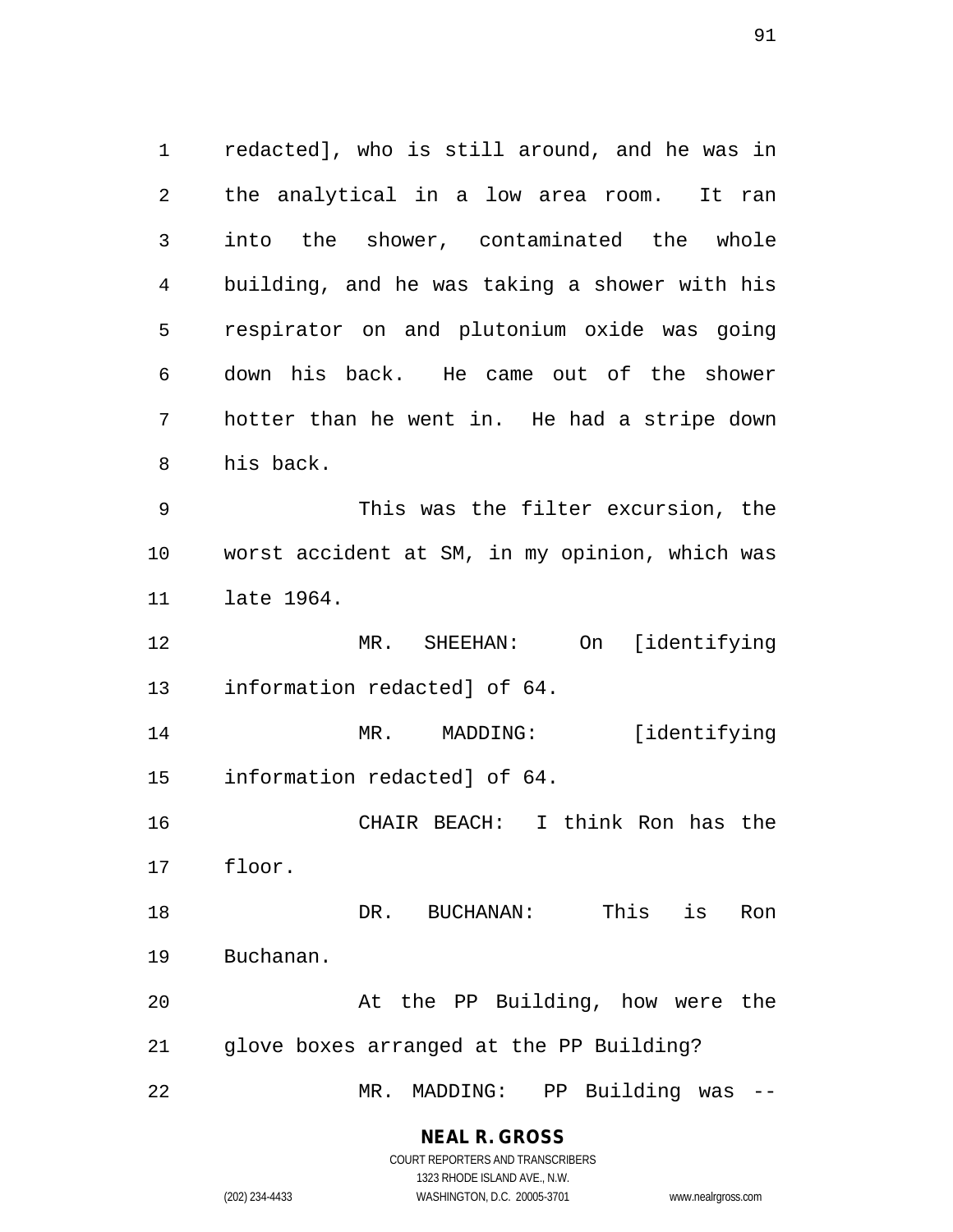first, you must know that the glove boxes were served by an overhead conveyor, a fiberglass conveyor, and interspersed in the box lines was a service box which took a large, probably two-foot tall by 18-inch bucket which came down, which went up on an elevator and went up into that conveyor, and the conveyor ran in a big loop over six lines of boxes, each line running the length of the building and 100 feet, you know, maybe 25 boxes in a row.

11 DR. BUCHANAN: Okay. What were they in, a row of glove boxes? Was there glove boxes behind the person working at a glove box?

 MR. MADDING: No, because you had the same situation that you did in SM-35 expanded vertically because you would have a row of glove boxes, and then you would have a service corridor, and that service corridor was almost as wide as this room, 12, 14 feet, and that was the service corridor for two lines of glove boxes. So you would have two

## **NEAL R. GROSS**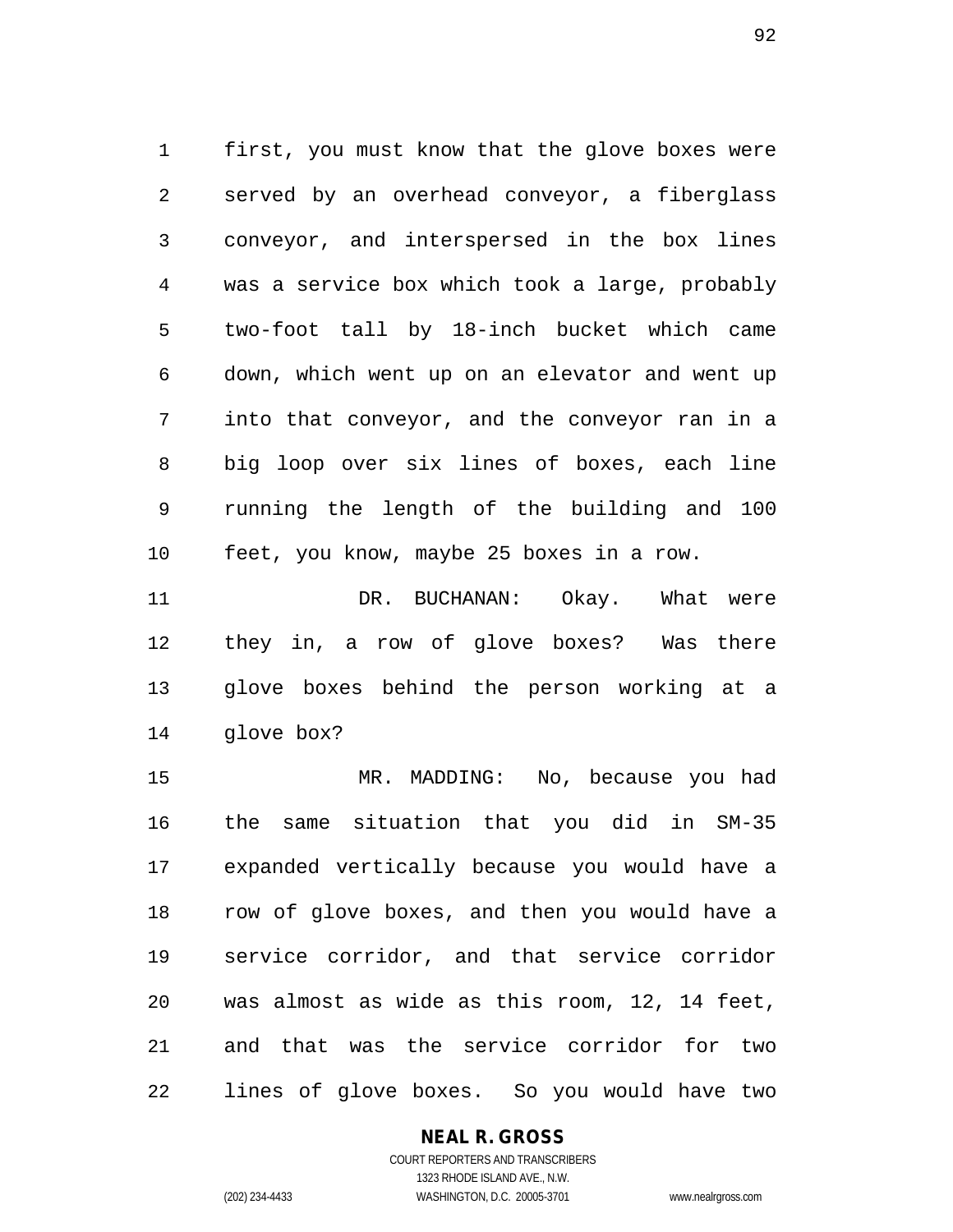lines of glove boxes and the service quarter, and then you would have another two lines of glove boxes and a service quarter and a third one.

 DR. BUCHANAN: So you had workers back to back. You'd have a glove box here with a worker on this line. You'd have a row of globe boxes here with a worker facing that way.

 MR. MADDING: Thirty foot, 25 feet apart.

12 DR. BUCHANAN: Twenty-five feet apart.

 MR. MADDING: Because you had a row of glove boxes and then you would have the working area, and these were nice working areas. They were -- you had seven feet. These were big rooms, and then you had a corridor which accessed the room. Then you had the work area for the next set of glove boxes, and then the glove boxes themselves.

22 So you might have from the fronts

**NEAL R. GROSS**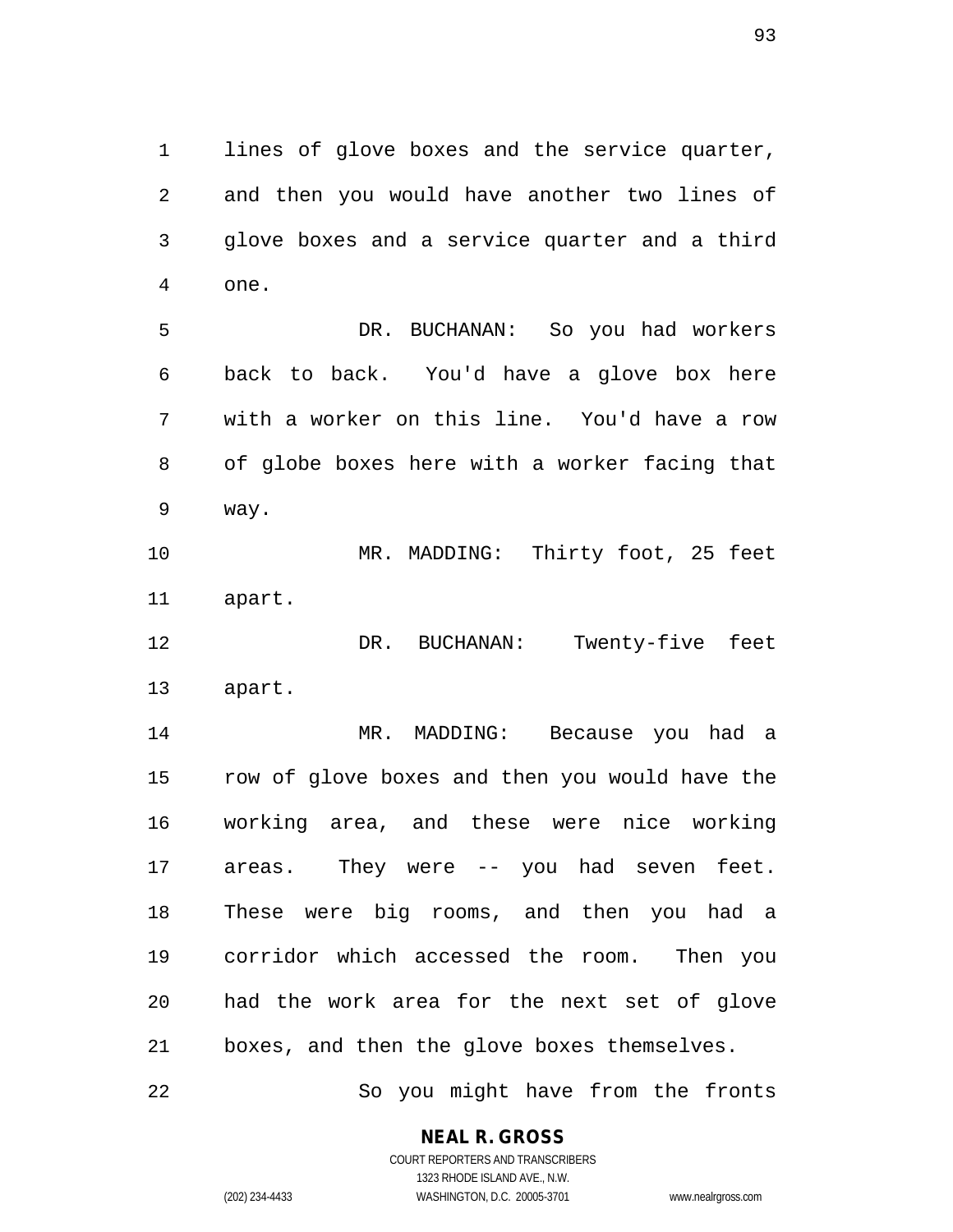of the glove boxes, you would have 30 feet. CHAIR BEACH: Can I inject here for a second? Do you want him to draw a little diagram? What I'd like to do is open that out. If you would sketch that out, and let's take a comfort break for 15. Let's do 15 minutes. Is that okay? MR. KATZ: So at 12:15 we'll take it off mute again. Eleven fifteen. Sorry. (Whereupon, the above-entitled matter went off the record at 11:00 a.m. and resumed at 11:19 a.m.) MR. KATZ: Okay. We're reconvening after a short break. This is the Mound Working Group of the Advisory Board on Radiation Worker Health, and we're in the middle of a discussion about neutron dose reconstruction and the configuration of the glove box rooms.

#### **NEAL R. GROSS**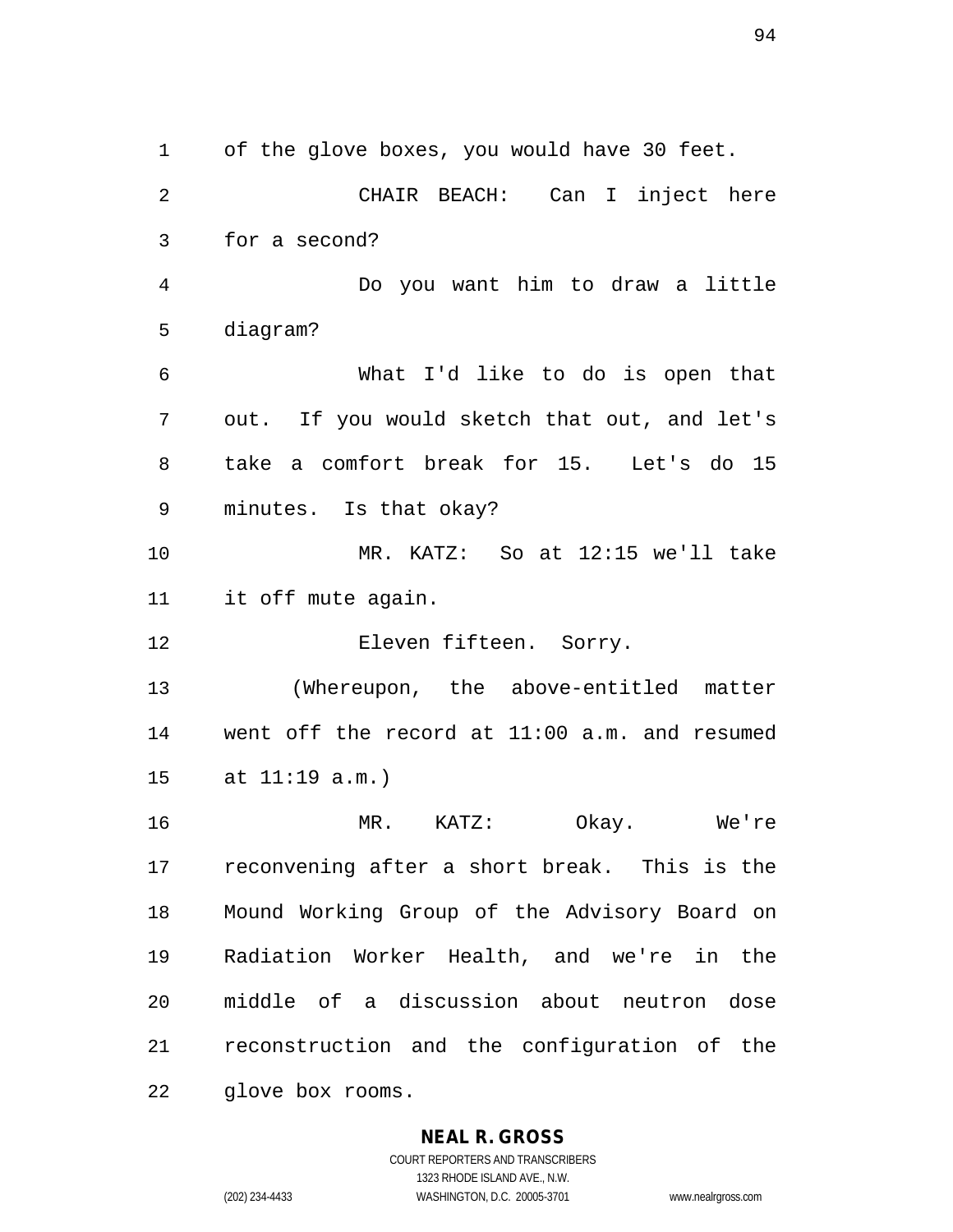CHAIR BEACH: Okay. Where we left off was the glove box discussion as Ted said. Does anybody have any more questions or comments or where are we at on that? DR. BUCHANAN: Do you want to explain this? Does Dick want to explain this to the rest of the group? CHAIR BEACH: Sure, that would be great. DR. BUCHANAN: Would you do that? 11 MR. MADDING: The PP Building was the third generation of design for handling plutonium-238. The first generation was SM building. The second generation was the SM addition, which was attached to the SM building and had a hard ceiling, which was a huge difference. A lot of the SM building's hazard was due to the drop ceiling. Something that happened at one place in the building would go through the ceiling and come down in another laboratory that the people were doing what they should be and had no idea that it

#### **NEAL R. GROSS**

COURT REPORTERS AND TRANSCRIBERS 1323 RHODE ISLAND AVE., N.W. (202) 234-4433 WASHINGTON, D.C. 20005-3701 www.nealrgross.com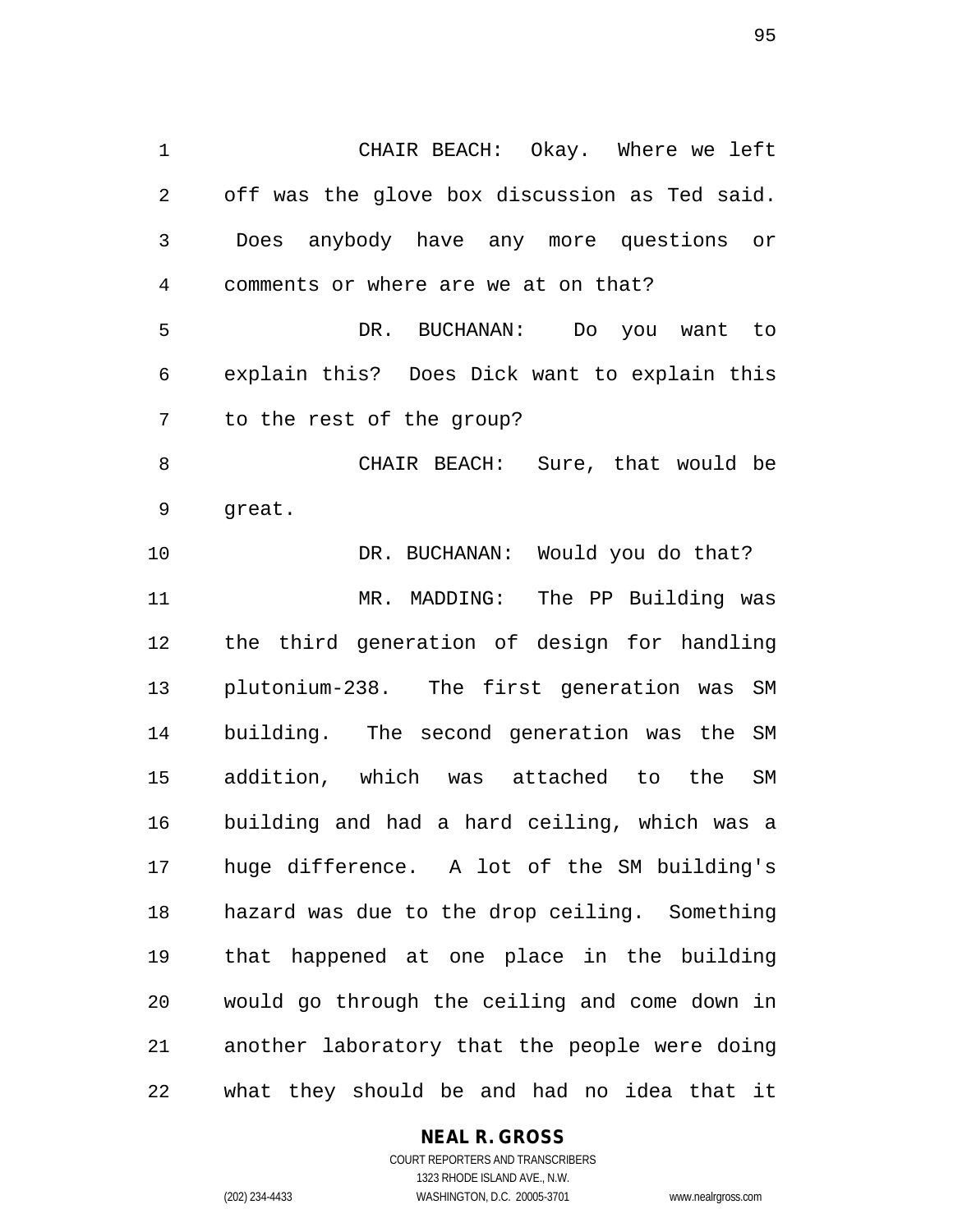was going to happen.

| 2  | When I went into SM in December of             |
|----|------------------------------------------------|
| 3  | 1963, you didn't have rad worker training.     |
| 4  | What you had was a mentor. My mentor was a     |
| 5  | guy by the name of [identifying information    |
| 6  | redacted], [identifying information redacted], |
| 7  | and he told me. He said, Madding, you may      |
| 8  | wish you had gone to Vietnam before this is    |
| 9  | over.                                          |
| 10 | (Laughter.)                                    |
| 11 | MR. MADDING:<br>He said, this is               |
| 12 | war. He said, and if you want to be safe, he   |
| 13 | said, you're going to know everything that's   |
| 14 | going on in that building on the hot side      |
| 15 | before you go over there. You're going to      |
| 16 | know who's pulling trash, how competent he is. |
| 17 | You're going to know what maintenance is       |
| 18 | going on. You're going to know everything      |
| 19 | that you had better know. You had better do    |
| 20 | your situational awareness and know what's     |
| 21 | going on before you go over there.             |

So I made a few trips to the

**NEAL R. GROSS** COURT REPORTERS AND TRANSCRIBERS 1323 RHODE ISLAND AVE., N.W.

(202) 234-4433 WASHINGTON, D.C. 20005-3701 www.nealrgross.com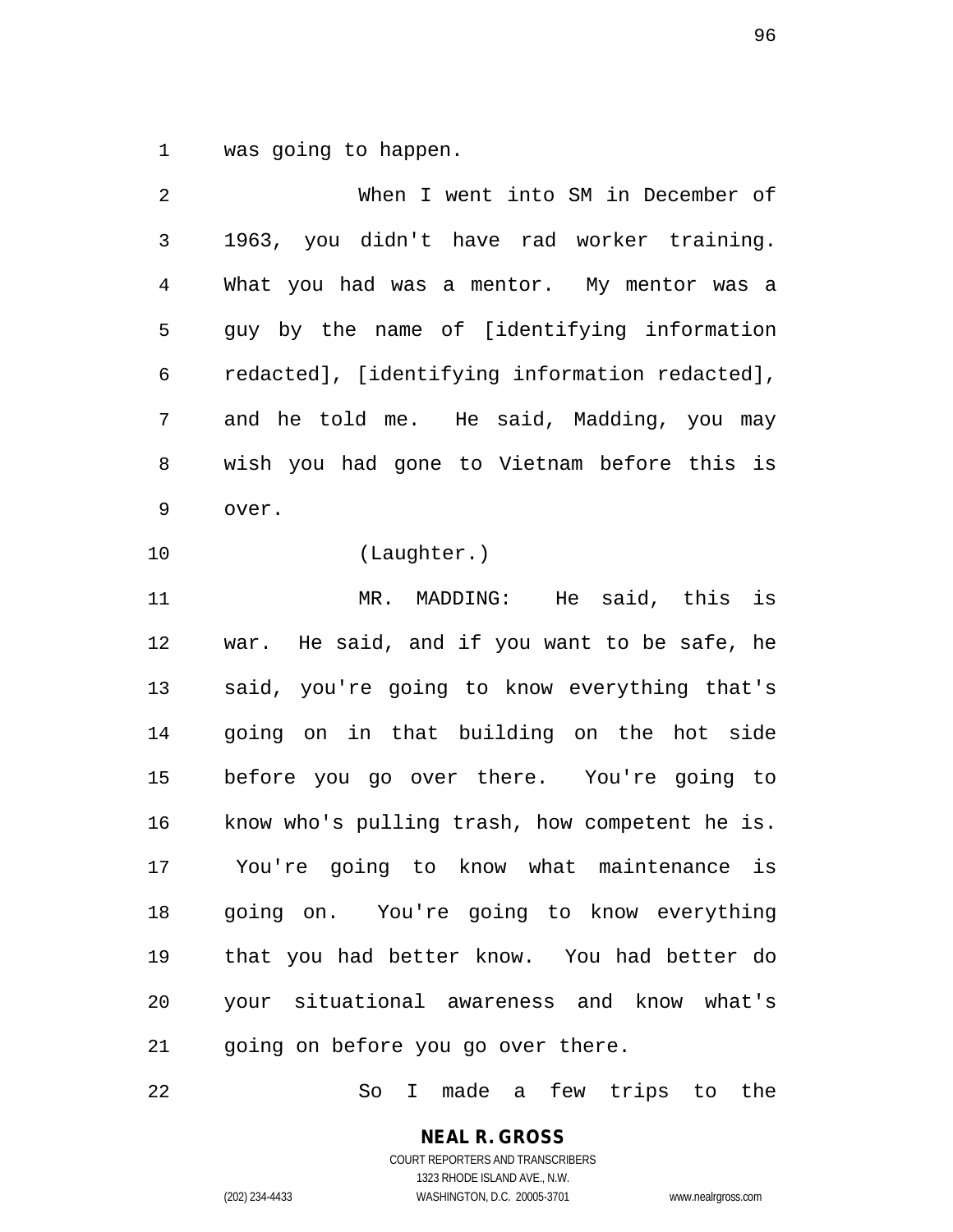library and a few trips to the warehouse over on the other hill, and missed a lot of the accidents, but you couldn't miss it all in SM building because they ran 24/7 starting in 1964 through 1965, trying to get this failed design to work.

 The building was designed for a liquid, low quantities of liquid. SM building we're talking about. Two people from SM, from Mound, [identifying information redacted] and [identifying information redacted] spent a year at the design agency pre-1961 to try to get this thing to work, and the liquid concept wouldn't work.

 And today we know that with the calcining and the self-heating and the gaseous build-up from the nitrogen and the constant nature of plutonium nitrate which will eat through welds and anything else, that it would. So they switched to the oxide, but by that time the building had been designed for liquid, small quantities of liquid, and so

## **NEAL R. GROSS**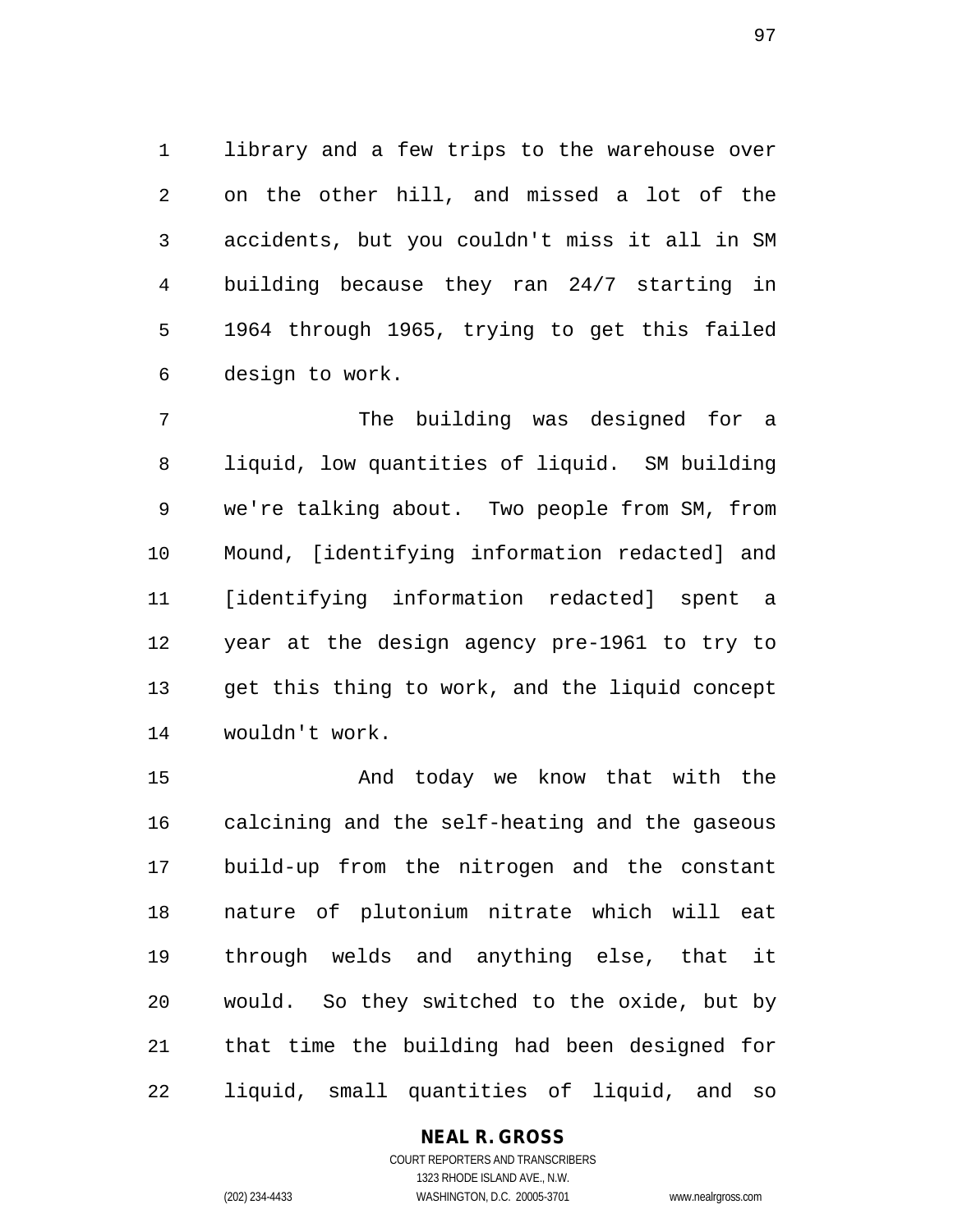they converted. The building went hot in 1961, trying to make this concept that was virtually impossible to make.

 In fact, it was impossible to make in the original design, and they had to change the specifications in order to get anything out of it, and then they only got a few percent.

 So during that SM era, you created, if you've seen the attachment to our White Paper, in February of 1966 a monthly report talked about 1,788 drums, 1,788 55- gallon drums of trash ranging from nothing way up to--

 CHAIR BEACH: Pardon me. You just said attachment to your White Paper?

17 MR. MADDING: Yes.

CHAIR BEACH: Okay. Which White -

- I'm looking at --

 MR. MADDING: You're not looking at Brant's White Paper.

CHAIR BEACH: No, no, no. Which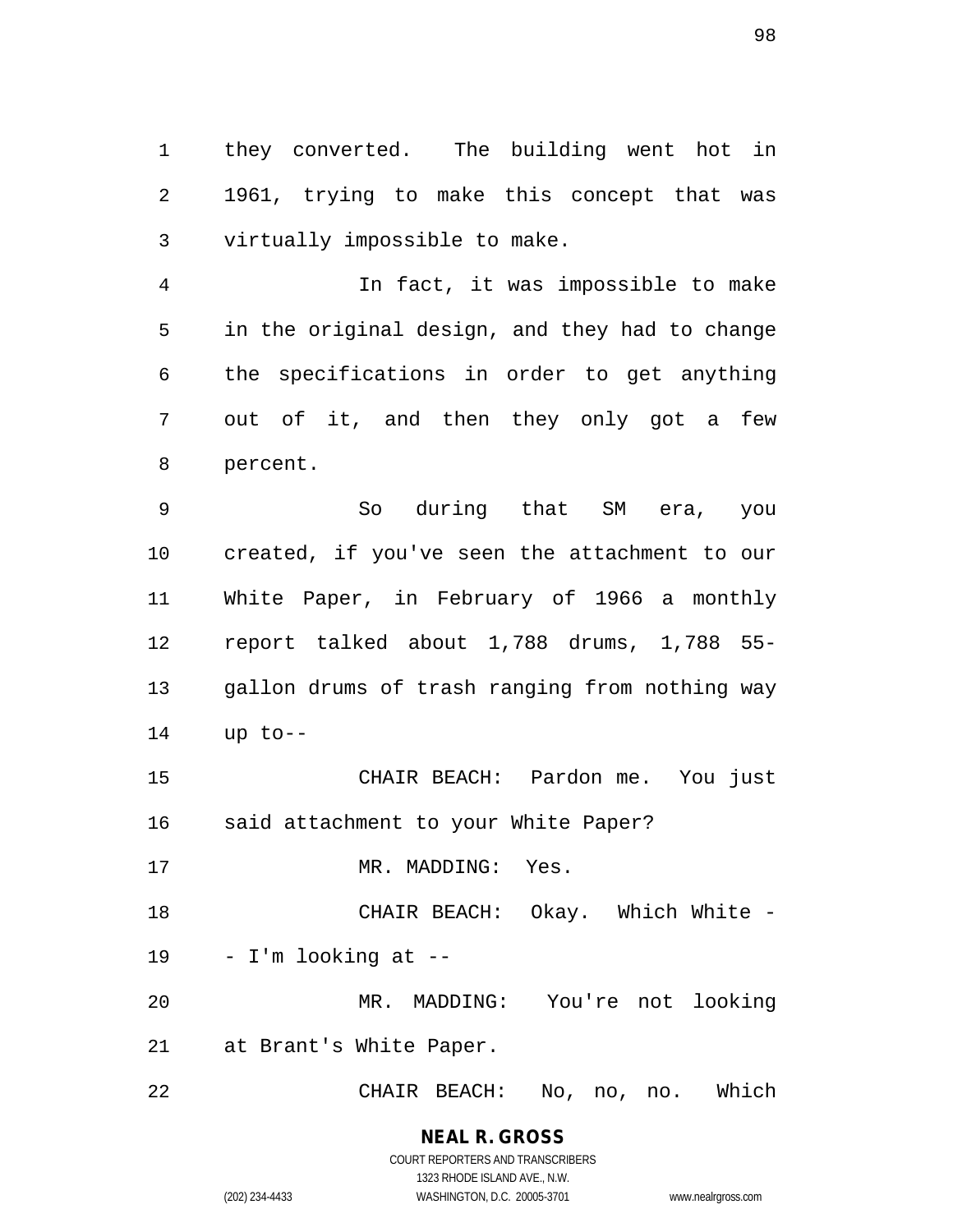one are you talking about?

 MR. MADDING: You're looking at Warren Sheehan. Warren Sheehan and I, the SM paper -- CHAIR BEACH: Okay. So is this the one, the document? MR. MADDING: That's the one. That's the one. CHAIR BEACH: Okay. I just wanted to make sure everybody knew that it's the two documents that I sent out that were released from DOE last week. So those are the two he's talking about, and not to be confused with the other White Papers. Thank you. MR. MADDING: And by the way, the SM building up until the addition was put on in 1966 was used exclusively for DoD purposes. There was no space, there were no RTGs and that kind of stuff. And this has been declassified, and I have declassified documents which show this, some basic aspects

## **NEAL R. GROSS**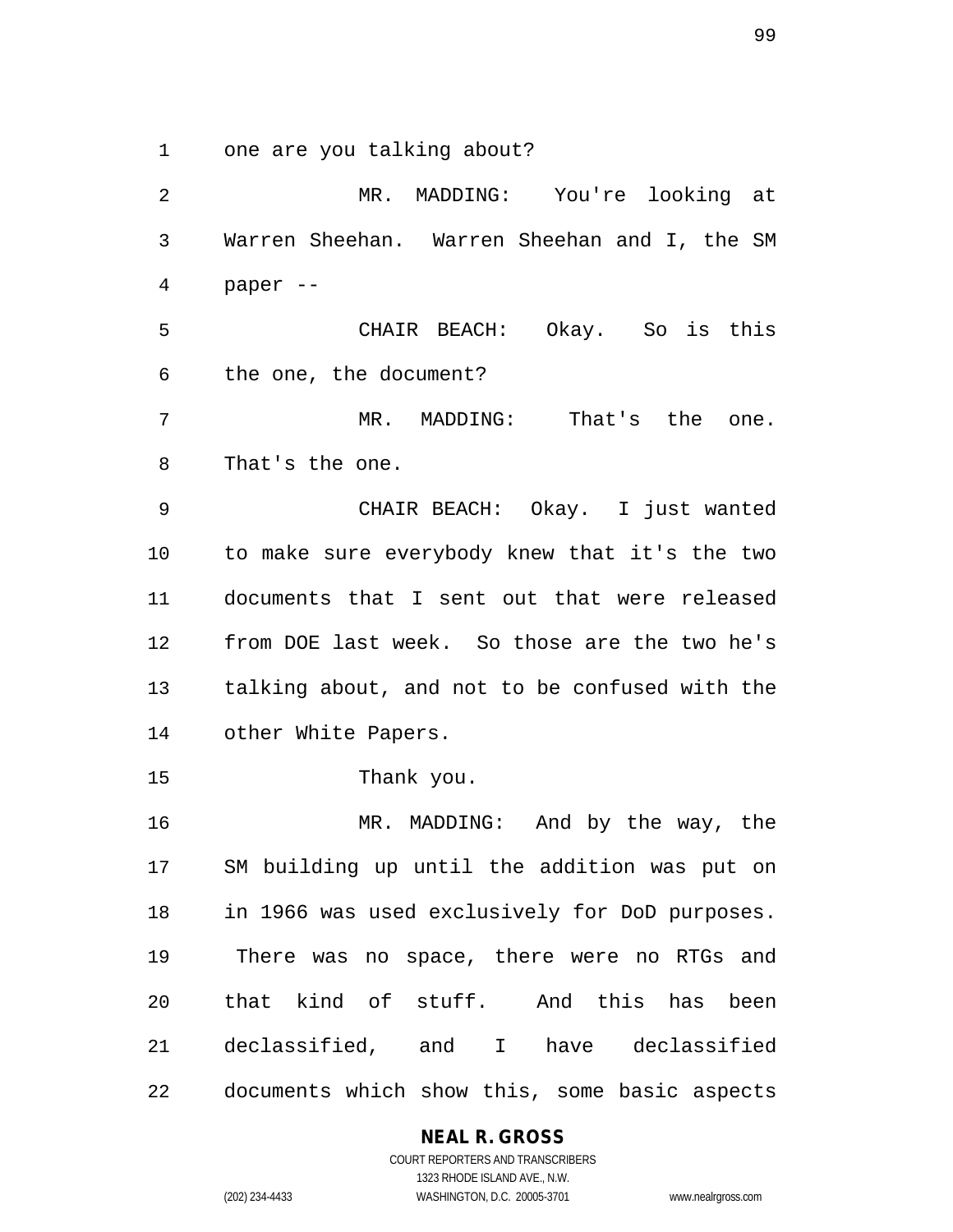of this.

| $\overline{a}$  | So the heat source work as far as              |
|-----------------|------------------------------------------------|
| 3               | SM building didn't really come into play until |
| 4               | late in the game, 1967, I think there was a    |
| 5               | kilogram for space applications went out, and  |
| 6               | then in 1968 we had the SNAP 27, which is      |
| 7               | higher numbers, but during all of this time    |
| 8               | from 1963 on through material in kilogram      |
| 9               | quantities was being shipped into the          |
| 10 <sub>1</sub> | building. Nothing was going out except as      |
| 11              | drums of trash and a lot of hold-up in the     |
| 12              | building.                                      |

 So the point I want to make is that building was loaded and a lot of neutrons everywhere. In fact, it was so severe that the badge board, dosimeters, that was kept in the corridor outside where you went in the change room, they had a background badge, a background dosimeter which was kept on there, and I remember vividly because it had a metal clip on it like you would use on your gloves, and I skied, and I kept using those metal

#### **NEAL R. GROSS**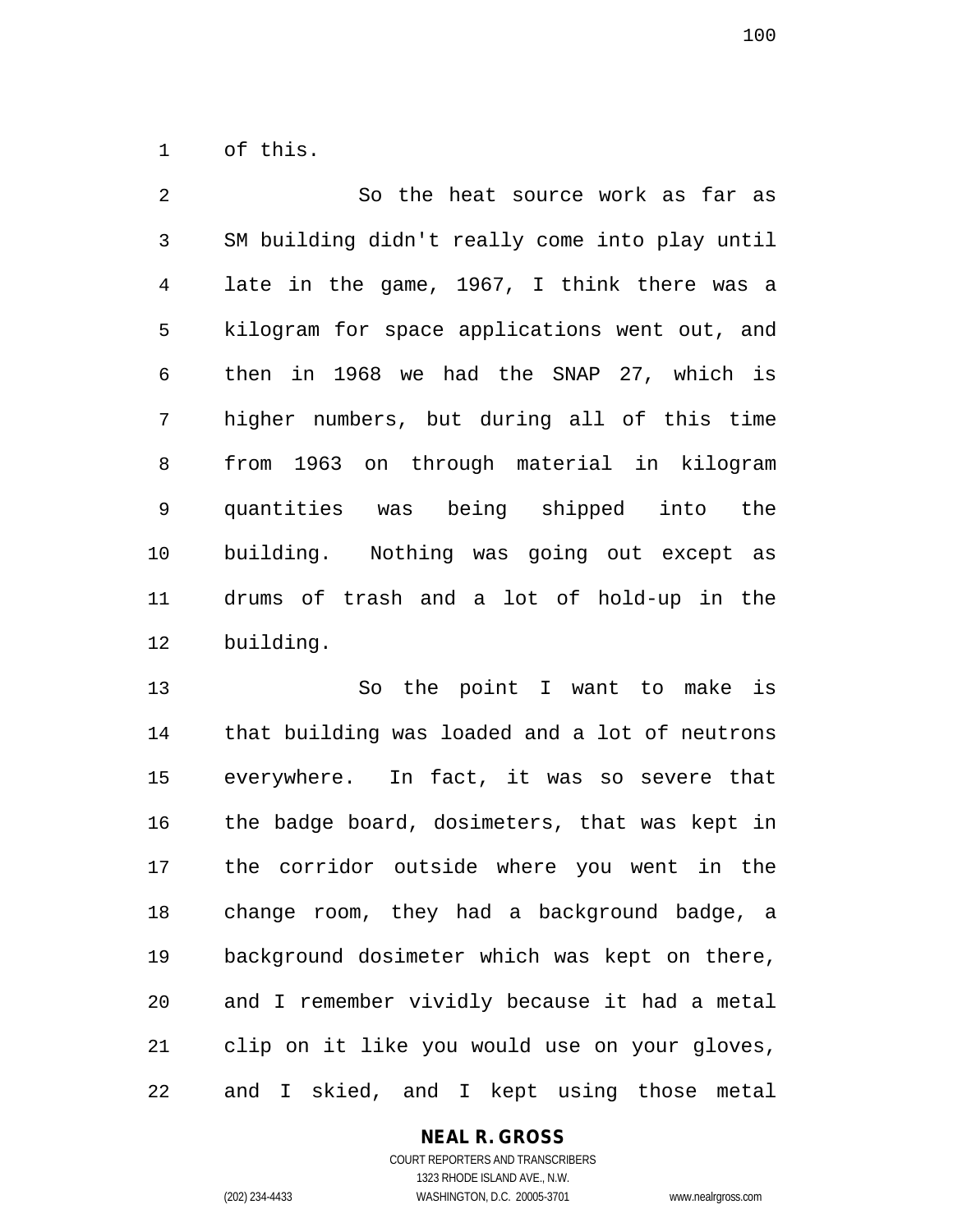clips and I always had my eye on that clip on that dosimeter.

 But the background, and I don't know whether the background -- how that background information was used. Do you know, Brant, if that background badge board, background information was used in any way?

 DR. ULSH: I don't know about the specific instance, but in general, the background is subtracted from the badges that the workers wear, in general.

 MR. MADDING: Right. The background got so high that management people who were running the building in 1964 realized that this could be a problem in the dosage calculations and everything. So they moved that badge board 100 feet out to the guard shack to get it out of the area.

 So the potential was there. The potential was in the building for high dosage. In fact, at that time the limit was three rem a quarter. Many people, in fact, in the

> **NEAL R. GROSS** COURT REPORTERS AND TRANSCRIBERS 1323 RHODE ISLAND AVE., N.W.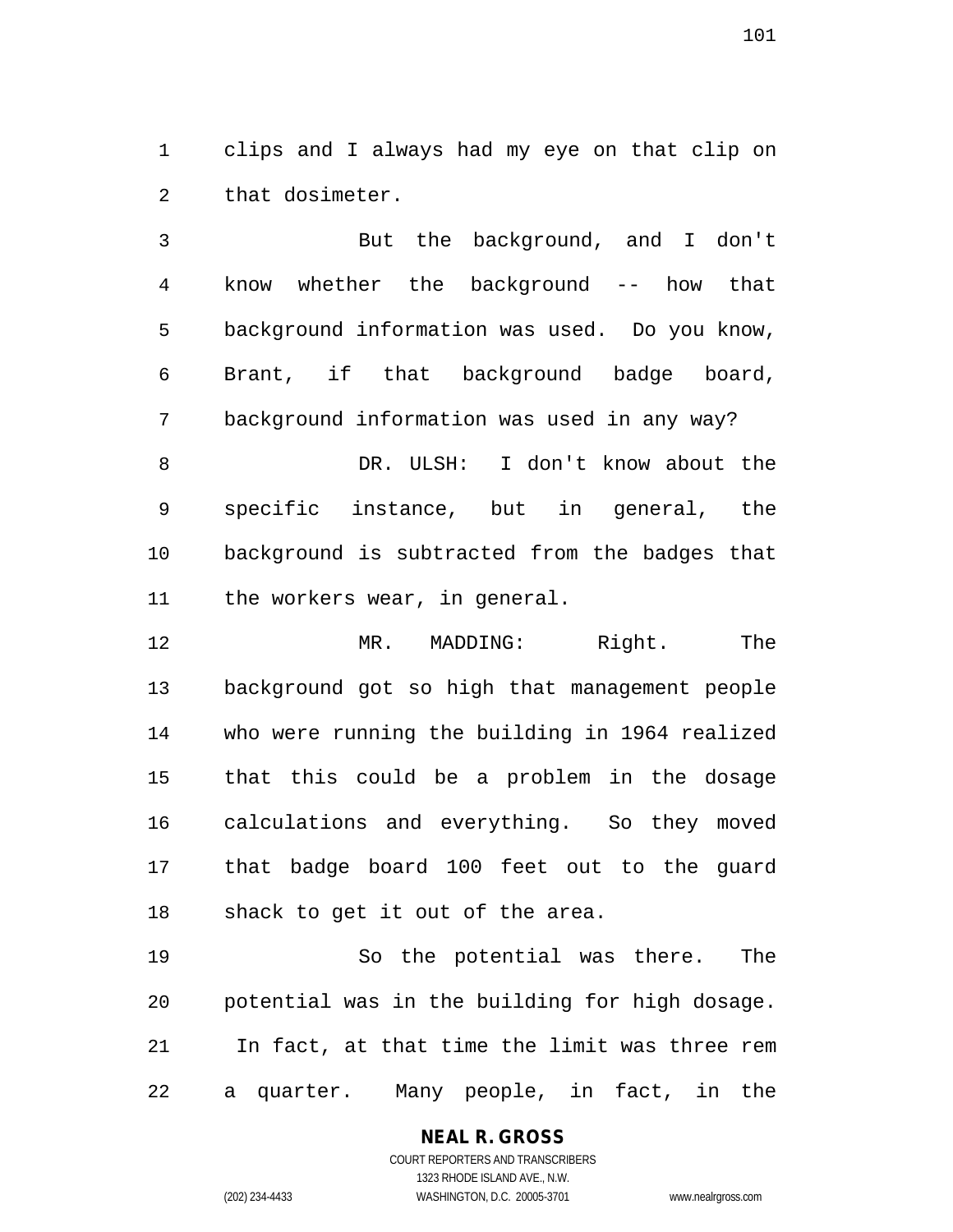attachment to our White Paper we mention one guy in specific. He was done six weeks into the quarter. He had gotten his three rem. I personally in the three years I worked in there, I ended up with 25 rem -- that's with a big R -- external exposure. CHAIR BEACH: Once again, can you

 refer to yours as a document? Otherwise we're going to have people requesting --

10 MR. MADDING: Right. 11 CHAIR BEACH: -- White Papers. 12 MR. MADDING: Right.

CHAIR BEACH: Okay. Thank you.

14 MR. MADDING: The SM --

CHAIR BEACH: They are both right

here.

 MR. MADDING: Right. I want to see how it's typed. I just want to see the title so that I get the title right. Special Metallurgical Building, Mound Laboratory, 1961 through 1968, and there is an attachment which is a weekly report from Huddleston, who was a

## **NEAL R. GROSS**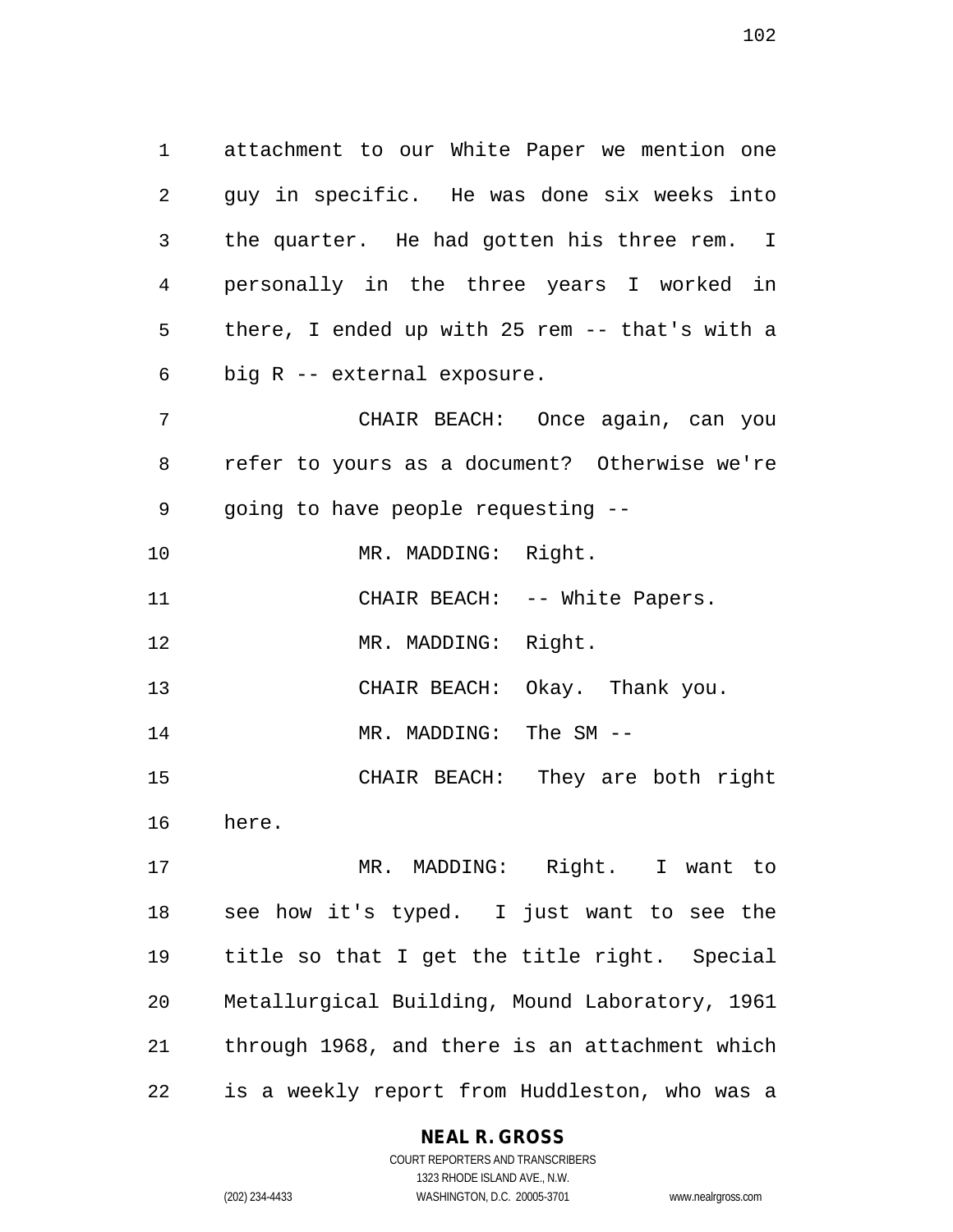building manager to Bradley, and I don't see that in yours.

 CHAIR BEACH: Those are the only two that were cleared and given to me. MR. MADDING: Okay. CHAIR BEACH: Do you have a question? DR. MAURO: Yes, I do. CHAIR BEACH: Okay. 10 DR. MAURO: When you had mentioned the dose limit of three rem per quarter and -- MR. MADDING: Nineteen sixty-four. DR. MAURO: In 1964, I'm familiar with that dose limit. Of course, that dose limit was a combination of both photon and neutron exposures, I presume. Now, when they did the neutron contribution to the dose, obviously they were aware at the time that some of that neutron dose that was experienced was from neutrons that were detected from the track to the NTA film, but also there was a contribution from neutron flux that the energy

## **NEAL R. GROSS**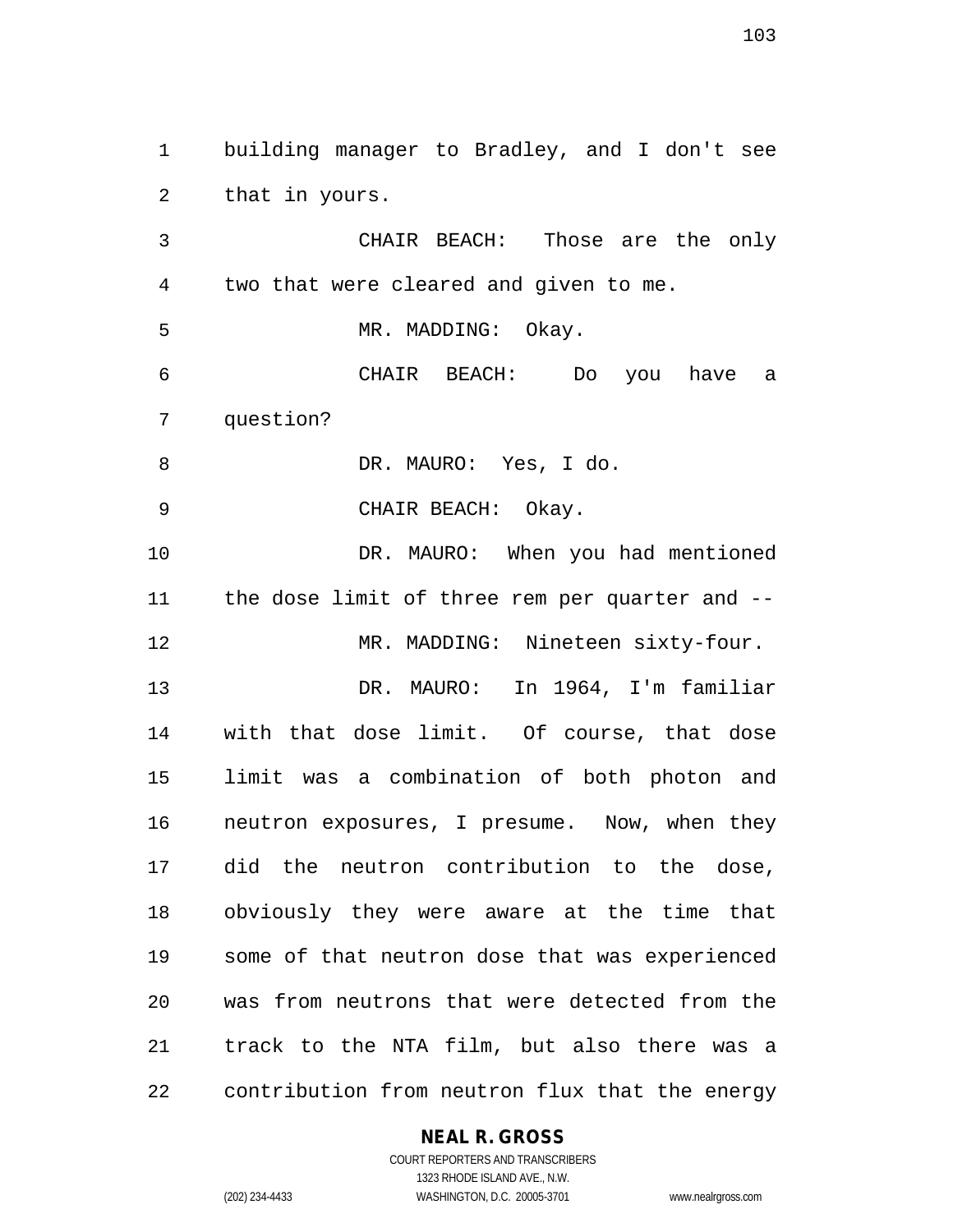was relatively low and did not cause tracks on the film.

 So health physicists in charge at the time had to use some type of judgment, I'm presuming, that there was an add-in, some contribution. Now, in order to do that, he had to have some knowledge on what he believed was a reasonable distribution of the energies of the neutrons, and that has to be in my mind based on some type of measurements that someone made, and I haven't seen those measurements.

 MR. MADDING: I can't really answer your question as to what kind of factors were put in. Brant has a lot of information on that, I believe; is that right?

17 DR. ULSH: Yes, yes.

 MR. MADDING: He has got a lot of information on that. He is far, far more qualified to answer than I am. I do know that the badge reading cycle was compressed as you got closer and closer to the limit. It might

## **NEAL R. GROSS**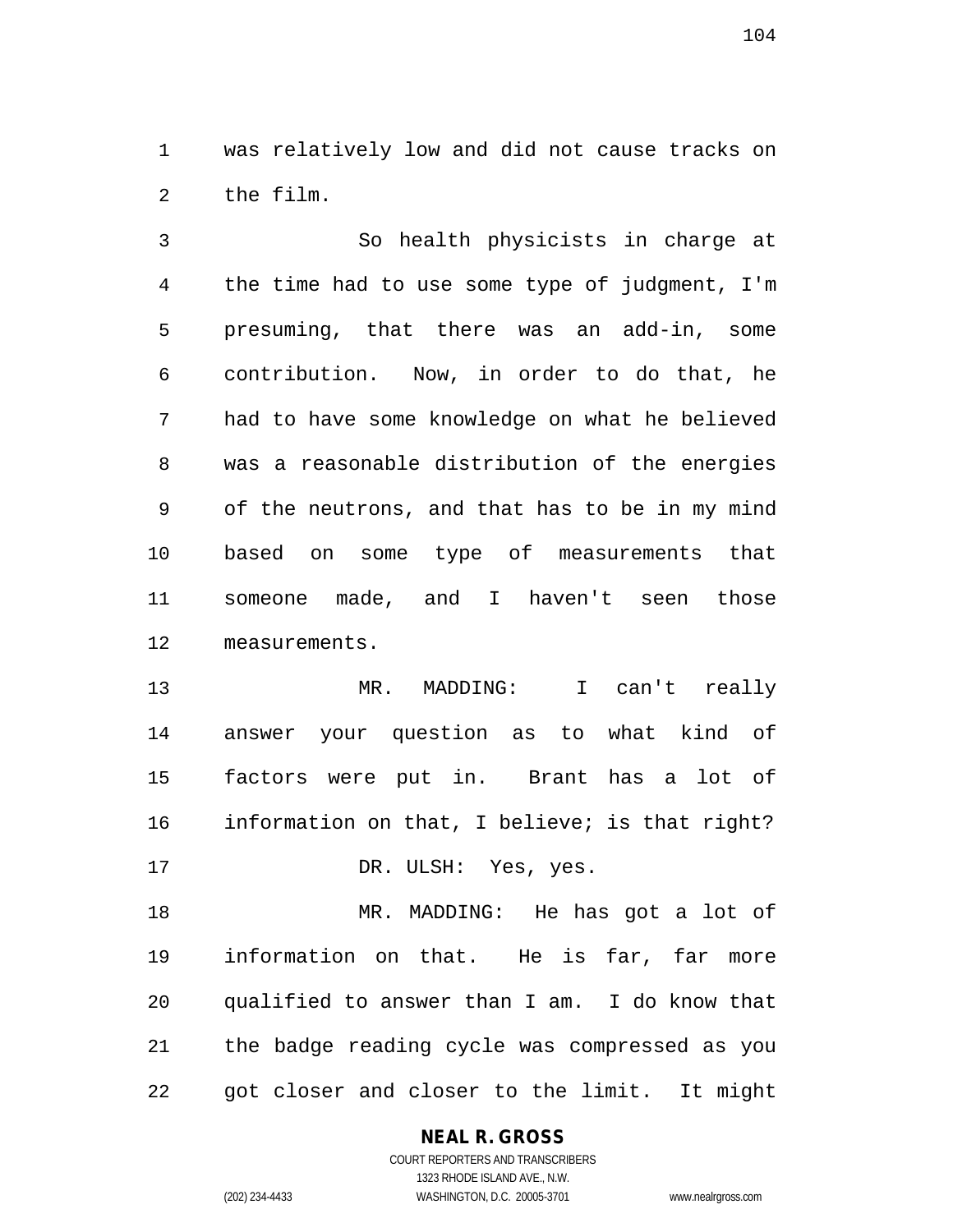be a week, and then it got down to days. They were bringing people from the other hill over, totally unqualified people, Ph.D.s, anybody. You were subject to being assigned to SM, and there was no way out of it. It was a unanimous decision, and you went.

 And there were a couple of people who went out the door because they wouldn't go, and there was one person who when he went to lunch or whatever, he taped his badge, he taped his dosimeter to the bottom of the box to get out early. The only problem was he forgot and left it, and all of a sudden they come up with this huge death-dealing reading and forced him to admit what he had done, and he may not have been the only one. He's the 17 only one I know of that was documented.

 But this was a bad place to be, and the people on the other hill, on the main hill, they were hearing the evacuation, the sirens go off, and they evacuated SM building, evacuated SM building once a week, you know.

#### **NEAL R. GROSS**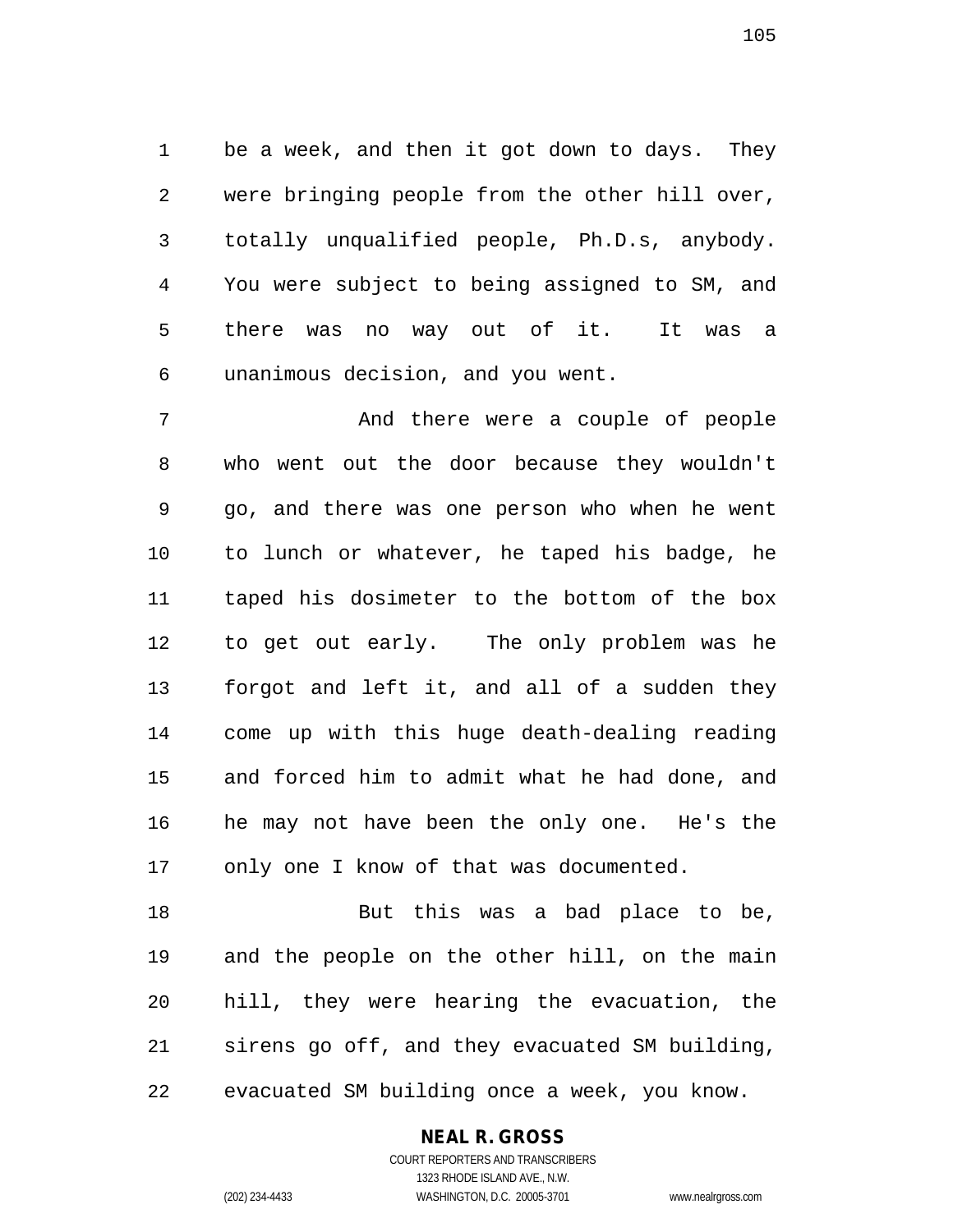1 I mean, it's hard. Looking back, of course, I'm fresh out of college. It was an adventure.

 CHAIR BEACH: Does anybody have any other questions pertaining to the glove boxes?

 DR. MAKHIJANI: Yes, I have one. In the SM building you said a lot of material was coming in and they were trying to transition into a new process and it wasn't working. So everything basically was being stored as trash in the building, and then it was taken out of the building.

14 MR. MADDING: Yes.

 DR. MAKHIJANI: If you look at a typical drum of trash, trash in it --

17 MR. MADDING: Plutonium, yes.

18 DR. MAKHIJANI: -- and if you look at a typical drum of trash, what else would be in a typical drum. I mean, would it be solutions? Would it be --

MR. MADDING: No, no solutions, no

**NEAL R. GROSS** COURT REPORTERS AND TRANSCRIBERS

1323 RHODE ISLAND AVE., N.W. (202) 234-4433 WASHINGTON, D.C. 20005-3701 www.nealrgross.com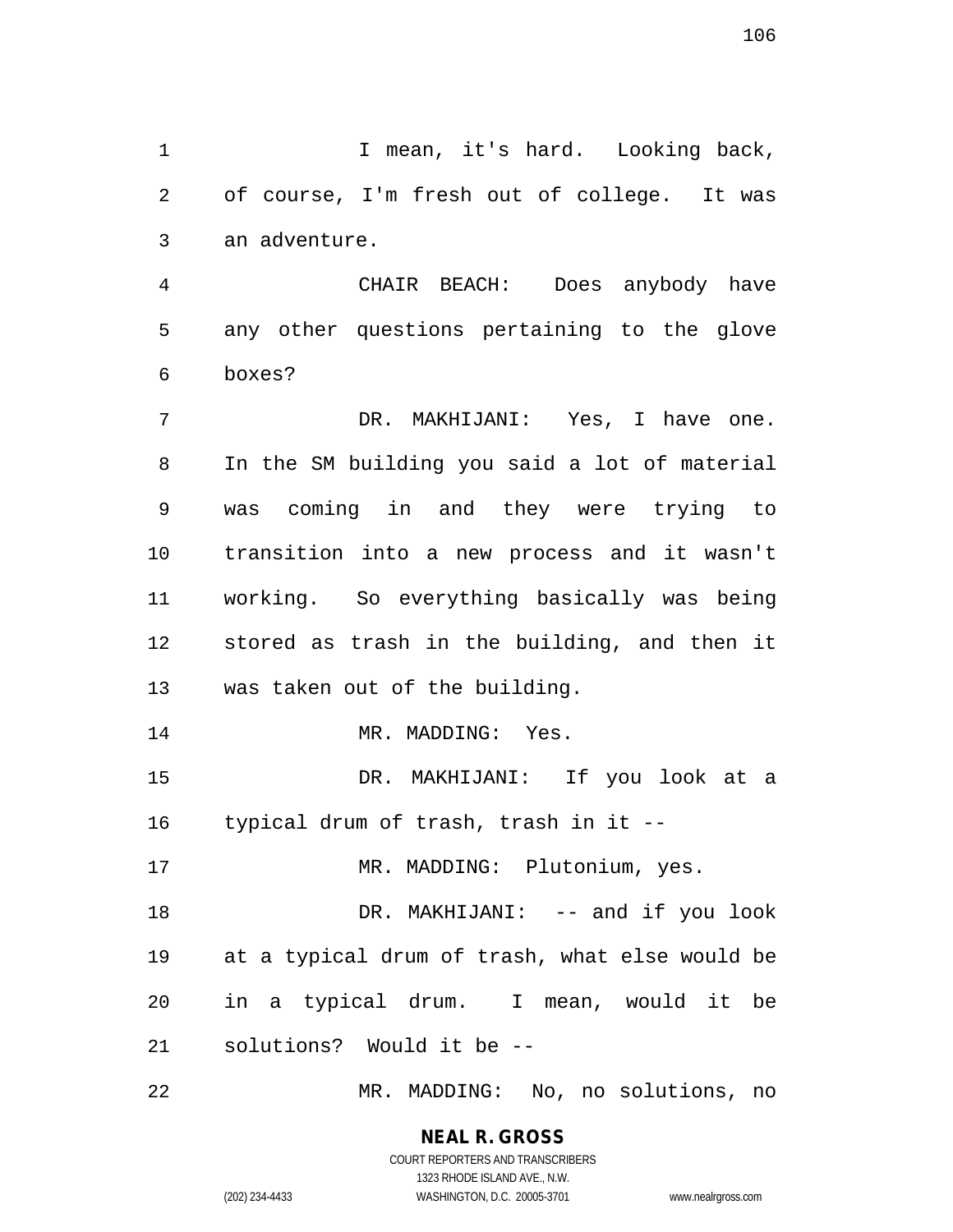liquid, no liquid.

 DR. MAKHIJANI: Would it be solid trash, paper? MR. MADDING: It was paper. It was paper, metal, syringes from the analytical department. In fact, one guy in R&R accidentally injected himself with a syringe when he was cleaning out a box. CHAIR BEACH: Trash . MR. MADDING: Yes, a lot of gloves. 12 MEMBER CLAWSON: Anything that had an attempt to clean up a mess or clean up an operation? MR. MADDING: No, just normal trash that would come out. This material was run through sieves for sizing, particle sizing. You run it through a sieve stack. Do you know what a sieve stack is? Okay. Those things eventually didn't work right. They got clogged and everything. Trash.

1323 RHODE ISLAND AVE., N.W.

(202) 234-4433 WASHINGTON, D.C. 20005-3701 www.nealrgross.com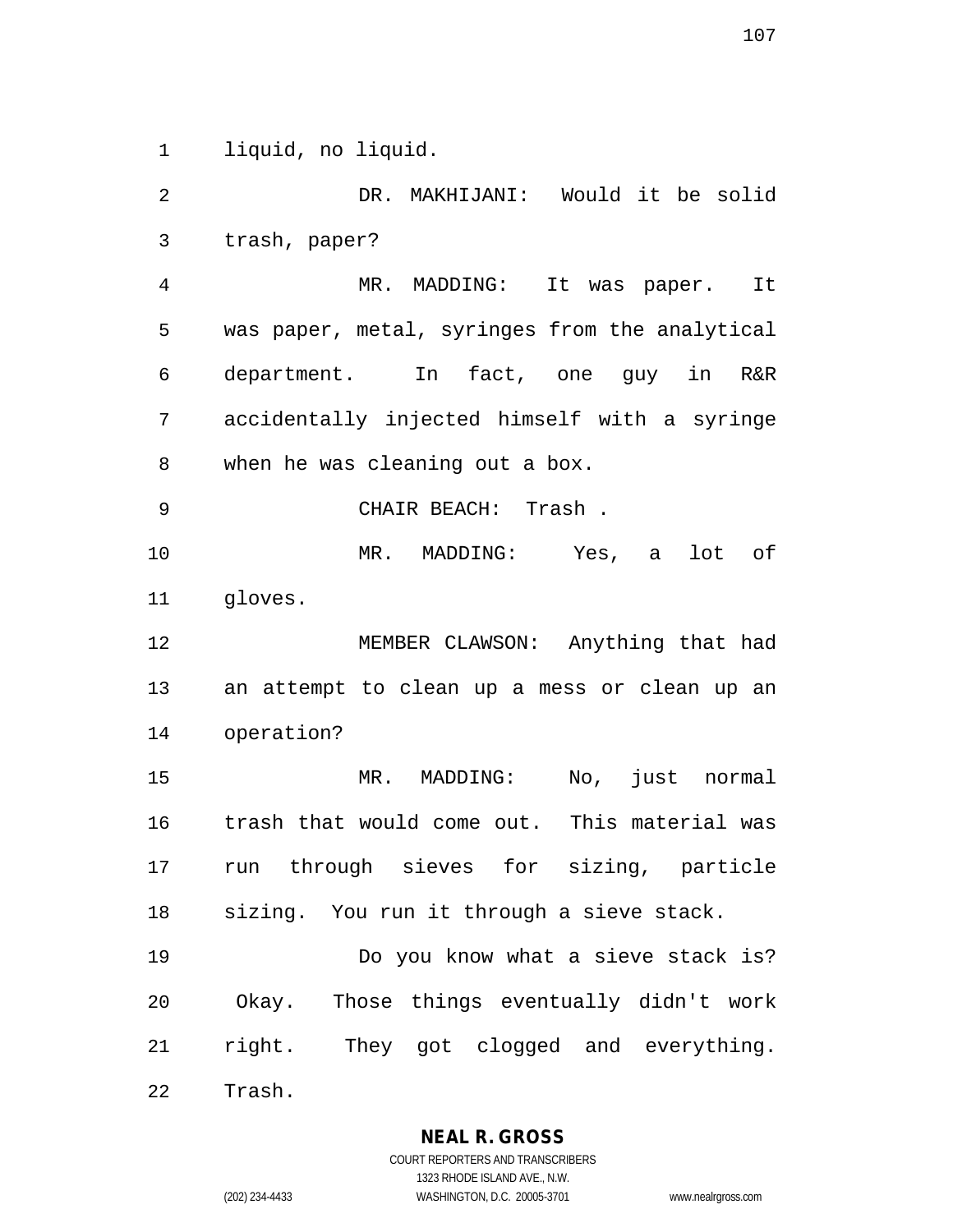The big problem was for the first couple of years or first four or five years, there was a no discard policy. Plutonium-238 was hard to come by. I mean, they didn't make it before 1960 or whatever, 58, 60, and it was very difficult to come by. So the AEC had a no-discard policy.

 CHAIR BEACH: So one last thing. MR. MADDING: Yes.

 CHAIR BEACH: While you're here; we talked to Warren. Warren Sheehan and Dick Madding are former Mound workers. They supplied documents to the Work Group which everybody has. I have given them out to everybody.

 Is there any other comments? I know you were going to summarize possibly or 18 just note that they're here. We have them.

 MR. MADDING: Warren has some comments. I have made the comments that he was going to go first and hand it over to me and that I was going to make.

# **NEAL R. GROSS**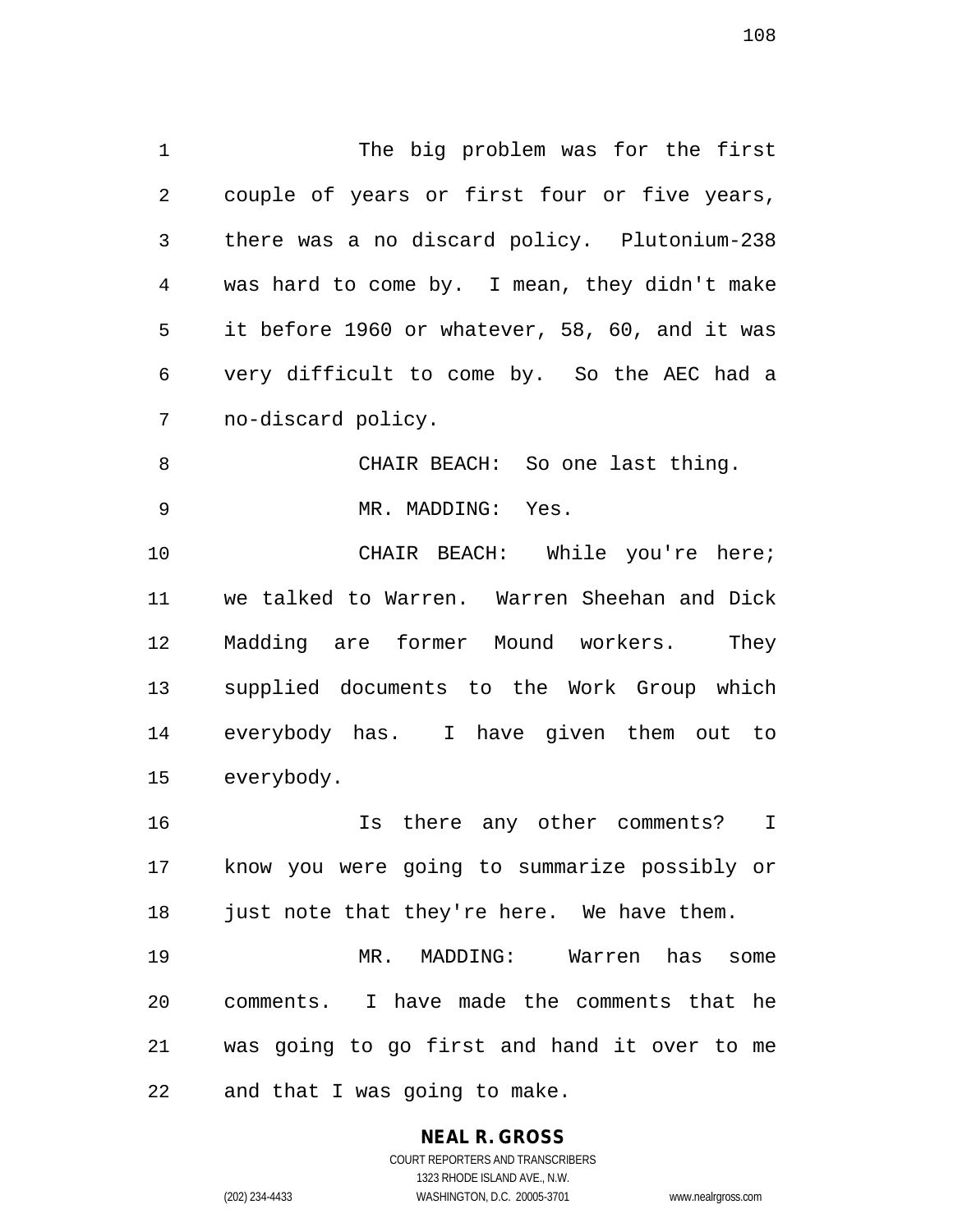CHAIR BEACH: Okay. MR. MADDING: Which is the building had a lot of potential. By the time you got the PP Building, all that is gone. CHAIR BEACH: Okay. MR. MADDING: Full amount is coming in, shielded, conveyor system so that there was no pulling trash. I don't know of any release in the PP Building. Do you, Warren? No releases, none. CHAIR BEACH: Okay, and you're going to be here the rest of the day in case anyone has other questions. 14 MR. MADDING: Here for a while. CHAIR BEACH: For a while. MR. MADDING: Warren does have some comments. 18 CHAIR BEACH: Okay. MR. KATZ: Before we get to that, Dick, I mean, one of the reasons before we broke, you drew a diagram up there to explain that there was a lot of muddle about how the

**NEAL R. GROSS**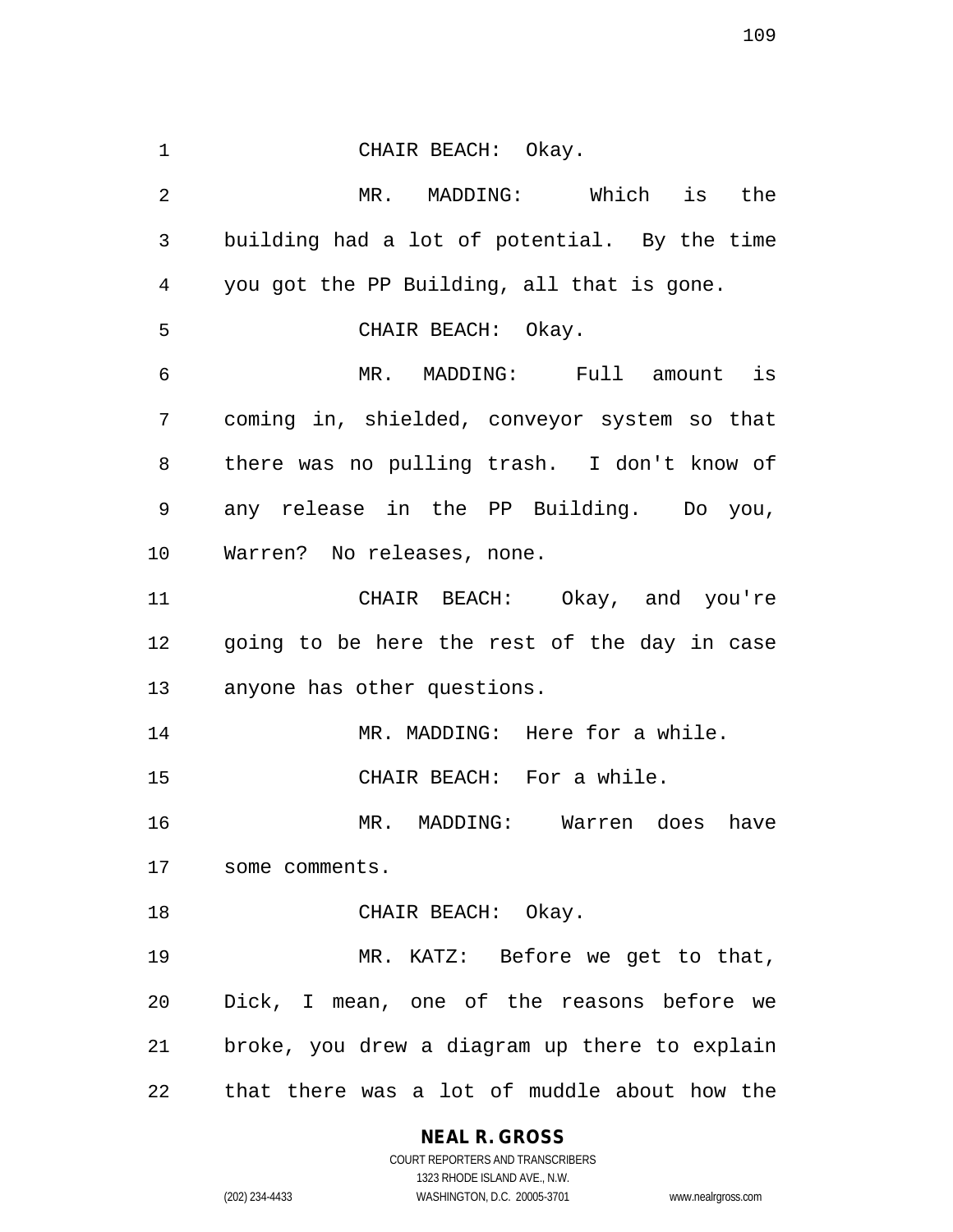glove boxes were configured.

2 MR. MADDING: Okay. MR. KATZ: And actually, although you clarified it for people in the room while we were on break, but for the record and for the people on the phone, they really haven't heard the discussion of actually how things were configured with the glove boxes. CHAIR BEACH: Thank you. That's correct. 11 MR. MADDING: This is PP Building. It consists of six box lines running the entire length of the building, maybe 100 feet. Those boxes -- CHAIR BEACH: Do you have an idea of how big the building was? Forty feet or -- MR. MADDING: Oh, no, no, no. We're talking 150 feet long by 120 feet wide. CHAIR BEACH: That's the perspective I wanted for the glove box. Thank you.

MR. MADDING: Right, right.

**NEAL R. GROSS** COURT REPORTERS AND TRANSCRIBERS

1323 RHODE ISLAND AVE., N.W. (202) 234-4433 WASHINGTON, D.C. 20005-3701 www.nealrgross.com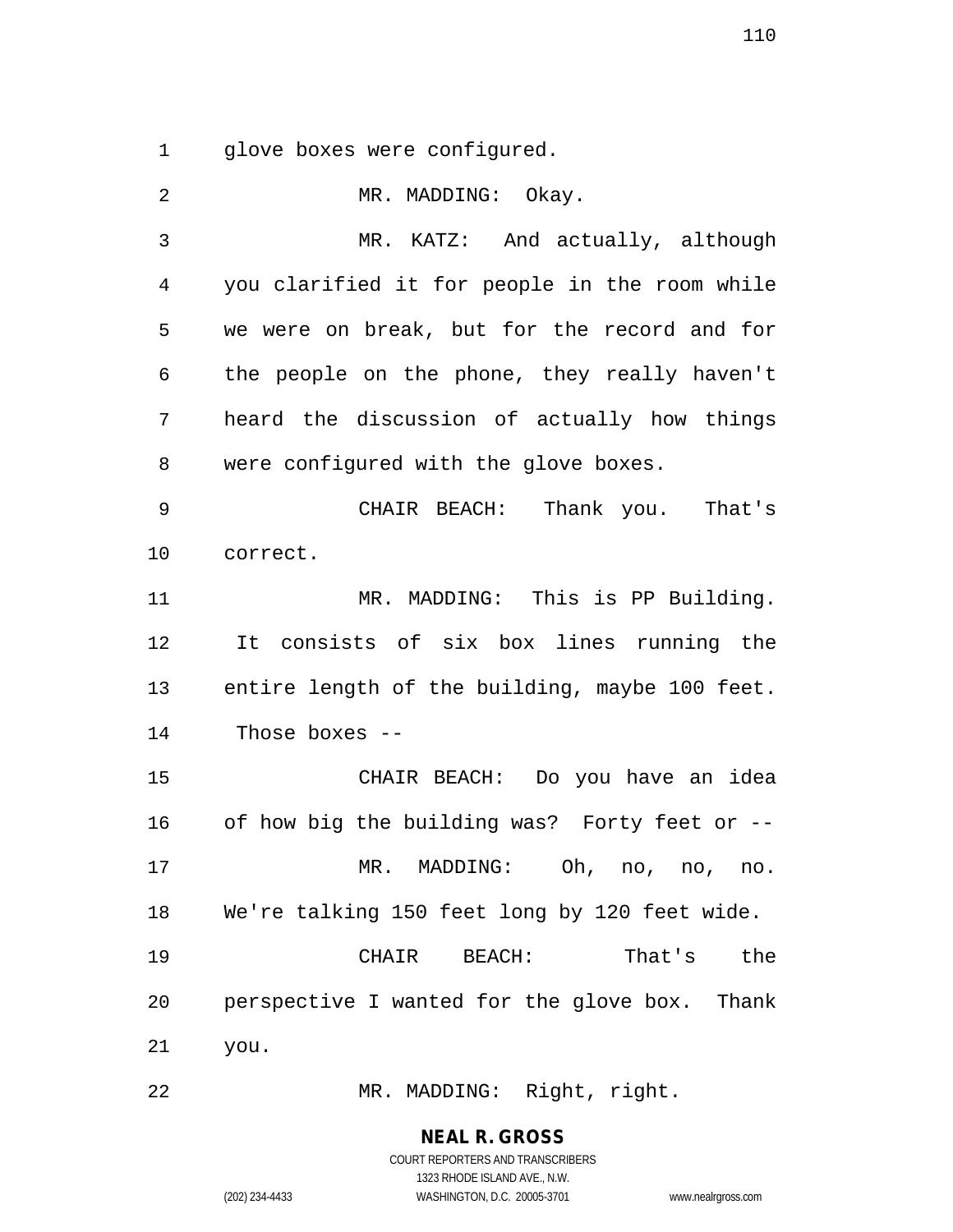MR. FITZGERALD: You said the glove boxes were very close to the walls or I think you said --

 MR. MADDING: No, no. The glove boxes were backed on a service quarter. So there was one service quarter, and I haven't drawn the one over here, but there was one service quarter for each set of boxes. This has -- the two end lines had a service quarter which only served one set, and then the other four boxes had service quarters between them.

 MR. FITZGERALD: Was this configuration pretty stable? I would assume it got modified as --

 MR. MADDING: Oh, no. There was no mod.

MR. FITZGERALD: No modification.

 MR. MADDING: No modification. This building was built with prestressed concrete T beams for the ceiling and the floor. The services were all done from the basement. There was no overhead lines, no

## **NEAL R. GROSS**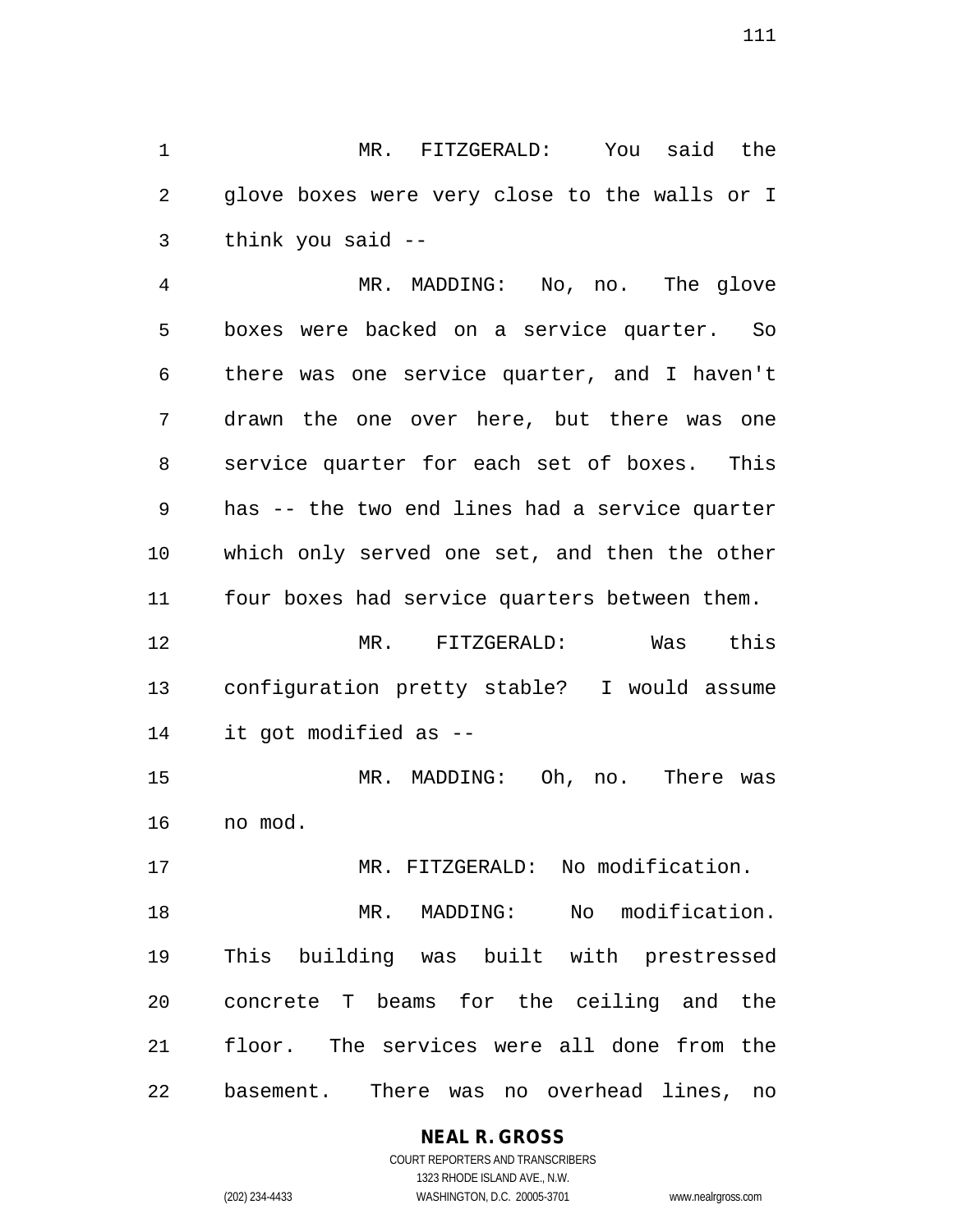overhead services. Everything came up through the floor in the service areas behind the glove boxes. And that's why there were no incidents, no releases, no internal exposures at all out of PP Building, and very little neutron, relatively little neutrons. DR. MAURO: This is a glove box. 8 MR. MADDING: That's a glove box. This is a person working. 10 DR. MAURO: There's the source. 11 MR. MADDING: Right. DR. MAURO: And the shielding is between this source and this wall, and flocks of neutrons is coming out and striking -- MR. MADDING: Right, but this shielding in PP Building was relatively small, maybe four inches maximum. DR. MAURO: Okay. You mentioned something about six inches before. MR. MADDING: Six inches in SM building and more. DR. MAURO: So it was different.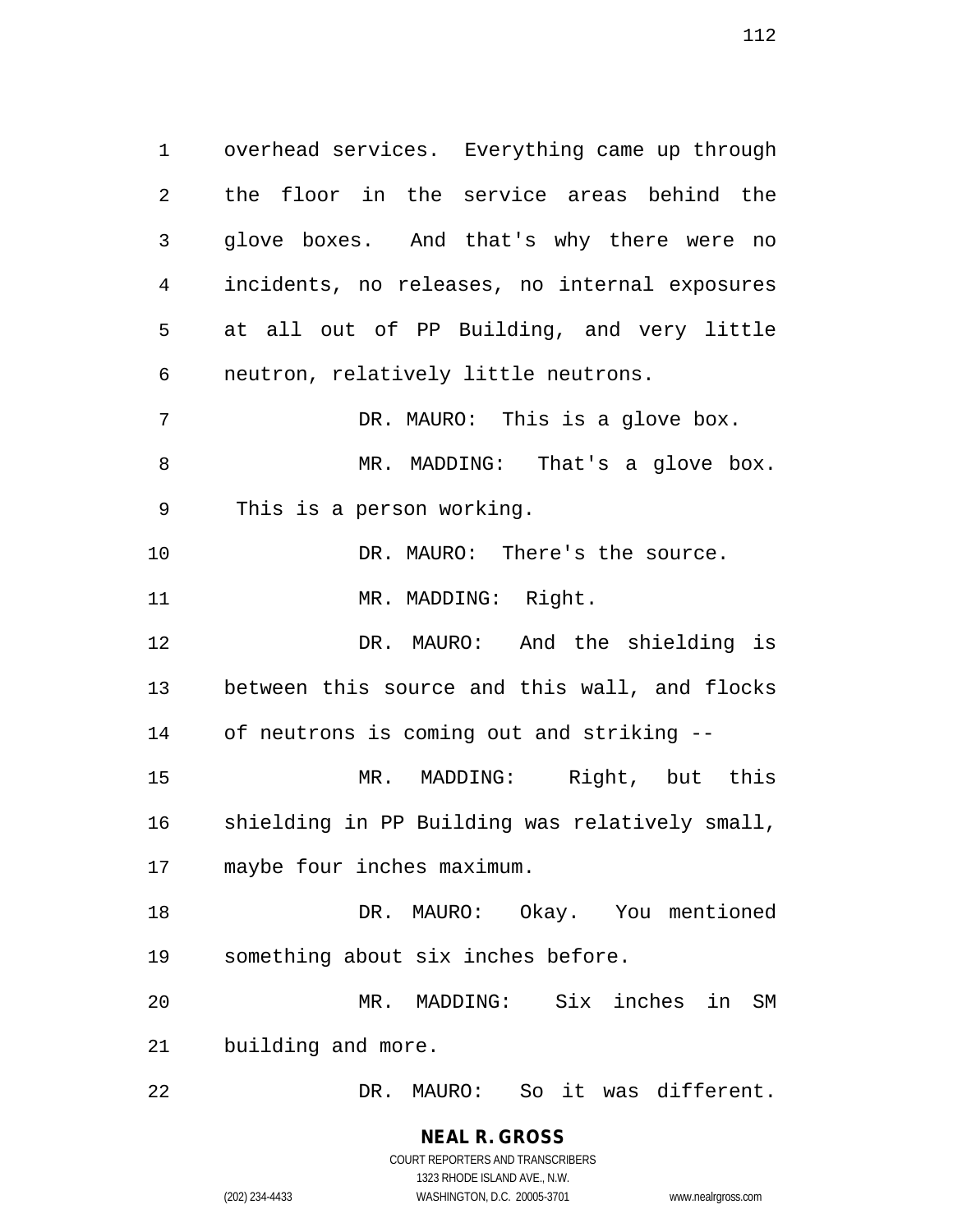Now, then you have the space from here and you have another -- MR. MADDING: Sure. You've got --

 DR. MAURO: And the space from here to here is what? MR. MADDING: Well, it's 25 feet. 7 DR. MAURO: Twenty feet. MR. MADDING: To the next one. DR. MAURO: And now -- but there's 21 here, this neutron flux. There's a person over here, there's a person over here, there's a person over here. 13 MR. MADDING: Well, generally not. 14 DR. MAURO: Oh, no?

 MR. MADDING: You might have two people in a room, maybe three maximum, but each one of these rooms, you know, each one of these was a room down along here the entire length of the building. There might be four or five rooms down.

 CHAIR BEACH: Are you talking rooms with shielding walls?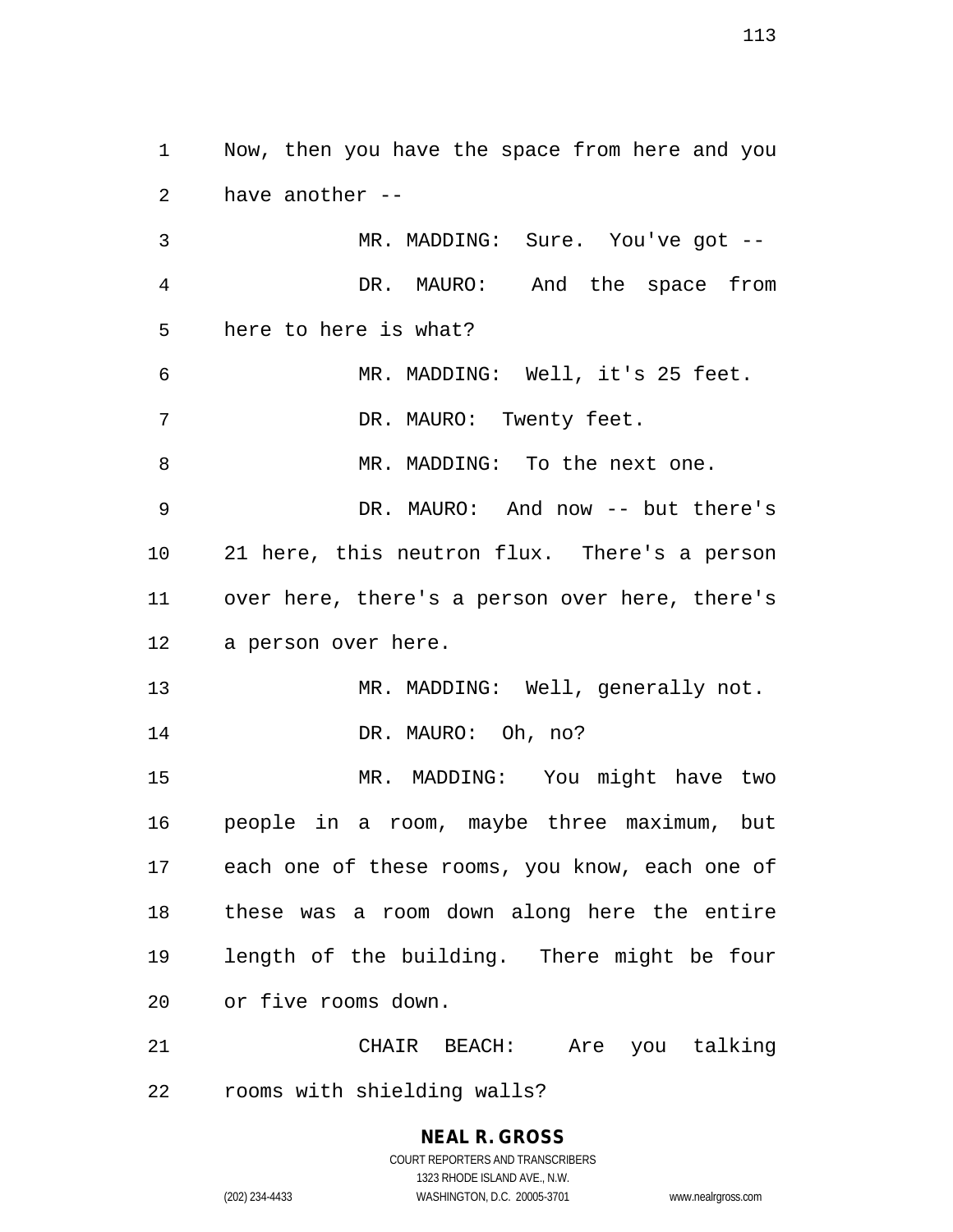MR. MADDING: Yes, rooms with shielding walls, hard shielding and painted with a special paint that would clean off, a special glossy paint that was used everywhere, ceilings. The outside of the building was blocked, and all that was coated with this paint, special paint, and very easy to clean up. DR. BUCHANAN: This orange? Is that concrete or plastic? MR. MADDING: No, no, no, it's drywall, basically drywall with this special paint on it. And the ceilings were high ceilings because you had this big fiberglass conveyor. You had this big fiberglass conveyor which started here, and it ran here, and it ran here, and it ran here, and it ran here, and it ran here, and then it came across and started again. DR. MAURO: What is this?

MR. MADDING: That is the typical

SM building.

**NEAL R. GROSS** COURT REPORTERS AND TRANSCRIBERS

1323 RHODE ISLAND AVE., N.W. (202) 234-4433 WASHINGTON, D.C. 20005-3701 www.nealrgross.com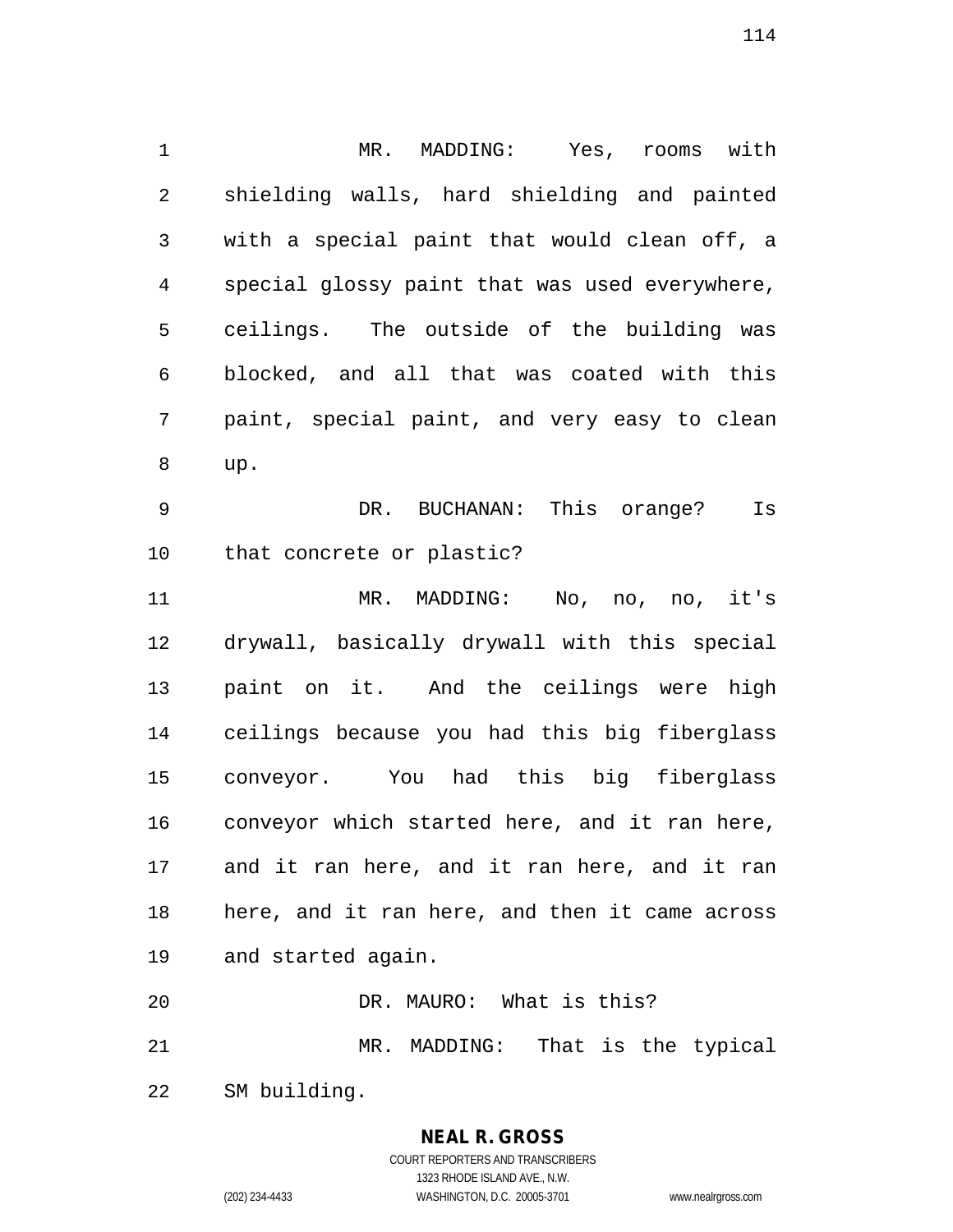1 DR. MAURO: Are these glove boxes? MR. MADDING: Yes, those are glove boxes. DR. MAURO: And they were dealing with neutron sources in there? MR. MADDING: No, you were dealing with plutonium-238 dioxide. 8 DR. MAURO: Okay. MR. MADDING: Nitrate or dioxide. DR. MAURO: And so this is a complete different configuration. MR. MADDING: Completely different thing, completely separate. DR. MAURO: Are we worried about this, too? I know we were looking at this one. I was wondering. MR. MADDING: Yes. We got off onto the difference between PP Building and the SM building. MR. FITZGERALD: Now, SM and PP, is that it? I'm sure there's other

> **NEAL R. GROSS** COURT REPORTERS AND TRANSCRIBERS

> > 1323 RHODE ISLAND AVE., N.W.

(202) 234-4433 WASHINGTON, D.C. 20005-3701 www.nealrgross.com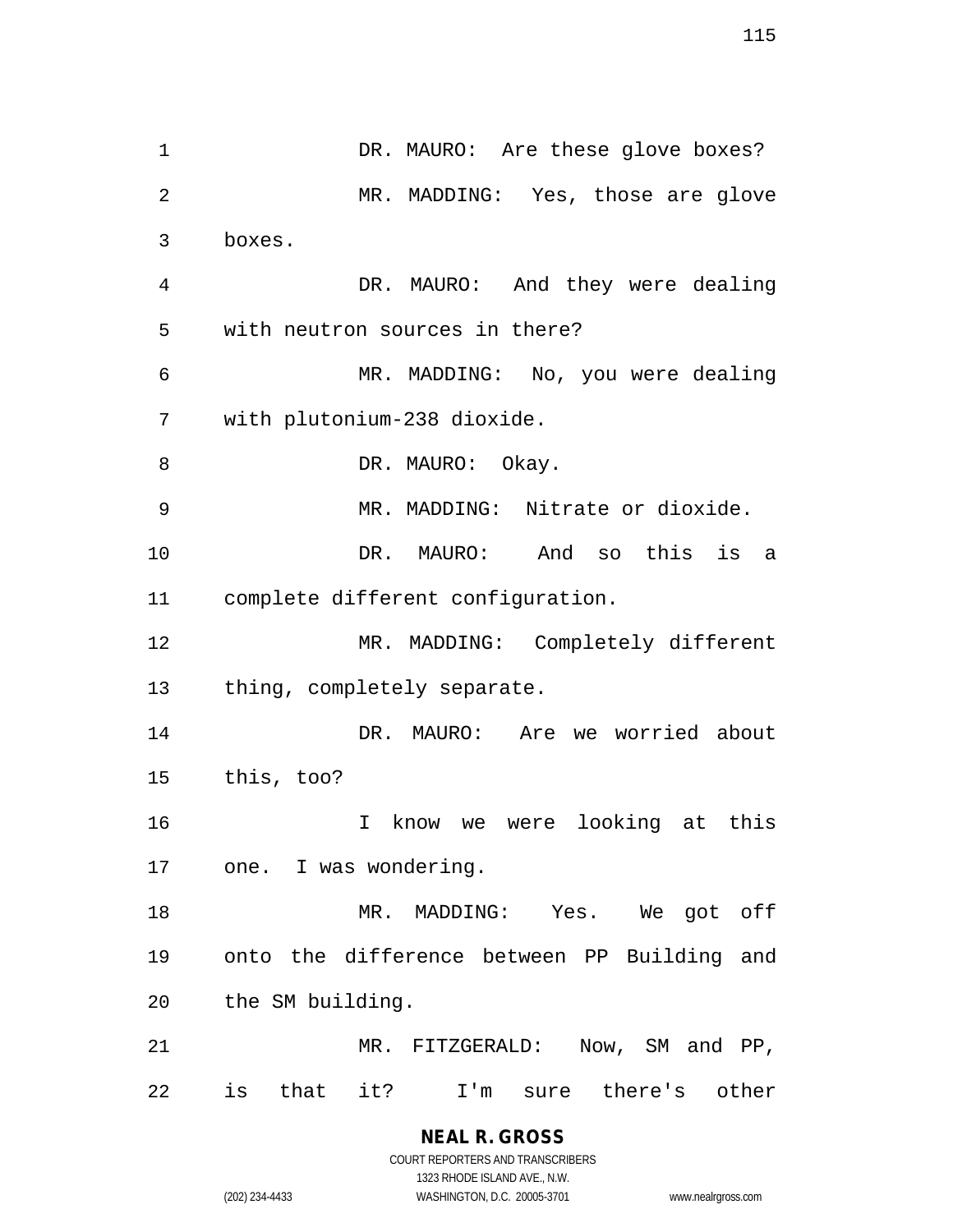operations.

| 2  | MR. MADDING: Well, you had our                 |
|----|------------------------------------------------|
| 3  | building. You had a lot of small work going    |
| 4  | on in our building. Our building had hard      |
| 5  | ceilings, but our building did get one thing.  |
| 6  | When the big heat source push comes on and     |
| 7  | mother nature is calling for the spacecraft to |
| 8  | go and you don't have the fuel, they put a     |
| 9  | plasma torch down in our building, and I       |
| 10 | worked on that one, too.                       |
| 11 | And so they had kilogram                       |
| 12 | quantities basically in one room<br>in our     |
| 13 | building going in and out of a torch box, of a |
| 14 | plasma torch box.                              |
| 15 | Go ahead.                                      |
| 16 | DR. MAURO: So we've got glove                  |
| 17 | boxes here.                                    |
| 18 | MR. MADDING: Right.                            |
| 19 | DR. MAURO: Six feet from this                  |
| 20 | wall to this wall.                             |
| 21 | MR. MADDING: Yes.                              |
|    |                                                |

**NEAL R. GROSS** COURT REPORTERS AND TRANSCRIBERS

1323 RHODE ISLAND AVE., N.W.

(202) 234-4433 WASHINGTON, D.C. 20005-3701 www.nealrgross.com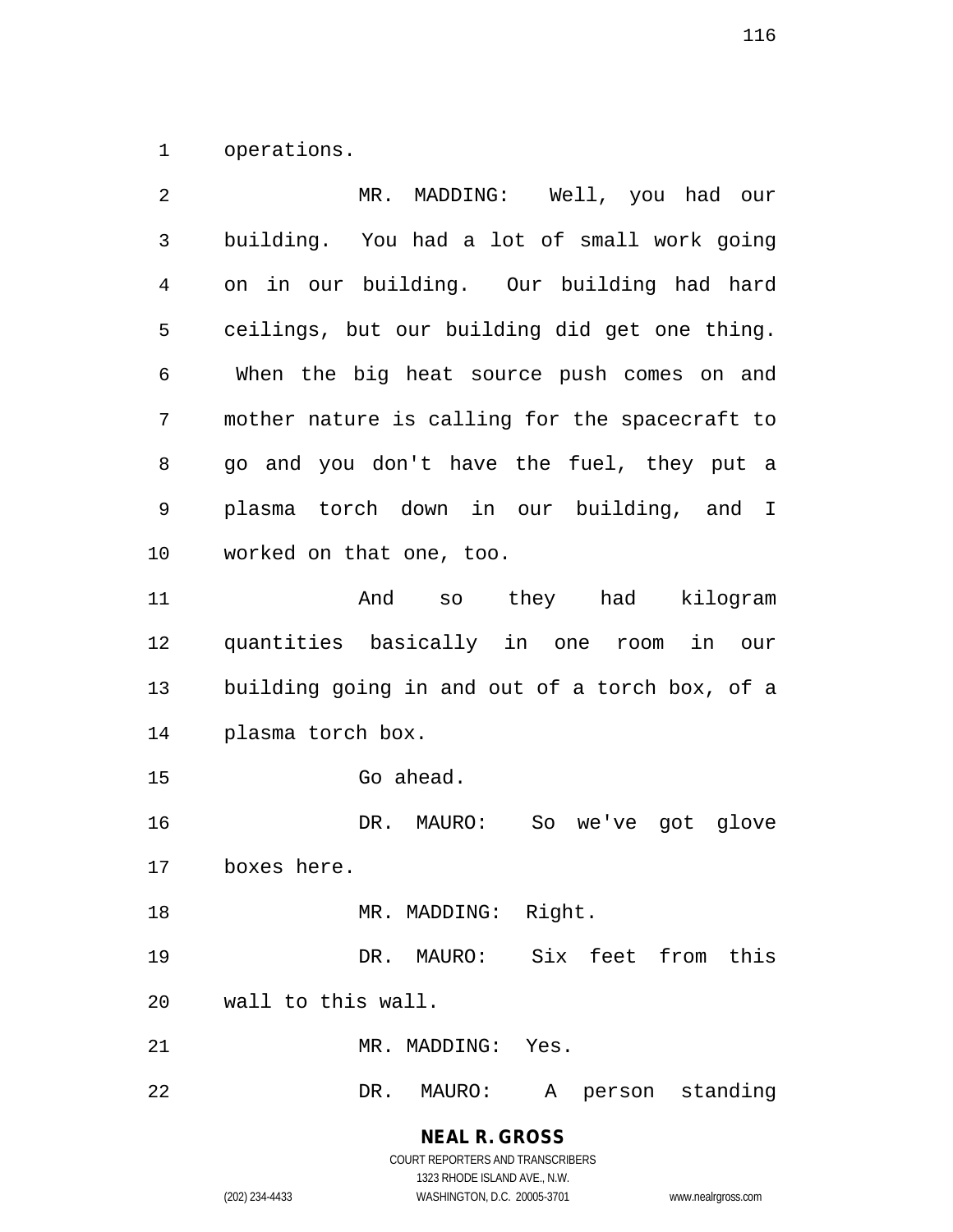here.

 MR. MADDING: No, no, no. Everybody is on the outside. This is service. DR. MAURO: Oh, thank you. CHAIR BEACH: That's the one, John, where you couldn't walk straight. MR. MADDING: Yes, you couldn't walk. Once they got the shielding on, you had to go sideways. 10 DR. MAURO: Okay. Got it. MR. MADDING: And Building 35, was you know, I mean, SM-35, it was to the SM building what the SM building was to the other hill. Nobody at SM building wanted anything to do with 35 because of the radiation and the potential for release, and there were a number of releases. DR. ULSH: Dick, just to clarify for people who aren't familiar with it, when you say 35, you're talking about Room 35 in that building.

MR. MADDING: Room 35 in SM

COURT REPORTERS AND TRANSCRIBERS 1323 RHODE ISLAND AVE., N.W. (202) 234-4433 WASHINGTON, D.C. 20005-3701 www.nealrgross.com

**NEAL R. GROSS**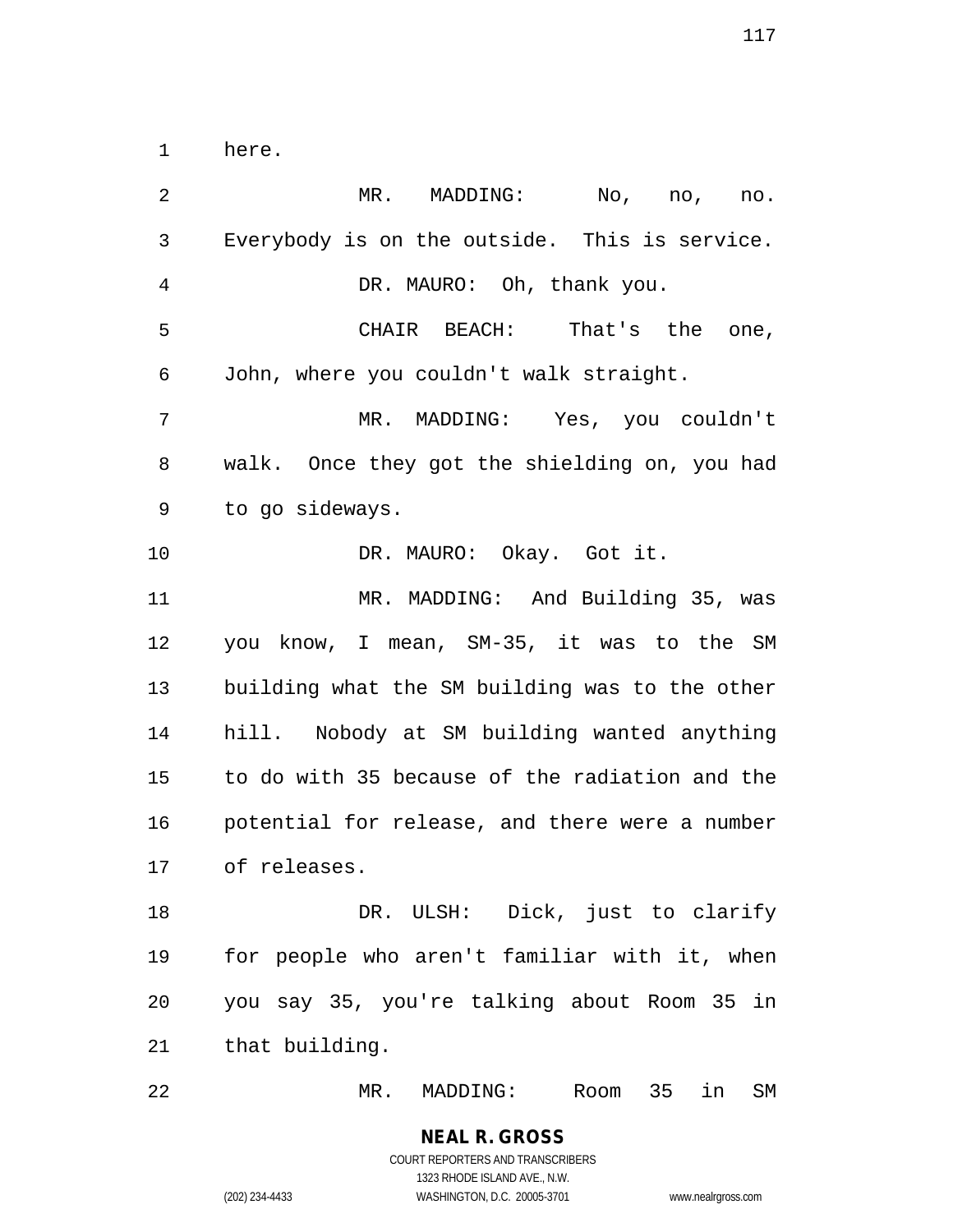building, right.

| 2  | MR. FITZGERALD: Now, you did say               |
|----|------------------------------------------------|
| 3  | earlier that they hung Benelex to the point    |
| 4  | where, you know, a certain proportion of the   |
| 5  | kind of exposure they were reading. You're     |
| 6  | saying at the very end there wasn't as much of |
| 7  | being hot as far as shielding.                 |
| 8  | MR. MADDING: No, the PP Building               |
| 9  | was designed --                                |
| 10 | MR. FITZGERALD: No, I'm talking                |
| 11 | about SM. You were saying that --              |
| 12 | MR. MADDING: Thirty-five was the               |
| 13 | most heavily shielded room in the building.    |
| 14 | MR. FITZGERALD:<br>It<br>was almost            |
| 15 | empirical where they were basically putting as |
| 16 | much shielding as they could.                  |
| 17 | MR. MADDING: They put it on there              |
| 18 | till you couldn't do the work.                 |
| 19 | DR. MAURO: And how thick was                   |
| 20 | that?                                          |
| 21 | MR. FITZGERALD: Pretty thick.                  |
| 22 | There were some<br>MR. MADDING:                |

**NEAL R. GROSS** COURT REPORTERS AND TRANSCRIBERS

1323 RHODE ISLAND AVE., N.W.

(202) 234-4433 WASHINGTON, D.C. 20005-3701 www.nealrgross.com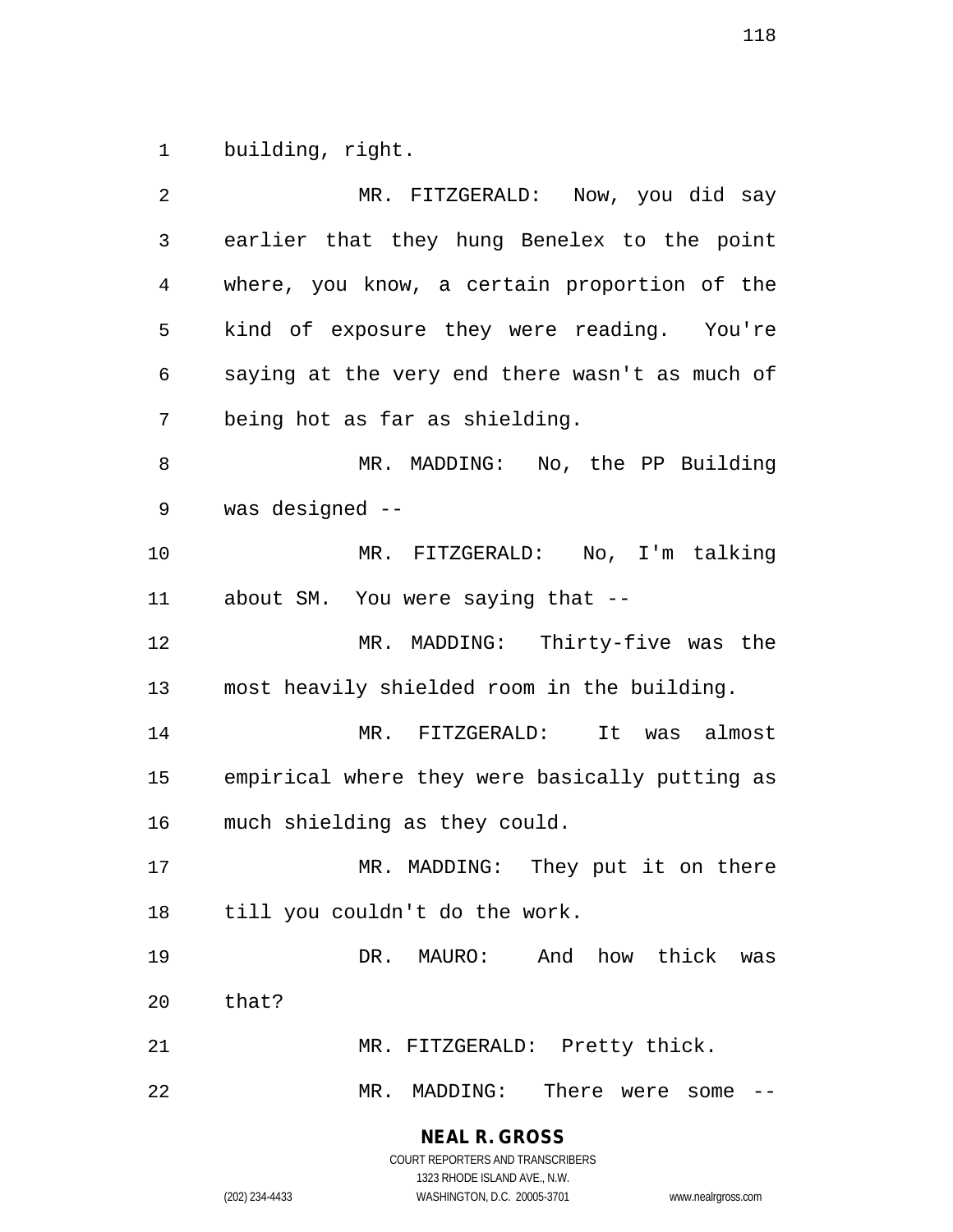there was a couple boxes here across the end of the U that did have close to 12 inches on them. The other major accident happened, I believe this was in 68, Warren? MR. SHEEHAN: What's that? MR. MADDING: The Talbert -- MR. SHEEHAN: Oh, Talbert 35. That was 35. MR. MADDING: Well, I know, but it was at the end of the year here and what they had was the glove box gloves had a special coating. What was that coating, Brant? The coating on the glove box gloves, there's a special name for it. 15 DR. ULSH: I don't know. 16 MR. MADDING: I can't -- MR. MORRIS: That would be Hypalon probably, Hypalon probably. MR. MADDING: That's it, Hypalon, Hypalon-coated gloves. So they did recovery on these Hypalon-coated gloves, and since you don't want to put any kind of moisture, you

> **NEAL R. GROSS** COURT REPORTERS AND TRANSCRIBERS

1323 RHODE ISLAND AVE., N.W. (202) 234-4433 WASHINGTON, D.C. 20005-3701 www.nealrgross.com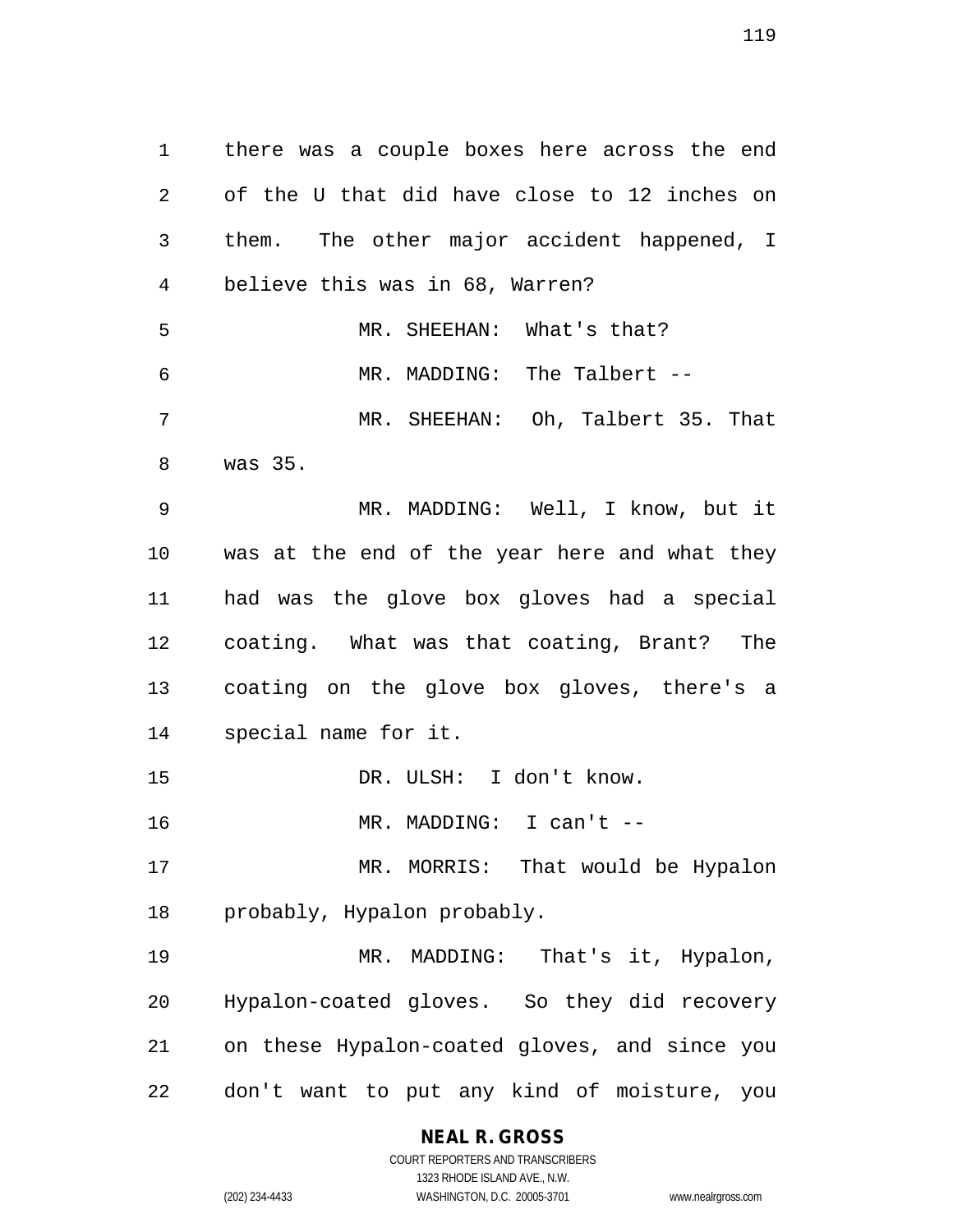don't trash out, you don't send for burial anything, any kind of liquid or moisture.

 They had some furnaces. They had a big, tall furnace in here that they hung those gloves in to dry them out. Well, what they didn't realize was the Hypalon out- gasses, and the furnace temperature got up a little bit maybe more than it should, and suddenly with three people in that room it exploded and blew the front off and dropped these pieces of shielding which actually knocked the one guy out.

 Another guy who lost his respirator, one guy took off. He was out of there. The other little guy about my size handled the 300-pound guy that was knocked out. He dragged him out of there without a respirator on, the most contaminated man in there, and he died a year and a half ago, and he was not a claimant, right? You said he was not a claimant.

DR. ULSH: I can neither confirm

**NEAL R. GROSS** COURT REPORTERS AND TRANSCRIBERS 1323 RHODE ISLAND AVE., N.W.

(202) 234-4433 WASHINGTON, D.C. 20005-3701 www.nealrgross.com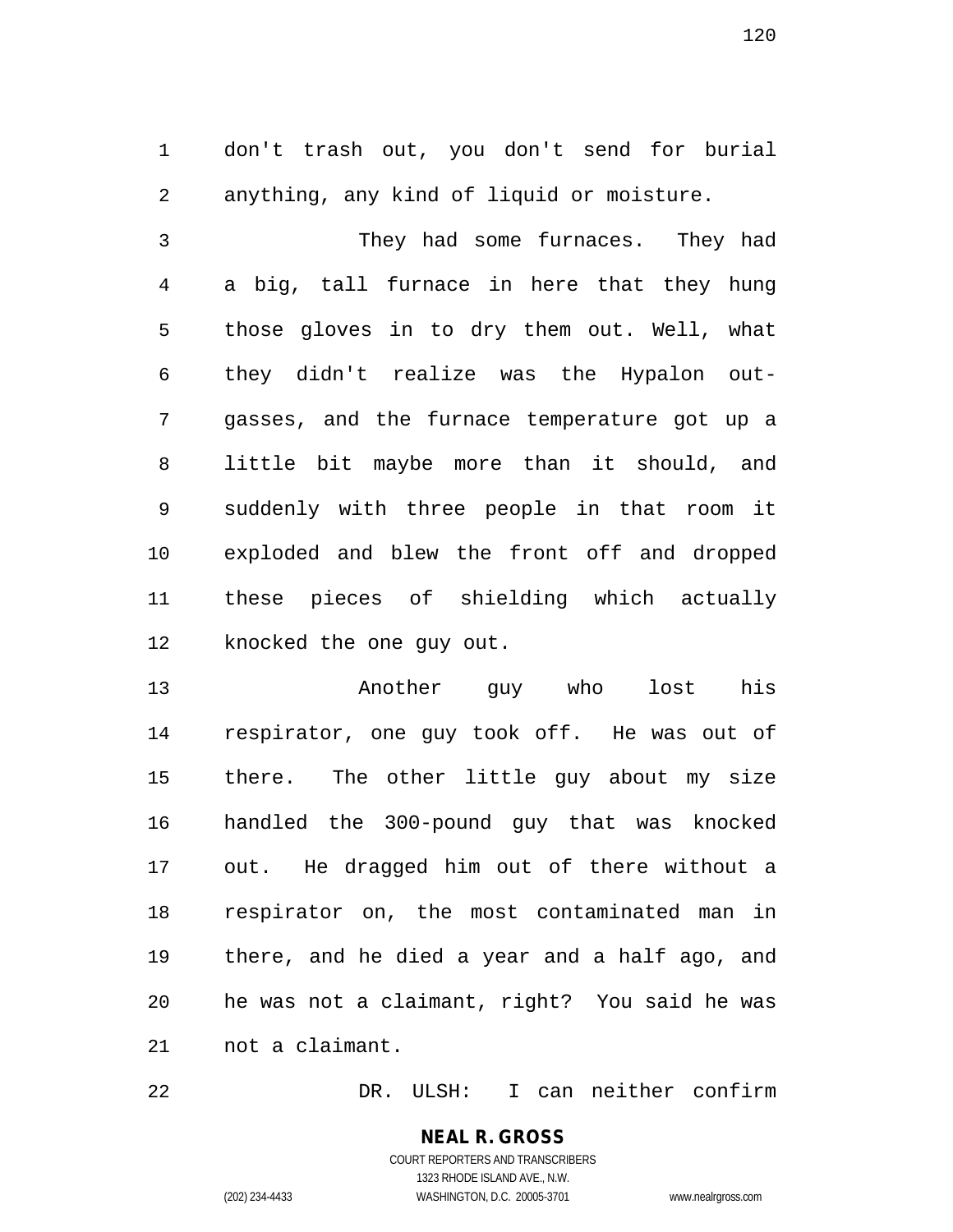nor deny.

 MR. MADDING: Okay. I thought I heard you say he was not a claimant. CHAIR BEACH: All right. Any other questions. MR. FITZGERALD: Another question. You had said something to the effect that if you, I guess, were a rad worker at the time of the national production cycle, where 24/7 you had to do your time and ask them to -- I mean, it sounded there was a lot of -- -- MR. MADDING: Not even a rad worker. Any scientist on the other hill, you could be down there doing research in NMR, and you got sent to SM. MR. FITZGERALD: But just about everybody on the plant were rad workers, not just the -- MR. MADDING: No, they weren't rad workers. MR. FITZGERALD: They weren't rad workers?

> **NEAL R. GROSS** COURT REPORTERS AND TRANSCRIBERS

1323 RHODE ISLAND AVE., N.W. (202) 234-4433 WASHINGTON, D.C. 20005-3701 www.nealrgross.com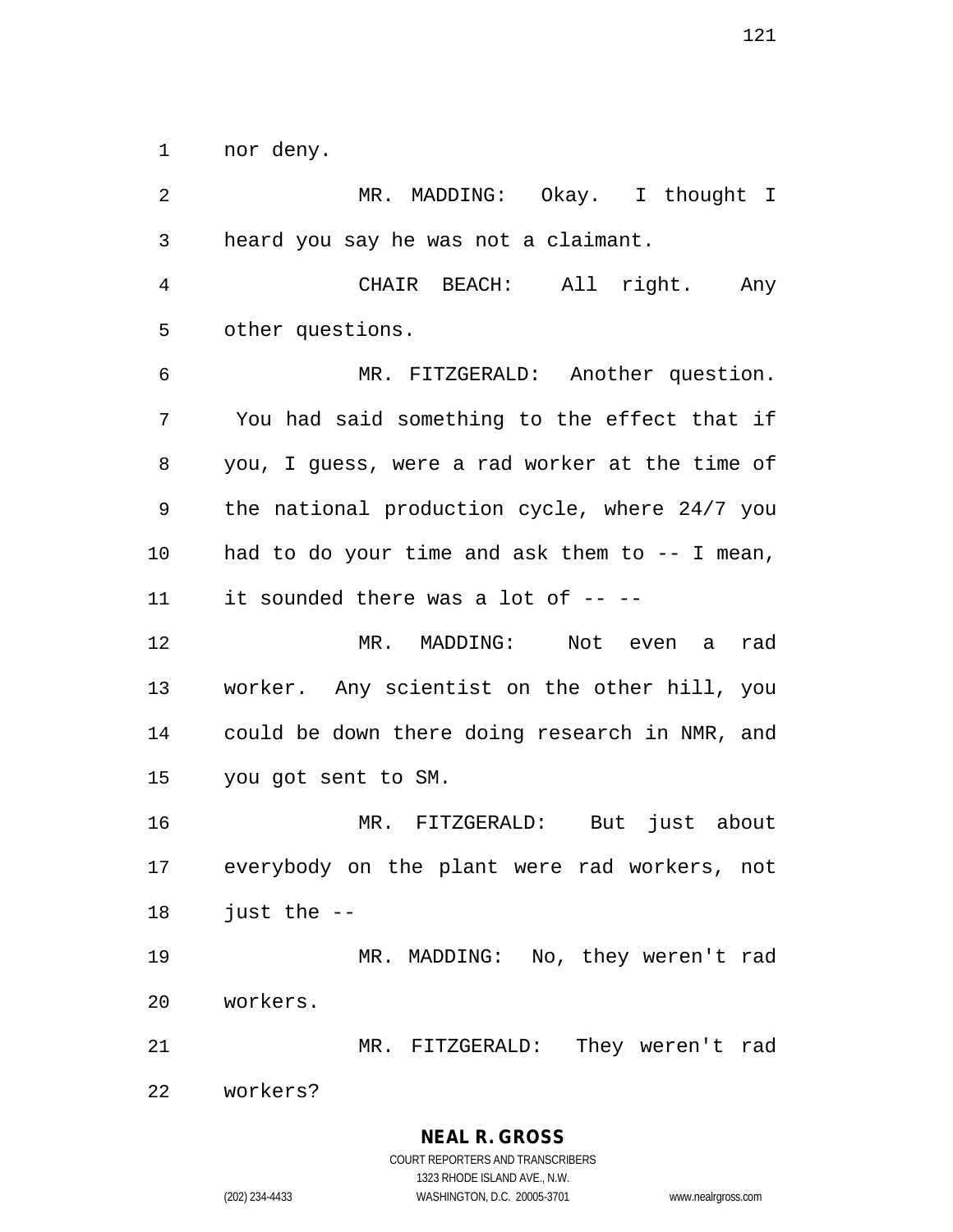MR. MADDING: I wouldn't call them -- I don't know that I would. CHAIR BEACH: Anybody that was working on that. MR. MADDING: Anybody that was capable, anybody that was a body and hands that was capable of going to SM, and this included women as well as men, they went up there. CHAIR BEACH: I guess I wonder if they would be considered visitors or if they were badged. MR. MADDING: Oh, no, they were badged. The only visitors were the thing that Brant talked about where you would have a maintenance guy from the other hill come up in an unusual circumstance. 18 DR. ULSH: I have a question. 19 MR. MADDING: Yes. DR. ULSH: The drawing there that you have that represents SM-35 -- MR. MADDING: Right.

> **NEAL R. GROSS** COURT REPORTERS AND TRANSCRIBERS

> > 1323 RHODE ISLAND AVE., N.W.

(202) 234-4433 WASHINGTON, D.C. 20005-3701 www.nealrgross.com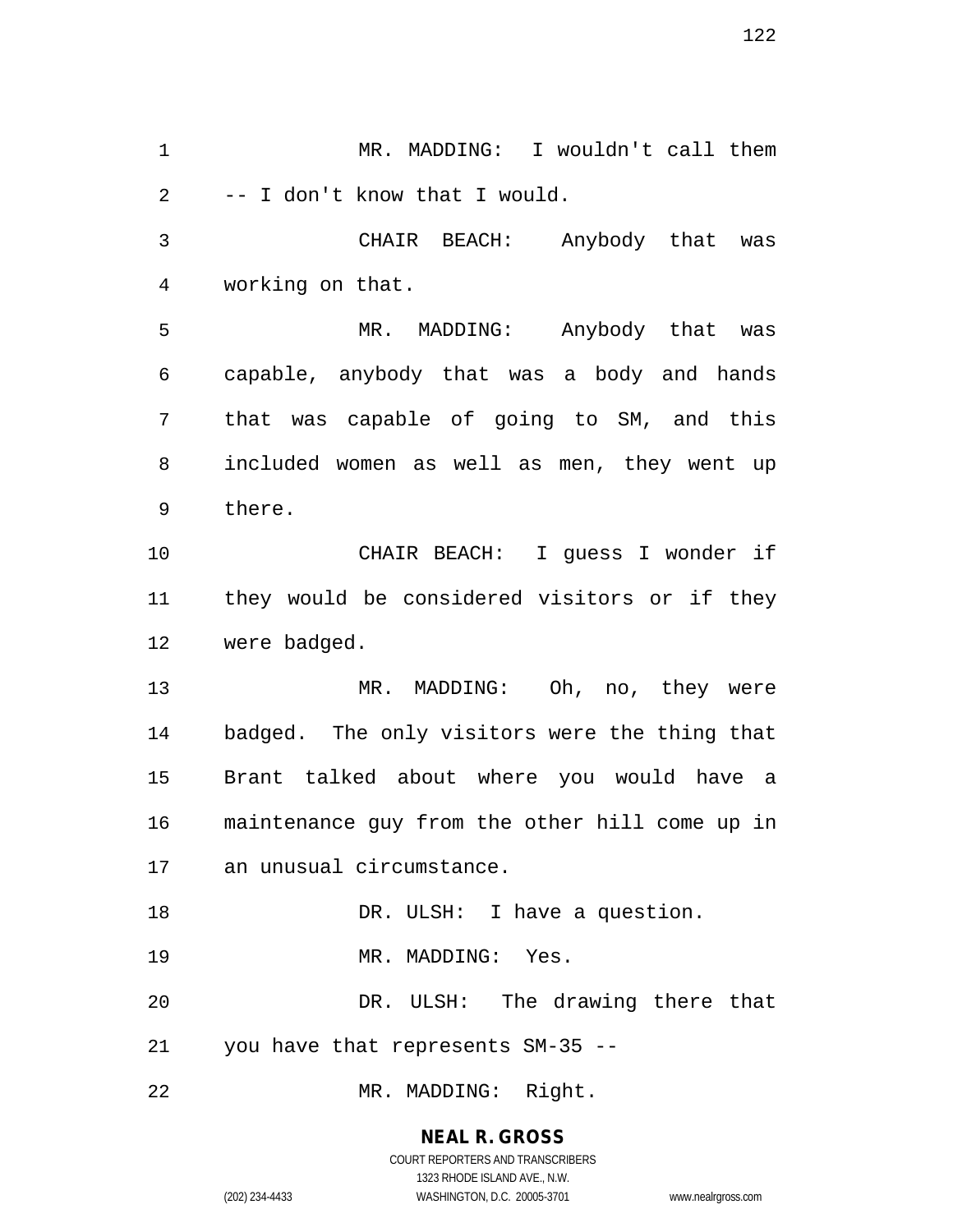DR. ULSH: -- where you've got thick shielding, if I were working in there would I be badged, NTA film badged? MR. MADDING: Oh, yes. I mean, there was -- anybody who ever says that people weren't badged and un-whatever dose was incurred by people in the SM building, that did not occur. CHAIR BEACH: When did they badge with NTA? DR. ULSH: NTA film, from beginning of operations up through -- 13 DR. BUCHANAN: Seventy-six. CHAIR BEACH: From the beginning. 15 DR. BUCHANAN: Yes. CHAIR BEACH: Not backwards. MR. STEWART: Just to clarify, that's also true for bioassay, including bioassay. That worker would also be monitored for any intake. MR. MADDING: Yes, absolutely, absolutely. You peed in a jug every so often.

# **NEAL R. GROSS**

COURT REPORTERS AND TRANSCRIBERS 1323 RHODE ISLAND AVE., N.W. (202) 234-4433 WASHINGTON, D.C. 20005-3701 www.nealrgross.com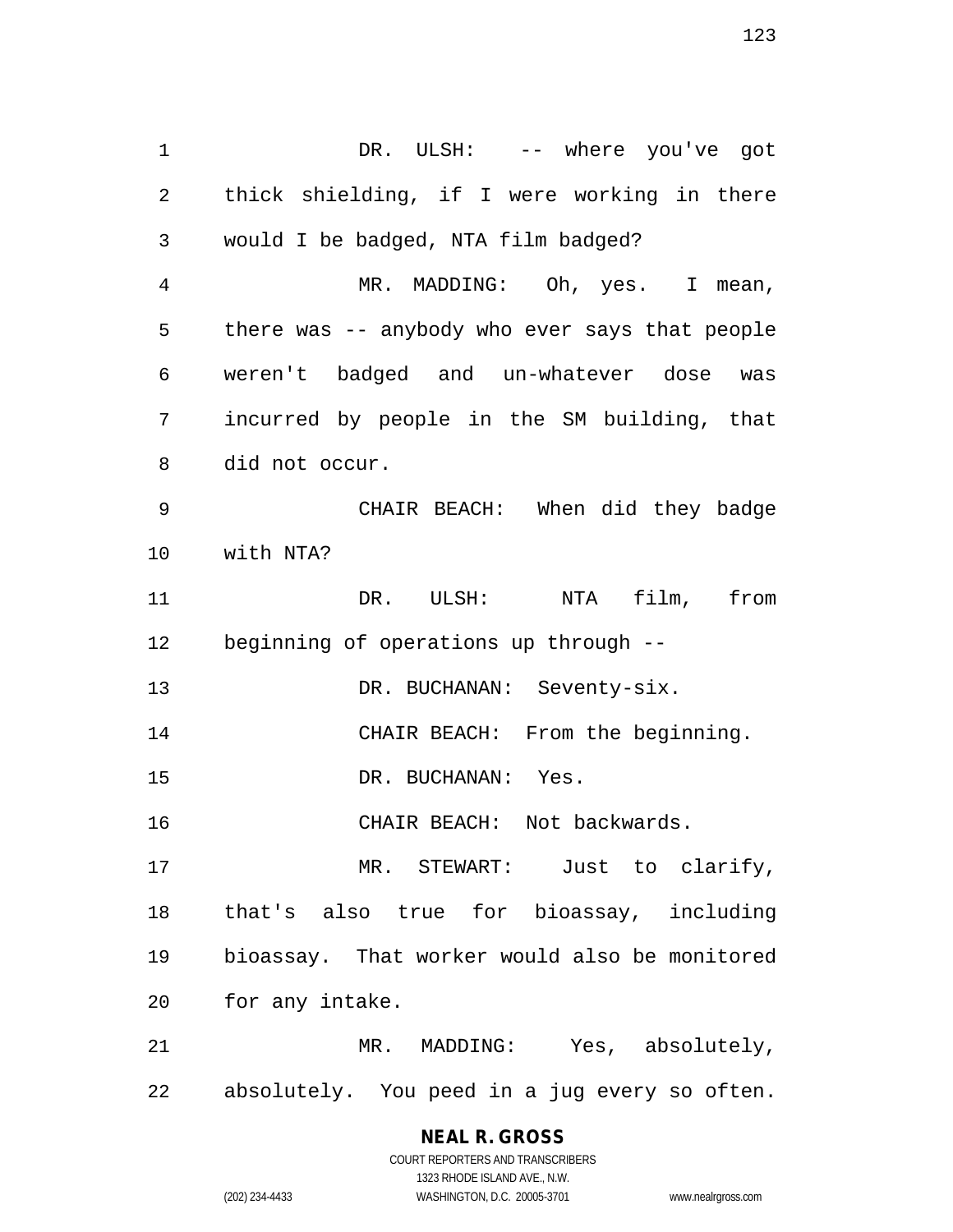MR. STEWART: It's consistent with the records I've seen. I just wanted to get that on record.

 MR. MADDING: Absolutely. There was no slackness on management's part or on the health physics people's part about keeping track, and part of the reason is because in 1964 and the first part of 1965 until the design was changed to a workable design, they had people were running right up against the limit, and they wanted to know everything that was going on. They were very careful.

 DR. BUCHANAN: And what years was this that they were calling people off the hill?

 MR. MADDING: Sixty-four and the first half of 65, 1964 and the first half of 65. After 65 when they went to the different concept, the throughput completely reversed, and so there was no more really high quantities being put in and nothing coming out the other end.

#### **NEAL R. GROSS**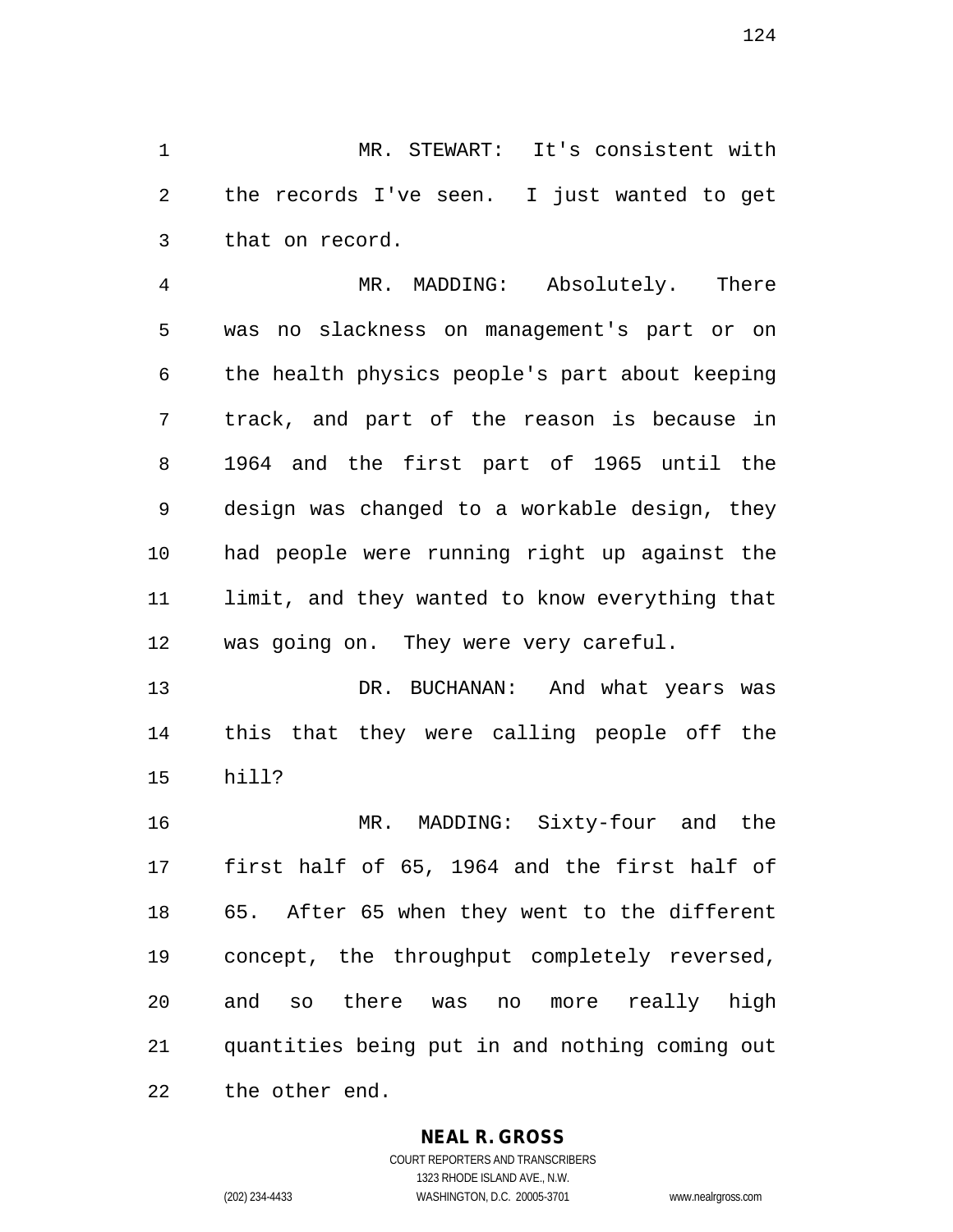The problem was that you had all these lines, all these boxes and everything had been heavily contaminated, and that contamination was still there, but it wasn't kilogram quantities. The kilogram quantities were in trash barrels outside the building, and the first place they went was where the PP Building was to be built, and when the PP Building was under construction starting in 1967, they were moved out by the thorium storage building to pads out there. One of my other jobs -- I love jobs -- was testing DOT containers. CHAIR BEACH: Anybody else have any other questions? DR. ULSH: Yes. 17 CHAIR BEACH: Okay. DR. ULSH: Think now in terms of N/P ratio. Do you know what I mean, neutron to photon ratio? MR. MADDING: Yes. DR. ULSH: People who were badged,

> **NEAL R. GROSS** COURT REPORTERS AND TRANSCRIBERS

> > 1323 RHODE ISLAND AVE., N.W.

(202) 234-4433 WASHINGTON, D.C. 20005-3701 www.nealrgross.com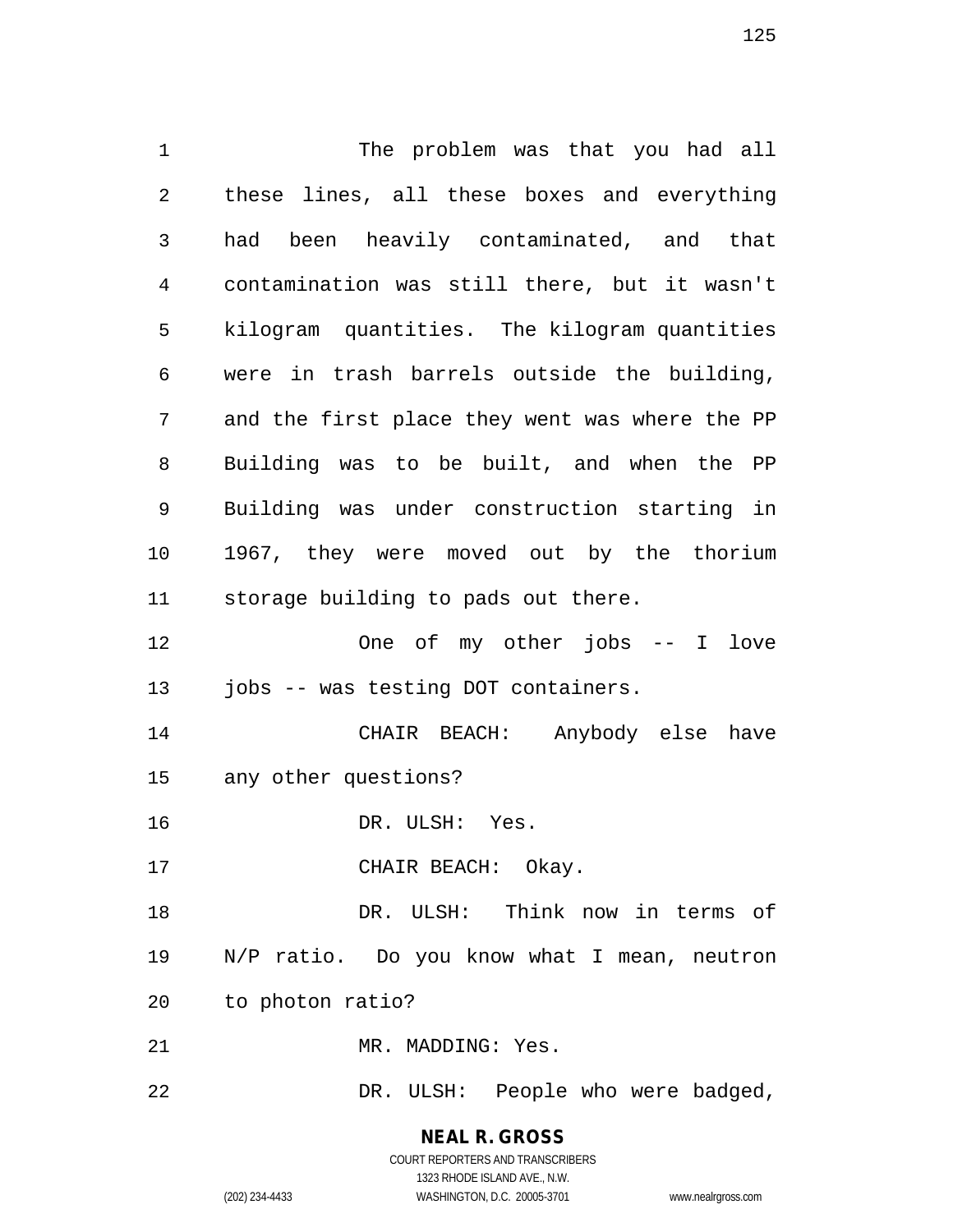and let's just take that SM-35, do you have an opinion as to whether or not the N/P ratio that would have been seen from those workers, do you have an opinion about whether it would have been higher or lower than other people, like visitors?

7 MR. MADDING: Well, what you had, what you had in the SM-35 was a process with plutonium dioxide, and it was essentially all plutonium dioxide. The outside contaminant to that was nothing that was going to change the neutron to photon ratio.

 So as far as the neutron to photon ratio, I mean the whole building was plutonium-238 oxide. There wasn't anything else in there, and there wasn't anything added on that would, in my opinion, change anything. The only thing was the shielding was quite different in different parts of the building. For example, right next to SM-35 was SM-39, which was a manipulator operation, which was the original place they made the

#### **NEAL R. GROSS**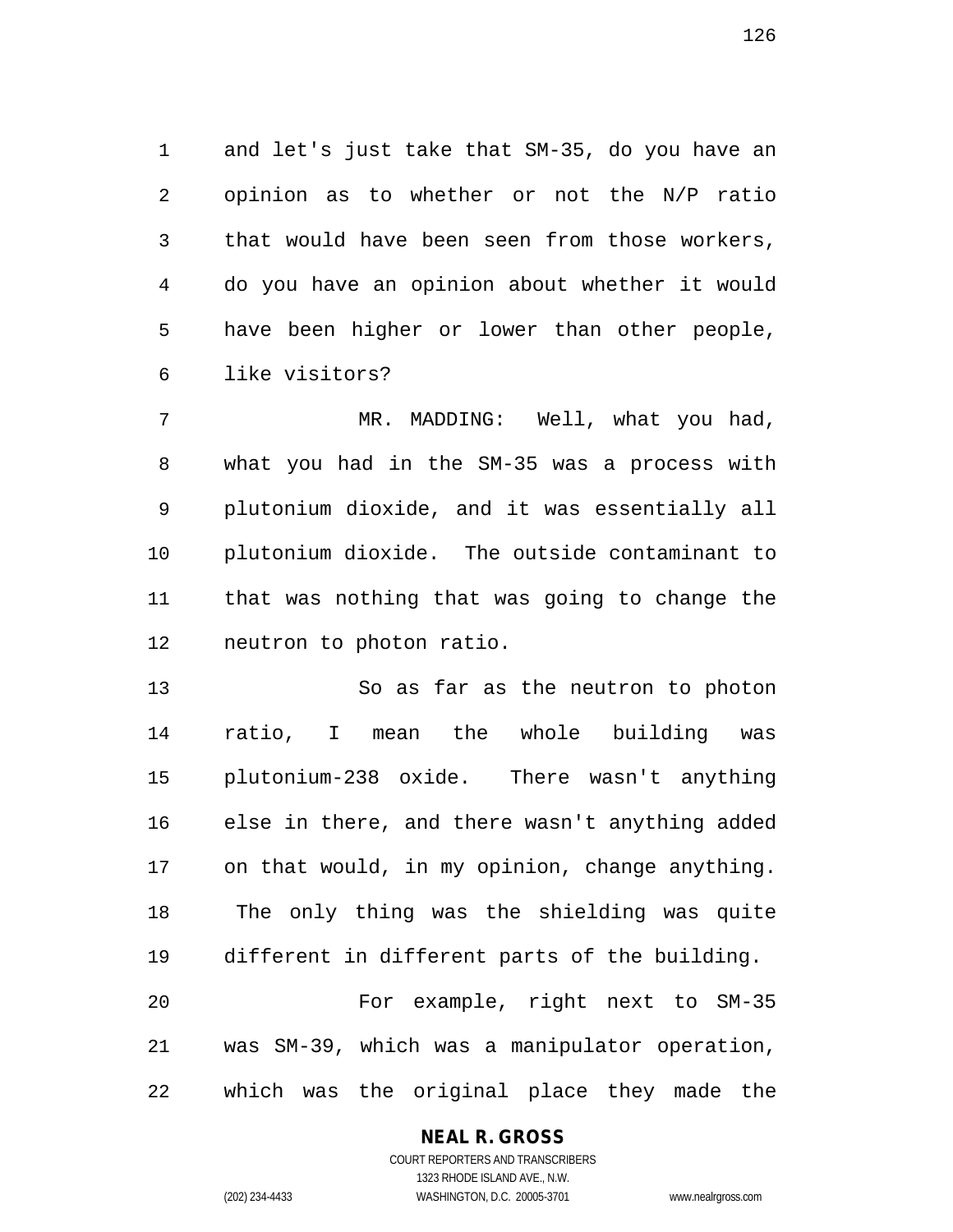plutonium-238 metal sources, and they kept it to milk the cow for [identifying information redacted] and other people to get the U-234 and -- CHAIR BEACH: Okay. MR. FITZGERALD: Let me ask you another question. You indicate that really in 8 that time period, about a year, whatever -- MR. MADDING: Sixty-four to mid- 65. MR. FITZGERALD: -- that really they brought people in. Based on the film badge, they dosed them up to, I guess, three rem a quarter or close to it. Well, they actually used more readings to make sure they didn't cross the line, but they kind of came up to the line. 18 MR. MADDING: Absolutely. MR. FITZGERALD: And then they'd annotate. MR. MADDING: They shortened the

badge reading time as you got closer to your

**NEAL R. GROSS** COURT REPORTERS AND TRANSCRIBERS

1323 RHODE ISLAND AVE., N.W.

(202) 234-4433 WASHINGTON, D.C. 20005-3701 www.nealrgross.com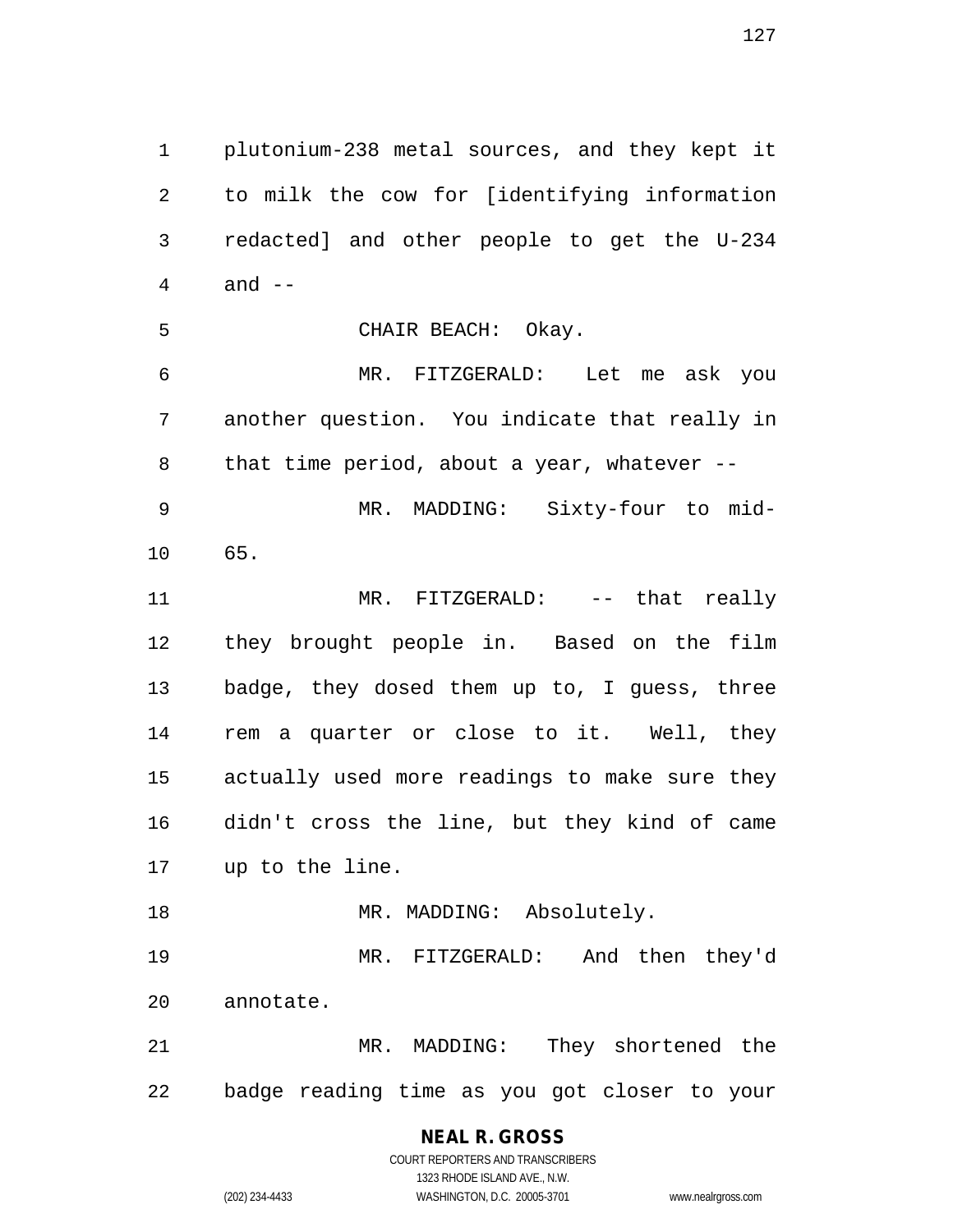limit.

 MR. FITZGERALD: Right. MR. MADDING: They started out with like two weeks, and as you got close it came down and-- MR. FITZGERALD: And they rotated a group of workers in -- 8 MR. MADDING: Yes. MR. FITZGERALD: -- and did the same. MR. MADDING: Yes. Everybody got through during the time in the barrel. Everybody got their shot in the barrel. MR. FITZGERALD: You say everybody. I mean it was really almost everybody, and you're talking about -- MR. MADDING: They went over and you were doing some innocuous research on NMR and you were a Ph.D. and they thought you were capable of doing this, you were up there until you burned out, and then you went back to your regular job, and this went on for a year and a

#### **NEAL R. GROSS**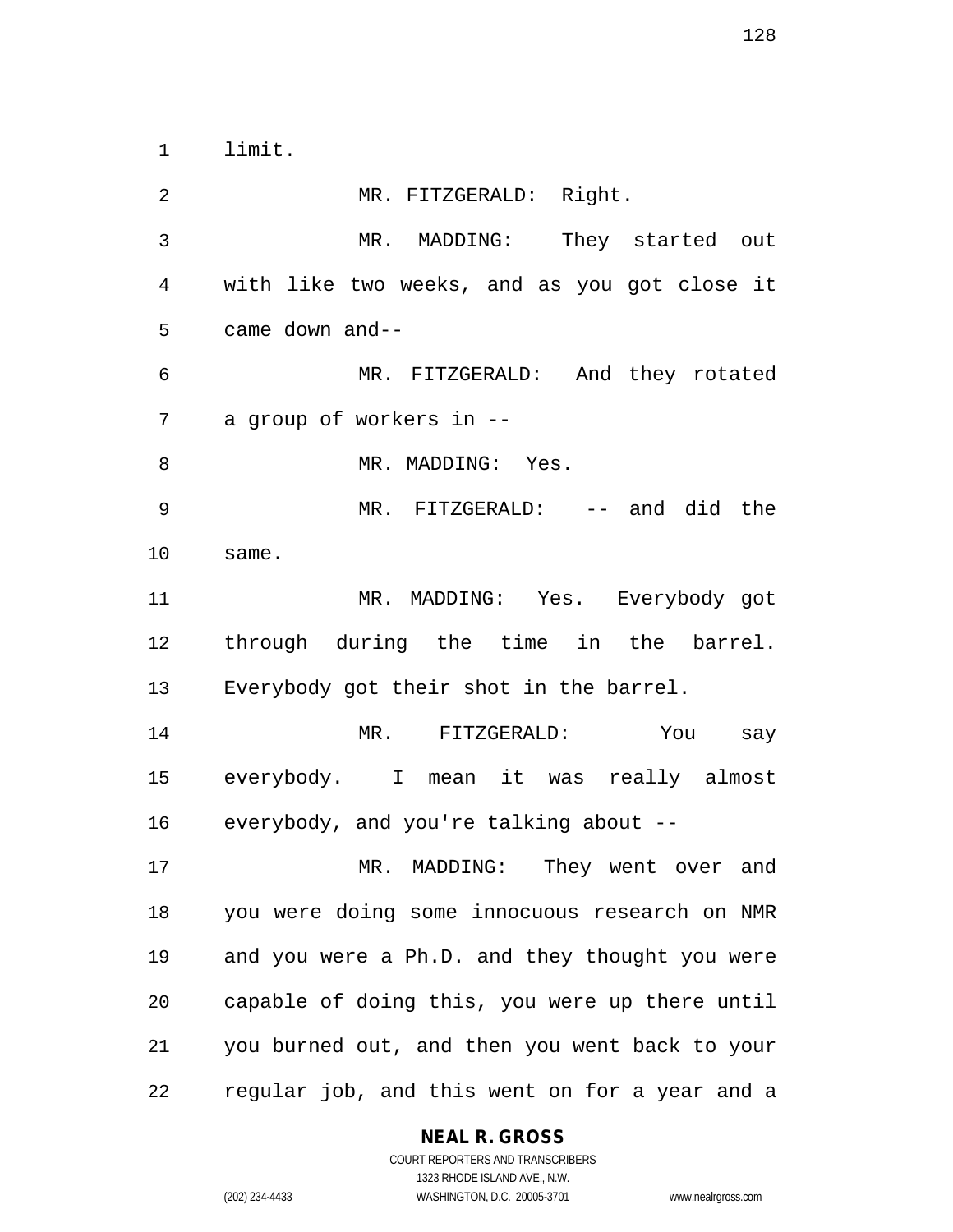half.

 And it was three shifts a day, actually two shifts, really, of really hard work.

 The other incident that I was talking about where they were boiling off the ethanol and the glove box blew off as one of the guys was walking by and blew him through the double doors into the SM addition. He was fine. In fact, I just recently saw him here last year.

 Well, he was -- he was a QC guy, but he was assigned the third shift up there, and he just happened to be making his rounds and happened to be walking by that box when it let go, and bang.

17 And of course, the consequence was that they decided, hey, while the building is all contaminated, now is a good time to change the filters in this Unit 35, and that's when the November 11th actually --

CHAIR BEACH: Anybody, any other

### **NEAL R. GROSS** COURT REPORTERS AND TRANSCRIBERS 1323 RHODE ISLAND AVE., N.W.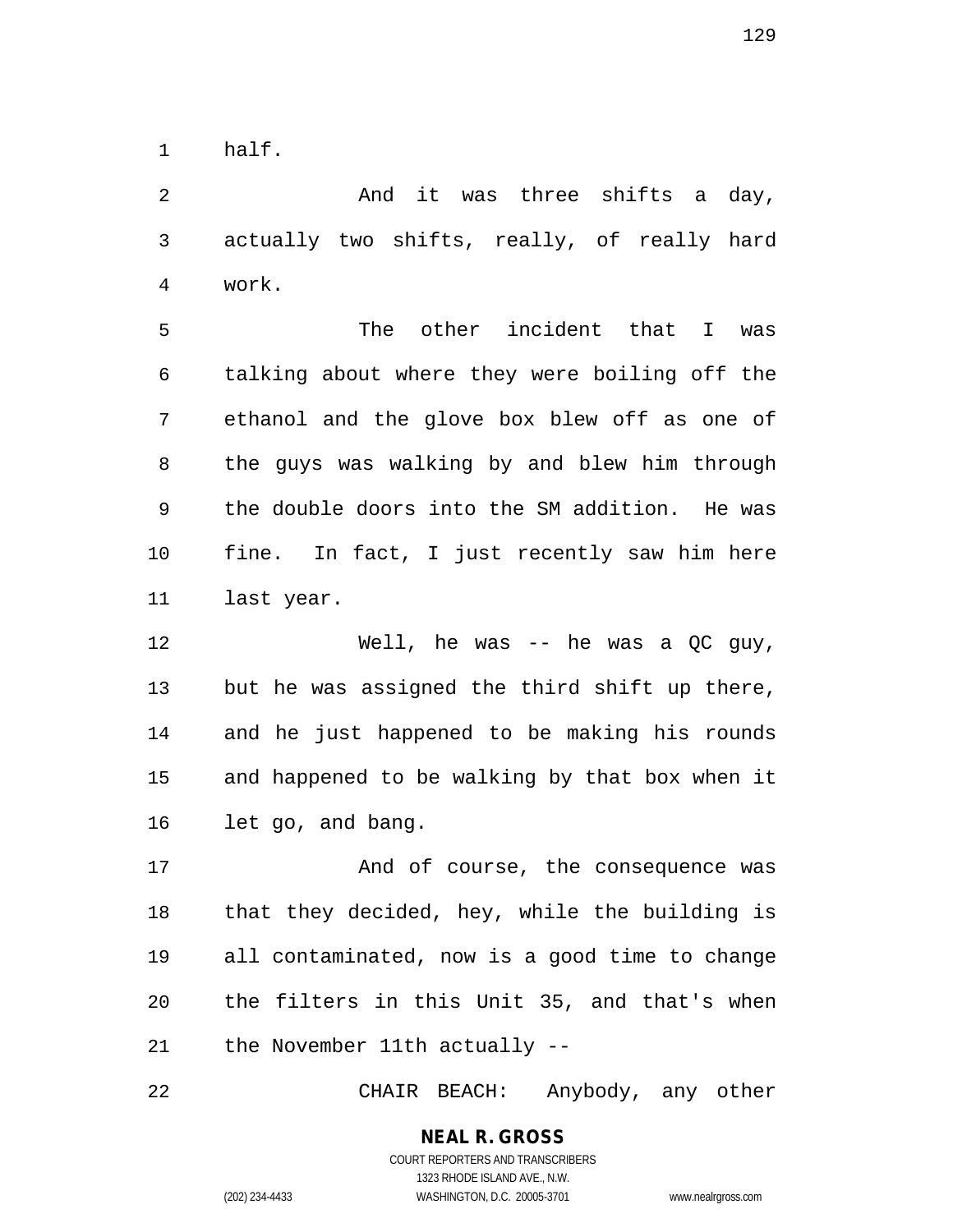questions for Dick?

 Thank you very much. MR. MADDING: Okay. CHAIR BEACH: All right. So where are we now? MR. MADDING: Warren has shot the barrel on our SM? CHAIR BEACH: Yes. Warren, do you want to just go now or do you want to wait till we're finished? Go ahead. MR. MADDING: It ties together with what I said. CHAIR BEACH: Why don't you go ahead, Warren? MR. SHEEHAN: My time in the barrel? CHAIR BEACH: Do you want to sit? 18 MR. SHEEHAN: No, no. CHAIR BEACH: So Warren Sheehan. MR. SHEEHAN: I think most of you know who I am by now, but anyhow, Warren Sheehan. I worked April 56 to June of 89,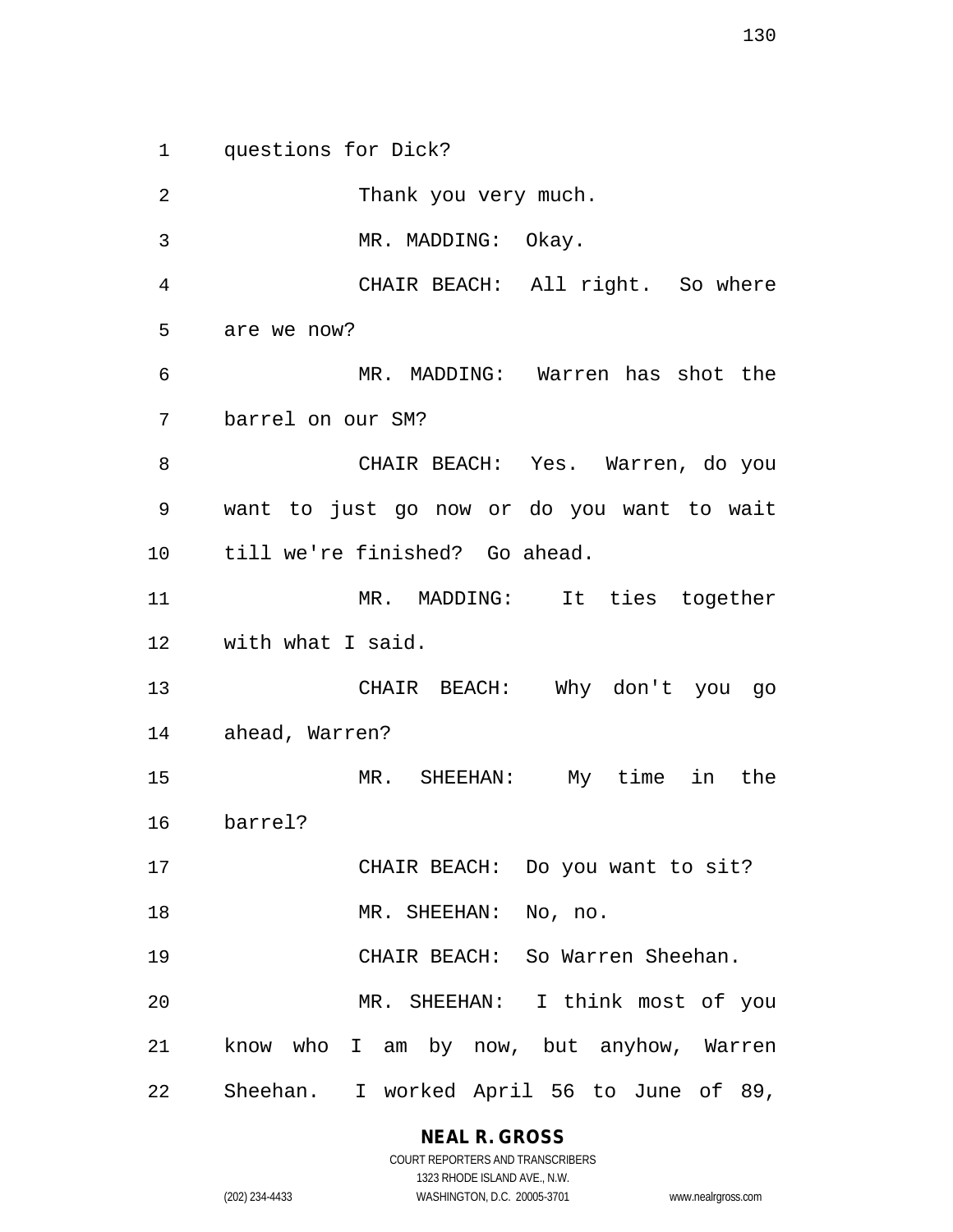through June of 89.

 So I had experience in the SM building as the initial health physics supervisor when the place went hot, and then I was taken back out of there to -- I guess the best words I ever heard from [identifying information redacted] was he called me one night and he said, I'm going to split the dosimetry group and bring you back and head up the bioassay group, and he said he proposed it to his boss and he said, [identifying information redacted] wants to put that like a duck to water.

 Well, not only he did; I did. So that was my ticket out, but I soon went back when the second shift went on because when they put the second shift on, then I had to go back, and I never could remember when I did actually get myself extracted from the place. Nevertheless, I had some

 experience not during the period Dick was there, at least some of the period.

## **NEAL R. GROSS**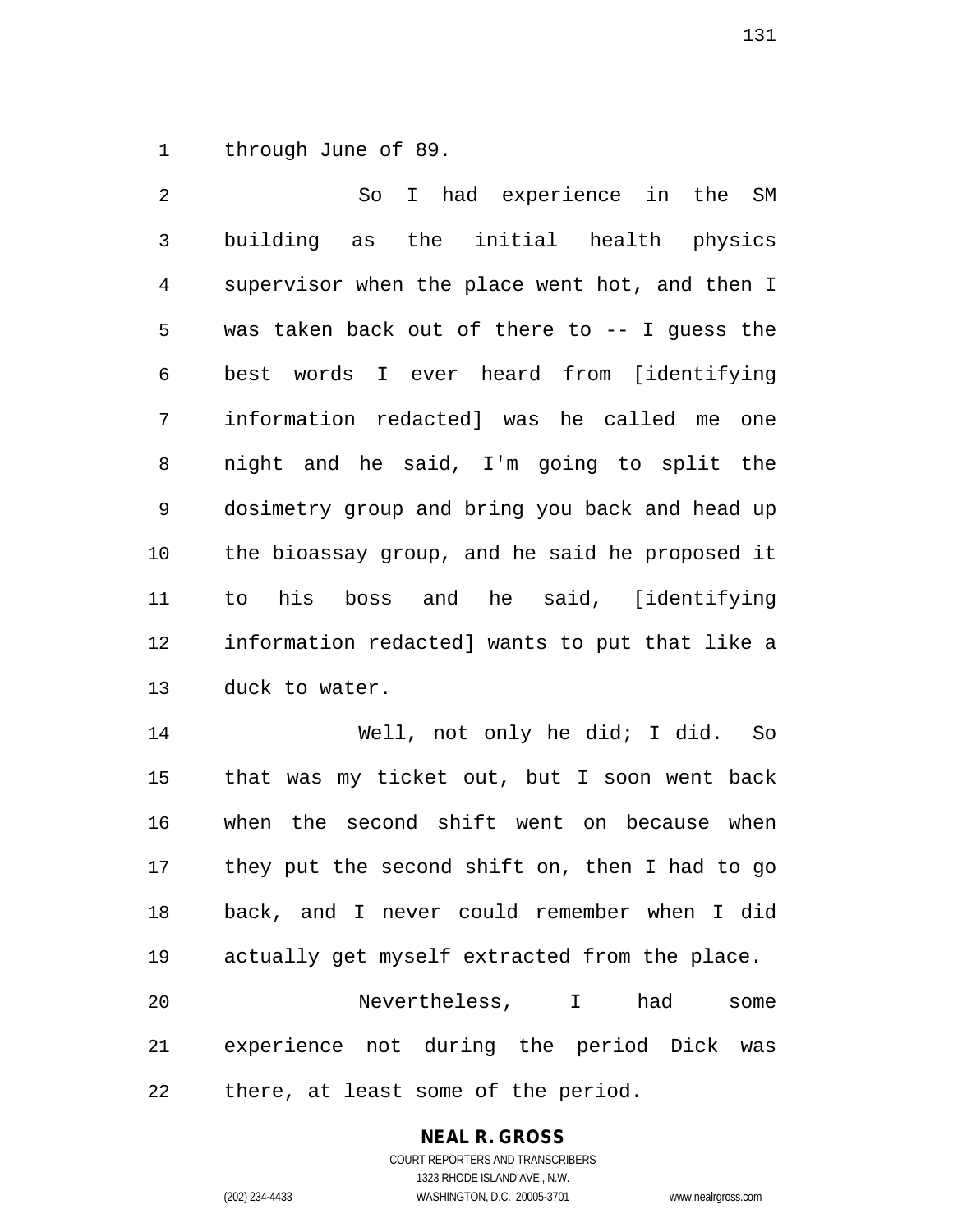Anyhow, one remark I would say about the location of the facility there, that had the AEC's thought process that was prevalent in 69 and 70 been prevalent in 59 and 60, that project would have never been located there. It would never have been there at all. The SM stack was only 200 feet from a public road, and there was the state park from which the lab got its name, Mound Lab. It was across the road. There's a five-acre state park there. That's where the mound is, and that whole park was within 1,200 feet of the SM stacks.

 So we didn't have miles to dilute our emission sends. They were right across the road, very, very close. So eventually they decided they didn't want us to work open plutonium.

 Well, anyhow, let's move on then to dosimetry, which I think is probably what you people are primarily interested in, and when I first approached Chairperson Josie here

#### **NEAL R. GROSS**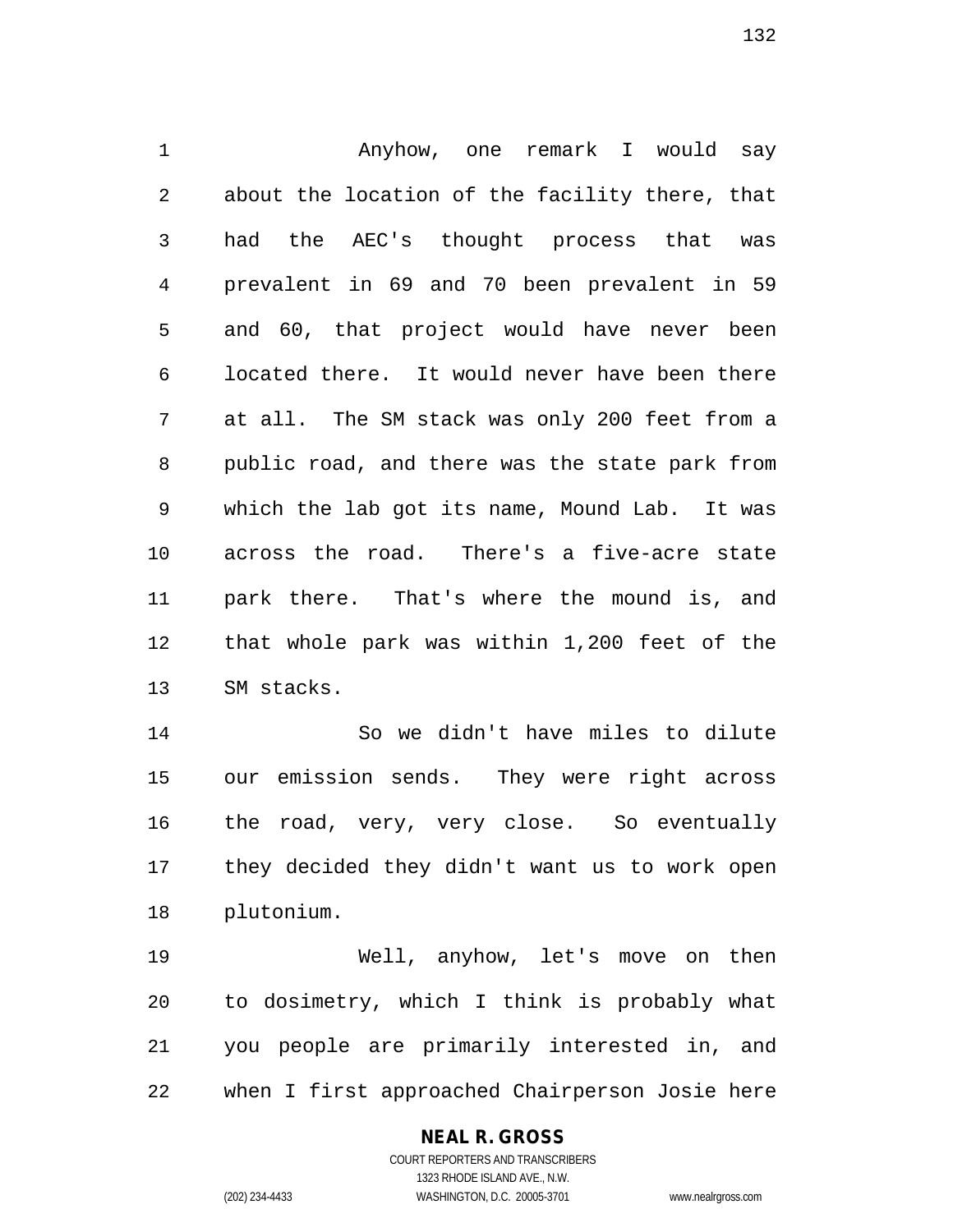about putting together a paper, I promised her I didn't want to get into a technical discussion, and I still don't because I don't believe I could match wits with these people. My history is four decades old, and three decades as far as health physics. So you guys have moved down the road quite a ways from where I was.

 But I was a, I want to say bystander, not a bystander; a spectator at the time this took place. So these are observations that I want to make regarding dosimetry and on the evaluation process.

 As I say here, it's been 40 years since I worked in the field, but that said, the state of the art that has been employed 40 years ago has not changed. Only the evaluation processes have, and here are some of the major issues I see with bounding the dose.

 Number one, only yearly dose summaries are available, and I picked that up

# **NEAL R. GROSS**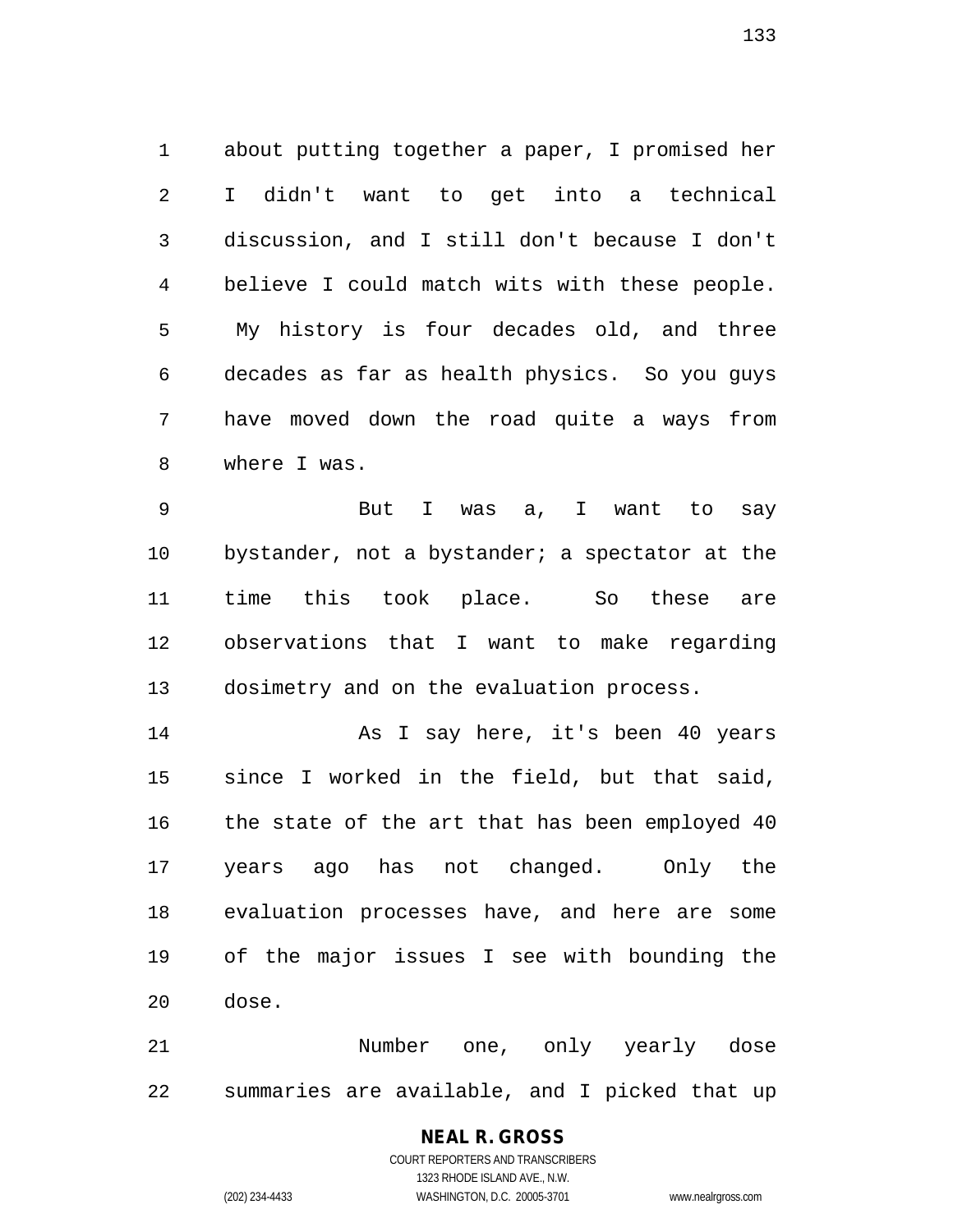out of your TIB documents. Without individual badges on, badge cycles are only a guess, and the time of exposures, counting first as acute, also are not know. The time interval between exposure and the film being developed are a major concern.

7 I'd like to, if you will allow me, to read a letter I got from a fellow by the name of [identifying information redacted]. Now, [identifying information redacted] was a certified health physicist that worked at Mound from 61 to 70, and he related this story to me the other night over the phone, and I said, well, [identifying information redacted], would you write that up and send it to me?

 He and his coworker were doing neutron modification studies using the incoming shipment from Savannah River, and this is a story he wrote about that.

 The thing that I remember, I did most of the handling of the material and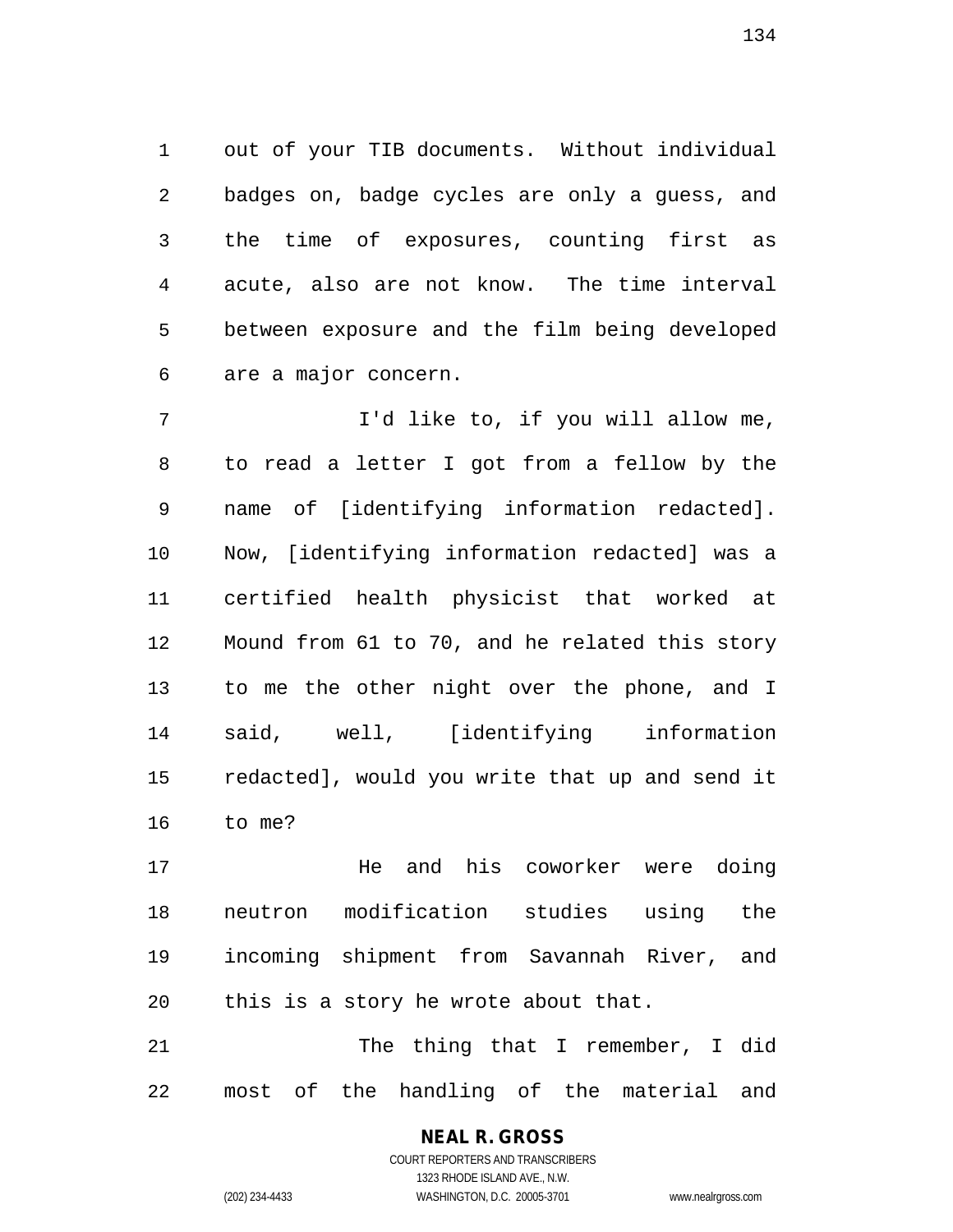[identifying information redacted] ran the counter. Of course, I wore my regular film dosimeter, which as I remember was monthly issue. It may have been bi-weekly, and [identifying information redacted] wore a visitor film badge.

 At that time [identifying information redacted] was assigned to, he was working in, I think, Advanced Devises. So he was a member of the Criticality Committee, but he wasn't assigned to a radiation building. So he wore a visitor badge.

13 13 I was interested in just how much neutron exposure dose I accumulated on this project. The thing that sticks in my mind is that most visitor December film was developed soon after the work was accomplished, and my dosimeter developed at the end of the dosimeter wearing period, which I think was monthly.

21 [identifying information redacted] dosimeter result was a relatively high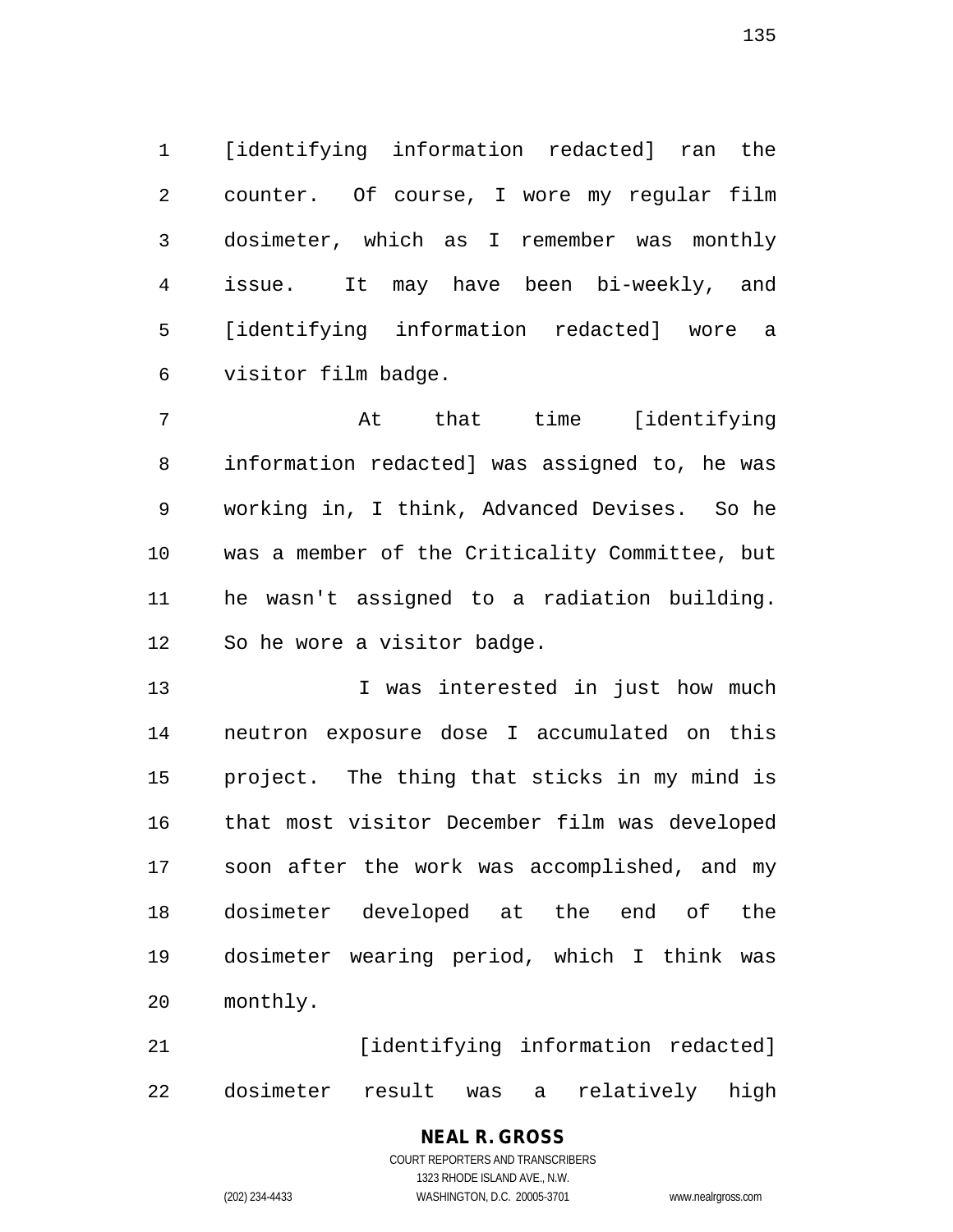reading, and mine much, much lower reading, just the opposite of what was expected. The light came on that the neutron backfeeding was much greater than ever anticipated. As a result of this knowledge, I had some experiments done where neutron film was exposed and then developed, read at different intervals afterwards to get a handle on the fading problem.

 As a result of this study, the neutron calibration film at Mound Lab was exposed to a neutron source in the middle of the week instead of immediately prior to developing the film, which would more closely assimilate the worker's exposure and dose conditions.

 So that's sort of how that little affair with his own personal experience resolved with them changing the calibration procedures that were used.

MR. STEWART: Question, Warren.

MR. SHEEHAN: Yes.

**NEAL R. GROSS** COURT REPORTERS AND TRANSCRIBERS

1323 RHODE ISLAND AVE., N.W.

(202) 234-4433 WASHINGTON, D.C. 20005-3701 www.nealrgross.com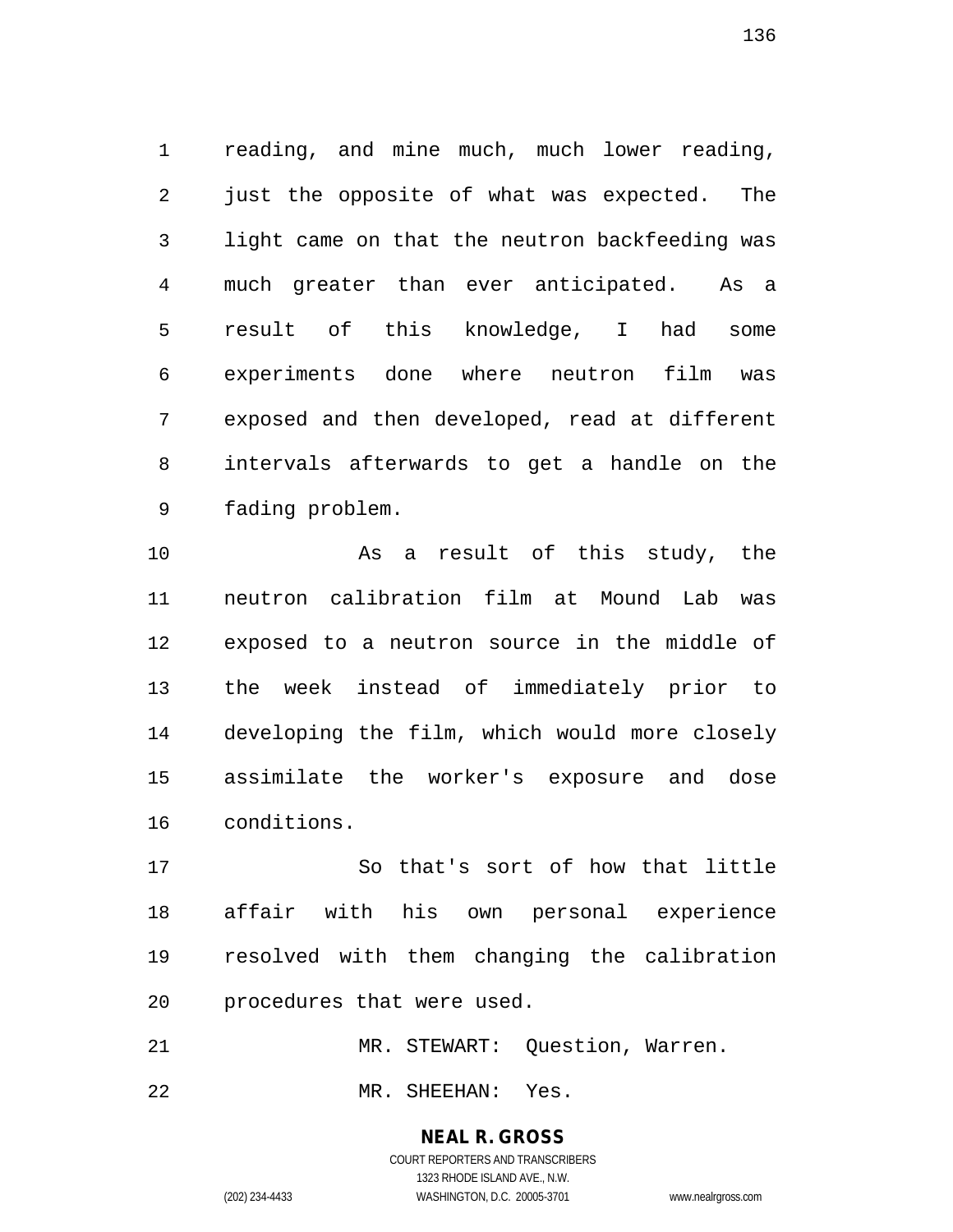MR. STEWART: What time frame was that statement? MR. SHEEHAN: Well, this, I gather from what tells me was 6/24. If I'm correct, it's MLM-1340, and this was June of 66. MR. STEWART: Right, and 1968 is when they implemented the protocol to do step- wise calibrations. MR. SHEEHAN: Right. MR. STEWART: So that work resulted in change. 12 MR. SHEEHAN: Right, right. There was a couple papers that were put out, 1490, which was a plutonium fluoride source which showed 33 percent in one week, 56 percent in two weeks. Then that was followed later on by another study which involved a plutonium, moderated plutonium oxide source, which is 16 and 30 percent. Then the combination of those two papers was reported in Health Physics in Volume 17, 1969.

Anyhow, I lifted one statement out

COURT REPORTERS AND TRANSCRIBERS 1323 RHODE ISLAND AVE., N.W. (202) 234-4433 WASHINGTON, D.C. 20005-3701 www.nealrgross.com

**NEAL R. GROSS**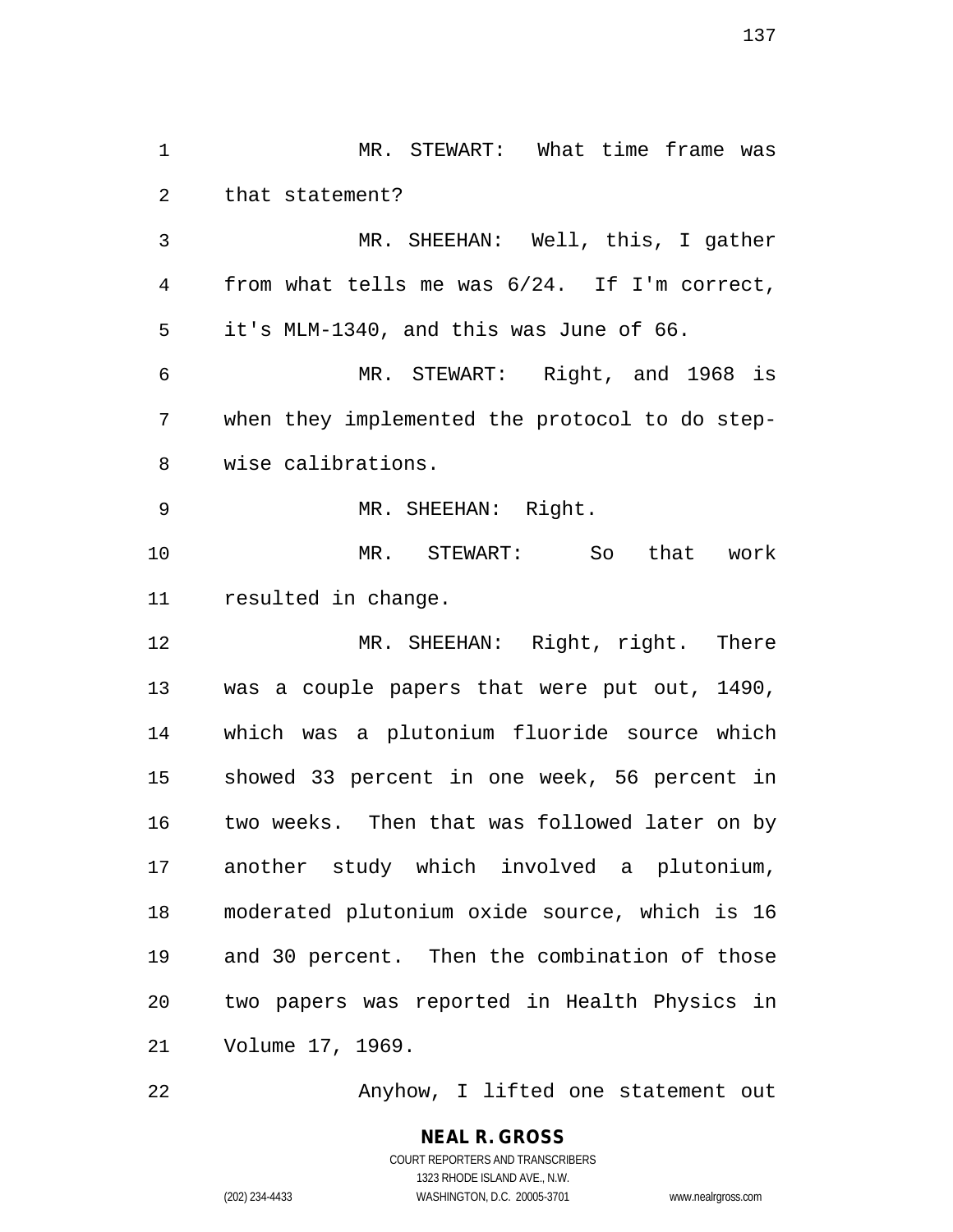of there. Contrary to what was expected, the results indicated less fading in the Pu-2 moderated source, which was considered to have the lesser energy, but they were confused on that.

 Well, anyhow, that kind of is the story, the introduction of the track fading. It was known to exist, but not to exist to the extent that it did because all of our experience heretofore in the higher energy, PuBe or POBE -- I'm sorry -- POBE, which was around four and a half MeV and gave you a nice track to read, but this stuff is different.

 While we're on tracks, I lifted something out of [identifying information redacted] and [identifying information redacted], the only thing I could find. I wish you people could see an SM film of proton recoil tracks that came out of our SM field failed exposed people. It wasn't anything like this. It was nothing like that. I mean, that just doesn't give it. That gives you a

#### **NEAL R. GROSS**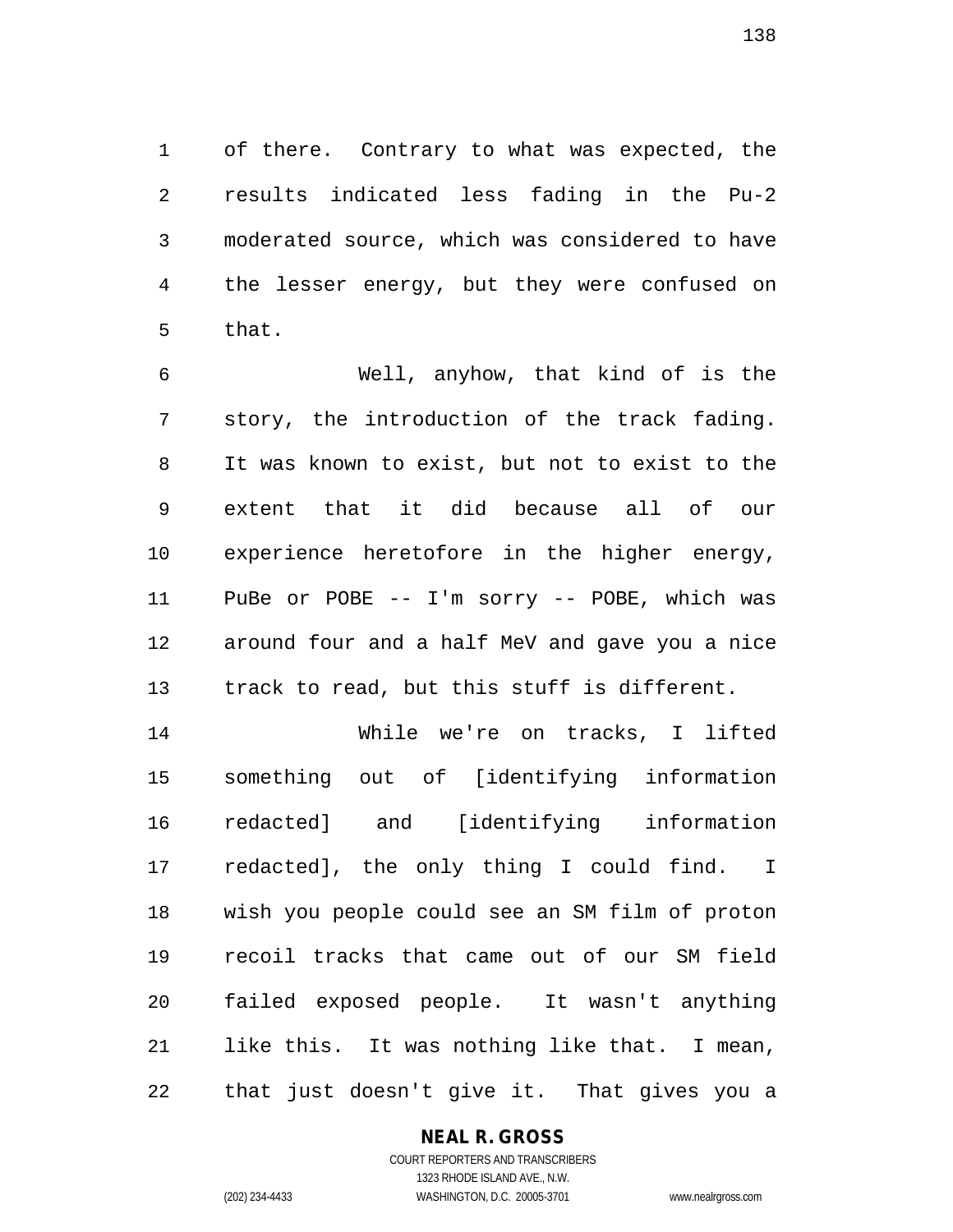false impression of what you're looking at.

 Now, a polonium beryllium track will look more like that. I mean not even that extensive, but the tracks that we were seeing, not only were the tracks with a slimmer -- slimmer? -- short; they were occluded, if you will, by a photon fault. Those films had an awful lot of trash on them, and I think one of the ladies best expressed it, and I'll clean it up. She said it was like trying to pick fly dung out of pepper, and I couldn't have found a better term, although she used a more earthy term. So anyhow, okay. Track failure. So we have conflicting results even on that, and then we have faults, which was a real problem, and no consistent neutron/photon

 ratio. I don't know. Brant has a better handle on it than I have by far, I'm sure. Calibration methods cannot duplicate all field conditions, and I think

Ron Buchanan addressed that a few meetings ago

#### **NEAL R. GROSS**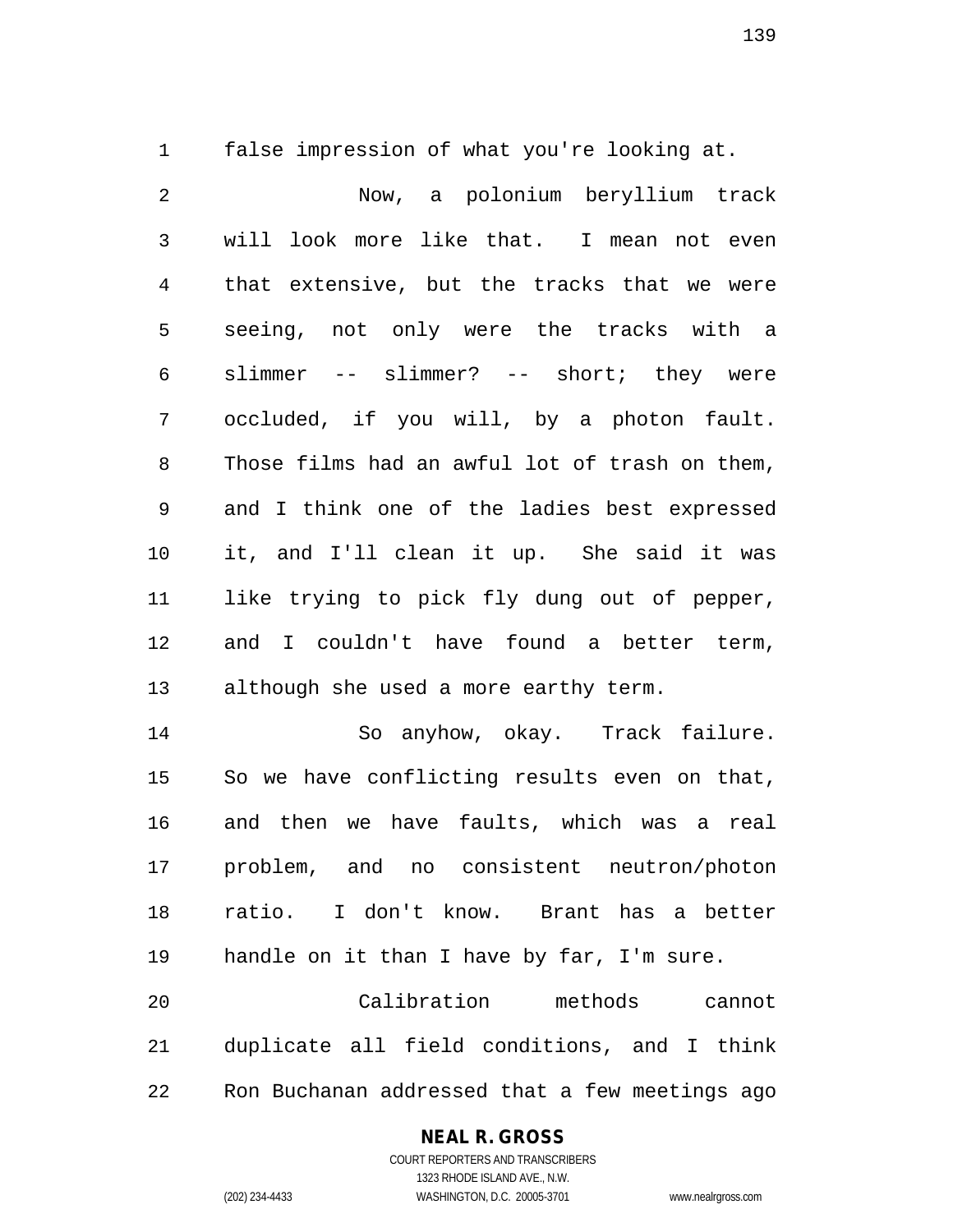about that, and I read the account in the transcript, and I thought Ron was right on target with that.

 I don't know how you do your calibration under field conditions, but the question is still there. If you're going to get the scatter and all of these other things, it's hard to go into a sterile situation, such as normally is done in the calibration.

 So finally, what corrections were made at various time periods, that is, track fading, and flux quality factors applied are not clear.

 One other thing is I think we're right at the inflection point on these neutrons at SM building, inflection point meaning around one MeV, and you know, it's an inflection point not only so far as dose relationship, but it's also an inflection point so far as film response.

 So we've got both of those things working against us, and the more shielding you

# **NEAL R. GROSS**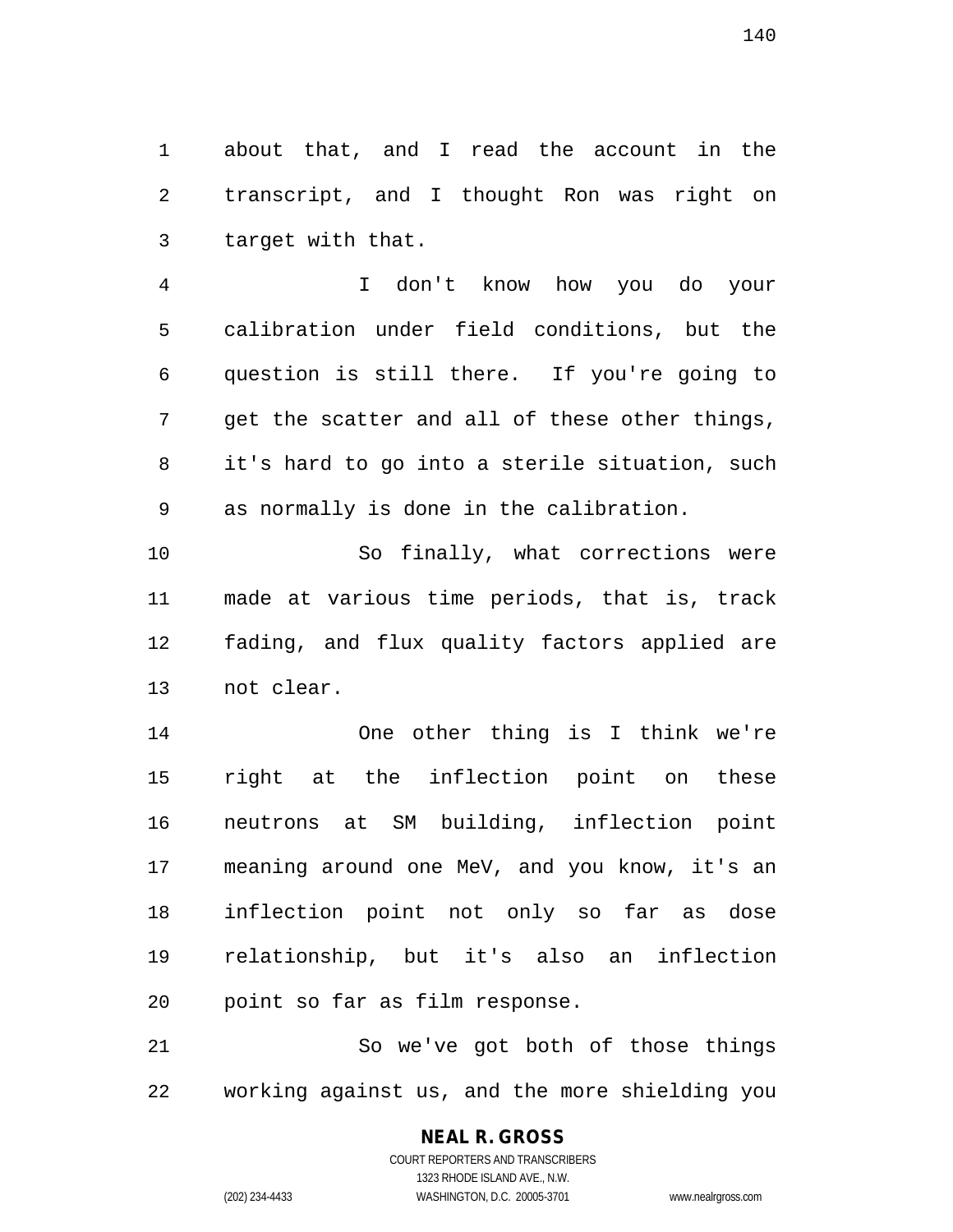put up, the more you force that in that direction. So I really think that's one of the pivotal problems we have in bounding the dose, is not only the dose, say, flux, the quality factor, while I tend to build -- they used to be called RVE, but quality factor -- and I assume the fading. Well, I'll leave it there on the external. CHAIR BEACH: Warren, I think you have a question. DR. BISTLINE: We've been talking about shielding. Did you have shielding over the glove ports in the well? Because at Rocky we actually had doors that you, Benelex doors that you could shut. MR. SHEEHAN: I don't think so, but Dick? 19 MR. MADDING: They had plugs. They stuck a Benelex plug with a big handle on it at the end of the glove ports. DR. BISTLINE: When did that --

> **NEAL R. GROSS** COURT REPORTERS AND TRANSCRIBERS

1323 RHODE ISLAND AVE., N.W. (202) 234-4433 WASHINGTON, D.C. 20005-3701 www.nealrgross.com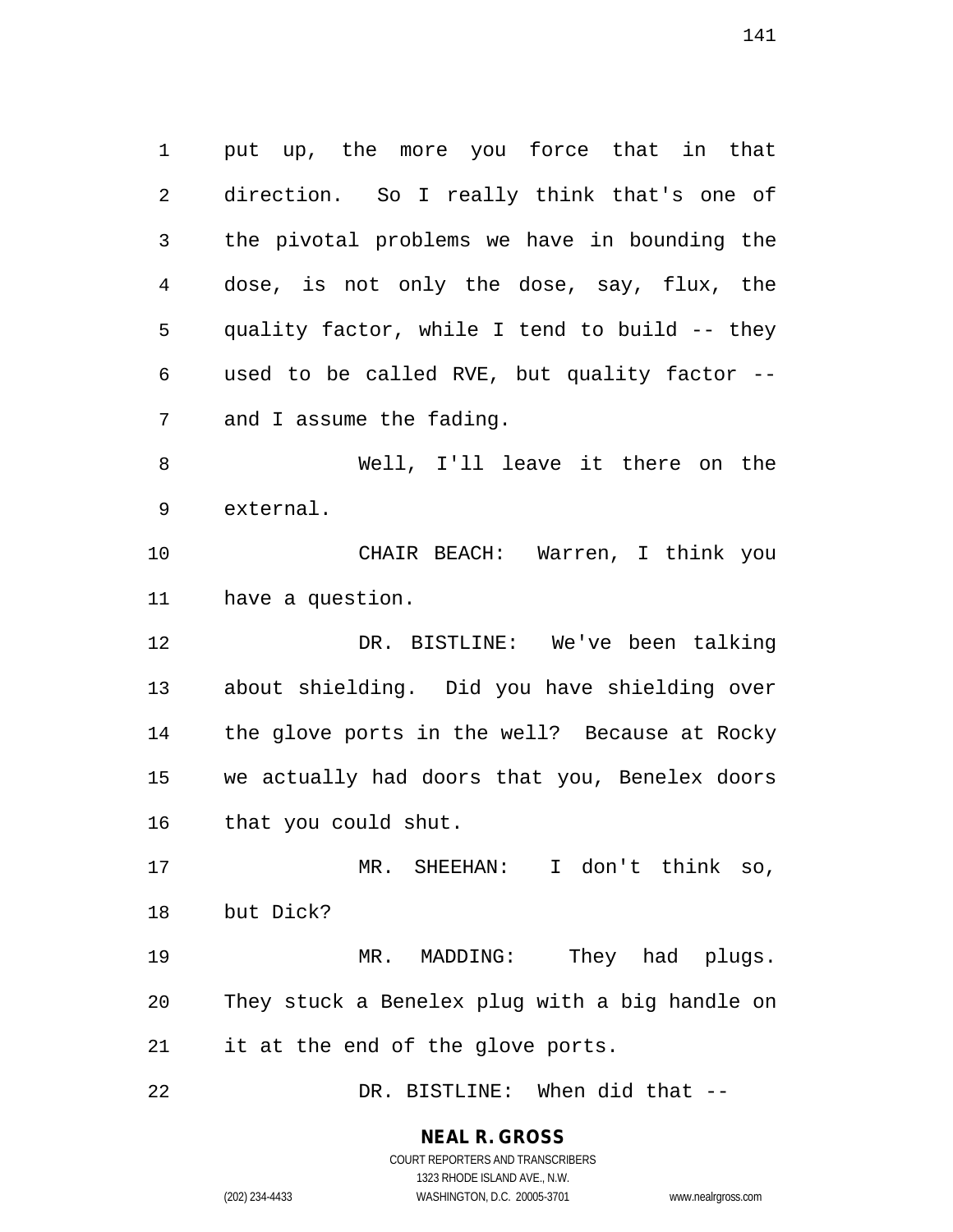MR. MADDING: As they added more shielding, the plug went right along with the shielding and the plugs got thicker as the shielding got thicker. CHAIR BEACH: How thick were the plugs? Do you have any idea? MR. MADDING: The same as the shielding. If you had six inches of shielding, you had a six-inch plug. CHAIR BEACH: Okay. MR. FITZGERALD: And you made the point that even though it got cumbersome, and you're talking about 12 inches, I mean, that's hard to imagine how you would reach, but you said that you went ahead and you just went with it anyway. MR. MADDING: It depended on what

 you were doing. If you were doing the furnace like drying the gloves, I mean, the only thing you did, the furnace stuck out from the back wall a foot and a half or so or you had it positioned where you could reach it, and you

#### **NEAL R. GROSS**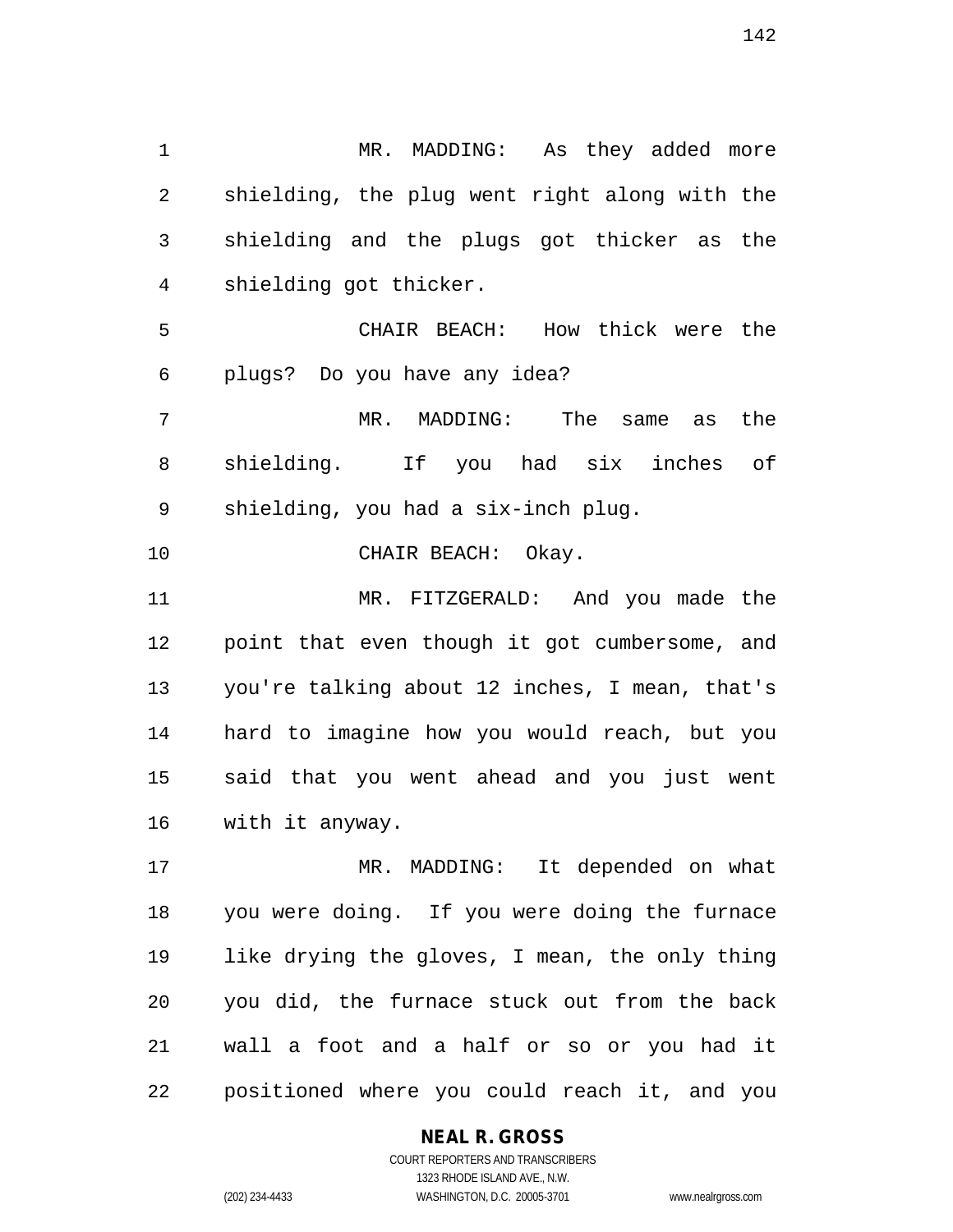went in and opened the door and took some gloves out and put some other gloves in, and closed the door and you went on.

 This was not -- except in the production days of 35 where they were actually processing the material, you were not standing in front of a glove box working six hours a day.

 DR. BUCHANAN: In PP Building you didn't?

 MR. MADDING: PP Building was probably even less, except for the analytical workers who worked with very low quantities, because the different recovery operations they did you would digest material or you would put it in an ultrasonic cleaner and turn the ultrasonic cleaner on to clean the material off of it.

 The different processes that you did in recovery did not really require you to stand there constantly eight hours a day or six hours a day.

#### **NEAL R. GROSS**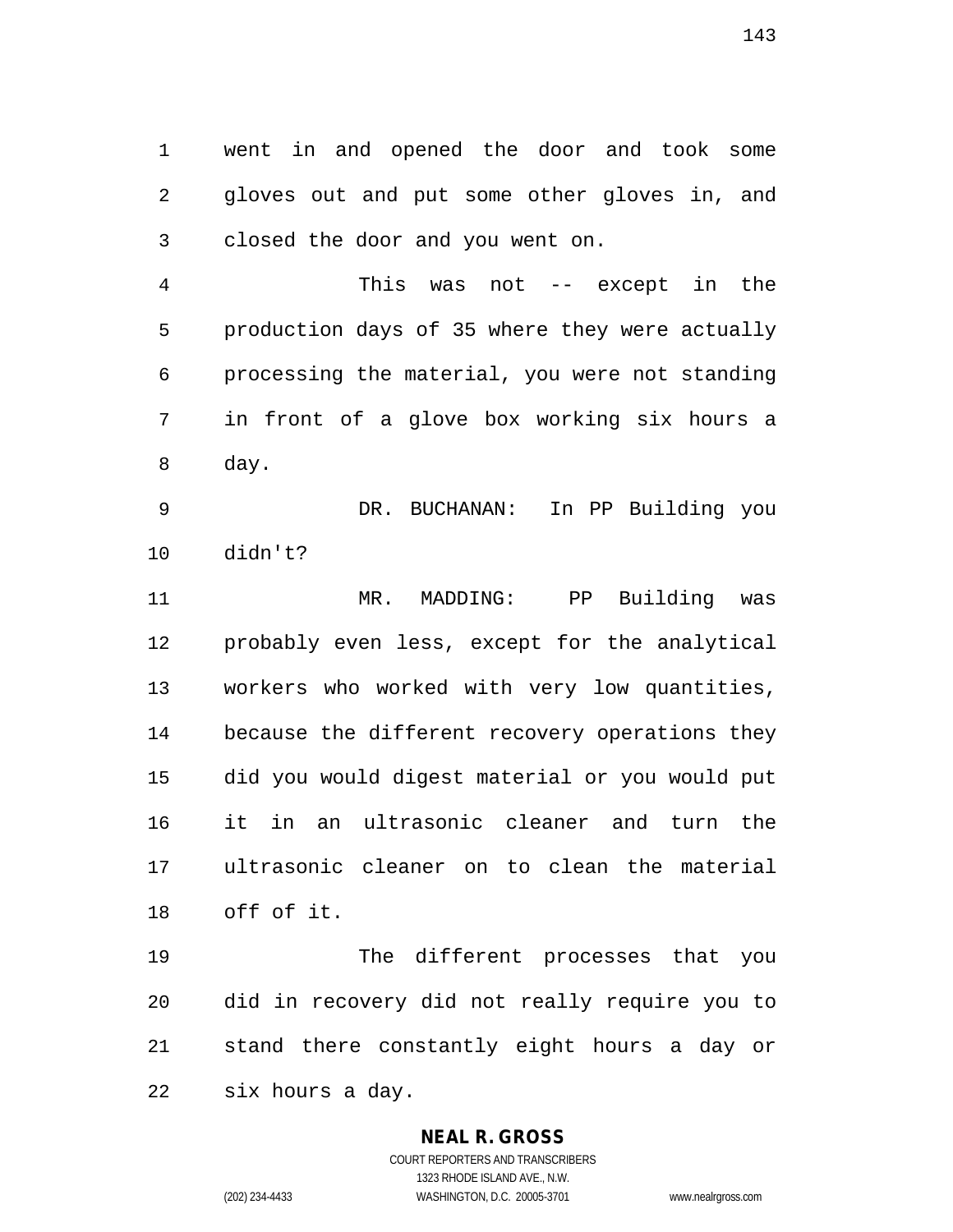CHAIR BEACH: You had mentioned shielding some times more than 12 inches. Did you  $-$  MR. MADDING: No, no, no. I didn't say more than 12 inches. CHAIR BEACH: So just 12 inches at the -- MR. MADDING: I don't know of anything -- I don't know everything about it because I stay out of there. 11 CHAIR BEACH: Okay. 12 MR. MADDING: But I as in there, and like I said, I can recall specifically going through that U and I didn't see how the 300-pound guy ever got in there and worked. CHAIR BEACH: Okay. MR. MADDING: He had to be pushing up against it, seriously. CHAIR BEACH: -- to manipulate if you had that situation where you had 12 inches? MR. MADDING: Probably not. For

> **NEAL R. GROSS** COURT REPORTERS AND TRANSCRIBERS 1323 RHODE ISLAND AVE., N.W.

(202) 234-4433 WASHINGTON, D.C. 20005-3701 www.nealrgross.com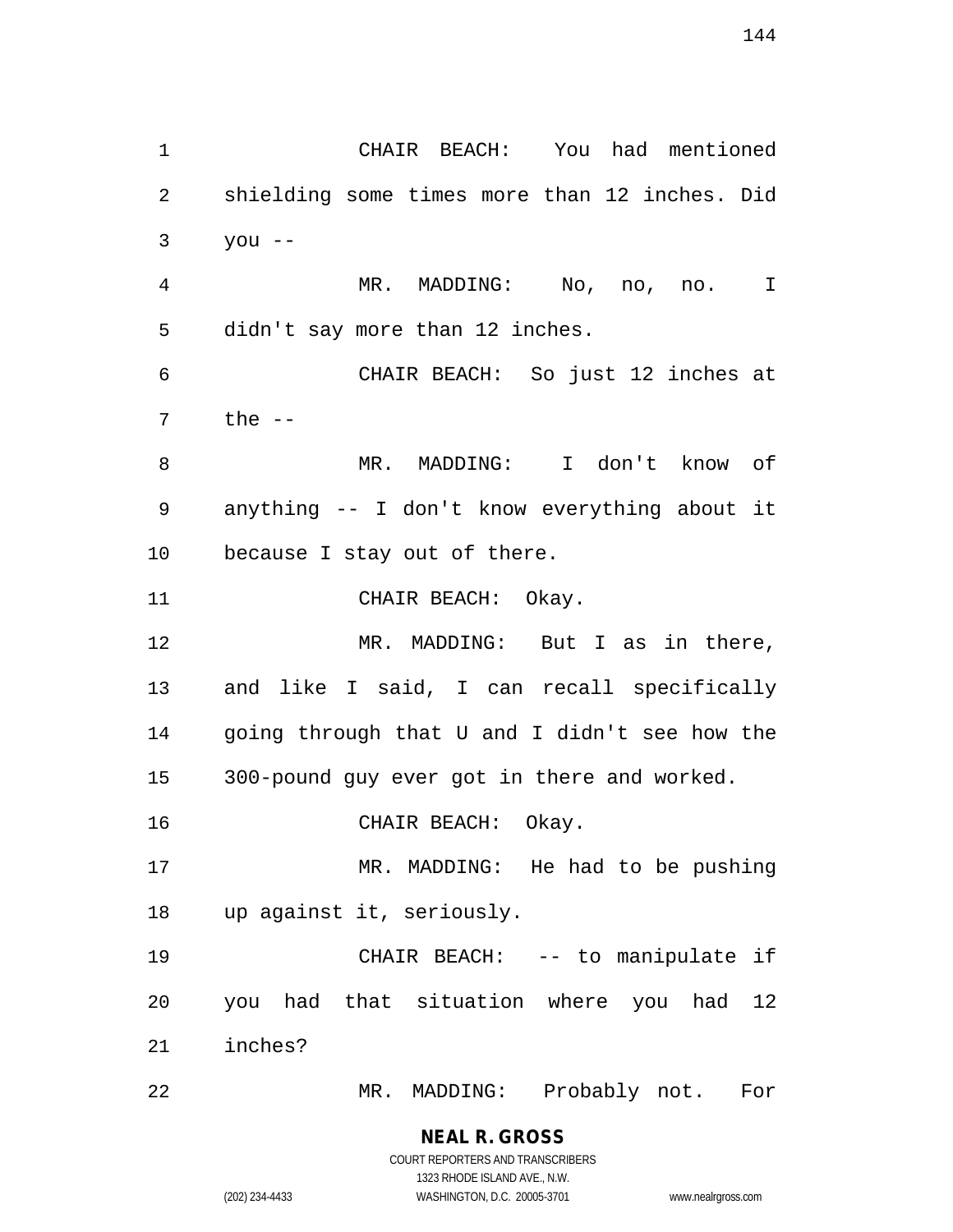the most part you set your equipment up inside the boxes to suit, but it wasn't -- you know, that was the recovery operation beginning in mid-'65 through mid-'68 when the building was shut down. A lot of the boxes were converted for recovery operations. So more or less in line recovery trying to clean up boxes which had been contaminated in the high process period, 64 through mid-65. CHAIR BEACH: Okay. Thanks. 11 Any other questions? Okay. DR. MAKHIJANI: When did you do this experiment to determine the amount of fading and you found it was more than spots? MR. SHEEHAN: Well, that, I think, was six -- the reports that came out, and I'm going from that, one of them was 67 and the other one was 69. DR. MAKHIJANI: And then did anybody go back and correct the old number? MR. SHEEHAN: I'm not aware of it.

MR. MADDING: It's hard to correct

**NEAL R. GROSS** COURT REPORTERS AND TRANSCRIBERS

1323 RHODE ISLAND AVE., N.W.

(202) 234-4433 WASHINGTON, D.C. 20005-3701 www.nealrgross.com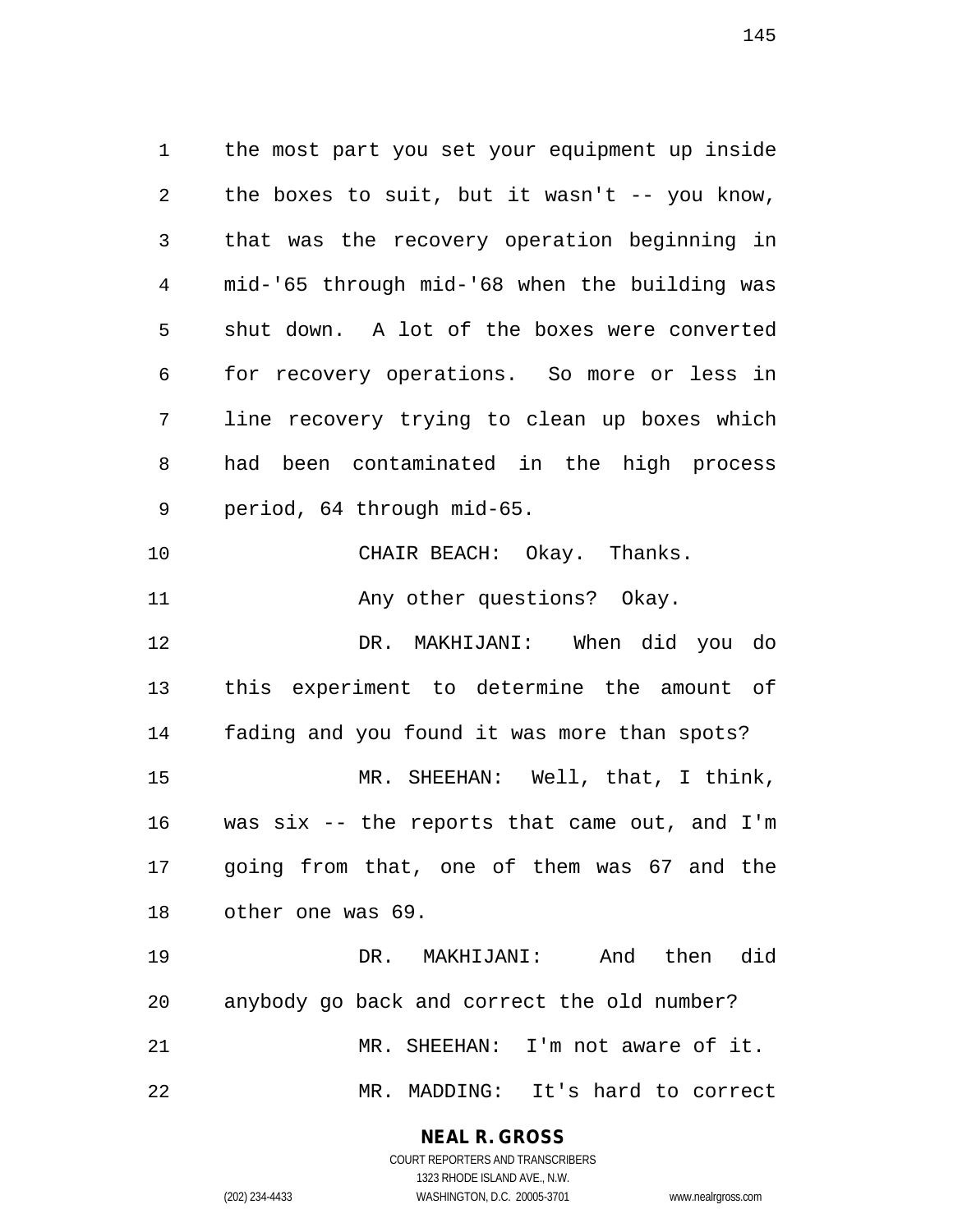something that's been published and 700 copies been sent out.

 DR. MAKHIJANI: Okay. MR. SHEEHAN: You're just asking whether or not the doses were. MR. MADDING: And we have copies of all those papers if you'd like. We also have them on a flash drive if you'd like them that way. MR. STEWART: The SRDB as well. DR. ULSH: Actually I was wondering if you'd like the Health Physics citation. I can give it to you. 14 DR. MAKHIJANI: Oh, great. DR. ULSH: I'm looking at it right now, at least the 1969 one. DR. MAKHIJANI: Why don't you just send me an email. 19 DR. ULSH: Sure. CHAIR BEACH: Okay, Warren. You had some other comments? MR. SHEEHAN: Well, before I leave

**NEAL R. GROSS** COURT REPORTERS AND TRANSCRIBERS 1323 RHODE ISLAND AVE., N.W.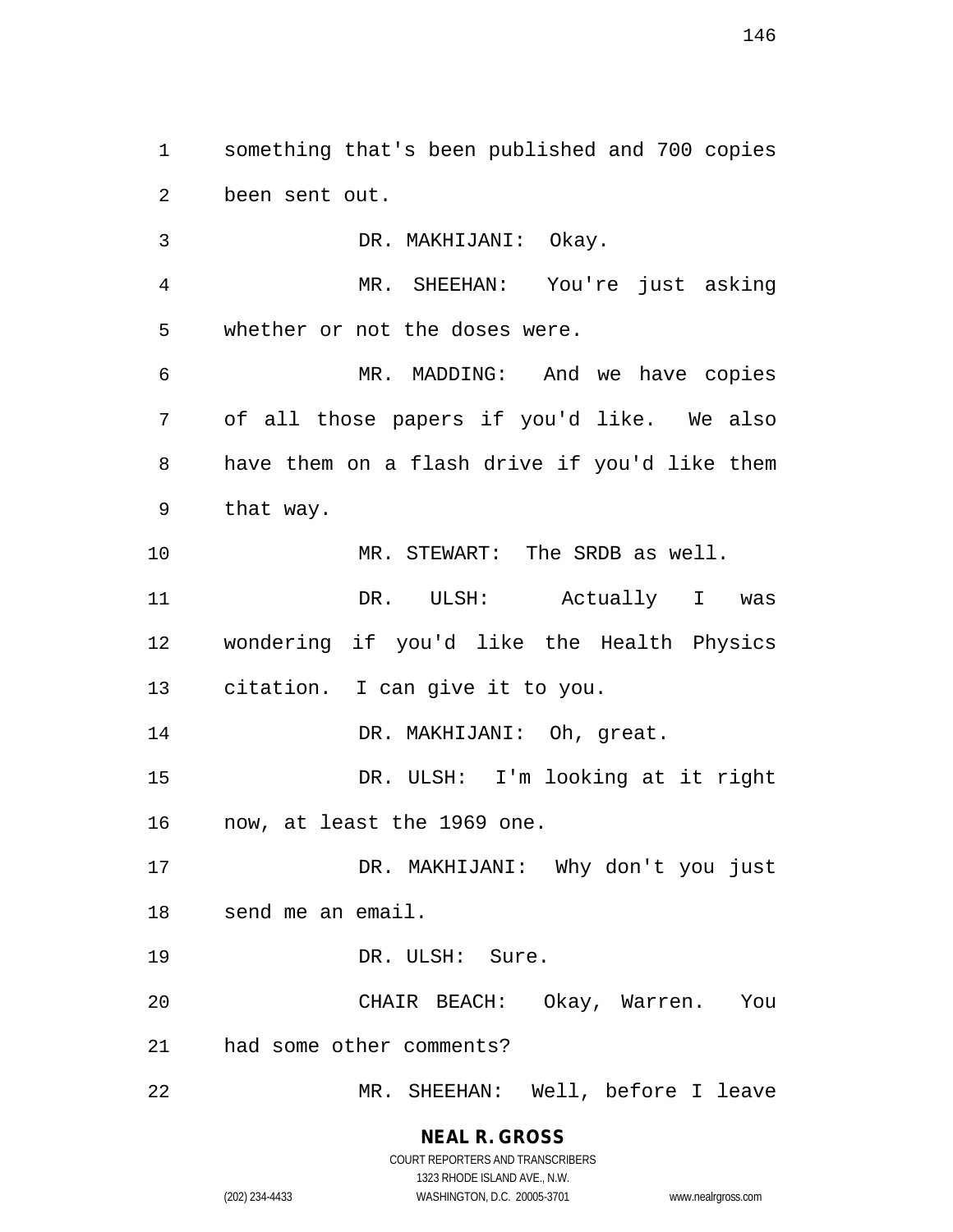that, I will say that Room 39, they did have a manipulator box and done with water shielding. That was a metal reduction where the middle one was made. The 4X bond in that process, it gave off a pretty high level of neutrons, but that was the only manipulator operation in the building that I know of. 8 MR. MADDING: That's right. CHAIR BEACH: I just know how operators are. We tend to create tools that we need to do our job. So I'm sure Brant knows what I'm talking about. MR. MADDING: There was some of that being done. I'm not saying -- you know. CHAIR BEACH: Well, that was what I was asking. MR. MADDING: And in the manipulator line particularly. I worked in there also. CHAIR BEACH: Well, I didn't mean --

MR. MADDING: They had all kinds

**NEAL R. GROSS** COURT REPORTERS AND TRANSCRIBERS

1323 RHODE ISLAND AVE., N.W.

(202) 234-4433 WASHINGTON, D.C. 20005-3701 www.nealrgross.com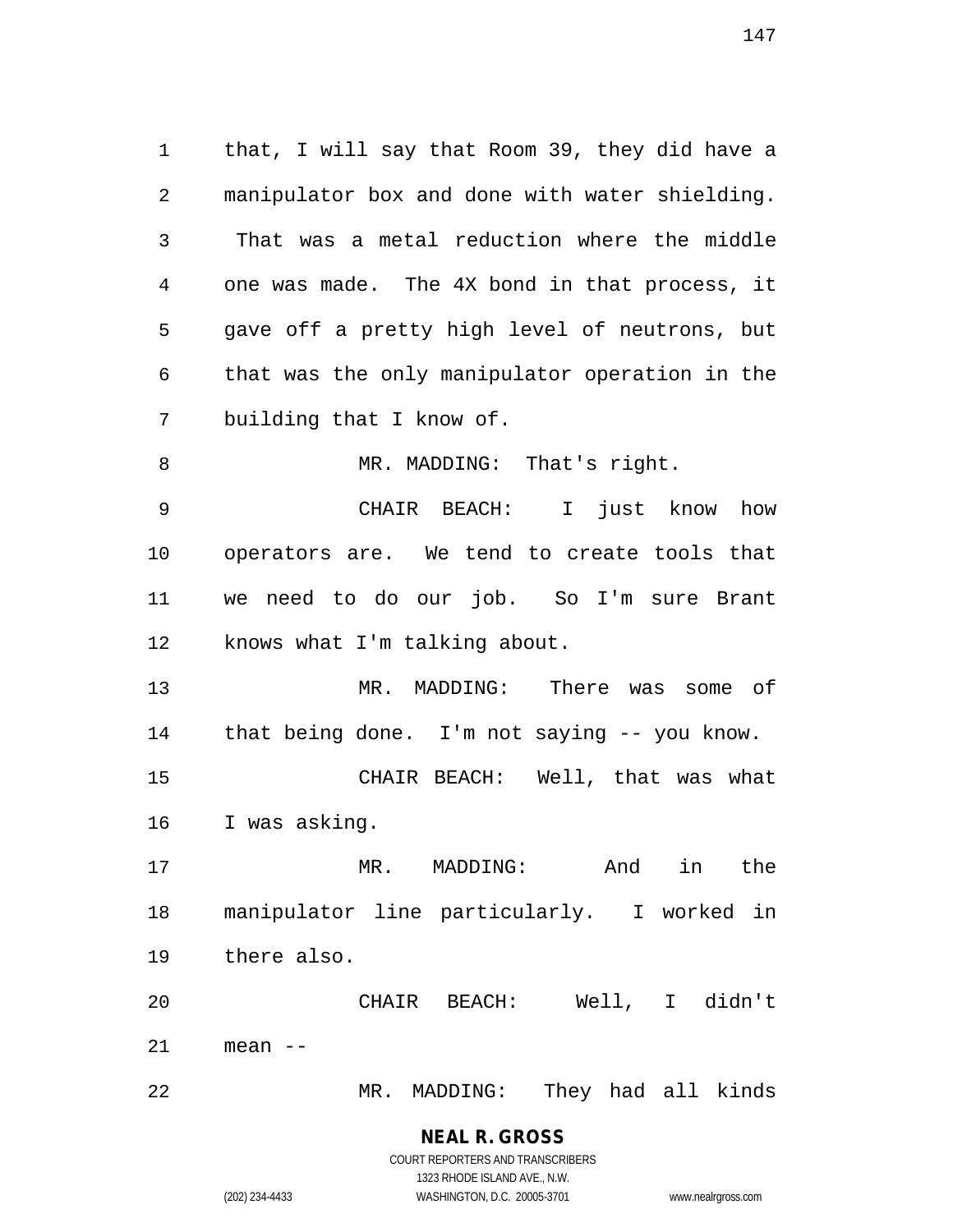of  $-$ 

 CHAIR BEACH: I just -- anyway, that's okay.

 MR. SHEEHAN: Okay. Well, on internal, on this subject I feel a lot better. Maybe that's because I'm a bioassay man, but I feel much better about the data that goes into trying to bound the dose here, but what your major problem is here is the modeling process, and when you get into the modeling process, then you have to concern the mode of entry, the particle size, distribution, the chemical nature, type S and so forth, again, chronic or acute exposure, and the end effect of chelating therapy on the internal organ distribution, and finally, last but not least, the fact that we did not have a lung counter at the time that we were in operation and we really could have used it certainly.

 And we used to have to send people out to Bob here and have him count it, but different places. So we didn't get a lot of

## **NEAL R. GROSS**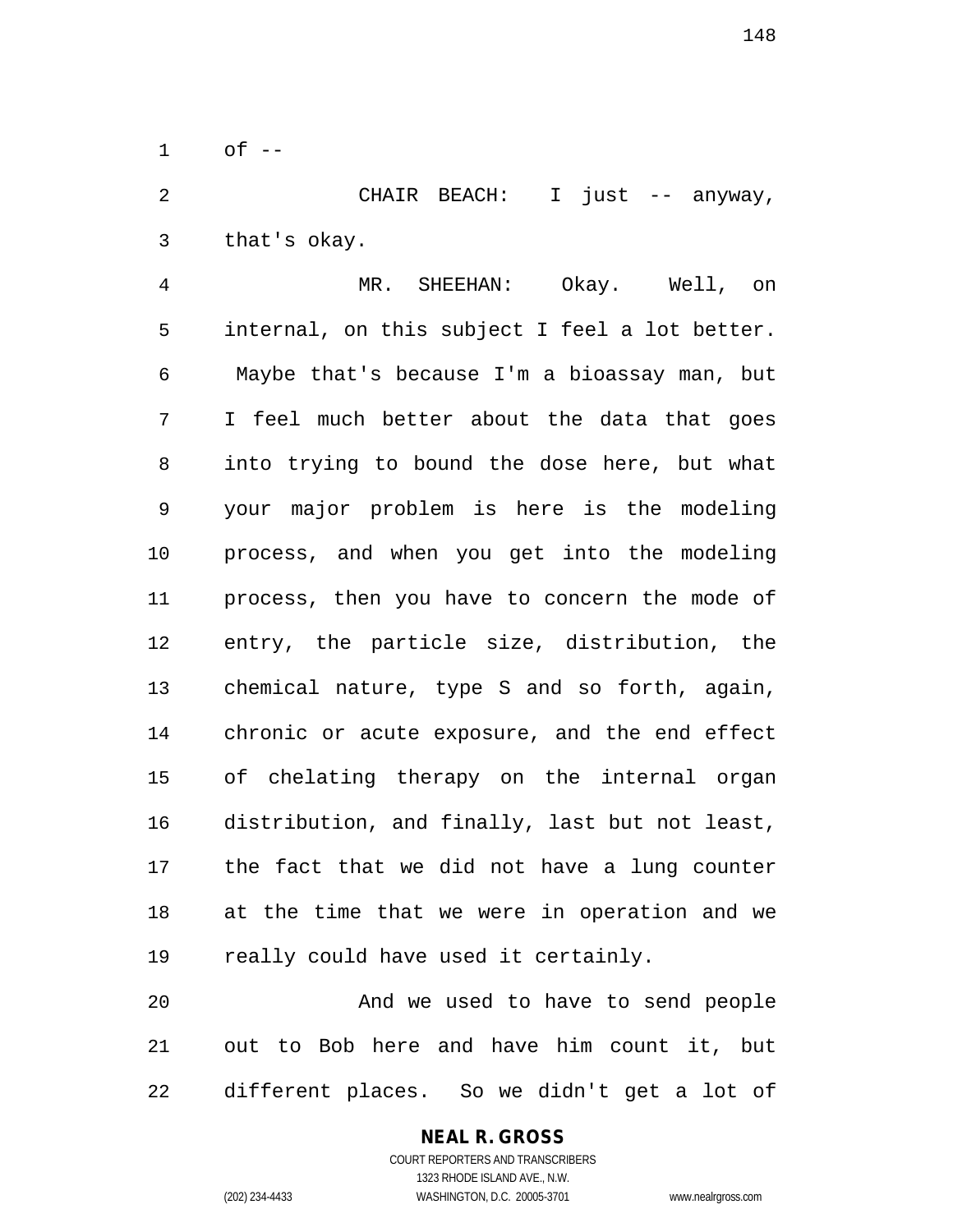lung counts done unless we had a real crisis, and then we would send them also.

 And the lung counter, body counter, well, I don't know that in the earliest years that the science had been developed that far, but at least with the low energy stuff that you had to look at relative to P-38, that was the problem there. I mean, if you had high energy things, you know, they were around. People were doing it, and it was being reported on.

 But I go back to a paper that [identifying information redacted] -- I don't know if many of you people know [identifying information redacted].

 If you knew [identifying information redacted], you knew [identifying information redacted]. He published a paper. He was at National Reactor Test Site, and in 1962 he gave a paper at Savannah River, and it was titled What Value Urinalysis, and he based it on the fact that if you had insoluble

#### **NEAL R. GROSS**

COURT REPORTERS AND TRANSCRIBERS 1323 RHODE ISLAND AVE., N.W. (202) 234-4433 WASHINGTON, D.C. 20005-3701 www.nealrgross.com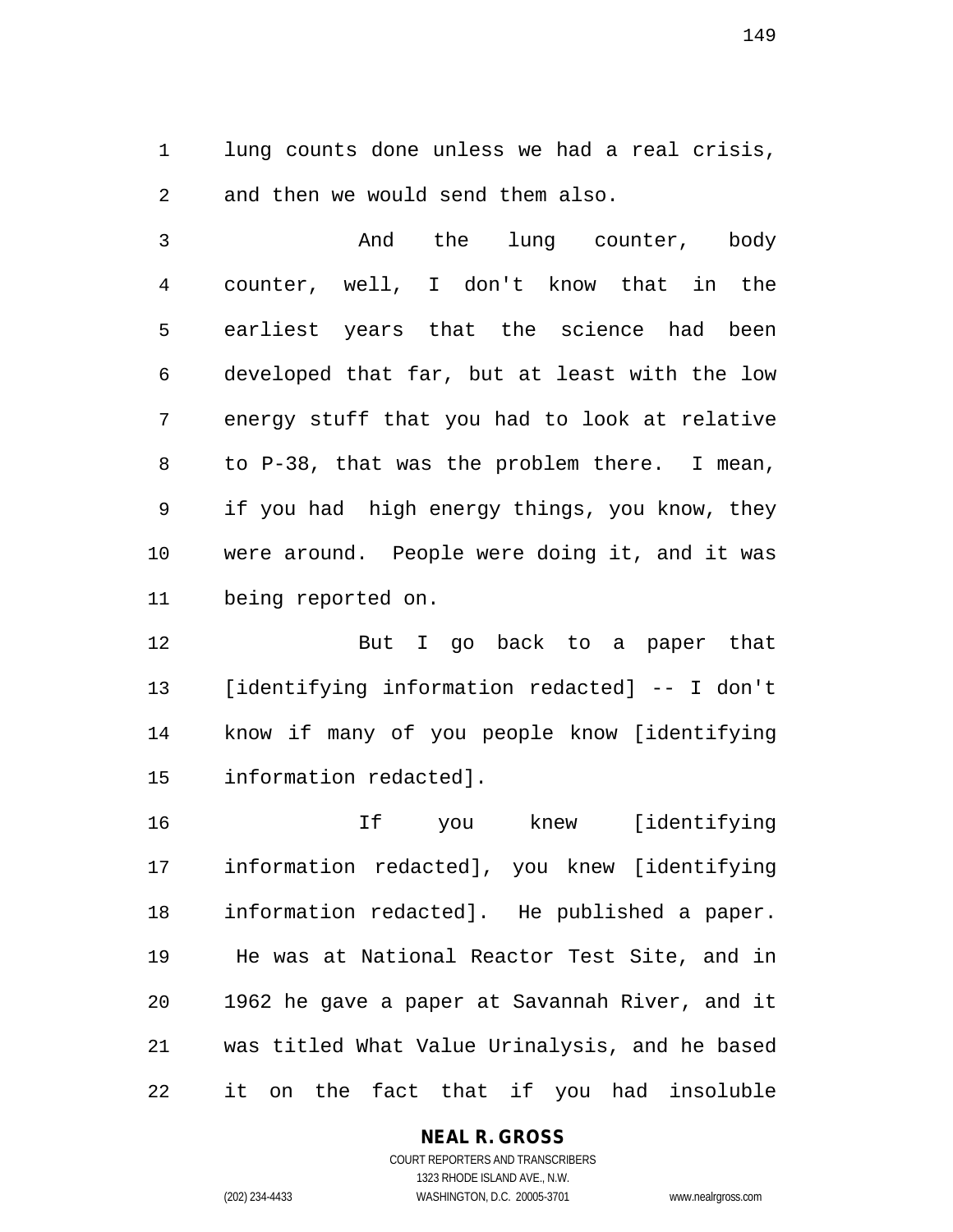material that was in the lung then you'd never see it in the urine. So he was campaigning for routine fecal samples. Well, that went over like a lead balloon. There was a lot of controversy about that, but he had a point. No doubt about that. So anyhow.

 Well, then finally, and I'll wrap it up, our remote location did not help us much there. It created problems, but in summary, to talk about the dose situation, and I don't want Brant to take offense to this, but --

 DR. ULSH: Don't worry. I won't. MR. SHEEHAN: -- to bound the neutron dose when using 45-year old NTA film data is like, as the old saying goes, trying to make a silk purse out of a sow's ear. The data was flawed to begin with, and with all of the reworking of this data 45 years later, with all of the best intentions does not change these facts. In today's computer language we say garbage in, garbage out.

## **NEAL R. GROSS**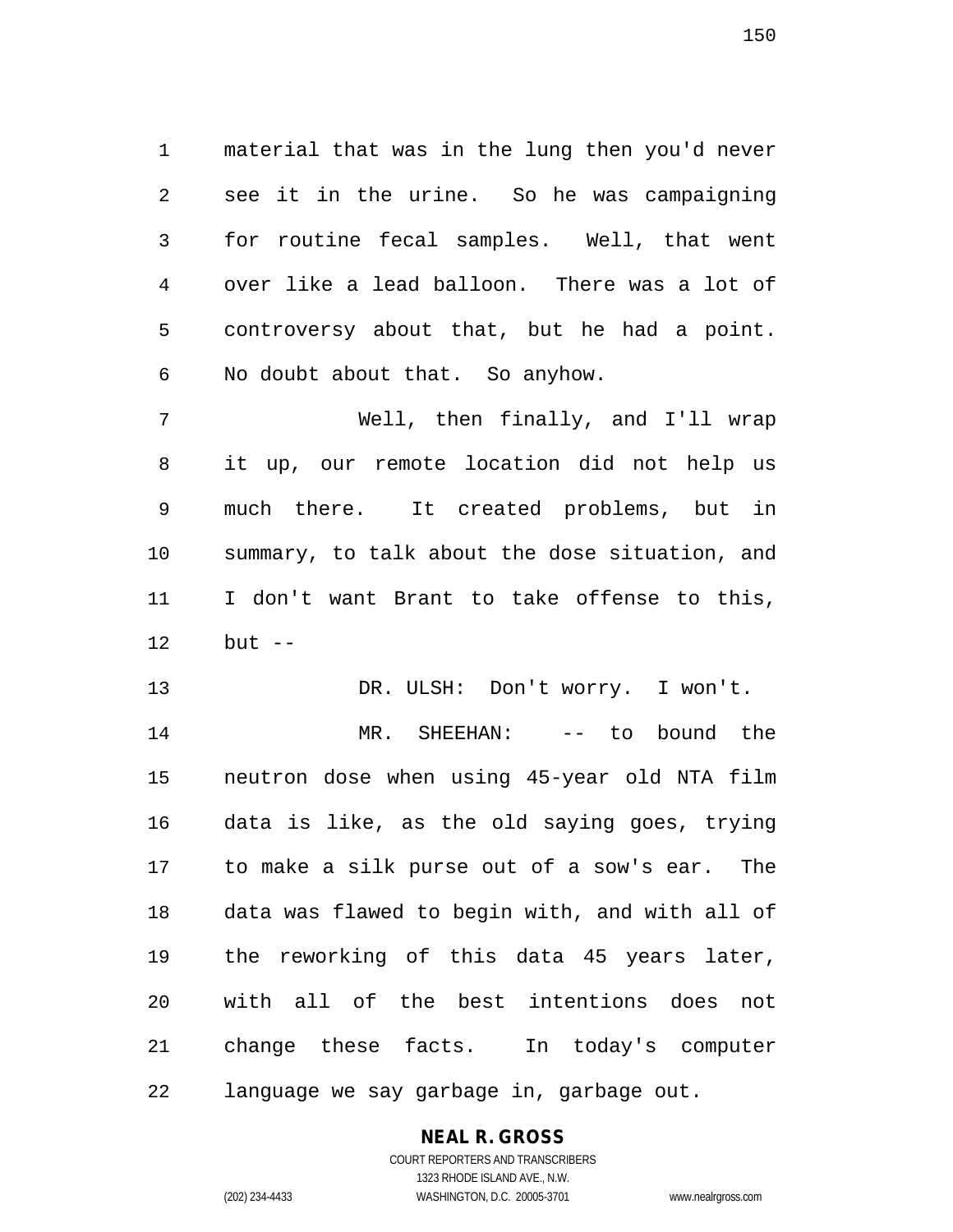While we did have a credible monitoring program, it was what it was, flawed method. So you can't make much more of it out of it.

 Finally, Congress signaled a strong desire to rectify damages by stipulating claimant-favorable handling of claims. Employees in the SM building endured exceptional hardship and risk while working with kilogram quantities of the most hazardous isotope known not in caves, but in glove boxes. They deserve no less than SEC status. 13 CHAIR BEACH: Thank you. **Any other questions for Warren?**  I do appreciate you braving the weather to come out and join us today. Thank you. 18 MR. SHEEHAN: Very good. CHAIR BEACH: Thank you very much. MR. SHEEHAN: I hope we didn't torpedo your meeting.

CHAIR BEACH: No, no, no. You're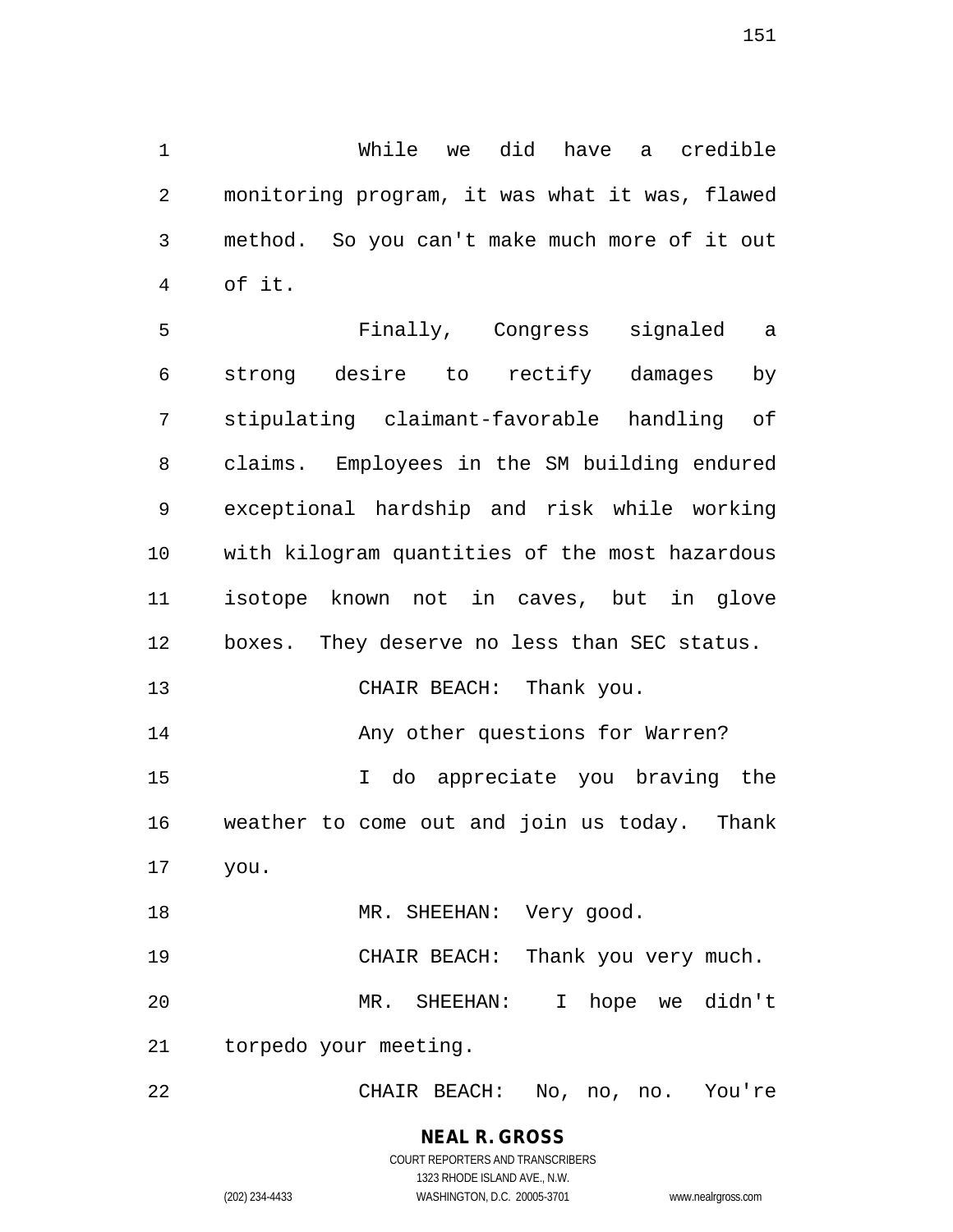fine.

 MEMBER CLAWSON: Actually this meeting is about you as workers and so forth. So we greatly appreciate what you have to say to us. MR. SHEEHAN: Well, you know, one thing, Brad, I think Dick and I probably share the same thing. Once you worked at SM you were branded. It was sort of like it was in your brain and you can't get it out, you know, and so we were both branded. 12 MEMBER CLAWSON: Appreciate it. 13 MR. SHEEHAN: Thank you. CHAIR BEACH: It's ten after 12. It would be nice if we could wrap up neutrons before lunch, but I don't know if SC&A has some further comments. DR. ULSH: Well, I would just like to make one comment. Brad asked me at the break if Warren and Dick worked for ORAU or NIOSH. Just to clarify, they don't. I mean, they're here of their own accord. In fact, I

#### **NEAL R. GROSS**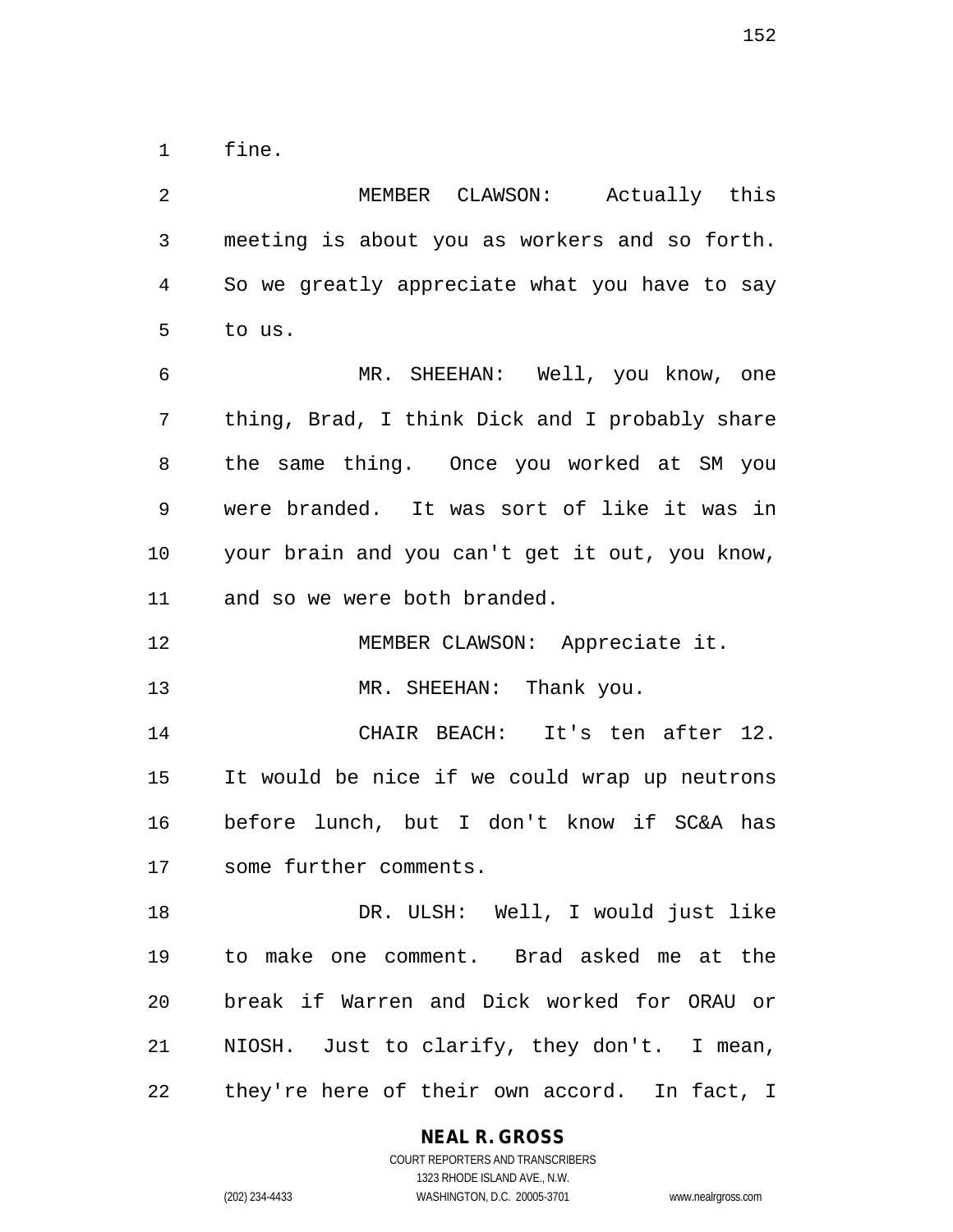didn't even know they were coming today.

 But I would like to take the opportunity to thank both Warren and Dick not just for coming down today, but in the past couple of years, they've been extremely helpful, especially these two and a handful of other former workers. So these are the guys who were there on the front lines, and I would encourage you, the working group, to give what they say a lot of credibility in terms of they were there. They were there first hand. So to be honest, none of us were.

 CHAIR BEACH: Okay. Work Group, what's your -- NIOSH, are you considering bringing anything else to the table on this issue, neutrons, the issues raised by SC&A?

 DR. ULSH: Well, at this point, I think the latest revision of our White Paper stands. I mean, we don't envision any changes to it. If I interpret where we are in the process correctly, I don't know that there would be time to make any further changes

## **NEAL R. GROSS**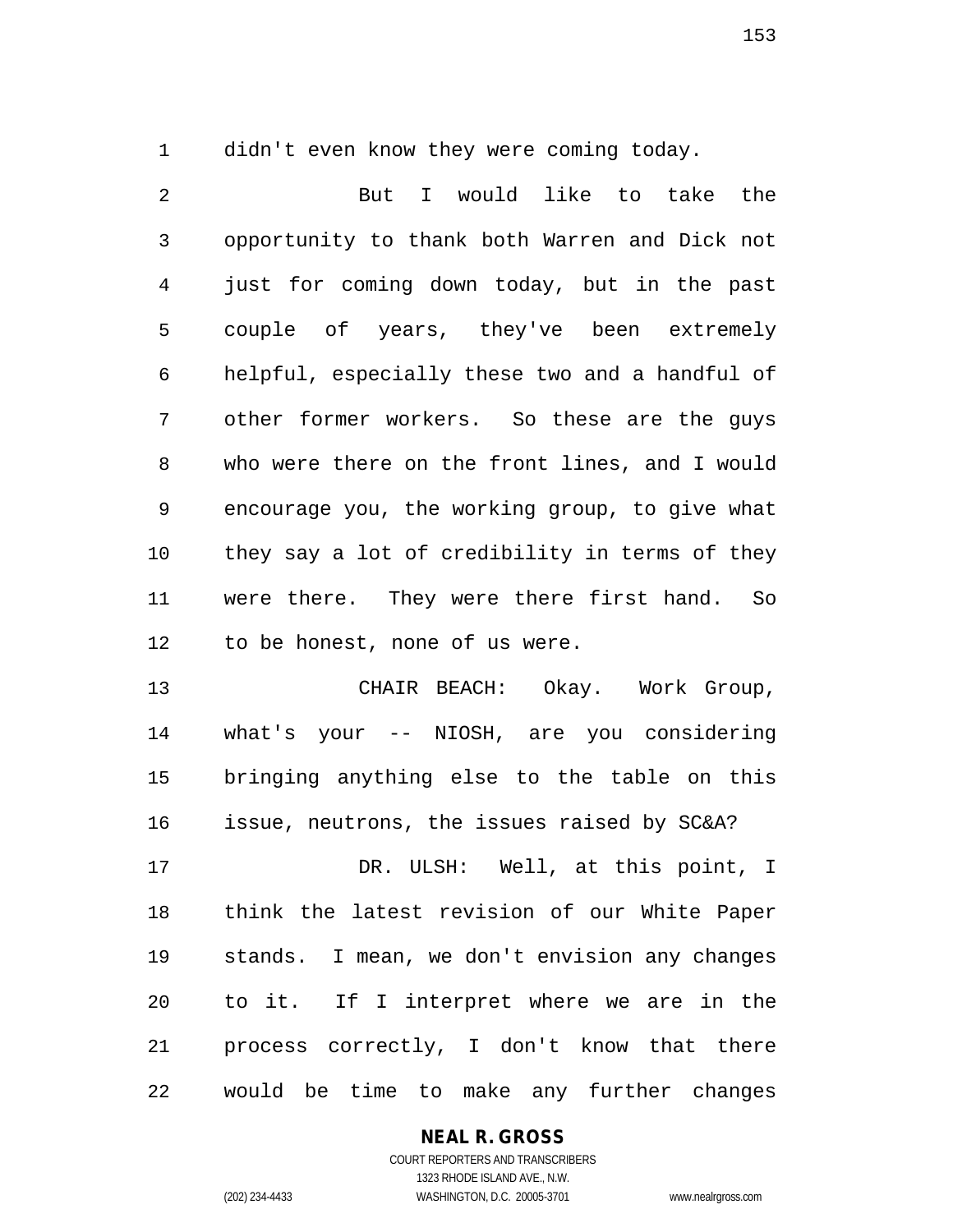anyway, but it kind of depends on the deliberations of the working group, whether or not you want to see something in addition.

 But I think for where we are now, we're comfortable with what we've got out there.

 CHAIR BEACH: Okay. Paul? MEMBER ZIEMER: We've heard a lot of comments from SC&A today, but we've seen none of that in writing. I understand that it may be in the process or is there an intent to formalize any of that in terms of what your bottom line is?

 I mean, we've talked around a lot of things. To some extent there appears to be some agreement on approaches, but maybe some disagreements on what the inputs to the system look like particularly under modeling. So it's not completely clear to me how close or how far apart our contractor and NIOSH are and what we have available as work group members to sort of come to a bottom line on this

## **NEAL R. GROSS**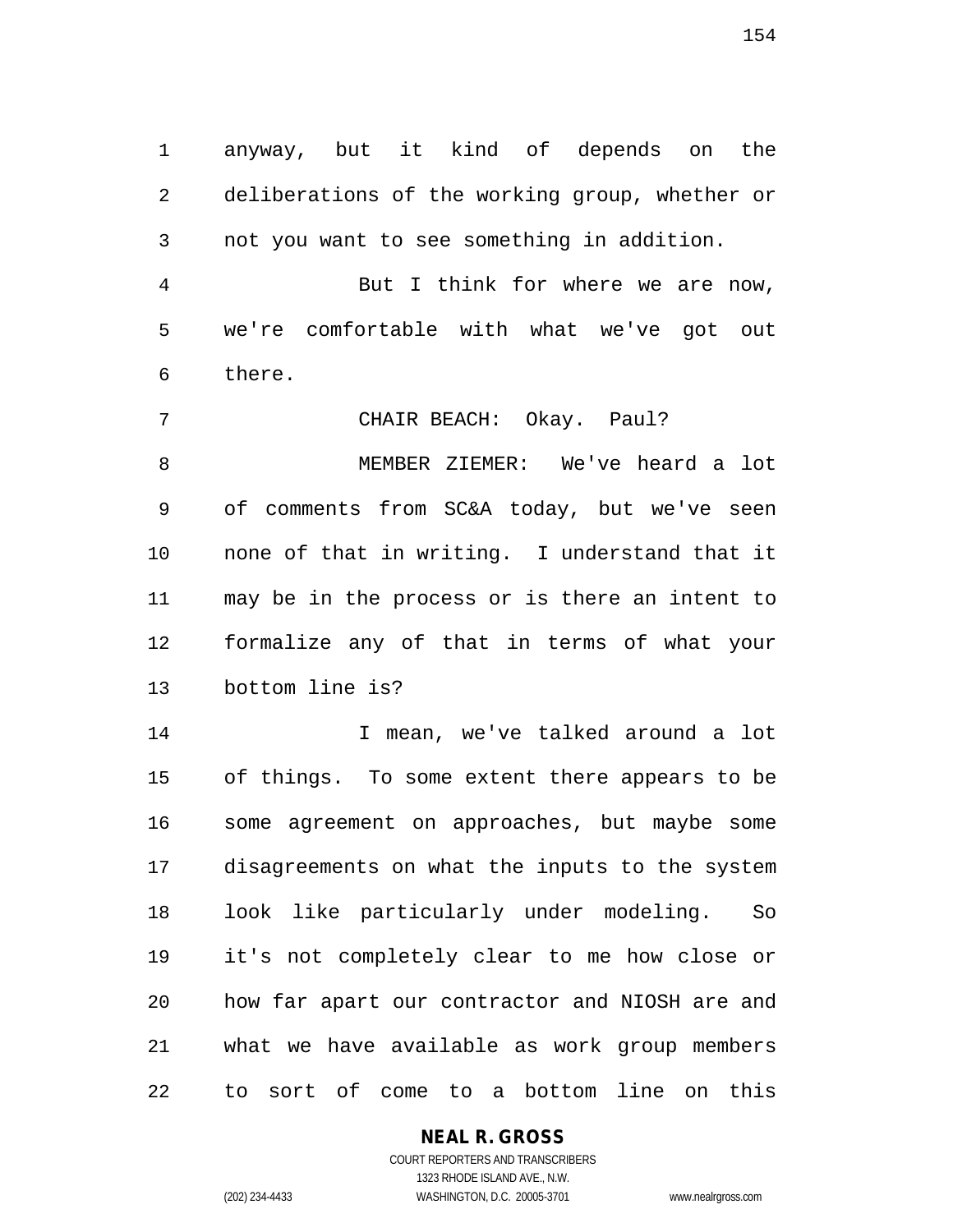neutron issue.

| 2            | MR. FITZGERALD: Yes, I guess I                 |
|--------------|------------------------------------------------|
| $\mathsf{3}$ | would respond that we did get -- well, first   |
| 4            | off, we had a Work Group meeting. When was     |
| 5            | that? May, I think it was.                     |
| 6            | CHAIR BEACH: May.                              |
| 7            | MR. FITZGERALD: Right. Where we                |
| 8            | discussed these issues. We didn't have a       |
| 9            | paper, White Paper, from NIOSH and we did      |
| 10           | discuss the MCNP issue. We discussed some of   |
| 11           | these issues, and based on that discussion,    |
| 12           | NIOSH did give us a slightly revised White     |
| 13           | Paper December 9th.                            |
| 14           | And I can only tell you we did                 |
| 15           | review the White Paper and had discussions     |
| 16           | amongst ourselves in preparation for this      |
| 17           | meeting, and there is a lot of material that   |
| 18           | could go into a White Paper, but I think what  |
| 19           | we wanted to do is be in a position to respond |
| 20           | to this revised White Paper from December 9th  |
| 21           | and take the guidance of the Work Group.       |

If it appears that it would be

# **NEAL R. GROSS**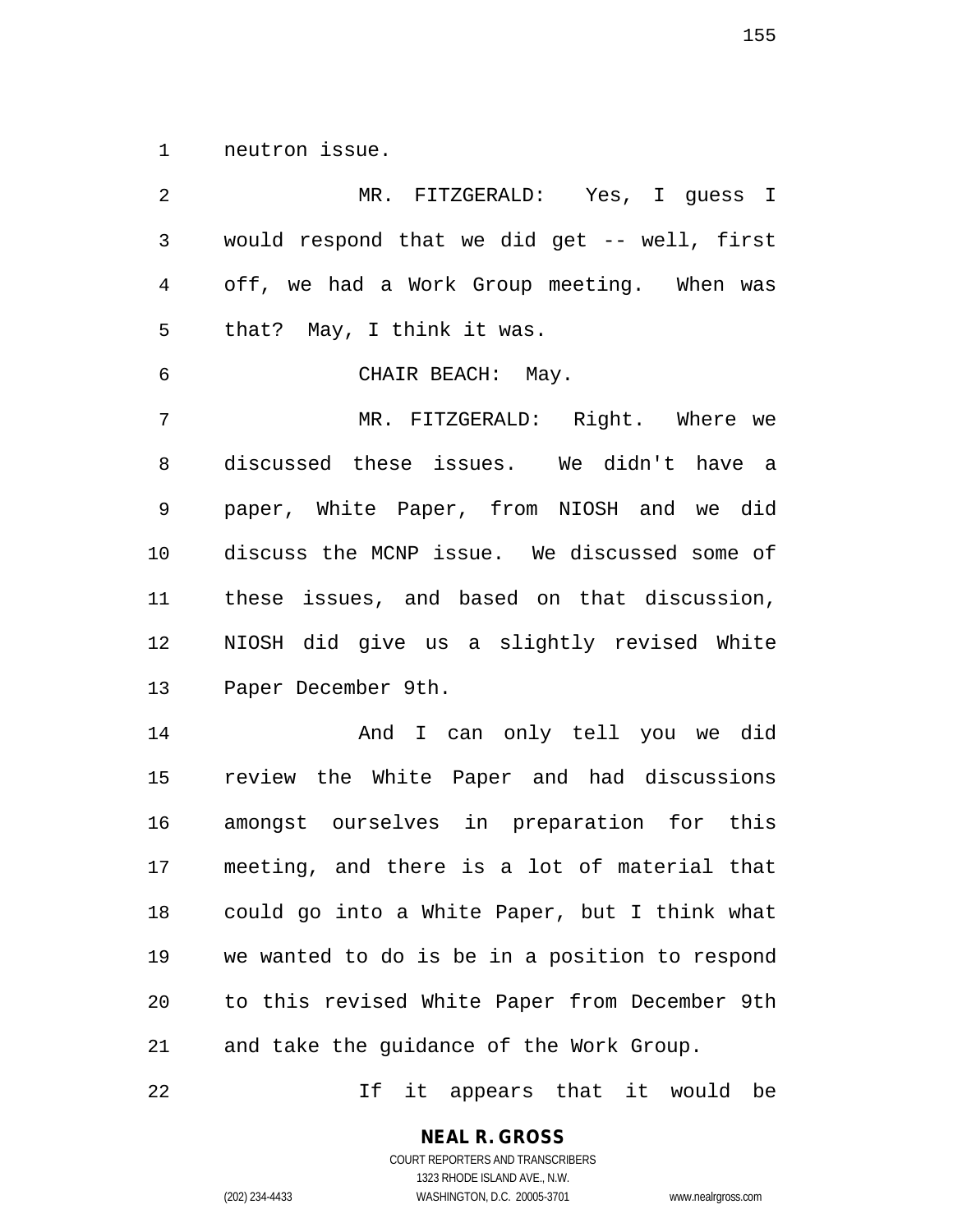beneficial to provide what we've said in writing, we could do that. However, I think we have actually provided most of it already. I mean this to me is a refinement of what we said in the summer, our concerns over the MCNP input data not reflecting actual work place parameters.

 MEMBER ZIEMER: Right. That's what John was emphasizing, but it appeared, John, that you're feeling now that there is more work place specificity, although you may have some concerns about, for example, do we have the right numbers for the shielding and so on.

 DR. MAURO: As I mentioned before, it really comes down in the sensitivity analysis which attempted to show how much of an adjustment factor is needed. My concern was that there was no connection from where I looked at between the two inches and six inches of shielding and mount. Is there reason to believe that that is -- we heard

#### **NEAL R. GROSS**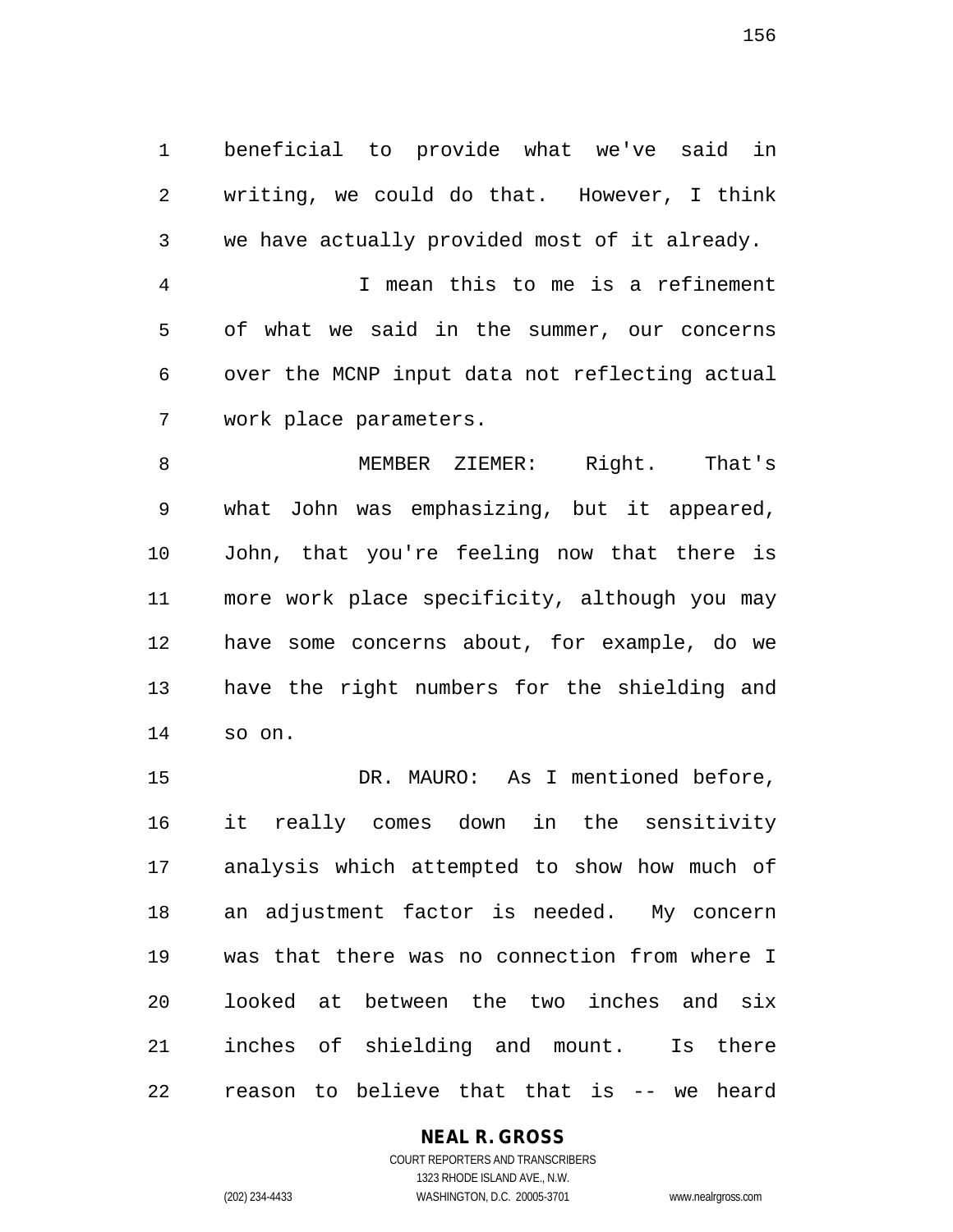just now something I didn't know, that, well, maybe a foot is the most it really could have been.

 Now, having that kind of feedback, it really now becomes a judgment call on whether or not that kind of information makes it Mound specific. Has a bridge been built now?

 Before today, I have to tell you there was no bridge. When I read that they took these numbers because someone felt they were reasonable, but our feedback from our people was they could not tell from looking at everything whether that was unique, whether or not we could say that was applicable to Mound. We heard a little bit of information today from first-hand experience, and it really becomes a judgment call now: does that build a bridge or not or can more be done to build a better bridge?

 We also heard that there may be some drawings; there may be other information

#### **NEAL R. GROSS**

COURT REPORTERS AND TRANSCRIBERS 1323 RHODE ISLAND AVE., N.W. (202) 234-4433 WASHINGTON, D.C. 20005-3701 www.nealrgross.com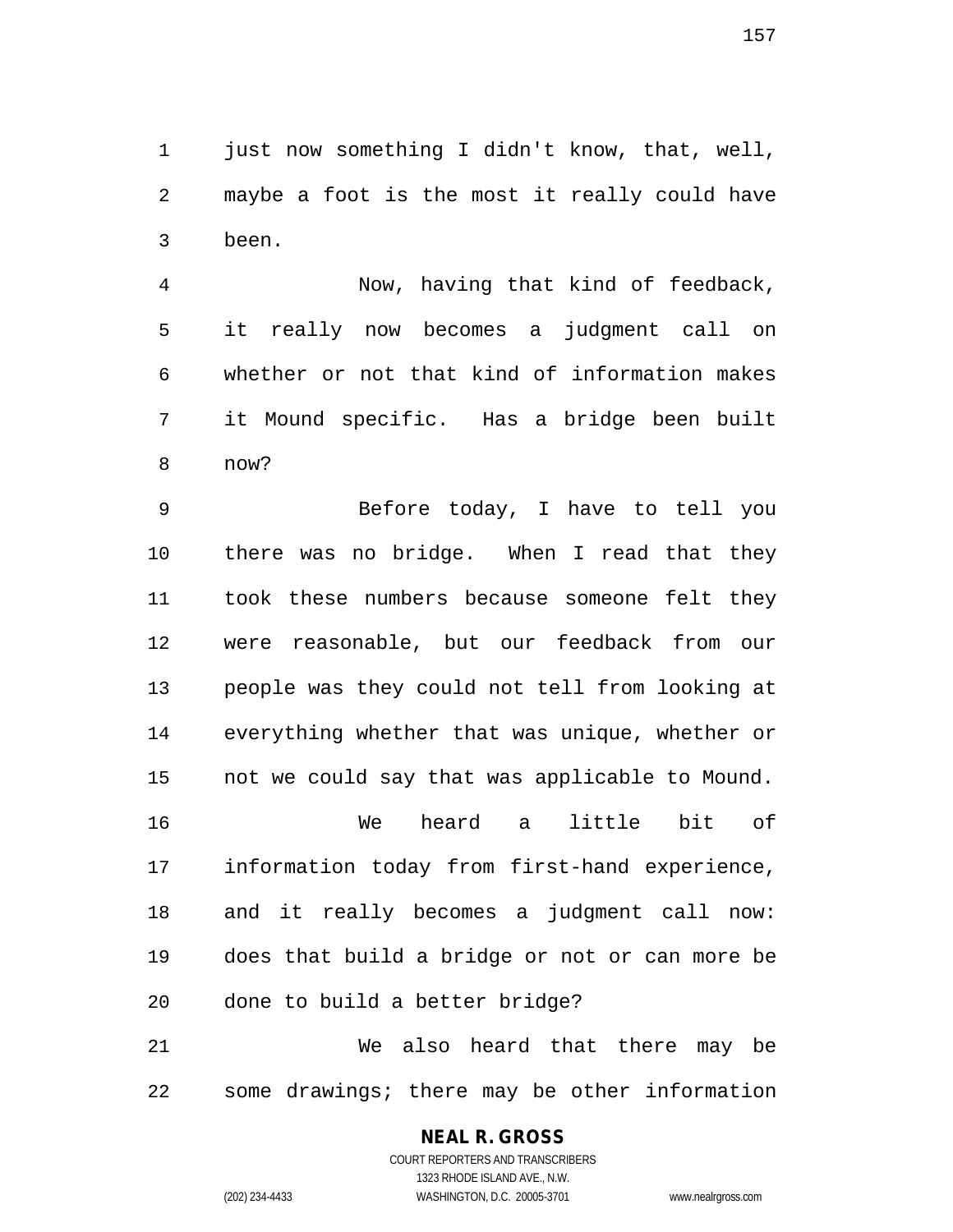that may be out there. In my mind this one -- now, I'm not talking neutron/photon now. I'm talking just simply this idea of the adjustment factor, and the use of the film badge to try the NTA film as the rock you're going to stand on.

 To me that rock has to be solid, and right now that rock seems to be a little shaky because we're not quite sure whether a bridge has been built between the MCNP runs and the assumptions used in the MCNP runs in order to come up with the adjustment factor. To me that's the rock that this house is built on, and it's really a matter of, you know, your own personal sense. Do you feel comfortable with the basis for that assumption? Is there enough to build on? DR. NETON: I just would add remember that this model value was only used for those visitor badges that had non-detectable photon. That's the only time it's

used.

**NEAL R. GROSS**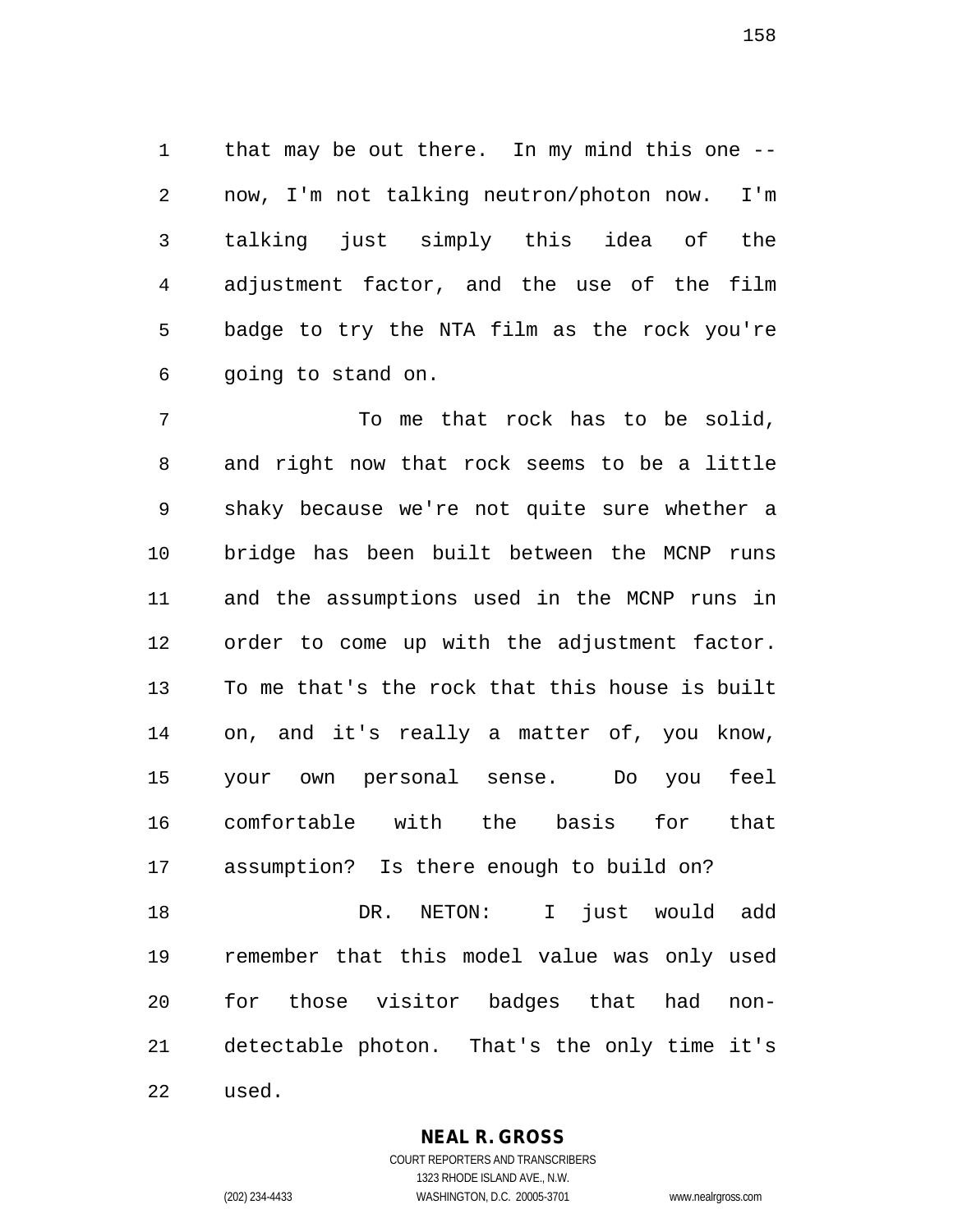DR. MAURO: Well, that brings us to the N/P at the model. The model is to fix the N/P, and to me what we really -- unfortunately what we only really covered was the NTA film adjustment factors because of the uncertainty in the distribution. I think there are other subjects we really haven't delved into.

 I think this issue of the N/P ratio and the fact that it's all over the place, I mean when I heard what I heard, when I heard numbers of ratios, it went from 18 to one to 18 to less than one, and that there's a presumption that there is a relationship between the two.

 They may be stochastically independent. They may not be any relationship between a given photon reading and a given neutron dose because on each application where there's a change-out. The design of the shielding may have been so different that there is no correlation, and that means that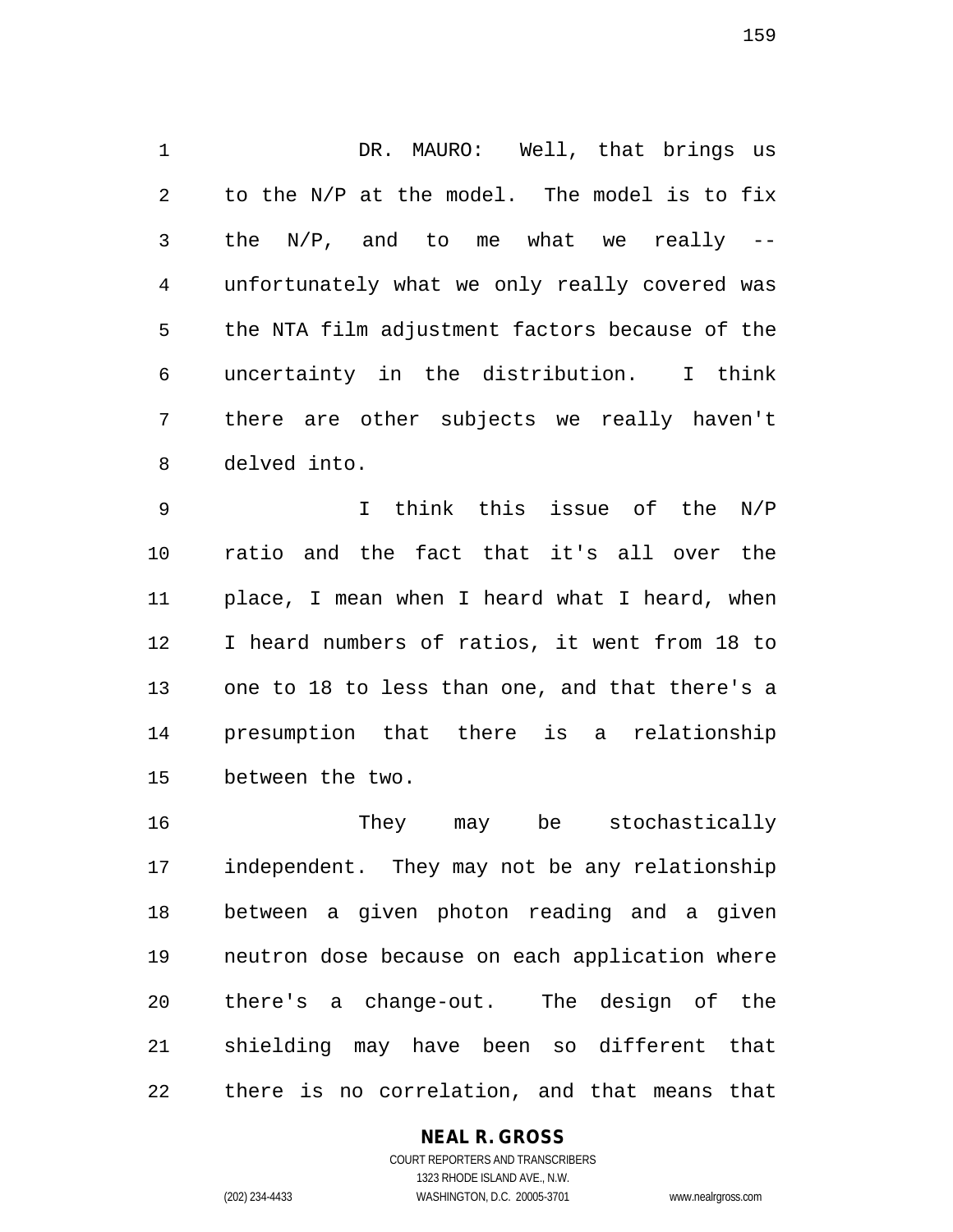there is no reason to believe there is a correlation between the neutron dose and the photon dose. You can't use neutron to photon ratios. It becomes like stochastically independent of each other, and then that goes out the window, and we haven't talked about this yet.

8 So I'm concerned about that. Now that becomes the place where when you don't have NTA film and you want to --

 DR. NETON: Well, it's going to be on the correction factor maybe.

 DR. MAURO: Oh, no, I'm just saying right now you heard where we are on the correction factor.

16 DR. NETON: Well, I don't know.

 DR. MAKHIJANI: I had a comment. We've heard, at least I heard new information. I don't know if it's new to the veterans MR. FITZGERALD: No, it's new to us.

DR. MAKHIJANI: That as I

#### **NEAL R. GROSS** COURT REPORTERS AND TRANSCRIBERS

1323 RHODE ISLAND AVE., N.W. (202) 234-4433 WASHINGTON, D.C. 20005-3701 www.nealrgross.com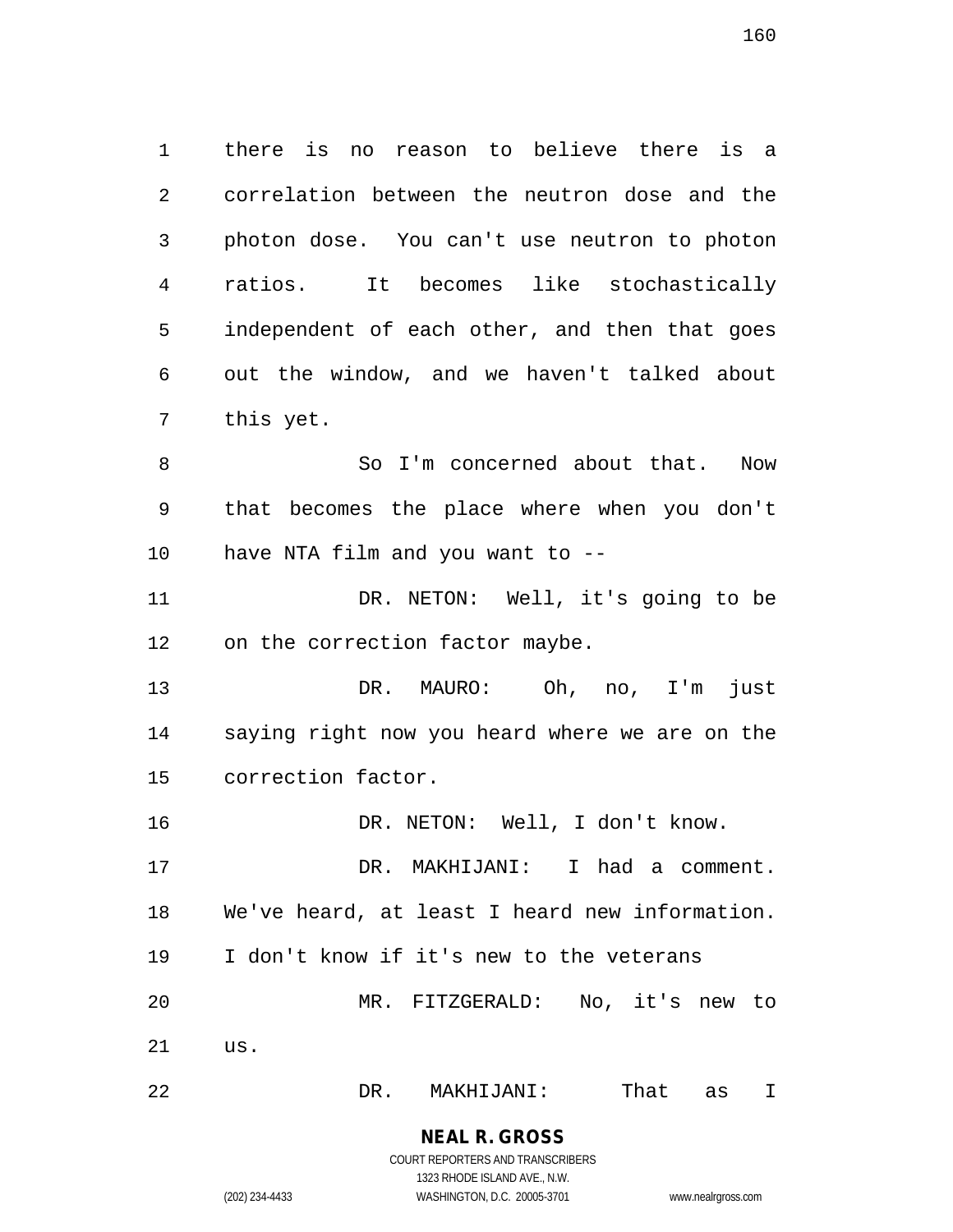understand the model that's on the table, it's a bare source that is giving high energy neutrons. It's moderated by some kind of shielding.

 Now, we see that because a lot of stuff was going in starting around 59 or 60 and nothing was coming out, you've got a lot of trash. You've got a lot of trash. You've got a lot of hydrogenous material that constitutes the matrix for storing the stuff in the building. So now you've got barrels with paper, booties, gloves that have kilograms and kilograms of plutonium-238 whose characterization is not known, but you can infer that the neutrons would be much more heavily moderated than just or possibly more. They may not.

 DR. NETON: I don't know Arjun, that's a stretch.

 DR. MAKHIJANI: No, it is a stretch. I agree. I say maybe.

MR. MADDING: May I inject? This

#### **NEAL R. GROSS** COURT REPORTERS AND TRANSCRIBERS

1323 RHODE ISLAND AVE., N.W. (202) 234-4433 WASHINGTON, D.C. 20005-3701 www.nealrgross.com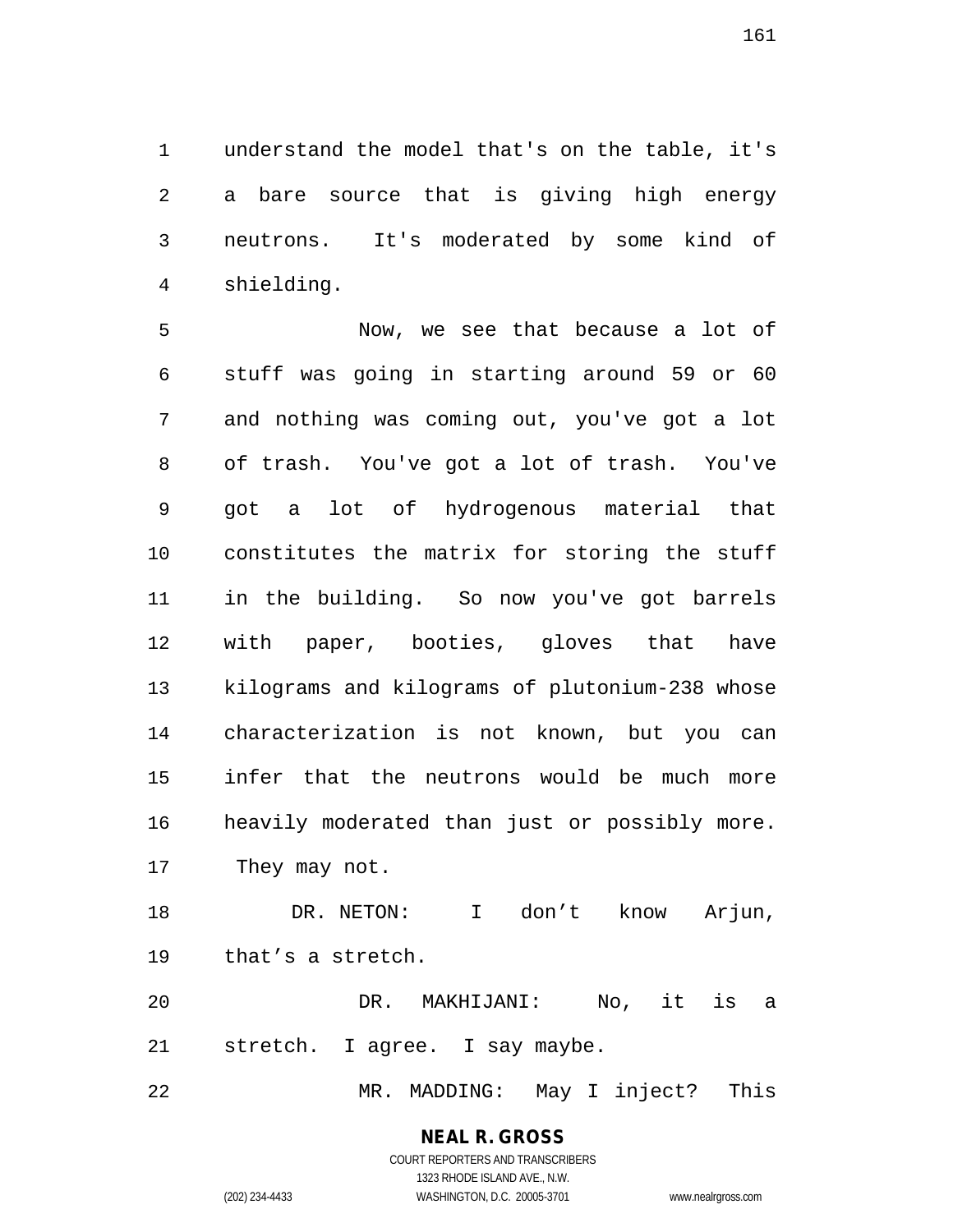is Dick Madding again.

 May I inject that the drums went out of the building. DR. MAKHIJANI: So the drums were not in the building. MR. MADDING: Oh, absolutely not. They were stored outside alongside the building, and when PP Building was built in that space, they went 500 feet -- DR. MAKHIJANI: So then you've got a new place outside the building. MR. MADDING: Yes, but it was down alongside the building and not in the regular path of people going by. DR. MAKHIJANI: Right, but I just heard something that caused me to sit up to say that the whole source issue is more complicated. Whether it's an issue of significance for those or not I don't know, but I just want to put that on the table because it was a new issue.

MR. FITZGERALD: Well, I think

**NEAL R. GROSS** COURT REPORTERS AND TRANSCRIBERS 1323 RHODE ISLAND AVE., N.W.

(202) 234-4433 WASHINGTON, D.C. 20005-3701 www.nealrgross.com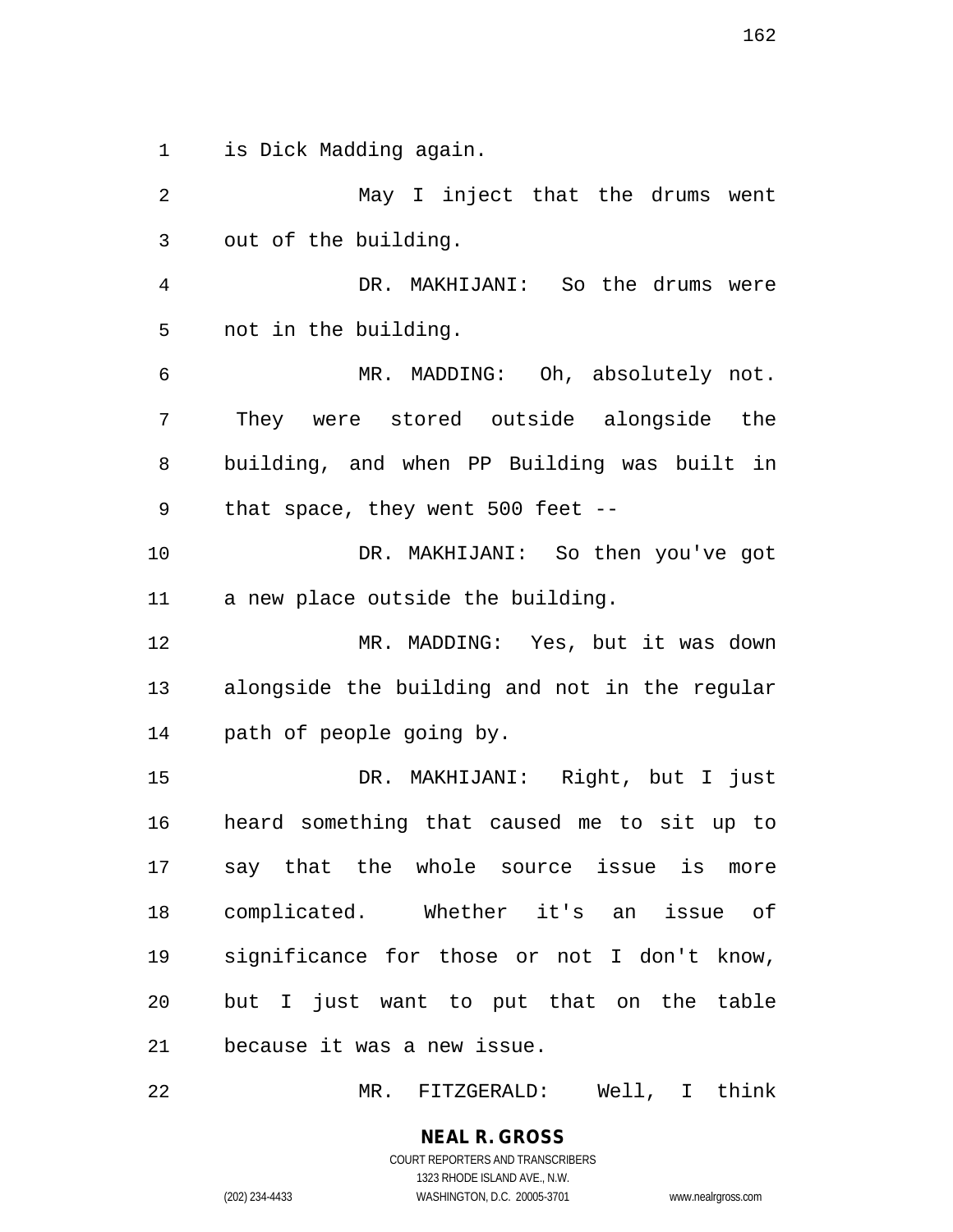certainly the information on the --

 DR. ANIGSTEIN: This is Bob Anigstein. I'd like to make one comment based on the workers' description of how crowded the rooms were where the glove boxes were. So this idea that we had brought up earlier, it sounds the exposure would have been PA, becomes much more realistic now, and it sounds as if the worker might have been just as close to the glove box behind him or almost as close as the one in front. MR. KATZ: Bob, you couldn't see the drawings. So it's understandable that that's not clear to you, but actually they're in separate rooms, and there's hallways between the rooms. So they really aren't back to back as you imagined. DR. ANIGSTEIN: Oh, okay. MR. FITZGERALD: But, Paul, to answer your original question, sure, I mean, we could take our notes from the last week or

**NEAL R. GROSS**

COURT REPORTERS AND TRANSCRIBERS 1323 RHODE ISLAND AVE., N.W. (202) 234-4433 WASHINGTON, D.C. 20005-3701 www.nealrgross.com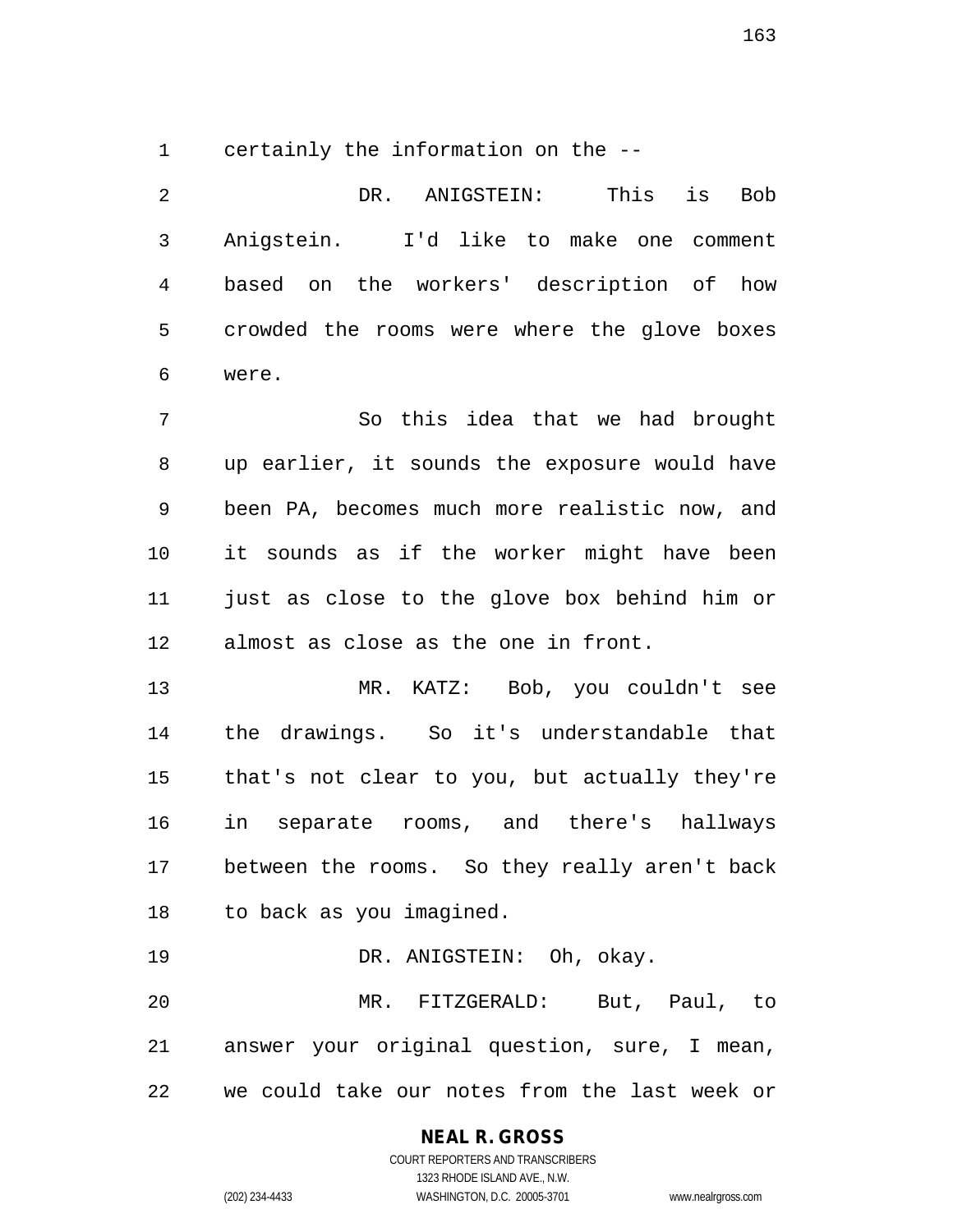so and put them into a White Paper. I don't see the value on this particular issue, but I think what we discussed today is pretty much what we discussed last summer. You know, what we're saying, again, is that -- and I think, you know, some of the -- I would think it's a revelation to me. I think the new information is not only the material that was in the source material, but also the shielding thickness being up to 12 inches.

 MR. MADDING: I do have a number of photographs of SM boxes and PP boxes with shielding on them, if those are of interest to you.

 MR. FITZGERALD: Well, I think that is what we were saying last summer and now, that without building this bridge -- let's just keep the analogy going -- without building this bridge to actual parameters, engineering drawings, something that would bring this down better, I think the confidence in the adjustment factor is still not there,

#### **NEAL R. GROSS** COURT REPORTERS AND TRANSCRIBERS

(202) 234-4433 WASHINGTON, D.C. 20005-3701 www.nealrgross.com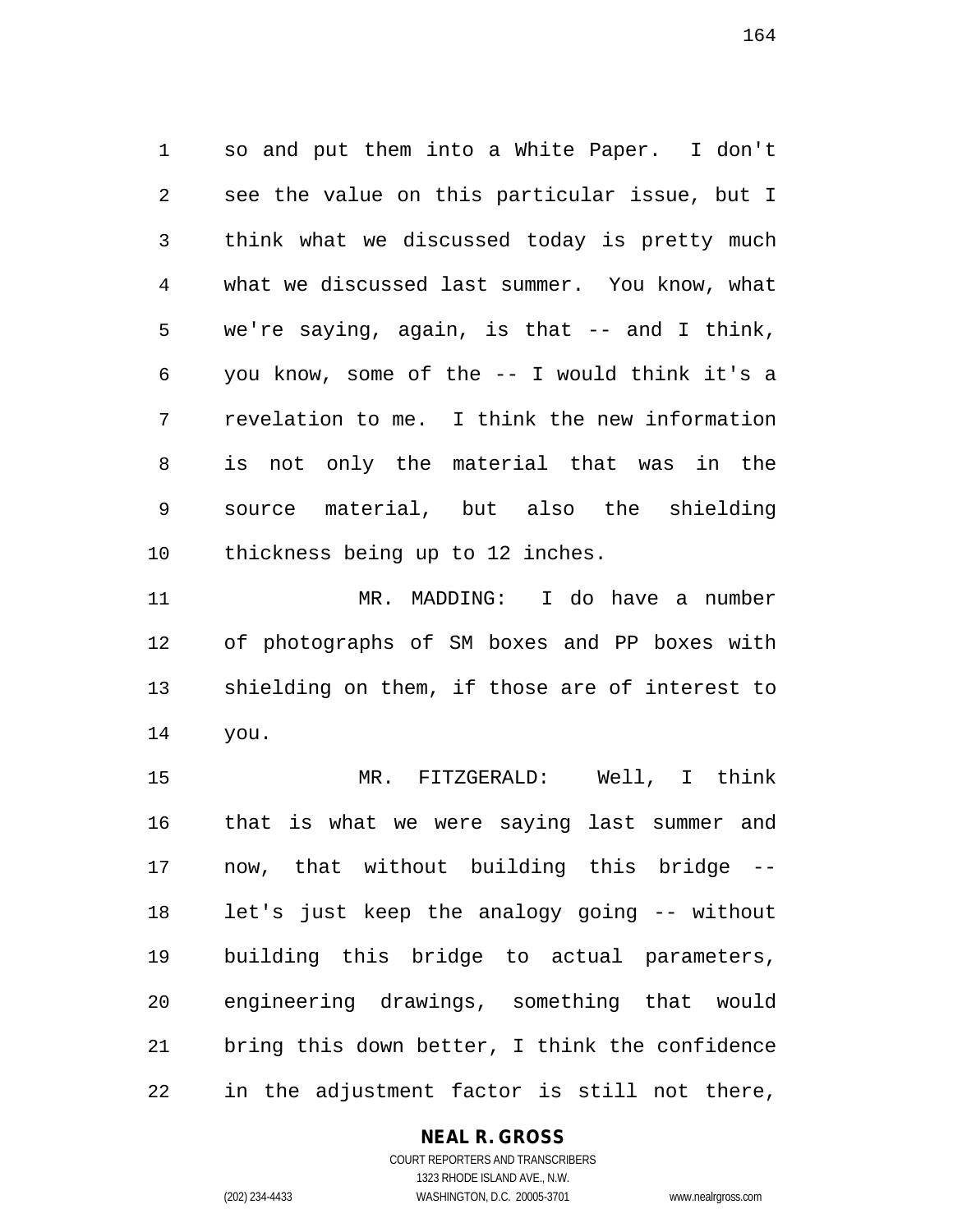and that's what we kind of said this summer and what we said in our White Paper.

 I think this discussion underscores it even more. So I don't think we can say more than what's been said at the table today.

 MEMBER ZIEMER: Just a follow-up question, though. As I understood it, it is to me a very different picture of the operation as well. Many of the glove box people were working in different locations.

12 MR. MADDING: Oh, absolutely.

 MEMBER ZIEMER: And so, you know, you might have a 12 inch, but you weren't working with the 12 inch shielding 24-7.

MR. MADDING: No.

 MEMBER ZIEMER: You might be in there for ten minutes and then you were at a different place with different amounts. So there is a kind of built in I don't know if I want to call it averaging procedure, but I think you could make the argument that some

#### **NEAL R. GROSS** COURT REPORTERS AND TRANSCRIBERS

1323 RHODE ISLAND AVE., N.W. (202) 234-4433 WASHINGTON, D.C. 20005-3701 www.nealrgross.com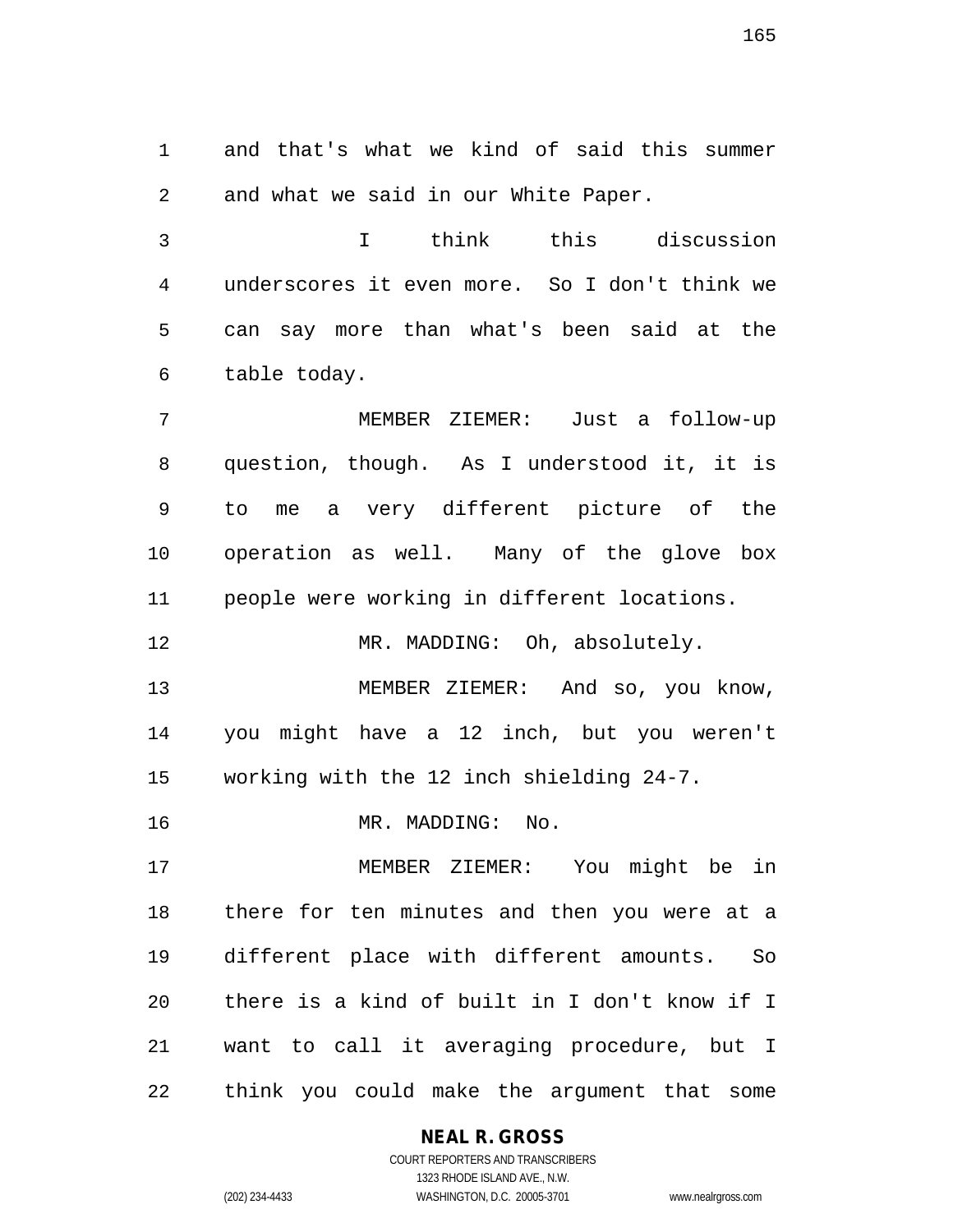kind of reasonable distribution of that shielding thickness would not be a bad approach.

 I mean, yes, you could bond it and say let's take the maximum shielding, but it seems to me that's also unreasonable in terms of what they're doing.

 MR. MADDING: And I'm not in conflict with what Brant has found out from other workers because it depends on when you were there as to what the thickness of the shielding was. If you were there --

 MEMBER ZIEMER: For any given worker, it's likely to be changing --

 MR. MADDING: Right, oh, absolutely.

 MEMBER ZIEMER: -- from time to time.

 MR. MADDING: Nobody could -- SM- 35 was a respirator operation practically from the start, 100 percent respirator operation, 100 percent of the time. Nobody can work in

## **NEAL R. GROSS**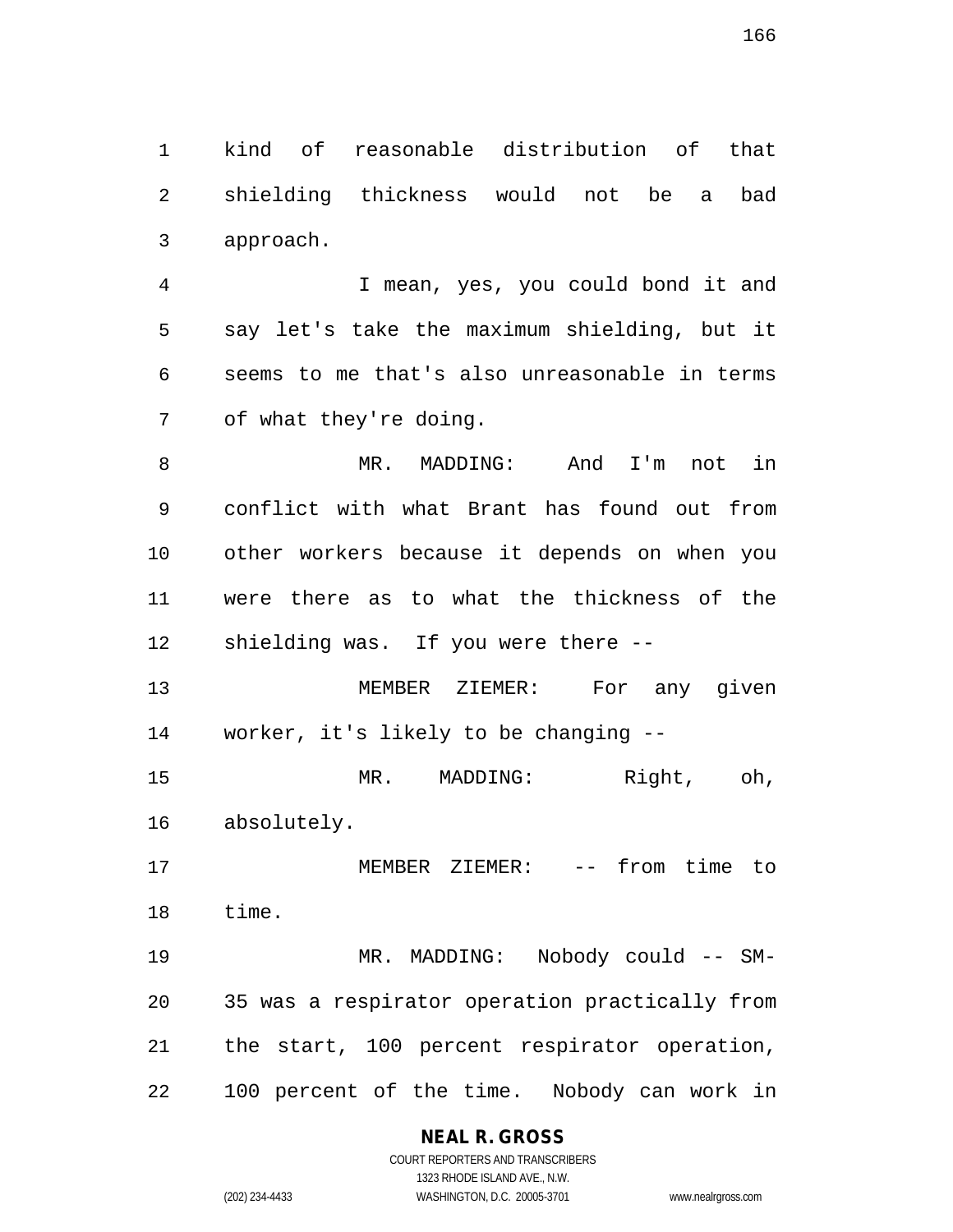respirators six hours of the day. It's not just  $-$ 

 CHAIR BEACH: Okay. Warren has been waiting patiently to add something.

 MR. SHEEHAN: I want to interject. You talk a lot about this neutron/proton ratio and being somewhat box related, how much shielding and all of that. I want to point out something that I think you haven't maybe considered. I think it is more job oriented.

11 The reason I bring that out, there was a lot of trash bagging, and if you had seen trash bagging, you're hugging that trash bag. You have no shielding. So in this case there is no shielding. You can talk about six inch, 12 inch or whatever, and you can talk about pi r squared. There's not much there, you know, when you're hugging that bag and there was an awful lot of trashing out done and you can come out through the glove ports. So I think maybe the doses were more job-related than box related in the end.

#### **NEAL R. GROSS**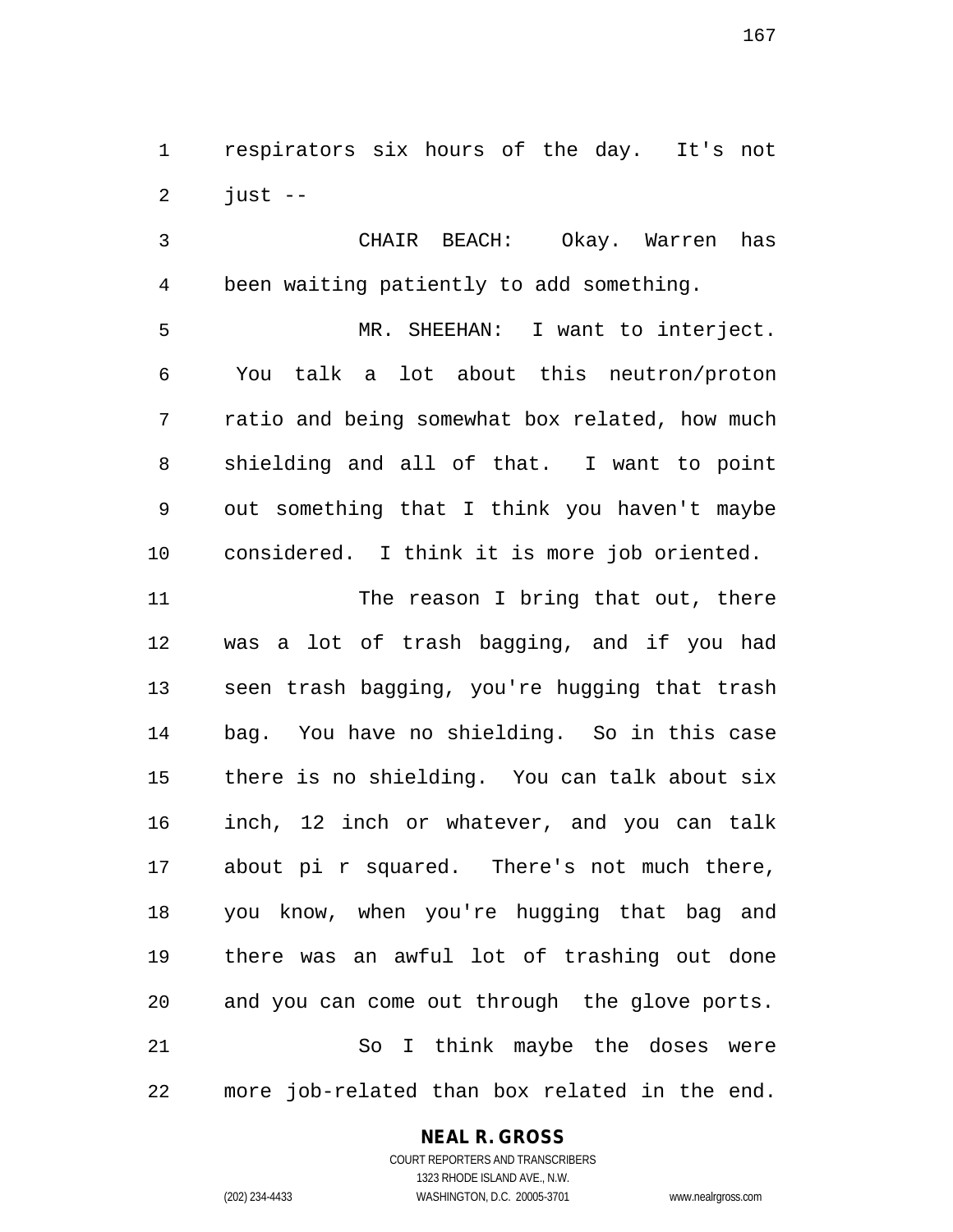That's my point.

| $\overline{2}$ | CHAIR BEACH: Thank you.                        |
|----------------|------------------------------------------------|
| 3              | DR. MAKHIJANI: Just to throw a                 |
| 4              | number in here, we found a number doing a      |
| 5              | little Google search. Scattering mean free     |
| 6              | path in water of neutron decreases from six    |
| 7              | and a half centimeters to 11.25 centimeters    |
| 8              | and the neutron energy decreased from 5 MeV to |
| 9              | .22 MeV, probably a couple of centimeters of   |
| 10             | mean tree path is what we're talking about,    |
| 11             | and then decreasing. That's to start with,     |
| 12             | and then after the first collision would       |
| 13             | decrease.                                      |
| 14             | DR. ULSH: Sorry.                               |
| 15             | DR. MAKHIJANI: I'm done. This is               |
| 16             | right. I mean, I'm just doing it.              |
| 17             | Again, I would remind<br>DR. ULSH:             |
| 18             | you what the purpose of this White Paper is,   |
| 19             | and it is to estimate the unmonitored neutron  |
| 20             | dose from visitors. When you're talking about  |
| 21             | SM-35 with the shielding where some workers    |
| 22             | could have been in there for short periods of  |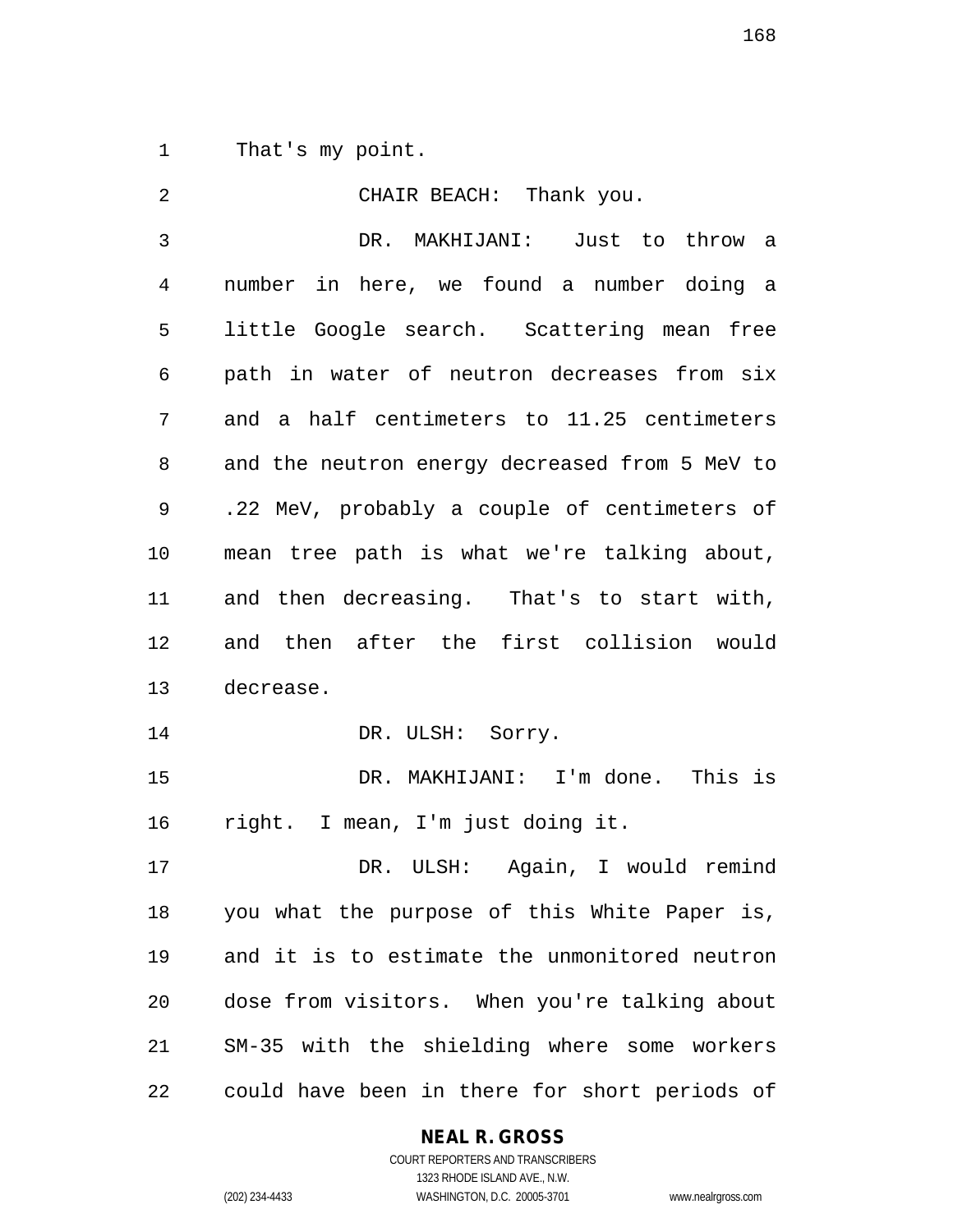time, those workers wore NTA film. Those are not the people that this White Paper is going to be applied to.

 The people that this is going to be applied to are the visitors to the building that got low photon doses so that they didn't read the neutron dose.

 DR. MAKHIJANI: I was just talking about the correction factor. I'm not talking about duration.

11 DR. ULSH: I'm not addressing what you said yet.

DR. MAKHIJANI: Oh, okay.

 DR. ULSH: I'm talking about the past ten minutes of discussion.

DR. MAKHIJANI: Okay.

 DR. ULSH: I would also direct you to page 41 of our White Paper where it clearly shows the fraction of the dose equivalent that is contributed by low energy neutrons, and it is trivial down below the neutron energy spectrum.

## **NEAL R. GROSS**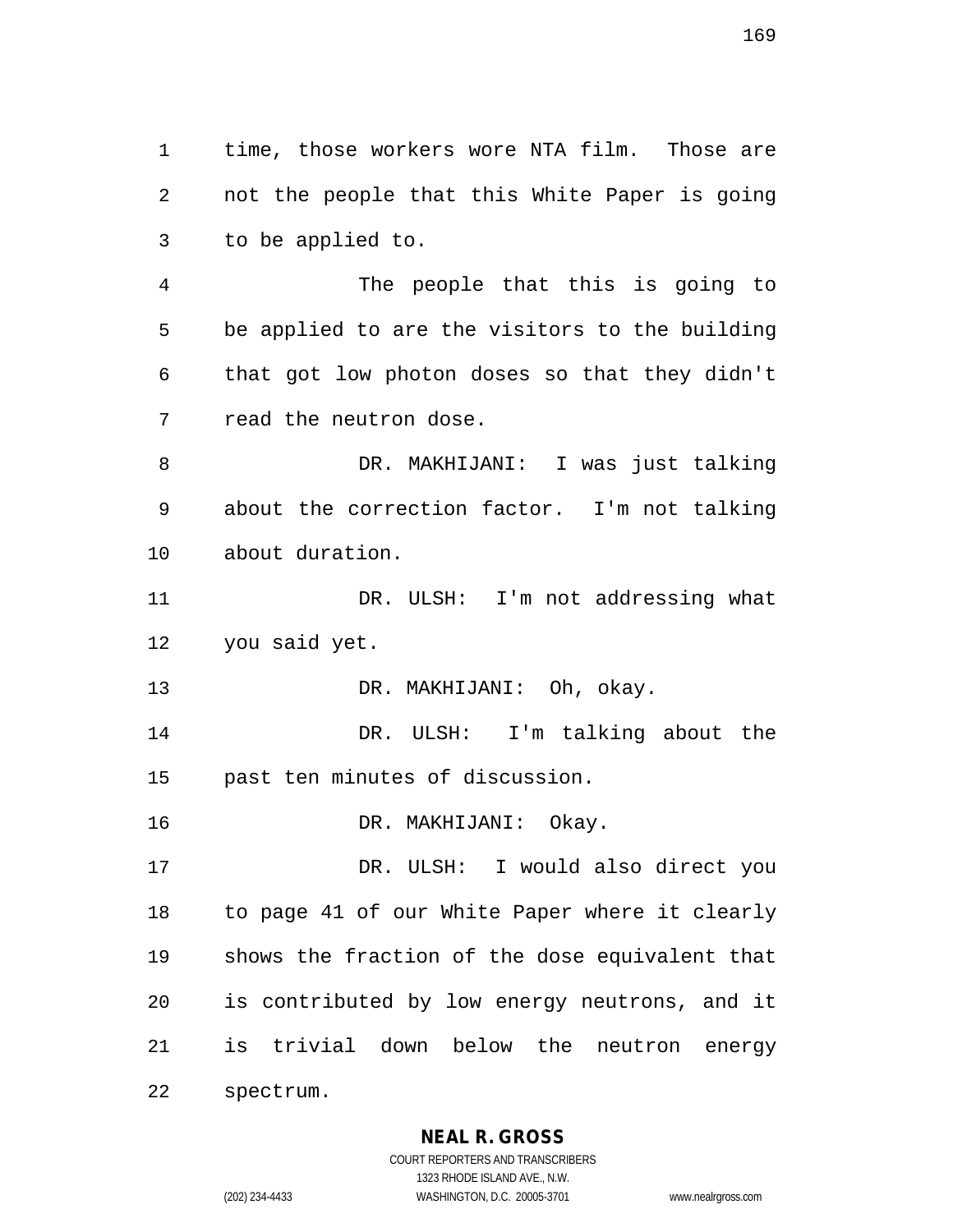1 DR. MAURO: That's unshielded. That's a naked source. DR. ULSH: No. DR. MAURO: What is that? That's a shielded source? That dose -- DR. ULSH: Two inches of water here, but the point is -- DR. MAURO: Okay. It's the relative dose? DR. ULSH: In terms of the relative dose equivalent. If you look at the area under the curve, it will give you the dose equivalent. DR. MAURO: And this would be for -- all of these represent two inches of water. 17 DR. ANIGSTEIN: Which page are you on? DR. ULSH: These particular pictures do. Forty-one of 53 in our White Paper. Now, if you're interested -- I'll

> **NEAL R. GROSS** COURT REPORTERS AND TRANSCRIBERS

1323 RHODE ISLAND AVE., N.W. (202) 234-4433 WASHINGTON, D.C. 20005-3701 www.nealrgross.com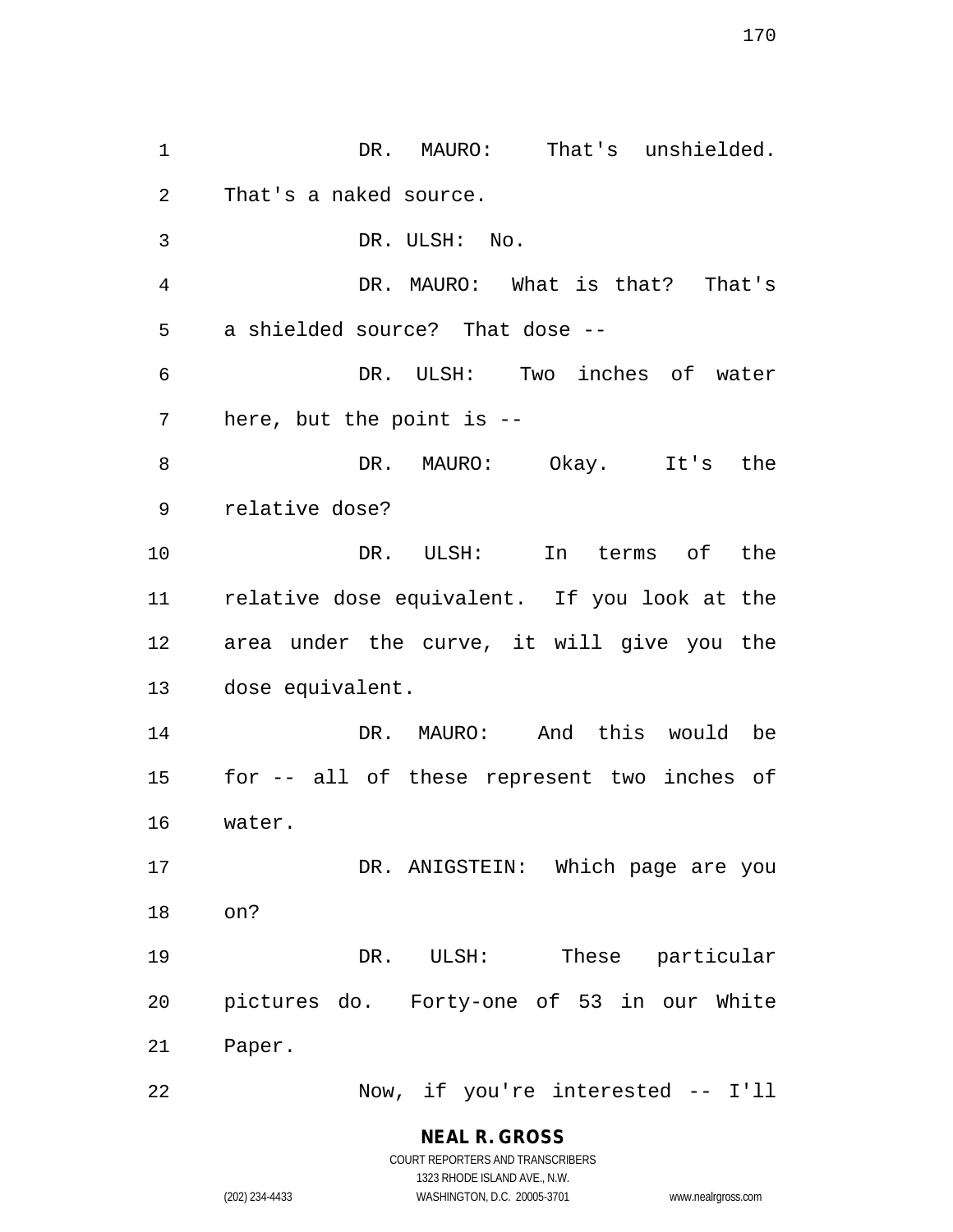let John finish looking before I go forward. DR. MAURO: So it looks like about half or less. The area under the curve? DR. ULSH: Right, the area under the curve if you look at -- Bob Morris, you

 can help me out. We've got a table here that shows -- but that's in there.

8 DR. MAURO: Okay.

 DR. ULSH: And the last thing that I would add is far from being an unknown factor here, if you look at a paper by [identifying information redacted] in Health Physics in 1980, and if you're interested I can give you the complete citation, it gives you the effect in terms of the fraction of neutrons with energy less than one MeV in this case, and it has different shielding thicknesses. It goes from zero, a bare source, up to 30.5 centimeters. So about a foot coincidentally, and what you see is you get to a point of diminishing returns; that you add more and more shielding, the effect,

#### **NEAL R. GROSS**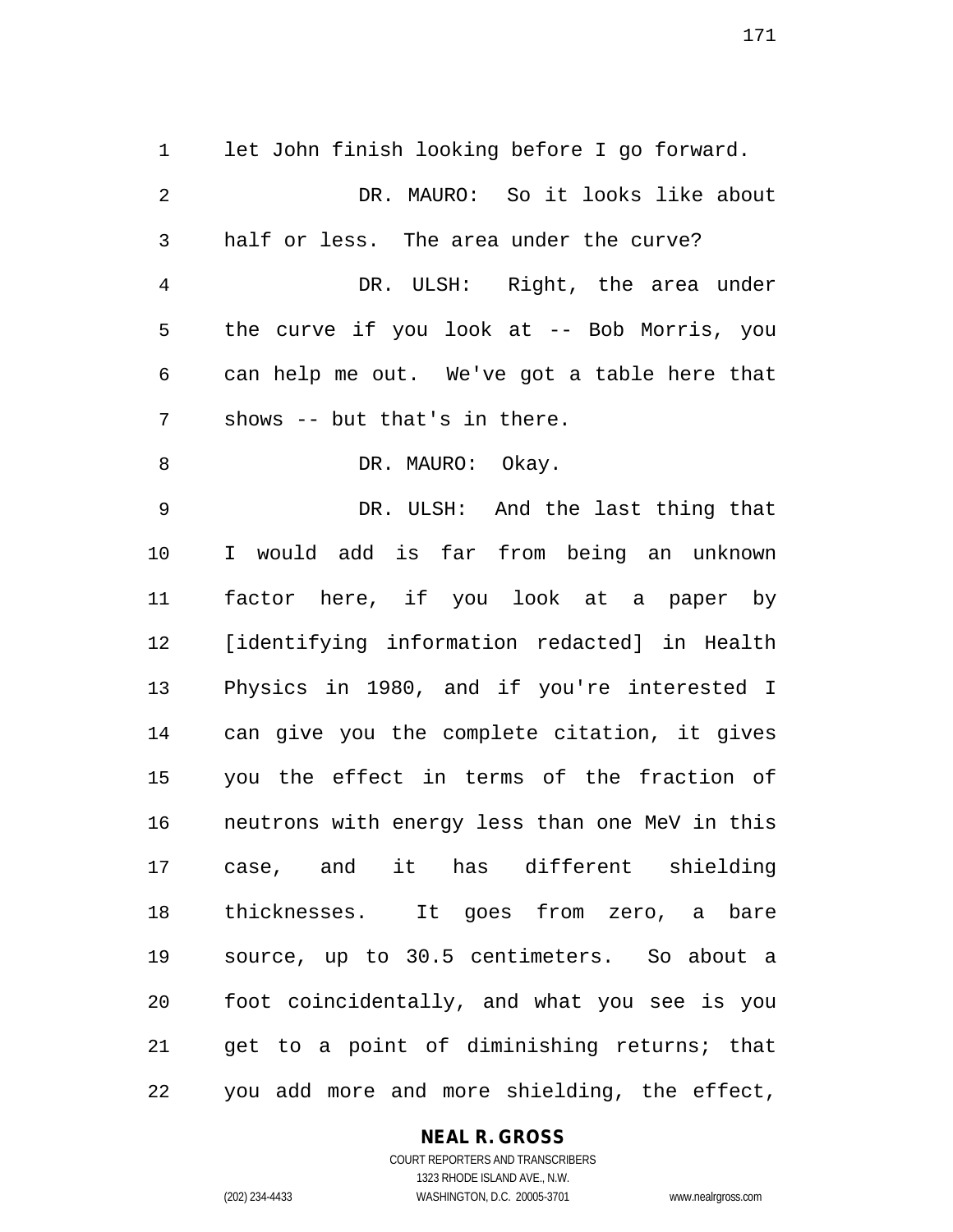it flattens off. It's less and less.

 So I mean, this is not an unknown thing that we have just discovered here. Mound was well aware of this problem, and the reason that we picked the scenario that we did is not because Mound was full of concrete silos. It's because it's meant to be a bounding scenario.

 I would present to you that the scenario that we picked with the glove box in the middle, concrete floors, concrete walls is the claimant favorable upper bound on what you would see that Dick drew up on the board.

 CHAIR BEACH: But you're saying its scenario is not site specific data, which is what we're looking for.

 DR. ULSH: It's not. The reason that we picked that scenario is to be a worst case so that we didn't have to model 14, 15 different configurations. We picked the one that would be the claimant-favorable bound.

In other words, if we went in in

**NEAL R. GROSS**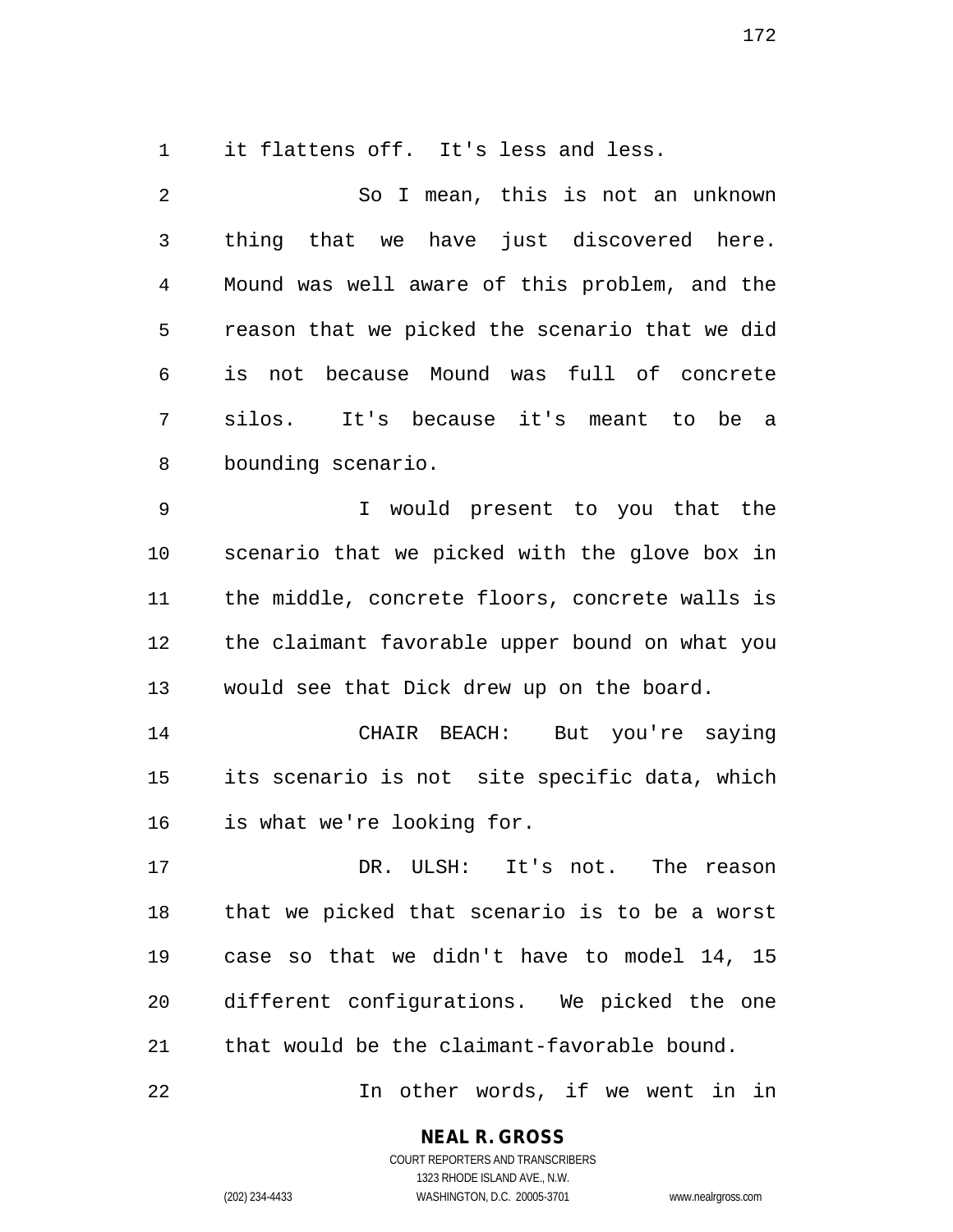MCNP and modeled specifically each of these scenarios and you could go on ad infinitum, it would not be worse than what we've got in this paper. That's why we picked it.

 CHAIR BEACH: But the law says that it has to start with site specific.

 DR. NETON: We knew it was plutonium dioxide. We knew, you know, the material it was starting with, the glove box configuration, the use of shielding. There was a lot of site specific information that was used.

 DR. BUCHANAN: I'd like to make one clarification. The adjustment factors from the modeling apply to all NTA film readings, the workers and the visitors and the coworkers. Okay. All of these adjustment factors, each worker that has a dose of record of NTA film and then these adjustment factors applied to his record to assign a dose, and then they are coworkers' data to assign a person that wasn't badged. Okay?

#### **NEAL R. GROSS** COURT REPORTERS AND TRANSCRIBERS

1323 RHODE ISLAND AVE., N.W. (202) 234-4433 WASHINGTON, D.C. 20005-3701 www.nealrgross.com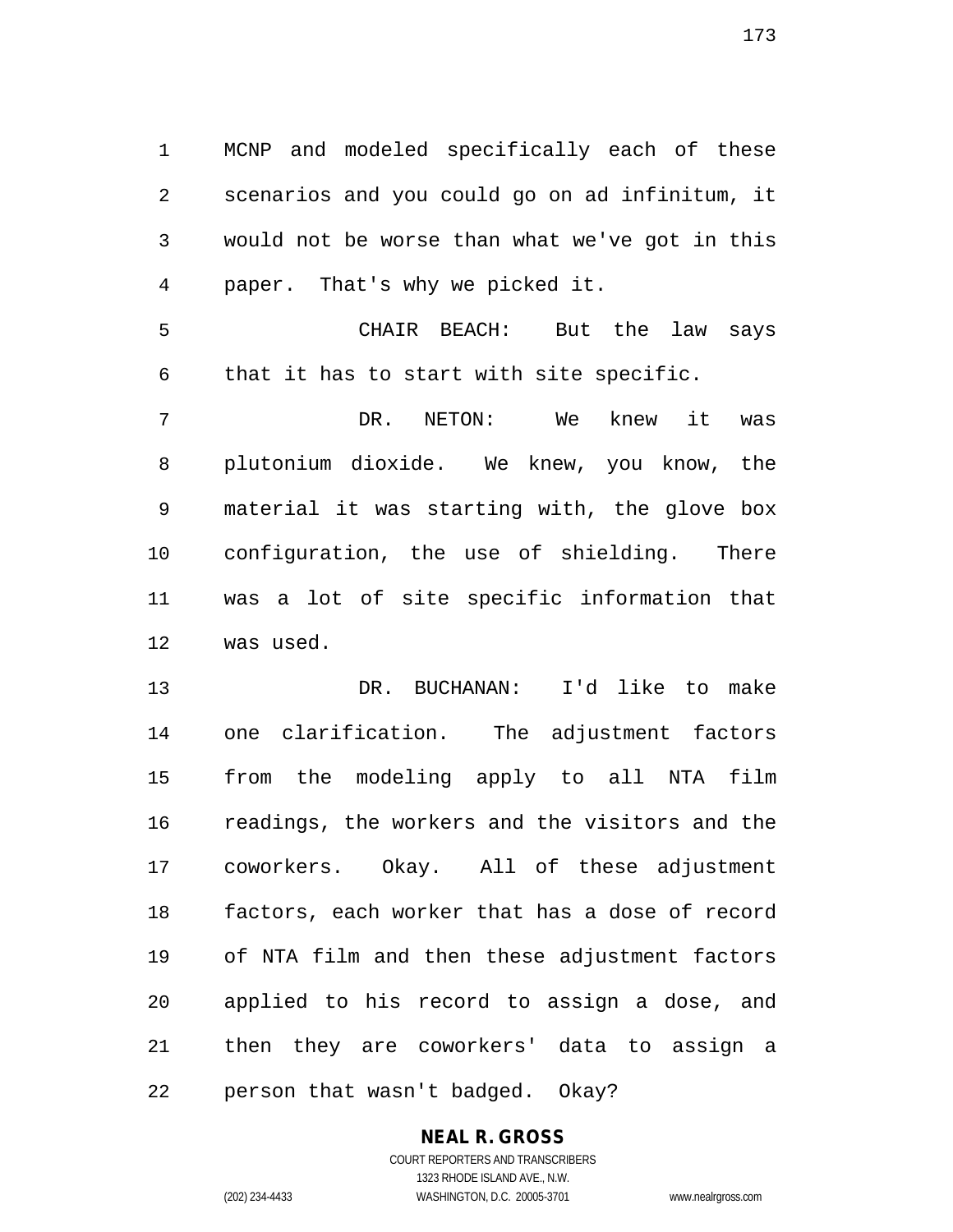So this modeling affects everybody's dose reconstruction. DR. MAURO: That's why I kept saying the lock we're going to stand on it, and we've got to make sure -- DR. BUCHANAN: Not just coworkers. DR. MAURO: Yes, I'm with you. So this is where it starts. MEMBER SCHOFIELD: On the waste materials, I assume they had some type of NTA instrumentation to verify what was in those drums. CHAIR BEACH: Can I stop for just a second. Phil, I don't want to interrupt that thought, but shall we take an hour lunch break and continue this afternoon? Because we're right at 12:30, and then some of those, maybe you can ask those questions. Will that work for everybody? You think from 12:30 till 1:30? MR. KATZ: Okay. For everyone on

the phone then, we're going to disconnect the

## **NEAL R. GROSS**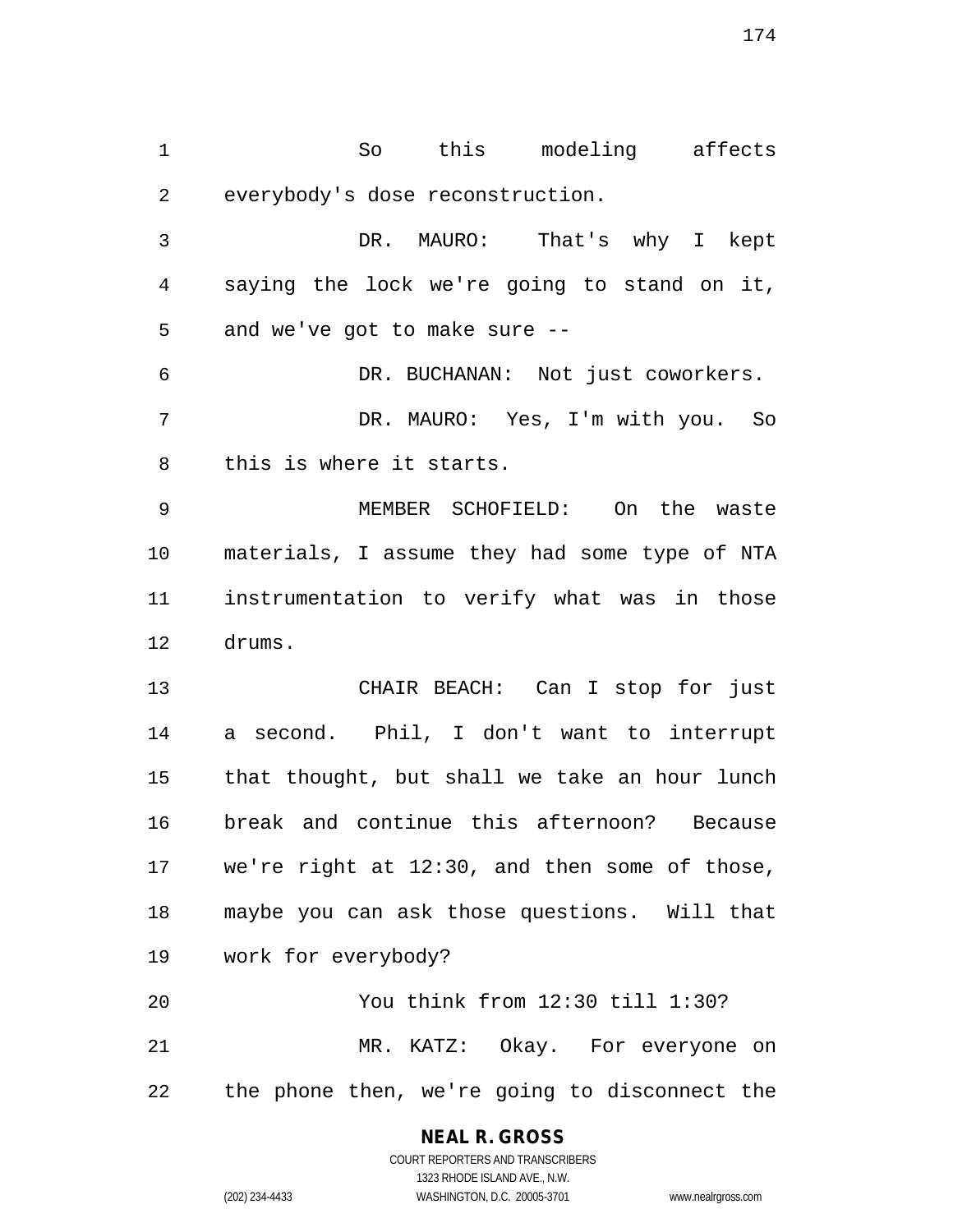1 line, and we'll be back up at 1:30.

 Thank you all. (Whereupon, the above-entitled matter went off the record at 12:30 p.m. and resumed at 1:30 p.m.) MR. KATZ: So good afternoon. This is the Advisory Board on Radiation and Worker Health, Mound Working Group, and we are reconvening after a lunch break. Before we get started, I just want to check in. Joyce Lipsztein, are you with us on the phone? 13 DR. LIPSZTEIN: Yes, I am. MR. KATZ: Joyce, would it be possible -- the Work Group is still deliberating about neutron dose reconstruction, and there's probably up to 30 minutes to go on that topic. Would it be possible for you to call in in 30 minutes? DR. LIPSZTEIN: Oh, yes, of course. MR. KATZ: I mean, you're welcome

1323 RHODE ISLAND AVE., N.W.

(202) 234-4433 WASHINGTON, D.C. 20005-3701 www.nealrgross.com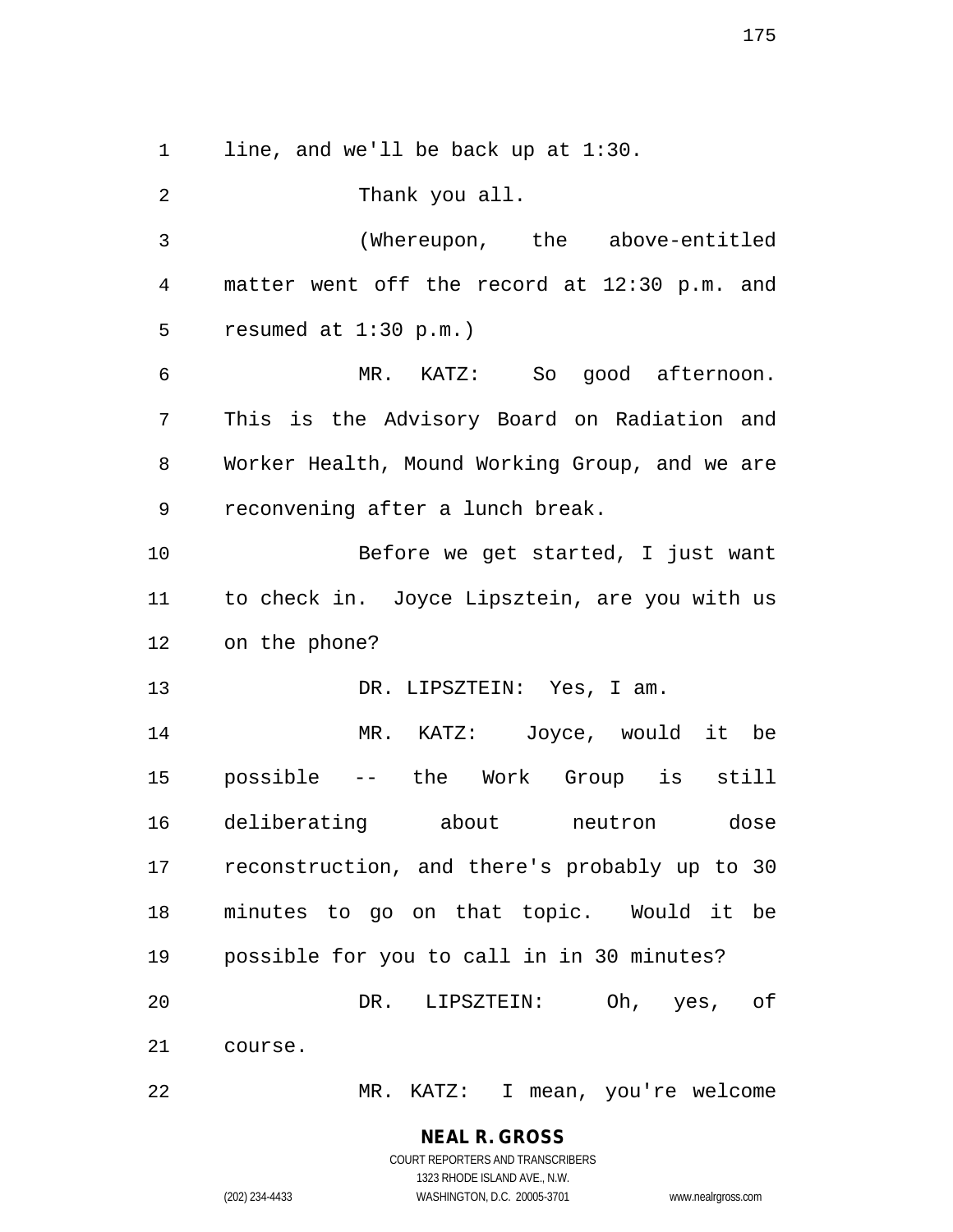to stay on the line. I just mean that you don't need to be hogtied to it if you have other things you need to do. DR. LIPSZTEIN: Okay. I'll call back in 30 minutes. MR. KATZ: Okay. CHAIR BEACH: Thanks, Joyce. 8 DR. LIPSZTEIN: Okay. Bye-bye. CHAIR BEACH: Okay. What we're going to do is we're going to switch the tritium with the radon. So we'll talk about the tritium after we finish up with neutron, and then we'll go into radon at the end of the day. What I'd like to do is ask SC&A if they would tee up all the issues, if there's any other issues for neutrons, and then give NIOSH a chance to say whether there's anything more they want to provide, and then see how the Work Group feels at that point with what we would like to see from either SC&A or NIOSH.

**NEAL R. GROSS**

COURT REPORTERS AND TRANSCRIBERS 1323 RHODE ISLAND AVE., N.W. (202) 234-4433 WASHINGTON, D.C. 20005-3701 www.nealrgross.com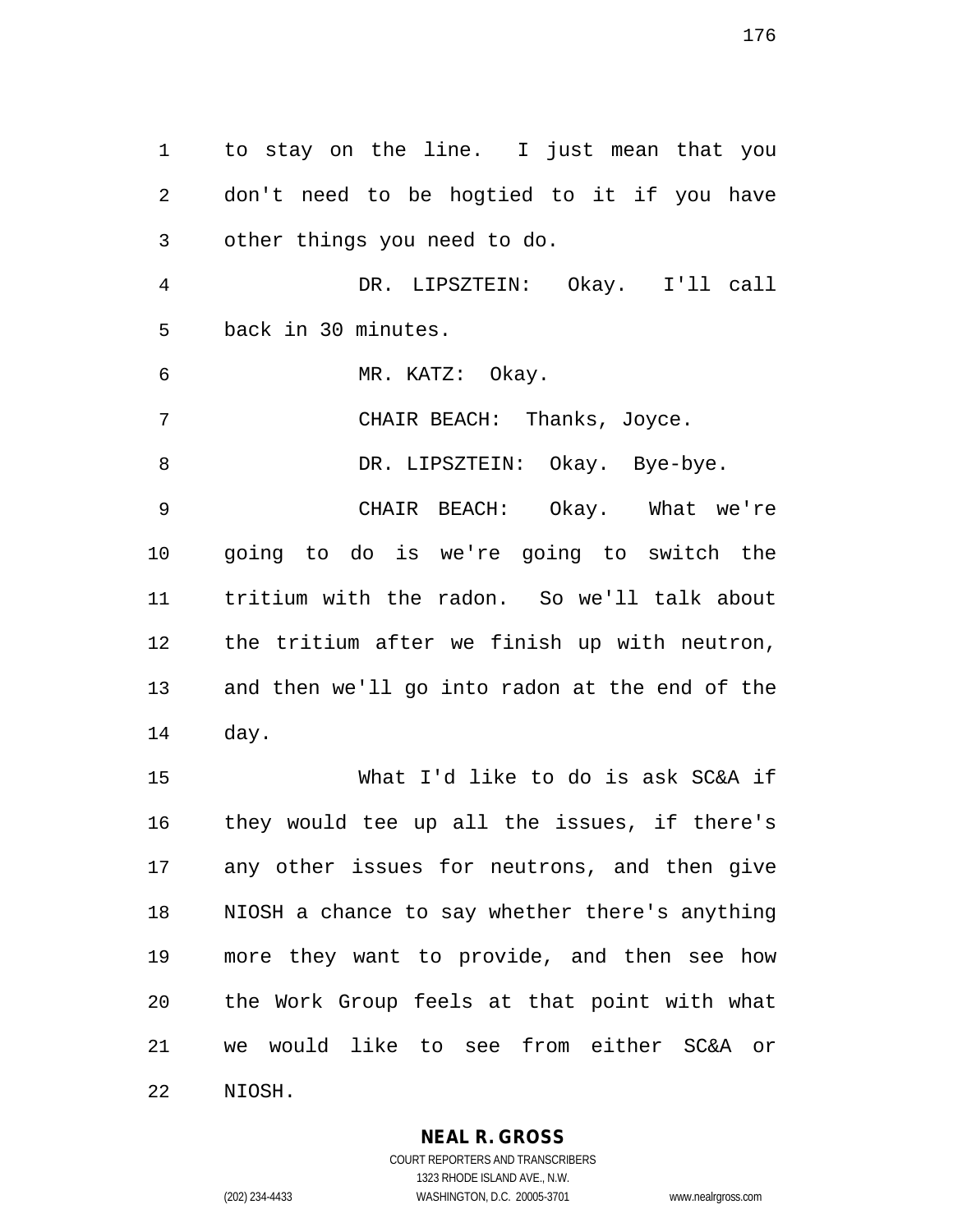1 1 If that's okay with everybody, we'll move forward.

 MR. FITZGERALD: You want to re- summarize. I think it's summarized pretty well, but we have a new chapter and new information.

 DR. BUCHANAN: Okay. SC&A's position at this point is what I'd like to recap, and we have said this previously, but at this point our position essentially is the same as it was last May and June and when we came into the meeting with the additional fact that we felt that we see stronger issues with the working conditions that existed at Mound. With what has been presented today, we do not feel that the generic model of a glove box represents or can be tied to the many working conditions as we've seen on the board here in PP and SM and SM 35, without knowing more about what the working conditions were there to tie it to the model or the model tied to the working condition.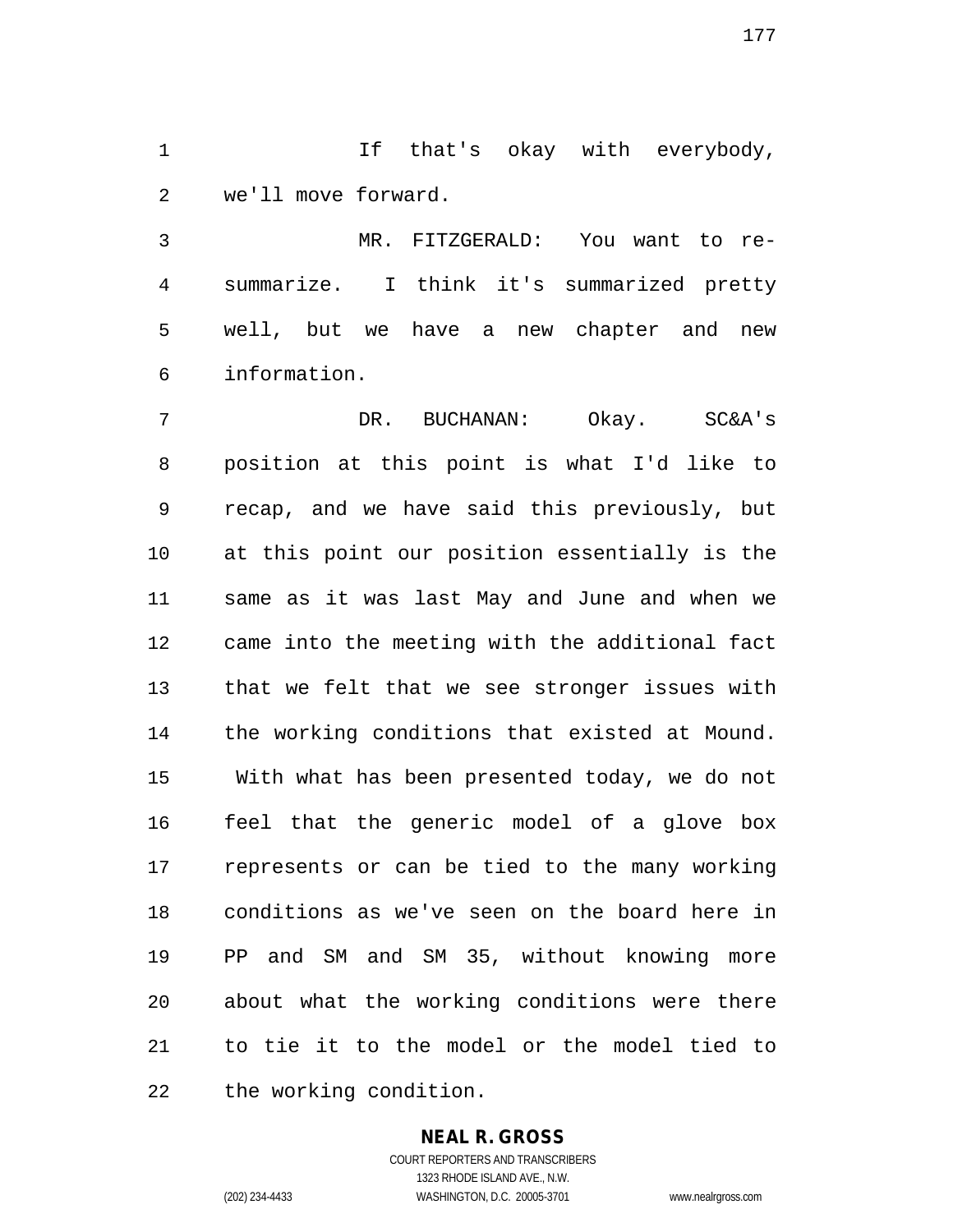1 1 1 In addition, we have not found that the results of the modeling can be tied to actual dose data or spectrums taken to -- at the Mound site to verify it. It's actually a combination of both, but we do not see either, and so we don't feel that the MCNP model, while we agree with their input parameters for the source, we agree that the model can be used to do these calculations, to do calculations from the nuclear industry. We don't feel that it has been proven beyond a reasonable doubt that it would provide correct dose reconstruction for the workers.

 We're not sure if two or six inches or ten or 12 inches would be adequate. It may be. It may not be. I'd like to emphasize that the MCNP modeling will be applied to all dose of record. This is for the everyday worker and for the visitors and coworkers, anything. It all has to be adjusted, and the dose of record is in their folder, reads a certain millirem, and it will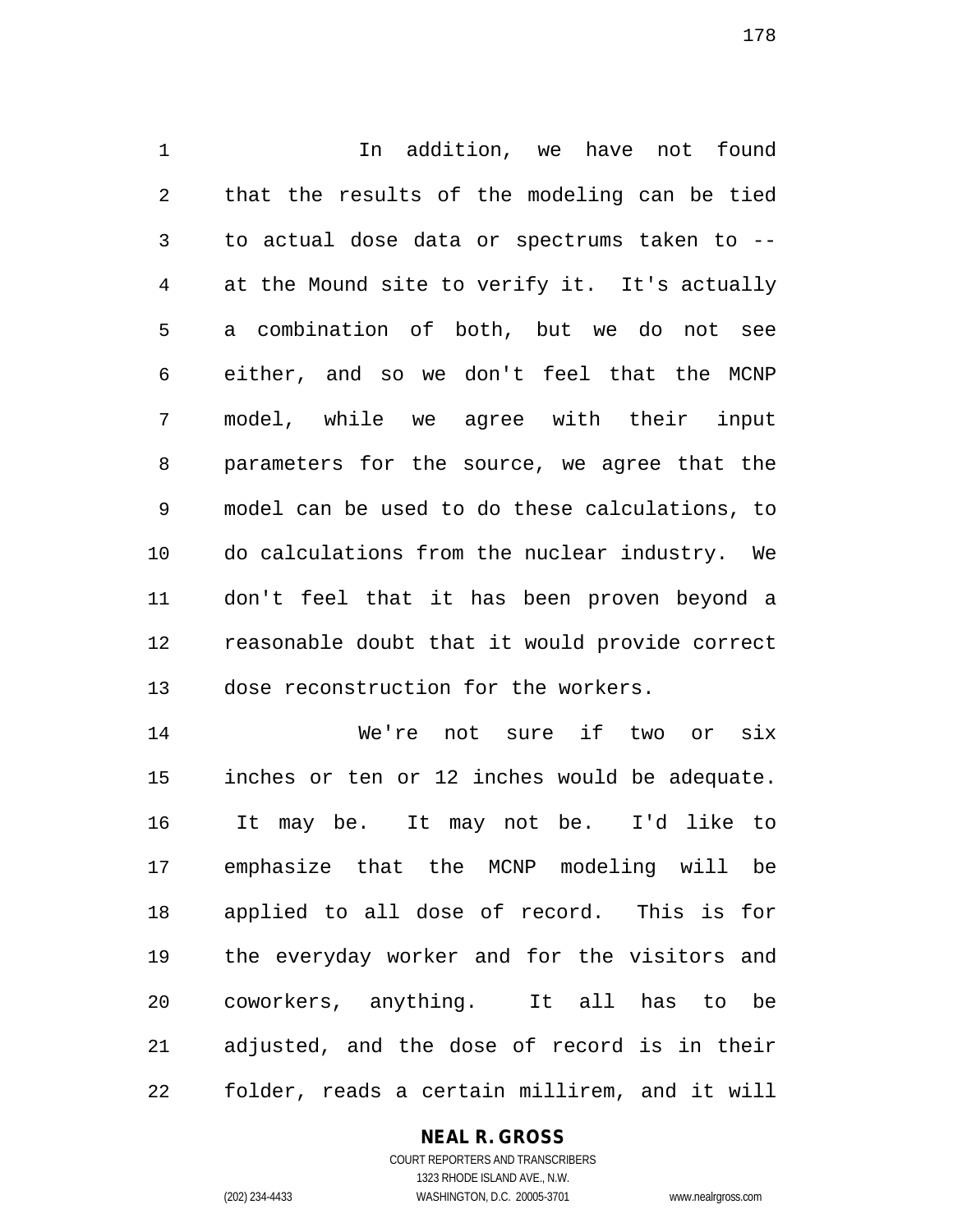have to be adjusted by applying a factor of 1.2 or two or whatever it is. This is derived from the model and the other fading factors and such, and so this applies to all doses, neutron doses.

 That's the number one issue. Number two issue is the coworker model. We feel that the variance in coworker data taken from the NTA data for the neutron to photon ratio shows a large amount of variance. We do not have the data available to do the analysis. We cannot just say looking at Table 6-2 tell whether it's correlated or not.

 That correlation needs to be done within the years and between the years because they vary quite a bit, and the intervals in the second map that I'm using, the dose intervals, zero to 100, 100 to 200, and greater than 300, is not based on actual individual dose measurements, but on categories. This does not really stand on solid ground as far as dose reconstruction, we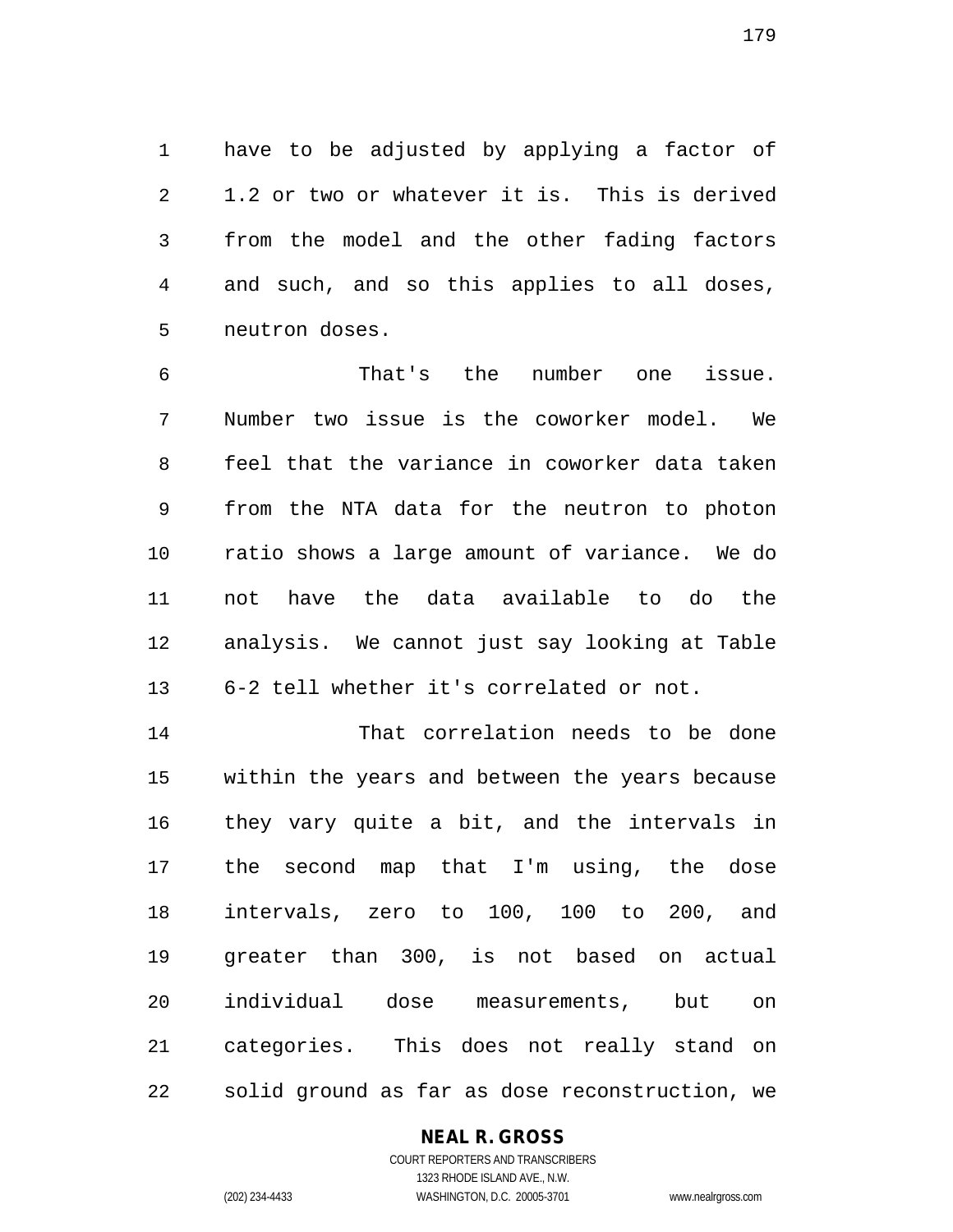don't feel.

| 2  | other item<br>The<br>is<br>do<br>we<br>not     |
|----|------------------------------------------------|
| 3  | understand why the NTA values themselves,      |
| 4  | since you have some for each year, from 49 to  |
| 5  | 77, was not looked into to see if those could  |
| 6  | be used for coworker dose assignments because  |
| 7  | this would be less complicated. It wouldn't    |
| 8  | be adding a factor of photons or intervals to  |
| 9  | it, and it would be of interest to see if that |
| 10 | would provide coworker dose data as<br>the     |
| 11 | adjustment factors were applied.               |
| 12 | I think that summarizes our<br>So              |
| 13 | position on neutrons at Mound at this time.    |
| 14 | BEACH: Anybody have<br>CHAIR                   |
| 15 | questions for SC&A?                            |
| 16 | And then NIOSH, Brant, do you have             |
| 17 | a counter there?                               |
| 18 | DR. ULSH: Sure. Bob, do you want               |
| 19 | to weigh in before I do? Bob Morris.           |
| 20 | MR. MORRIS: No, you go ahead.                  |
| 21 | DR. ULSH: Well, I tried.                       |
| 22 | MR. MORRIS: Please.                            |

**NEAL R. GROSS** COURT REPORTERS AND TRANSCRIBERS

1323 RHODE ISLAND AVE., N.W.

(202) 234-4433 WASHINGTON, D.C. 20005-3701 www.nealrgross.com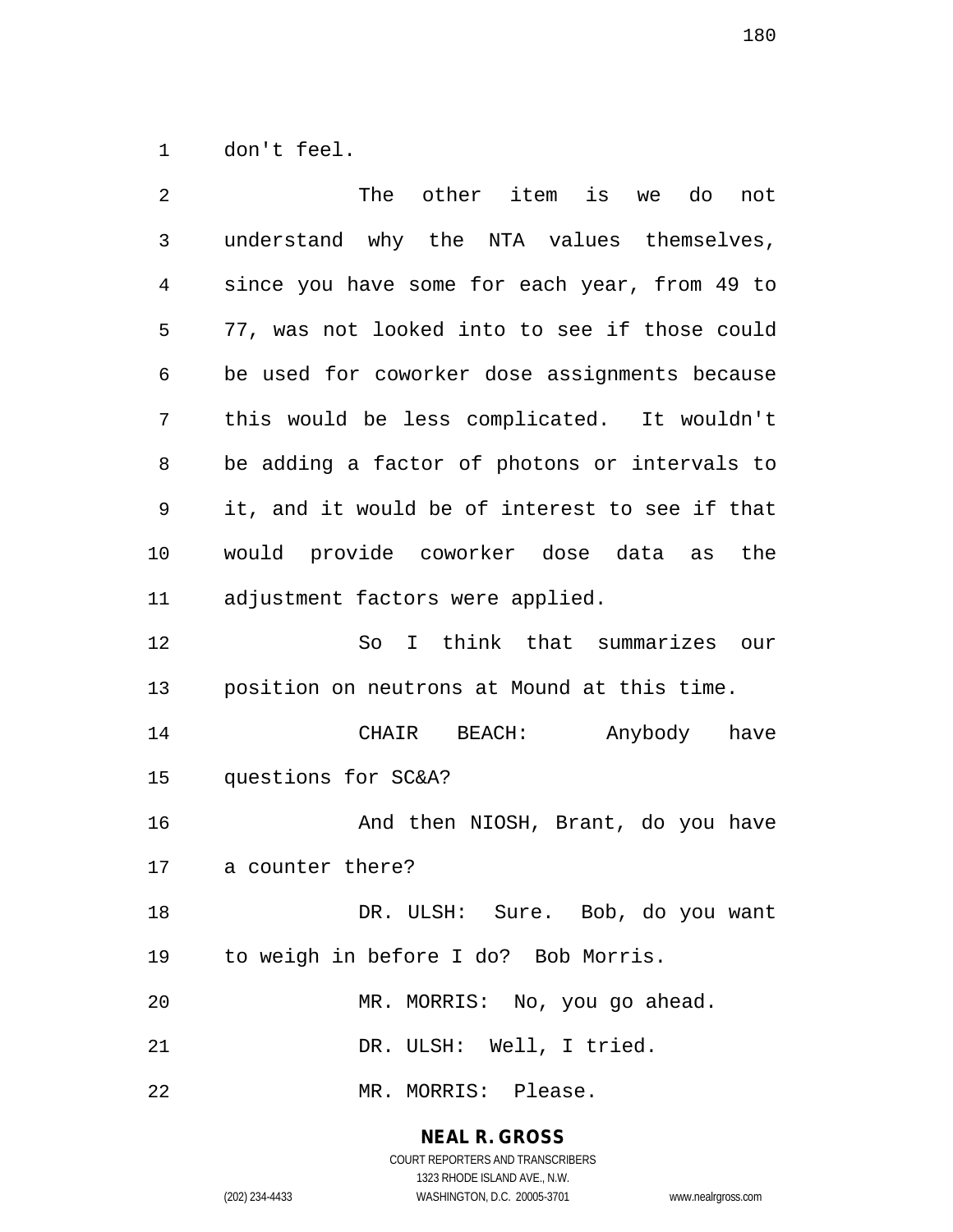DR. ULSH: On the first point that Ron raised about the generic model, I guess the issues are clearly on the table for the Work Group to consider. We have laid out the bases for why we think our model is a plausible upper bound for what we're going to apply. We do not agree that it is not tied to Mound-specific data. There is a lot of Mound- specific data in it in terms of the source term, in terms of an estimate on the shielding, although if you want to argue that the -- let me get my tongue back in my mouth here -- the shielding should be thicker, that is in what John in past meetings has called a tractable issue. It can't go on forever. Your human arm is only so long.

 If you want to argue that it should be a foot or ten inches or eight inches, fine. You know, that's a tractable issue, and I would say that it's a TBD issue and not an SEC issue.

Ron stated that the modeling would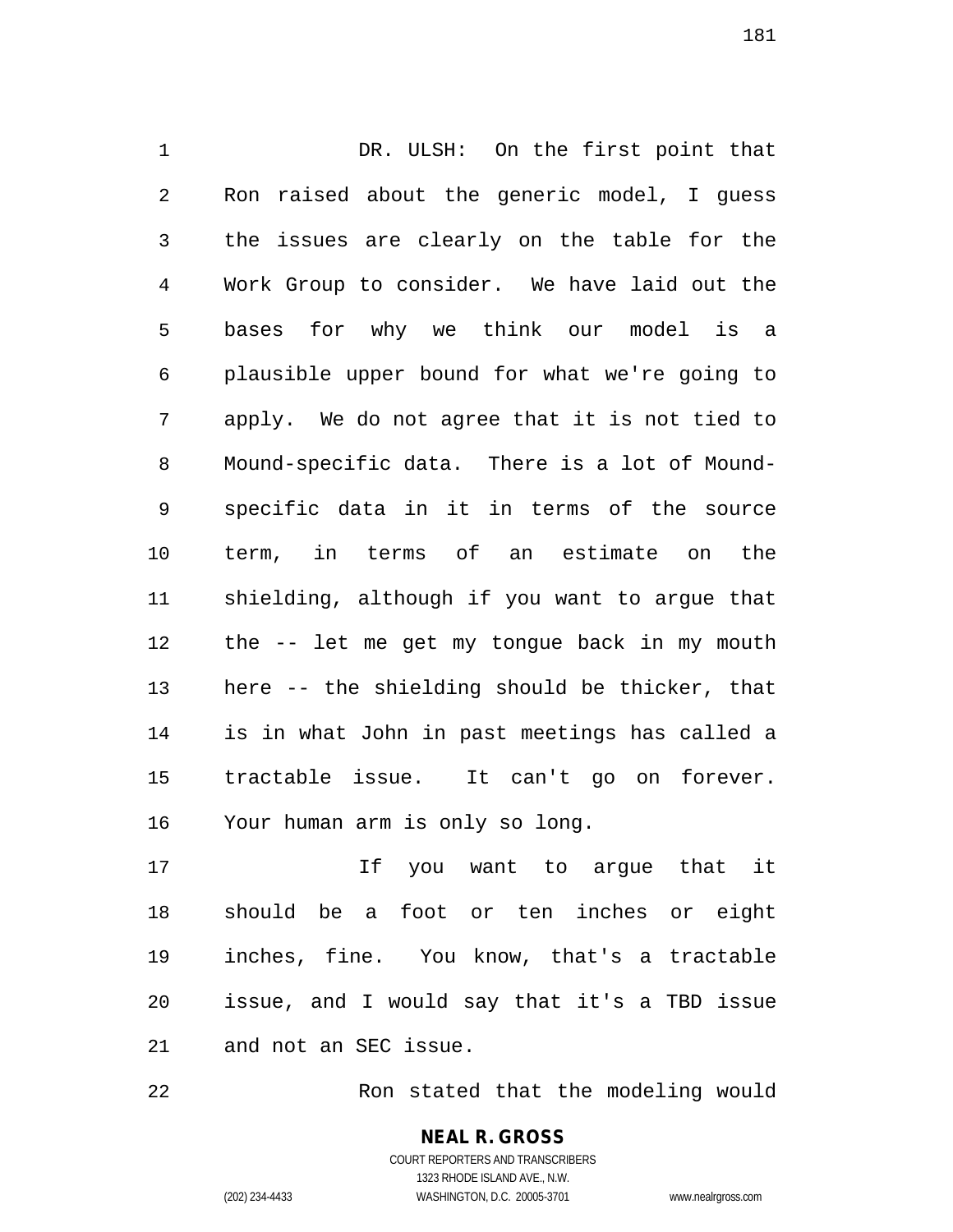be applied to all doses of record. I don't agree with that. First of all, it would be applied to unadjusted NTA films. I don't know. I think that you probably wouldn't say that it would be applied to TLD data.

 DR. BUCHANAN: No, no. I wasn't talking at 49-77.

 DR. ULSH: Right, but I would also point out to you that, well, like I say, it's only during the NTA era.

 Models are just that. They're models. They are meant to be an approximation of what you see. They're not meant to be a one-to-one representation, and the reason is you can envision just looking up on the board that we have here in the room; you can envision any number of scenarios. It's just not possible to model every single scenario.

 That's why we picked the one that we did, because it represents the worst case that would still be reasonable for Mound in terms of concrete walls, concrete floor,

#### **NEAL R. GROSS** COURT REPORTERS AND TRANSCRIBERS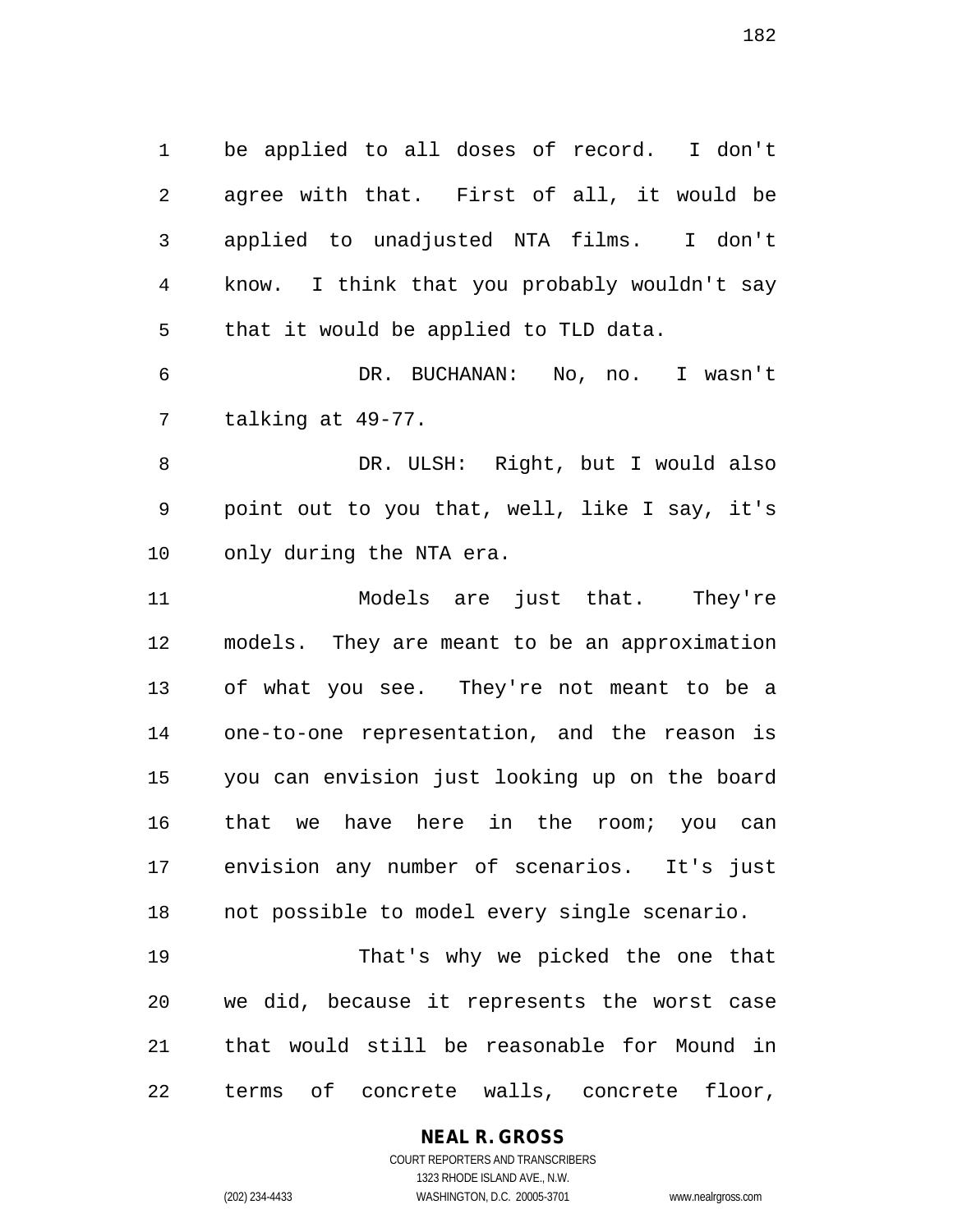concrete ceiling. That is meant to be claimant-favorable because it maximizes the scattering. It maximizes the moderation that would occur to the neutron spectrum.

 So, quite frankly, our White Paper stands. I mean, that's our position in terms of modeling.

 On point number two, the coworker model, Ron raised a concern that the N/P ratio was too variable from year to year. I would say to you that that represents the reality of the situation at Mound, and it's very understandable why you would expect to see variable N/P ratios. I think Dick alluded to it earlier. If you start at one end, if you follow the plutonium-238 material through, for instance, the SM building, you go across a number of different glove box lines. You go through an entire process that is operated on on plutonium-238, and you would expect to have different N/P ratios throughout that process.

Yes, it's variable, but I think

**NEAL R. GROSS**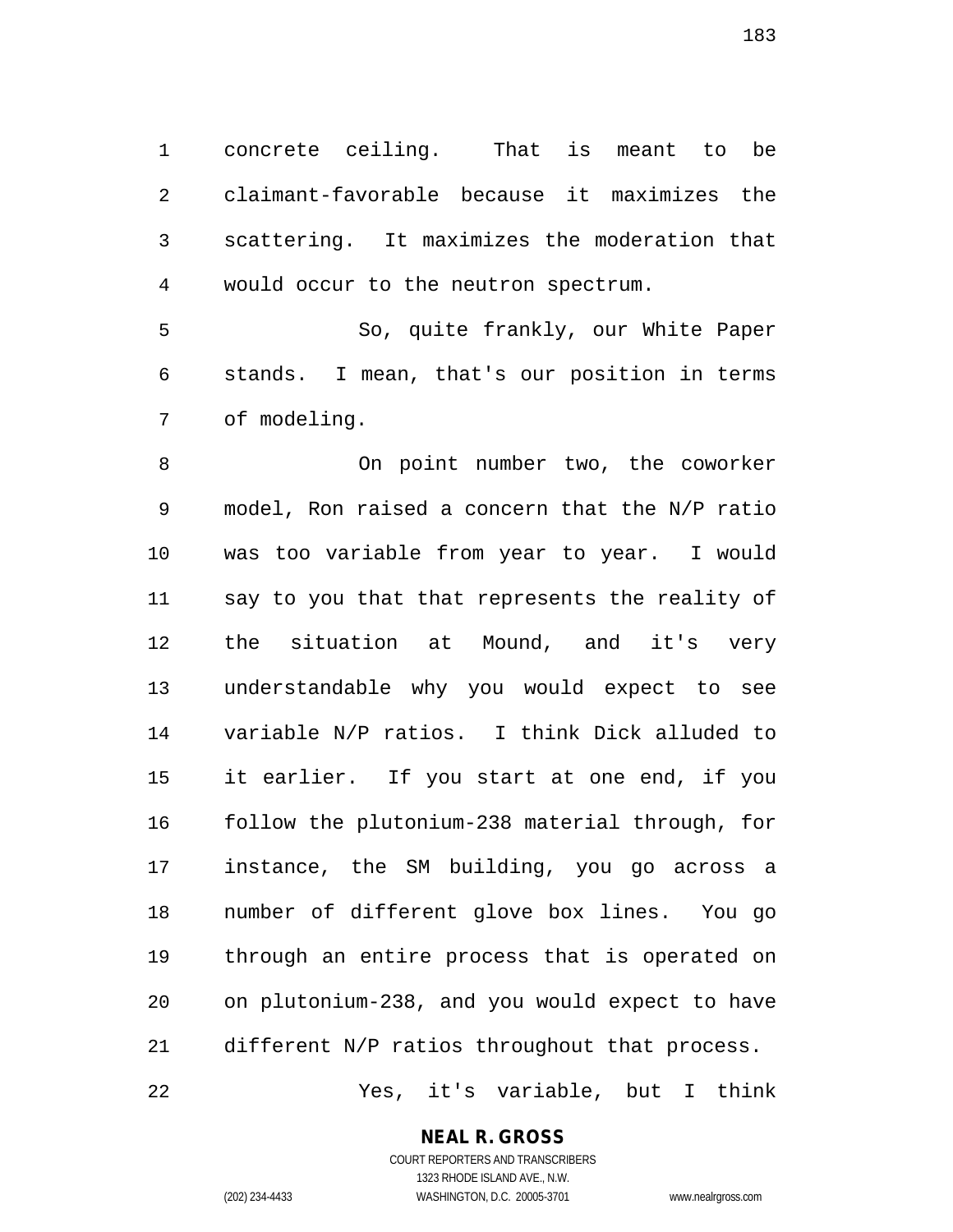that captures the reality at Mound. I didn't know that being variable was a disqualification. It's variable because it was variable.

 In terms of categorical data being somehow not sufficient for dose reconstruction, I simply disagree. We have the summary data from the Health Physics Progress Reports. What it shows by and large is that of the multitude of film badges that were read, and there were hundreds, in some quarters thousands, they all fall into the lower dose category. So we're talking about at least in terms of these badges them being low.

 Yes, they are influenced by the badge exchange cycle, and they're influenced in a claimant-favorable way. In terms of when you have a more frequent exchange, the missed dose is higher and that's claimant-favorable. 21 I don't see a problem with that.

Yes, it is categorical data. I

# **NEAL R. GROSS**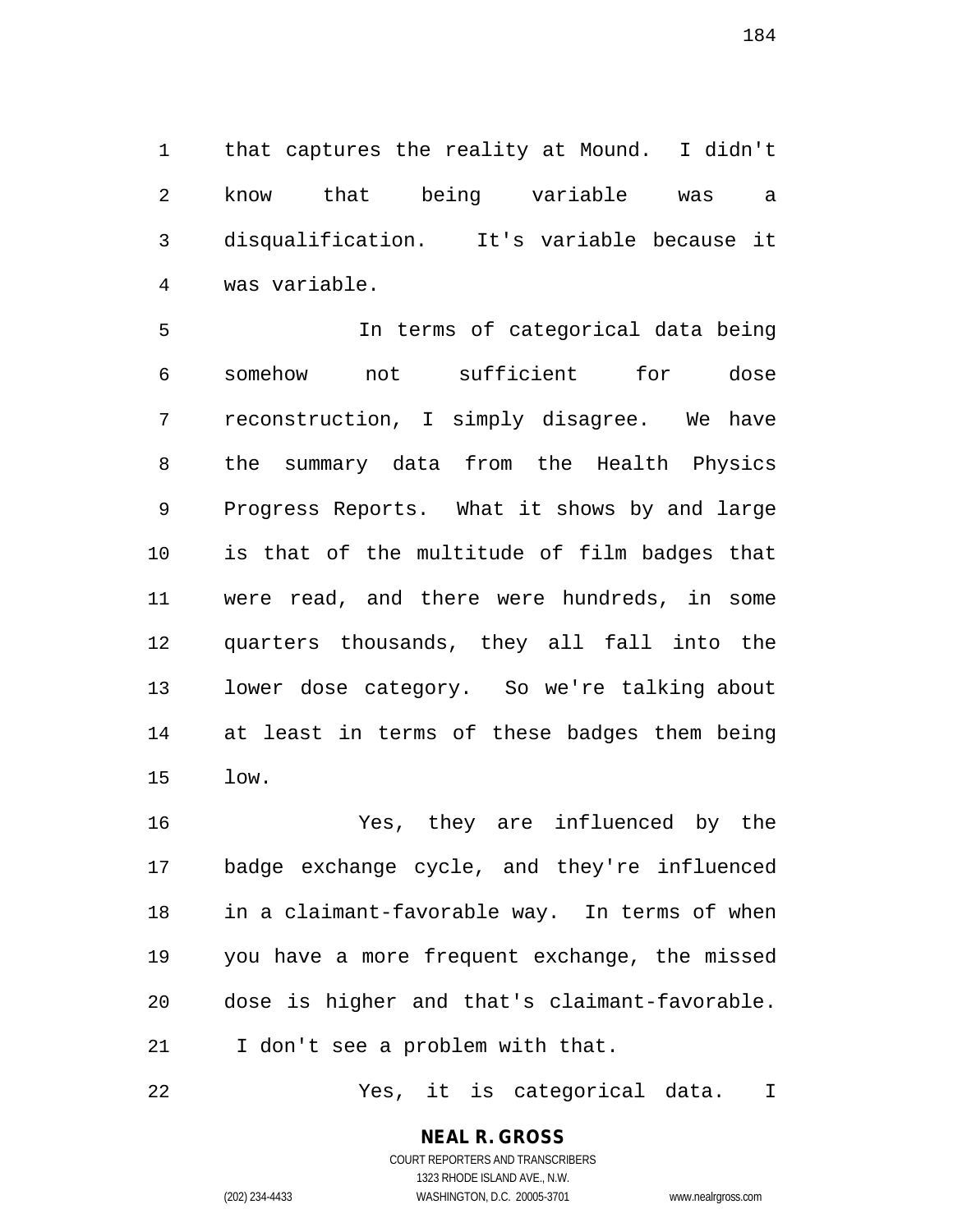don't know. I'm not ready to commit and say that we haven't done that anywhere else. I can't think of a specific example. So I'll just be silent on that issue, but I haven't heard a real technical basis for why that is unacceptable.

 So there again, I think we're going to stand on that unless the Working Group has another specific request for us, and we will gladly try to accommodate that, but in terms of what we've heard so far, I think our position is well on the table.

 Bob, do you want to add anything now?

 MR. MORRIS: I really do think that you've said it very appropriately. We do have a model that is capable of finding a bounding exposure, and we have a model that is arguable about whether we've got the right assumptions in it for the technical basis document, but those can be changed if we need to.

**NEAL R. GROSS**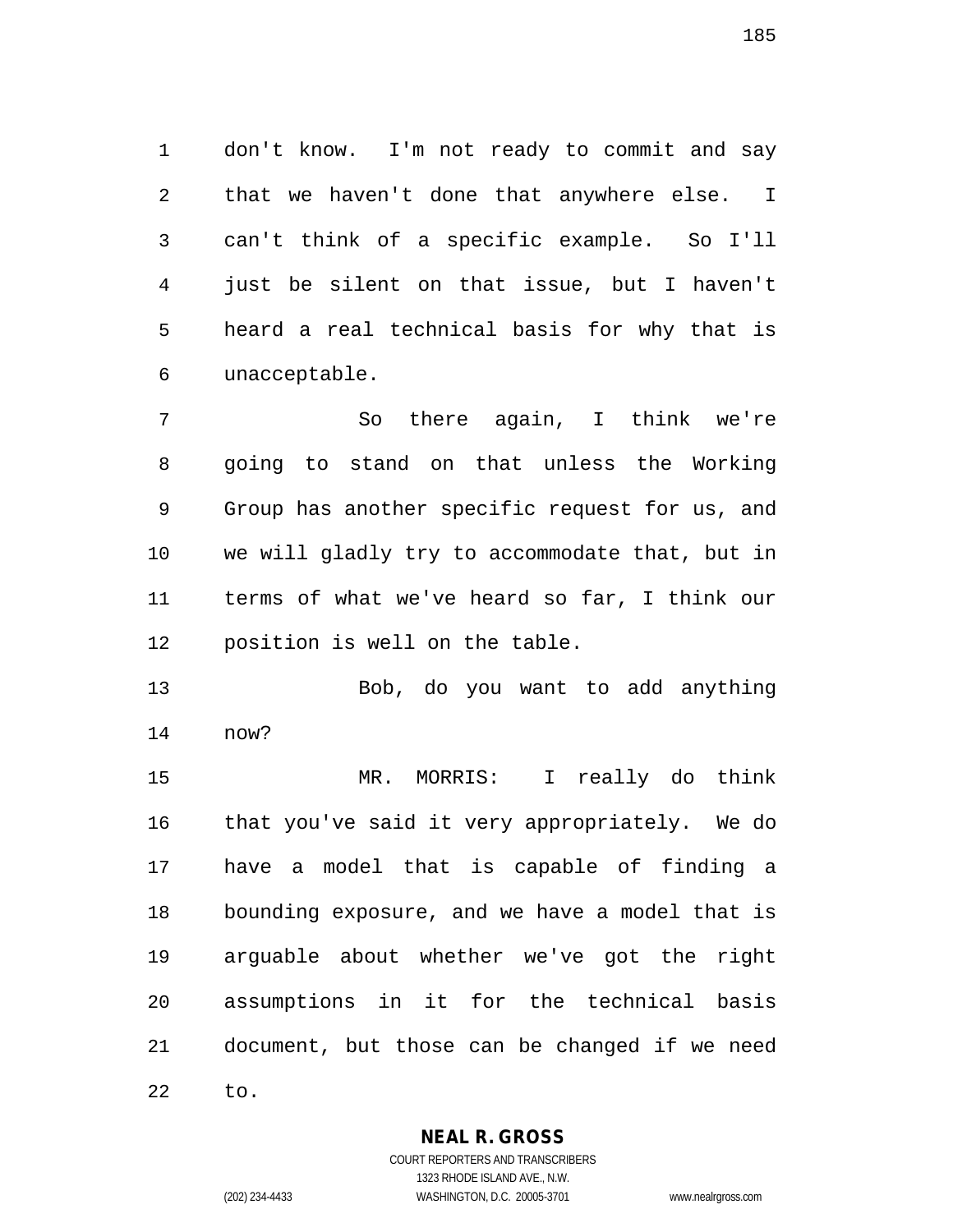1 1 If you want to say our judgment is four inches or five inches of water shielding to make the adjustment factors, that's very doable. Nevertheless, it can be done, and so I think it's not a question of can we do it in terms of the SEC. It can be done. If you don't like the assumptions, we can change the assumptions. DR. ULSH: So I guess at this point I would put it in the Working Group's hands. You've heard both sides of the issues, and I guess it's really kind of up to you guys now. CHAIR BEACH: Joe, do you have anything else to add? MR. FITZGERALD: No. I think, you know, again, we've pretty much reiterated our position since last summer. So I think everything is on the table. There is, I would add though, some

 new wrinkles that came up in today's discussion, which you know we weren't aware of

### **NEAL R. GROSS**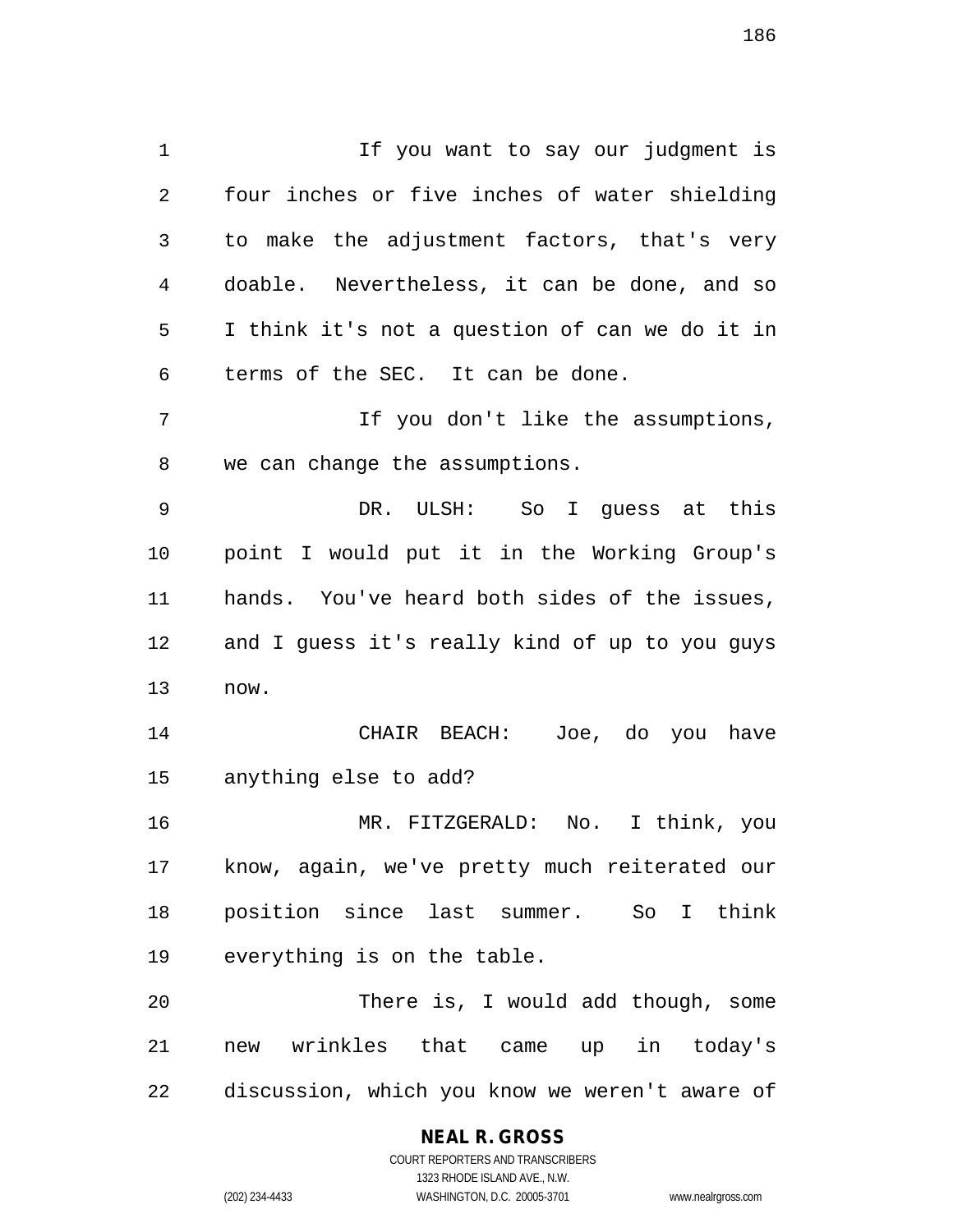in terms of the actual workplace conditions that could bear some, you know, review in terms of augmenting what we've done already, but our central position is nothing has changed from that standpoint. We don't think the -- if I can use the analogy of the bridge -- we don't think the bridge to the site parameters would make this, in our view, a valid model has been built in terms of parameters.

 CHAIR BEACH: Well, I guess I'd like to ask the Work Group. Paul, you brought up earlier that you'd like to see something in writing from SC&A based on --

 MEMBER ZIEMER: No, I was really asking that as a question as to whether there was an intent to add anything to the record based on the discussion today or whether everything that they have already given us is pretty much their position. It sounded like there was perhaps some new wrinkles, and I thought that John was saying that he was

### **NEAL R. GROSS**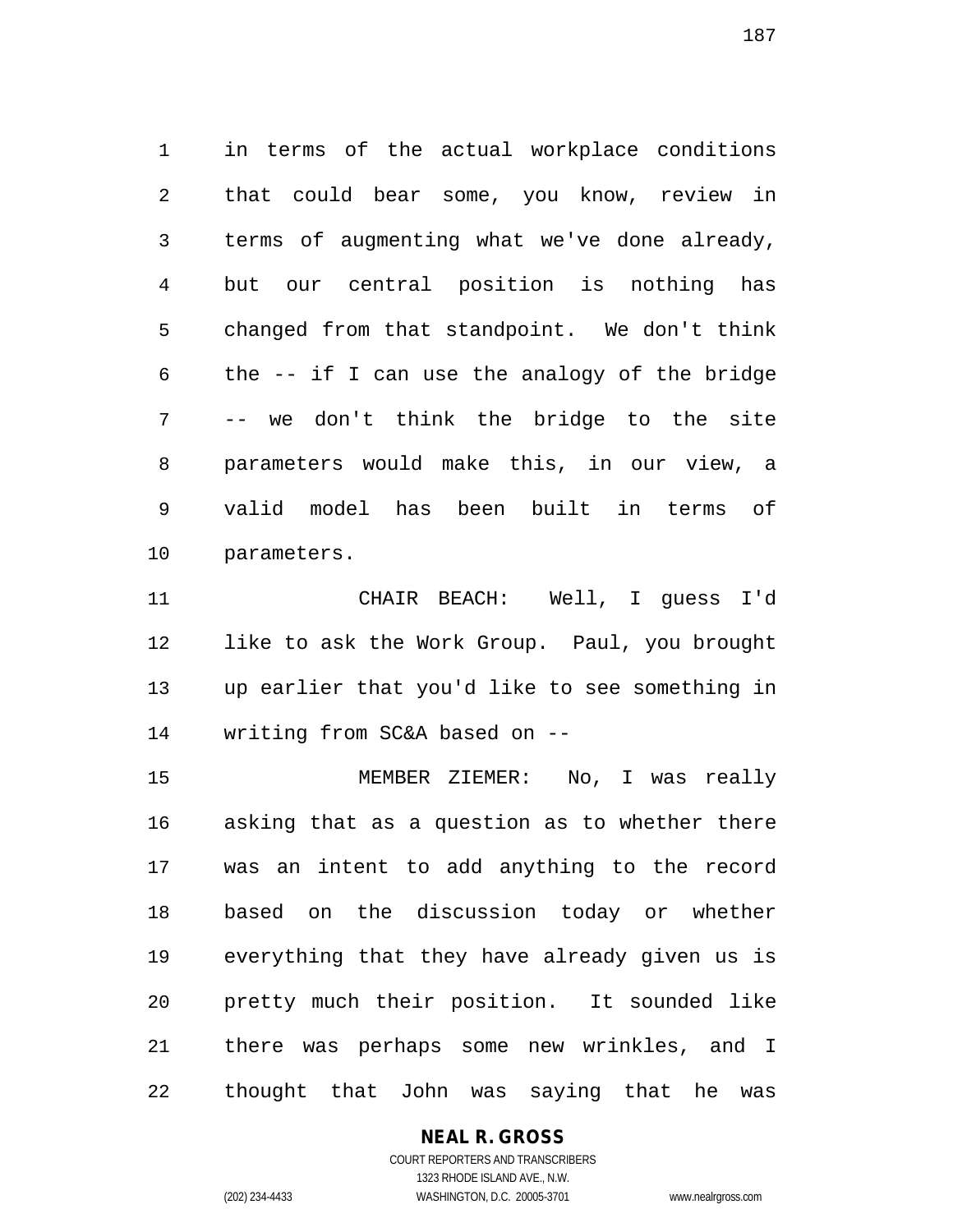perhaps interpreting things a little bit differently based on the information about the sort of limits on how much shielding you could put in.

 So it wasn't clear to me where SC&A was ending up. So that was the only question I was raising as to whether something else was going to be in the record that we don't already have.

 CHAIR BEACH: Okay. So as a Work Group, are we ready to decide on this issue or, John, do you have something?

 DR. MAURO: I did have a question. To go back for a moment to the coworker model, the neutron to photon ratio where you're going to reconstruct doses to people who don't have NTA film but do have photon, and you're going to use that ratio, now, I have to say it's one of these brain teasers. If the two parameters are stochastically independent of each other, I don't mean this facetiously, but it's almost like saying I'm

### **NEAL R. GROSS**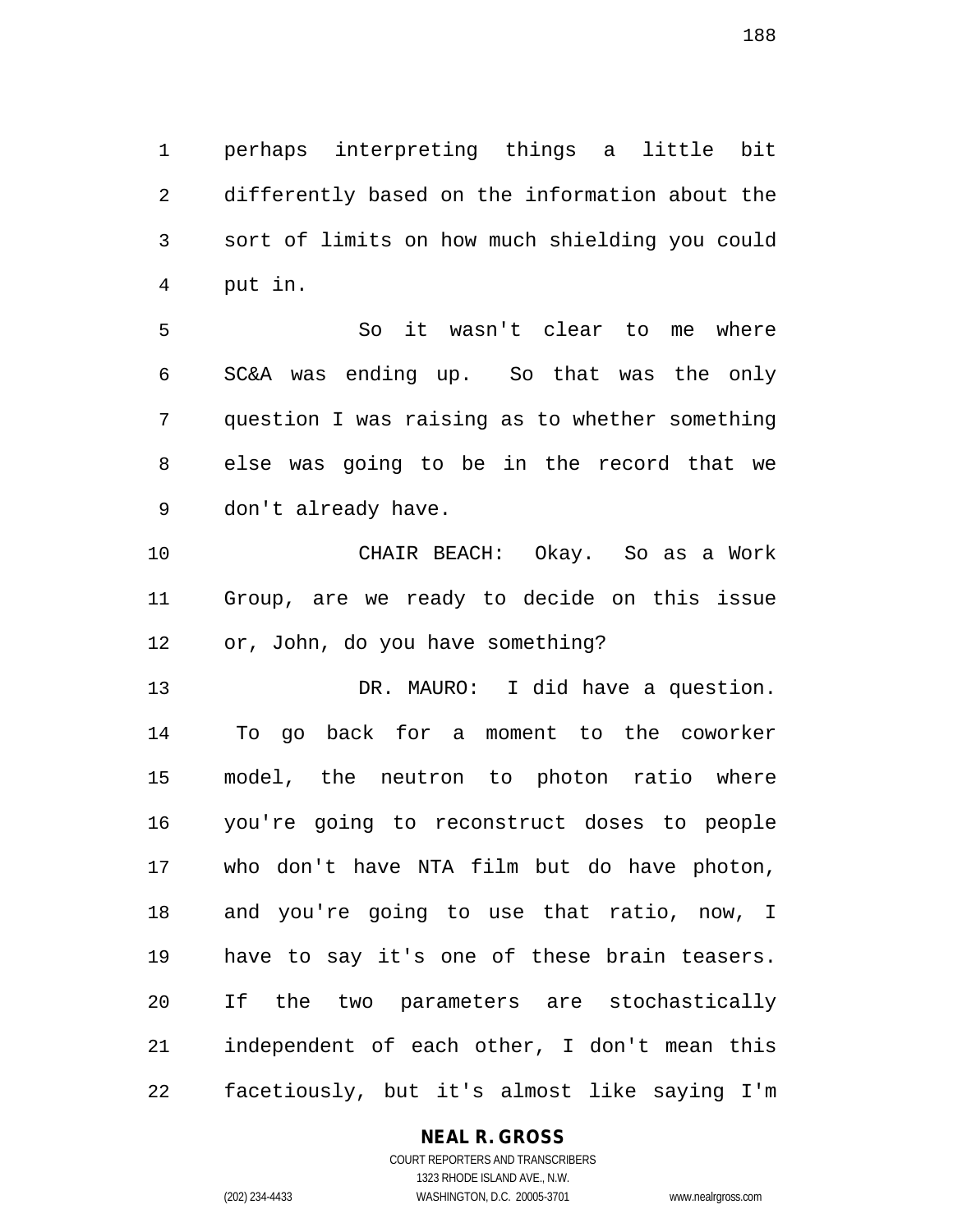going to take the person's height and correlate it with another parameter.

 I mean, there's no relationship between them, and you have a real person. You have a real person showing up and say, I want to reconstruct this person's neutron dose. I have his photon dose, and I'm going to use a neutron to photon ratio, but if there's no relationship between the two --

 DR. NETON: Am I missing something?

12 DR. MAURO: -- that's when you do --

 DR. NETON: But a lot of these people had NTA badges. They just weren't read. So these people were monitored. Their photon badges were non-detectable, and therefore they didn't read the neutron back.

 DR. MAURO: Okay. So that's why I'm asking the question.

 DR. NETON: The only class of people -- and I think I'm right -- does this

### **NEAL R. GROSS** COURT REPORTERS AND TRANSCRIBERS

1323 RHODE ISLAND AVE., N.W. (202) 234-4433 WASHINGTON, D.C. 20005-3701 www.nealrgross.com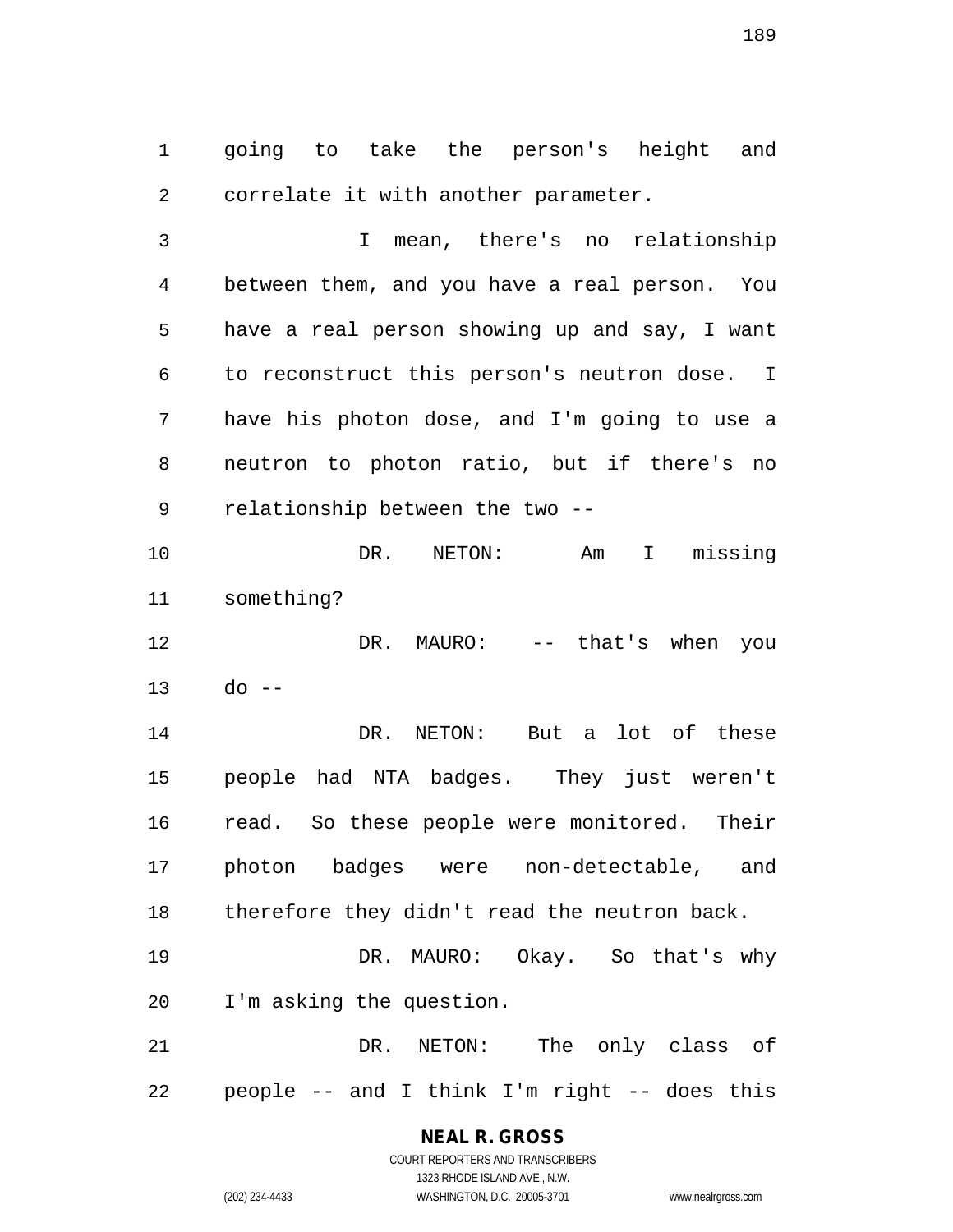one apply to.

 DR. MAURO: So you've got a group of people. DR. NETON: Visitor badges. DR. MAURO: These are visitors. They had -- DR. NETON: They are workers, but they have visitor badges. DR. MAURO: They have visitor badges, and they have both neutron and photon record. 12 DR. NETON: They were badged. DR. MAURO: They were badged, and now what was it that you -- now, you're going to be using a neutron to photon ratio. Now, you have results back that are photons. 17 DR. NETON: No. 18 DR. MAURO: No, you don't have that. DR. ULSH: Wait, wait, wait. DR. MAURO: Help me here. My fault because I haven't delved in -- I was

**NEAL R. GROSS**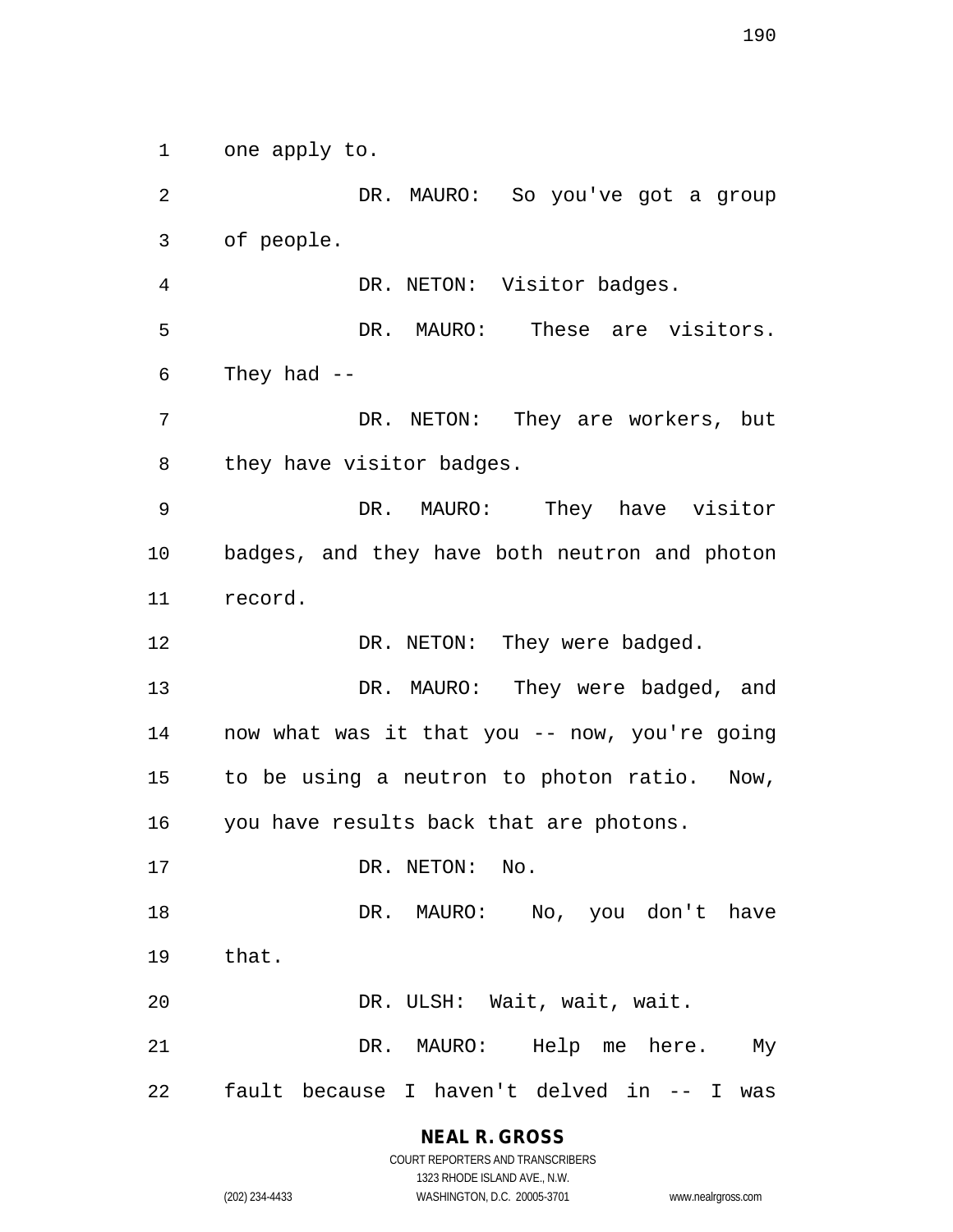listing to the problem. Let me hear some more about this.

 DR. ULSH: Maybe I can clarify. The group of people that we're talking about are what in Mound terms were called visitors. They were Mound workers, but they weren't permanently stationed in, for instance, SM building.

DR. MAURO: Okay.

10 DR. ULSH: So they were, you know, the crafts or the trades people that came up to do a specific job. When they did that, they were termed visitors. They were given a visitor neutron and photon badge. They went in and they did their job, and then they turned in their badge. They read the photon badge, and I can't remember exactly what the cut point was, but there was a photon dose, and if the photon dose was above that cut point, then they went ahead and read the NTA film. If the photon dose was below that cut point, they didn't read the NTA film.

### **NEAL R. GROSS**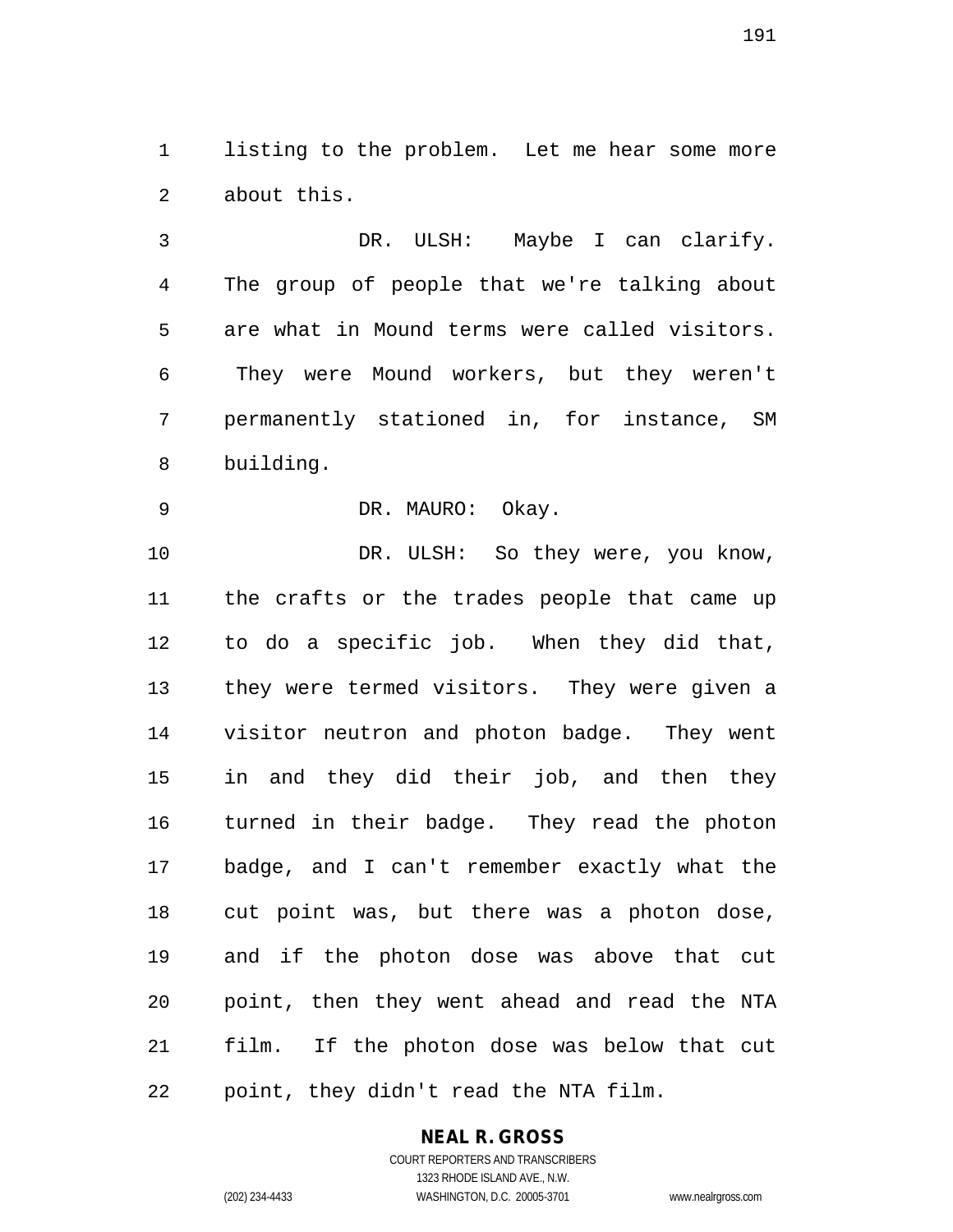So essentially if the photon dose is below the cut point, you could think of them in terms of being unmonitored for neutrons.

5 DR. MAURO: Okay.

 DR. ULSH: Because they wore badges, but they weren't read. So they're essentially unmonitored.

 DR. MAURO: So you've got the photon reading, and based on that reading, you may or may not have a neutron. If you don't have the neutron, the neutron dose was not read out, then you're going to apply neutron to photon ratio to somehow assign that.

 DR. ULSH: During a certain time period.

 DR. MAURO: During that certain time. Okay. Now, the neutron to photon ratio that is going to be used to make that assignment is based on data where you have both measurements, paired measurements that are in detectable range, and it's my

**NEAL R. GROSS**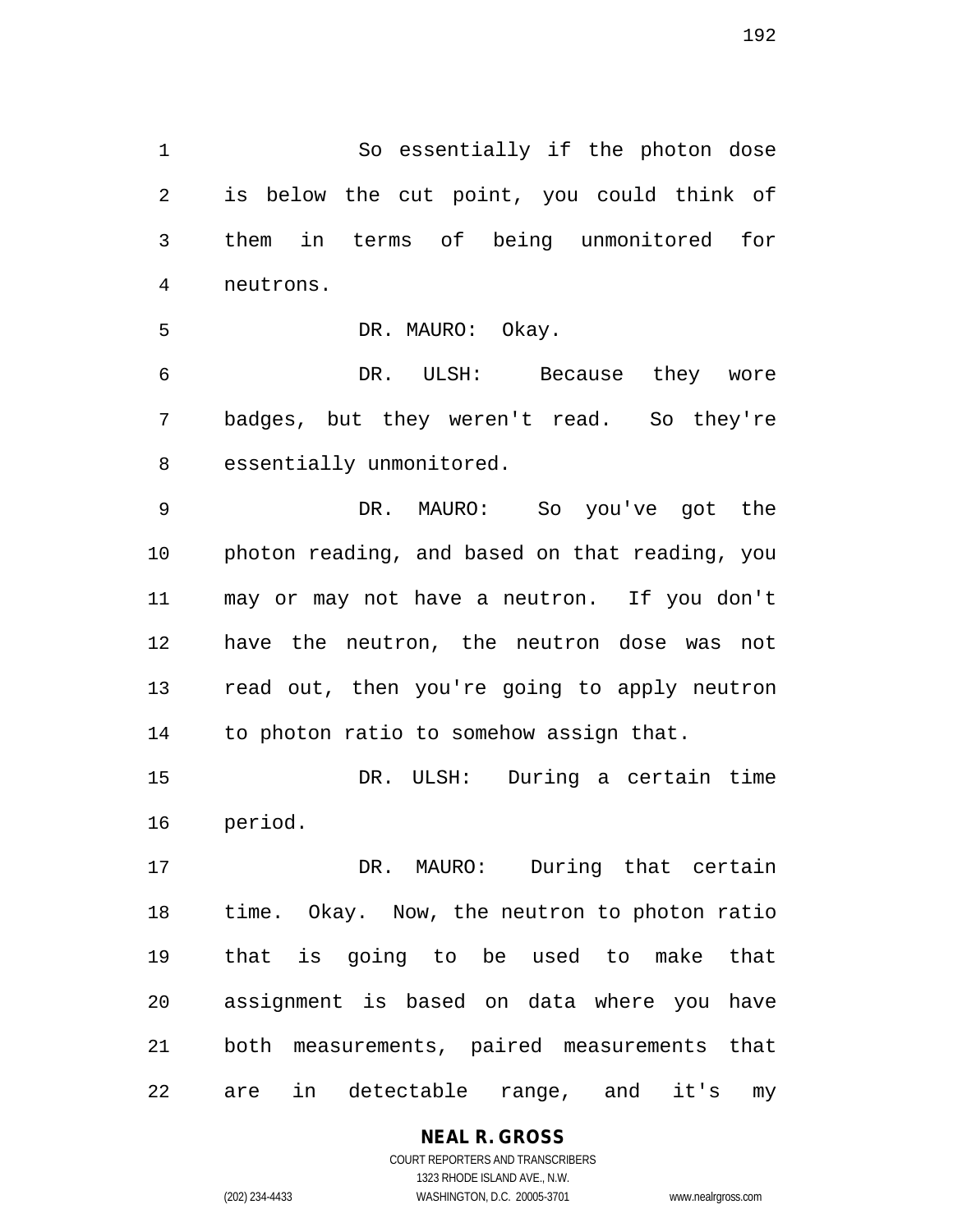understanding that those paired measurements do not show -- in other words, there was no correlation done.

 Has any analysis been done to show that, yes, when the photon doses are higher the neutron doses are higher and there's a relationship?

8 And I understand that that wasn't done. It seems to me without having that, looking at the actual date and see the correlation coefficient between your paired numbers where you do have positive readings, I can't see how you could do this.

 DR. ULSH: Bob Morris, I'm not going to give you an option now. Jump in and help. Tell what we have or have not done in terms of correlating neutron to photon.

 MR. MORRIS: That's true. We did not make a correlation there.

 DR. ANIGSTEIN: This is Bob Anigstein.

Identifying with what John was

(202) 234-4433 WASHINGTON, D.C. 20005-3701 www.nealrgross.com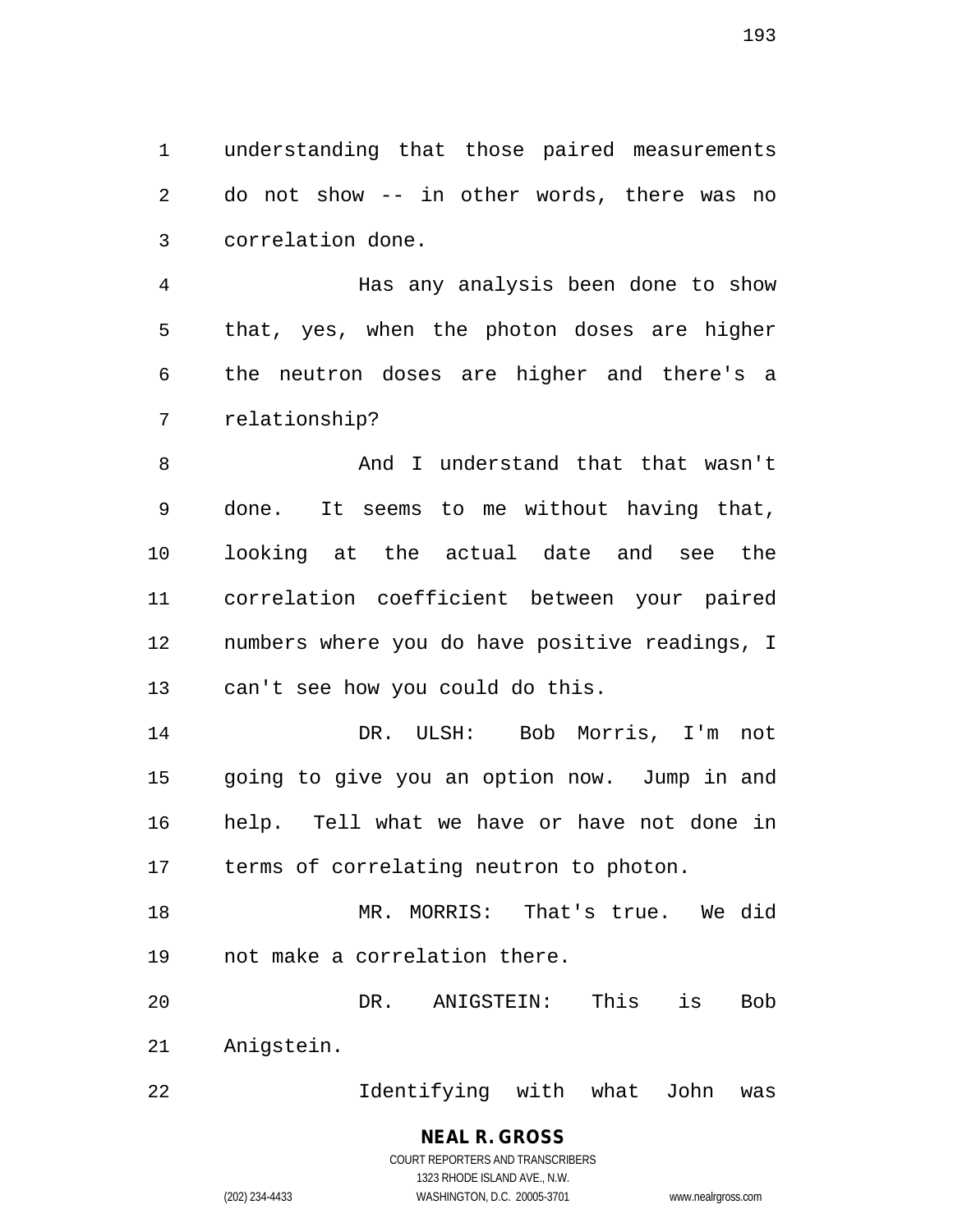saying, I did -- one year on the box and whisker plot in the 70s where the ratio goes from, just reading it off the plot, it seems to go from about one to 33. So with Brant's point, as Brant said yes, the neutron to photon ratio -- is variable. We're not disputing that. We're not saying there's something wrong about the calculation. But that's the whole point. It is so variable that where does this particular individual who may have had a blank -- whose neutron dose wasn't read, and I'll just make up a number. Let's say the threshold was 100 millirem on the photon dose. Well, he could be assigned 100 millirem for a neutron dose or he could be assigned 3 rem for a neutron dose depending where on this range you pick off that ratio.

 And there's a huge amount of variability which does not sound like it meets the standard of sufficient accuracy in dose reconstruction.

DR. MAURO: But, Bob, I'll go a

COURT REPORTERS AND TRANSCRIBERS 1323 RHODE ISLAND AVE., N.W. (202) 234-4433 WASHINGTON, D.C. 20005-3701 www.nealrgross.com

**NEAL R. GROSS**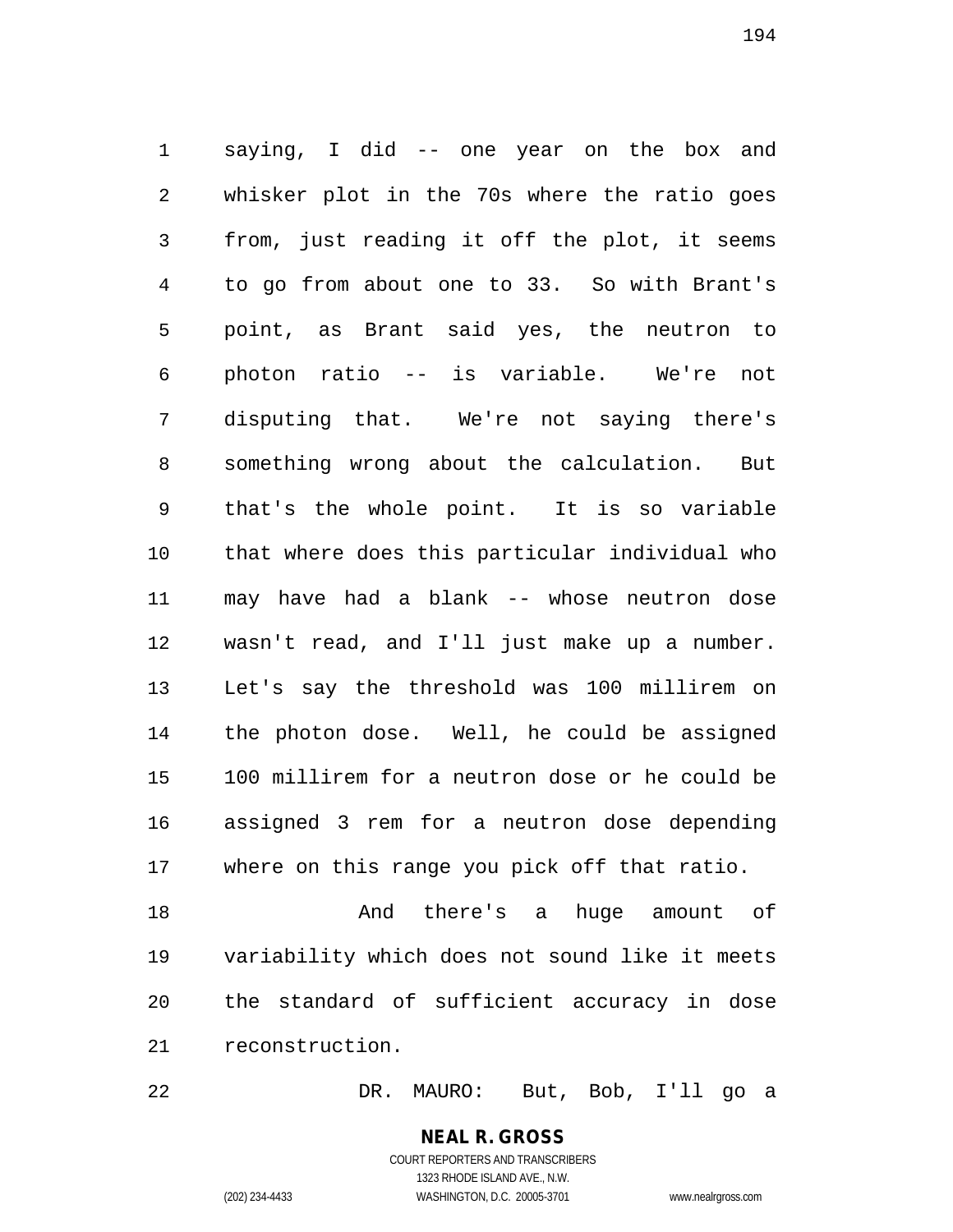step further. If there's no correlation between those two parameters, even if you were to pick the worst one, the 33, it doesn't mean anything anyway.

 DR. MAKHIJANI: No, I think that that is the most fundamental point now. This is from memory of a couple of years ago. Maybe Brant remembers it better than me, but I think this was an issue at Rocky Flats where part of the problem with the use of the N/P ratio is that it did not seem to be -- and in that place it's a different kind of N/P ratio we're talking about admittedly because that was building N/P ratios. There didn't seem to be a correlation between the N and the P. But this is from memory, but I

think this is a very important issue.

 DR. MAURO: I think it has to make sense to me. You know, even if you were to pick 33, the worst one, if there's no relationship, that doesn't mean -- it's just arbitrary that 33 happened to show up. If

### **NEAL R. GROSS**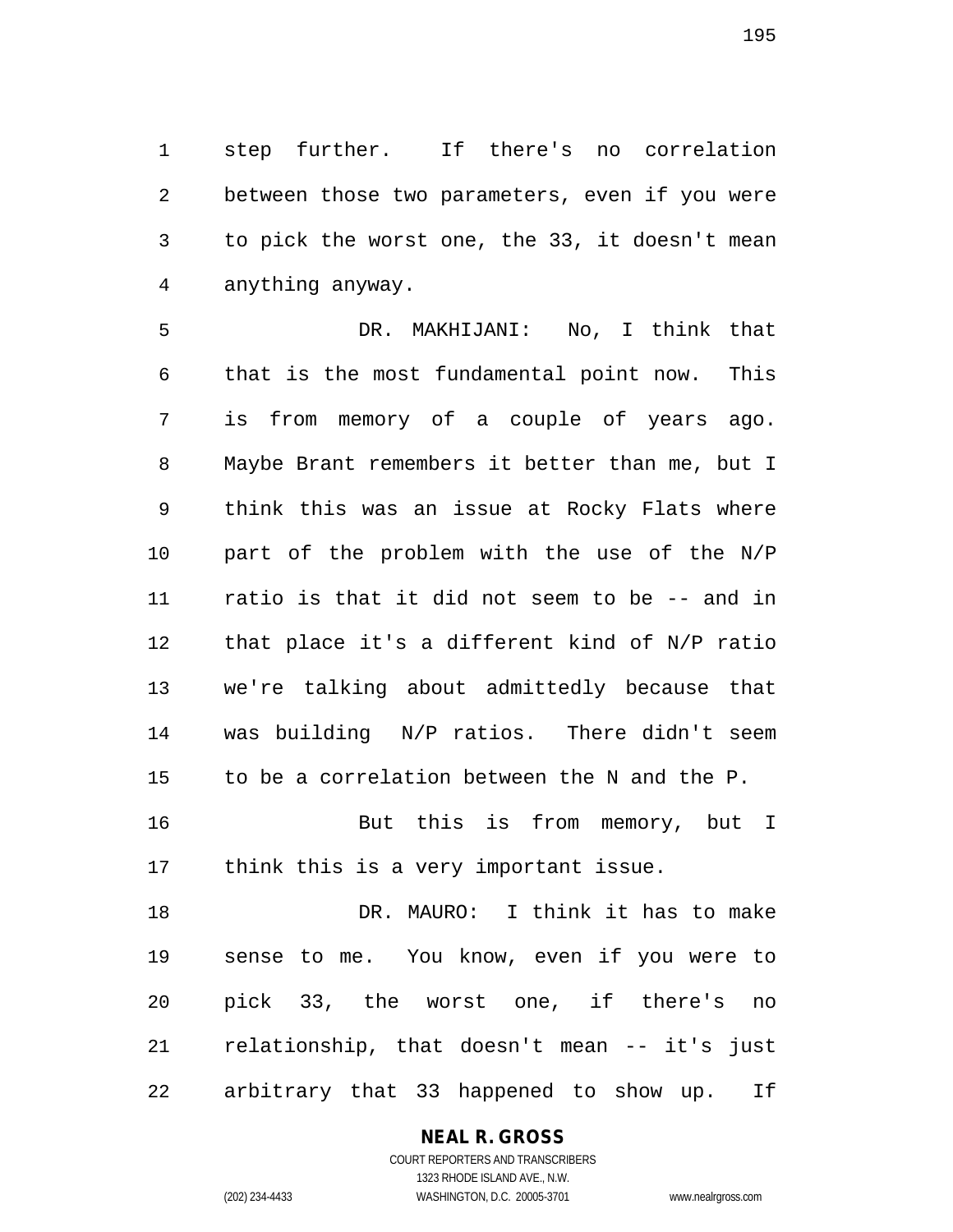there's no correlation between the two, that just happens to be the number that showed up. Do you see what I'm saying? DR. NETON: There are universal ratios that are out there, right? Think of it as a universal ratio, and if you pick the highest one, then you have a sampling of all these universal ratios and you pick the highest one. I think that does say something. That's not a happenstance. DR. MAURO: But there's no reason to believe the next one -- if they're stochastic independent, there's no reason to believe the next one is going to fall within that spread. DR. NETON: Oh, but you have -- I don't know. DR. MAURO: Do you see what I'm saying? DR. NETON: I'm just saying if you had a legitimate sampling of all the work activities that are out there that have been

### **NEAL R. GROSS**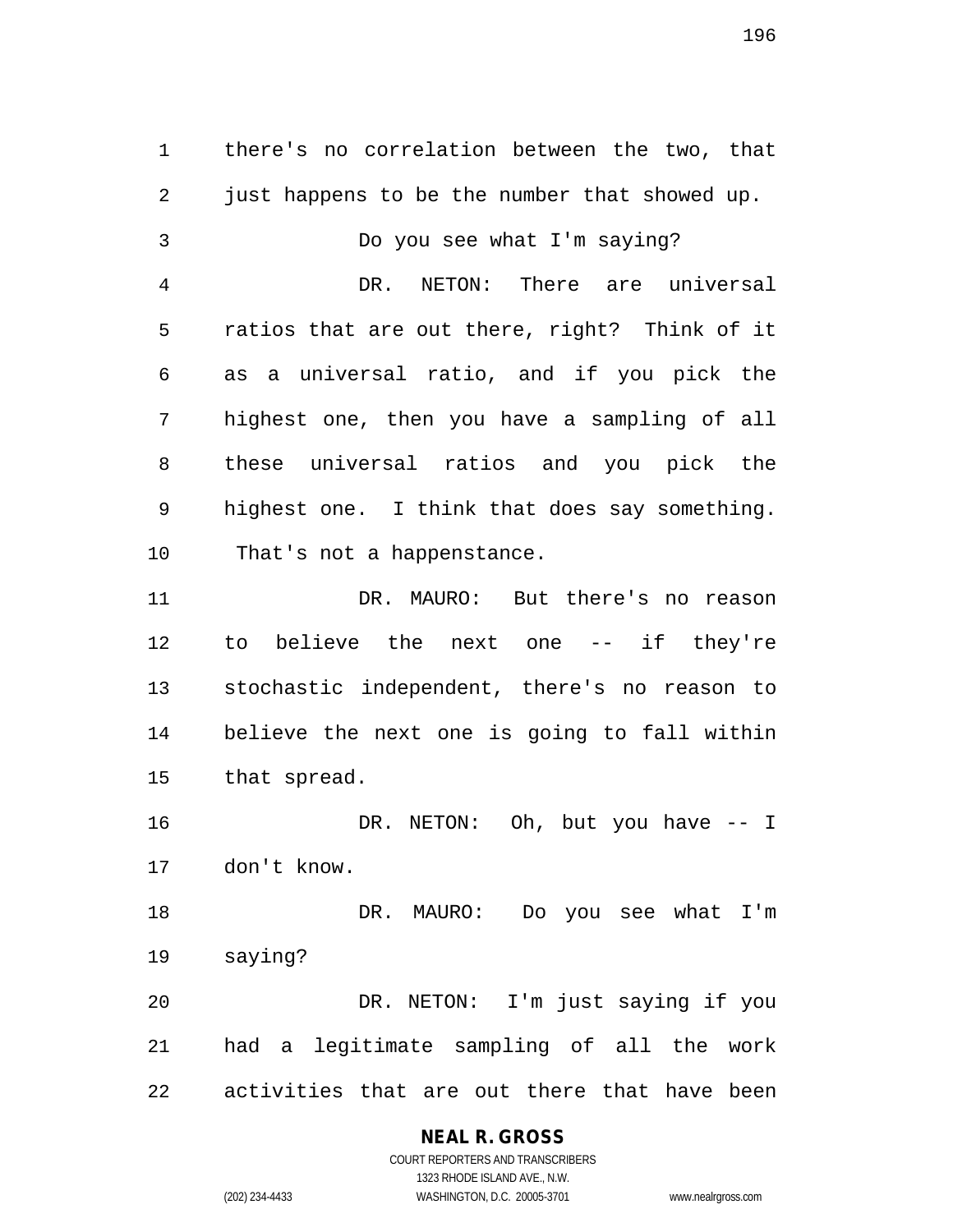done and you have a population, a distribution of ratios, that is a valid upper limit of a ratio of the monitor population.

 DR. ULSH: John, let's take for the sake of discussion what you're saying is true. The neutron dose and the photon dose are completely uncorrelated. What would be the effect of the estimated neutron dose if you took that measured N/P ratio, given that has nothing to do with photon dose whatsoever, and multiplied it by the photon dose?

 Well, at worst, if you picked a high ratio you would overestimate the neutron dose.

 DR. MAURO: See, I would agree if we knew that as the neutron dose went up, there was a correlation coefficient, and then you knew that there was a relationship between the two and you say, okay. We know there's a relationship between the two. There's a variability, and you operate and you make a bunch of slopes and you picked the 95th

### **NEAL R. GROSS**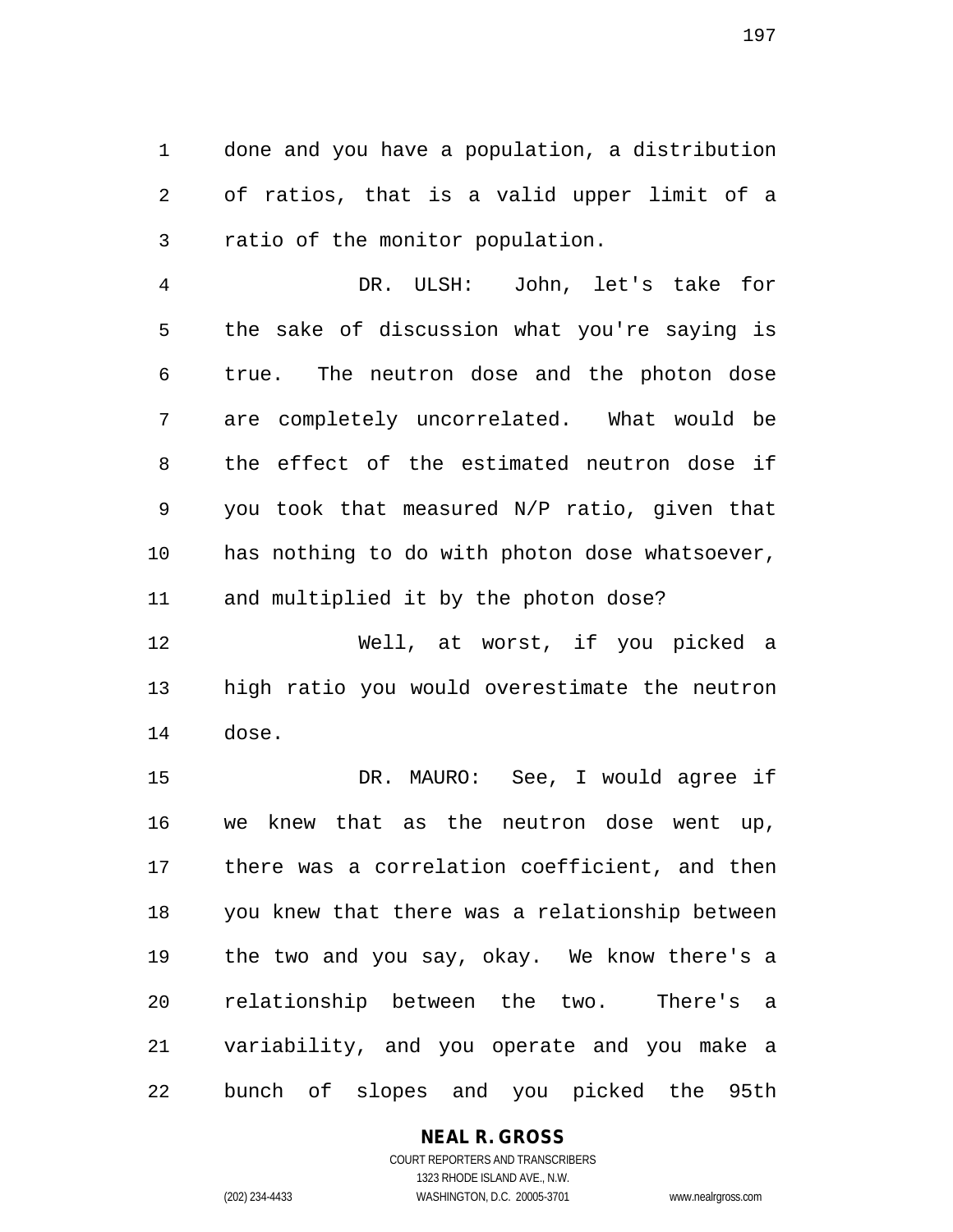percentile slope. Do you see what I mean? DR. NETON: If there's not a one- to-one correlation, then what you have is a distribution of ratios. That's what you have. DR. ANIGSTEIN: If I could, Bob Anigstein again.

 The point is what is the effect even if there is no correlation? What is the effect of assuming, one, you have a scientifically invalid dose reconstruction which does not meet the letter of the law.

 DR. NETON: No, no, no. I'm not saying assume one, Bob. I'm saying if you have a distribution of ratios and you take the highest ratio, that is an empirical sampling of that work activity. There are only so many different activities that can generate these ratios.

 DR. ANIGSTEIN: But John's point was that if it's really uncorrelated, this is 21 just a spurious number, and the one that wasn't measured could have higher.

#### **NEAL R. GROSS** COURT REPORTERS AND TRANSCRIBERS

1323 RHODE ISLAND AVE., N.W. (202) 234-4433 WASHINGTON, D.C. 20005-3701 www.nealrgross.com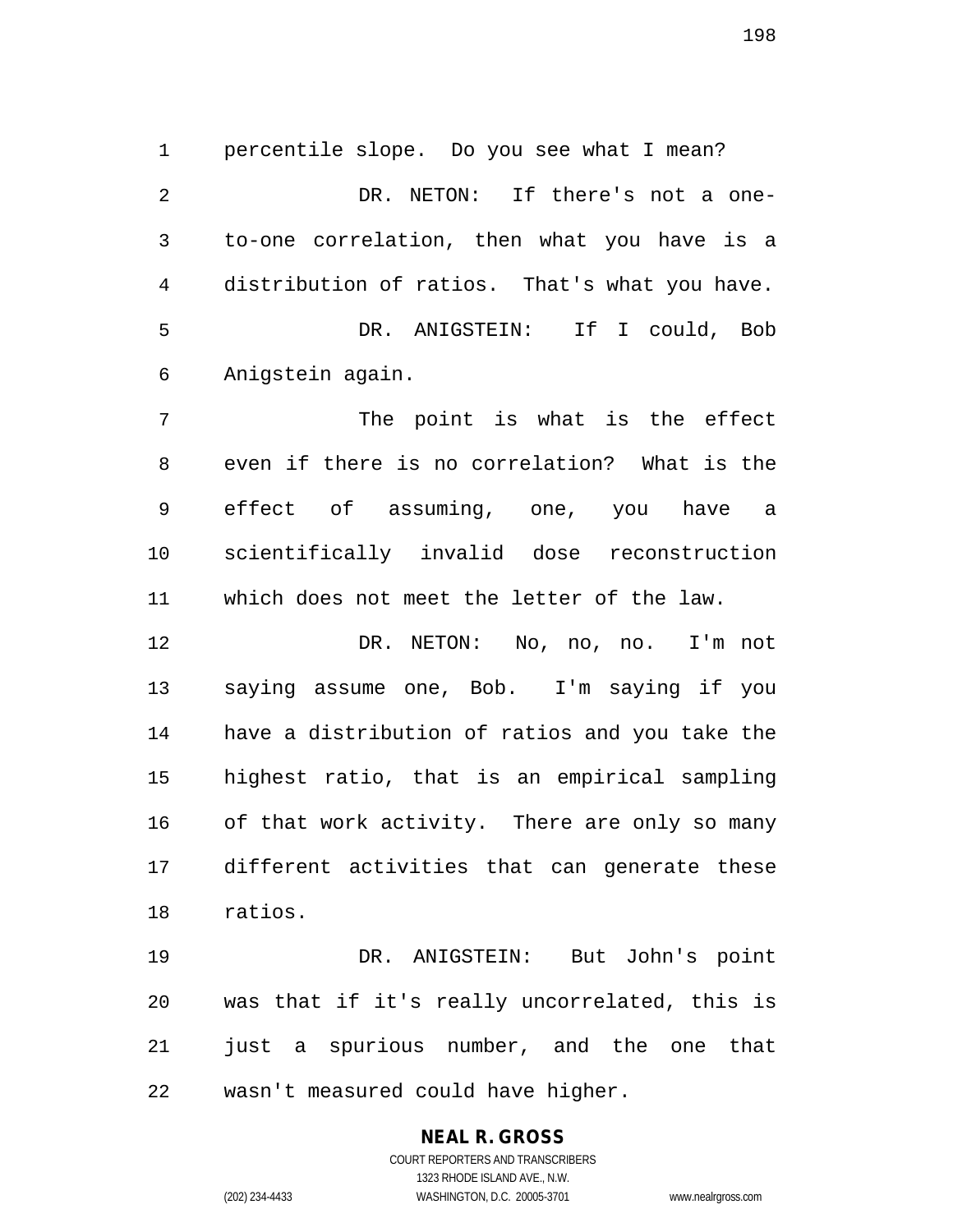DR. MAURO: It's almost as if I took a random number generator and I picked 100 numbers randomly.

 DR. NETON: I don't think so, John. You just sample the work force population, and I have all of these ratios of work activities that were ongoing at that time at that facility, and of all those ratios, here's what I have as the worst case activity. I'm not saying it couldn't be higher. I'm just saying that based on that empirical sampling this is what you have. You have data to indicate that under some

condition it can be 30-to-one.

 DR. BUCHANAN: But next year it's four, you know. In the production or, say, like, it doesn't change that rapidly from year to year.

 DR. NETON: One work activity that occurred that could have been 30-to-one.

 DR. ANIGSTEIN: But you also have a biased sample in the sense that the one that

### **NEAL R. GROSS**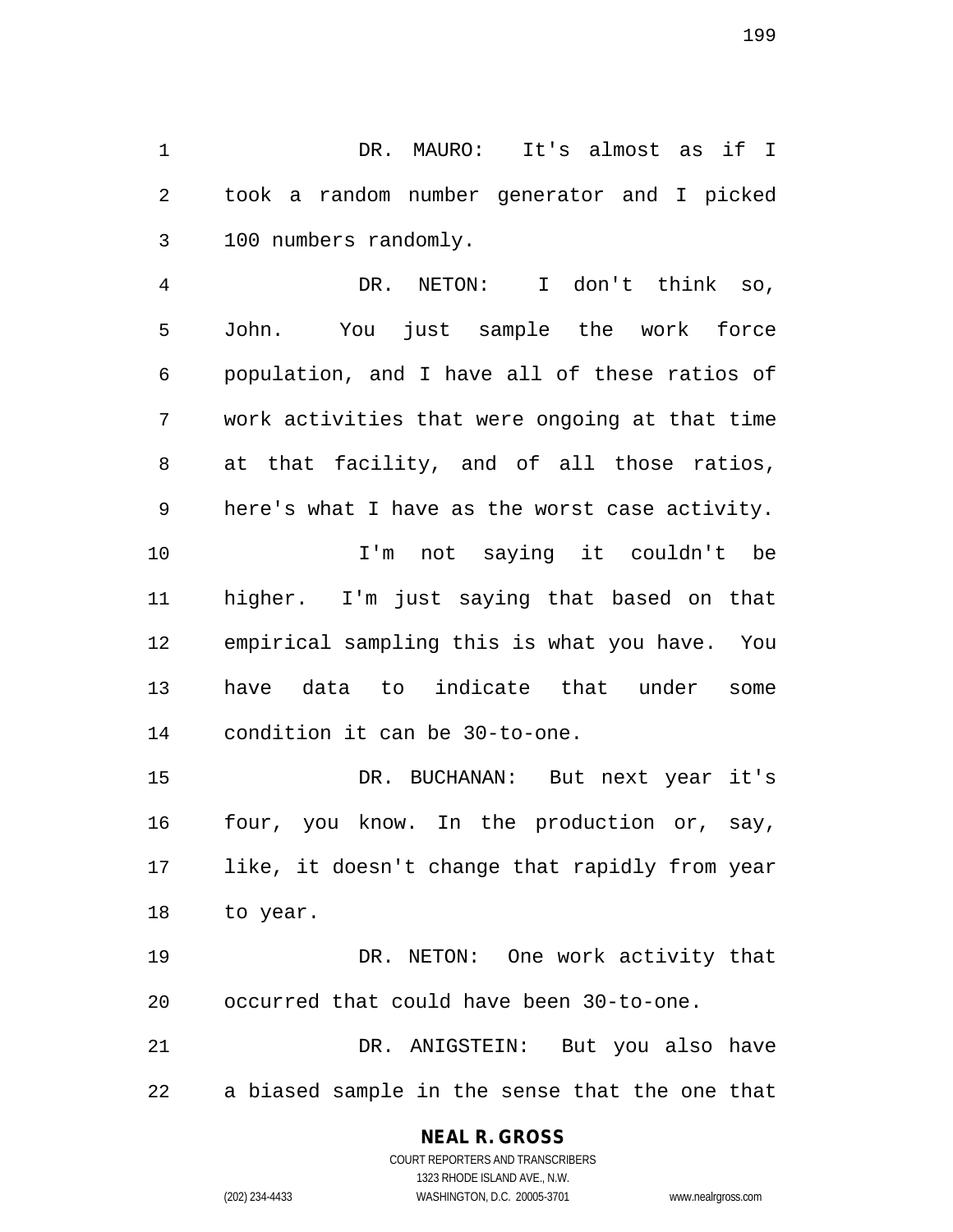would give you the highest ratio by definition or by implication would be the ones with the lower photon doses, and the ones with the lower photon doses they didn't even bother measuring reading the NTA film.

 So you could have 100-to-one, but because the photon dose was low, they were never read. So we have no record of it.

 DR. ULSH: No, I could also turn that around and say by definition we have a biased sample because the ones that give you the highest ratio are the ones with the highest neutron doses, and if they had high neutron doses, they were measured.

 DR. ANIGSTEIN: I know, but we don't know that because if they had a low photon dose, they never read the NTA film. So they don't know what's on it.

 DR. MAKHIJANI: Actually, I think in this very narrow point, Bob is right. If there was a high neutron dose and a low photon dose, you don't know what it was, but you

# **NEAL R. GROSS**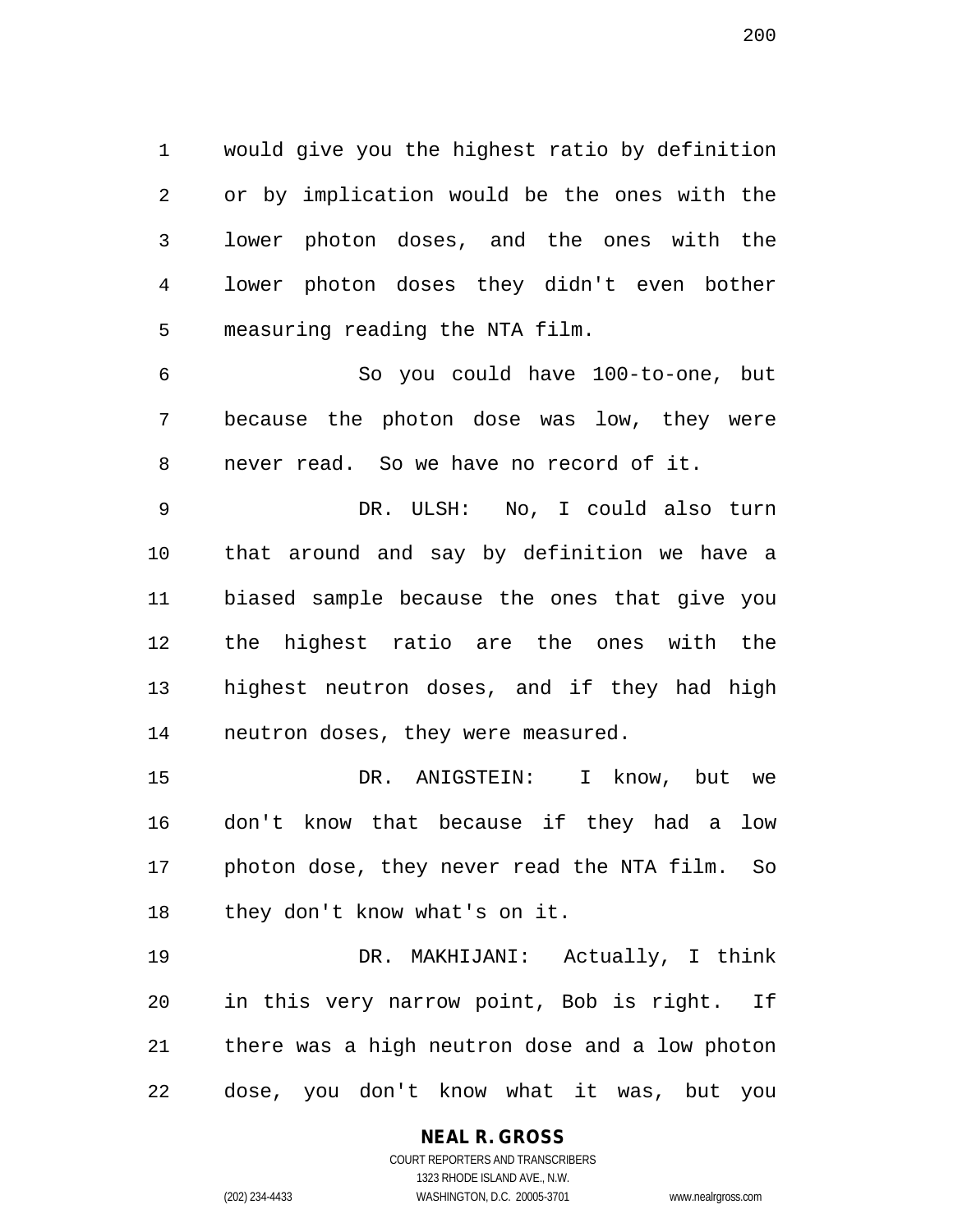know, suppose one takes what Jim Neton was saying at face value, that you sample the universe of people and then you use the highest number and you have a range of work activity that is sampled, my question actually would supplement. I'm not saying that this -- you know, I'm not taking sides on the earlier argument. I think there's another question. Have you sampled? You have a sample of the nature of activities that were being done, and that's why I asked the question before the break. Are we sampling the right population?

 We're taking an N/P ratio from one population, which is dominated by the process workers and applying it to the visitor population. I think Warren was actually saying something very interesting about visitors to us after the break, which I think deserves to be heard, you know, about the way visitor badges were used, and with the indulgence of the Chair, I think it would be important for people to know.

### **NEAL R. GROSS**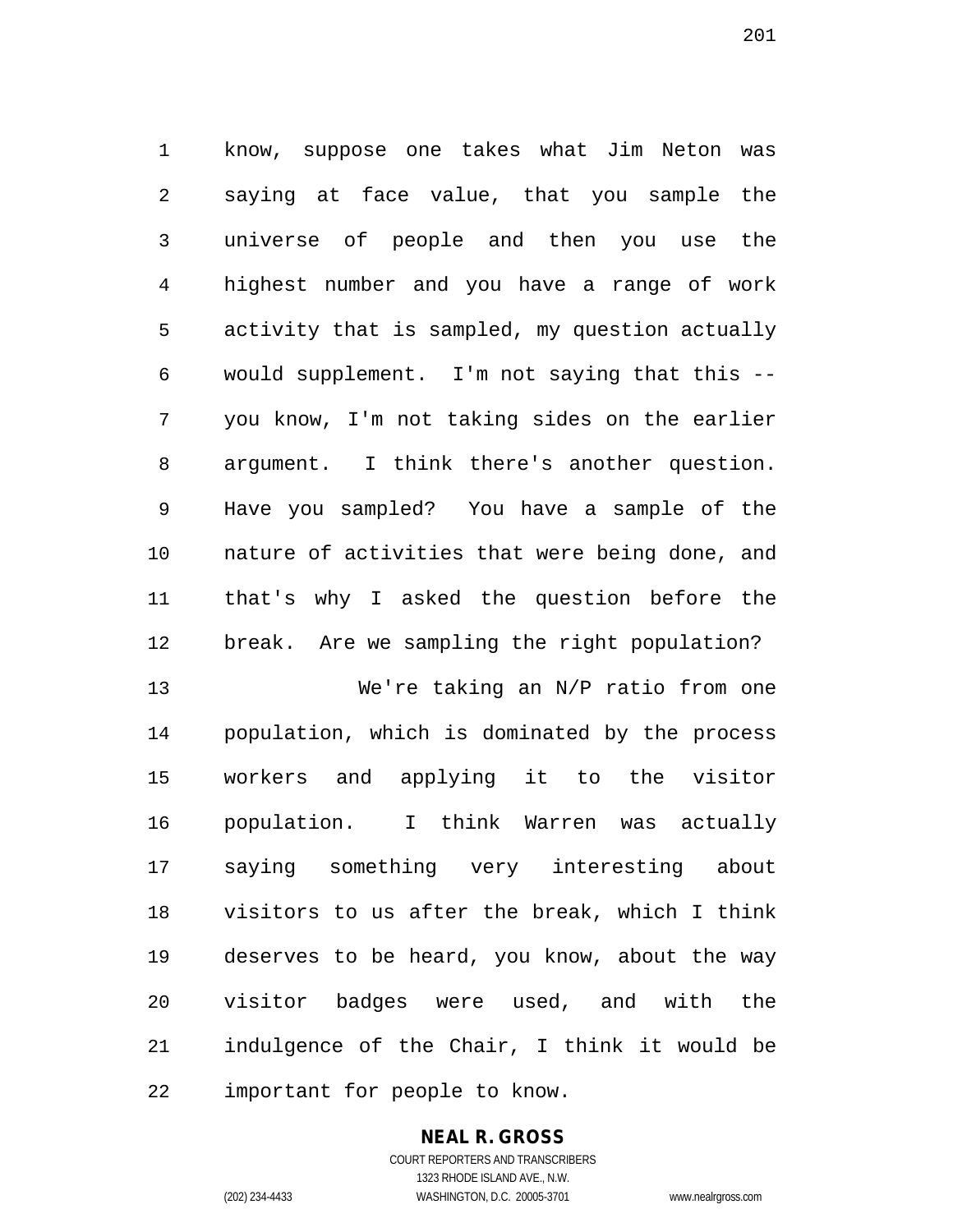MEMBER CLAWSON: It would be nice for all of us to hear it.

CHAIR BEACH: Sure.

 MR. SHEEHAN: I think the question was, again, the usage. One of the things, if workmen were, say, assigned to a job that went on for several days, some of them would keep the badge in their locker or wherever, shoe box, and reuse it. Many times they're thrown in from one visit, one badge, one visit, one badge. So you could never correlate the project.

 DR. MAKHIJANI: So we don't know this universe of monitoring in terms of either photon or neutron dose because if it was more frequent that people kept their badges for the job, it will be more likely they got a photon dose that would be above a threshold and a neutron dose. But if they were changing their badges every day, then it would be much more likely that they got -- I think we don't have enough information about the universe of

### **NEAL R. GROSS**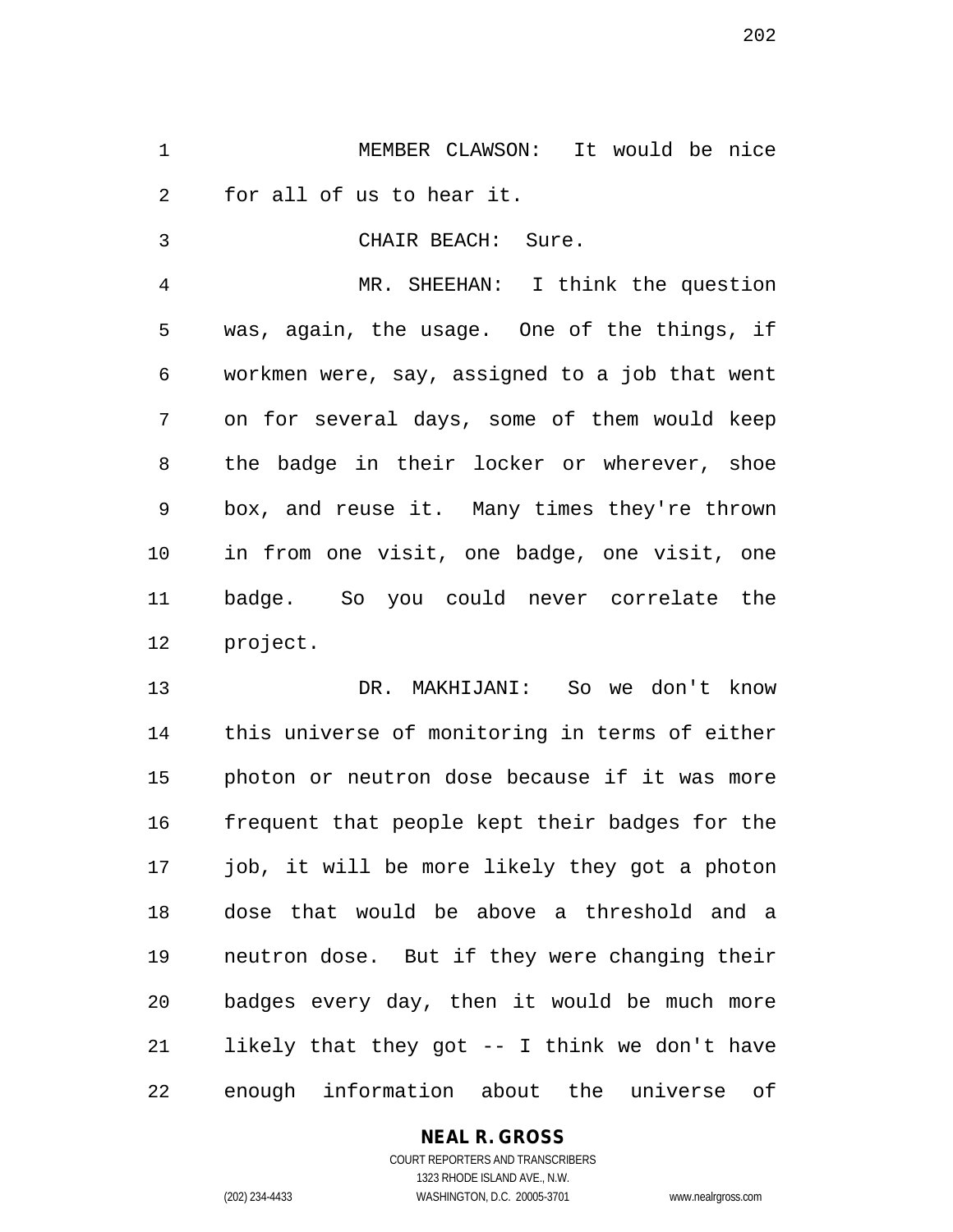workers to whom we're trying to apply this N/P ratio other than this problem that John was talking about in terms of lack of correlation, which is also a problem.

 DR. NETON: I need to know more than about -- it seems to me that these were short duration exposures to these workers. They ran out. They didn't have much exposure. Probably most of them, I'm assuming right now, are probably non-detectable.

 DR. MAKHIJANI: And the reason I put this issue on the table, you know, having not gotten the read in Mound is that we started with this assumption at Savannah River site, and what we're finding at Savannah River site is that that assumption is not correct.

 Now, I don't know whether -- I think the lesson from that is that is that it bears looking into and that we shouldn't be assuming a prior that because it was maintenance workers, that their exposure potential was somewhat less because they were

### **NEAL R. GROSS**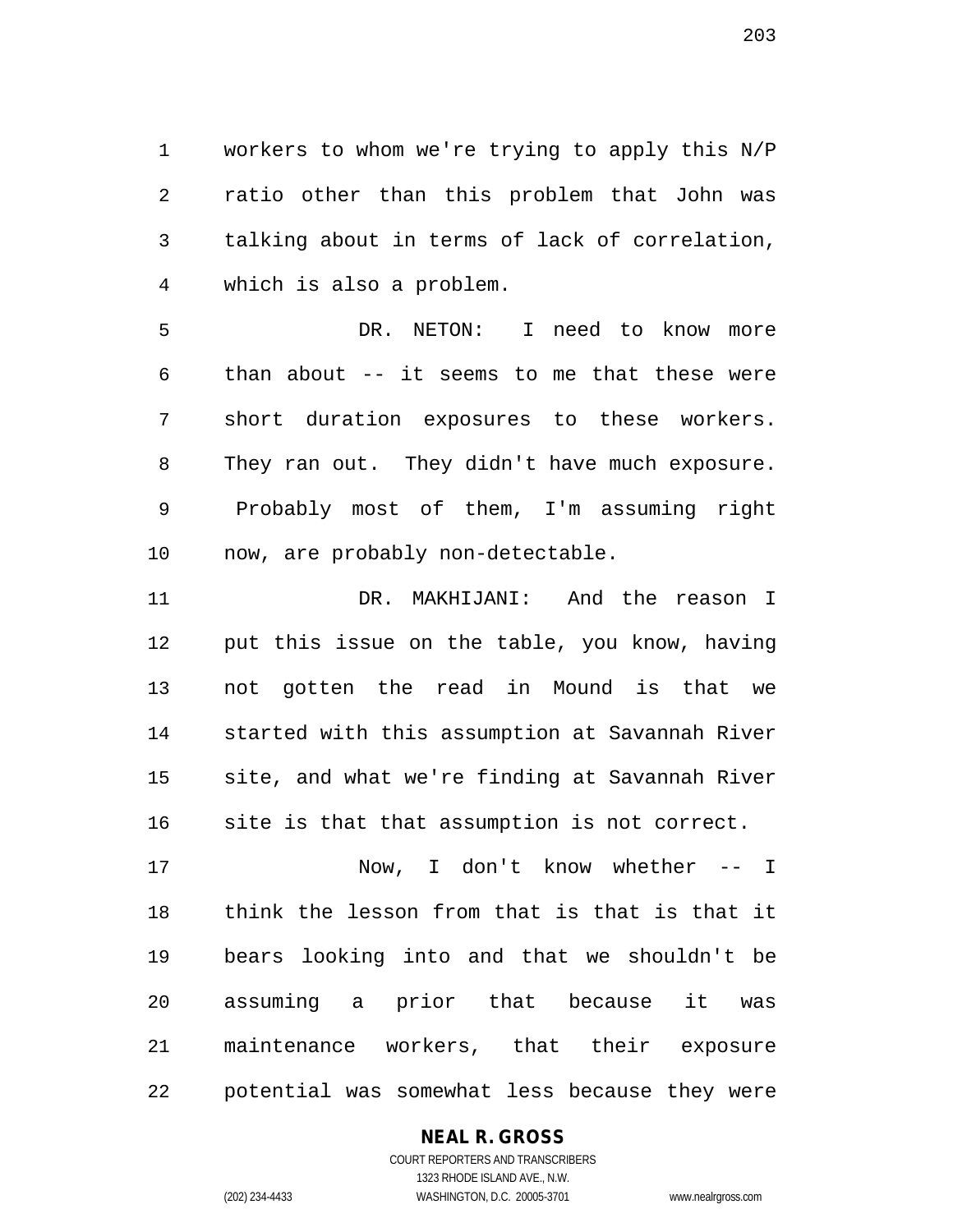in there for shorter periods of time.

 MR. MADDING: Dick Madding. I'd like to comment on that. A lot of times the maintenance workers came up there to do really high level maintenance without shielding because they were removing glove box fronts and changing glove box fronts, putting new equipment in and taking equipment out without shielding and were working in areas, in service areas which were intentionally not shielded because it was not intended to be worked in. So, for example, behind the lines changing filters or working on things in the SM Room 35, and so those workers did have -- the visitor workers did have a potential for a high number. DR. MAKHIJANI: I think Savannah River is not likely to be an isolated case. It just bears looking into. That's all. DR. ULSH: So keep in mind what would have happened in a situation like Dick

**NEAL R. GROSS**

COURT REPORTERS AND TRANSCRIBERS 1323 RHODE ISLAND AVE., N.W. (202) 234-4433 WASHINGTON, D.C. 20005-3701 www.nealrgross.com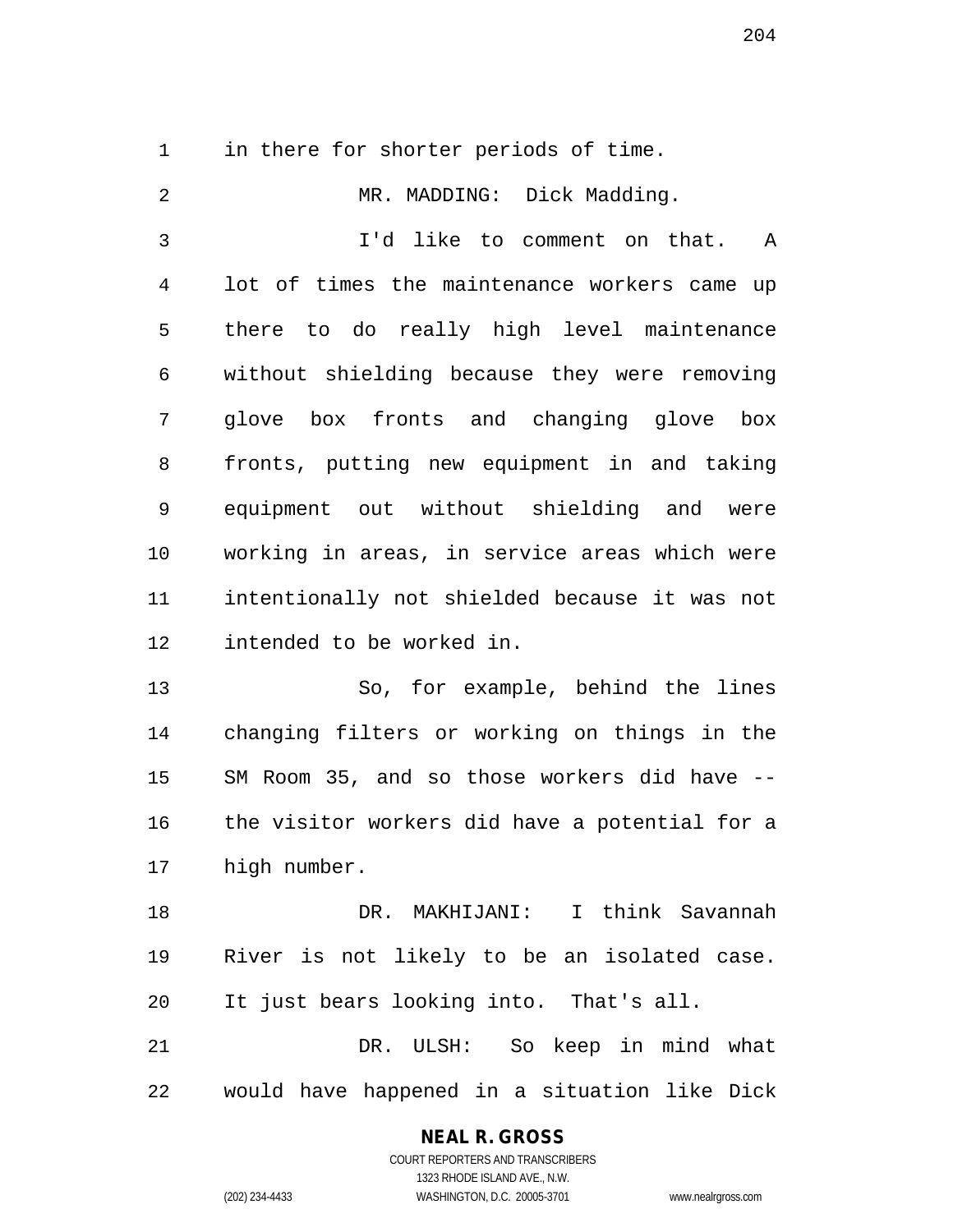just described. That badge with a high dose, by definition you would have exceeded the LOD, and you'd get a positive reading on that badge.

 DR. MAKHIJANI: Well, do you know the photon threshold for reading the neutron dose? It isn't above detectable limit with some other threshold.

 DR. NETON: I'm trying to envision the scenarios which alter these neutron-photon ratios. You know, you almost have to look at the specific activities.

 DR. MAURO: So there's this subgroup of workers who experienced a photon dose that's below some cutoff that you didn't measure the neutron. We're working with this subgroup by definition at least that had relatively low photon dose.

19 DR. NETON: Exactly.

 DR. MAURO: So that's important. So we know that category, and they didn't read the neutron dose, I presume, because they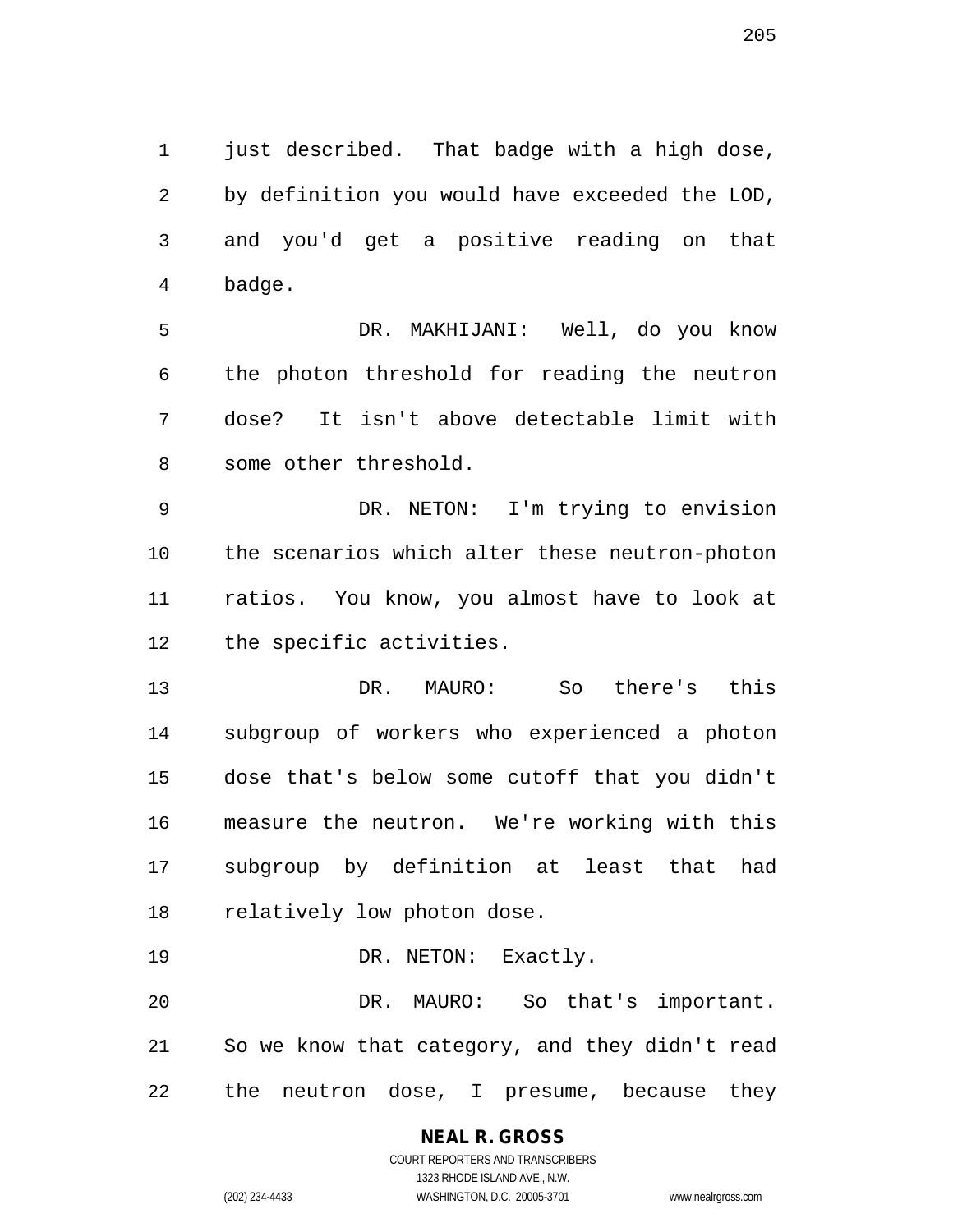presumed at the time that it would be low. So it now all seems ring true until I heard that no attempt was made to see if there is a correlation between the two. In fact, what I'm hearing is that there's very little correlation between for each one of these campaigns or operations, the ring which they set up the shielding, whether they shielded the gamma or shielded the neutron, it was dealt with in a way -- and I don't know what the rationale was -- but I could imagine in some cases they set up the shielding and eliminated the neutron dose and not the photon. More likely they eliminated the photon, not the neutron, and all of a sudden this relationship that they were operating on, in other words, the thought process that they had at the time may have been fundamentally flawed, and until you do the correlation, which shows, no, no, they were right; there is correlation, and we know if we cut off at 100 millirems for the photon, we know that the

#### **NEAL R. GROSS**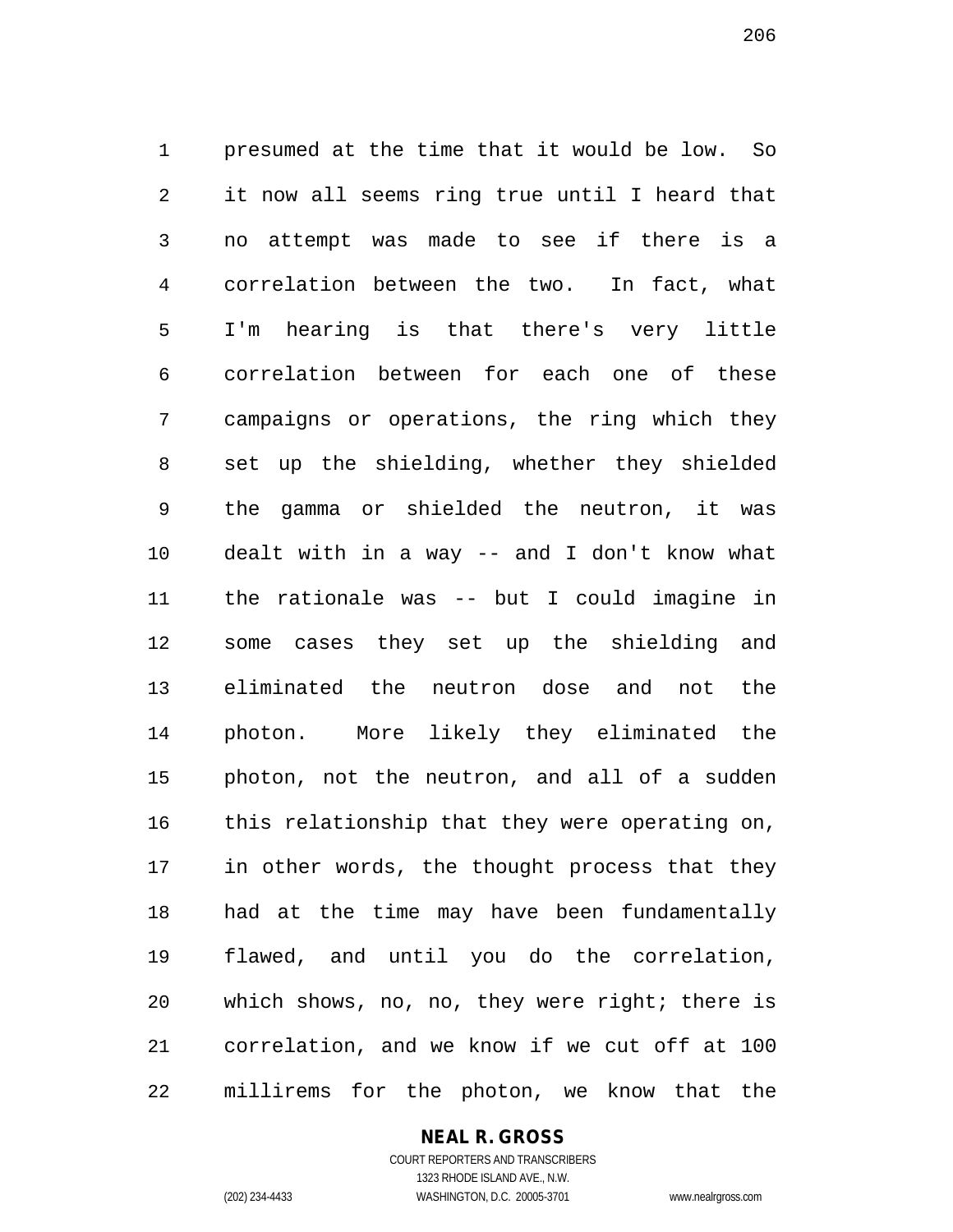dose for a neutron really can't be much higher than this.

 Right now I don't see where that analysis has been done to provide a compelling argument that, yes, that is reasonable and not only reasonable, but also claimant favorable, 7 and I think that's where we're having trouble. MR. MORRIS: Well, John, this is Bob Morris. It's true that we haven't done that, but it's also true that this is the first time that anyone has ever brought it up as an issue with the year's worth of consideration of it, will you? When we didn't think to do that, it didn't make our thought process when we set up the analysis, but it's not that we couldn't do that analysis. It's

 DR. NETON: Yes, well, this is Jim. I think after, you know, going

through this discussion, I think there is an

**NEAL R. GROSS** COURT REPORTERS AND TRANSCRIBERS 1323 RHODE ISLAND AVE., N.W.

just a matter of doing it.

(202) 234-4433 WASHINGTON, D.C. 20005-3701 www.nealrgross.com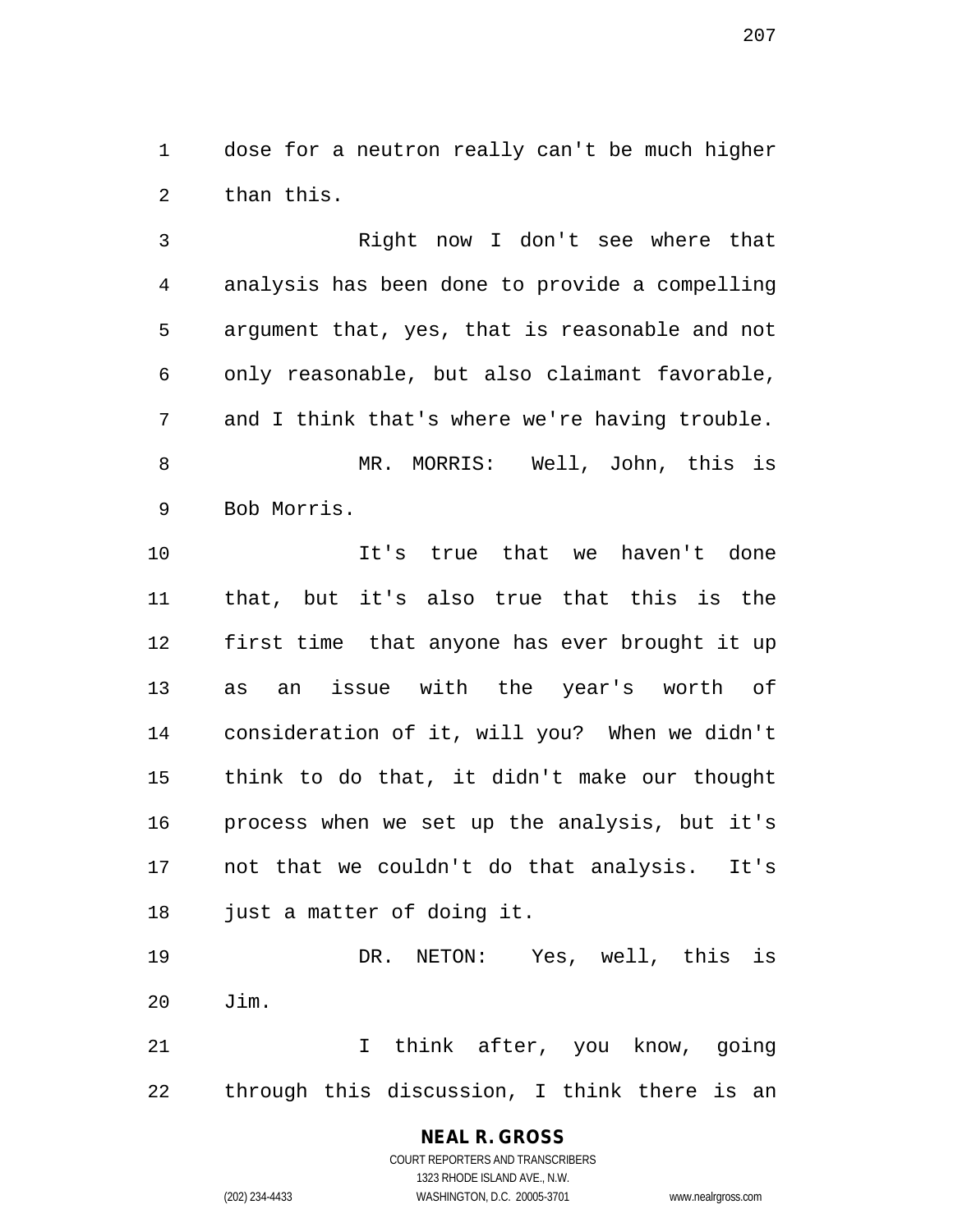open issue there for us to review. It is true that these probably lower-exposed type individuals, there must be some upper limit though on this.

 DR. MAURO: That's what I'm looking for. That's what I'm looking for.

 DR. NETON: And whether there's the universe that we sampled, if that's the appropriate one, or if one can make some correlation with that, maybe that would be true. I don't know at this point. I certainly couldn't make that judgment sitting at this stage

 CHAIR BEACH: So can I wrap this up a little bit? NIOSH, you're agreeing to go back and review the correlation between the -- and I probably won't say this totally correct -- the N/P ratio and give us what, a memo on that?

 DR. BUCHANAN: Within the year, between years.

DR. NETON: Well, just in general

**NEAL R. GROSS** COURT REPORTERS AND TRANSCRIBERS

1323 RHODE ISLAND AVE., N.W. (202) 234-4433 WASHINGTON, D.C. 20005-3701 www.nealrgross.com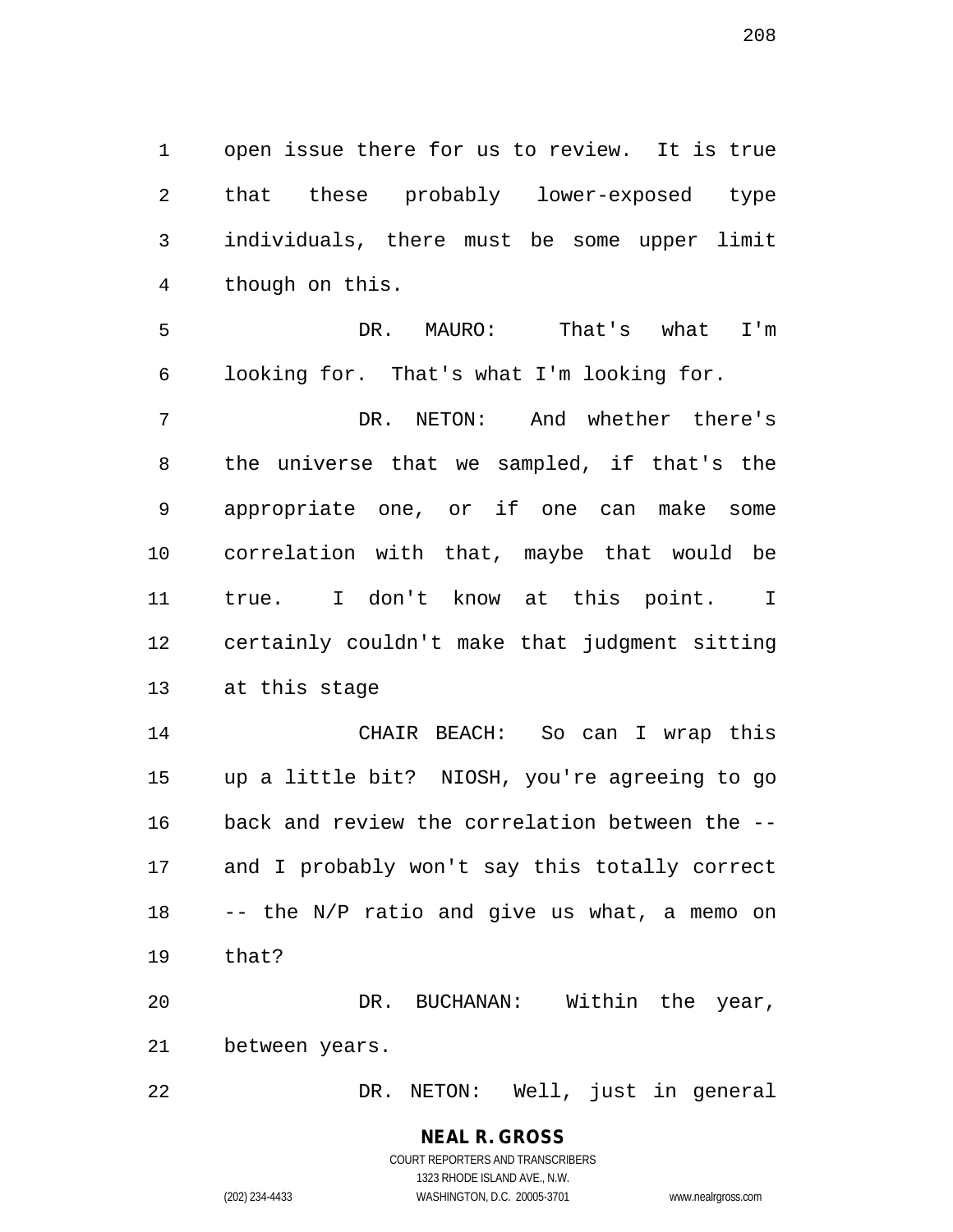1 the use of the N/P ratio for visitor badges.

 DR. MAKHIJANI: I think that probably will cover the universe.

 DR. NETON: Just in general the applicability N/P ratio with the visitor badges, the validity of that ratio to bound visitor badge.

 DR. MAKHIJANI: That's the only group that --

 DR. NETON: I think that's what Brant said, and I think that's true, that it's only the visitor badges that weren't read that were below a certain threshold.

 And I'd also like to get a handle on how many workers are we talking about here. Is this a few people, thousands of people? I really don't know. I have not looked into this very closely.

 CHAIR BEACH: Okay. So to that end, I believe that's the only action item for NIOSH, and I would like to ask SC&A if they -- and if you have more after this -- I'd like to

#### **NEAL R. GROSS** COURT REPORTERS AND TRANSCRIBERS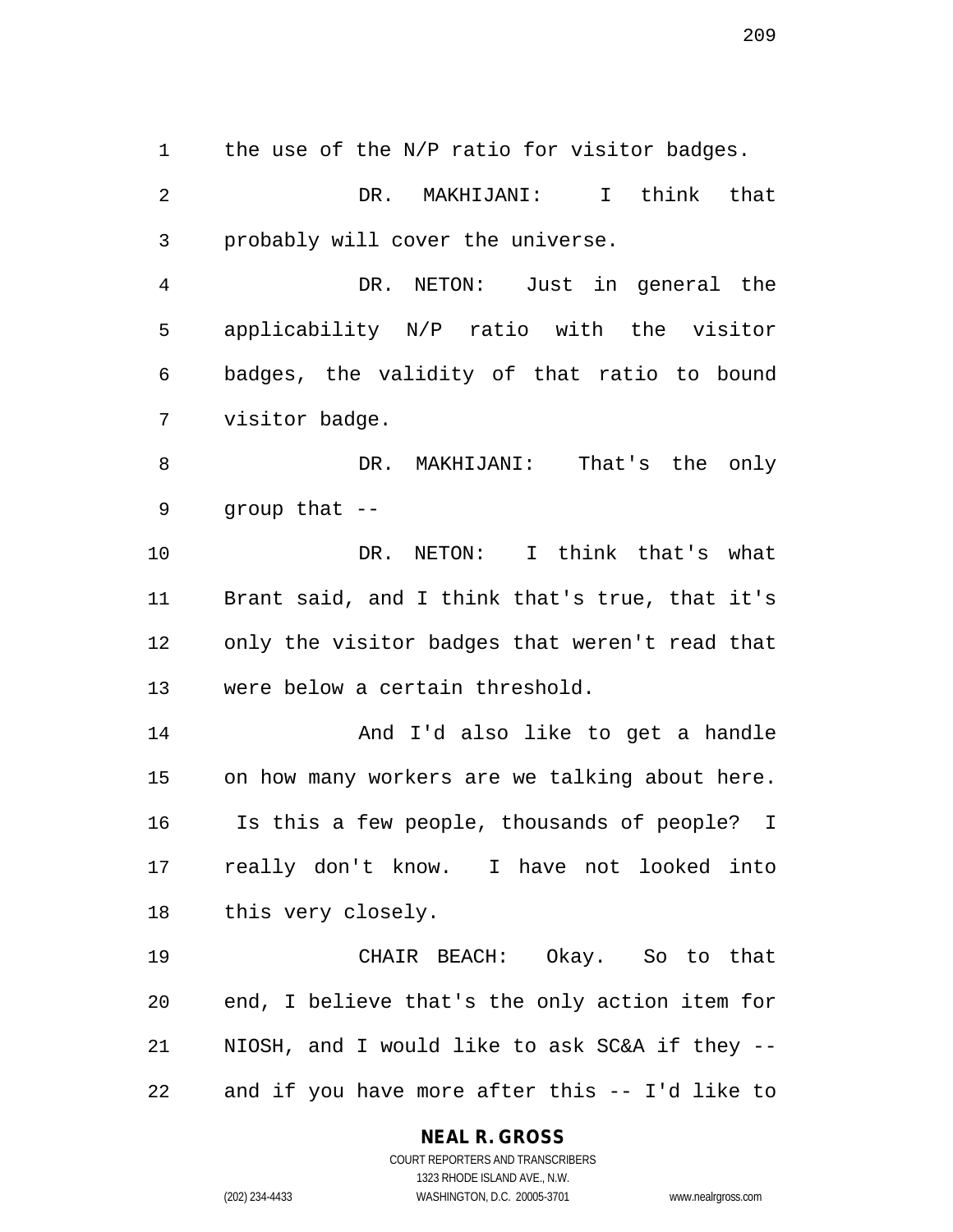ask SC&A to come up with their final version of what we've learned today, what we've heard today, and deliver that to the Work Group also.

 DR. ULSH: Josie, can I ask at least for our item what time frame are you looking?

 CHAIR BEACH: Well, I think that we should probably wait until after the transcripts come out and give people the opportunity to go back and look at transcripts and then -- I don't really want to give you a hard fast right now.

 MEMBER CLAWSON: It would be nice tomorrow.

(Laughter.)

 DR. NETON: Close of business 18 today maybe.

 CHAIR BEACH: There has been a lot of discussion for a lot of hours, and it just might be something that you'd want to go back and look at before you finish that.

# **NEAL R. GROSS**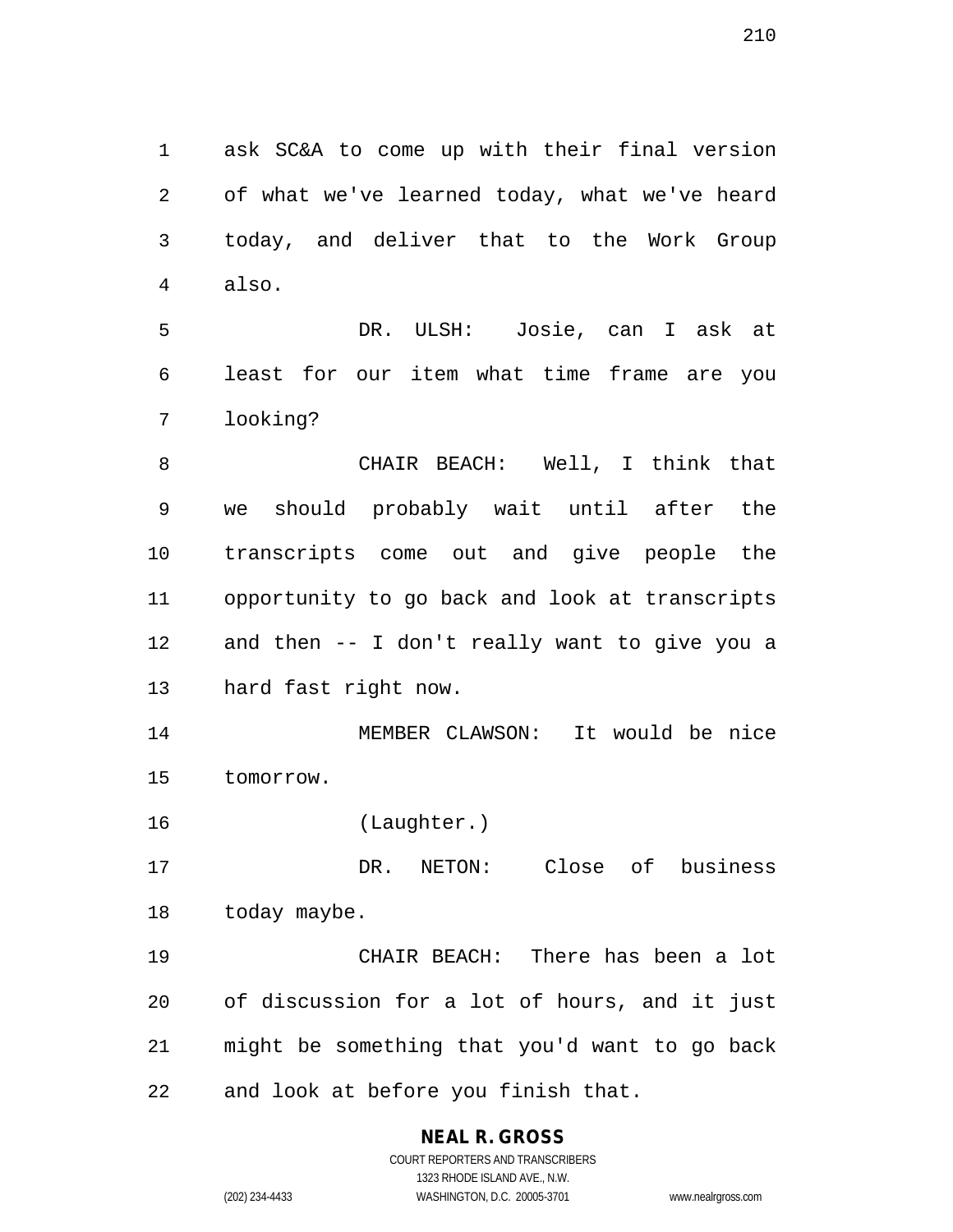MR. MORRIS: Josie, this is Bob Morris.

CHAIR BEACH: Hi, Bob.

 MR. MORRIS: With regard to the question that SC&A has on the table, I'm curious if you could come to a position about whether there's anything that we could say short of having measurements that we've never found that would satisfy your need for the bridge from modeling to the work floor at Mound.

12 12 I mean, is there anything you can imagine that would ever satisfy your concern? 14 CHAIR BEACH: Well --

 MR. FITZGERALD: Yes, I was going to say I think back in the summer when we first raised this issue, we were pointing to whether there would be any characterization information on the -- I just felt there must be some engineering drawings or something that would give you some of the spatial information that we talked about today for the first time.

### **NEAL R. GROSS**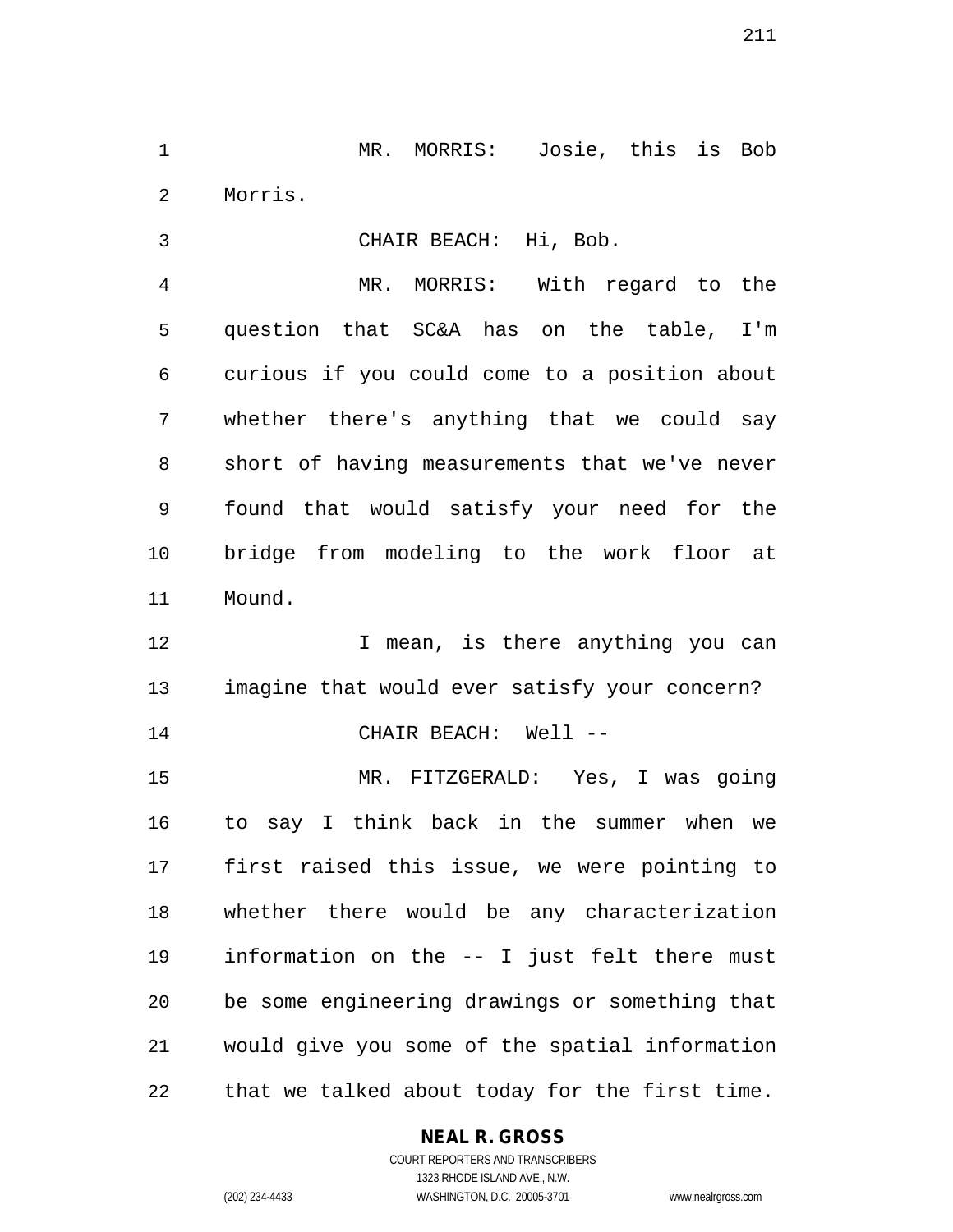MR. MORRIS: Last summer you said a sensitivity analysis. MR. FITZGERALD: Yes. MR. MORRIS: Which is essentially what Figure 7-15 is. DR. ULSH: Repeat that, Bob. MR. MORRIS: Last transcript, I think you said that you could be satisfied by a sensitivity analysis, and if you look at Figure I think it's 7 -- I'm going by memory -- 7-15, the picture of the -- I'll find it in just a second -- that effectively does give you the sensitivity of the shielding values to the changing -- DR. ULSH: But we're in the context, if I recall what was in there, in the context of the bare source in one location, not certainly a sensitivity analysis against the operations that took place at Mound, but I think we're looking for some -- we're calling it bridge now, but some way to link this to the conditions at Mound itself.

# **NEAL R. GROSS**

COURT REPORTERS AND TRANSCRIBERS 1323 RHODE ISLAND AVE., N.W. (202) 234-4433 WASHINGTON, D.C. 20005-3701 www.nealrgross.com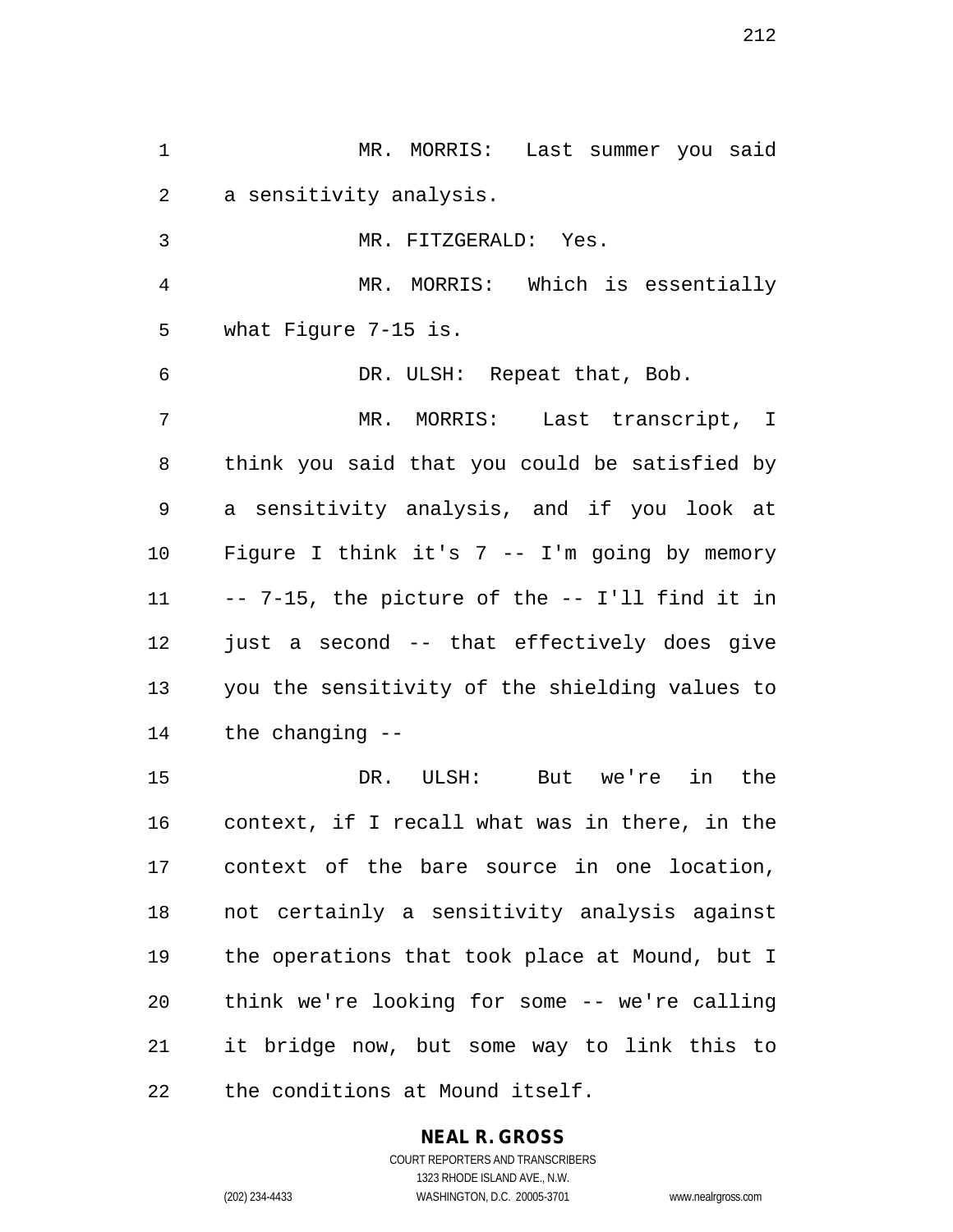DR. ULSH: But a sensitivity analysis, in my understanding in terms of modeling, is you vary one parameter, hold all the others constant, and you see how much of an impact it has.

 MR. FITZGERALD: Right, but to what extent is that one parameter, in fact, a bounded parameter. I don't know whether, again, this notion of the shielding versus the sources, I think the answer to his question, some sense of whether or not you can demonstrate that bounding amount, I think that's where we started this thing; some evidence that, in fact, it is the most conservative condition that would have existed.

 DR. MAURO: You see, one of the difficulties in doing everything that we're doing is that we're now looking at the average. We want to make sure that each time we do a dose reconstruction for someone that we feel confident that we have given him the

### **NEAL R. GROSS**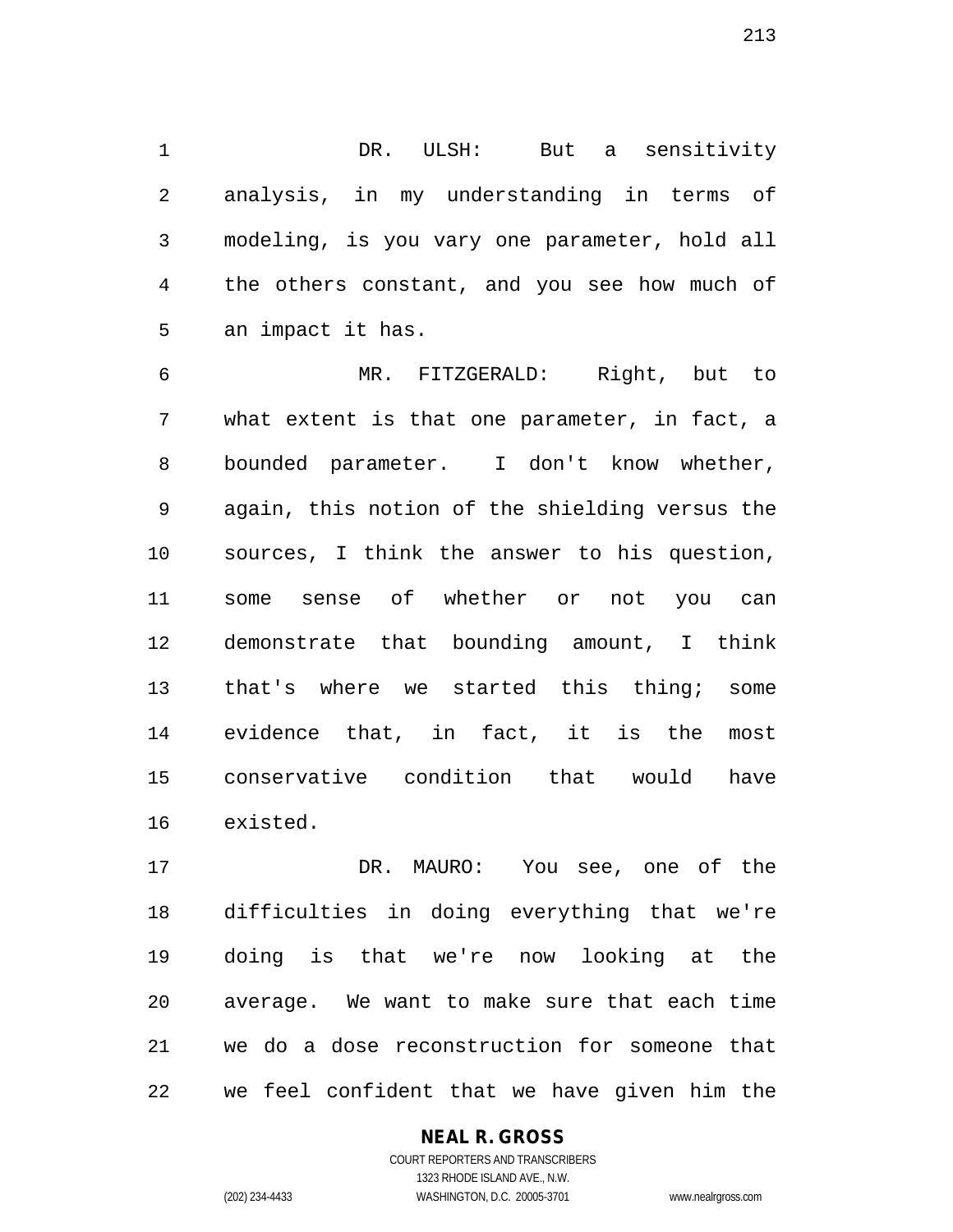benefit of the doubt.

 Now, so then within that context, each person -- because we're so used to thinking in groups, averages, you know, collective dose, but when you're dealing with each person, you have to walk away with a sense of, listen, I think I'm doing the right thing by this guy.

 Now, within that, within that kind of mindset I say, okay, a judgment has been made that we're going to use two inches of shielding to come up with a distribution of the neutron energies, and that will define the adjustment factor, whatever it was, 1.3. I forget what number, whatever the number was that you were going to multiply your film badge reading by.

 Whatever dose it was, let's say it's 100 millirem. You'd multiply by 1.3, and I think a sensitivity analysis is certainly a good thing to do, and you say, okay, well, let's see how much it changes if we didn't use

### **NEAL R. GROSS**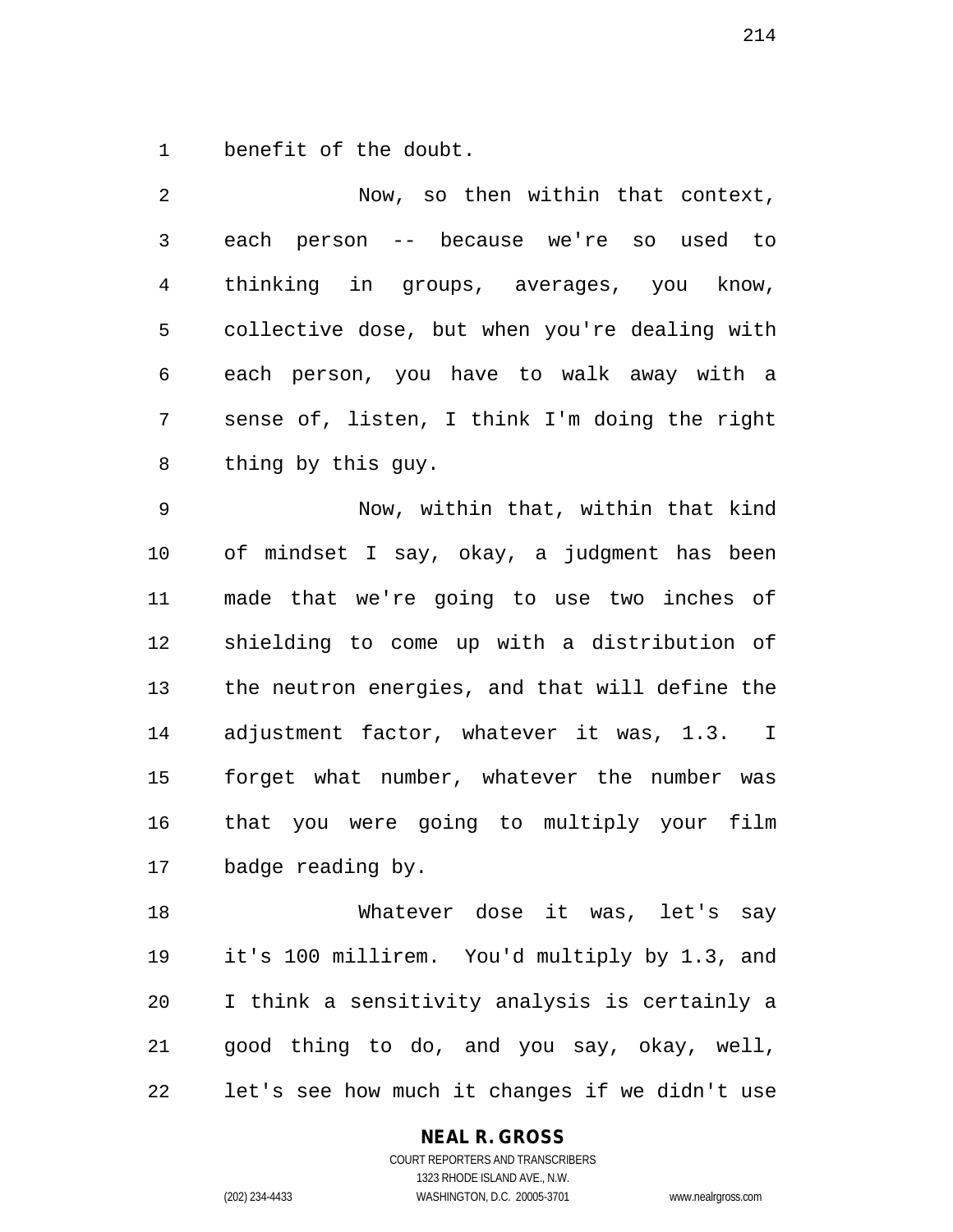two but we used three, four, five, six, and we got a sense of how it changed. It didn't change that much. I think it went to 1.5 or whatever. In other words, it started to change, and I think that adds value because you want to know that.

 But in the end, but in the end, to me, if I was the worker, I'd want a level of assurance there because I know I spent a lot of time maybe working out of a glove box where the neutron shielding was, you know, pretty heavy. I don't know. I'm making this up now. I'm putting myself in the mind of this worker who is going to have his dose reconstructed.

 And let's say he knows and we should know that he knows it's really unlikely that there was any worker that spent 2,000 hours per year in front of, working on one of these sources where the thickness of the hydrogenous material just couldn't have been more than eight inches, ten inches. It just physically couldn't be more than that.

# **NEAL R. GROSS**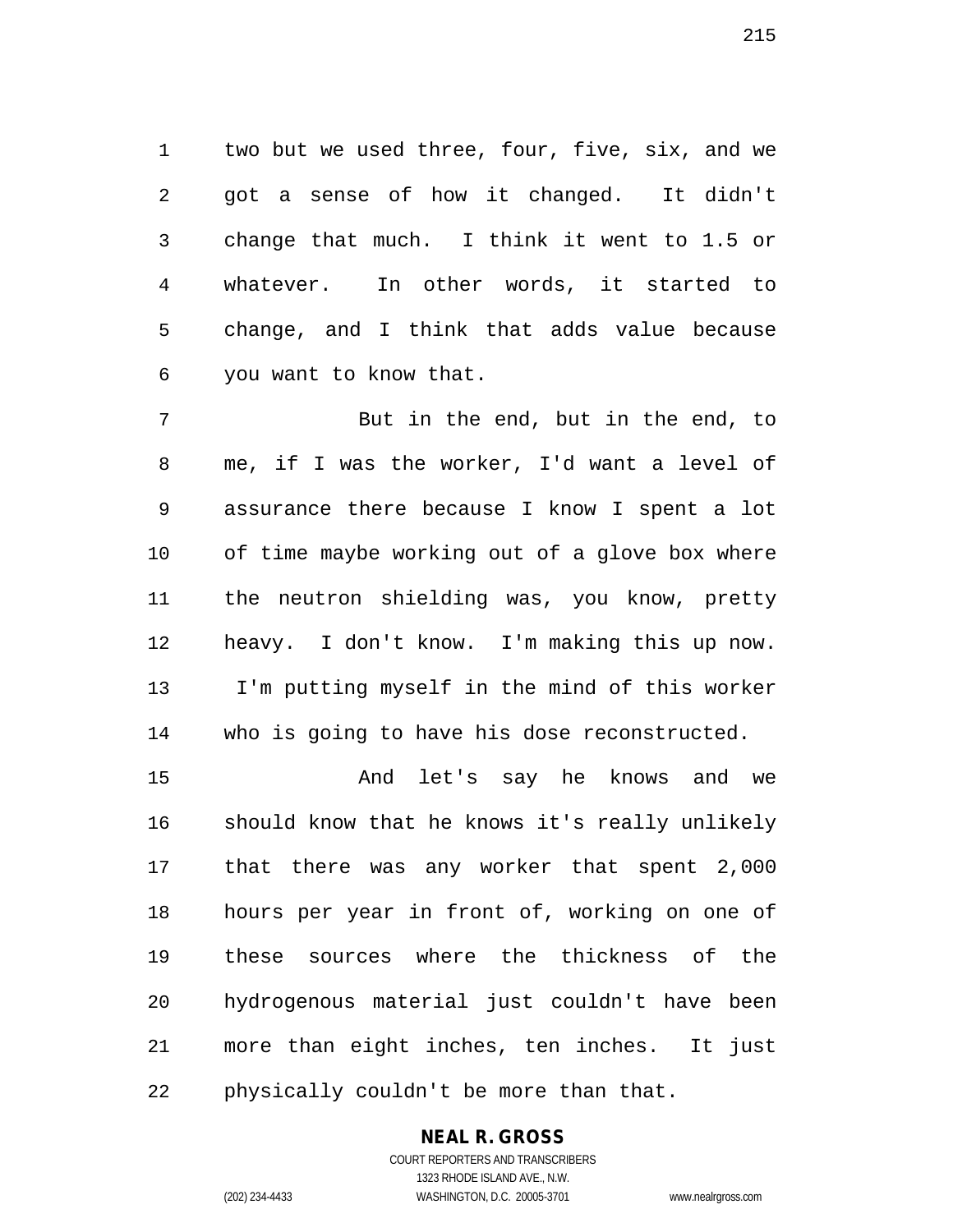Now, I would say that in keeping with Part 83, you would like to be able to say, and that applies to Mound and here's why it applies to Mound, because we have a pretty good idea of the kind of glove boxes they use. You may have some drawings. You may have whatever it is, but I realize on a case-by- case basis they may have added different kinds of shielding. In other words, sometimes they use a little bit, sometimes. I don't know. But here's where the bridge comes in, is that you want to be able to say with a degree of confidence that for every worker that you're going to reconstruct that neutron dose for using this adjustment factor, you'll want to be confident that you have given him the benefit of the doubt. So it puts you in this funny place where you have to maybe make an assumption

 the workers, but you've got to capture them all.

that may not be applicable to 90 percent of

**NEAL R. GROSS**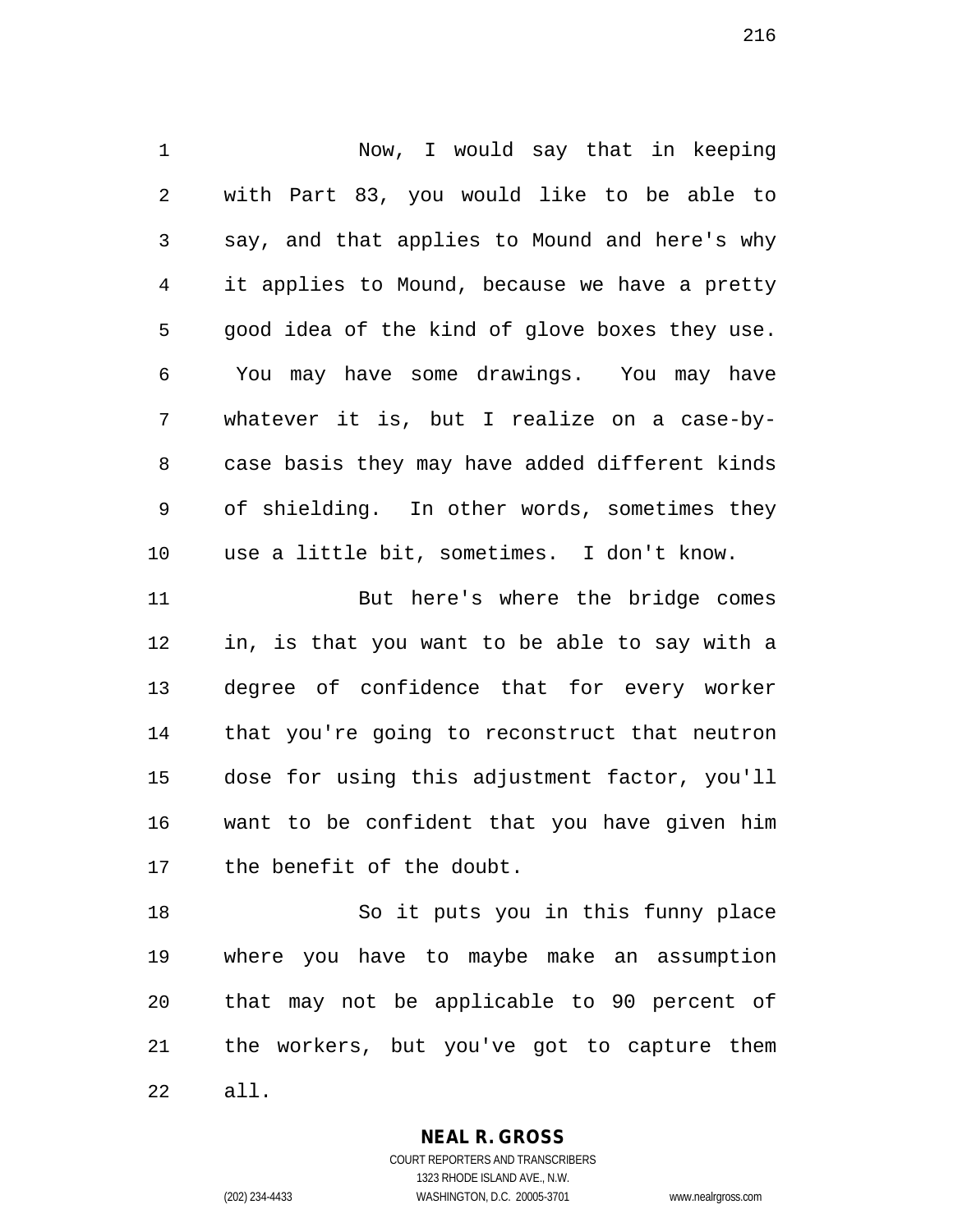Now, right now the two inches doesn't sound like it does that. Now, whether the three inches, the four inches does nor not I don't know, but I -- MR. MORRIS: Well, if you would, look at Figure 7-15, please. DR. ULSH: That's on page 45, I believe. Bob, will you explain what the Y axis is real quick? MR. MORRIS: Sure. This is the graph showing the percentage of neutron dose when at the observer position; is that correct? 14 DR. ULSH: Yes. MR. MORRIS: Okay. So the Y axis is the percentage of the missed dose equivalent for the observer, who it turns out gets lower dose than the operator position, but because there's more scattering at that position farther away from the end shield, of course, the missed doses by percentage is higher.

**NEAL R. GROSS**

COURT REPORTERS AND TRANSCRIBERS 1323 RHODE ISLAND AVE., N.W. (202) 234-4433 WASHINGTON, D.C. 20005-3701 www.nealrgross.com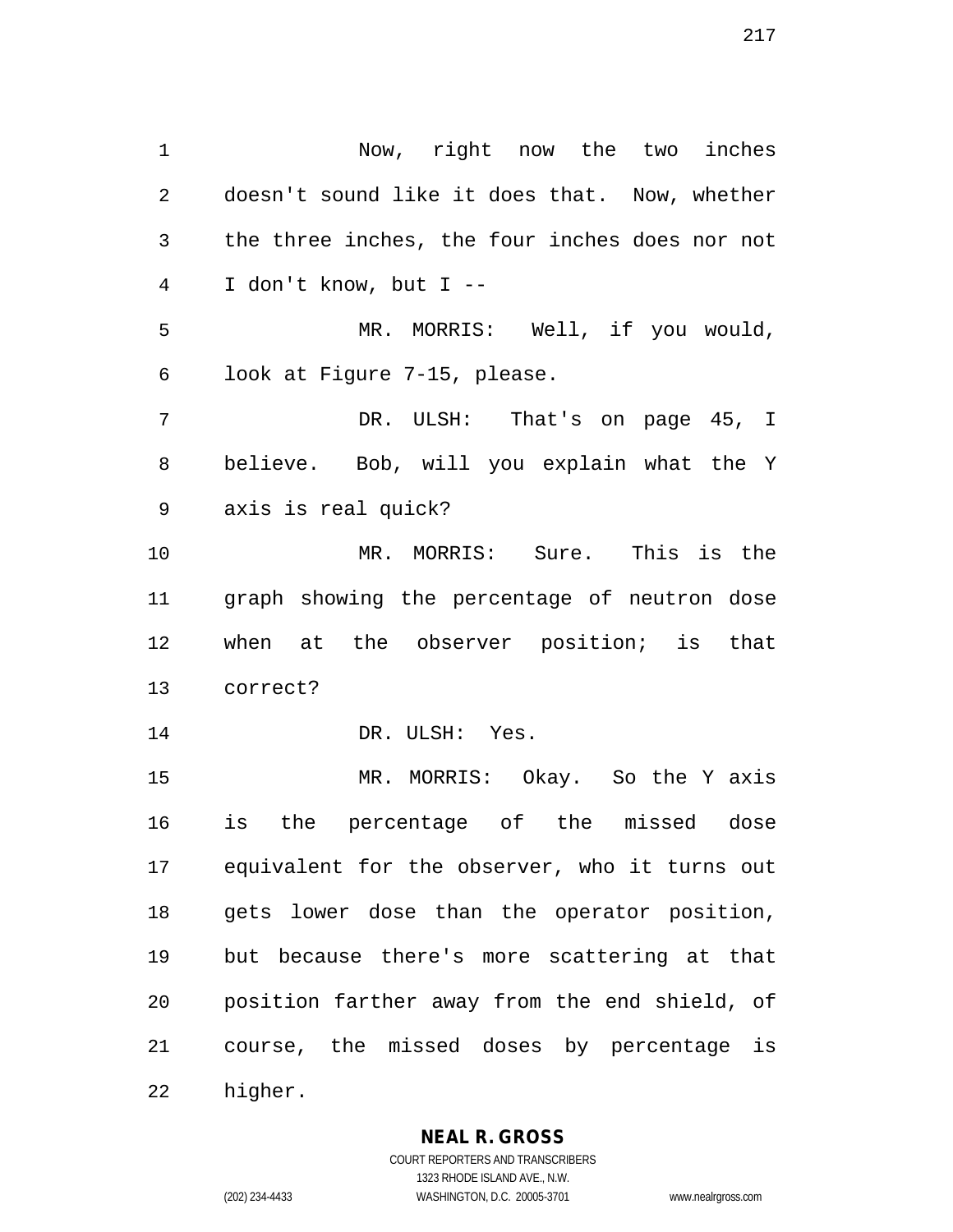So we have three different materials in consideration so that we've got the sensitivity of higher to the lower energy of first material, and then we've got different shielding thicknesses from no shielding up to six inches of shielding.

 DR. MAURO: I think this is a great figure. I mean, it's a very useful figure. What it shows you is a great sensitivity analysis. It's a sensitivity analysis, and you make a case without a doubt that if you had six inches of shielding and you were working with I guess it's plutonium fluoride, you might have missed about 50 percent of its dose, 50 percent of the neutron. That's what this says, about 50 percent.

 DR. MAKHIJANI: I have a question about this calculation. The shape of the curve seems wrong because if you have enough thickness of water, you're going to wind up with thermal neutrons and miss everything,

> COURT REPORTERS AND TRANSCRIBERS 1323 RHODE ISLAND AVE., N.W. (202) 234-4433 WASHINGTON, D.C. 20005-3701 www.nealrgross.com

**NEAL R. GROSS**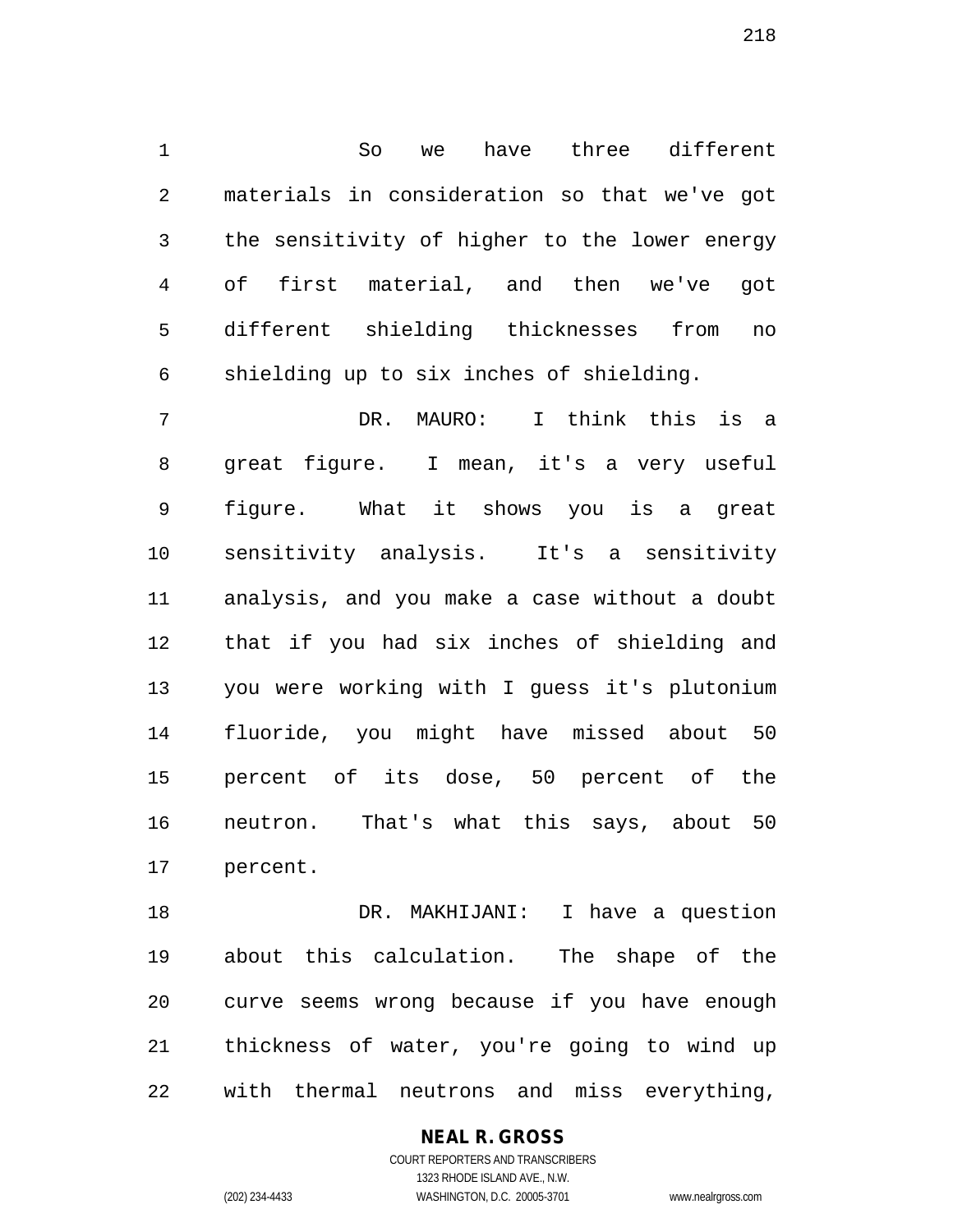whereas these curves seem to be asymptotic to something less than 100 percent.

 You have to have curves where a certain thickness of water you'll miss 100 percent of the dose because you're going to be --

 DR. MAURO: But that's not -- you'll never reach 100 percent.

 DR. MAKHIJANI: Right. These curves don't look right to me because none of them will ever reach 100 percent. There's something wrong with this calculation in my opinion.

 MR. MORRIS: The calculation has been available for review for a year.

 DR. MAKHIJANI: Well, I'm just -- get inside a nuclear reactor. You have .0253 electron volts in a tank of water. The starting electron volts in a nuclear reaction are about 5 MeV, so a little bit more than what we're talking about potentially. Very soon before it reaches from one fuel rod,

## **NEAL R. GROSS**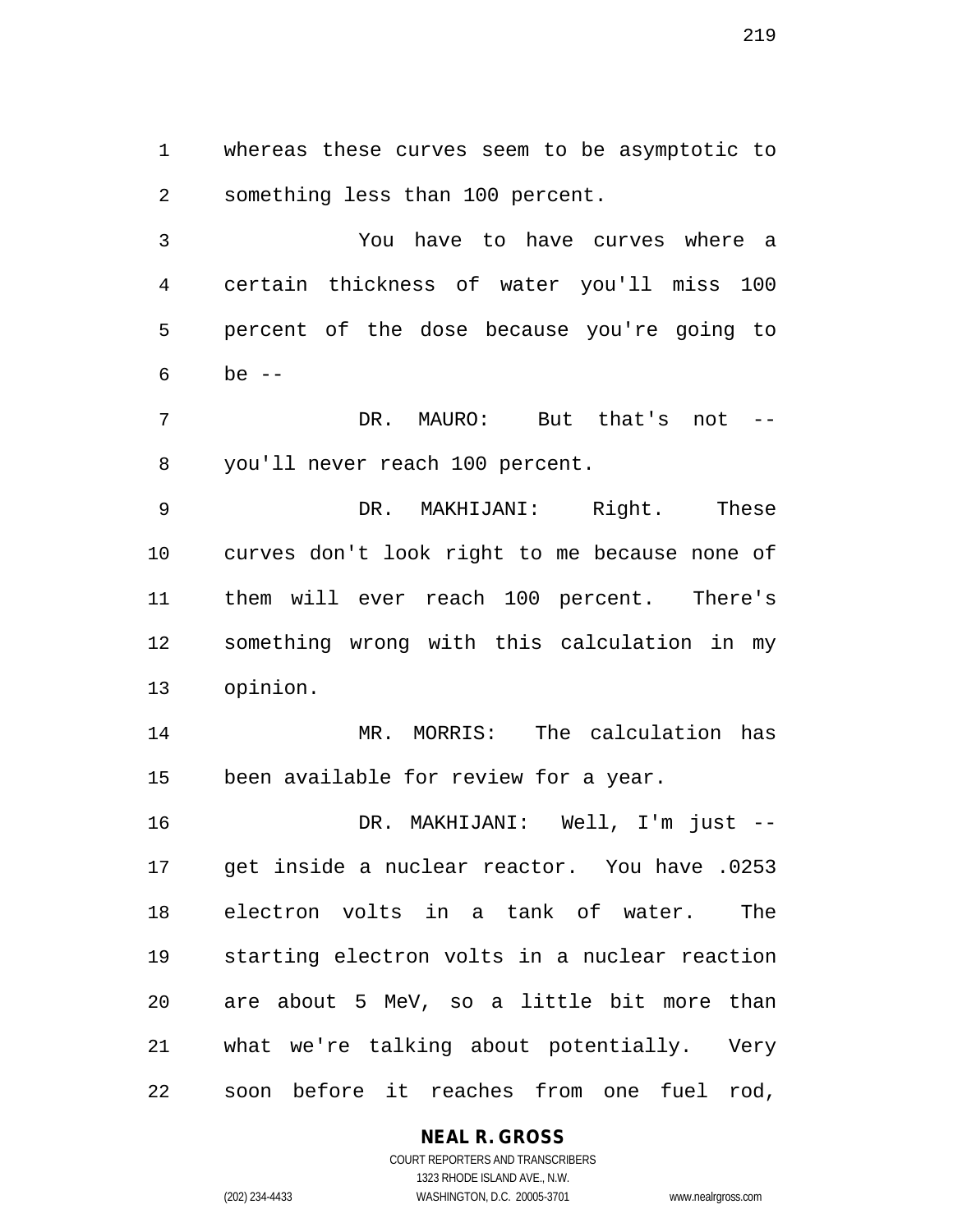which is very close to another fuel rod, you've got .0253 eV, total neutrons. So this calculation, I believe, is highly unlikely to be correct. DR. ULSH: There's an important factor that is not being considered here, and that is that as you thermalize or collide the neutrons, more and more of the neutron energy is being absorbed by the moderator and less and less is contributing to the dose that is received. 12 DR. MAKHIJANI: That's right. DR. ULSH: That's why it's going asymptotic because, yes, it's true if you look at the amount that's below the .5 MeV threshold, at some point it's going to be 100 percent. 18 DR. MAKHIJANI: The dose received, not the dose registered. DR. ULSH: This is the dose equivalent received. DR. MAKHIJANI: Well, this is not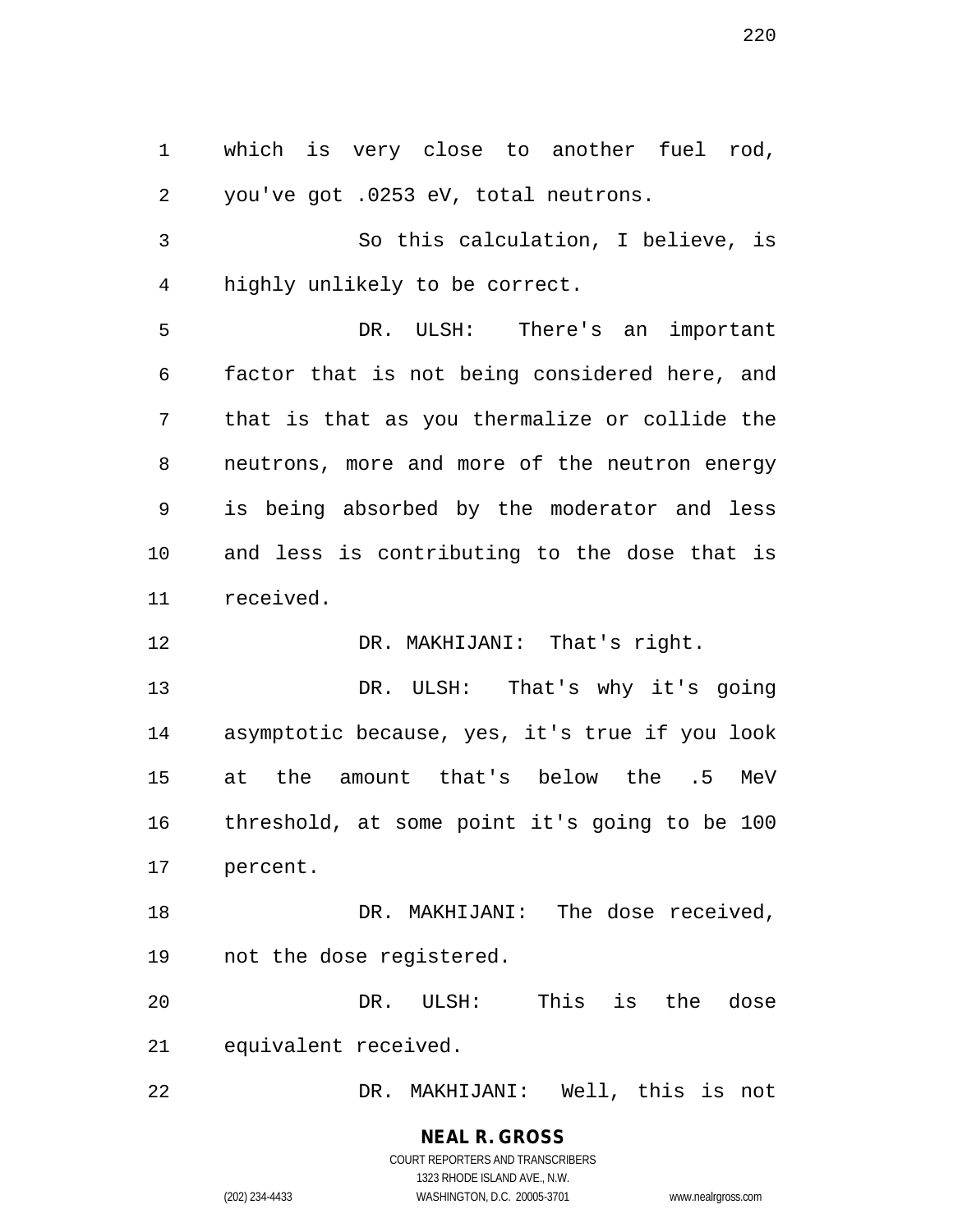the chart you want because this is not the adjustment factor. The adjustment factor has to come from the -- the adjustment factor is the dose received divided by the dose registered. This chart tells you nothing about the relationship of the thickness of water to the actual attenuation factor. At six, eight inches of water, you're not going to have any .5 MeV neutrons. You're going to have essentially all thermal neutrons. 11 DR. ULSH: Exactly.

 DR. MAKHIJANI: So whatever neutron dose you have, I'm not saying that the neutron dose is high or low. I'm saying neutron dose can be very small. My question is: do you have an ability to calculate it by assuming a six inch water moderation between the source and the person?

 I'm saying that because you're measuring only high energy neutrons, on the other side of six inches you've got pretty much something close to thermal neutrons.

### **NEAL R. GROSS** COURT REPORTERS AND TRANSCRIBERS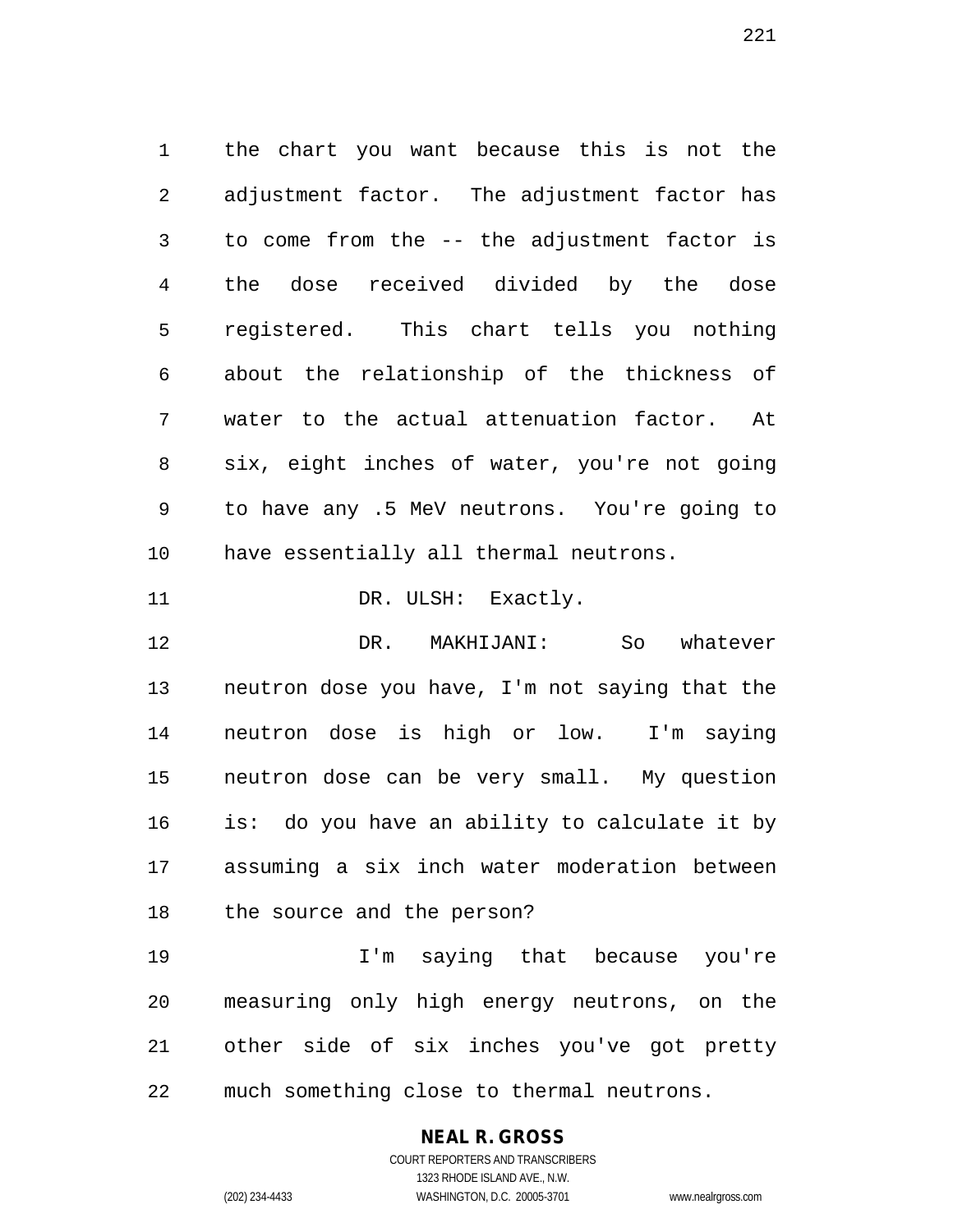DR. ULSH: But the point of this graph -- DR. MAKHIJANI: All you're doing, the calculation. DR. ULSH: The point of this graph is to show that the more and more shielding you add, the less and less dose you get because all of the energy is being absorbed by the moderator. 10 DR. MAKHIJANI: I totally agree with that. I have no problem with that. DR. ULSH: Well, that's the only point of this graph. DR. MAKHIJANI: Well, I'm saying this graph cannot help you with adjustment factor because the thermalization of the neutrons at a certain thickness of water will just cut off your ability to measure any dose with this badge. DR. ULSH: But the question is how much of the dose is missing. That's the question.

> **NEAL R. GROSS** COURT REPORTERS AND TRANSCRIBERS 1323 RHODE ISLAND AVE., N.W. (202) 234-4433 WASHINGTON, D.C. 20005-3701 www.nealrgross.com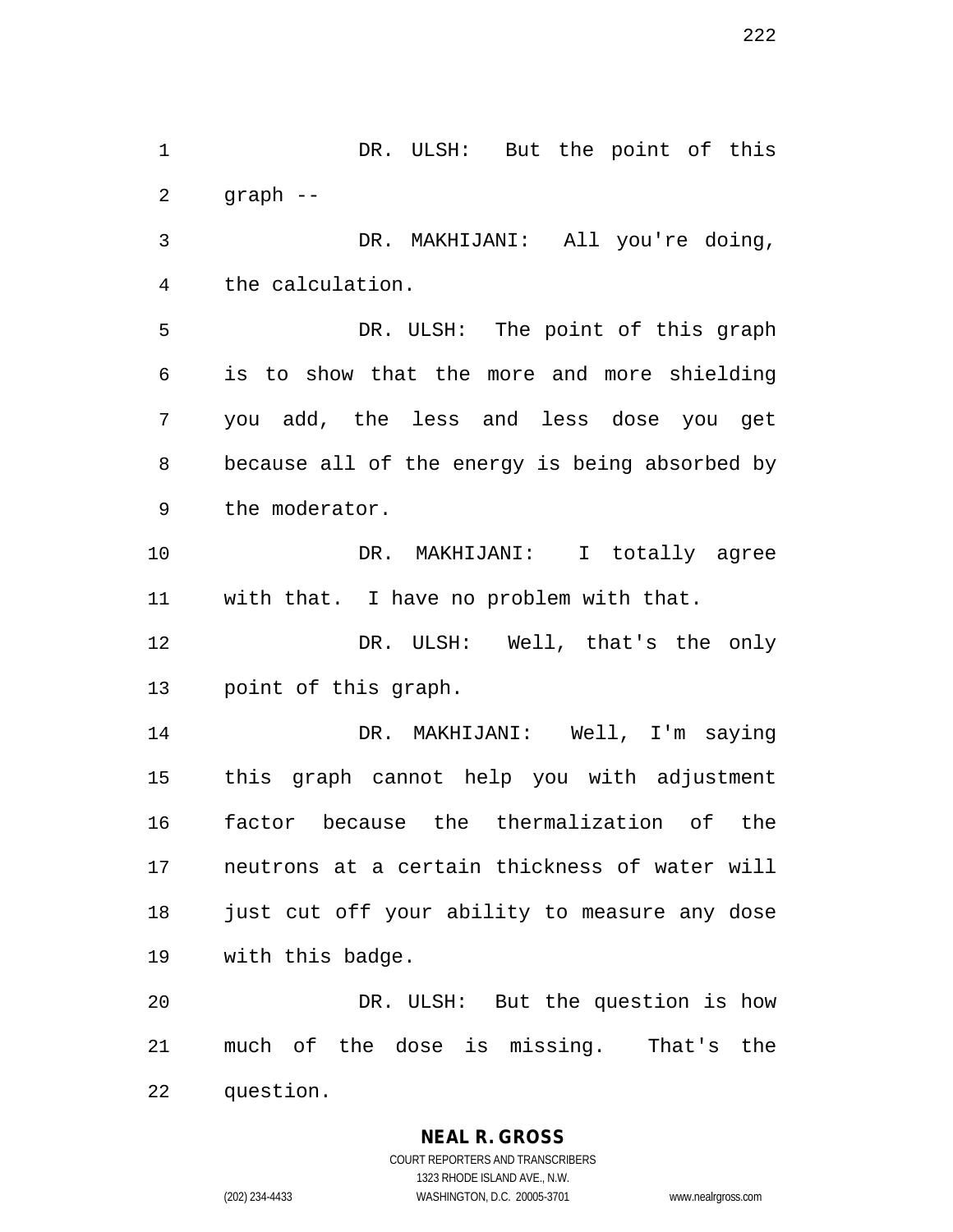DR. MAKHIJANI: No, no, no. The question is at what thickness of shielding is your badge useless to register a dose. That's the number I think you want without prejudice to the idea as to whether doses were high or low. You want to know that number because that's the most important number.

 You've got workers saying that you have four inches, six inches, eight inches, 12 inches. If you can't register a dose beyond four inches or polyethylene shielding, I don't see what good it does you to say, well, you know, the dose is attenuated by 50 percent by the time it gets on the other side because you don't really know. You don't have a measurement with which you can validate that.

 DR. MAURO: See, it presumes -- this goes back -- it presumes that you are going to get some dose registered on the film badge.

 MR. MORRIS: Yes, this is still a significant amount of the neutron energy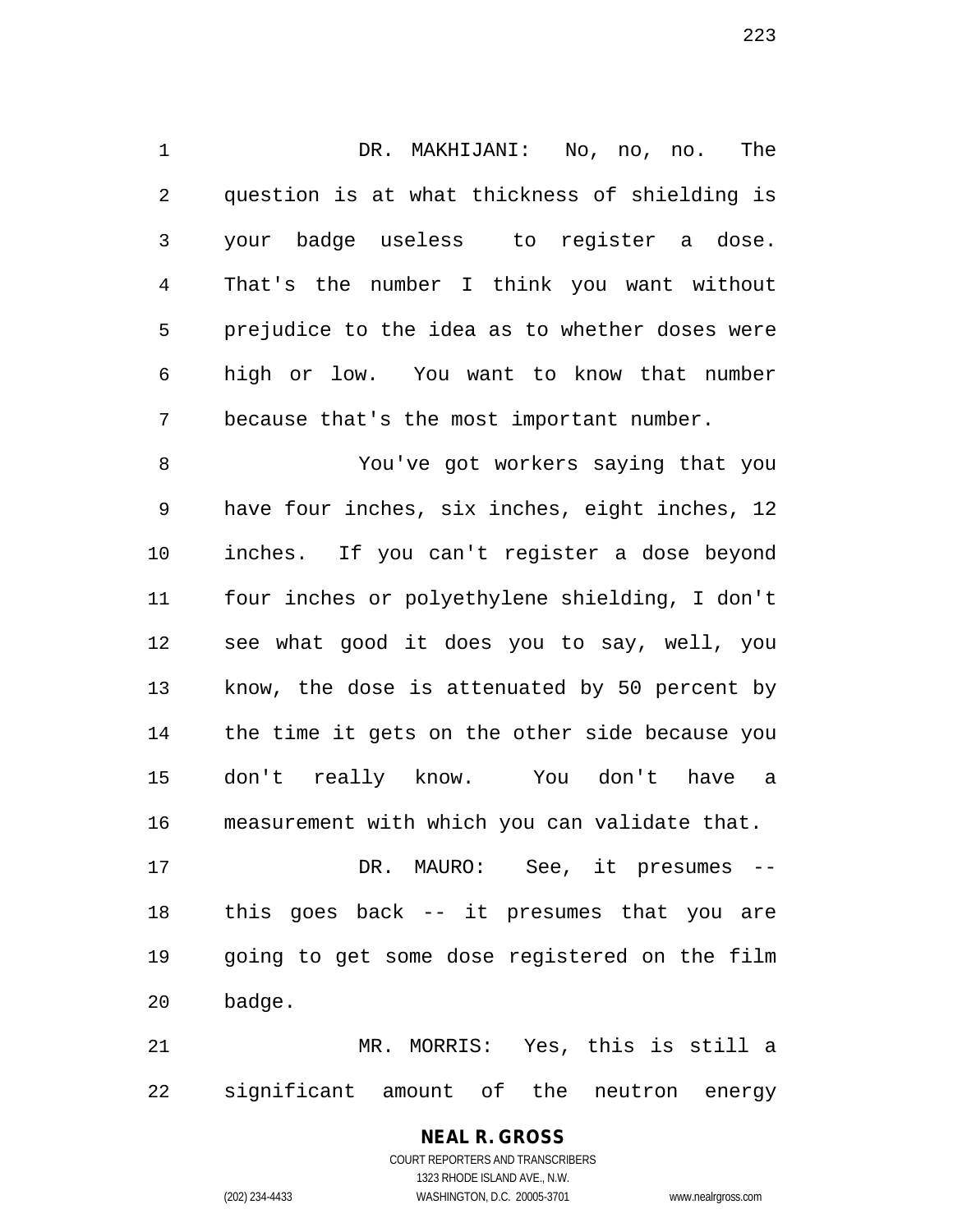that's above half an MeV. You know, the half value layer for neutrons is sort of what, four inches or something like that? MR. CHEW: The tenth value layers is about what? DR. MAURO: The tenth value. DR. BUCHANAN: And that value is about four inches. MR. CHEW: In what, in air? 10 DR. BUCHANAN: Water. 11 DR. NETON: We've done this before at several other sites, and I know we had moderators around this dimension and I don't recall this being an issue. We use for assessment a factor of two, for instance, I think, at Y-12 where I'm not sure -- DR. MAKHIJANI: I just think that you have a pretty thick shielding of water and you need to know what portion of the .5 -- DR. NETON: Oh, no, I appreciate if SC&A feels that way they'd do a calculation to document it because this ad hoc sort of

## **NEAL R. GROSS**

COURT REPORTERS AND TRANSCRIBERS 1323 RHODE ISLAND AVE., N.W. (202) 234-4433 WASHINGTON, D.C. 20005-3701 www.nealrgross.com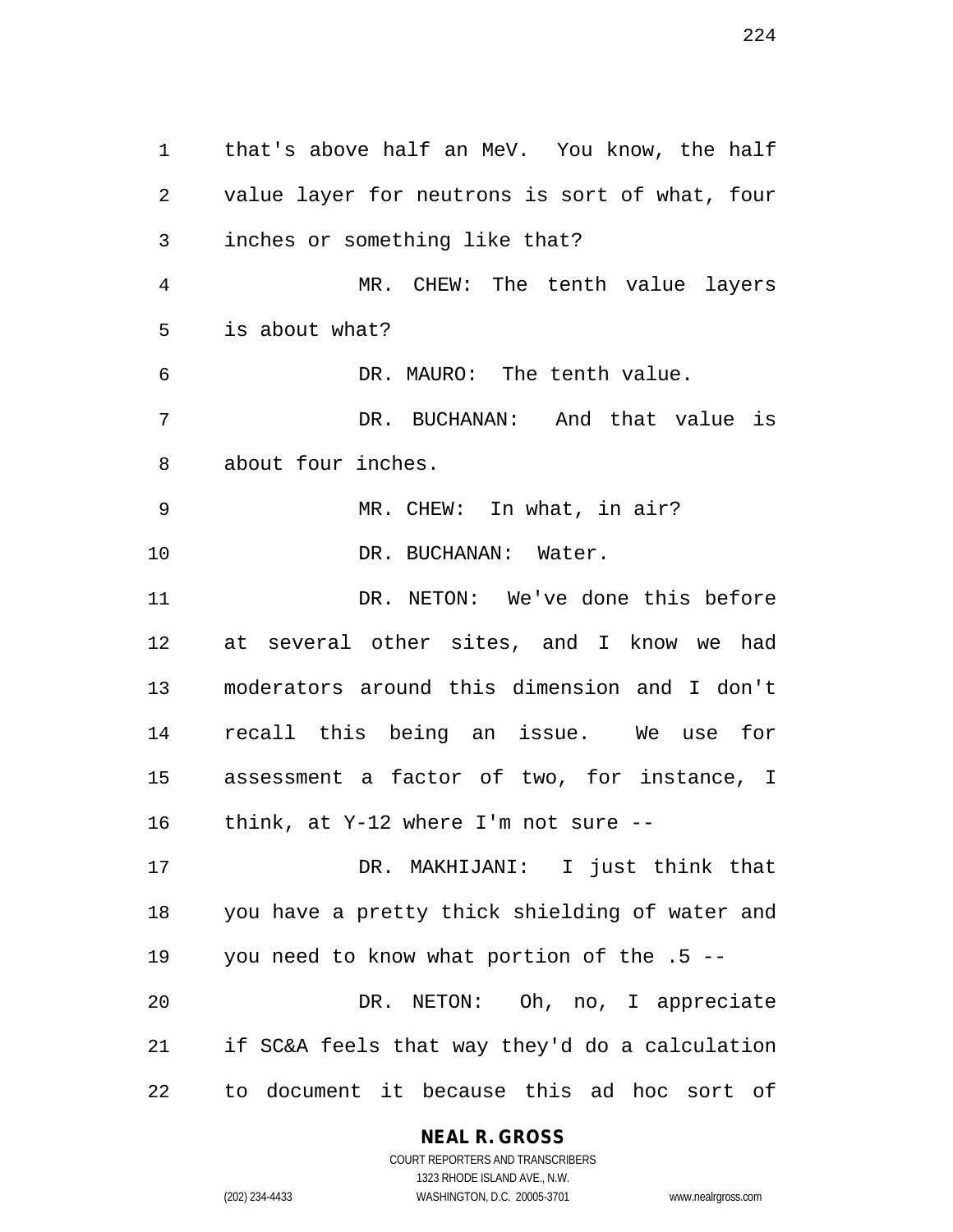calculation gets us nowhere.

 CHAIR BEACH: Right. MEMBER ZIEMER: Are you saying that you think they are missing 100 percent of the dose just to go -- DR. MAKHIJANI: I think we need to know that. I think we need to know the number at which you're missing a very large fraction of the dose, not just -- MEMBER ZIEMER: Well, if you believe the curves, it says that you reach an equilibrium. DR. MAURO: Yes, that's what it says. MEMBER ZIEMER: And if you put in more shielding, you're not reducing the dose further. You're not missing more. 18 DR. MAKHIJANI: Well, I can show you a Los Alamos paper right here where a 30- centimeter radius of polyethylene attenuates the neutron dose by a factor of 1,000. That's what it shows here.

**NEAL R. GROSS**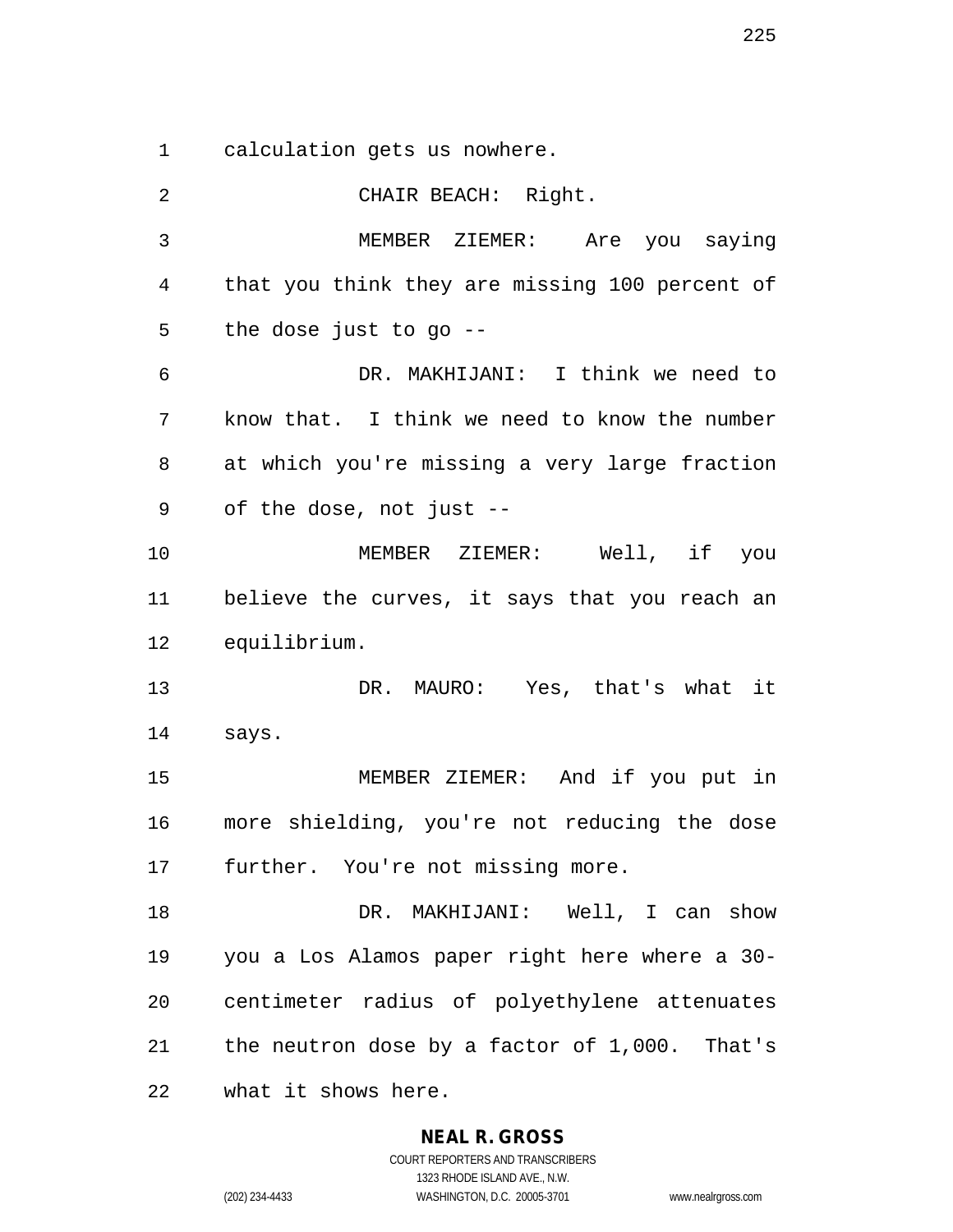That may be starting neutrons and outside of a 30-centimeter sphere, at least that's how I read the chart. DR. ULSH: Well, I haven't seen this plot. DR. MAKHIJANI: I'm not sure. I just pulled it up on Google. MEMBER ZIEMER: That's different. You're looking at a shielding equation. DR. MAKHIJANI: Yes. MEMBER ZIEMER: This is a percent of the dose missed, which conceptually is a different thing. DR. MAKHIJANI: Not exactly the same thing, yes. I think the amount of points  $16 - -$  MEMBER ZIEMER: It's a gamma simulation you'd get what you're talking about, but when you go way out, see, what percent of the dose is being missed way out? DR. MAKHIJANI: Yes, it is a different question. You're right.

**NEAL R. GROSS**

COURT REPORTERS AND TRANSCRIBERS 1323 RHODE ISLAND AVE., N.W. (202) 234-4433 WASHINGTON, D.C. 20005-3701 www.nealrgross.com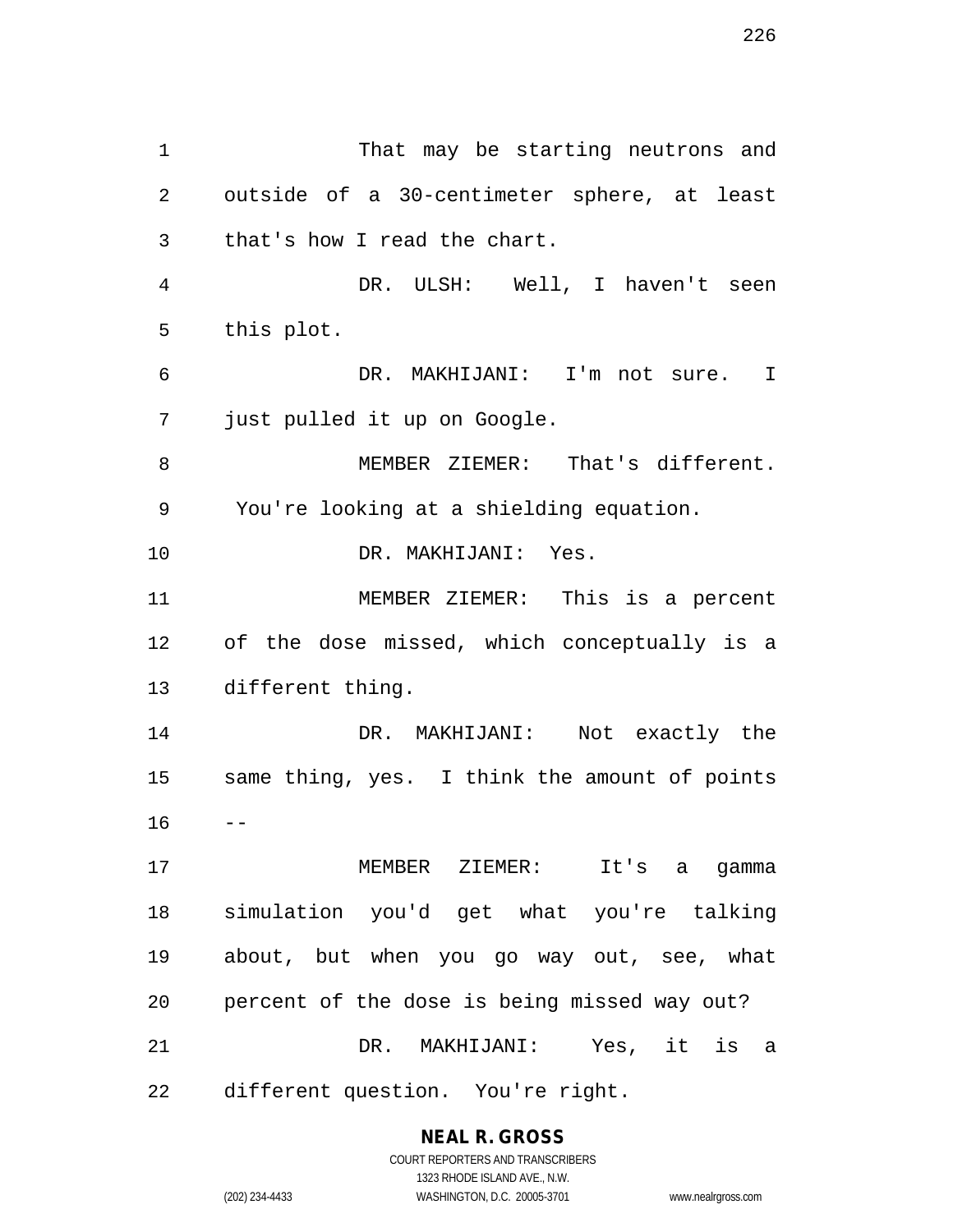CHAIR BEACH: What I'd like to do is not interrupt, but to bring this to a close. The first thing I do want to say is we haven't had a meeting in eight months, and so a lot of these issues were just brought up at the last meeting, and so this is the first time we've gotten together and actually talked about them.

 Second, NIOSH, I think, we're going to probably need your paper before SC&A can give us that final. So whenever you think that the review and the correlation between the MCNP, whenever that would be available, you can tell me today or we can get that at the end of the meeting tomorrow.

 DR. ULSH: Well, in order to give you that answer, I guess I would like to go back to Bob Morris' question. I don't want to get into a situation where it's a bring me a rock thing and we bring you what we think you want and it turns out not to be what you want. So if you could maybe crystallize a little

### **NEAL R. GROSS**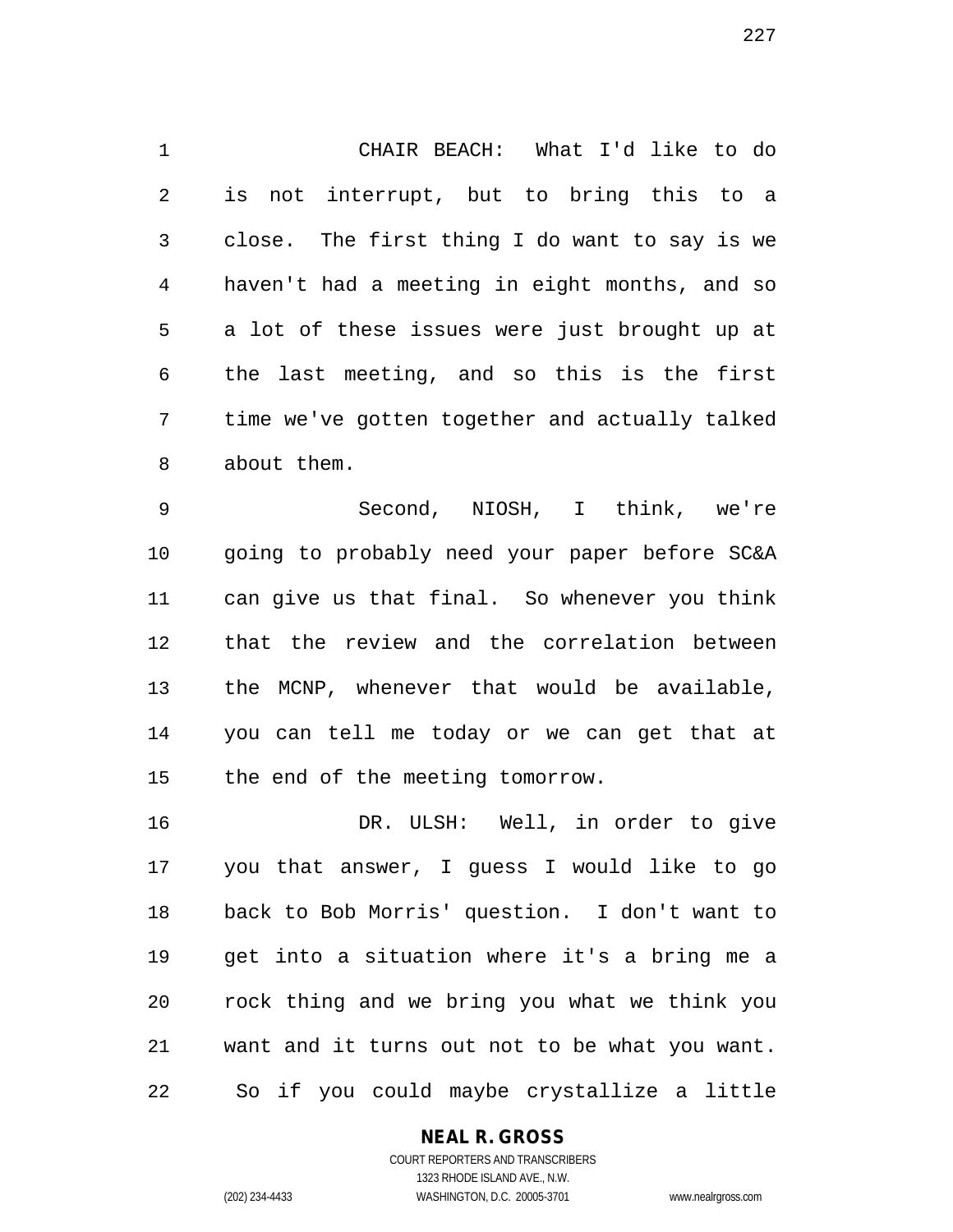more discussion among the Work Group: here's what it would take to satisfy our concerns. I think then we would have a better picture on either we can't satisfy that or we can and here's how much effort it's going to take.

 At this point I'm a little unclear as to what it is that you guys need to see to satisfy your concerns.

 MEMBER ZIEMER: Well, I need to get clarity on John's point. In my mind, if you sampled gamma and neutron at some point for some process and did that repeatedly, you'd see that correlation. Go to a different place and a different time and a different process you'll get a number.

 So I'm thinking that the correlations are there for each point, but now you're sampling a body of correlations.

 DR. MAURO: Different situations. MEMBER ZIEMER: In my mind, the only outstanding question I had because I agree with Jim; I think here's the body, and I

## **NEAL R. GROSS**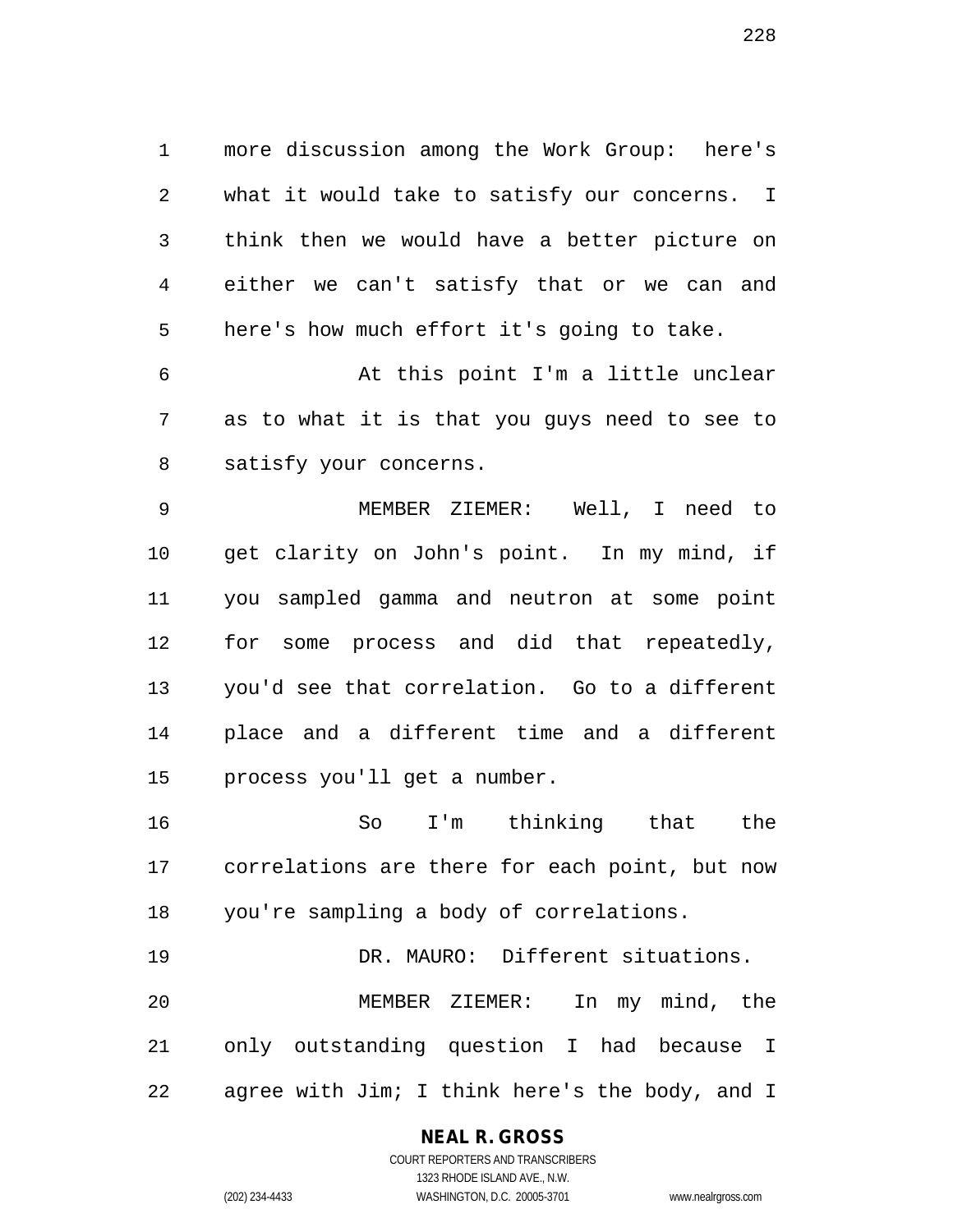think the only question is have we missed something, and you said maybe at the really low end where the gamma dose was so low -- DR. MAURO: That you didn't worry about those.

 MEMBER ZIEMER: -- that you didn't worry about the neutrons, or do we have enough data to know? And you should be able to cap that, too.

 I don't know of any case where there's neutrons without gammas. If someone can point one out to me, I always teach my students this. There are always gammas where there are neutrons, and there will be a correlation for that particular scenario.

DR. MAURO: That situation.

 MEMBER ZIEMER: Now, if that ratio is so great that we're missing some assigned dose, I think we could pick that out, but with all the sampling you have, there can't be many cases; it would have to be really unusual, but there may be one other ratio out there, but

**NEAL R. GROSS**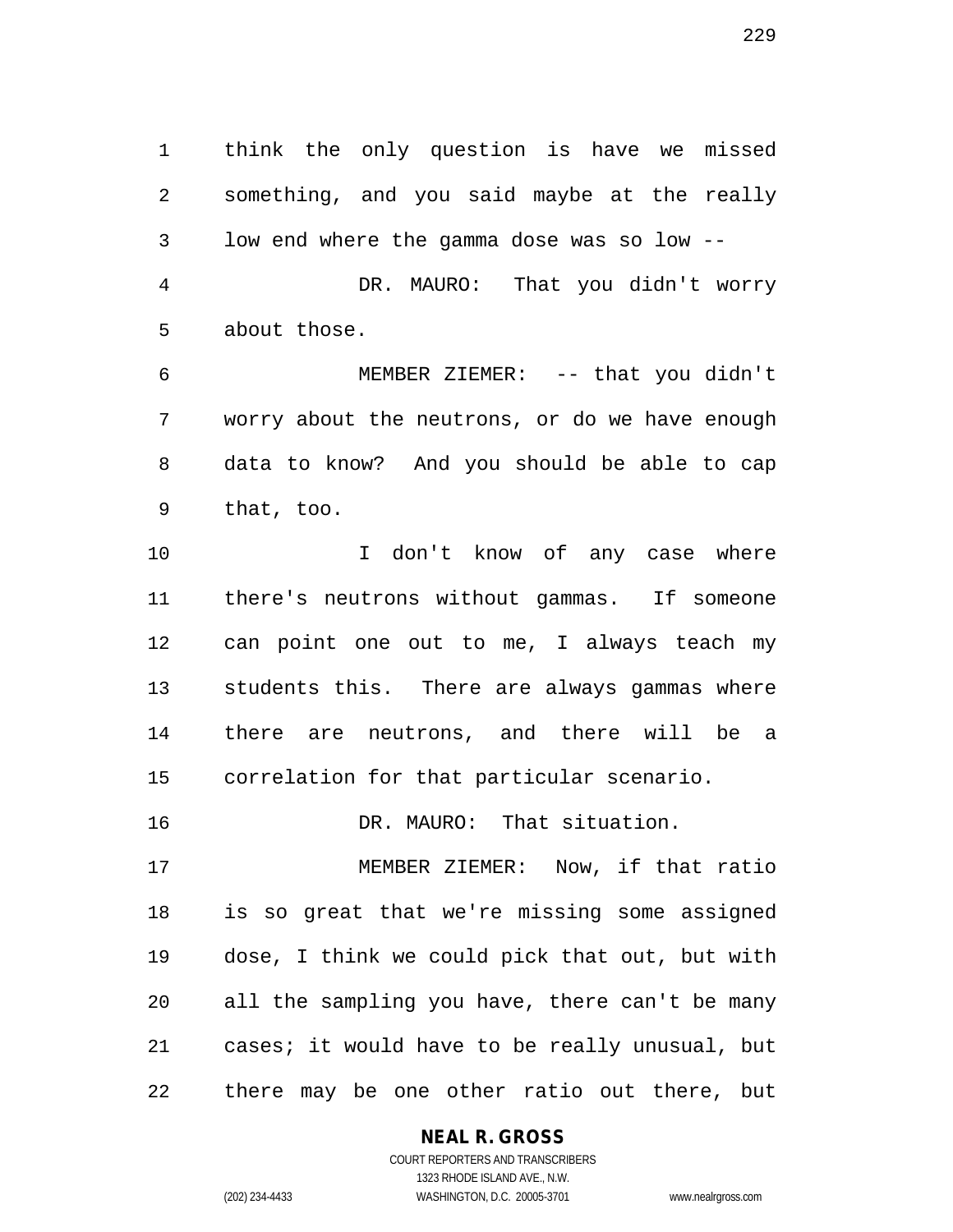it's not going to be like ten, 20, 30 times that distribution in my mind. It may be just  $-$  DR. MAURO: Okay. MEMBER ZIEMER: I want to know what you're talking about. DR. MAURO: This is good. This is good. So you're saying that the reason there's such a variability -- MEMBER ZIEMER: Yes, it's not that there's no correlation between gamma-neutron. 12 DR. MAURO: There is. MEMBER ZIEMER: It's that there's a distribution correlation. DR. MAURO: The design, the physical setup that was being dealt with in case number one was a particular situation. 18 MEMBER ZIEMER: Right. DR. MAURO: Was generating certain neutrons. MEMBER ZIEMER: And you agree. DR. MAURO: I agree with that.

## **NEAL R. GROSS**

COURT REPORTERS AND TRANSCRIBERS 1323 RHODE ISLAND AVE., N.W. (202) 234-4433 WASHINGTON, D.C. 20005-3701 www.nealrgross.com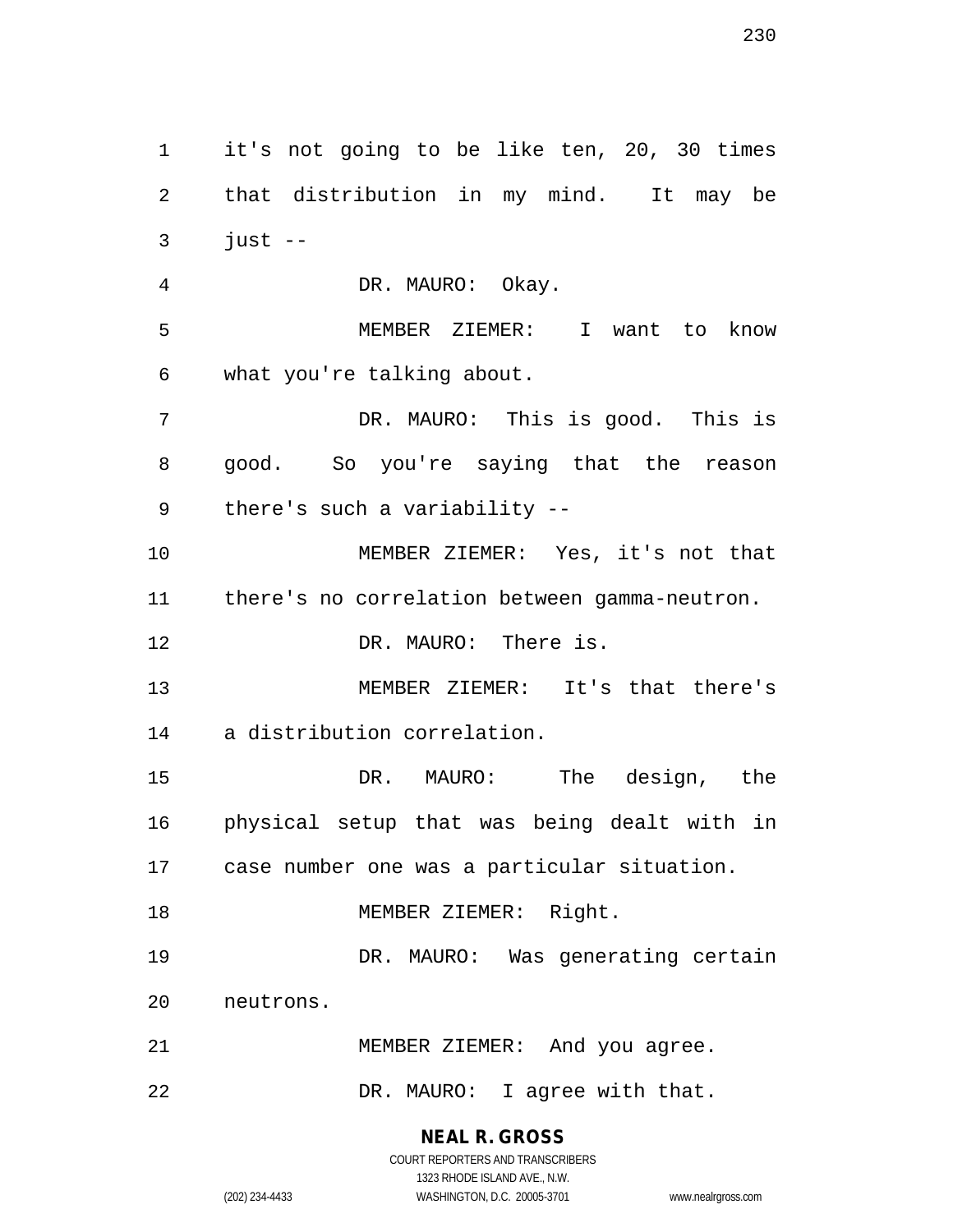MEMBER ZIEMER: You could reproduce all of the parameters. We should get that same ratio every time. DR. MAURO: I agree. MEMBER ZIEMER: Otherwise the universe has no logic. (Laughter.) DR. MAURO: This is a good thought. DR. LIPSZTEIN: When a miracle occurs. DR. MAURO: No, no, no. The high variability in the neutron to photon ratio that was observed, 31 or whatever it is is an artifact or an outcome that -- MEMBER ZIEMER: I would say plus the real situation. DR. MAURO: Because the conditions under which they were measured was so different. MEMBER ZIEMER: Right. DR. MAURO: Now, so the argument

> **NEAL R. GROSS** COURT REPORTERS AND TRANSCRIBERS

> > 1323 RHODE ISLAND AVE., N.W.

(202) 234-4433 WASHINGTON, D.C. 20005-3701 www.nealrgross.com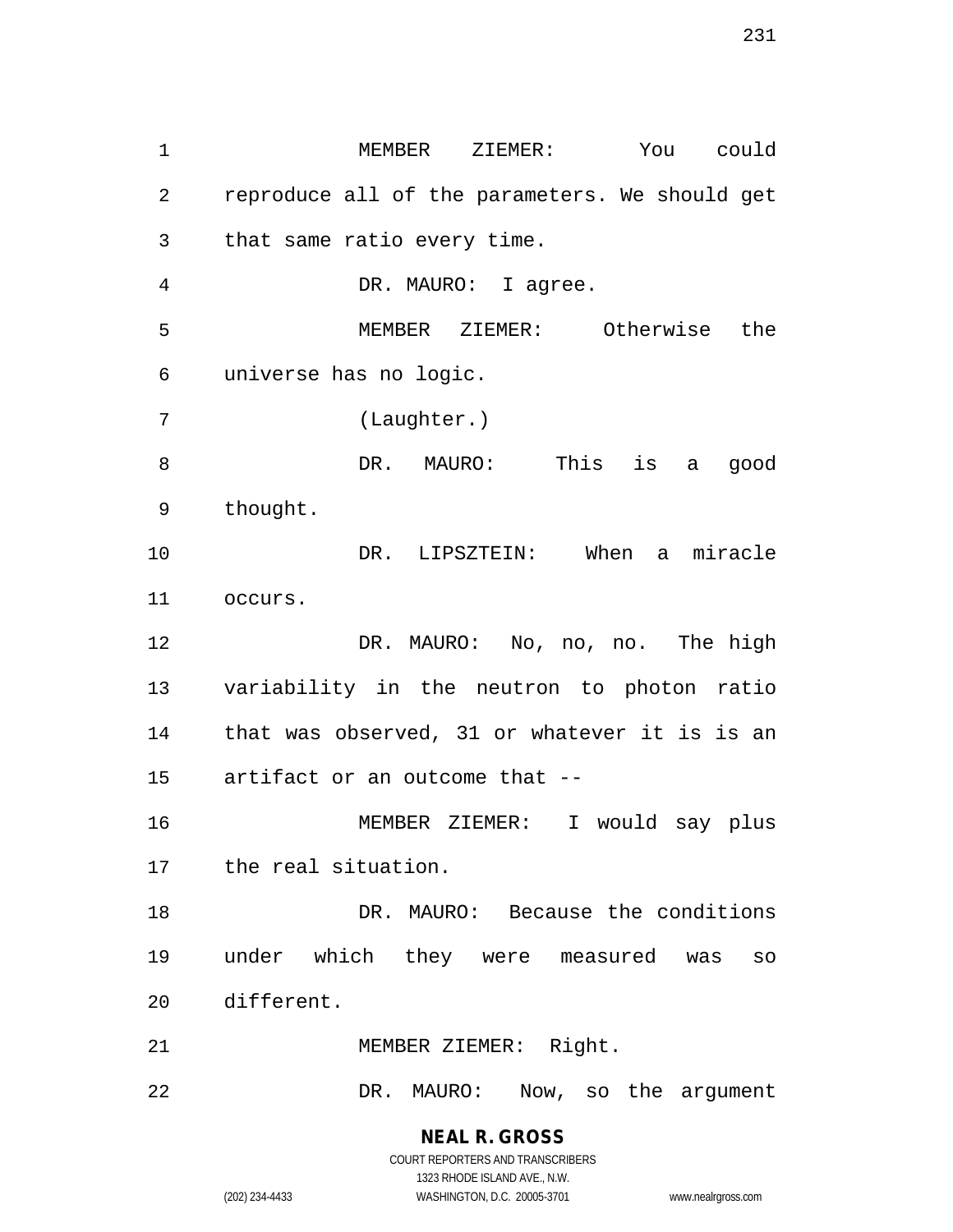is that there's enough of those measurements where they measured this situation. MEMBER ZIEMER: Or is there some upper limit beyond that? DR. MAURO: Well, you could say -- MEMBER ZIEMER: Which you could identify, and I think Jim sort of -- DR. NETON: Here's what I thought the issue was. We have this universe of ratios, this distribution of ratios. The question is though for the people that we're applying those ratios, that is, the visitor badges who were apparently to a large extent maintenance workers, are those ratios valid to apply to -- these are glove box workers primarily, to these maintenance crafts? Is there something unique about the maintenance craft that those visitor people that had a unique -- is there a plausible, unique neutron/photon ratio that would not be captured in this universe of N/P ratios that we have from the worker.

### **NEAL R. GROSS** COURT REPORTERS AND TRANSCRIBERS

1323 RHODE ISLAND AVE., N.W. (202) 234-4433 WASHINGTON, D.C. 20005-3701 www.nealrgross.com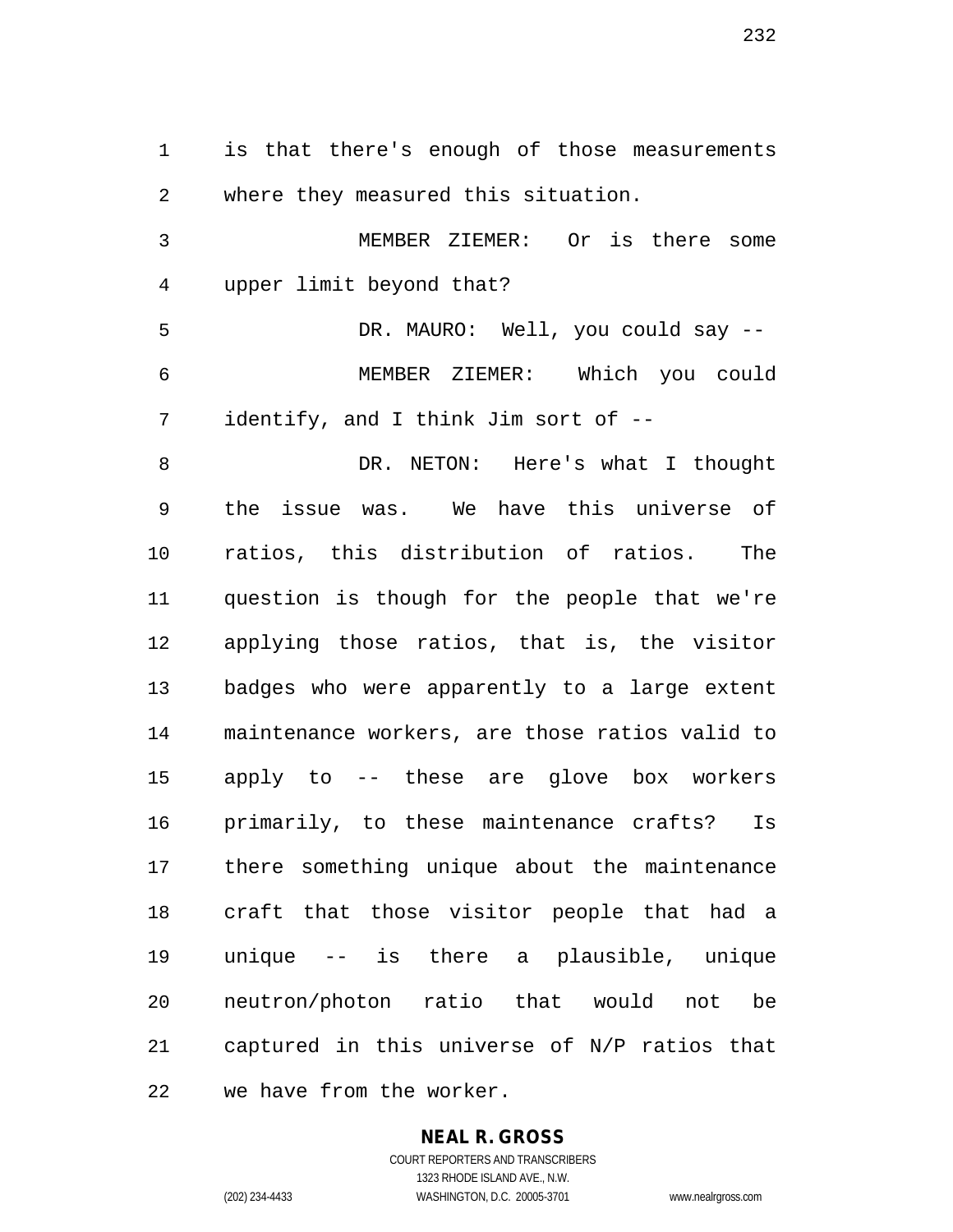MEMBER ZIEMER: And if not, why not?

 DR. NETON: And if not, why not, and that could either be explained empirically or logically or a number of different ways.

 DR. ULSH: But keep in mind that what we do have is not only the workers stationed in, for instance, for SM, but also the visitors that were high enough to be part of that.

11 DR. MAURO: What is very important is that I was wrong about the idea that there should be a correlation. No, no, no. I was thinking there should be a correlation. You've got a high neutron dose. You've got a high -- but no. Each one of these are unique situations that have their own neutrons and photon relationships.

 MEMBER ZIEMER: And their own correlation and that limited --

 DR. MAURO: And that limited space. So to plot the individual neutron

> **NEAL R. GROSS** COURT REPORTERS AND TRANSCRIBERS

1323 RHODE ISLAND AVE., N.W. (202) 234-4433 WASHINGTON, D.C. 20005-3701 www.nealrgross.com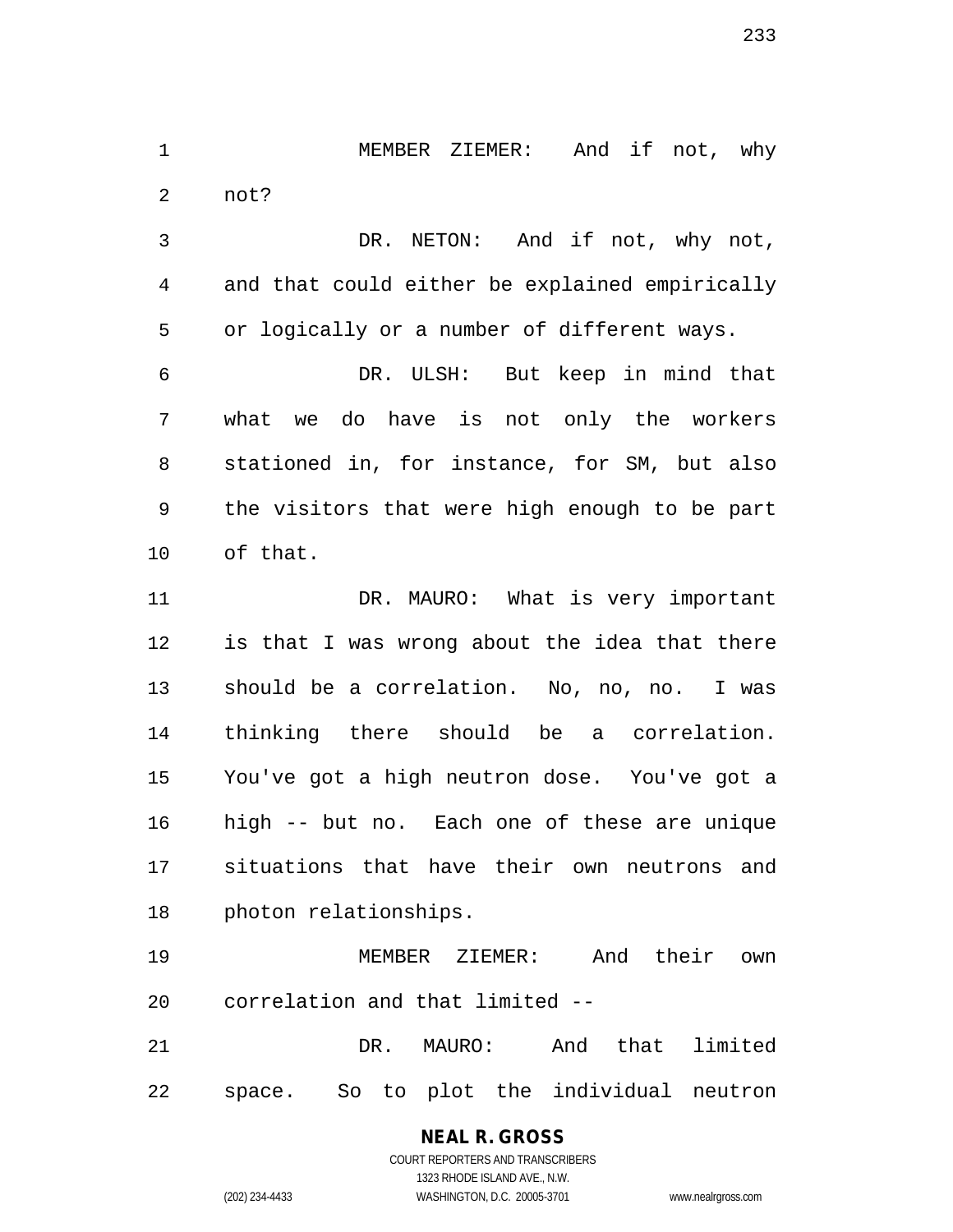dose, the photon dose for all of these different circumstances, you're going to get a scattered graph graph. It's not going to be a relationship, and the question is: is that okay?

 MEMBER ZIEMER: But it doesn't tell you what to do with it.

8 DR. MAURO: Yes. So is that okay? That means that there's a way to come to grips with it.

11 DR. NETON: And that's why I think that we suggest that we're going to apply the distribution of those ratios to the adjustment factors. The question then was whether it was the distribution of the 95th percentile. That's where we ended up.

 DR. MAURO: Well, it seems to me that there's a mechanistic issue here. What we have is a class of workers that have only had -- and may represent a lot of different kinds of job categories as Arjun pointed out -- there could be a lot of different kind of

### **NEAL R. GROSS**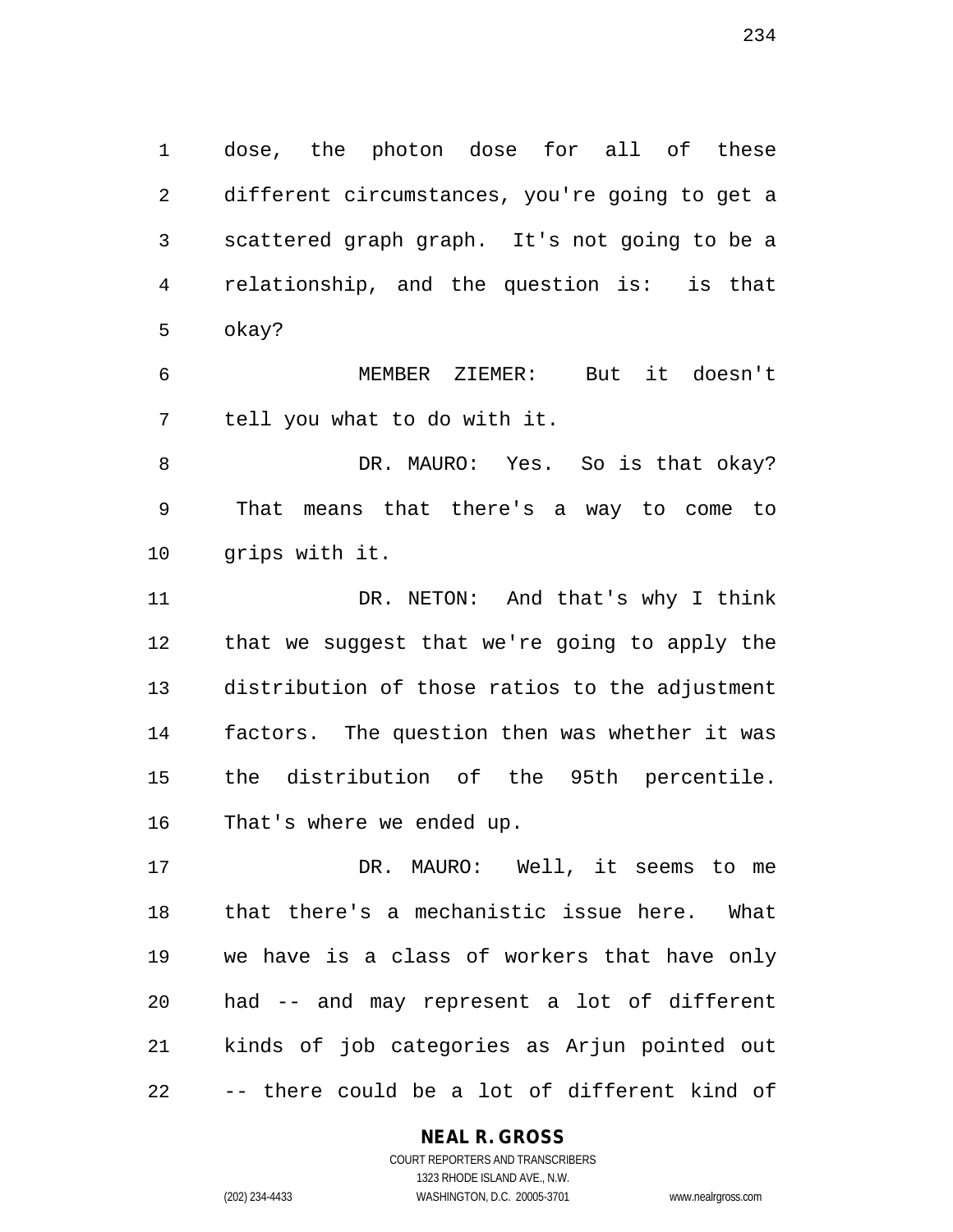job categories where their full-time doses were always less than some number. So these are a group of workers. It's a subclass of workers. Now, right? DR. NETON: I don't want to put is in a position to prove the negative, I mean, prove that this didn't happen. 8 DR. MAURO: Well, no, no. DR. NETON: You have to come up with some plausible scenario. DR. MAURO: I'm putting myself in the shoes of the worker. I'm a worker that is one of the workers that worked there this year and my photon during my change-outs, I guess each one of my change-outs, I was always below this cutoff, whatever. What is the cutoff you guys -- 18 DR. NETON: We're not sure. DR. MAURO: All right. Let's say it's 100 millirems. Okay? Now, what you're saying in my case every one of those cutoffs was less than 100 millirems, and let's say I

**NEAL R. GROSS**

COURT REPORTERS AND TRANSCRIBERS 1323 RHODE ISLAND AVE., N.W. (202) 234-4433 WASHINGTON, D.C. 20005-3701 www.nealrgross.com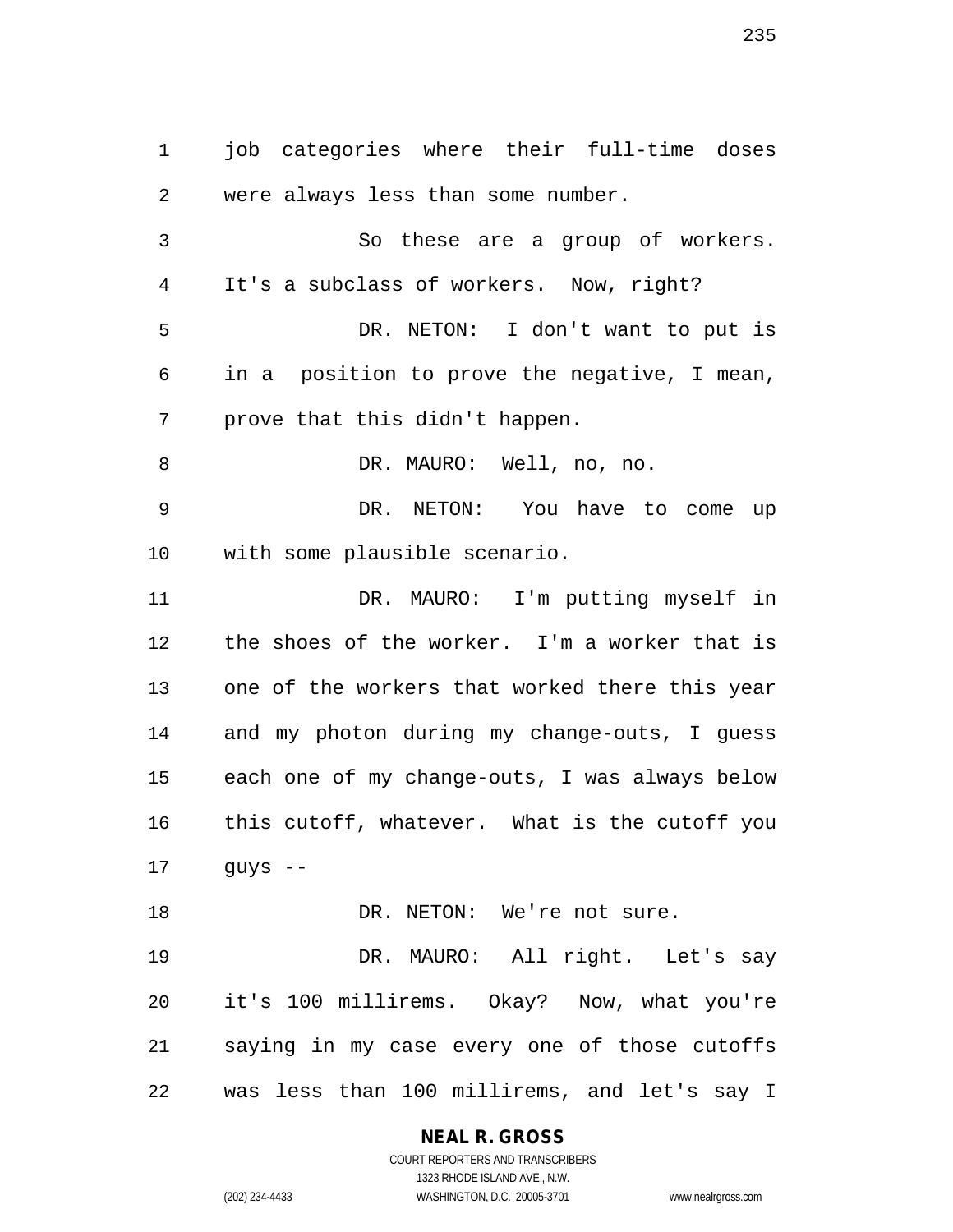know that. I worked in a number of different situations.

 And now what you're going to say is that, well, for you we're going to assign a multiplier, and maybe a distribution of the multipliers. You take the dose that you receive and assign this distribution of multipliers to that person.

 Now, that distribution of multipliers is somehow going to come out of this array of values which is going to be one to 33. Now, I guess there has to be some -- now, there has to be a degree of comfort that you're not short-selling this guy.

15 And what happens if this circumstance was one where the nature of the operation was that there was a lot of shielding to reduce this photon exposure, and that was a problem, and the neutron, we don't know where the neutron exposure was. It may have been at the high end.

You see?

## **NEAL R. GROSS**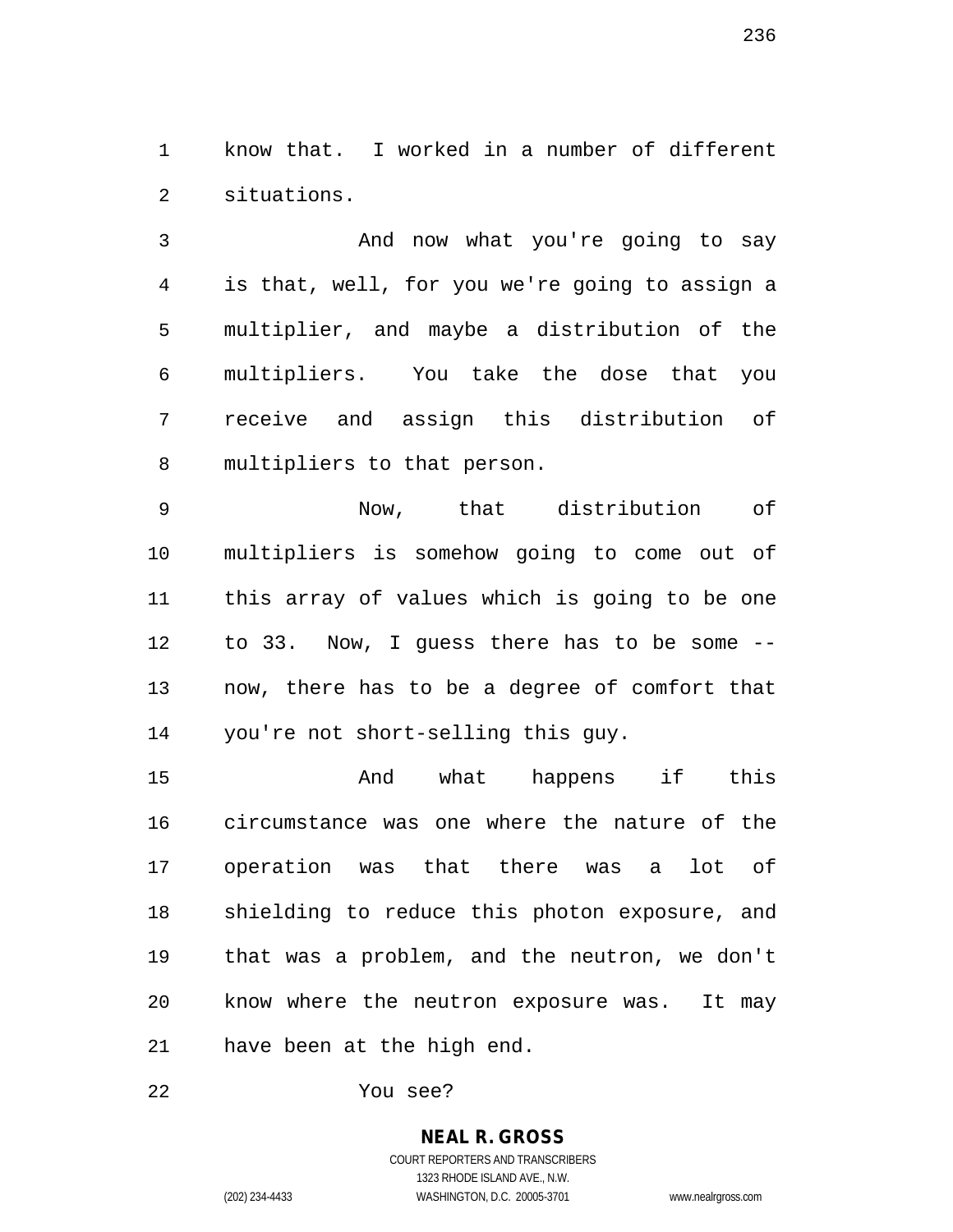DR. NETON: I understand. You're speculating and making up these scenarios, but the point is --

 DR. MAURO: But it's a real -- you have to go through these things.

 DR. NETON: I understand, but the question is, can a plausible scenario be envisioned in this class of visitor badge workers that had a neutron ratio that was higher than we would propose to assign based on the known universe of that.

12 DR. MAURO: Well, based upon what you understand about the operation of the facility.

 CHAIR BEACH: Can I ask? Do you understand that all I'm asking for, what John is asking for is to be able to put something in writing?

 DR. NETON: We just have to demonstrate that these ratios are valid to apply to the visitor badge workers, why those ratios would not plausibly be different for

## **NEAL R. GROSS**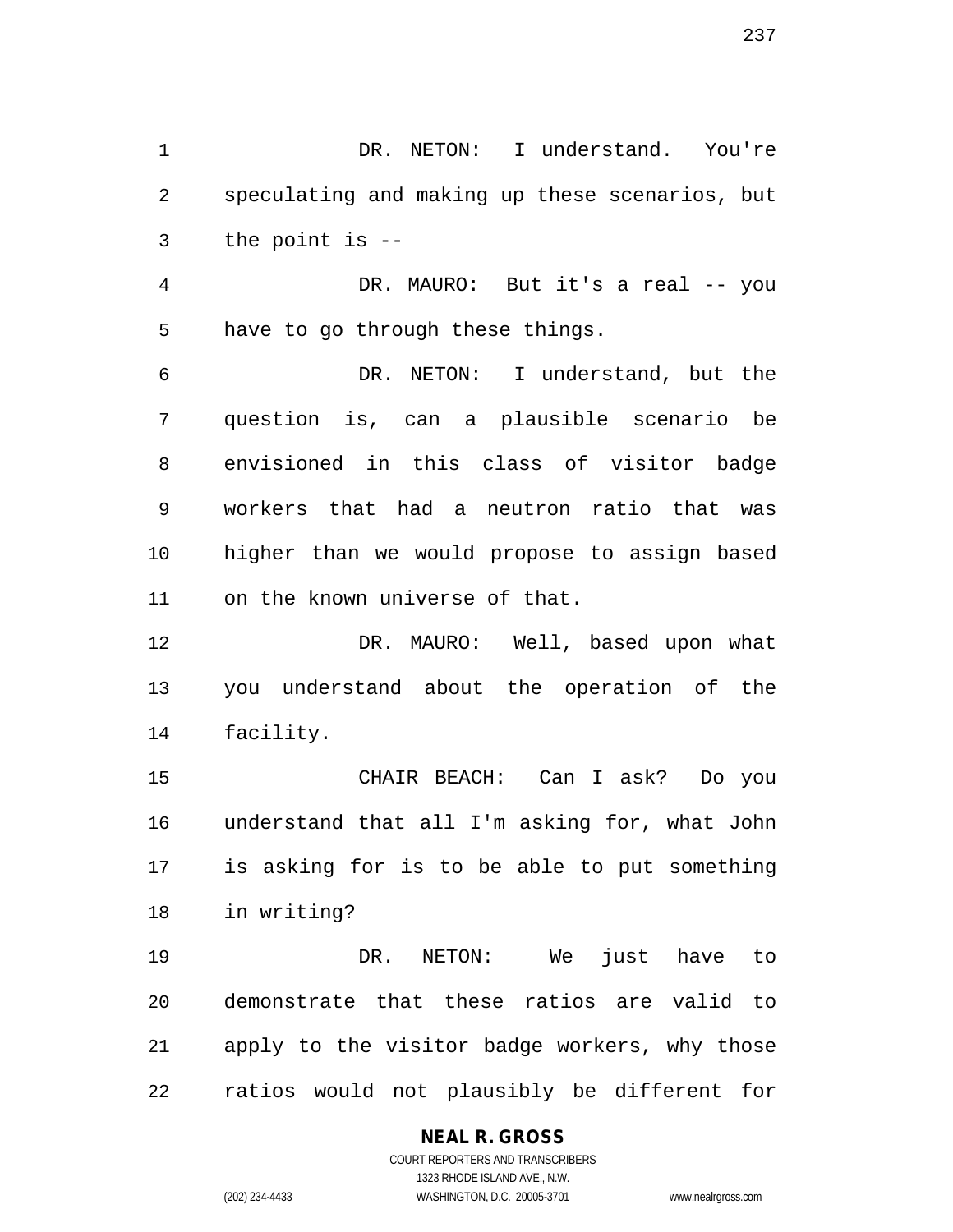that class of workers than what was experienced in the general plant environment. DR. ULSH: And do you have a picture of what that evidence would be? DR. NETON: I think there's a few things to look at. One is to look at the visitor badges that did have positive readings that were read. I don't know how robust that's going to come out, you know, what percentage, but that's one place to look. Another place is to do sort of a theoretical analysis and you know, you get a 30-to-one ratio of photons to neutrons. Based

 on what we know about what happened in this plant, what scenarios could you envision where there would be 30 times more neutrons than any measure of photon dose out there greater than that?

 And, frankly, I don't know the answer to that, but that's one.

 CHAIR BEACH: I'm not going to give you a time frame. We'll talk about that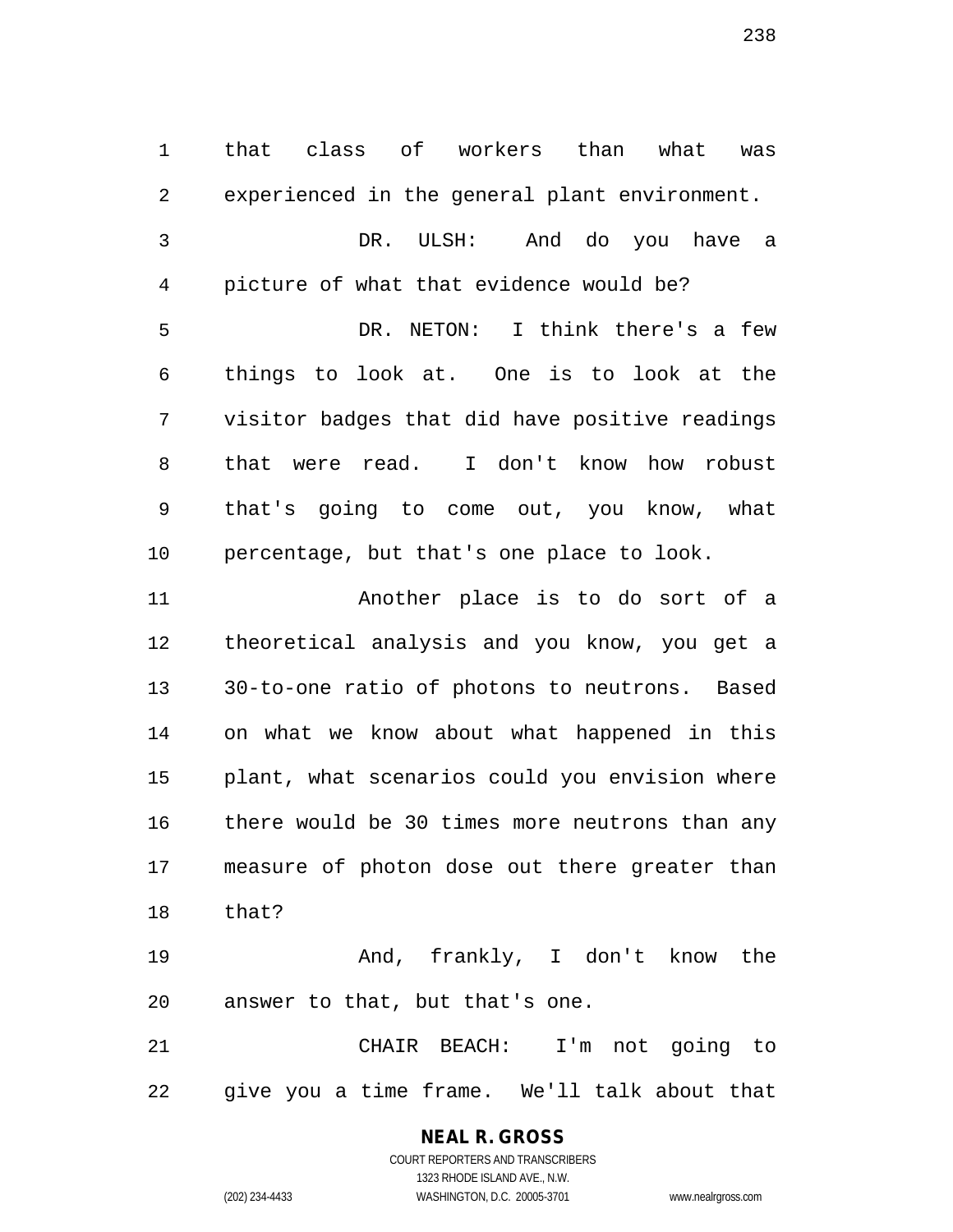later.

2 And then on the other side, SC&A, give us their final piece, their final to the Work Group. Is everybody okay with that? MR. FITZGERALD: Yes, with maybe the supplement of making sure that we have access to the data, the neutron/photon data. It may be there. We just could not locate it. DR. BUCHANAN: I couldn't find it on the O: drive. 11 DR. ULSH: In terms of N/P ratio, I think that's MESH, isn't it, Bob? CHAIR BEACH: Was that your earlier -- MR. MORRIS: Yes, that was MESH. I can certainly take a look at my spreadsheets that we've got that data stored in and see if I got something that I could post for you to review. CHAIR BEACH: Is that the one we mentioned 76-610 or was that a different effort?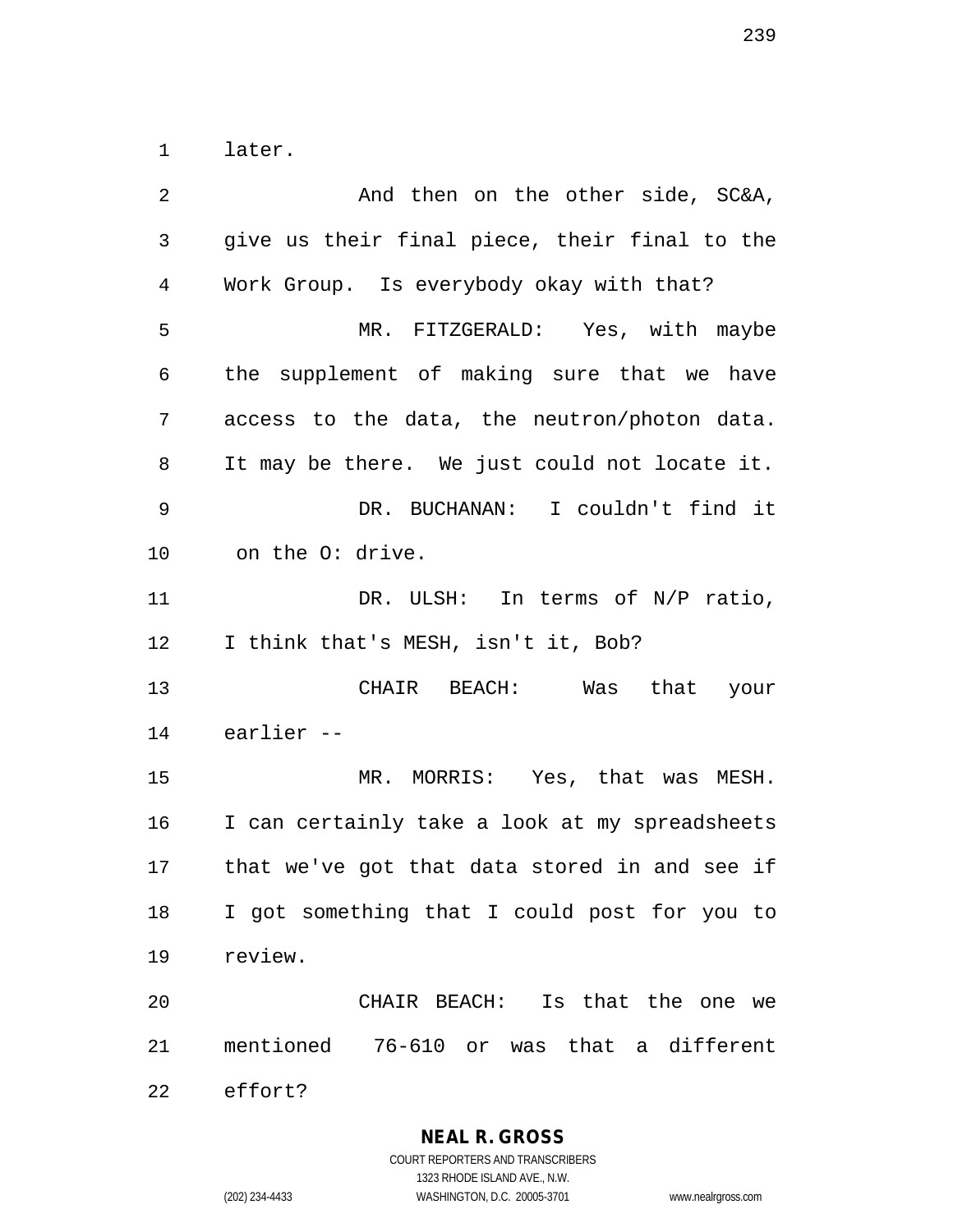DR. BUCHANAN: No, that's a different.

 Bob, if you could send us the spreadsheet you've worked off of to create those N/P ratios, it would save us a lot of hunting time.

 MR. MORRIS: Ron, I'll certainly promise that I'll look for them hard and try to get them on the O: drive for you.

 CHAIR BEACH: And could you send a notice out to Ted or somebody to let us know 12 that you've done that, Bob?

13 MR. MORRIS: Yes, of course. We'll go through normal chain of communication on that.

 CHAIR BEACH: Okay. Is everybody ready to stop, to move on? Okay.

 We're actually at a break time. Shall we take a ten-minute break? DR. MAURO: Did Joyce call in?

CHAIR BEACH: I'm sure she did a

half hour ago.

### **NEAL R. GROSS**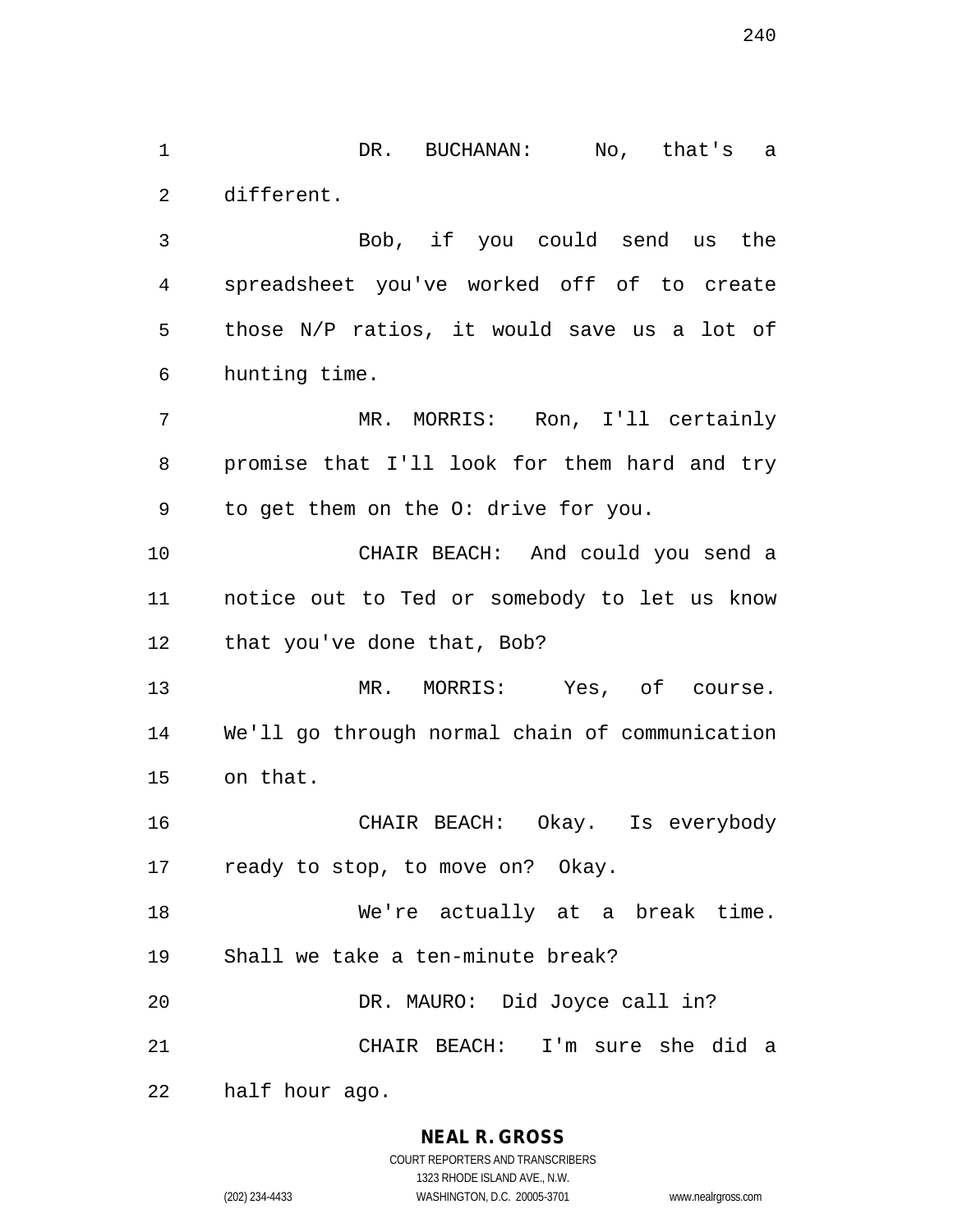(Laughter.)

 CHAIR BEACH: Let's take ten minutes and then we'll start on the table of tritium compounds. MR. KATZ: I am just putting the phone on mute. I'm not disconnecting. (Whereupon, the above-entitled matter went off the record at 2:34 p.m. and resumed at 2:47 p.m.) MR. KATZ: Okay. Then this is the Mound Working Group. We're reconvening after a short comfort break, and we're finished for the day with discussing neutron dose reconstruction, and we're moving on. CHAIR BEACH: Okay. Could you check and see if Joyce was back on the line? MR. KATZ: Joyce, are you with us on the line, Joyce Lipsztein? Joyce? (No audible response.) MR. KATZ: Perhaps you're on mute? 21 I'll last call Joyce. Joyce, are you with us on the line right now?

1323 RHODE ISLAND AVE., N.W.

(202) 234-4433 WASHINGTON, D.C. 20005-3701 www.nealrgross.com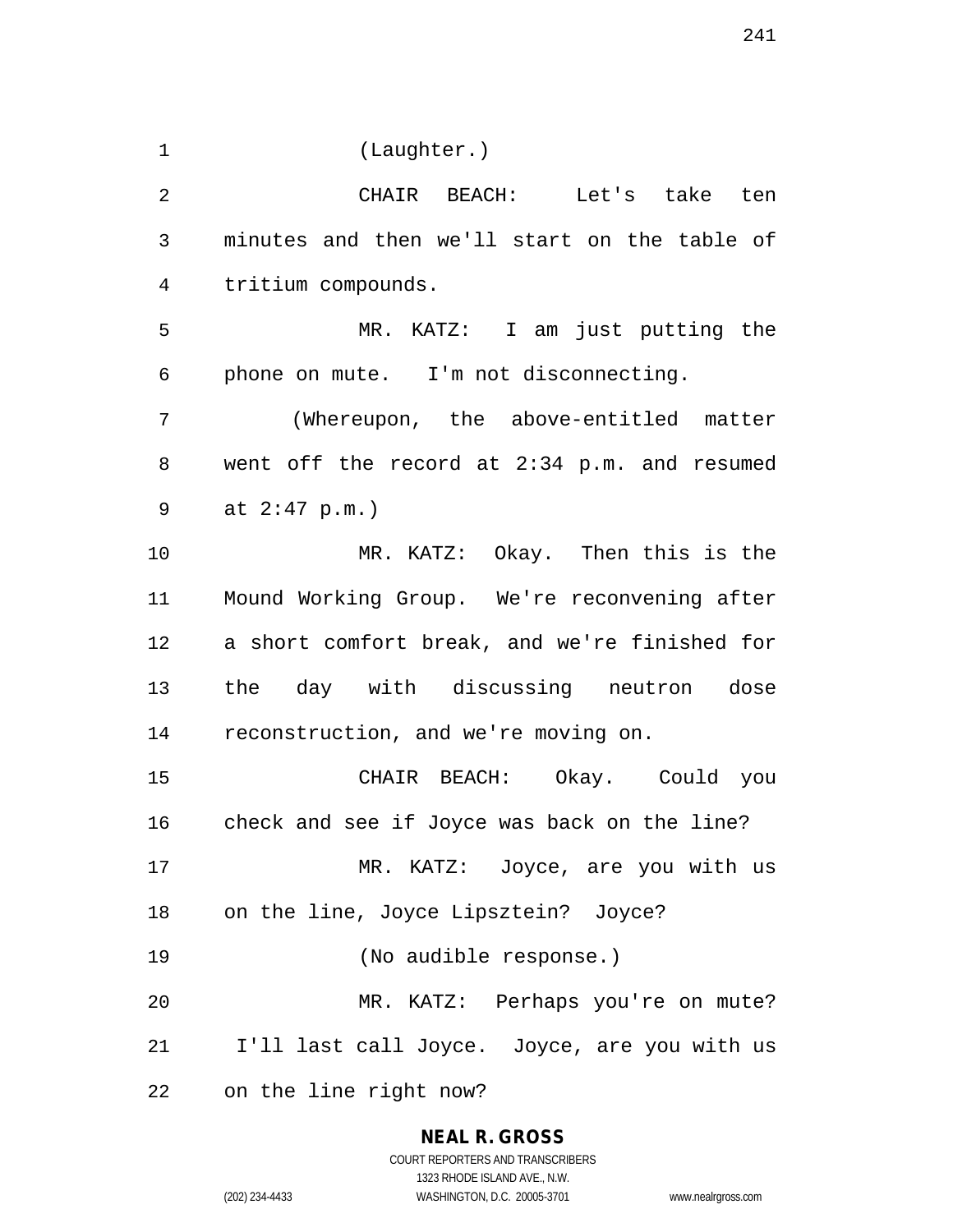1 1 If not, I guess we could just do another topic before. That sounded something like a fax. Okay. Last call. Joyce Lipsztein, are you with us? (No audible response.) MR. KATZ: Is there anyone on the line? MS. AL-NABULSI: I'm here. MR. KATZ: Oh, is that you, Joyce? 11 MS. AL-NABULSI: Isaf. MR. KATZ: Oh, that's Isaf. Okay. So we can be heard. Okay. Well, maybe, Josie, do you want to do a different topic? CHAIR BEACH: Actually I think we're going to go ahead and go with stable tritium compounds. We did say we were going to start and hopefully Joyce will join us in a few minutes, and I believe, SC&A, you're going to take the lead on this. John is going to call Joyce.

DR. ANIGSTEIN: Yes. We went

(202) 234-4433 WASHINGTON, D.C. 20005-3701 www.nealrgross.com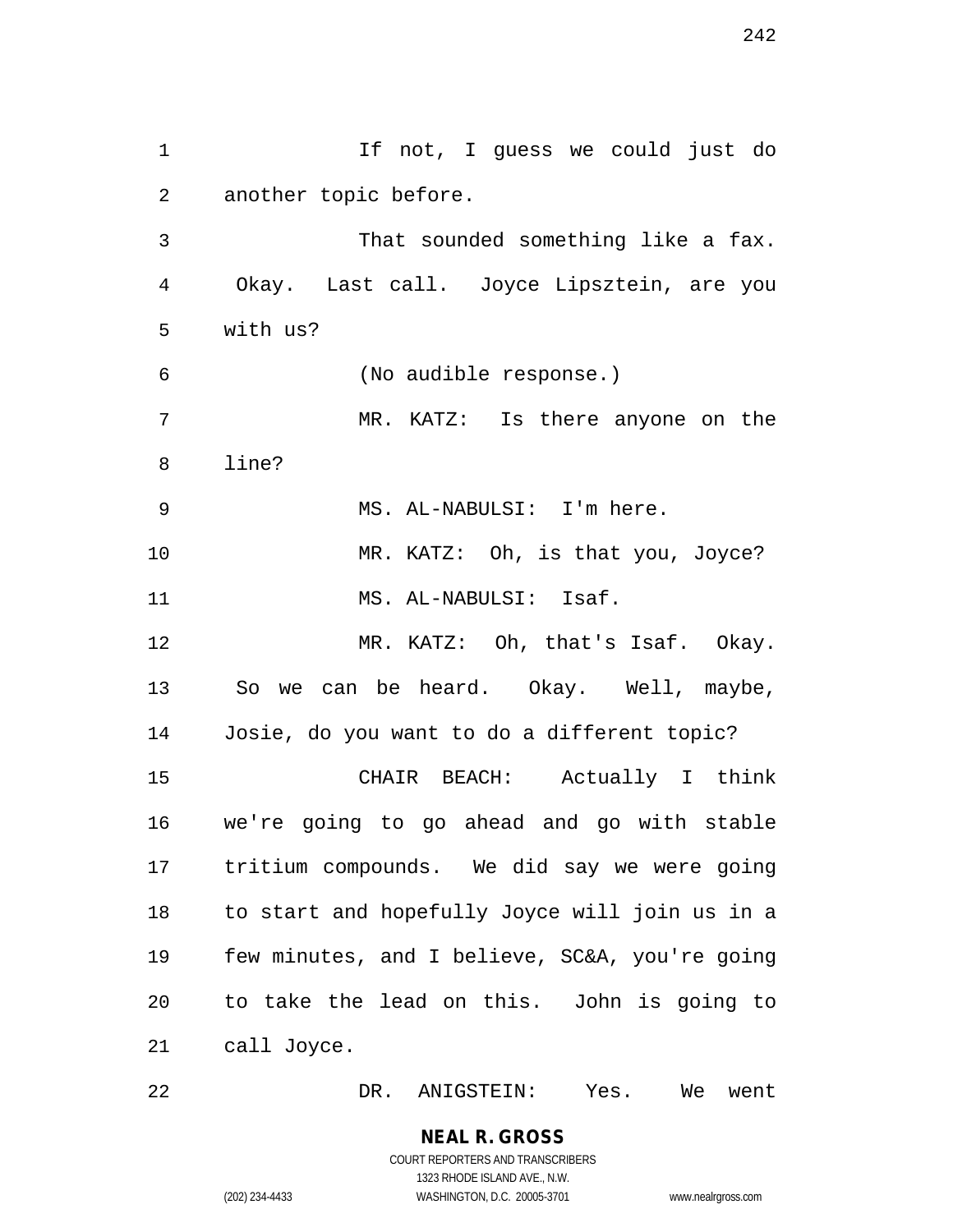ahead and put together a reset of talking points. The reason we did that, we had some challenges discussing this topic because it does relate to the weapons program, and there are some sensitivities, and this is a review for those sensitivities. That's one reason we wanted to go ahead and use the talking points, you know, as a starting point.

 We did have a work group meeting in July where this was discussed, and we raised concerns at that time on a proposal by NIOSH to use -- I'm sorry. I'm looking at something else here. Let me back up a little bit.

 In April, you know, we sent a White Paper certainly to the Work Group and NIOSH that dealt with some of the issues we felt revolved around the handling of special tritium compounds, tritides, and a lot of these issues revolved around, you know, the application of site specific information to the model OTIB-0066 that would be used, and

## **NEAL R. GROSS**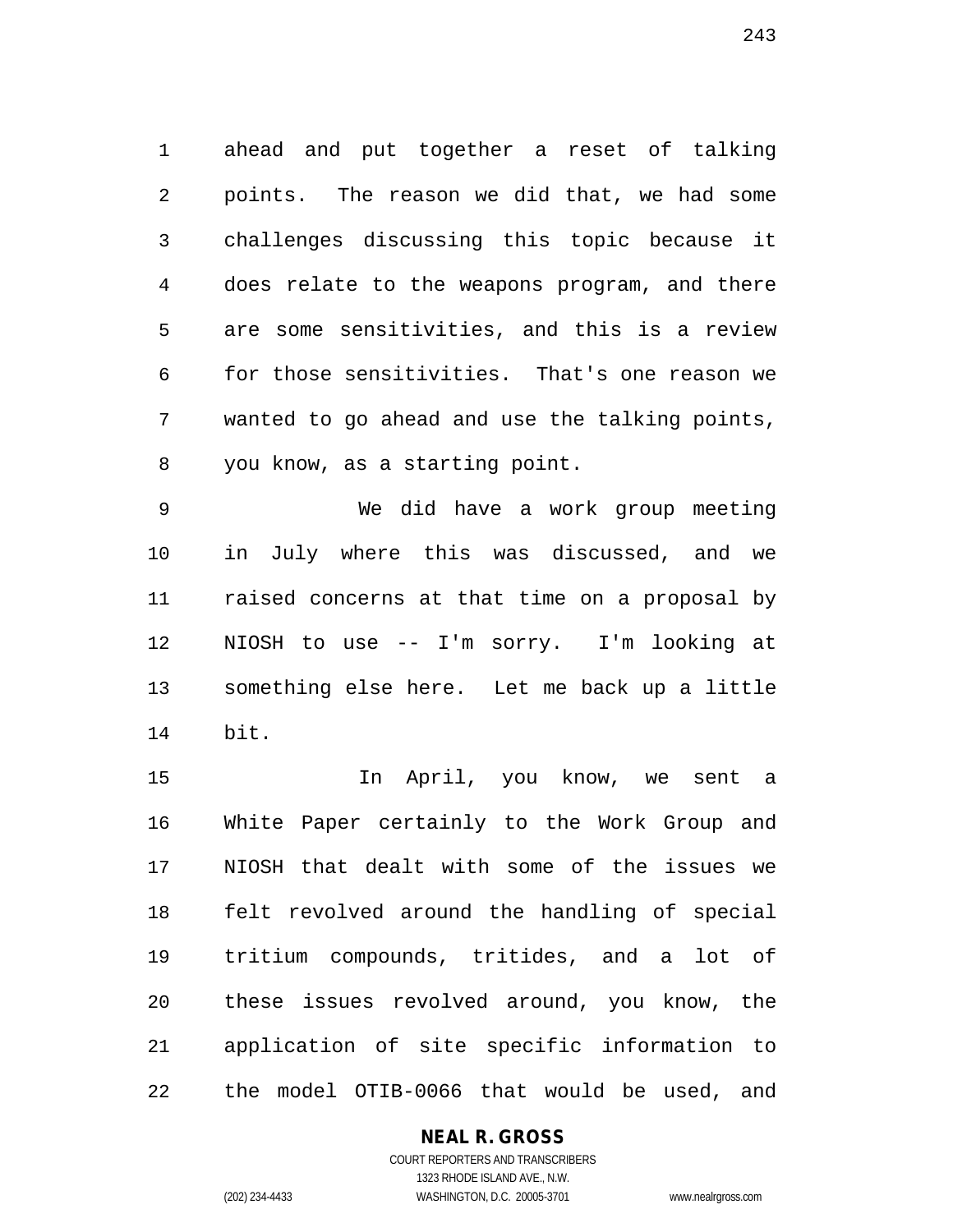also with some concerns expressed over whether or not you could define a worker population exposed to the most insoluble tritides.

 We did have a number of questions regarding whether or not you could, you know, use hafnium tritide as, you know, the sort of insoluble tritide that was in active use at the site. But certainly that was the thrust of that.

10 10 In NIOSH's October 2009 response, and again, this was relatively recent, we did have a chance to review it though in some detail. I think the contention that was, you know, whereas intermediate solubility compounds present at least a theoretical exposure potential to a large number of workers, exposure to the very insoluble tritides -- in this case we're talking hafnium tritide -- was, in fact, limited to a very small, discrete group of workers that NIOSH had a roster for.

22 And it was emphasized and, again,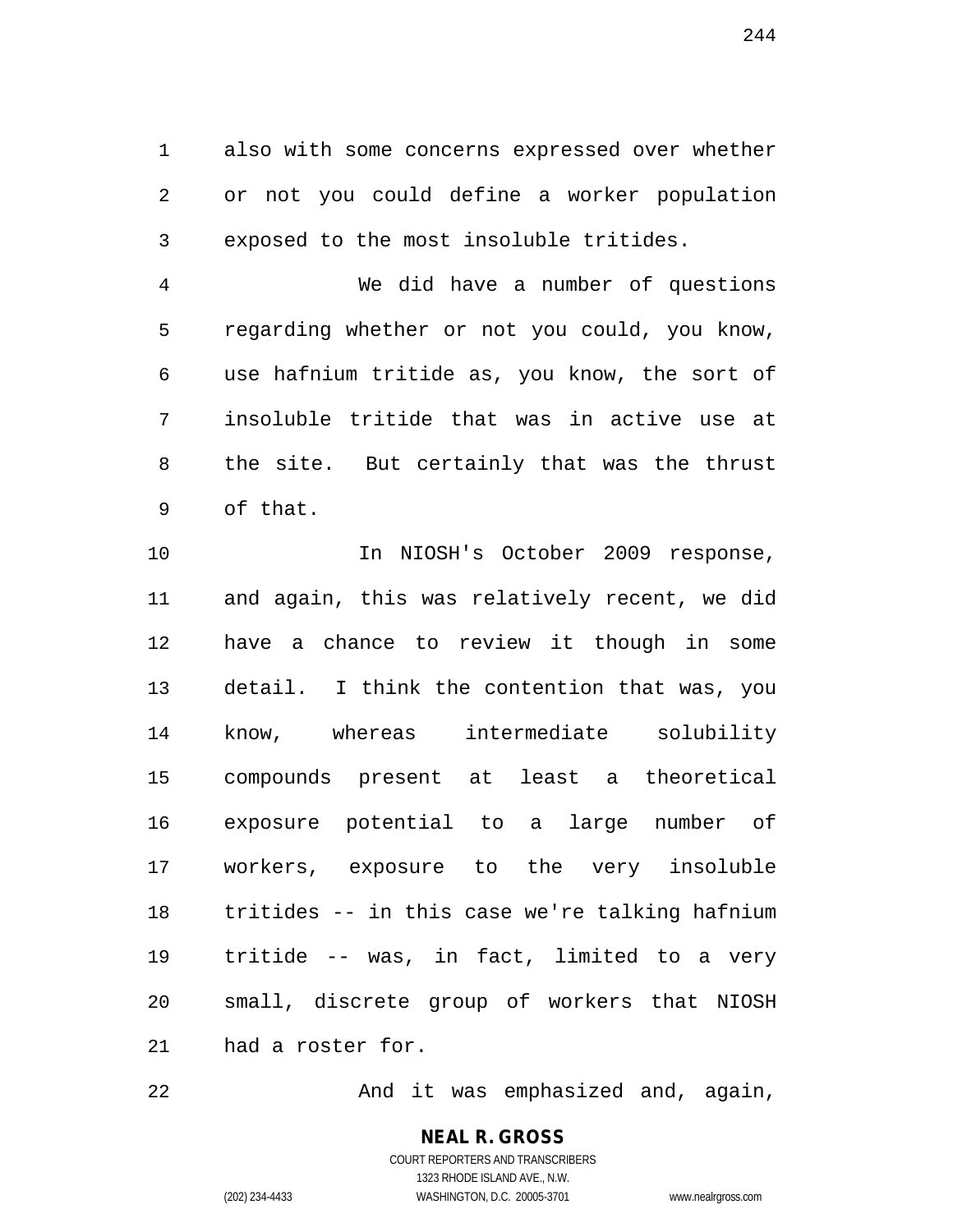we had addressed this issue in our White Paper, but I think the concern that NIOSH has raised that perhaps we would conflating the worker population at Mound that were, in fact, exposed to the so-called more intermediate solubility tritides with what was being defined as a much smaller group, much more discrete group that would have been exposed to the hafnium tritide.

10 10 I think it was emphasized that the fact that these workers were identifiable by name was a key difference and, you know, certainly made dose reconstruction more manageable in terms of assignment of dose.

 And, in fact, the concern, I think we expressed some concern that maybe there was a wider exposure potential to the Mound worker population to the more insoluble tritide, that that wasn't true; in fact, that there was a very constrained potential exposure to the insoluble tritides.

Okay. Essentially what we did and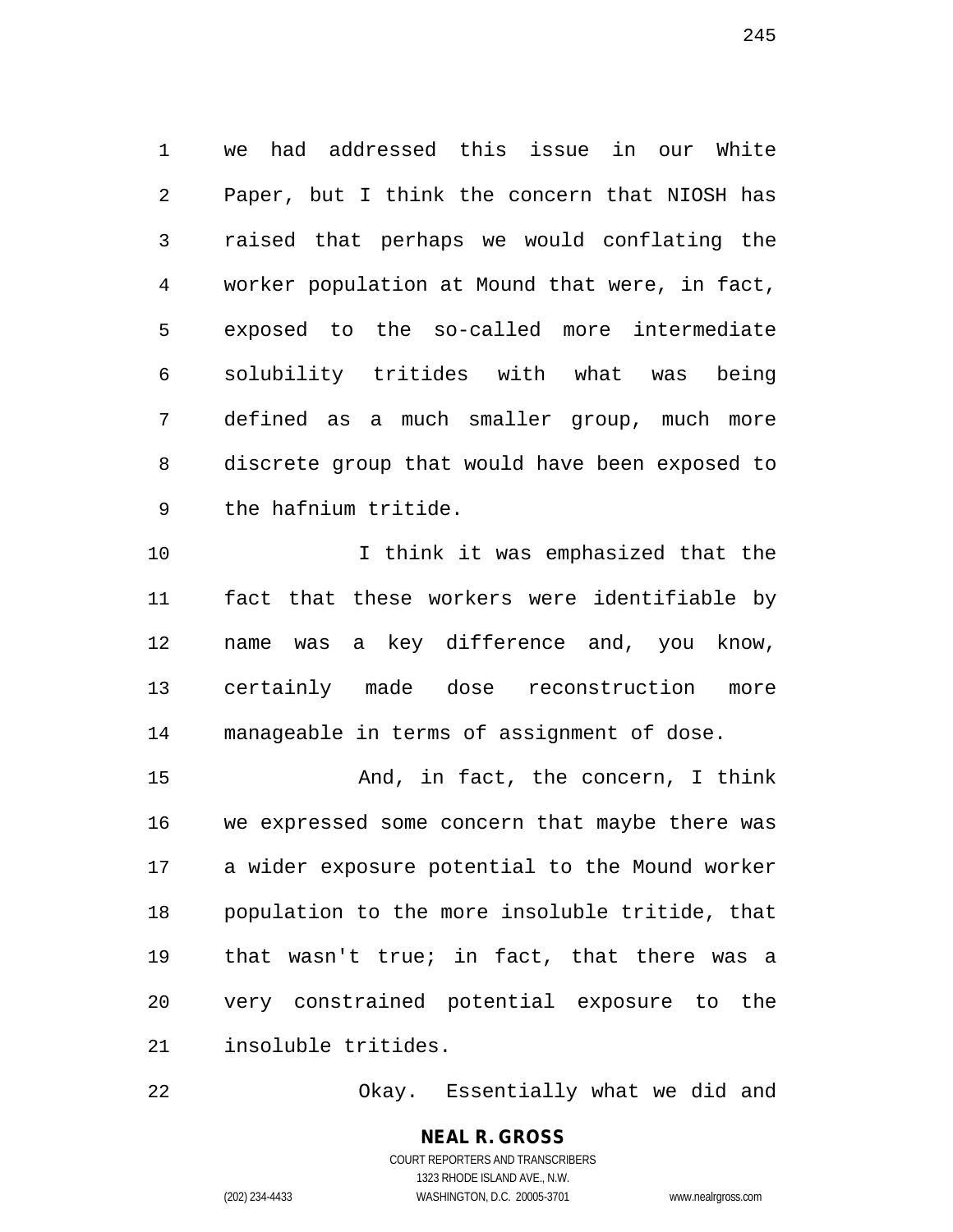what I think Brant and NIOSH has done is just try and pin down a little better what the operational use of hafnium tritide was historically at Mound, and that required certainly a number of trips to OSTI to look at classified information.

 So what I'm going to go through is basically a summary of what we have found, and I know Brant has looked as well, and we had the benefit of looking at some of the documentation that was at OSTI that he had looked at. So this is our basic summation of this.

 And, again, I'm reading from our three-pager. While SC&A acknowledges that the handling of hafnium tritide began at Mound as a confined, discrete operation, as described by NIOSH, with a select number of workers, based on this review I just referred to, the historical records indicate we believe otherwise that the number of locations and workers handling this compound, again, hafnium

## **NEAL R. GROSS**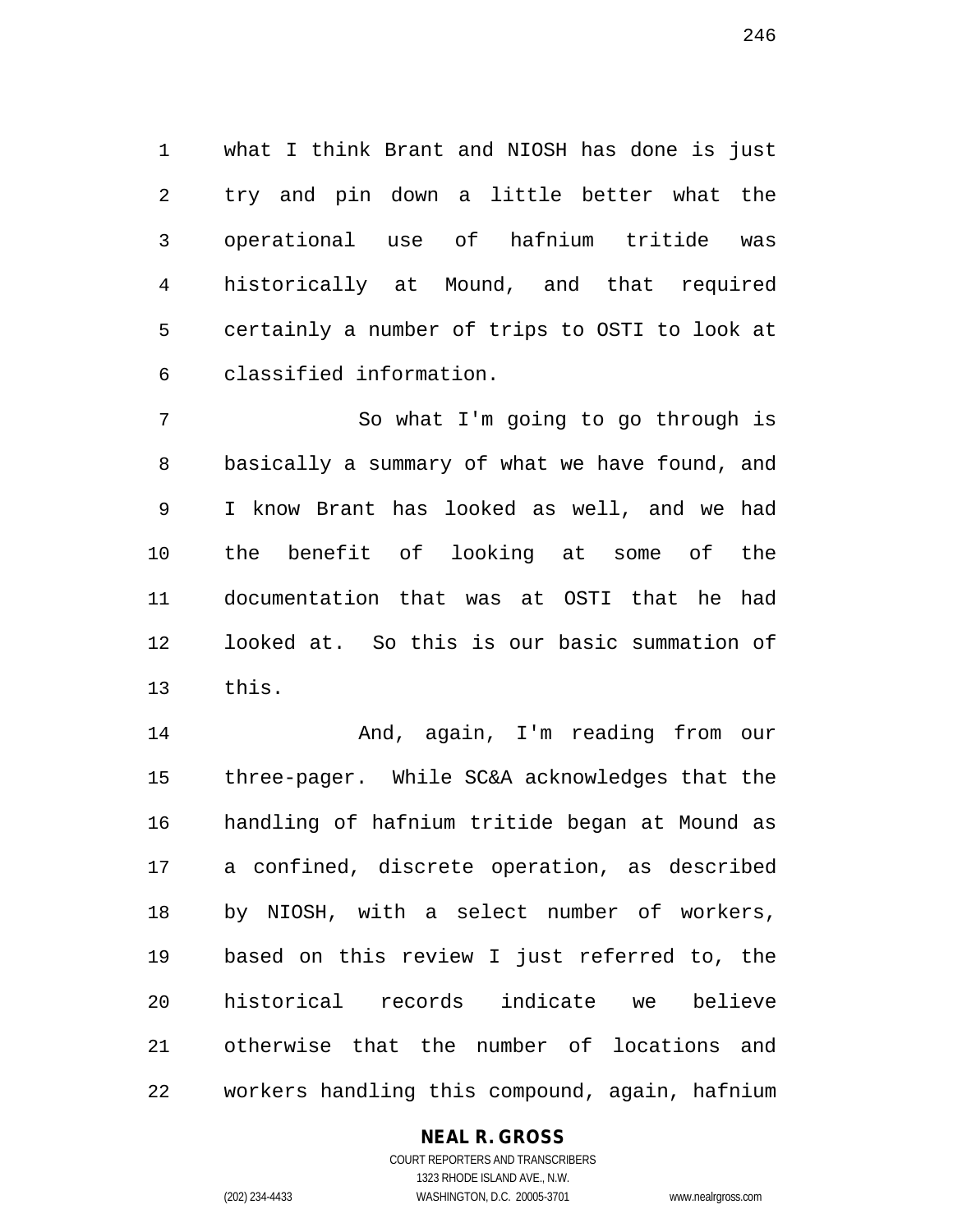tritide, expanded over time.

 In other words, essentially in the beginning, in the 60s, you had a discrete operation, set number of workers, a specific geographical location, whether it's one or two or three rooms, whatever, and you certainly could define it by workers. You probably, again, as has been done, you could tie it to identities.

 But that changed over time. You get into the 70s and 80s, and as with most operations, it matured and changes took place. What we identified were a much more extensive handling of hafnium tritide that went beyond this initial fabrication and included as a minimum, and this is what we could determine in a relatively short period of time, that as a minimum you had storage operations that took place and make sense in terms of material. You had a destructive testing quality assurance program at Mound that extended over a number of years. You had a major scrap

## **NEAL R. GROSS**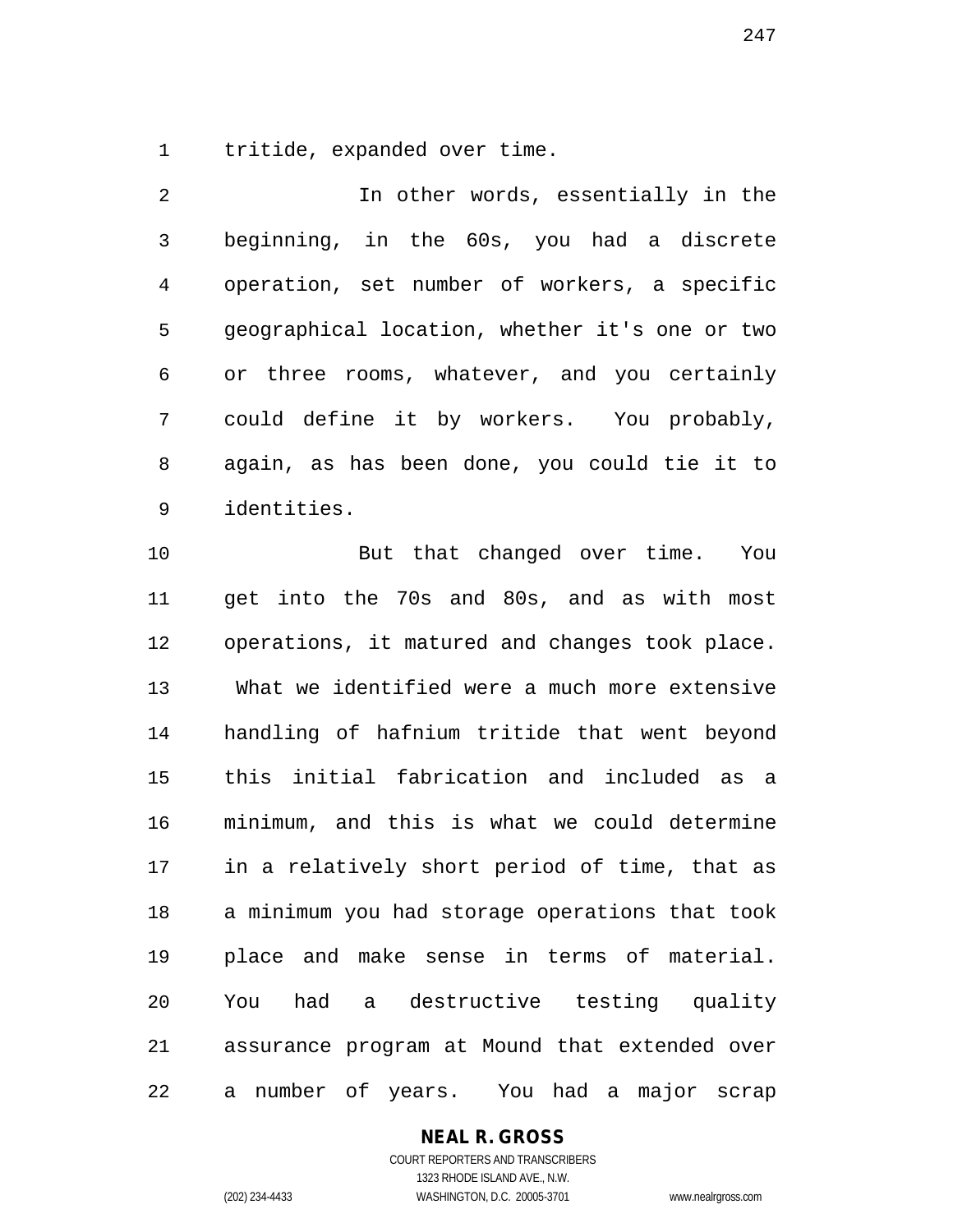metal recovery operation involving hafnium tritide as well as other materials where the quantities were actually substantial.

 And ultimately, of course, you had D&D that would have taken place for all of these specific activities.

 So the picture I'd want to paint is that, yes, you had a very confined operation involving a set number of workers that started in the 60s, but as time went on, you had a number of other activities that got underway as the program matured, and these other activities and programs involved additional workers, new categories of workers and involved operations that were at the tail end of the process, involving things like scrap metal recovery and what have you.

 So a different picture, I think, than what we've been playing with beforehand, and you know, again, there's documentation albeit a lot of it is classified, that gets into time frames, gets into specific

# **NEAL R. GROSS**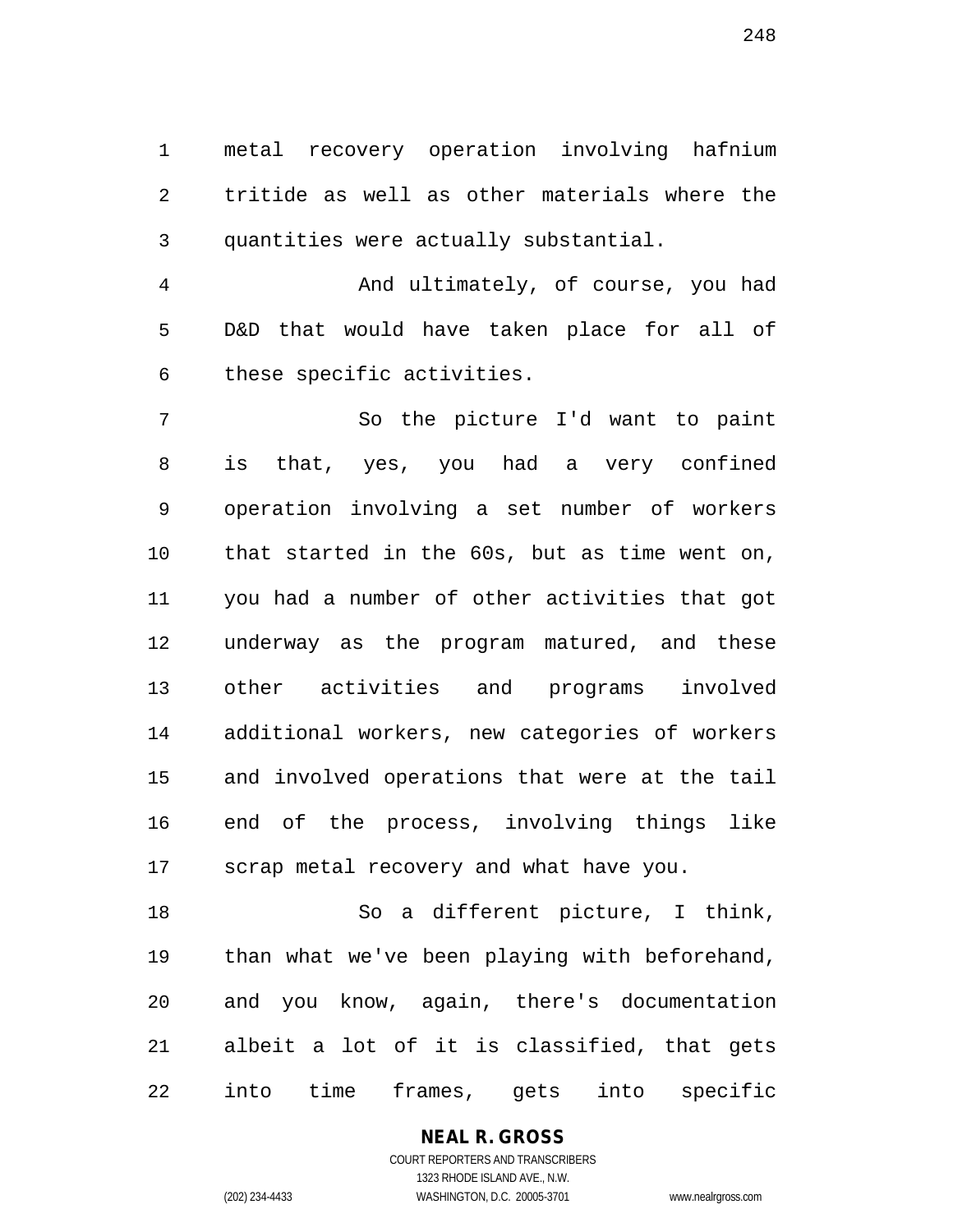locations, and whatnot, but so far it is not clear there's any specific information about the workers that may or may not have frequented those activities during those time frames.

 And from this documentation, these programs weren't, you know, sort of brief, one time only programs. They were longstanding programs, and the significance of the quantities, these weren't trace quantities. These were substantial quantities of hafnium tritide that were handled, processed and stored.

 And so, you know, again, without going into the long history of looking at this question, I think this question of whether one could identify a specific work force that one could dose reconstruct based on information on hafnium tritide, if one assumes that to be most insoluble tritide at Mound, we find that problematic at this point because I think it's clear there were many more activities and

> **NEAL R. GROSS** COURT REPORTERS AND TRANSCRIBERS

1323 RHODE ISLAND AVE., N.W. (202) 234-4433 WASHINGTON, D.C. 20005-3701 www.nealrgross.com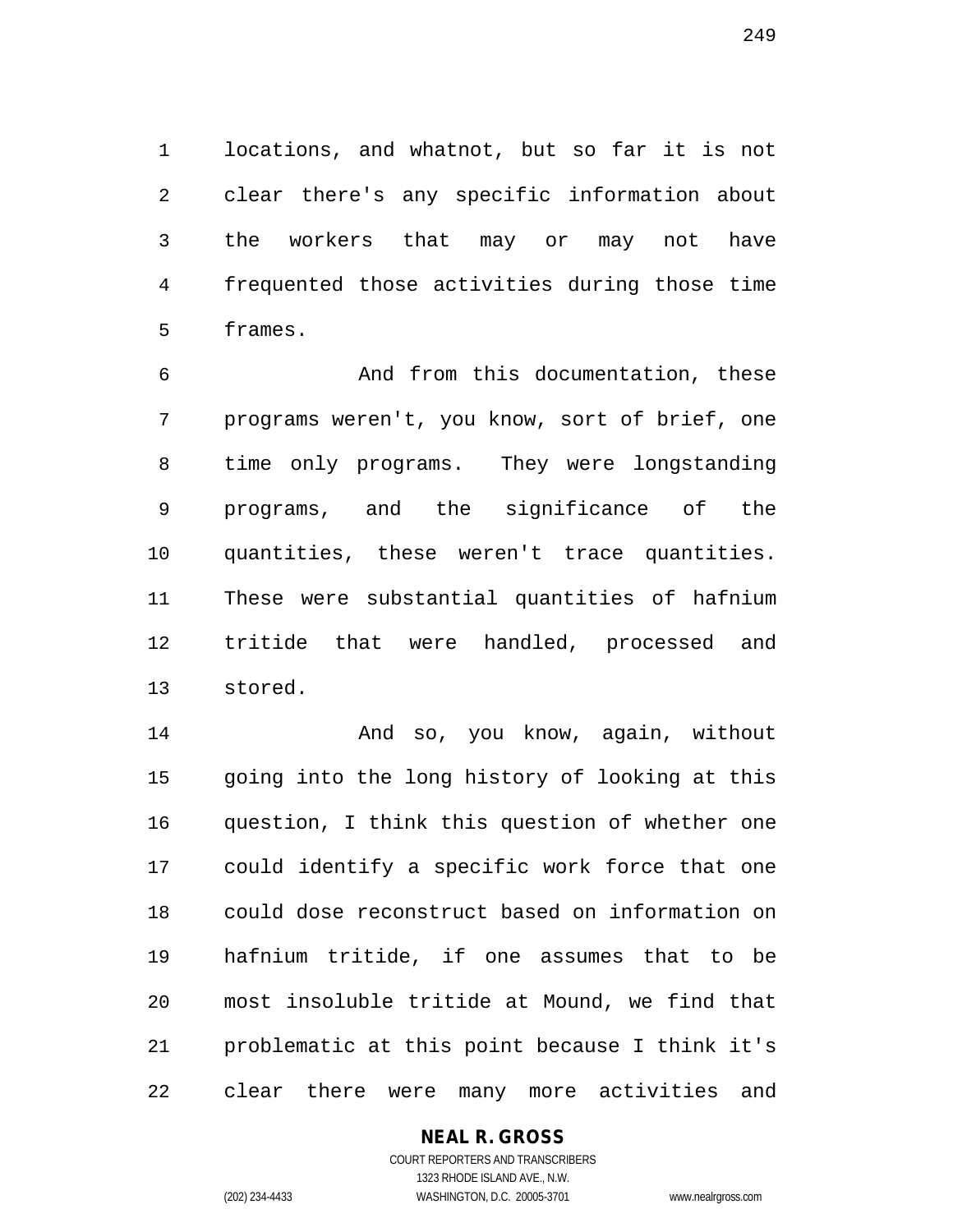certainly more workers that would have been involved in this.

 Now, that's sort of the key issue that we kind of belted around and certainly figured in NIOSH's response. There's other questions, and part of the reason we want to have Joyce available is there's other questions of whether or not, you know, even with the intermediate sources of tritides, diffusion, rust, what have you, you know, this was reflected, I think, for the first time in the last NIOSH White Paper that you had an additional source of exposure to a larger group of workers, and so there was an acknowledgment that certainly NIOSH would consider how that would be addressed with that recognition.

18 But I think, you know, sort of bottom line, we don't see at this point, not to say it couldn't be done, at this point we can't see how you would distinguish those workers that might have been exposed to, say,

### **NEAL R. GROSS**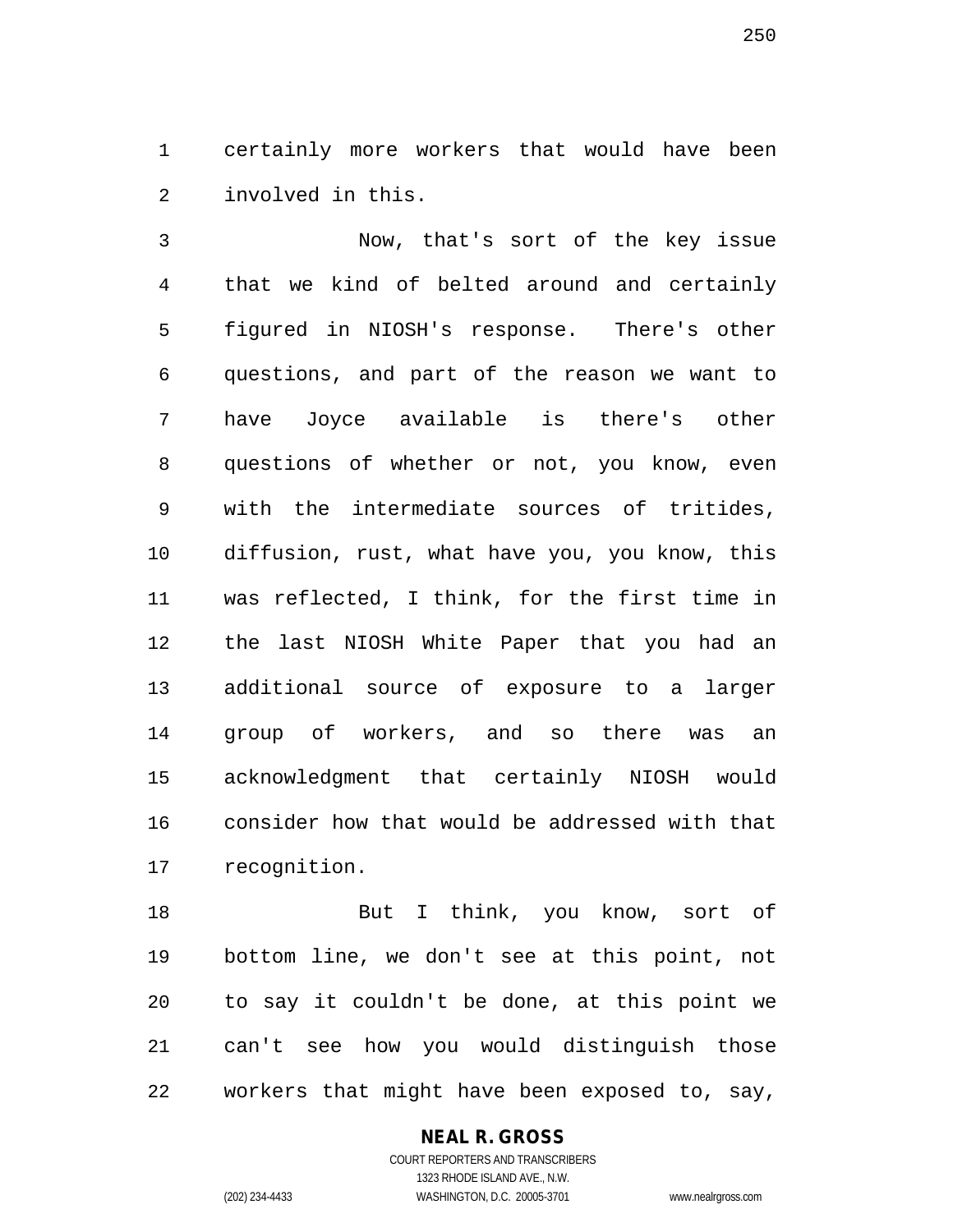the highly insoluble hafnium to those workers that were exposed to the more ubiquitous intermediate solubility tritides, and I think that's essential for dose reconstruction.

5 And the other point that we raised in that three-pager was, you know, if you can't distinguish those worker cohorts, then it sort of pushes you on a direction of perhaps considering how to assign an upper bound with the worst case of maybe hafnium gets you into a space of maybe implausibility because clearly hafnium was constrained in terms of exposure pathways, but not as much as I think was originally thought by NIOSH.

 MEMBER ZIEMER: Could I ask a question? Joe, this may have been covered in the past and I just don't remember. I don't even know if I'm asking a question that can be answered in terms of security things, but is the hafnium tritide in a liquid or solid or what form is it in? Are you allowed to say that?

**NEAL R. GROSS**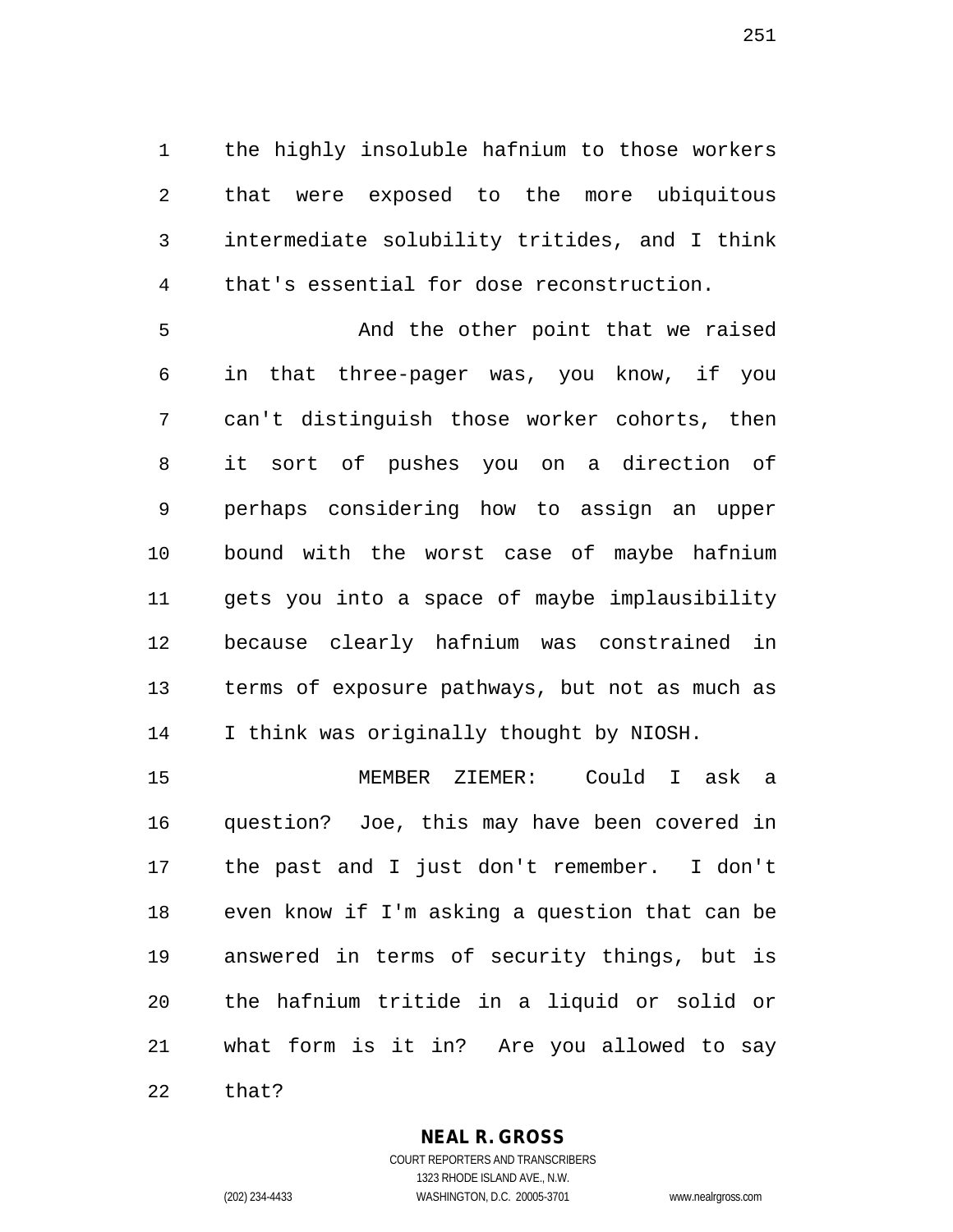1 I'm trying to envision -- MR. FITZGERALD: I can't. MEMBER ZIEMER: You can't say that. MR. FITZGERALD: I'd rather not get into  $-$  MEMBER ZIEMER: All right. I wasn't sure, but because it has to do with routes of ingestion and where does it go in the bottom? 11 And let me ask another question, if you can answer it. Is it a compound or is it an occlusion? Can you answer that? MR. FITZGERALD: It's a metal substrate compound. DR. BISTLINE: It's a compound, and this has been cleared through headquarters. MEMBER ZIEMER: It is a compound. DR. BISTLINE: It is a compound, and it's a stable metal tritide. MEMBER ZIEMER: Because there's

> **NEAL R. GROSS** COURT REPORTERS AND TRANSCRIBERS 1323 RHODE ISLAND AVE., N.W.

(202) 234-4433 WASHINGTON, D.C. 20005-3701 www.nealrgross.com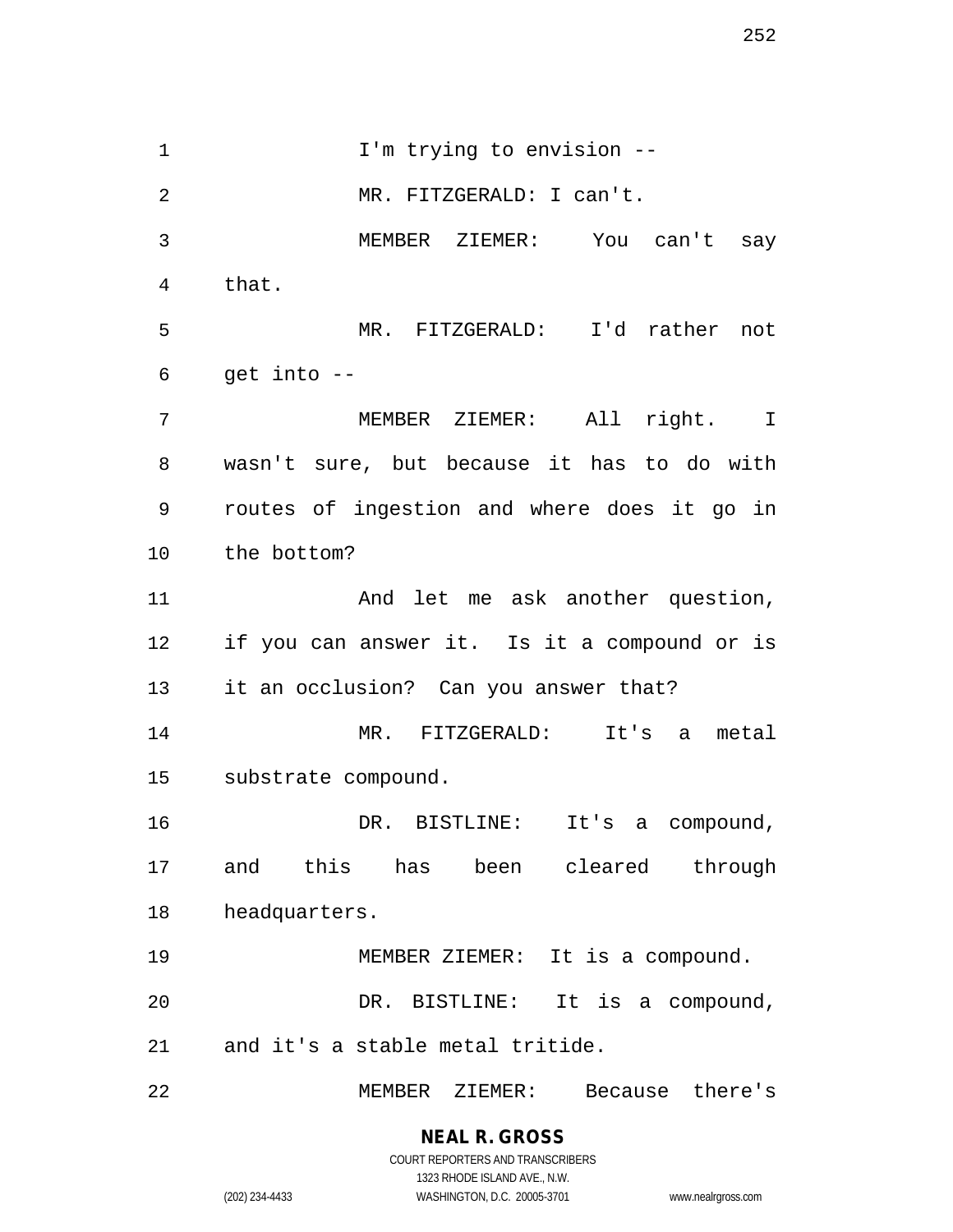mention in here of the tritium diffusing out of containers, and if it's a true compound as opposed to an occlusion, like nickel tritide is really tritium occluded on nickel and it diffuses off.

 DR. BISTLINE: Well, but the diffusion is when it's in a gaseous form, and it's diffusing through the metal, but there is reactivity which creates tritides, which creates solid metal tritides, forms.

 CHAIR BEACH: And, Paul, that is on the last page of the three-pager.

MEMBER ZIEMER: Oh, is it?

 CHAIR BEACH: And I believe, Kathy, you had your hand up. Did you have a question or comment?

 MS. ROBERTSON-DeMERS: I was just going to point out that the confusion issue is separate.

 DR. BISTLINE: And I need to point out that there are a number of different tritide forms, stable metal tritides that have

# **NEAL R. GROSS**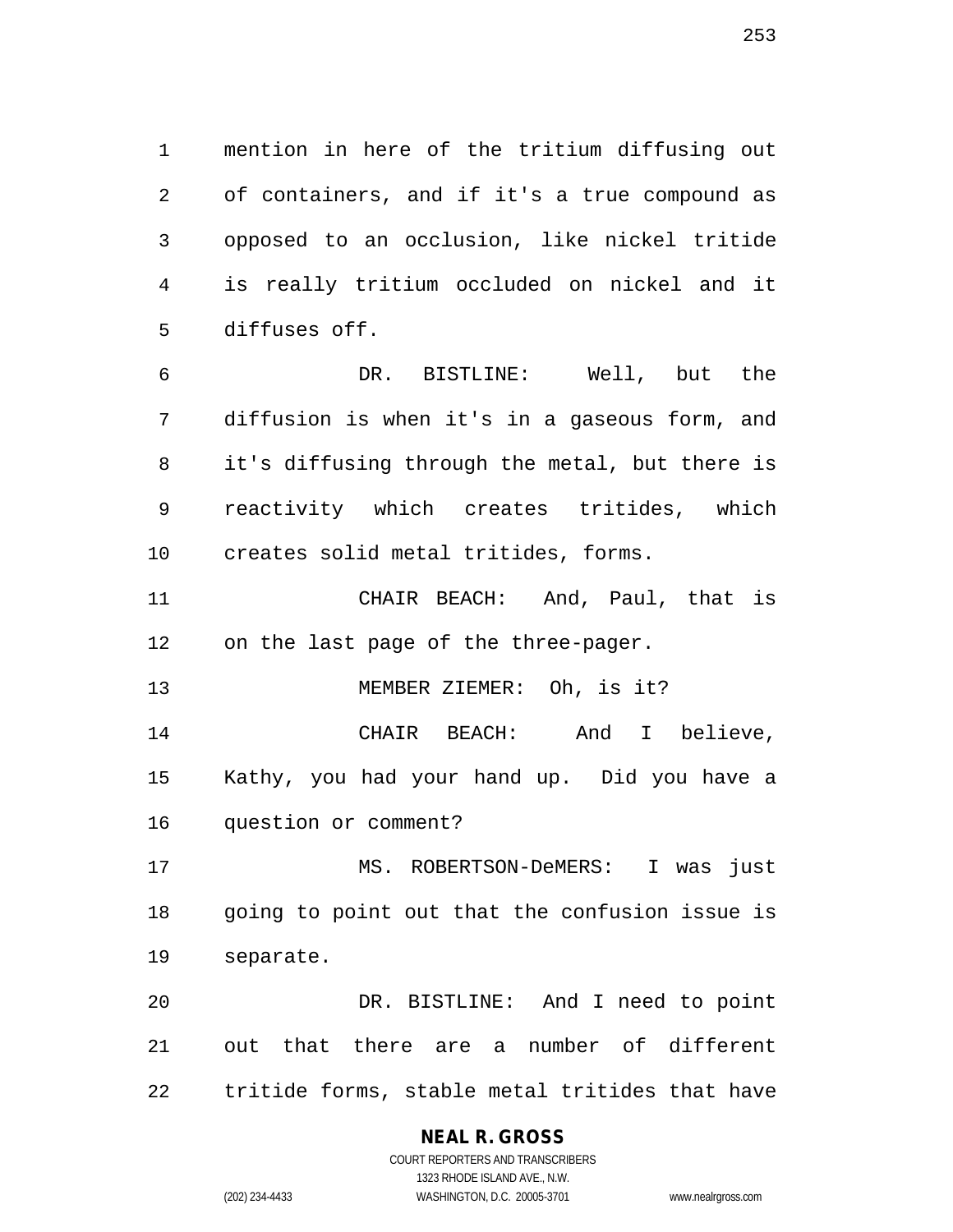been handled throughout the DOE complex, and there's a list of these, hafnium tritide, uranium tritide, palladium tritide, titanium tritide, zirconium tritide, erbium, scandium tritides, those to name some of the ones that are listed, and these are not -- I cannot elaborate on how they were used or where they were used, but these have been used throughout the DOE complex, and all of these are forms which were also used at Mound Laboratories.

 And these were in levels that were in production processes. So we're not talking about insignificant amounts that have been used throughout the complex. So it becomes more than just an issue with Mound, but we are talking about Mound at this point.

 MR. FITZGERALD: But it's a form that's readily dispersible and available for inhalation. We certainly can say that without getting into the makeup of the compound.

 MEMBER ZIEMER: And there are some cases where the gas is leaving the metal

# **NEAL R. GROSS**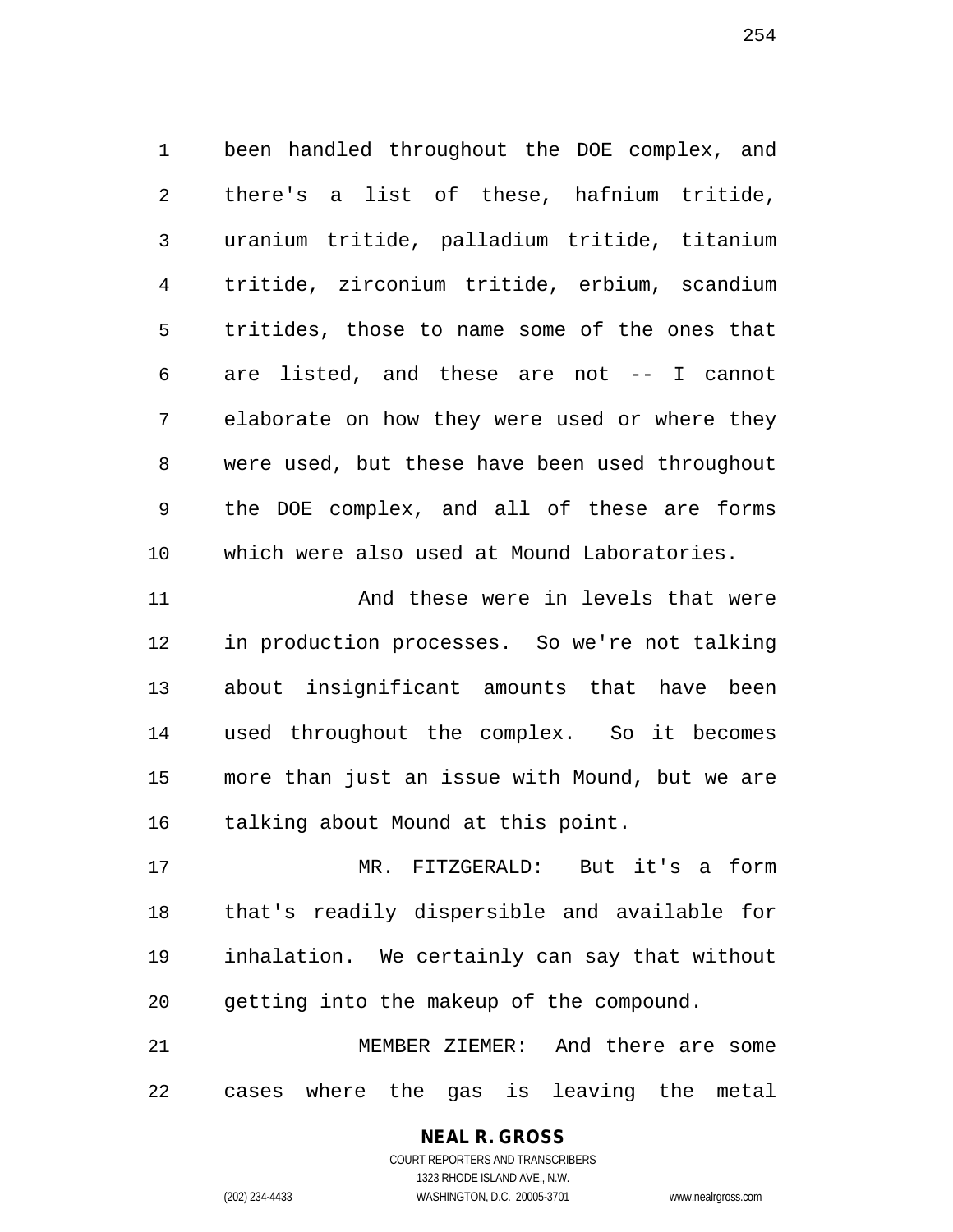matrix, maybe even by recoils.

 DR. BISTLINE: Right. One of the problems that has been found especially on the site return type situations is a diffusion through metal containment and through gaskets and other.

 MEMBER ZIEMER: That would be diffusion of the tritium, not of the tritide.

 DR. BISTLINE: Yes, but it forms tritide, where you've got reactivity which creates tritide forms, and then you also get into the rust issue with iron tritides and glove box situations, gaskets, gloves and glove ports, where if you've got tritium gas in an enclosed environment, with time -- and it's accentuated by temperature and pressure. Any time you get temperature and pressure, why then that just increases the amount of diffusion and reactivity that will occur.

 But it's not a trivial amount that's involved here.

MS. ROBERTSON-DeMERS: And the

**NEAL R. GROSS** COURT REPORTERS AND TRANSCRIBERS

1323 RHODE ISLAND AVE., N.W.

(202) 234-4433 WASHINGTON, D.C. 20005-3701 www.nealrgross.com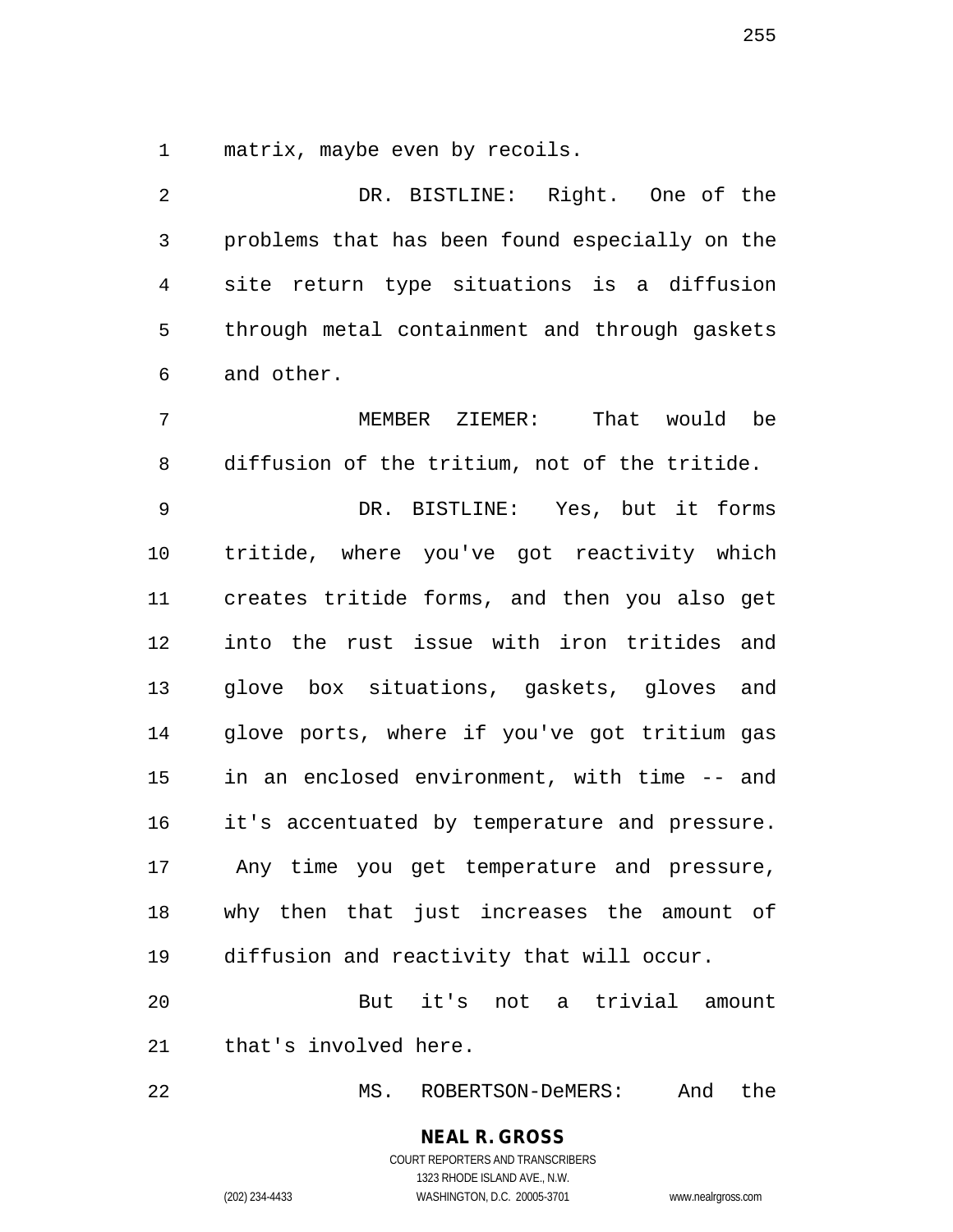temperature and pressure will also indicate how deeply into the matrix it goes and how readily it will be released later.

MEMBER ZIEMER: Right.

 MR. FITZGERALD: You sort of have several facets to the issue. Certainly one is, you know, what represents sort of the bounding prevalent type S insoluble compound that would be applied to certain groups of workers and what represents the more soluble forms of tritide.

 Mound handled a lot of different types of tritide, some of which were only handled in small bench scale research. So it didn't represent anything that was substantial. As a part of what I think we jointly were looking for is what represents the most insoluble form of tritide and represents an exposure pathway, you know, tangible exposure pathway to workers, and certainly what was in the White Paper that we received from NIOSH was hafnium represented

## **NEAL R. GROSS**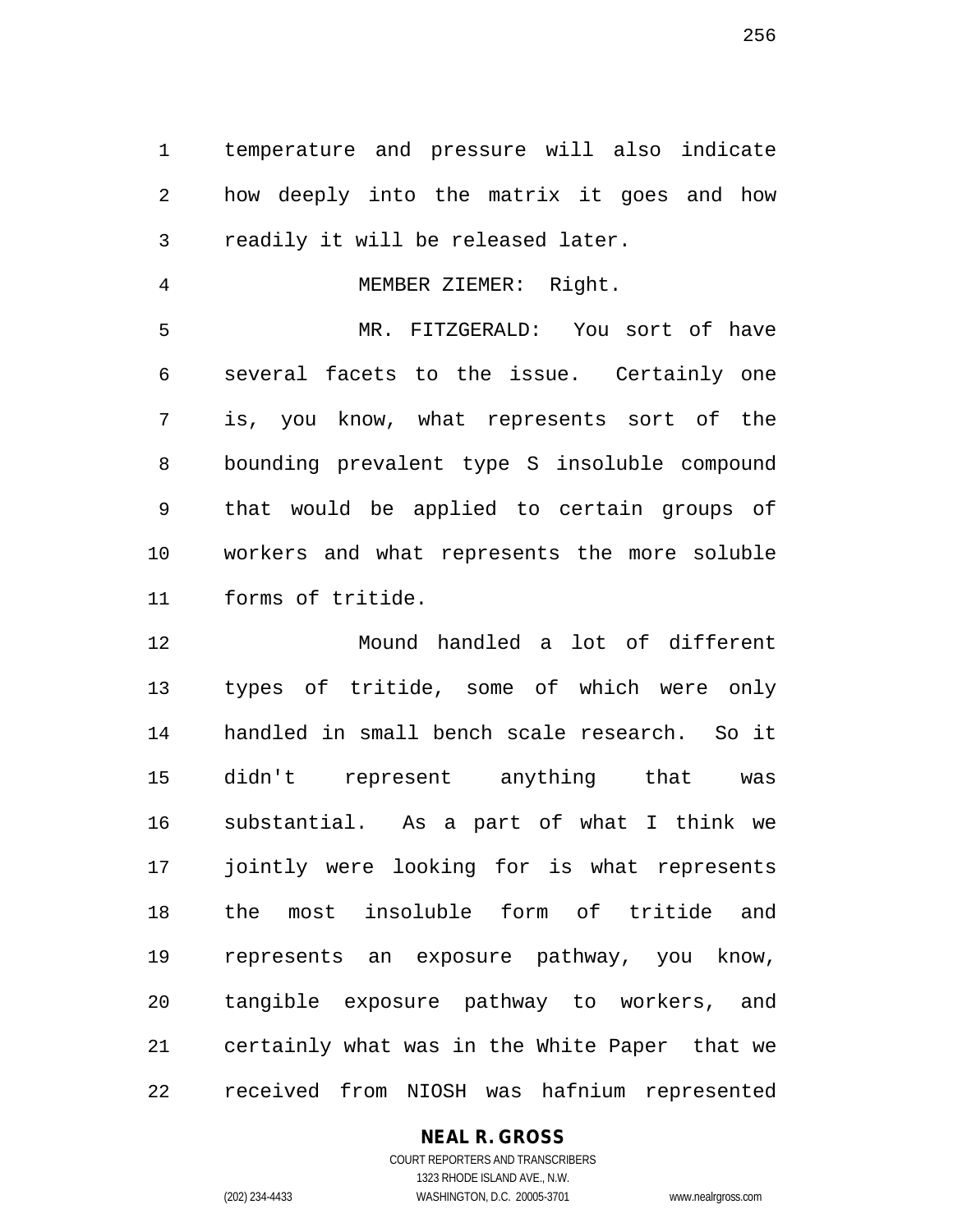certainly that species of tritide.

 Now, there's some debate and I don't think we've settled it out completely about whether there's others that represent a substantial source or not of a different form of tritide, but certainly we've keyed in on hafnium because I think that was the one that was identified as NIOSH's concern and also, not to put words in Brant's mouth, but in terms of the White Paper was the one for which specific workers were identified, and I think we've been having this discussion for some time, and specific activities were defined.

14 At this point what we're raising is some questions or concerns about whether or not that sharply defined fence around a specific operation and specific main set of workers is, in fact, that constraint. We don't think so, based on what we've looked at. That's what we're bringing to the table that is new.

I think the issues that we've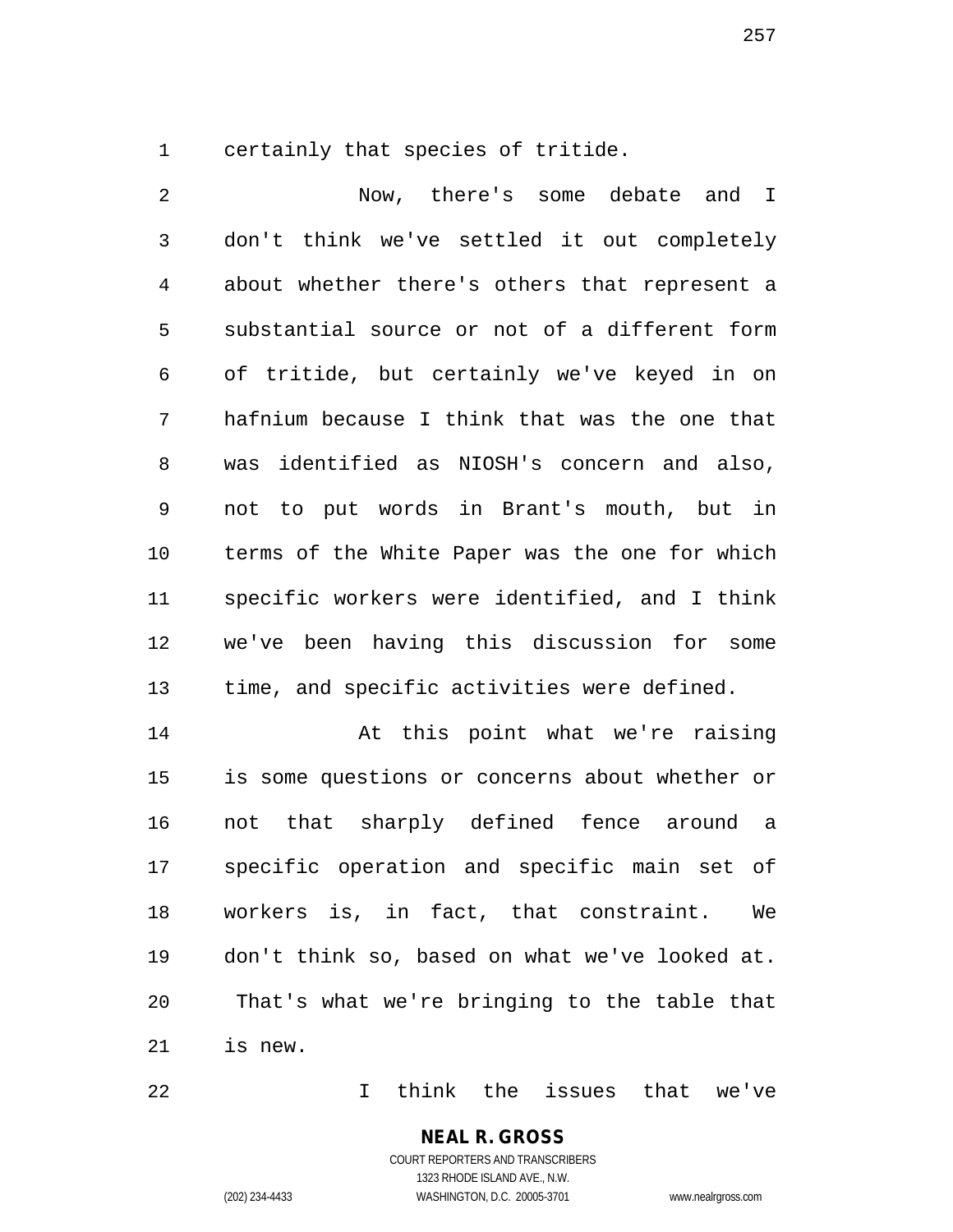raised on the fusion we've raised before, and I think NIOSH did respond to some of those issues. At this point I think it is probably the new one, the going-in proposition.

 MEMBER ZIEMER: Another question on solubility, and maybe, Kathy, you could answer this, but does the -- when you're talking about solubility, let's say, of hafnium tritide or tritide, as some say tomatoes and some say --

(Laughter.)

12 MEMBER ZIEMER: -- is the hydrogen, the tritium atom readily exchangeable with the hydrogen in solution or is it truly -- what's insoluble? Is it the whole compound or is it just the hafnium metal?

 CHAIR BEACH: You need to come to the table, Kathy. I'm sorry. He can't hear you.

 MEMBER ZIEMER: You understand what I'm saying. In other words --

> **NEAL R. GROSS** COURT REPORTERS AND TRANSCRIBERS 1323 RHODE ISLAND AVE., N.W.

(202) 234-4433 WASHINGTON, D.C. 20005-3701 www.nealrgross.com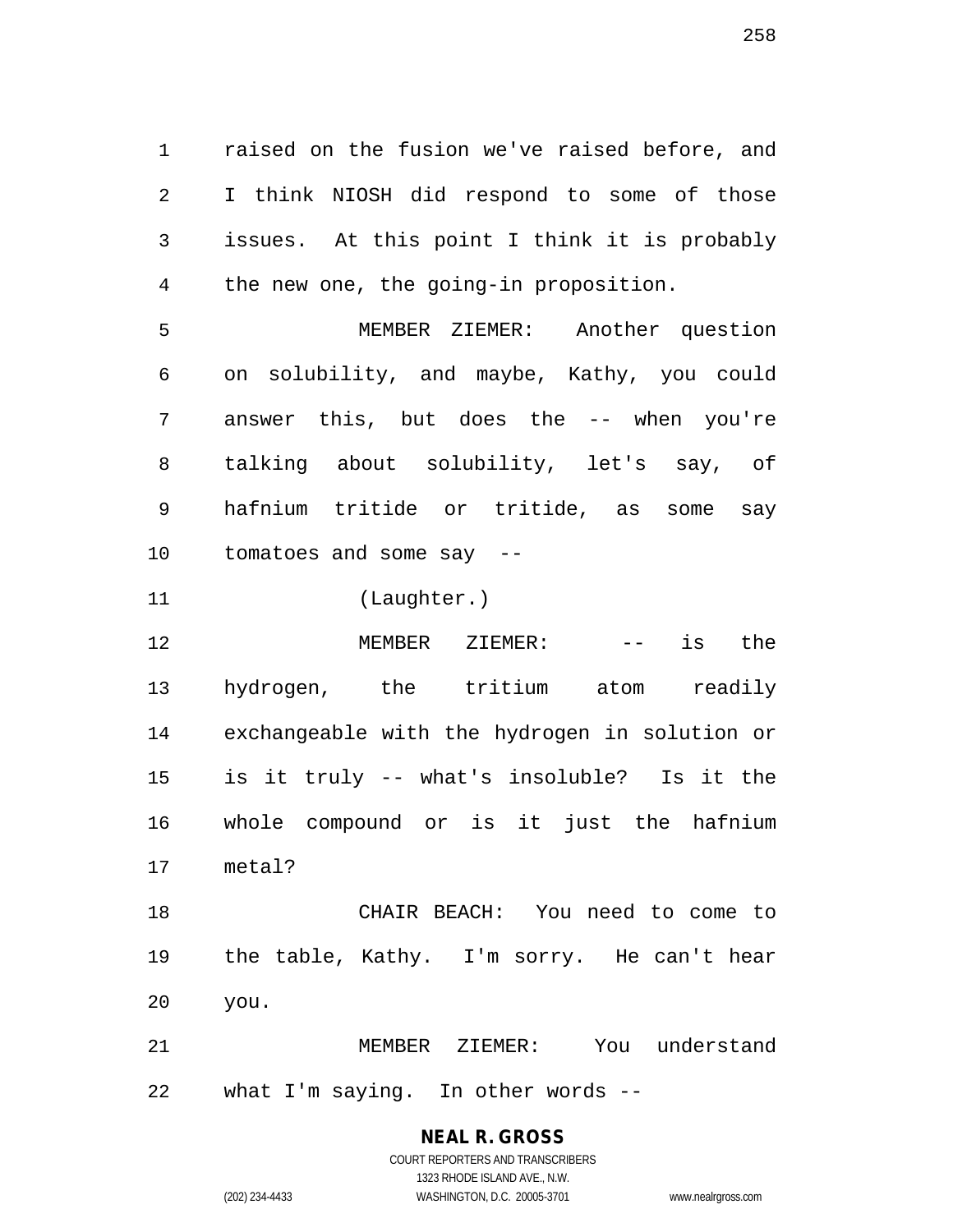MS. ROBERTSON-DeMERS: It's the actual compound. MEMBER ZIEMER: The compound. So it's not exchanging freely. MS. ROBERTSON-DeMERS: In other words, the exchange is totally bounded to -- MEMBER ZIEMER: It's not exchanging freely with other hydrogens like many tritium compounds. 10 MS. ROBERTSON-DeMERS: Right. Some of them are soluble. MEMBER ZIEMER: Got you. So they are talking solubility. 14 MS. ROBERTSON-DeMERS: That's why Mound refers to them as stable metal tritides. MEMBER ZIEMER: Yes, thank you. MR. FITZGERALD: Now, the dilemma, of course, is we can't go too much further because the operations in this case define sort of the presence of the compounds we're talking about and the workers that may have been associated with those compounds, and

**NEAL R. GROSS**

COURT REPORTERS AND TRANSCRIBERS 1323 RHODE ISLAND AVE., N.W. (202) 234-4433 WASHINGTON, D.C. 20005-3701 www.nealrgross.com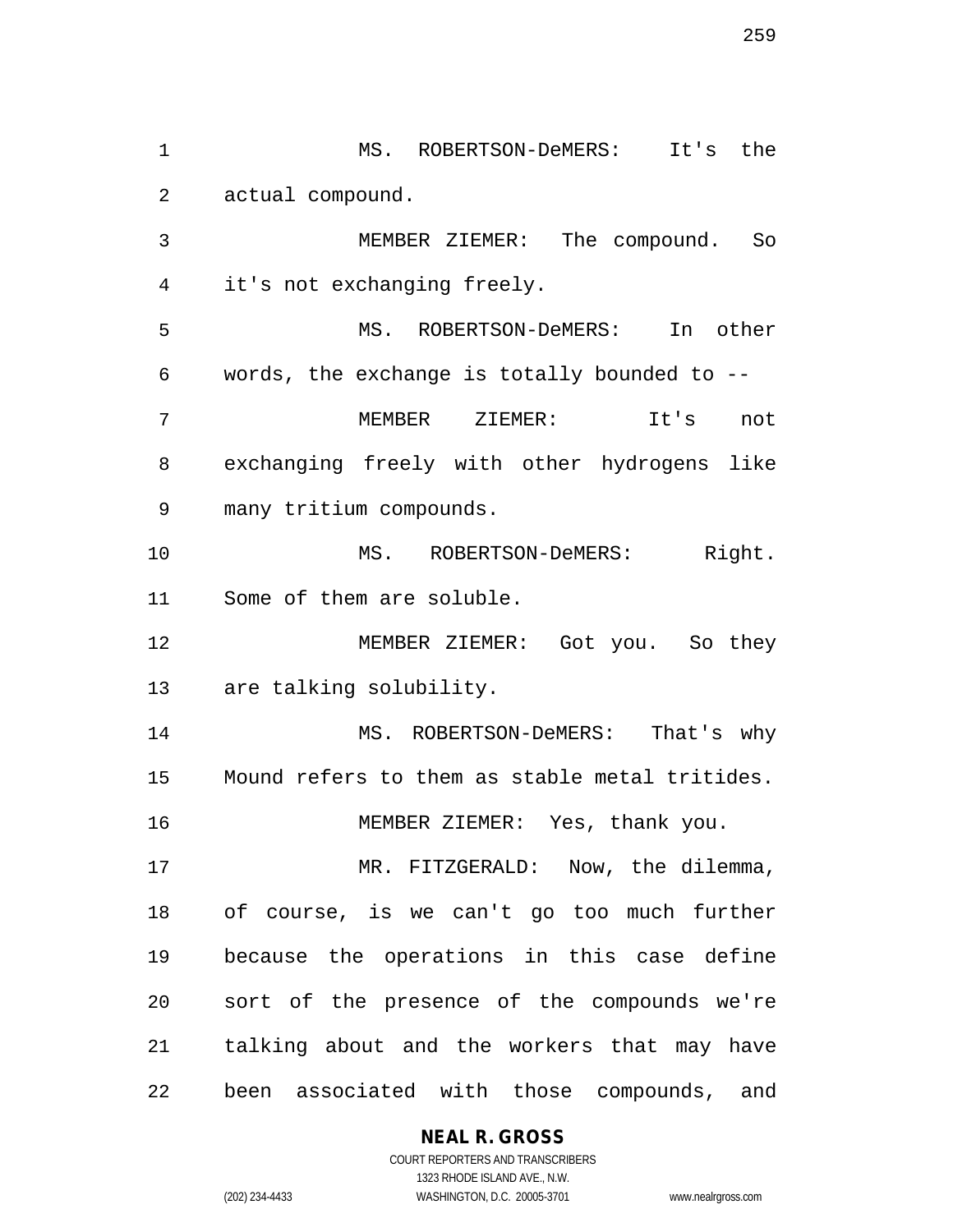that's about all we can really talk to at this point.

 MEMBER ZIEMER: Can we talk about bioassays?

 DR. BISTLINE: Well, yes, I think that's an issue.

 MR. FITZGERALD: Let's stay within the body. Then what? How would you bioassay it?

 MS. ROBERTSON-DeMERS: And Joyce might have a more extensive knowledge of this. There's about seven of the compounds that were handled at Mound where a solubility determination has been made either through in vivo or in vitro studies, solubility studies that are based upon the DOE standard tritium compounds.

 DR. BISTLINE: Let me read a couple of statements from a Pantex metal tritides Technical Basis Document that was published by Pantex. It states, no special swipe techniques have yet been identified to

# **NEAL R. GROSS**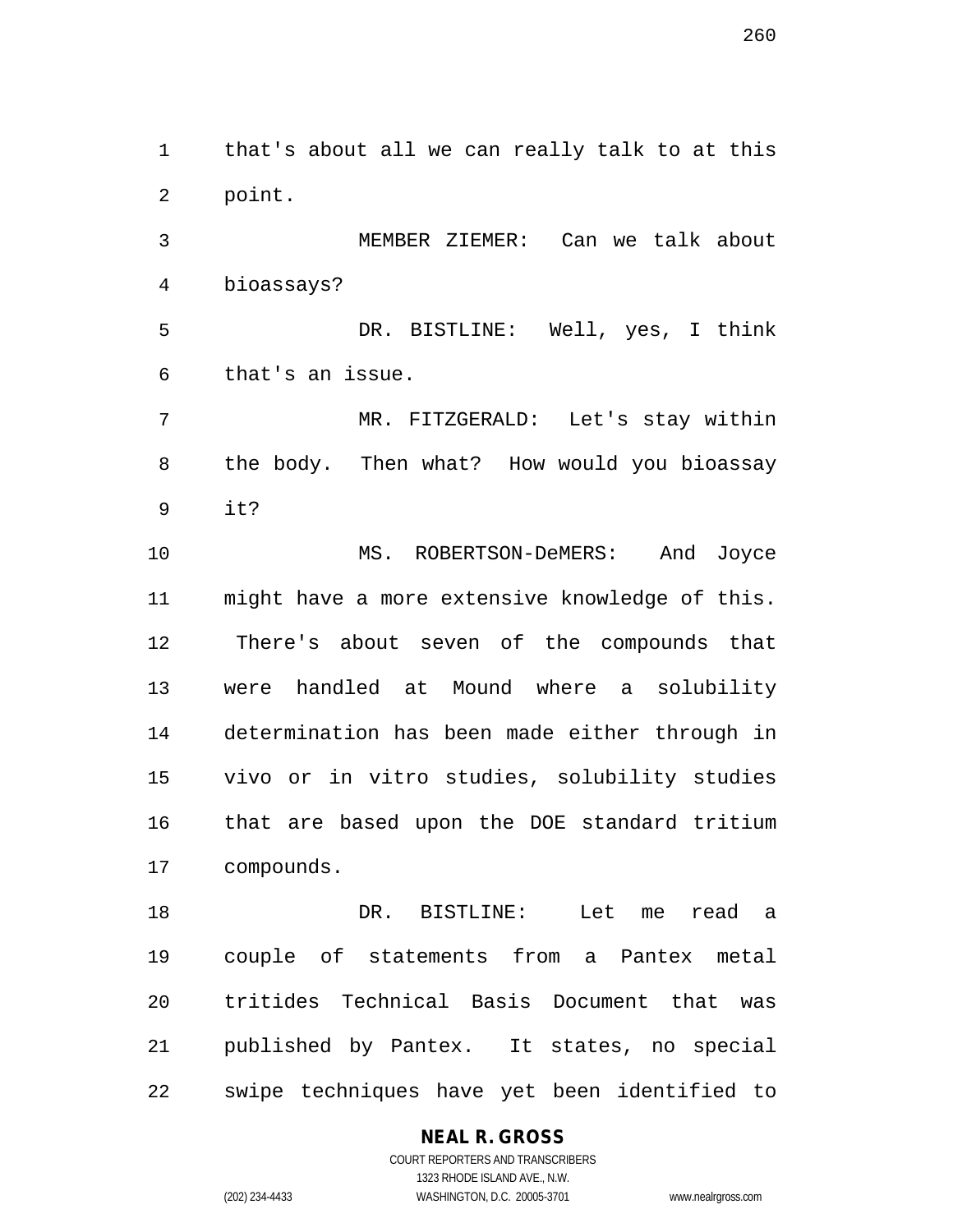apply to metal tritide surveys. Savannah River site has investigated the use of mass spectroscopy but found it only identifies the base metal and does not tell if it is a tritide or not. No special bioassay techniques have yet been identified, and this is a 2004 publication, have yet been identified, but a longer than expected biological half-life provides an indication of the presence of metal tritides, and D.M. Taylor, radiation doses from some tritium labeled organic compounds states it has concluded that although the ICRP OBT model may underestimate doses for specific compounds by up to an order of magnitude, it can still be applied with caution for prospective radiological protection purposes, but it should not be applied for interpretation of bioassay data.

 I think those are important statements.

MS. ROBERTSON-DeMERS: Can I add

**NEAL R. GROSS** COURT REPORTERS AND TRANSCRIBERS

1323 RHODE ISLAND AVE., N.W.

(202) 234-4433 WASHINGTON, D.C. 20005-3701 www.nealrgross.com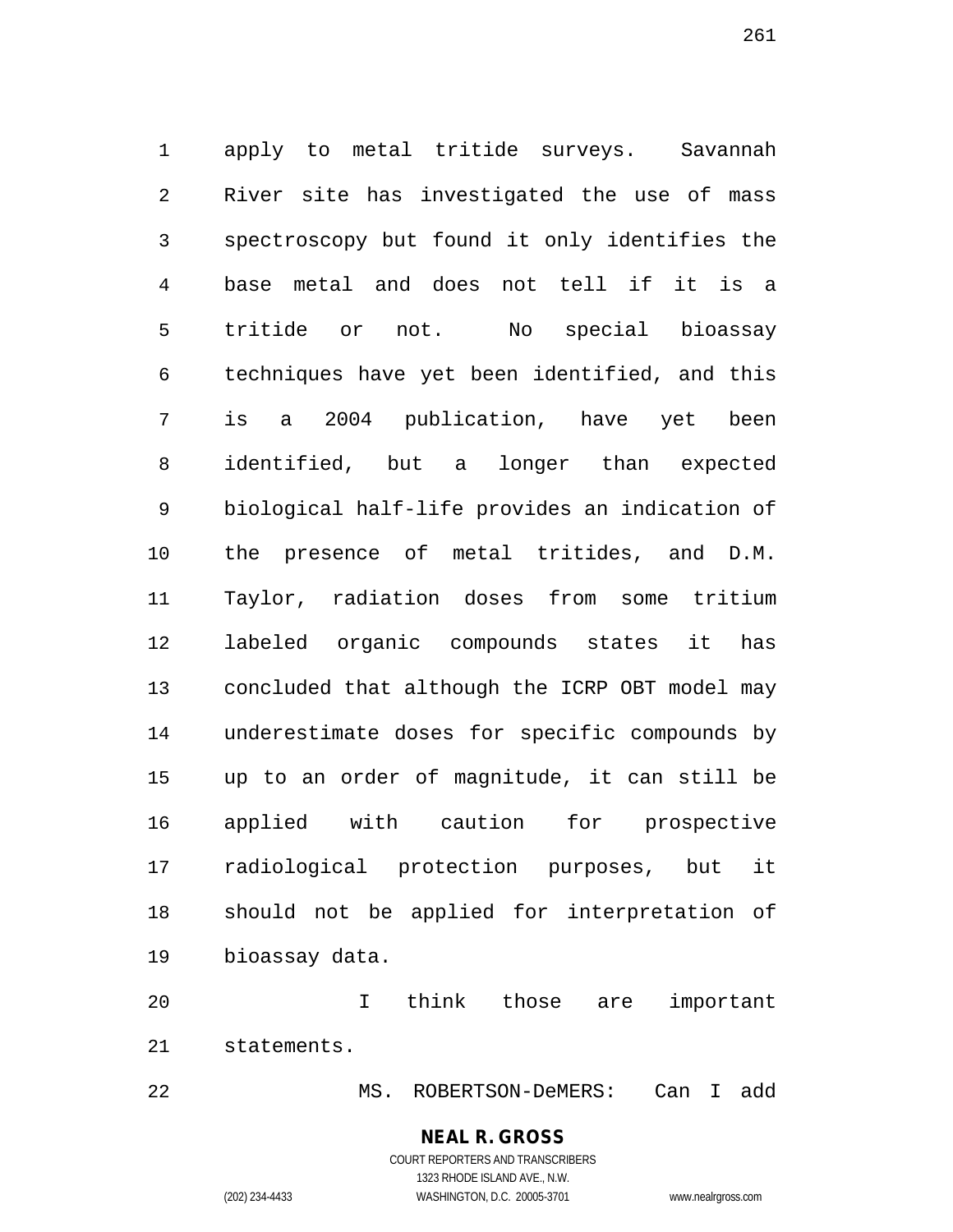something to that? The DOE handbook actually goes and states the physical and chemical behavior of STCs common to the bioassay methods implemented at Mound for the measurement of HTO intakes and the subsequent internal dose calculation models can be ineffective.

8 DR. ULSH: Is it our turn yet? (Laughter.)

 CHAIR BEACH: I'm checking to see if there's any other questions.

 MR. FITZGERALD: Joyce, did you have anything before turning the table to Brant?

 DR. LIPSZTEIN: The amount that comes out that you expect to come is very, very small, and if a worker is exposed at the same time to, let's say, hafnium tritide and he is exposed also to tritium, tritiated water, then you can't really distinguish what comes from the hafnium and what comes from tritiated water because what comes from the

**NEAL R. GROSS**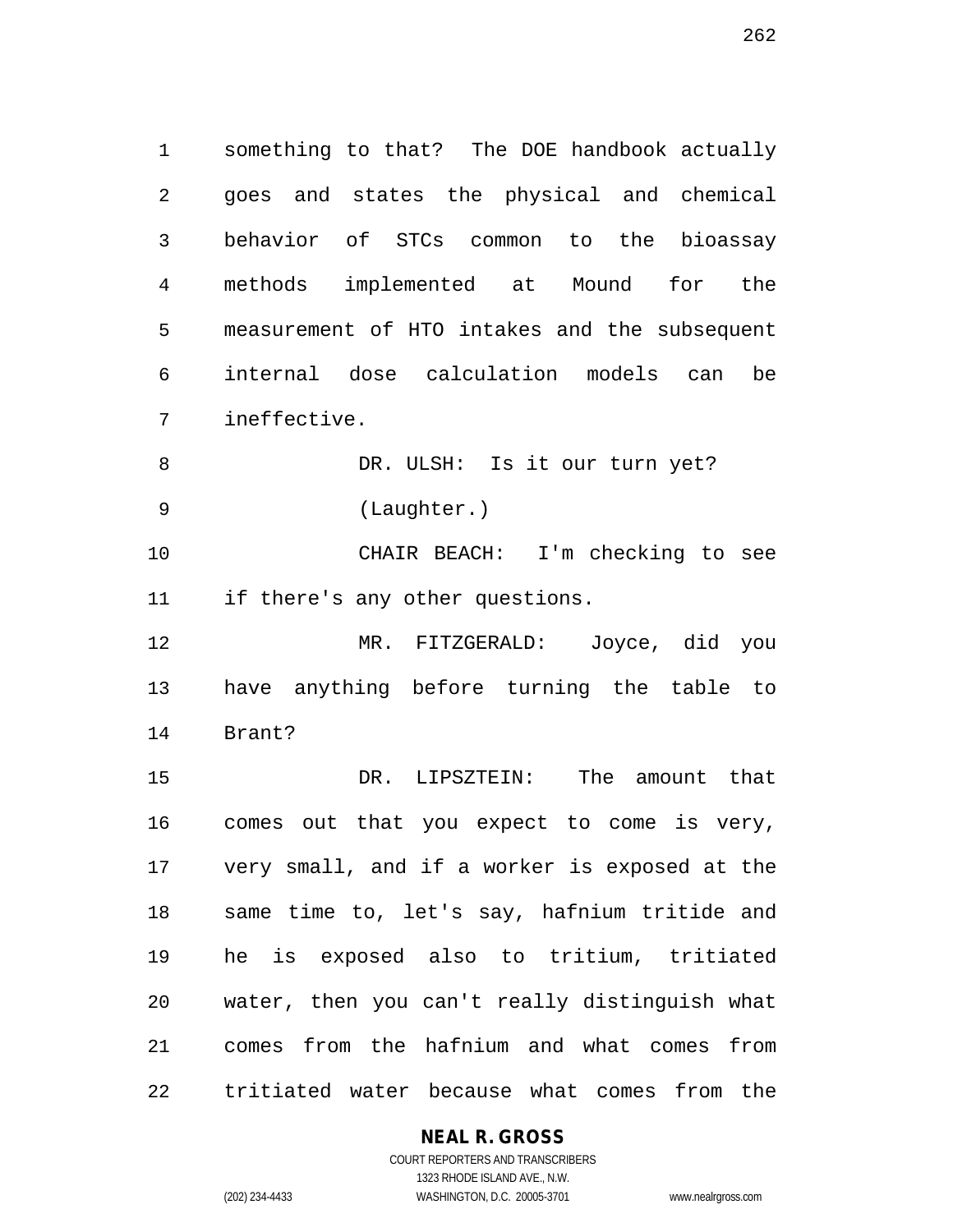tritiated water will dominate the excretion rate. What comes out in urine is very, very small.

 And if you consider that everything that comes out in urine comes from the bypass of hafnium tritide, then you get an unbelievable high dose of 10,000 higher than the dose if you consider it tritiated water. So that's a really big problem.

 OTIB-0066 talks about this problem a little bit, and the example that was done for us also shows an unbelievable high dose if everything is considered type S.

 DR. MAURO: Joyce, that would be for the respiratory tract, but for the other organs?

 MS. ROBERTSON-DeMERS: That's for the lung, yes. That's for the lung, and we don't know exactly what's happening on the GI tract, but if we apply the ICRP GI tract model, it's also going to be a very big dose to the GI tract, but to the other organs it's

## **NEAL R. GROSS**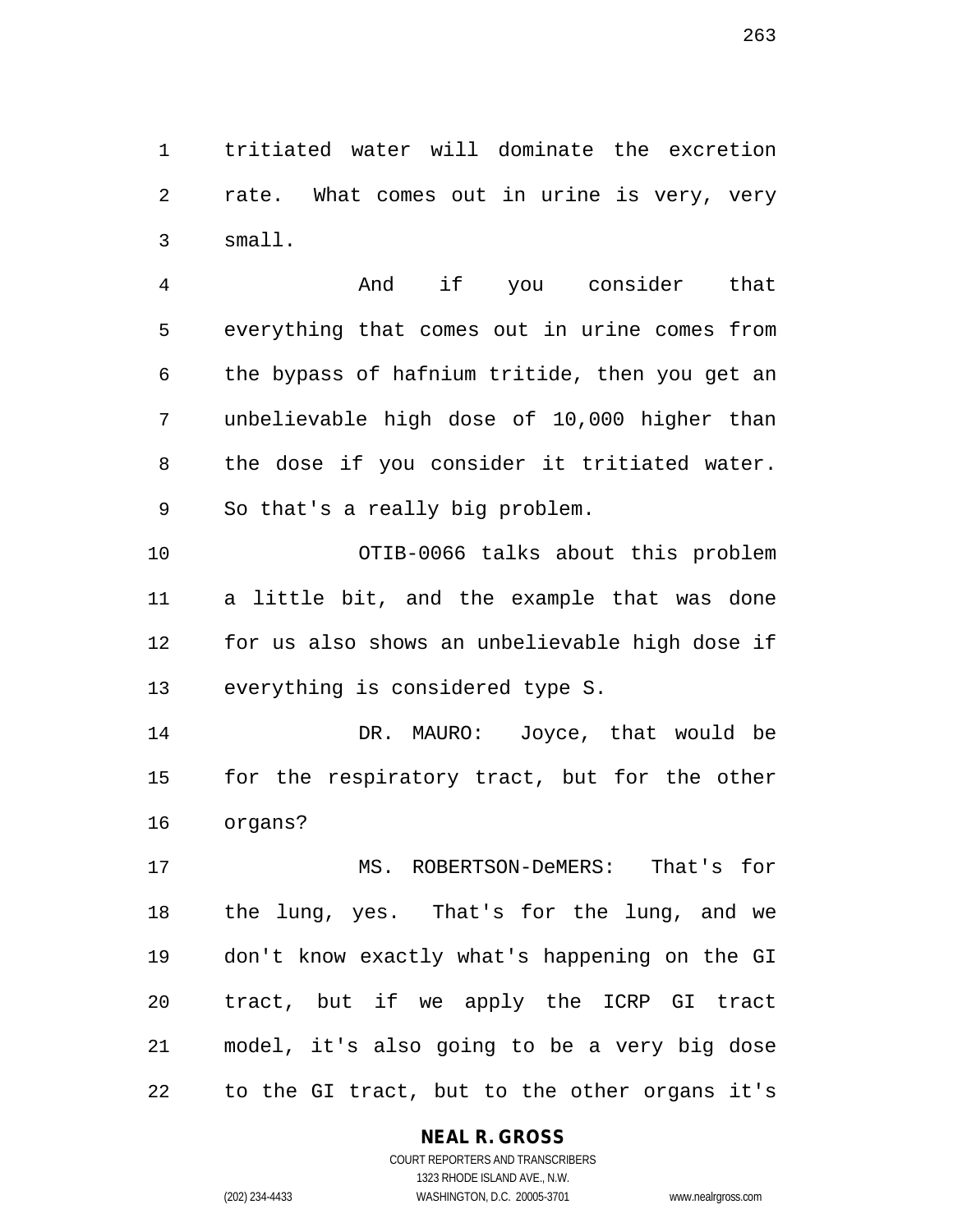more or less the same things. It doesn't matter. A little bit depends -- a little bit? No, a lot depends on how long after an intake you collect the urine sample. MEMBER ZIEMER: The GI tract, shouldn't it pass right through? MS. ROBERTSON-DeMERS: Yes, but very little would pass through the GI tract if you consider type S. MEMBER ZIEMER: Oh, no, I'm talking about ingestion, not inhalation. MS. ROBERTSON-DeMERS: Oh, no, no, no. I was talking about inhalation, yes. 14 MEMBER ZIEMER: Oh, oh. MS. ROBERTSON-DeMERS: I'm thinking about the inhalation. So it's very difficult to self-discover, especially if someone is -- you don't know who was exposed and you expect so little in the urine sample. So because it's best not to match a urine sample, then when you go back to the dose to the lungs, it comes out to a very,

#### **NEAL R. GROSS**

COURT REPORTERS AND TRANSCRIBERS 1323 RHODE ISLAND AVE., N.W. (202) 234-4433 WASHINGTON, D.C. 20005-3701 www.nealrgross.com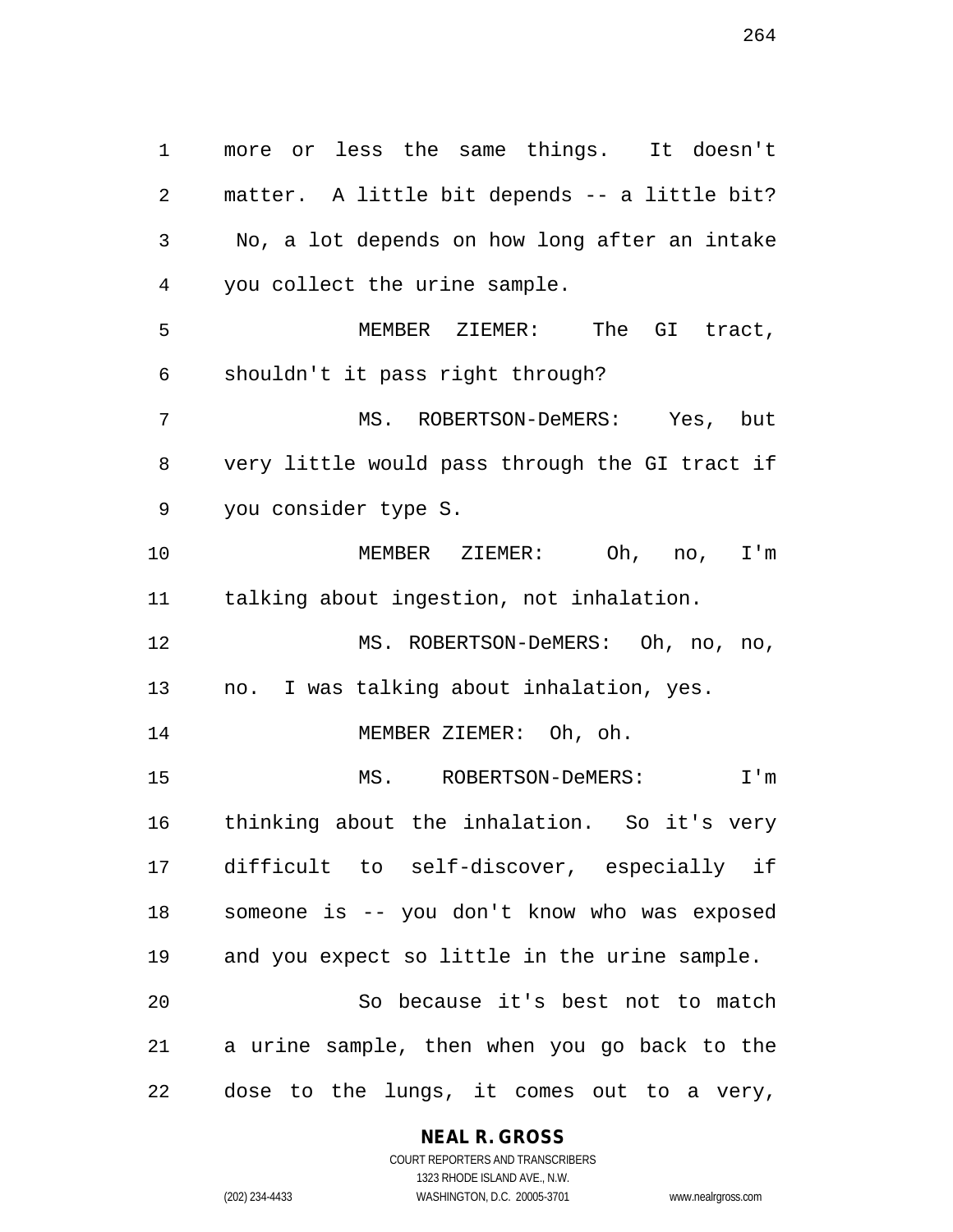very high dose. And unless you know exactly who was exposed and when, it's very difficult to calculate the dose and distinguish what comes out really from the hafnium tritide and what is expected in urine because of exposure to tritiated water.

 CHAIR BEACH: Anybody have any more questions for Joyce?

 I would like to say, Joyce, thanks for your patience, and I believe Brant is ready to speak now.

 DR. ULSH: All right. As had been mentioned, this discussion has been ongoing for quite some time, like most of the Mound issues, and that includes some discussions 16 that took place in the cone of silence.

 We have interviewed three workers with hands-on experience in the tritium program at Mound. They had responsibility for that program, and they have all told us, all three of them; they gave us a list of workers who could have possibly been exposed to

**NEAL R. GROSS**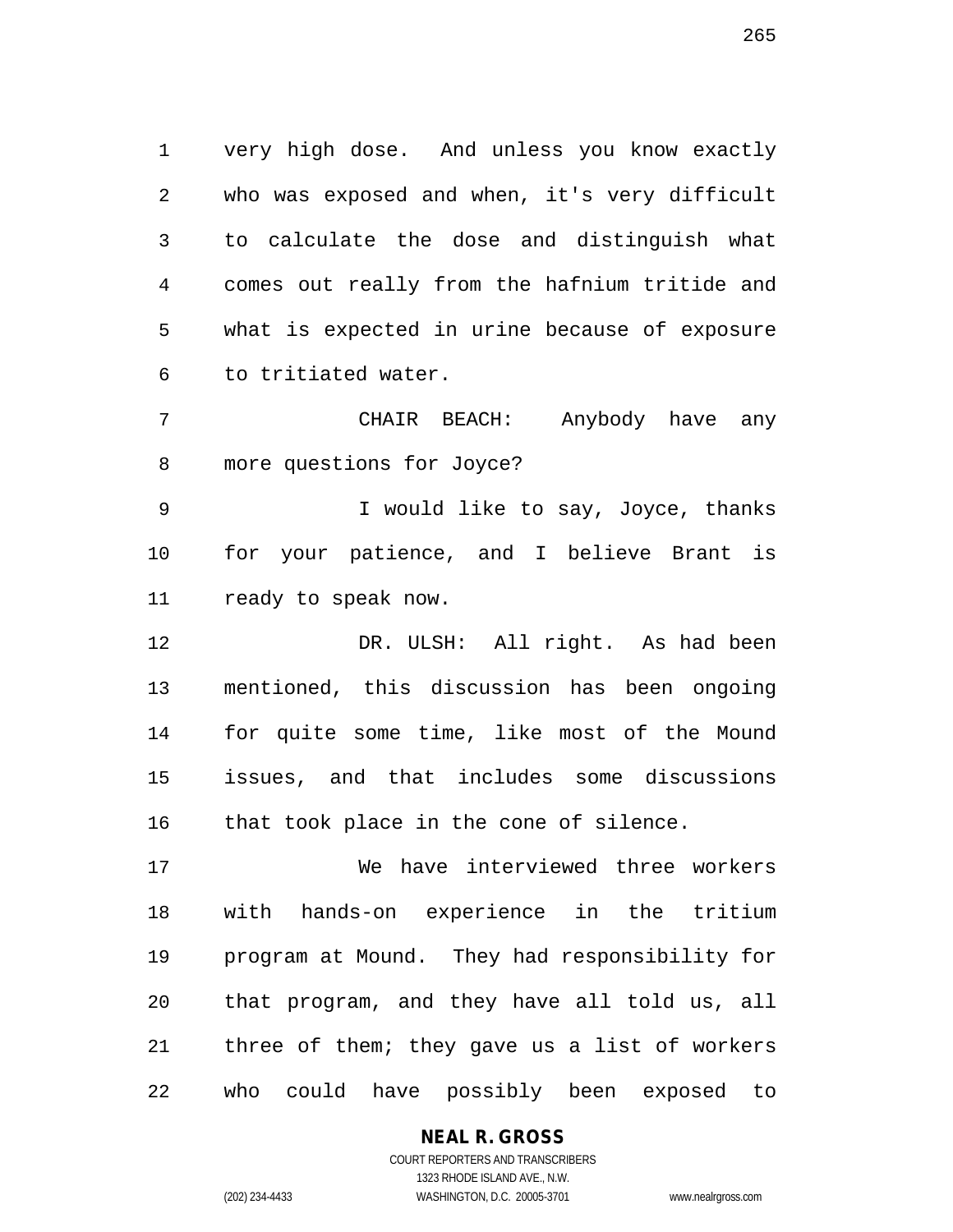hafnium tritide. They named them by name, and we have provided those interview notes and provided those names to the Working Group and SC&A.

 Now, we also, to verify that -- Joe, I would like to get a clarification. In terms of the documentation that you're using to conclude that a wider group of workers could have been exposed, are these the references that are cited in your notes from your August 18th visit to OSTI?

 MR. FITZGERALD: No, these are documents that were collected during your visit in November that DOE shared because these were all tied up in classification review. So these were essentially your documents, your notes that are under classification review at DOE and will be for a while, I guess, at this point.

 DR. ULSH: Okay. To clarify the chain of events, on October 5th, Joe faxed me a copy of these notes from a visit to OSTI

#### **NEAL R. GROSS** COURT REPORTERS AND TRANSCRIBERS

1323 RHODE ISLAND AVE., N.W.

(202) 234-4433 WASHINGTON, D.C. 20005-3701 www.nealrgross.com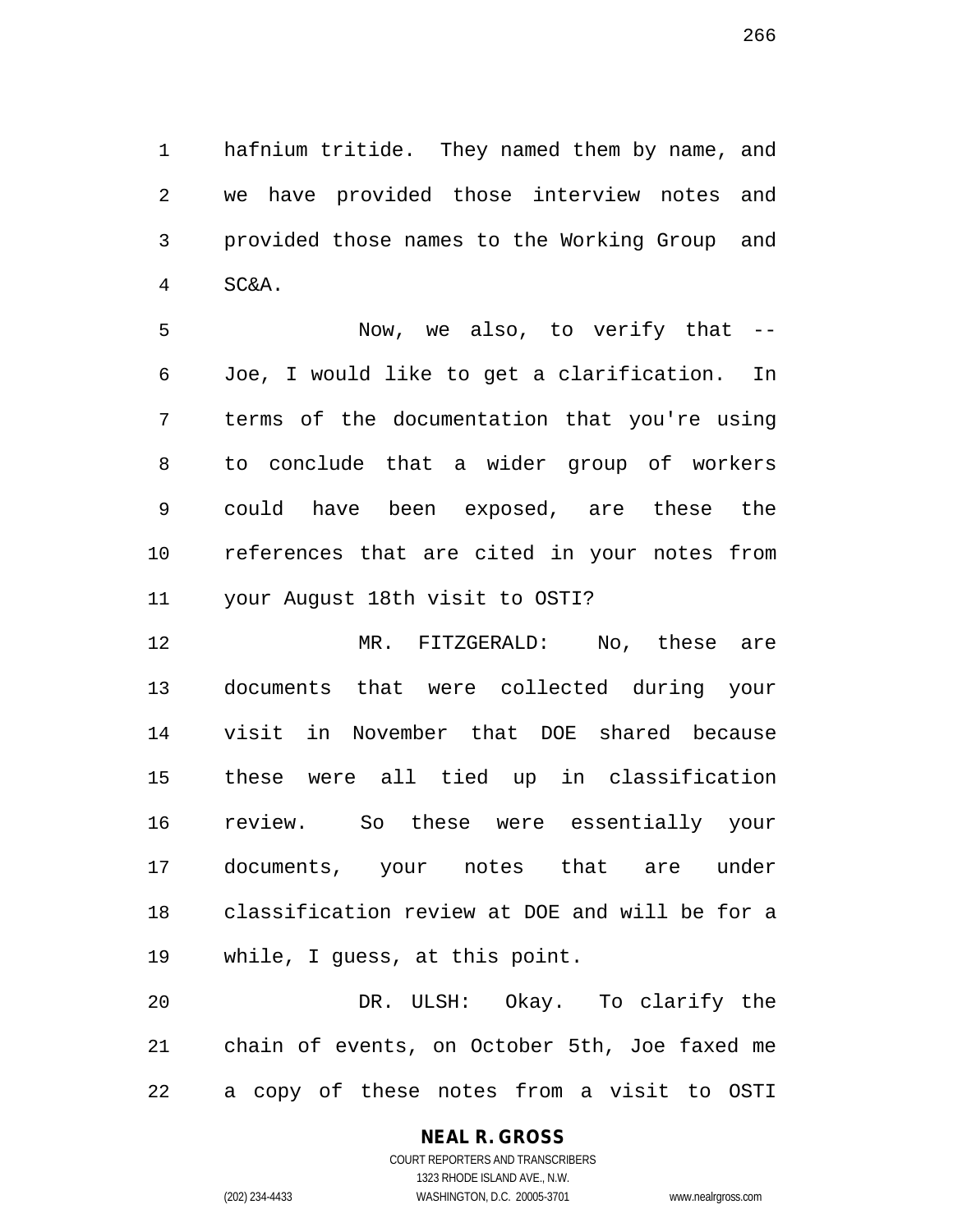that occurred on August 18th.

 MR. FITZGERALD: Right. DR. ULSH: And then in November -- I don't remember the exact date -- I went to OSTI to look at the references that were cited in Joe's notes. Just like always we bootstrap. We take a look at the report and then we look at what's referenced. Then we went beyond that. So I looked at all of the references that were cited in Joe's notes, and I'm bumping up against the exact same problem that we've been having since the beginning, and that is none of those references specifically mention hafnium tritide. They mention tritides, and it's my interpretation that SC&A has interpreted that to mean hafnium tritide. Work with other more soluble tritides, for instance uranium tritide is commonly used as a tritium storage bed.

Lithium tritide is another one that was used

COURT REPORTERS AND TRANSCRIBERS 1323 RHODE ISLAND AVE., N.W. (202) 234-4433 WASHINGTON, D.C. 20005-3701 www.nealrgross.com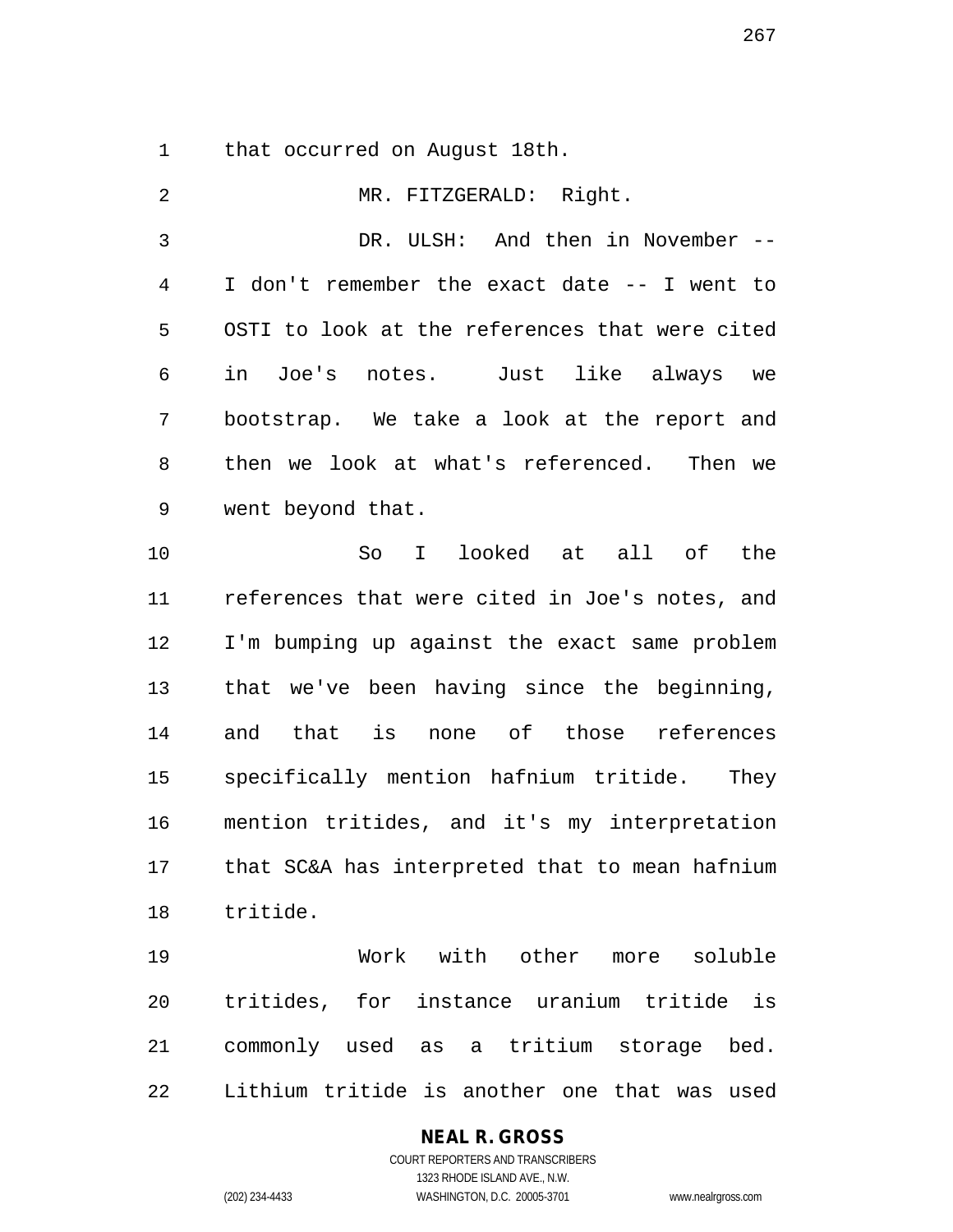widely at Mound. Those were much more extensive operations, and I think if you look at least at the references that were cited in your notes, Joe, and I would say any of the ones that I saw down there, nowhere did I see any indication whatsoever that the work with hafnium tritide was larger than what we have represented.

 In fact, we found an explicit document that gave a month and year and a location where hafnium tritide operations began, and I would be happy to discuss that under the appropriate circumstances, and it exactly supported what the workers told us in terms of the scale of the operations involved.

 I still come back to I think the mistake that's being made is a conflation of hafnium tritide with other tritides. For instance, in your notes, Joe, you go into a lot of depth about the square footage dedicated to tritide operations, the extent of the physical infrastructure that was used and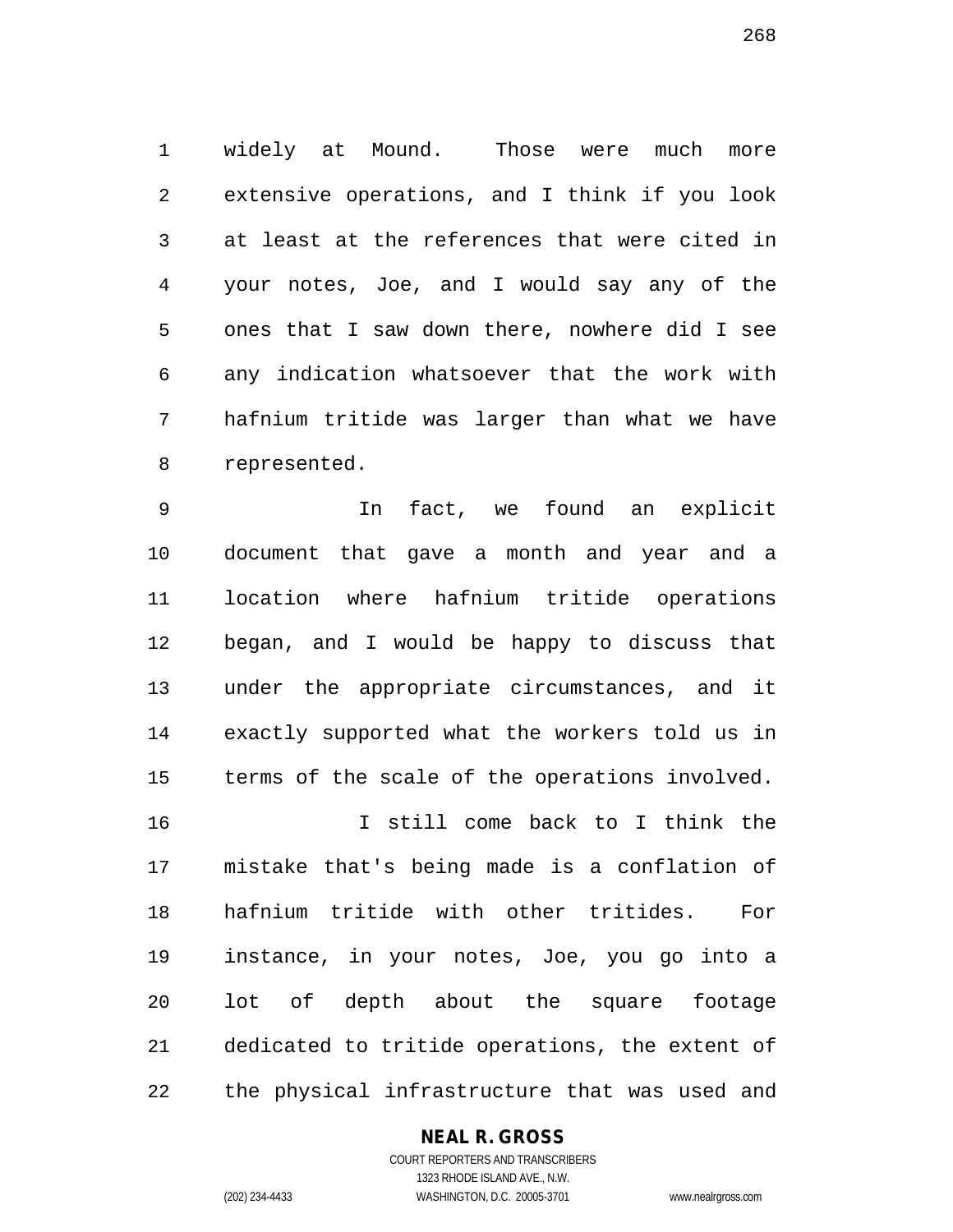the manpower that was used in tritide operations. I looked at those documents. They do nowhere that I saw specifically relate to hafnium tritide. And in fact, it's consistent. I know what the uses were. It's consistent with Mound's work with other tritides, uranium and lithium primarily, that were used for other purposes.

 I have seen no evidence whatsoever to indicate that hafnium tritide was more extensive. If you feel that such evidence exists, I would love to see it, and maybe we can discuss that under the appropriate circumstances.

 MR. FITZGERALD: Well, I think we can talk in general terms. Kathy is trying to prime me here, but essentially we did find certainly some indications in Appendix B of the [identifying information redacted] report that hafnium by name existed in a number of named and numbered rooms, other than the ones that were cited in your original assessment.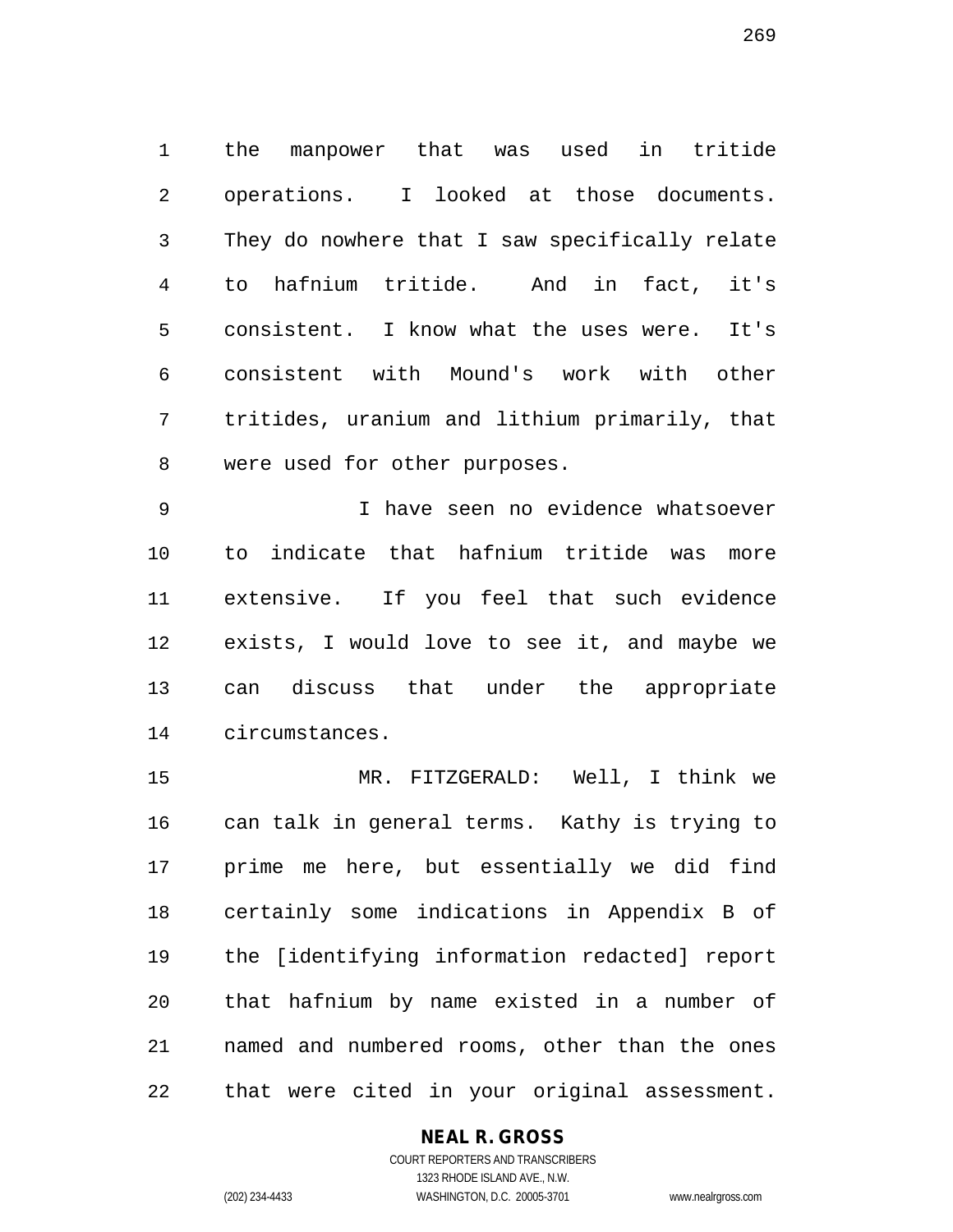That was a starting point, but not necessarily the basis for our conclusion at this point. I call it reconnaissance survey at OSTI essentially because I think as we understood your point, the so-called confined, discrete nature of hafnium operations, what we want to do is go beyond. We recognize the expertise of the three individuals who talked

 to you. That's not in question, but we wanted to see if there's any corroboration on paper, meaning, you know, what can we find in records that would substantiate that conclusion.

 And so my visit to OSTI was essentially in response to maybe some concerns that despite the expertise of the individuals we're hoping for some corroboration in reports of documentation.

 Also on the classified database, meaning that certainly we looked at the open literature, but we wanted to look at the classified as well because of the nature of these operations much of it would be in that

# **NEAL R. GROSS**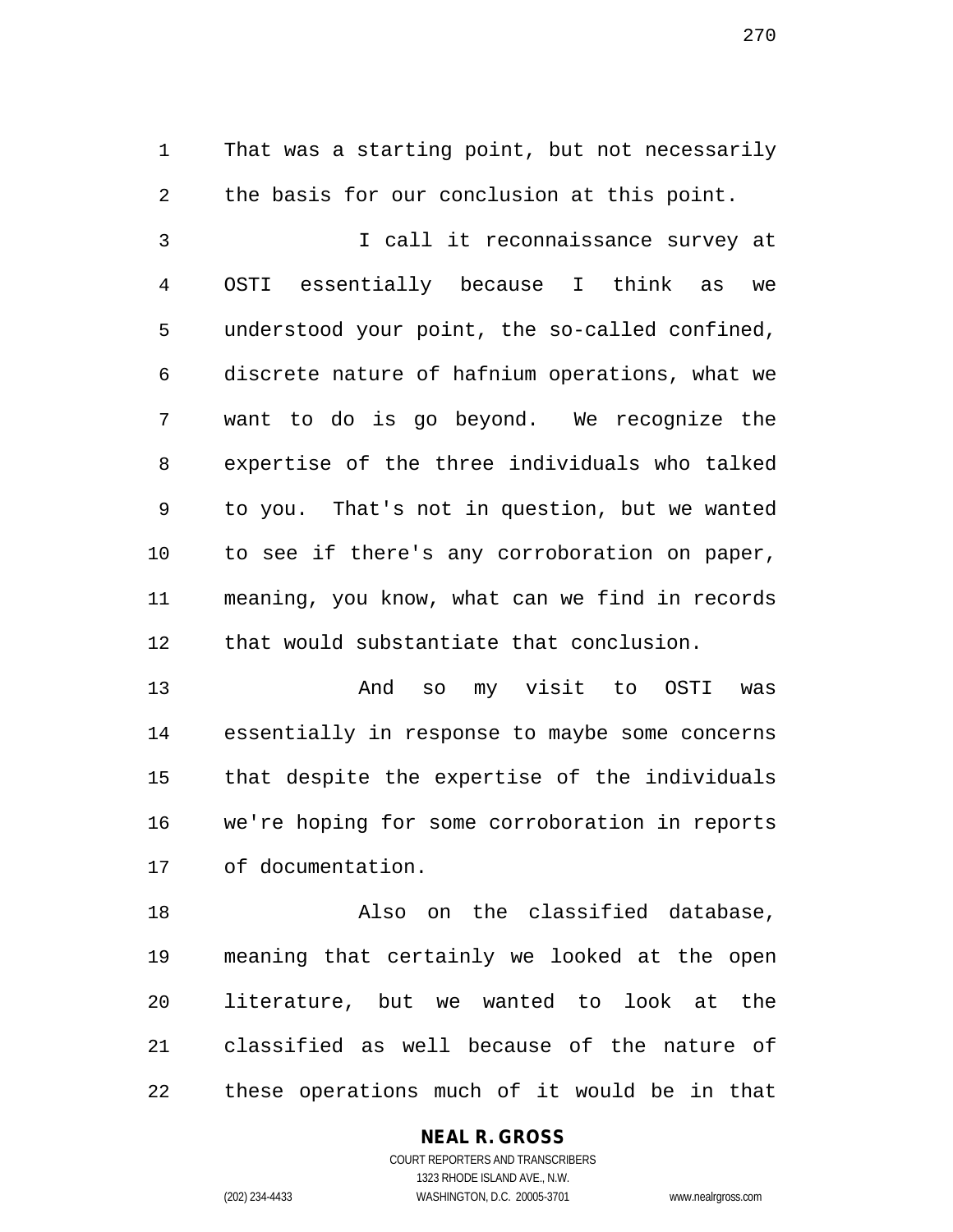area.

 So my visit -- I guess it was August. In August was to see what was there, and we did some search terms, and what we had found on tritides, I think, was essentially as you alluded. You know, square footage, basically in S and RW, you know, just areas that were identified as being devoted to tritide operations, and I don't disagree that it wasn't clear what types of tritides. It just was tritide operations in the many square feet.

 And as I recall when I sent the notes into NIOSH, I did not try to draw any conclusions. I just sort of said, well, you know, here's the data. You know, it's too early to know whether the data suggests one thing or another, and I think you actually acknowledged that I did not do that. I did not say one way or the other, except the fact that this was a large area being devoted to tritide operation, much larger than I would

## **NEAL R. GROSS**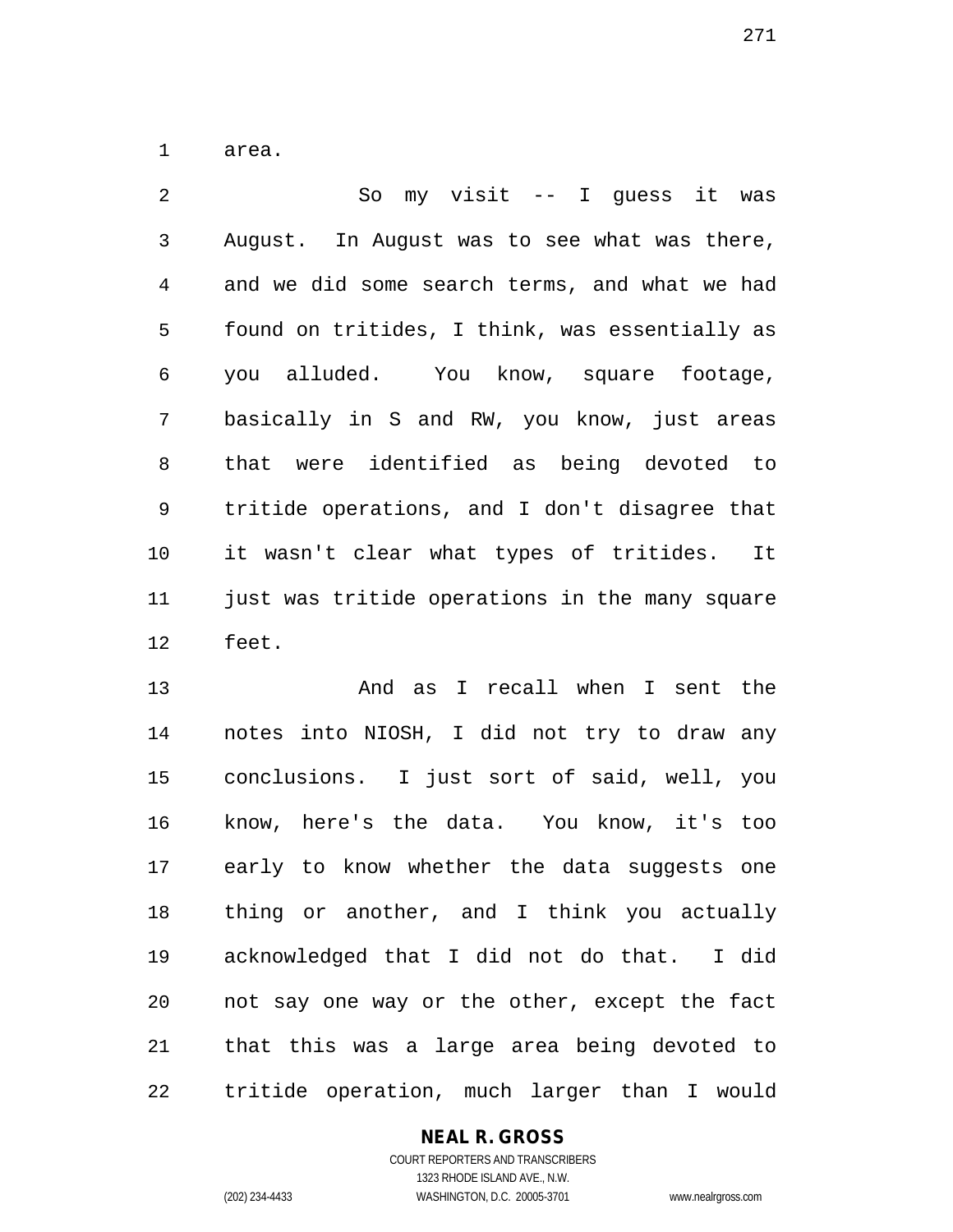have thought, but you know, again, it wasn't clear what types, and it's not clear we could even talk about it anyway.

 So anyway, that was sort of the -- you know, again, based on the reconnaissance, you know, you parachute in for a day or so, go through dusty records. That's the best I could come up with.

 Now, that's where it's at. I think you made a return visit, which you mentioned to me at Savannah River, and at that time indicated that you had found something that perhaps corroborated better the notion, I think, that you have come up with that this was confined, discrete operation.

 And when I checked into seeing whether or not we could be privy to this material because, again, I think it makes the meeting much better if everybody has the same documentation; I think DOE's response -- remember this was right before Christmas -- was, no, actually it didn't appear that any of

## **NEAL R. GROSS**

COURT REPORTERS AND TRANSCRIBERS 1323 RHODE ISLAND AVE., N.W. (202) 234-4433 WASHINGTON, D.C. 20005-3701 www.nealrgross.com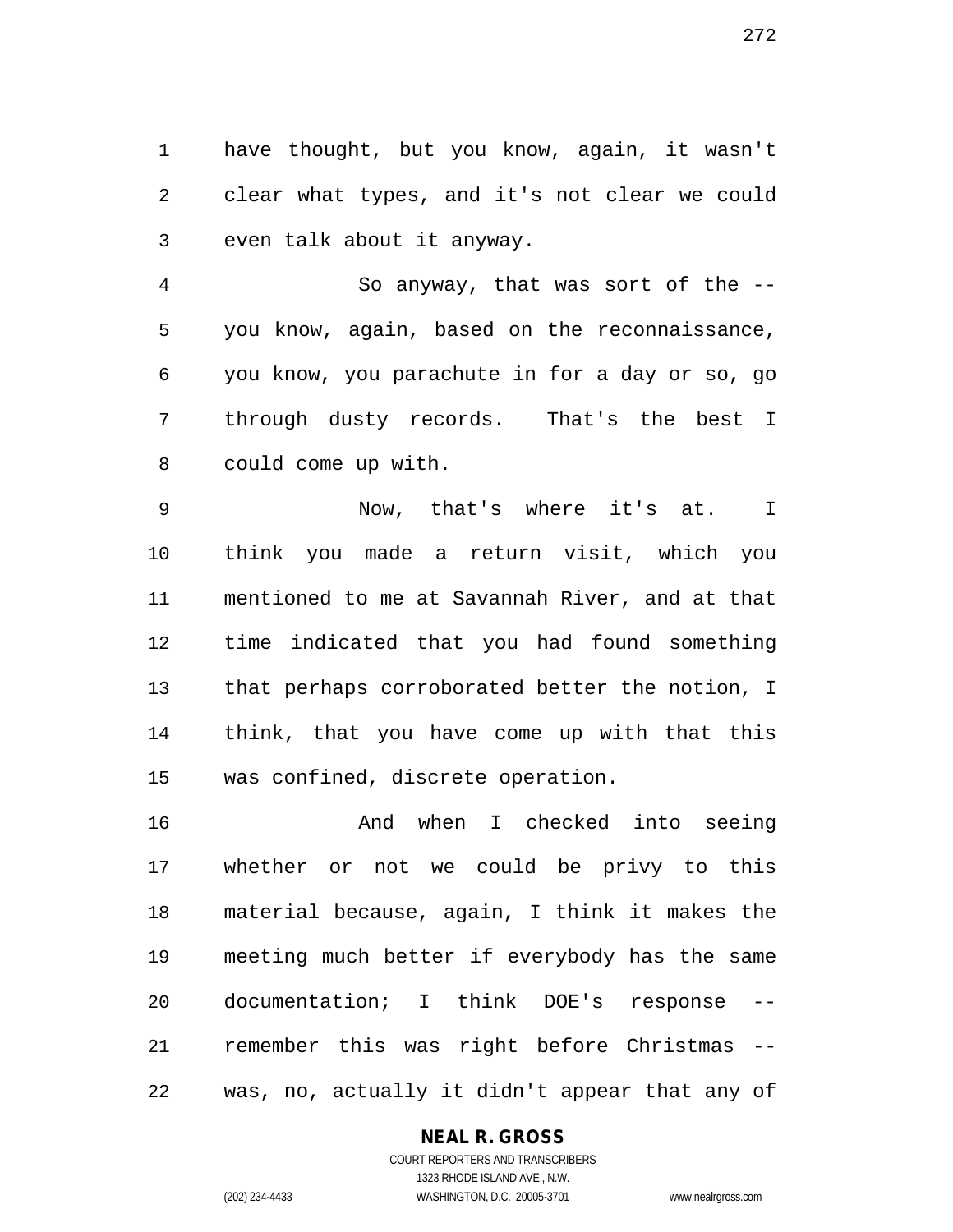this material would be available as declassified, what have you.

 So, you know, at my request they did make arrangement to go down and actually, you know, view the documentation, you know, your notes and the documentation that you collected, not only the references that I had identified as part of my August review, but I guess, you know, again, new documents that you might have identified in the course of your review, and that's pretty much what I reviewed at OSTI the second time, and you know, my notes are still actually in declassification, too. So in a sense, for this meeting the best I could do -- and this, again, is the two or three pager -- was to see what DOE would do in terms of allowing something to be said on this subject based on that review.

 So the source of this information is essentially the new documents that you identified in your November review, which I think pointed to certain activities that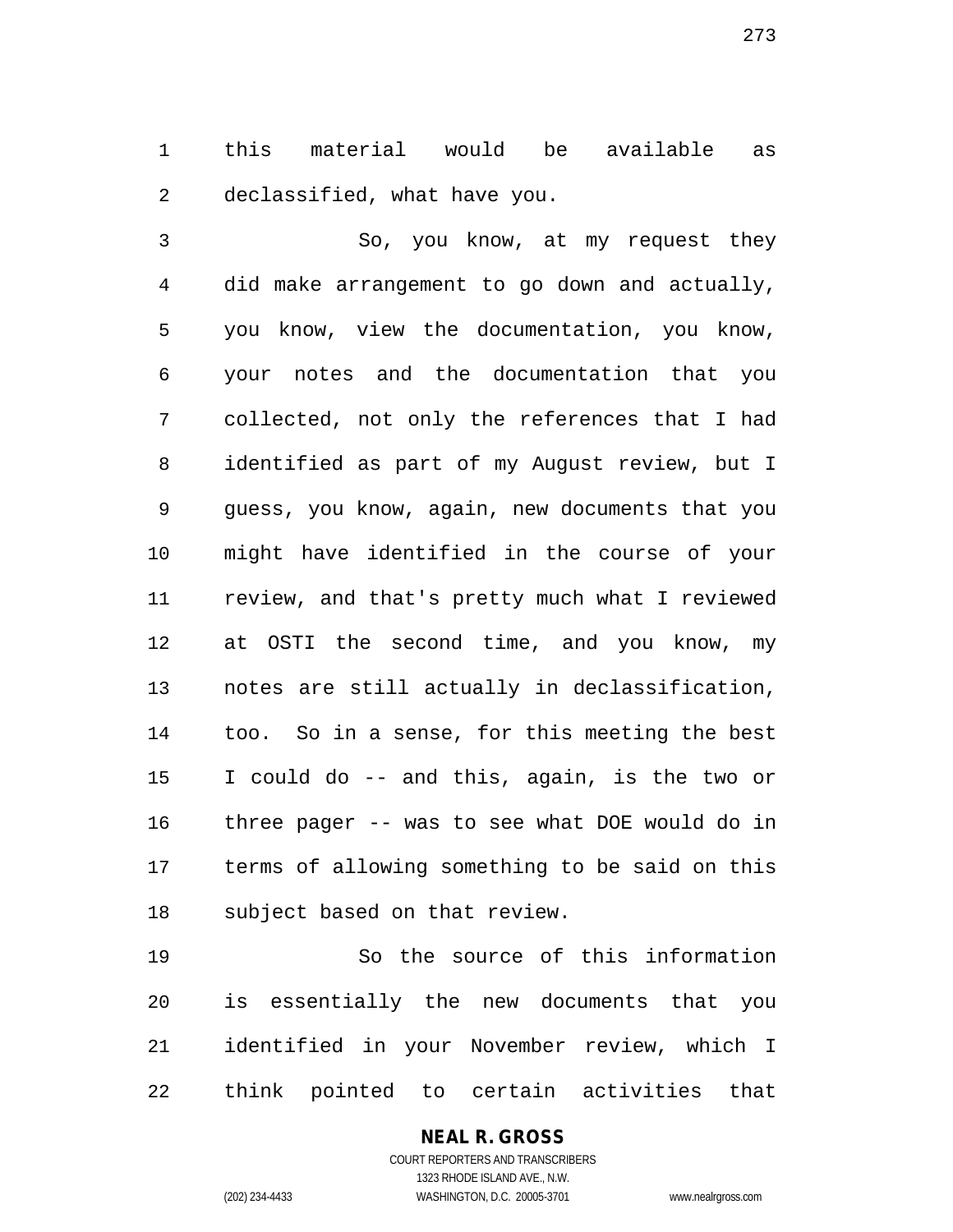existed at Mound historically that, again, involved things like scrap metal handling, destructive testing, QA programs, and I picked up on storage the first visit, where there was certainly some inventories of hafnium being stored by me, but that, you know, is essentially it.

 Again, this is a thin read, but it certainly raises some questions about how discrete and how confined as a hypothesis, whether or not it's true. And I can almost see where if you had three experts that were, you know, sort of handling the fabrication side of the house, focused on that particular operation where it wouldn't necessarily know about other workers in other places and other times that were going on.

 You know, if you think of the evolution, this is the front end. It wouldn't really be familiar with those who were complementing the activities at the back end of a cycle, you know, that took place at

**NEAL R. GROSS**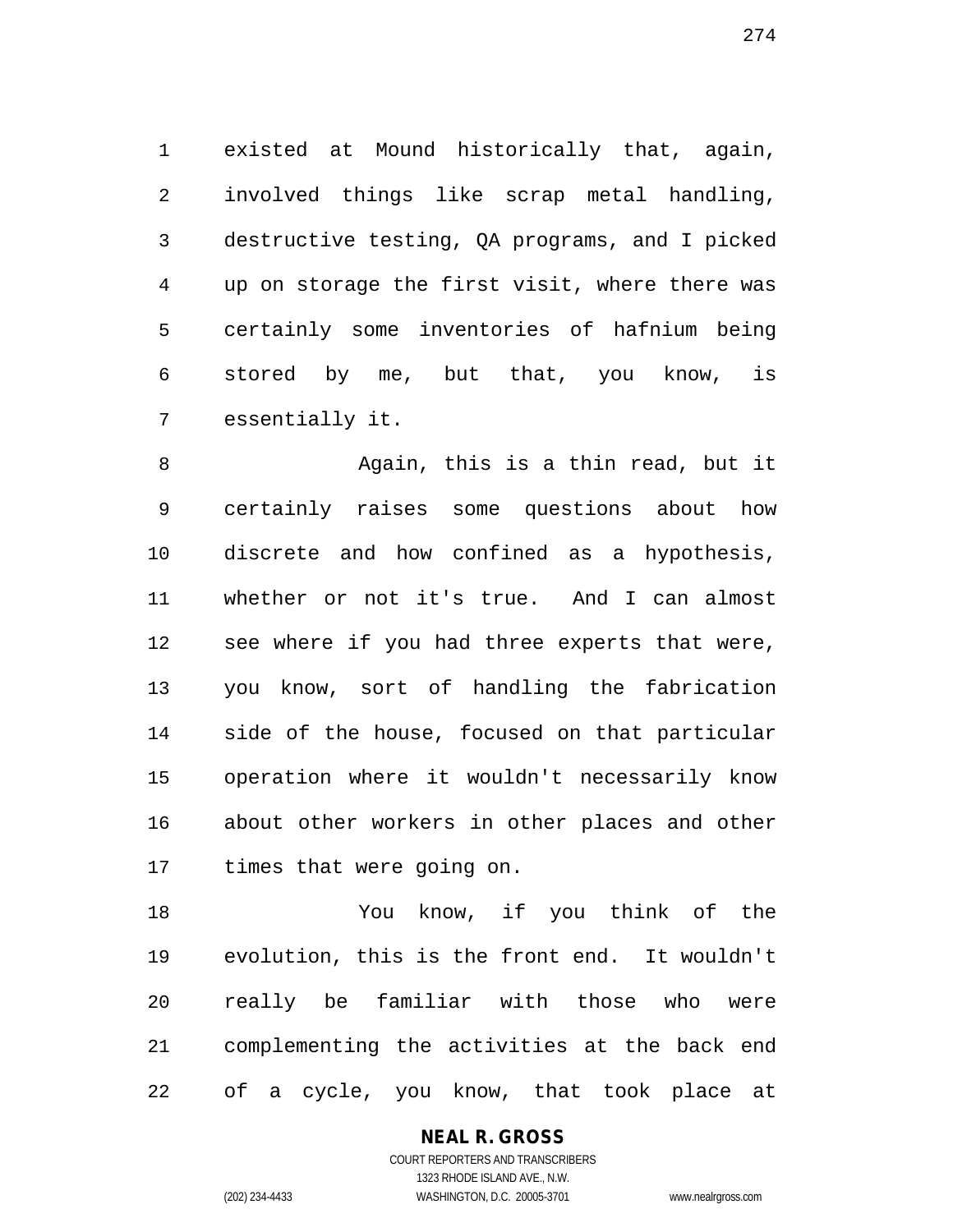Mound.

 DR. ULSH: That's not an accurate characterization of the three workers that we interviewed. They were involved in radiation protection in terms of the tritium program. So they didn't have just a limited perspective in terms of their particular discrete part of the operation. They were involved, like I said; they were responsible for radiation protection for that program. All I can tell you is that the account that was given to us by those three workers was corroborated by everything that I reviewed at OSTI, which included everything that was cited in your report or your notes,

 plus other documents that were referenced in there that we pulled.

 I could give you a specific reference that is especially helpful. I'll do that off line if you'd like.

21 MR. FITZGERALD: Okay..

DR. ULSH: That's the one you need

**NEAL R. GROSS** COURT REPORTERS AND TRANSCRIBERS

1323 RHODE ISLAND AVE., N.W.

(202) 234-4433 WASHINGTON, D.C. 20005-3701 www.nealrgross.com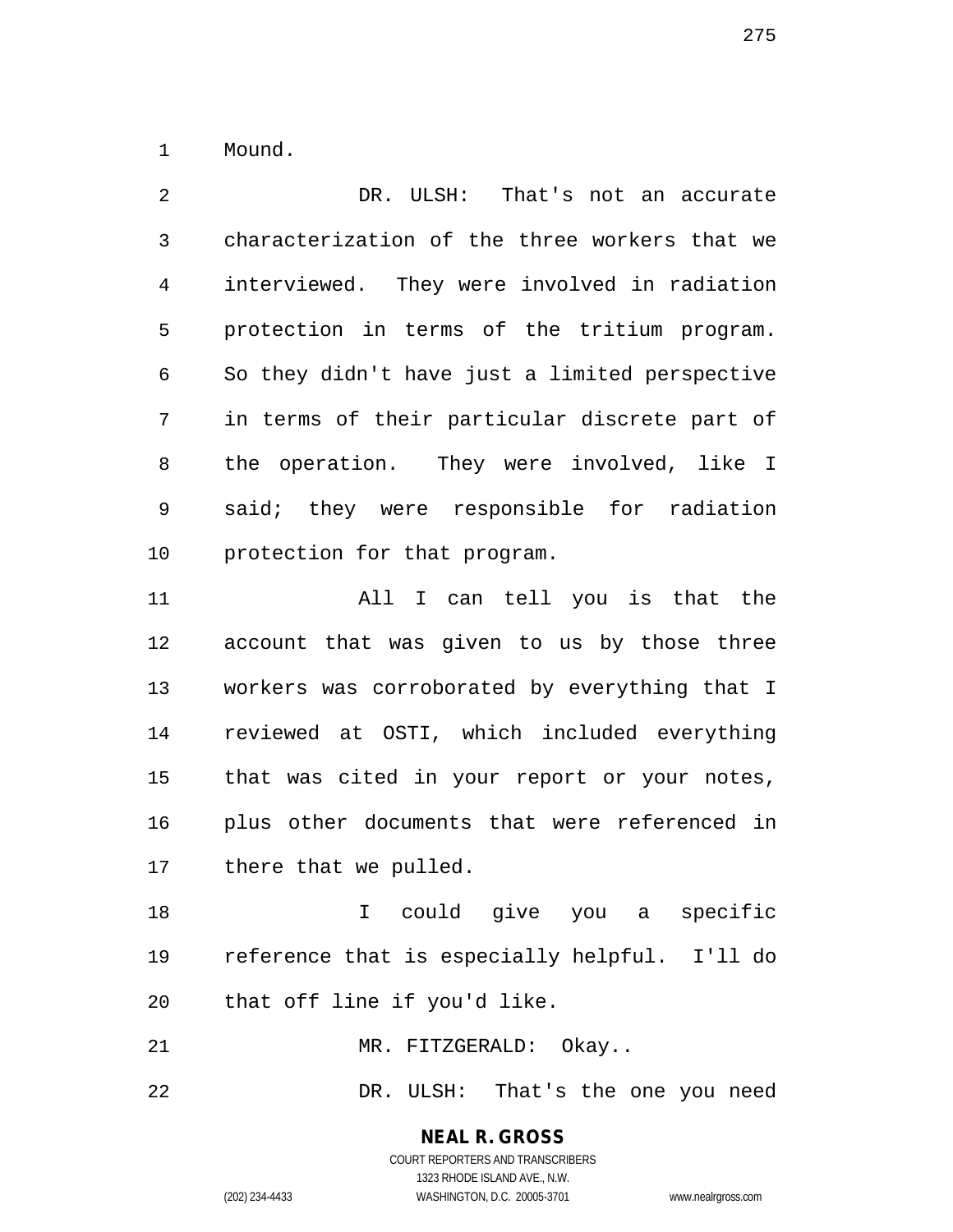to look at. It's on microfiche at OSTI. That would be very convenient, I think, for Bob to go look at. I could even inquire at OSTI if they can have a copy sent up to --

 MR. FITZGERALD: Actually I've reviewed it.

 DR. ULSH: Okay. So what that document does, if we're talking about the same document, it tells the exact month and year that the operations started in terms of renovating facilities to house this operation. I believe it was two rooms. If you look at the size of the lathe that was involved, you had to look at it under a 4X microscope to even see it. So it's not consistent with the thousands of square feet that are in your notes.

18 MR. FITZGERALD: Well, you know, let me interject. I am not disagreeing at all with what was in the microfiche. I think it describes very accurately the initiation of the program in the 60s and the fact it was in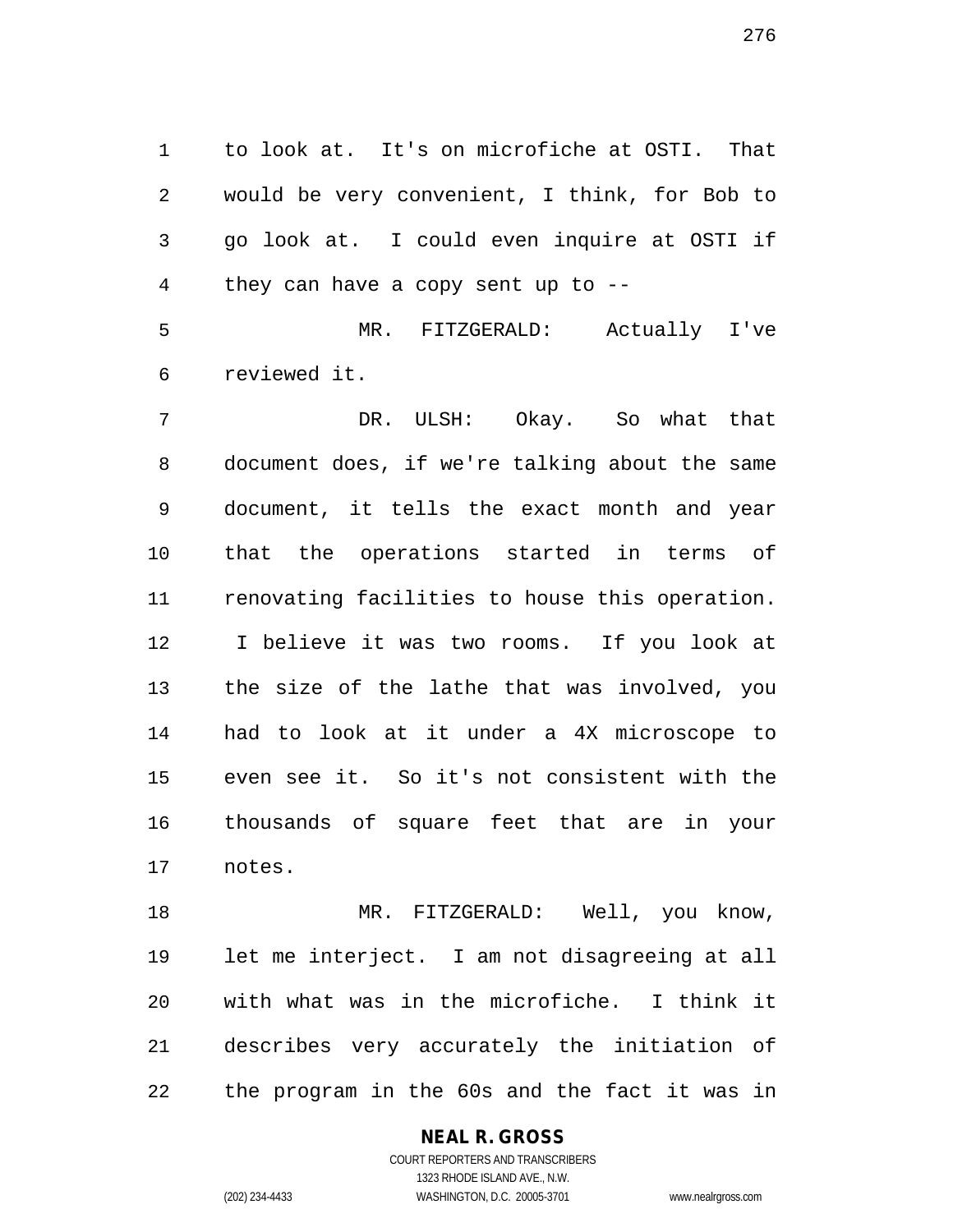two rooms and sort of discrete work force, everything, no dispute there at all. I think that was very true. It began as a very discrete operation at that point in time.

 What I'm saying and what I think is corroborated by these documents is that over the next ten, 20 years -- this actually makes a lot of sense in DOE land -- you know, as you produced whatever you were producing, you had to support QA programs. You had to support recovery programs. You had to support waste management.

 So you know, as you go down the life cycle of the thing that you're making, it's the rest of that cycle where you have handling at Mound where additional workers would have been involved, and that's corroborated by the documents that were reviewed at OSTI.

 And, again, it does not negate the premise that it started that way, very discrete, very specific, but it does suggest

# **NEAL R. GROSS**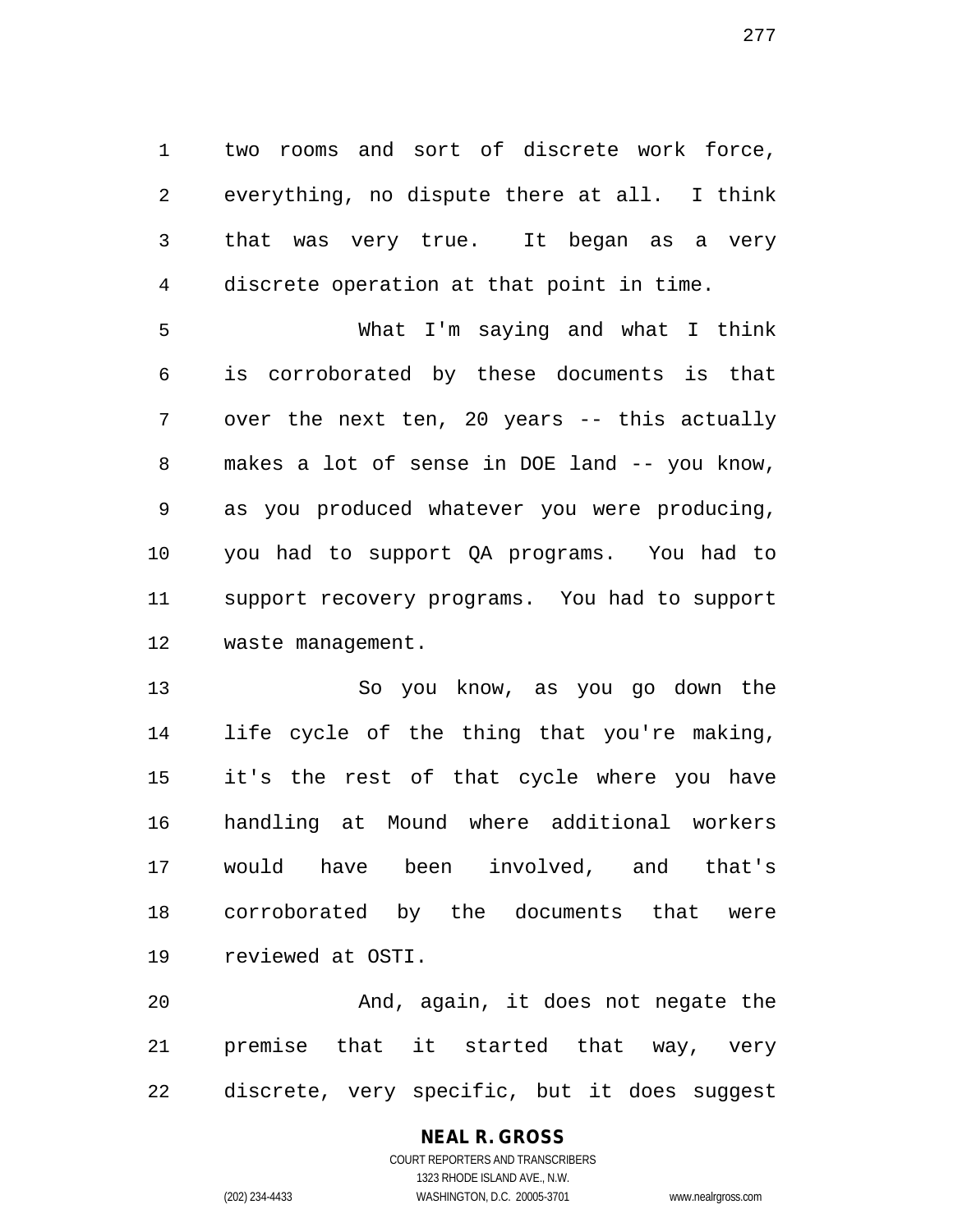that that wasn't the case as time went on. I think that's pretty much the position that we're taking.

 DR. ULSH: I think I understand the operations that you're talking about, and again, I saw nothing that indicated that those operations were not handled by the very same people who worked with the material in the first place, which makes sense. The weight of the evidence, again is the workers who were there and told us, and it also makes sense if you just think about it from a logical perspective. If you've got a highly sensitive, highly secure operation and you take great pains to make it discrete and well classified, you don't want every worker knowing about this; what sense would it make to at some point later in the operation to expand it?

 So I know that there's some sensitivity in going further. If you could provide me the documents that you think show a

## **NEAL R. GROSS**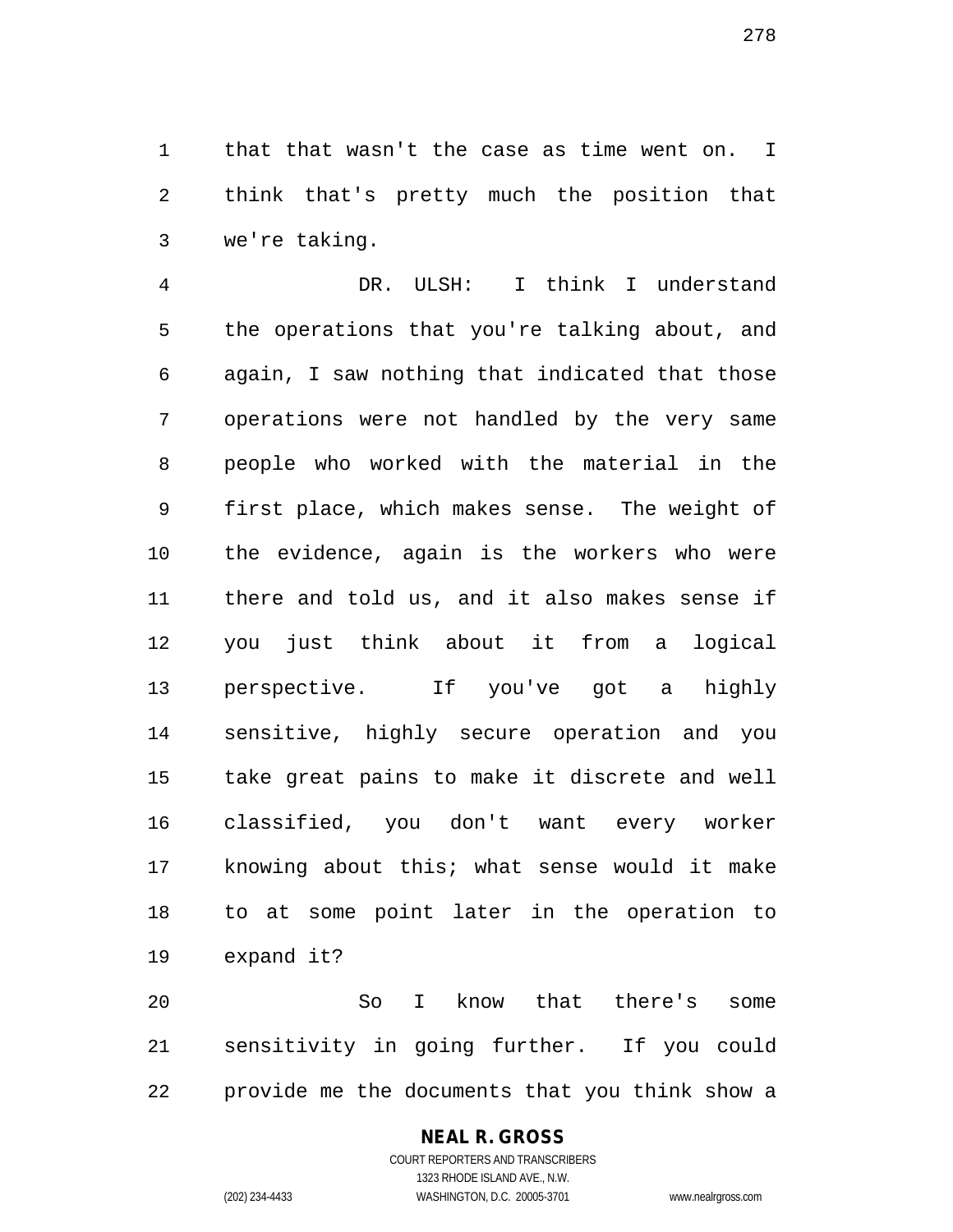wider operation, I would be happy to go back to OSTI and take a look, but -- CHAIR BEACH: Before you start,

Kathy has been patient.

 MS. ROBERTSON-DeMERS: So are you saying that all of this operation has to be in one building?

8 DR. ULSH: I believe, well, no, because they did nuclear magnetic resonance on some samples -- but, again, those were contained. They were in sealed glass vessels. There would be no exposure potential there. That's all I can think of off the top of my head.

 MS. ROBERTSON-DeMERS: Okay. I'm just going to talk generically, okay, about Appendix B of the [identifying information redacted] document, which is a characterization by room.

 First of all, lithium, uranium, and hafnium are not the only tritides that are listed in that.

## **NEAL R. GROSS**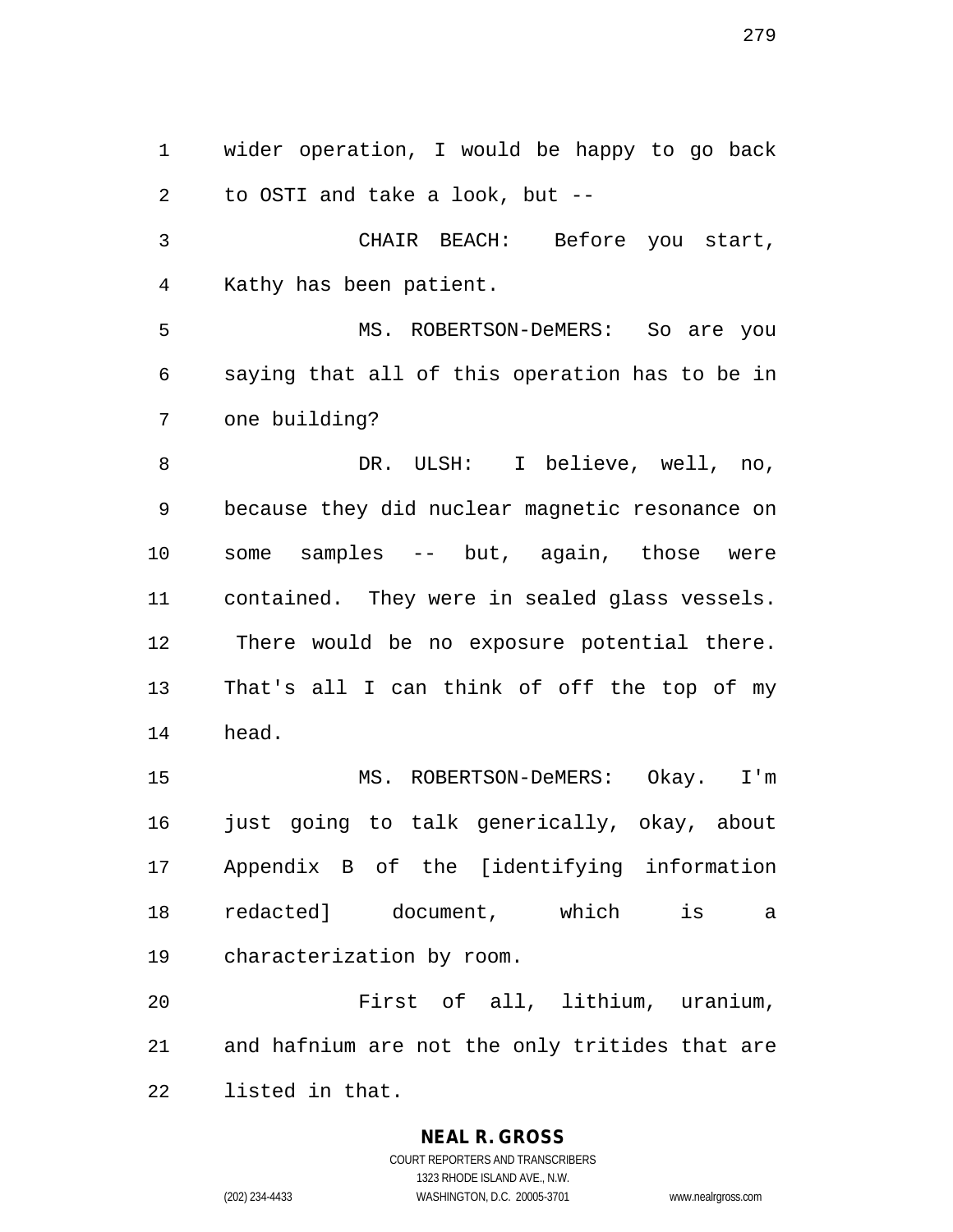Second of all, I believe we found, identified tritides in at least five buildings. CHAIR BEACH: I was with Kathy when we made the list. DR. ULSH: Yes, that wouldn't surprise me: tritides. CHAIR BEACH: No, they were named specifically. DR. ULSH: Right. You're saying there was hafnium tritide at Mound in five different buildings? CHAIR BEACH: At least. MS. ROBERTSON-DeMERS: I'm not going to specify any further. I can tell you off line. 17 DR. ULSH: All right. 18 MS. ROBERTSON-DeMERS: But the document does exist, and it seems to contradict your position. DR. ULSH: I'll reserve judgment until I see the document myself.

> **NEAL R. GROSS** COURT REPORTERS AND TRANSCRIBERS 1323 RHODE ISLAND AVE., N.W. (202) 234-4433 WASHINGTON, D.C. 20005-3701 www.nealrgross.com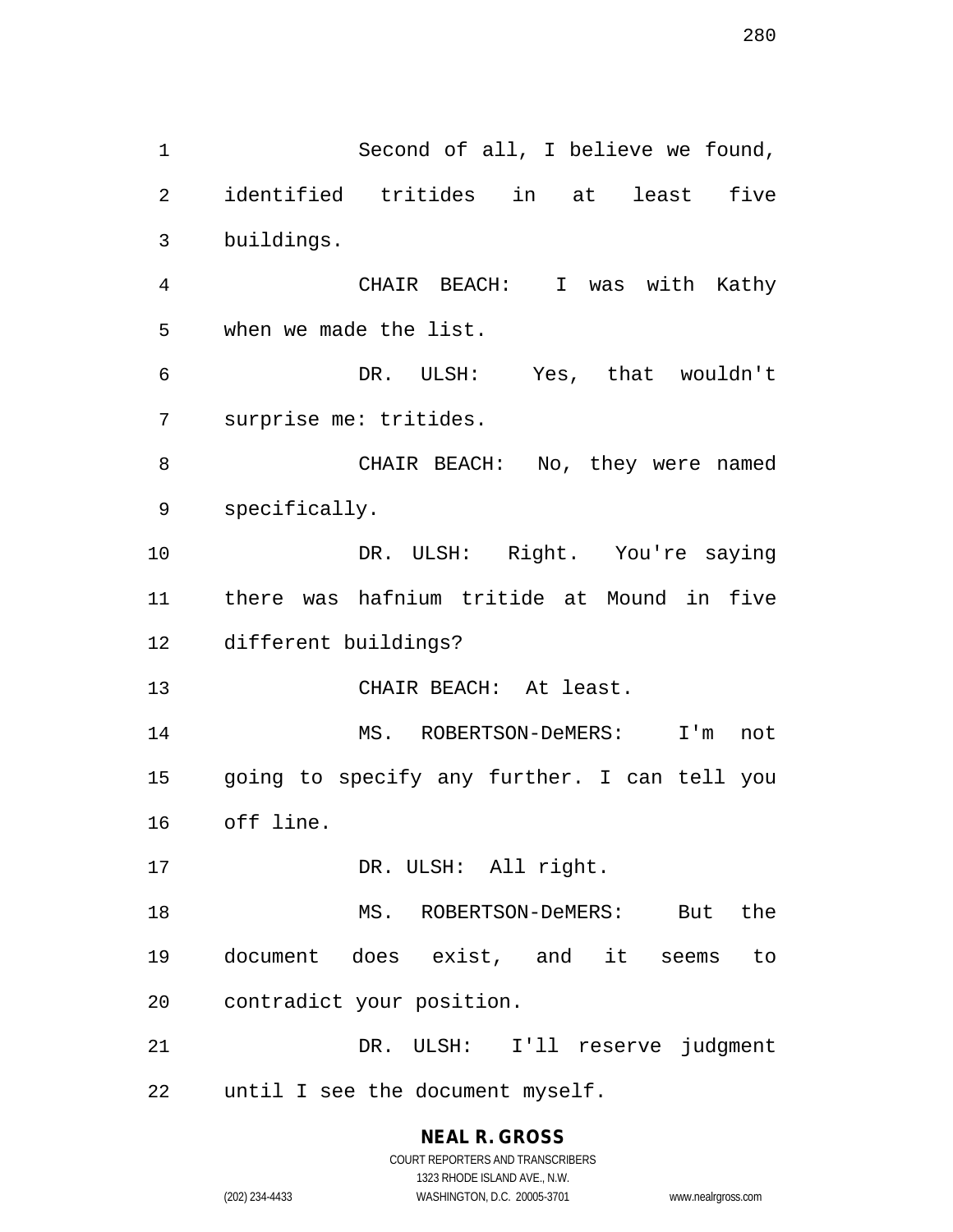MS. ROBERTSON-DeMERS: And I know that you guys have a copy of it.

 MR. CHEW: We need to also know the basis of the [identifying information redacted] document, that the [identifying information redacted] document was written, and so to give some people some opportunity making sure when you come back and do D&D, what potentially was put at those facilities. The qualification is that if there was any potential speculation that that tritide might have been in that particular room was mentioned but not confirmed. I think if I remember correctly, [identifying information redacted] did not have a clearance; is that correct?

 DR. ULSH: I believe that's correct, and in fact, two of the three workers that we interviewed served as the technical experts with the clearance to assist [identifying information redacted]. So when they say this is it --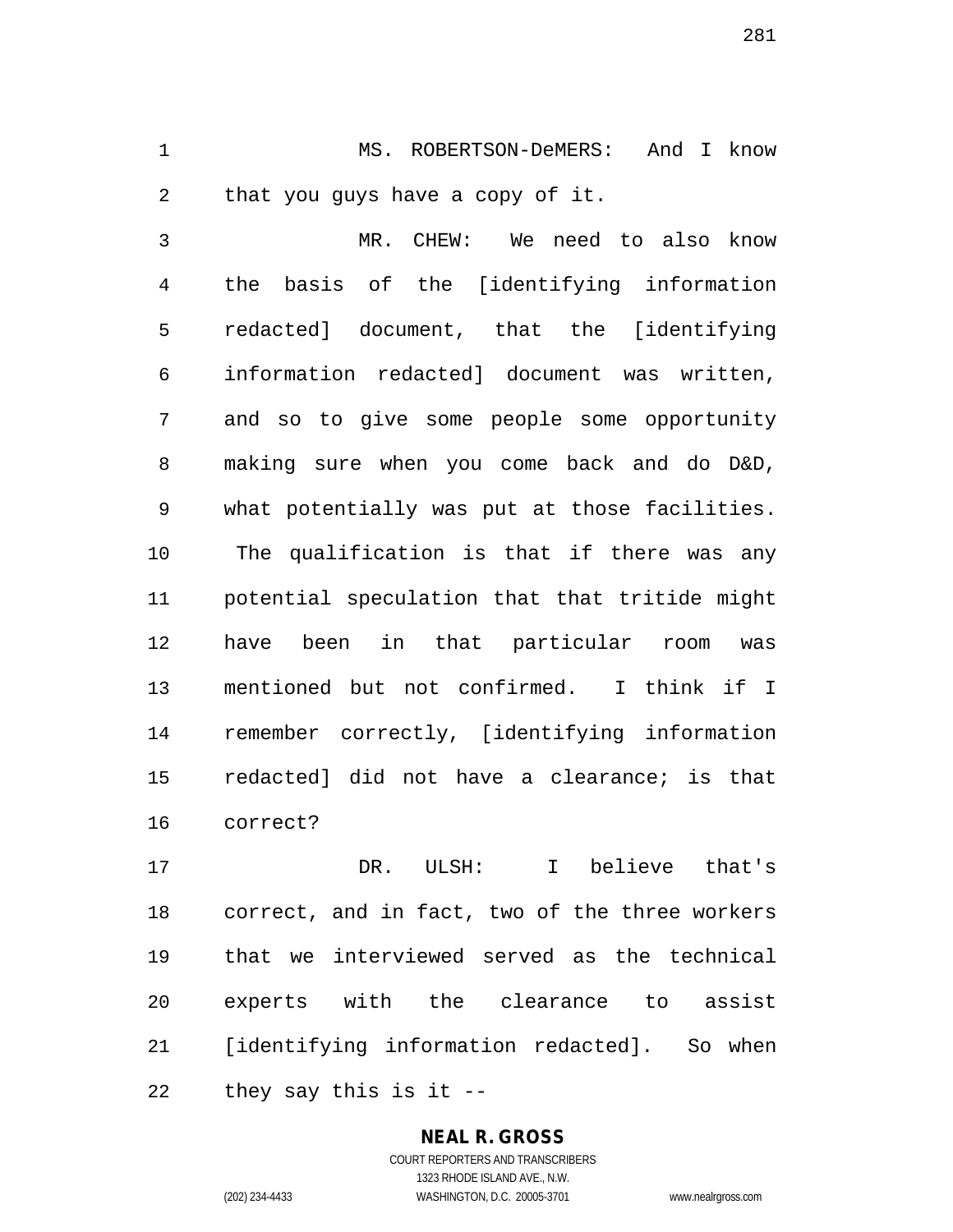CHAIR BEACH: And these are the rooms.

 DR. ULSH: Right, I think that carries --

 MR. CHEW: I'll just make one more statement then. If you look at the list of the tritides that was mentioned, there was only potentially speculated that maybe even a small quantity might have shown up, but it was not confirmed. That's what I'm saying. I don't recognize it as in the [identifying information redacted] document.

 MS. ROBERTSON-DeMERS: It seems to me that we have conflicting sources, and there has to be some resolution

 DR. BISTLINE: And I think it needs to be stated that the paper by [identifying information redacted] and [identifying information redacted], which is published by Mound, classifies eight such stable metal tritides, and it gives a list of the eight stable tritides, and we keep coming

#### **NEAL R. GROSS** COURT REPORTERS AND TRANSCRIBERS

1323 RHODE ISLAND AVE., N.W. (202) 234-4433 WASHINGTON, D.C. 20005-3701 www.nealrgross.com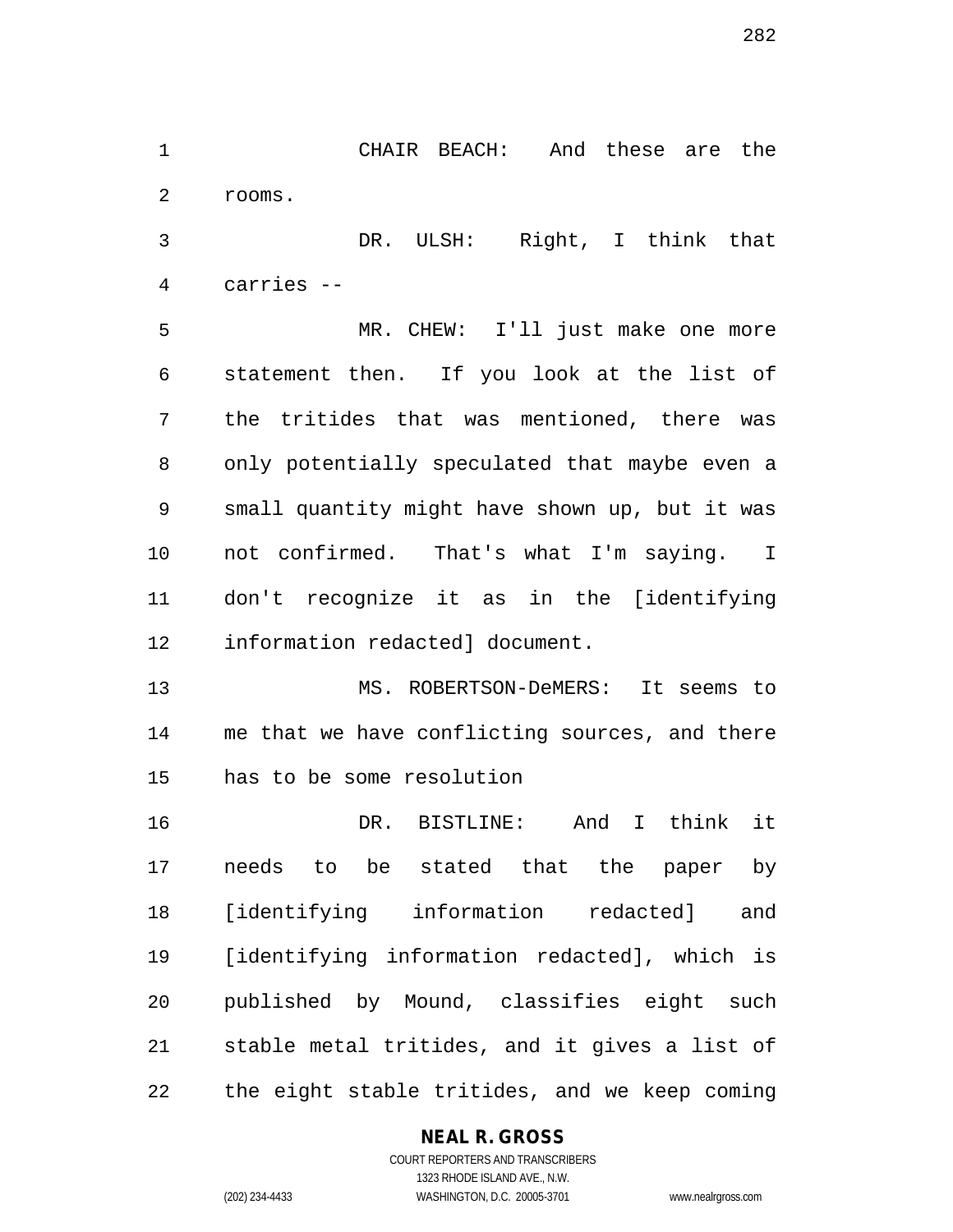back and narrowing it down to hafnium tritide, but there are eight that were listed by Mound themselves as stable metal tritides, which raises an issue with me as to why we keep limiting it to one stable tritide when there are at least eight, and some of those were forms of tritides which, as I mentioned were used throughout the complex.

 And I'm not going to go any further than that, except to say that these were used at production levels, and I'm not stating anything that hasn't been cleared by headquarters as far as classification of these. I could give you a list of the eight. That's not classified.

 DR. ULSH: Without getting into that, I'm aware of other common -- common is a relative term -- other tritides that were used in I guess a significant scale, I would say, of different sites, and they are the ones that were examined by a researcher named Yang from Lovelace, another researcher name Zhou --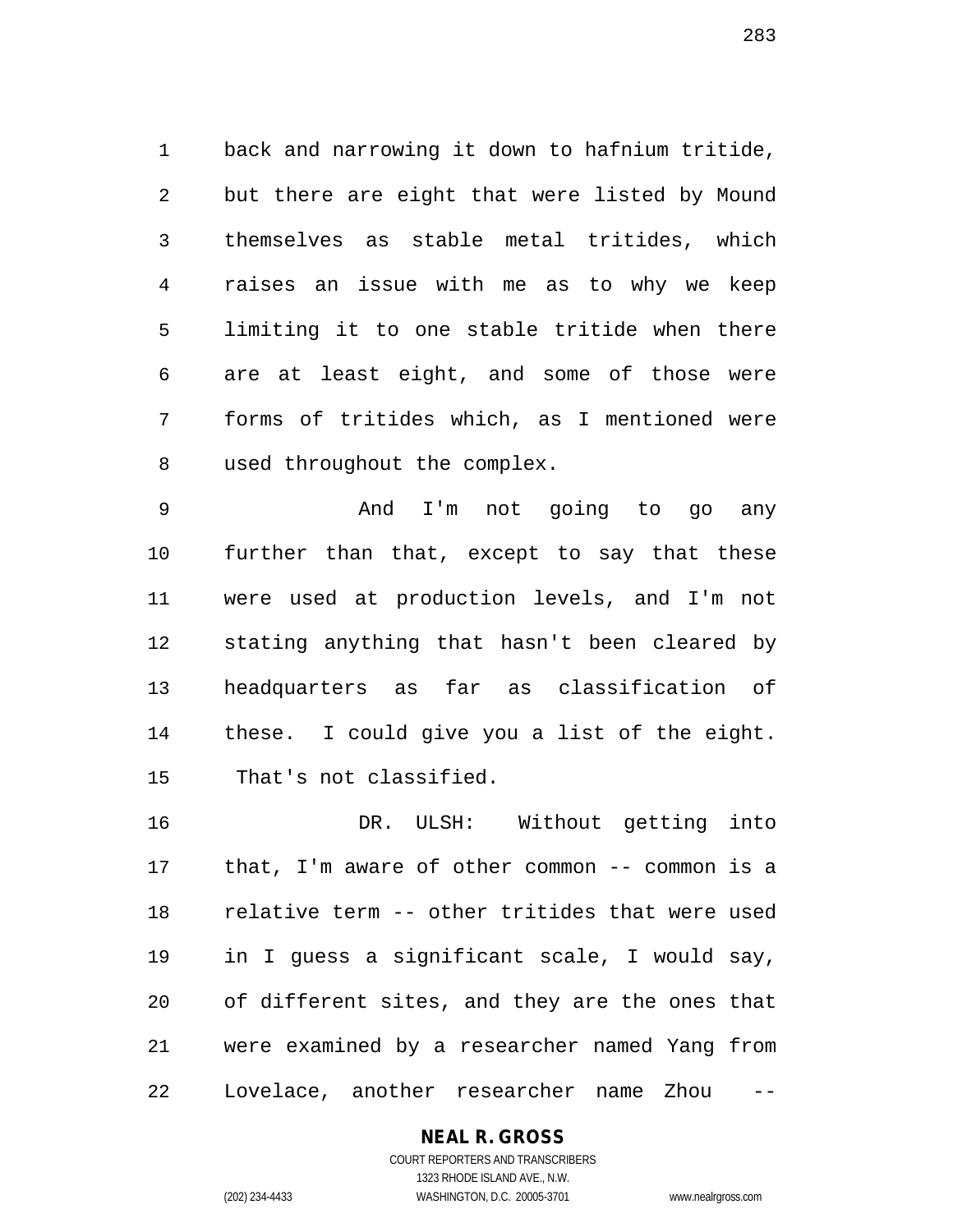it's Chinese. I assume I'm saying it right -- at Lovelace, and they're cited in our report. Since they're now physics literature, I don't think it's going to be less. Things like erbium, things like titanium, things like zirconium, these are the ones that -- MR. FITZGERALD: Scandium, uranium, lithium, these are the ones that are all in the literature. There were some others, if you recall, I don't know if you were at the meeting, but I know you were. MR. FITZGERALD: I actually think he was. You were at the Germantown meeting, right? Germantown or Savannah River, yes. MR. CHEW: Well, I don't think he was at the Germantown meeting though. DR. BISTLINE: Yes, I was in Germantown. DR. ULSH: Okay. There were some specific ones you asked us about, and we went back and checked with one of the guys that we

## **NEAL R. GROSS**

COURT REPORTERS AND TRANSCRIBERS 1323 RHODE ISLAND AVE., N.W. (202) 234-4433 WASHINGTON, D.C. 20005-3701 www.nealrgross.com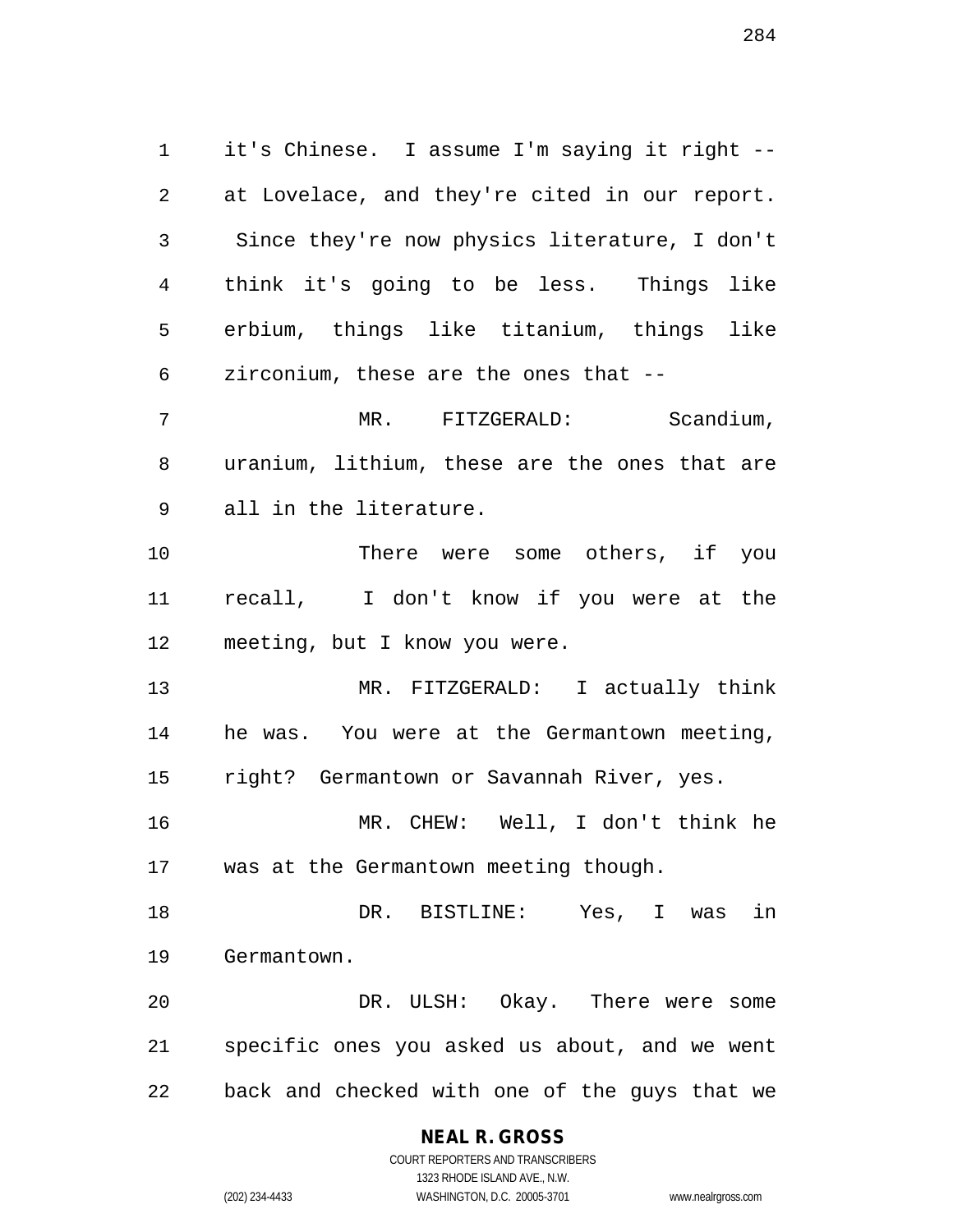interviewed about the scale of the operation. They were listed in [identifying information redacted], and he confirmed for us that they were, to quote loosely, like science-fair type project scale operations, not production operations. We investigated a couple of those.

8 MR. FITZGERALD: Yes, they were all bench scale operations, right.

 DR. ULSH: The articles that we have cited by Zhou, Chang, even SC&A's OTIB- 0066 review all say that hafnium tritide is type S, and the workers that we interviewed to a man say that hafnium tritide is the limiting case.

 Now, we could speculate. Maybe there's worse ones out there. Fine, but that's speculation. If there's any evidence of that, I would gladly review and entertain it, but I haven't seen it.

 DR. LIPSZTEIN: The problem is that there are some tritides that were not studied

> COURT REPORTERS AND TRANSCRIBERS 1323 RHODE ISLAND AVE., N.W. (202) 234-4433 WASHINGTON, D.C. 20005-3701 www.nealrgross.com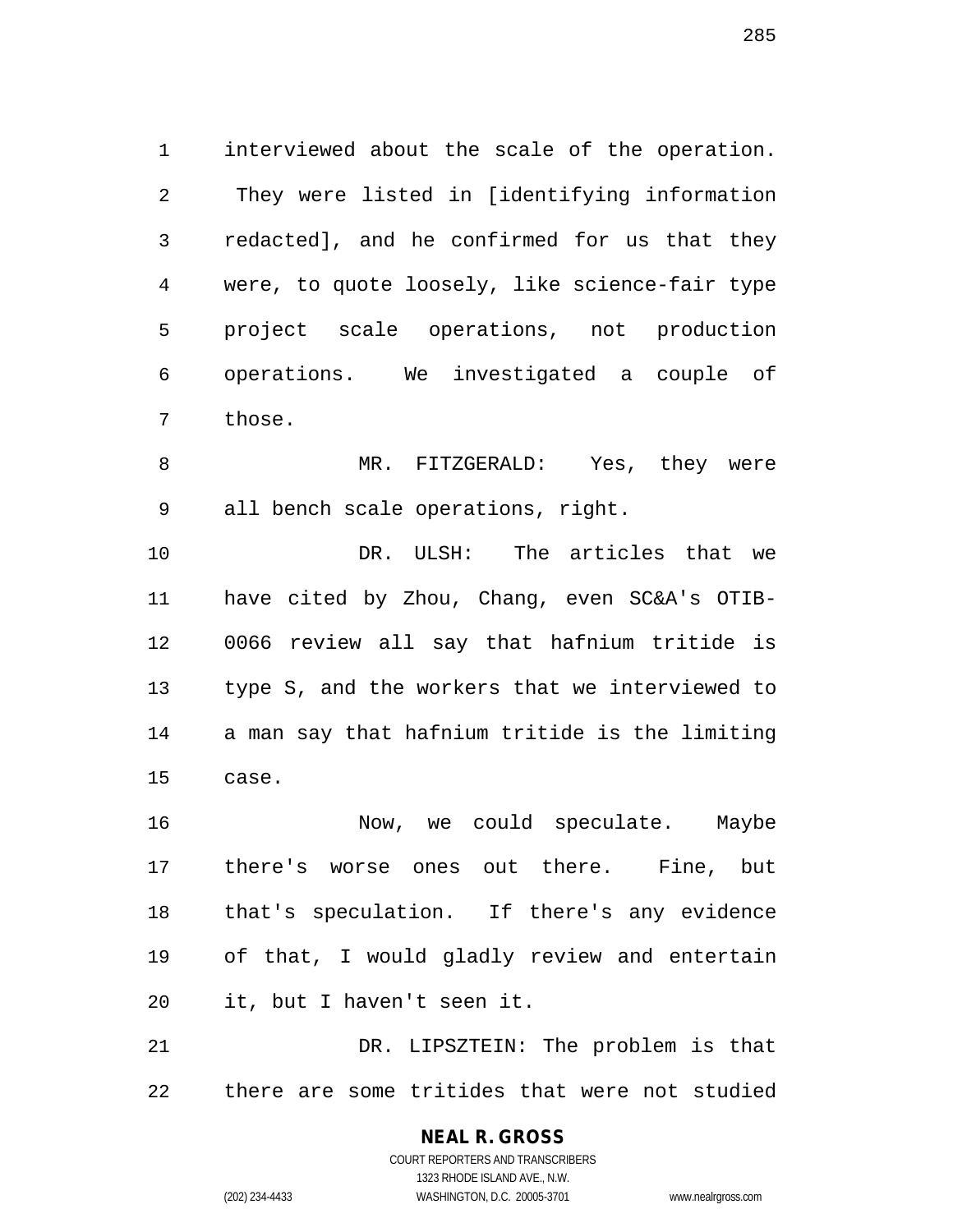and there are some forms of that nobody -- you know, there is one paper that says that it's type S. Other papers have classified them as type M. DR. ULSH: Not hafnium tritide. I have not seen a paper that classified -- DR. LIPSZTEIN: No, no, no. I'm not talking about hafnium tritide. I'm talking about other kinds of -- DR. ULSH: Right. They range anywhere -- DR. LIPSZTEIN: And say that people might be exposed to other kinds of tritides. They would not be classified as type M, and we don't know. DR. NETON: This is Jim. I've let this go on for a while. I may want to take this conversation in a slightly different direction, and that is what I thought I heard was the sort of implication that if we were to assign this to a larger group of people, let's say, for instance, it

#### **NEAL R. GROSS**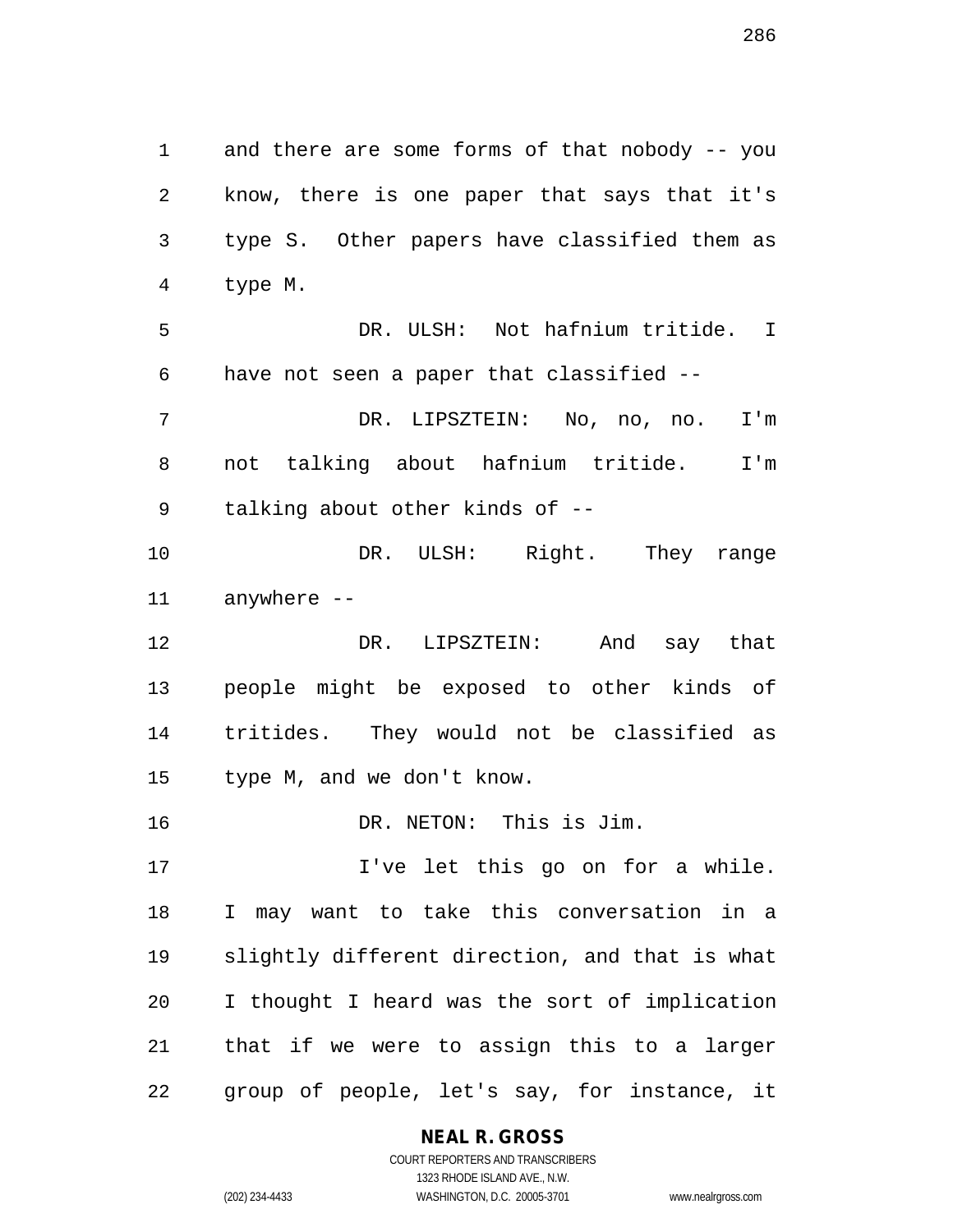were true that there were these other types of tritides out there that also exhibited type S behavior, and if we didn't know, we would assign the more conservative or claimant-favorable dose.

 I'm not sure why that's an issue here. I mean, we've heard that there is no valid bioassay technique for identifying tritide.

10 DR. ULSH: Can I jump in?

11 DR. NETON: Yes.

 DR. ULSH: This relates to the quote that Kathy gave from the DOE handbook and, I think, some of the other ones that say that tritium bioassay is ineffective for tritide loosely. You have to keep in mind the context of that document. The DOE requirements at the time were you had to be able to detect 100 millirem or less exposures. It is true that the urinalysis in place at the time were ineffective in detecting doses from hafnium tritide less than

## **NEAL R. GROSS**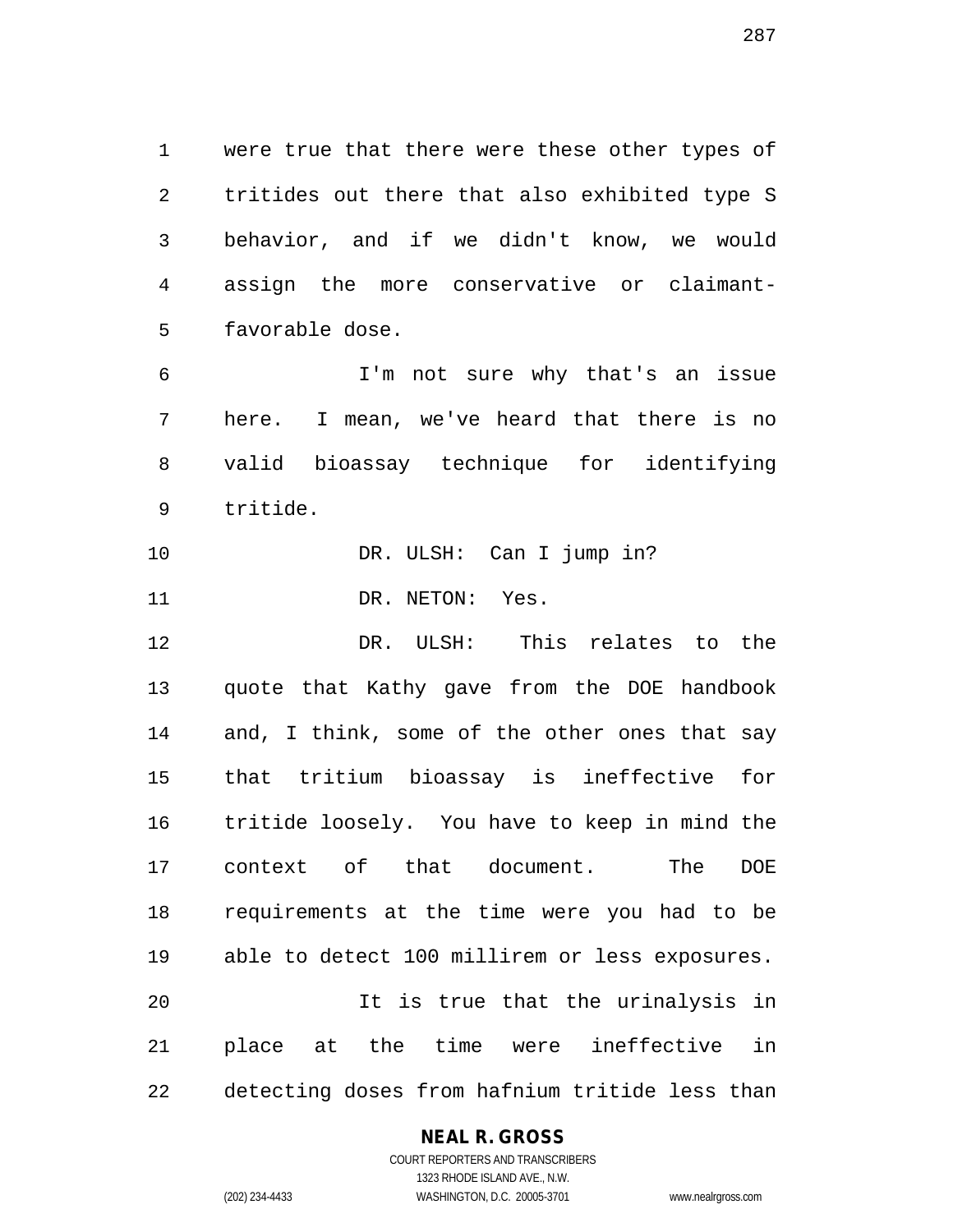100 millirem. That does not mean -- I mean, all that means is that the missed dose is high. We grant that.

 DR. NETON: No, I didn't mean to imply that the bioassay techniques that were used to analyze the tritium were invalid, but there's no way to identify a tritide exposure by looking at the urine. You just can't tell.

What comes out in the urine is not useful.

 But, secondly, I'm not hearing any fundamental objections to our type S model for vary insoluble forms of tritides. So given that, and I don't know why it would be improper for NIOSH to use type S in cases where we didn't know if in every insoluble tritide exposure occurred to bound the exposure for those workers.

 I'm not buying the argument that just because they come up in these very large doses makes it wrong. I mean, it is what it is. If the model is valid and you get a very large lung dose from inhaling a highly

**NEAL R. GROSS**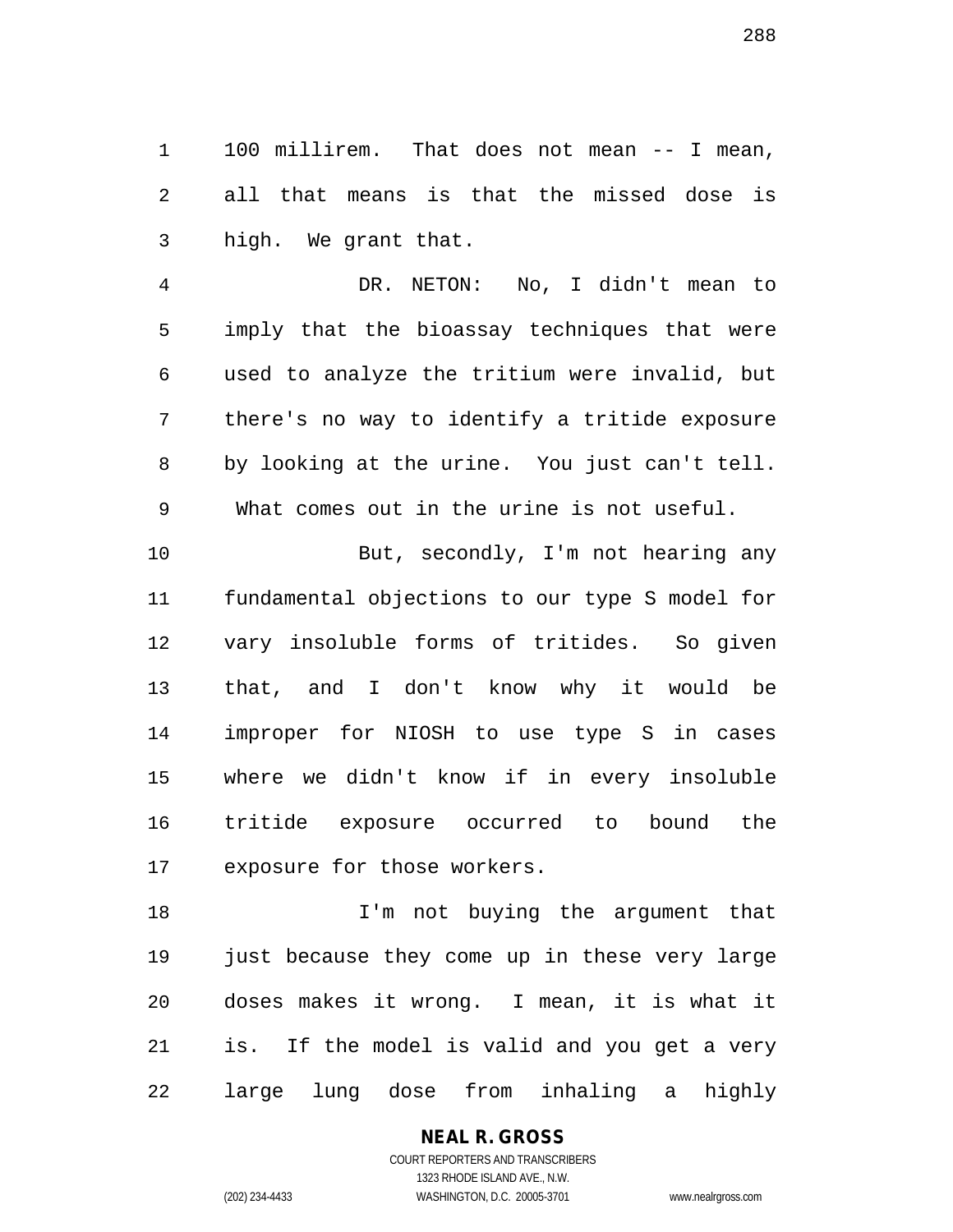insoluble form of a tritide, so be it. But if we don't know, and I'll read right from our regulation, 82.18, Paragraph DB, when NIOSH cannot establish exposure conditions with sufficient specificity, the dose calculation will assume exposure conditions that maximize the dose to the organ under consideration.

8 And that's exactly what we would do. I see this no different than how we're treating Super S across the DOE complex currently. So I'm not sure, you know, why SC&A seems to be going down this path.

 MR. FITZGERALD: Well, I guess it's not a path per se. It's just reacting to certainly the approach where for Super S or type S, the proposal is to focus on a small group of workers that would have been potentially exposed and everybody else is not covered.

 So I think we're not proposing any particular approach. We're reacting to -- DR. NETON: Well, I've heard two

## **NEAL R. GROSS**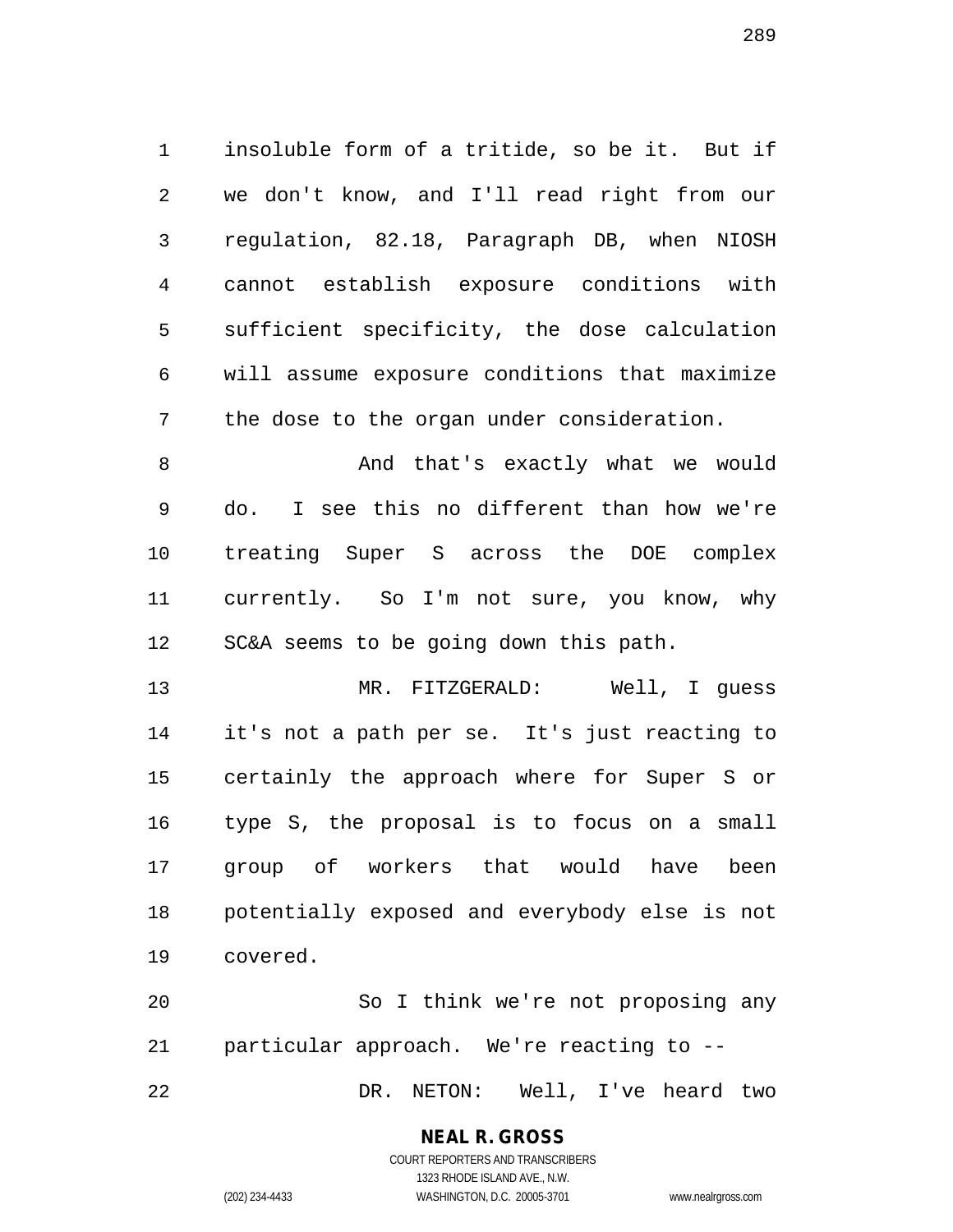issues here. One is that there's a small group of workers, and SC&A is arguing that that's not necessarily true. There's a larger group of workers, and I'm saying if what you're saying is true, why is it not valid for us to assign super or type S to those forms of tritium where we don't know. You can't make a value judgment on the person's exposure conditions.

 MS. ROBERTSON-DeMERS: Because the only bioassay that you have was for HTO insoluble forms of tritium.

 DR. NETON: But we have already agreed, and I think Joyce would agree that TIB-0066 is a valid way to calculate the lung dose for highly insoluble materials.

 DR. ULSH: And that's what comes out in the urinalysis, tritiated water. The tritium comes off the hafnium, enters the body and comes out in the urine. It's created by --

DR. NETON: That's what makes it

## **NEAL R. GROSS**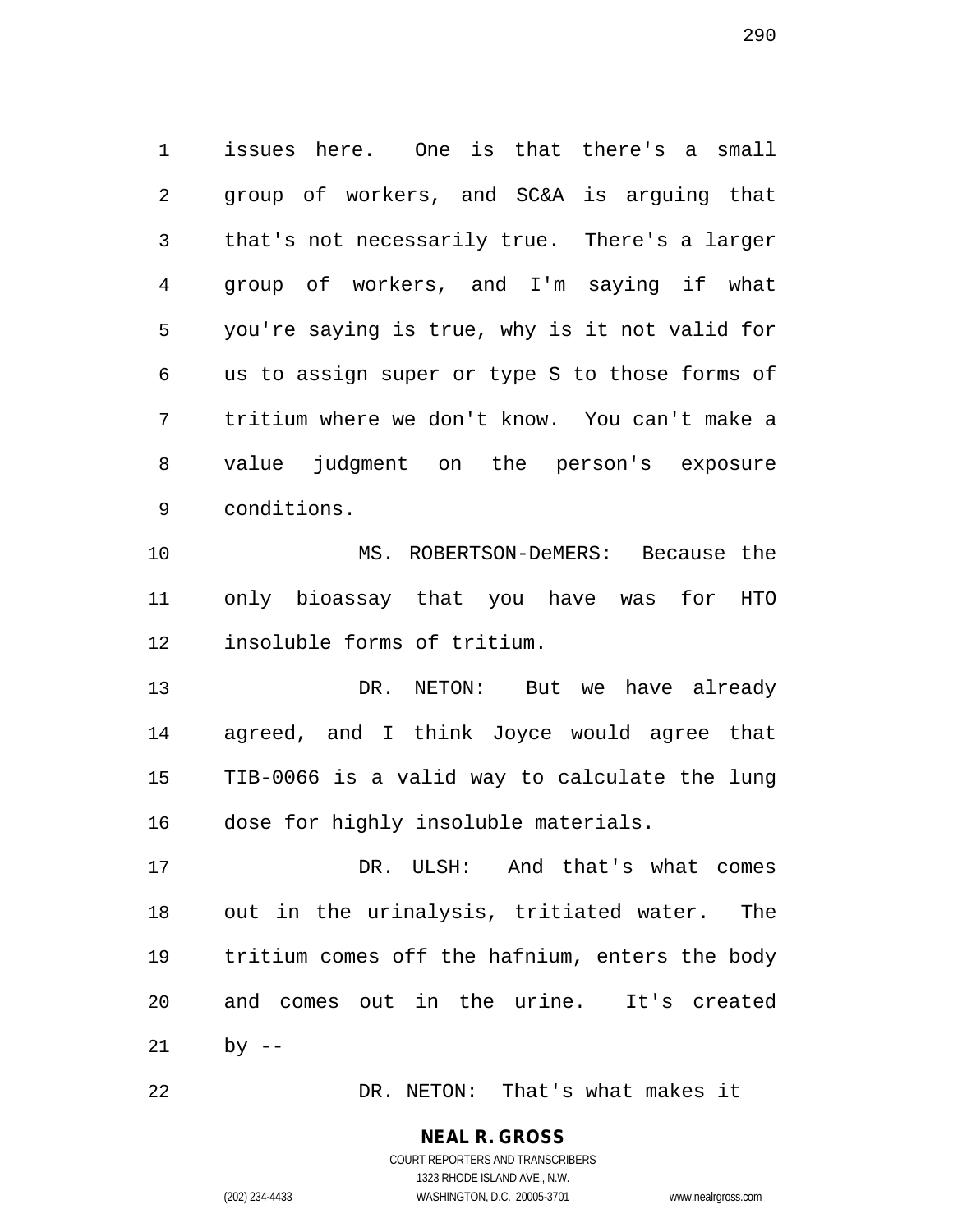type S. It very slowly decouples from the metal form, comes out in the urine, and we're accounting for that by using the very insoluble lung model.

 DR. ULSH: And McConville and Woods even described the exact pattern that you see in these insoluble tritides.

 DR. MAURO: I think I see where this is going, and it goes like this. Let's say in the process of doing dose reconstruction according to the way you just described it, you find that, well, we really don't have the records or the information that lets us put a boundary around them. Who might have spent the say or two working with -- as I understand it, it doesn't take very much tritide, hafnium tritide, inhaled to deliver a very large dose. We're talking about a 10,000-fold difference between chronic exposure to hafnium tritide and chronic exposure.

22 So it may turn out that even if a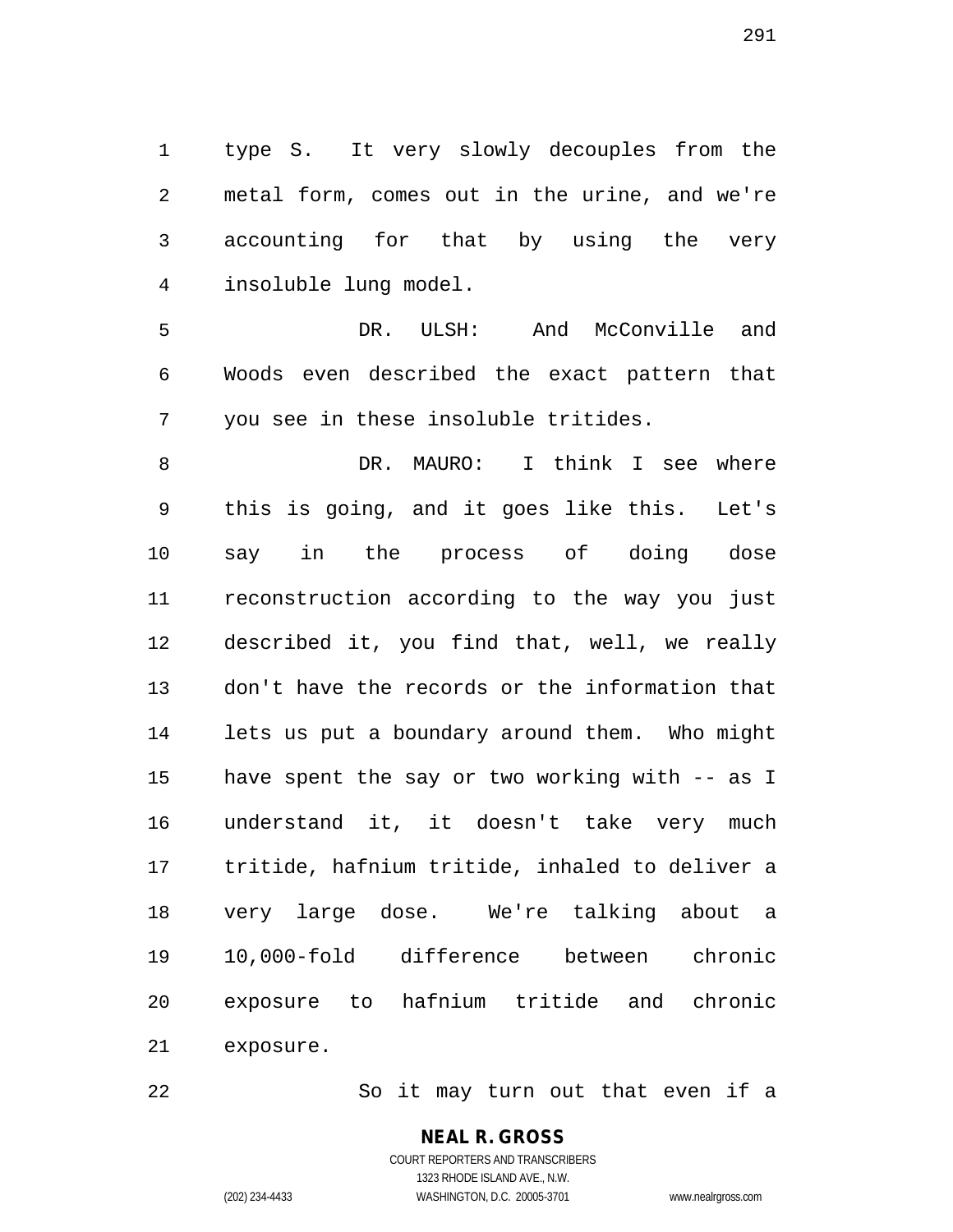person only worked a few days with, let's say, a volatile or aerosol, a form of hafnium tritide or stable tritide that could be inhaled. You'd be in this very difficult situation. From a practical sense, one could argue that we really can't rule anybody out. Anybody that worked at Mound that was involved in handling tritium may at some point -- let me go through the line and then show me where it breaks down.

 We may have to assign hafnium tritide models to everybody, everybody with a bioassay, except for maybe -- maybe the easiest question is we probably can identify those that certainly were not, and that may turn out to be only a small percentage of the population of workers.

 So what then we're confronted with, let's say we go out with that. Okay. Let's agree that, yes, I think we could all agree that this group of people in no way ever came in contact with a stable metal tritide.

#### **NEAL R. GROSS**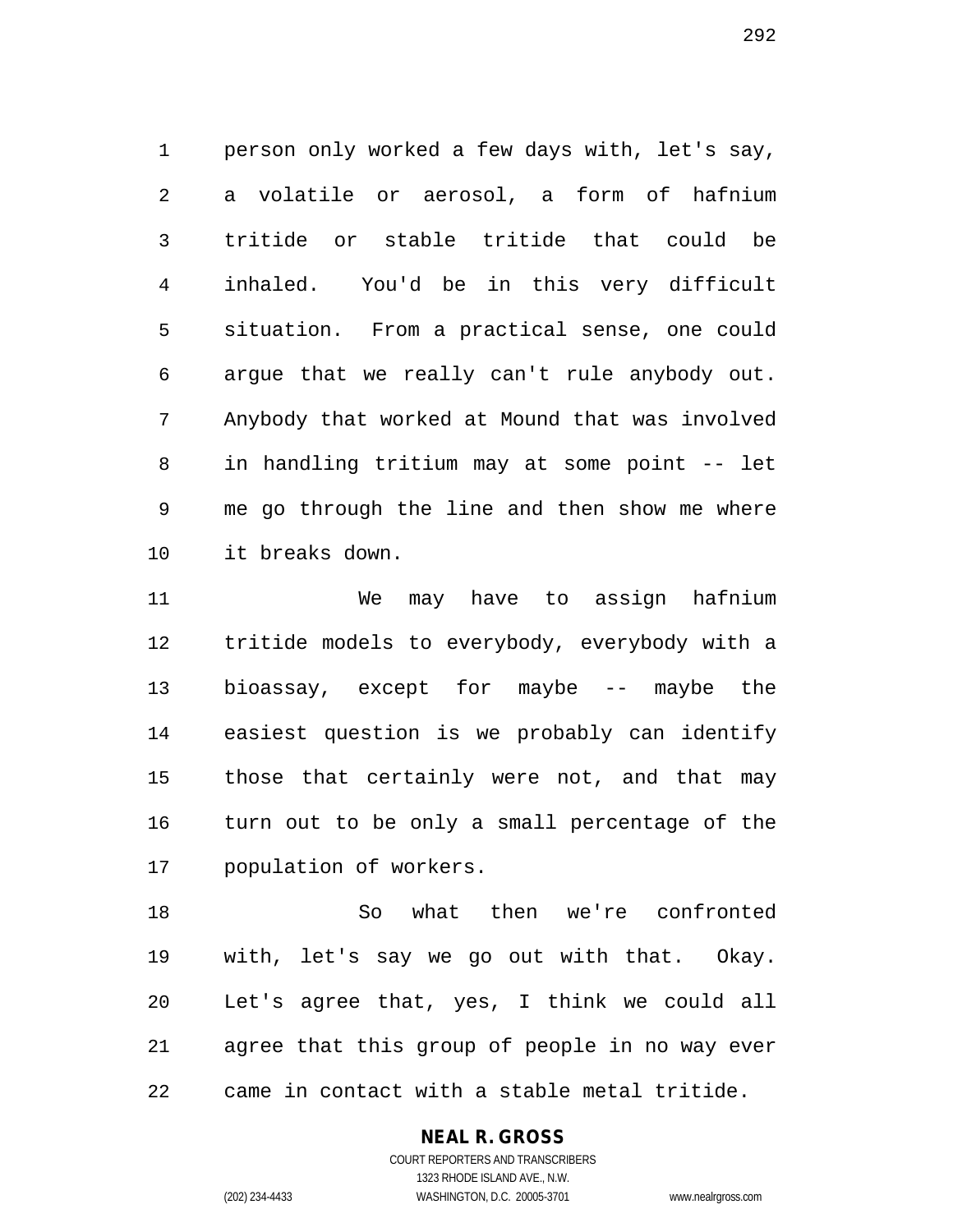But the rest of it, the rest of that group of workers -- and I don't know how many there are -- maybe some time they could have been exposed. DR. NETON: I would suspect that you would limit the population of people you are monitoring for tritium exposure. 8 DR. MAURO: We're getting there. DR. NETON: This one bioassay has the potential to be -- DR. MAURO: Okay. So look. You have this whole population. Then you say there's a subpopulation that has been monitored for tritium, whatever that group is. I don't know if that's 100 people or 10,000

17 Then they say, okay, in that group, one thing. We probably could sit around the table maybe under a classified setting and say we know these people could not have been exposed to that form. Okay?

people. Whatever, I'm with you.

And let's say we can actually do

# **NEAL R. GROSS**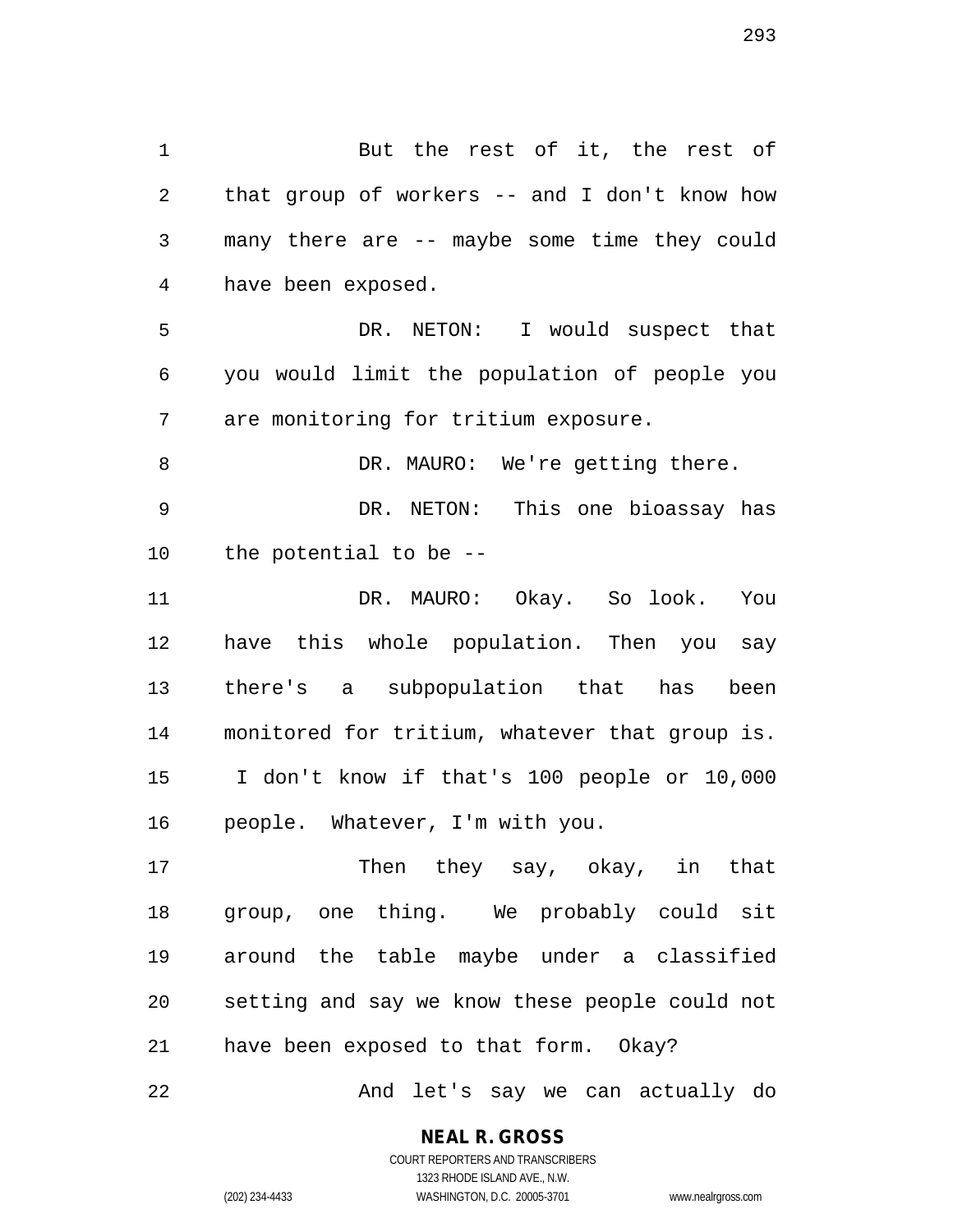that. That leaves the rest. I don't know what that rest is, but now we're at a point -- and that could be a lot of people. I don't know, and they were going to assign the worst case. So we'll be assigning doses to some relatively large number of people that are on the order -- some very high doses to the respiratory tract, and there may be a relatively large number of people.

 Which brings me to the end of the story. Do we have a plausibility argument here?

 DR. NETON: Why is that any different than Super S where everyone in the complex that was potentially exposed to plutonium in the DOE weapons complex now is essentially getting the Super S plutonium intake exposure, whether that existed at all of those facilities or not.

 So I fail to see the difference. I think we're splitting hairs here. It's a large dose, but so is Super S, I mean, and we

# **NEAL R. GROSS**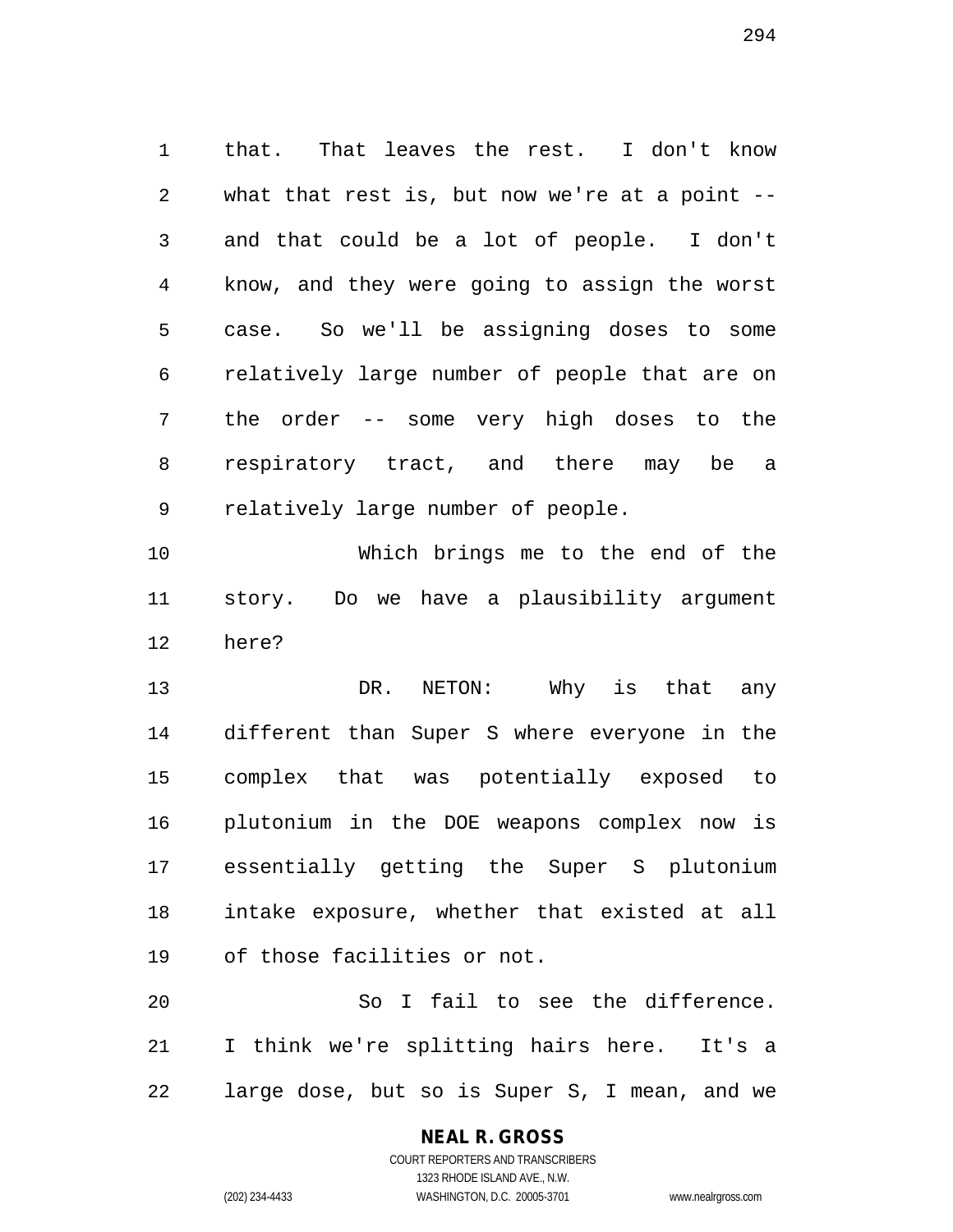would definitely limit it to people who were on bioassays or should have been bioassayed. I don't know. I don't know how it's going to come out. Dose reconstruction is not done in aggregate. We don't take and apply this to everybody and say, there's your dose. 8 You take the case; you look at the file; you look at the exposure potentials, monitoring history. All those things come into

 play in a dose reconstruction. So I don't see why this is an issue, whether it's ten people or 100 people or the entire site. I really don't see it.

 CHAIR BEACH: I think because Brant was limiting it --

 DR. NETON: Well, no, that's not what I'm hearing.

 MR. FITZGERALD: What I was pointing out was certainly the proposal that NIOSH has on the table is to distinguish two populations of tritium monitored workers,

#### **NEAL R. GROSS** COURT REPORTERS AND TRANSCRIBERS

1323 RHODE ISLAND AVE., N.W. (202) 234-4433 WASHINGTON, D.C. 20005-3701 www.nealrgross.com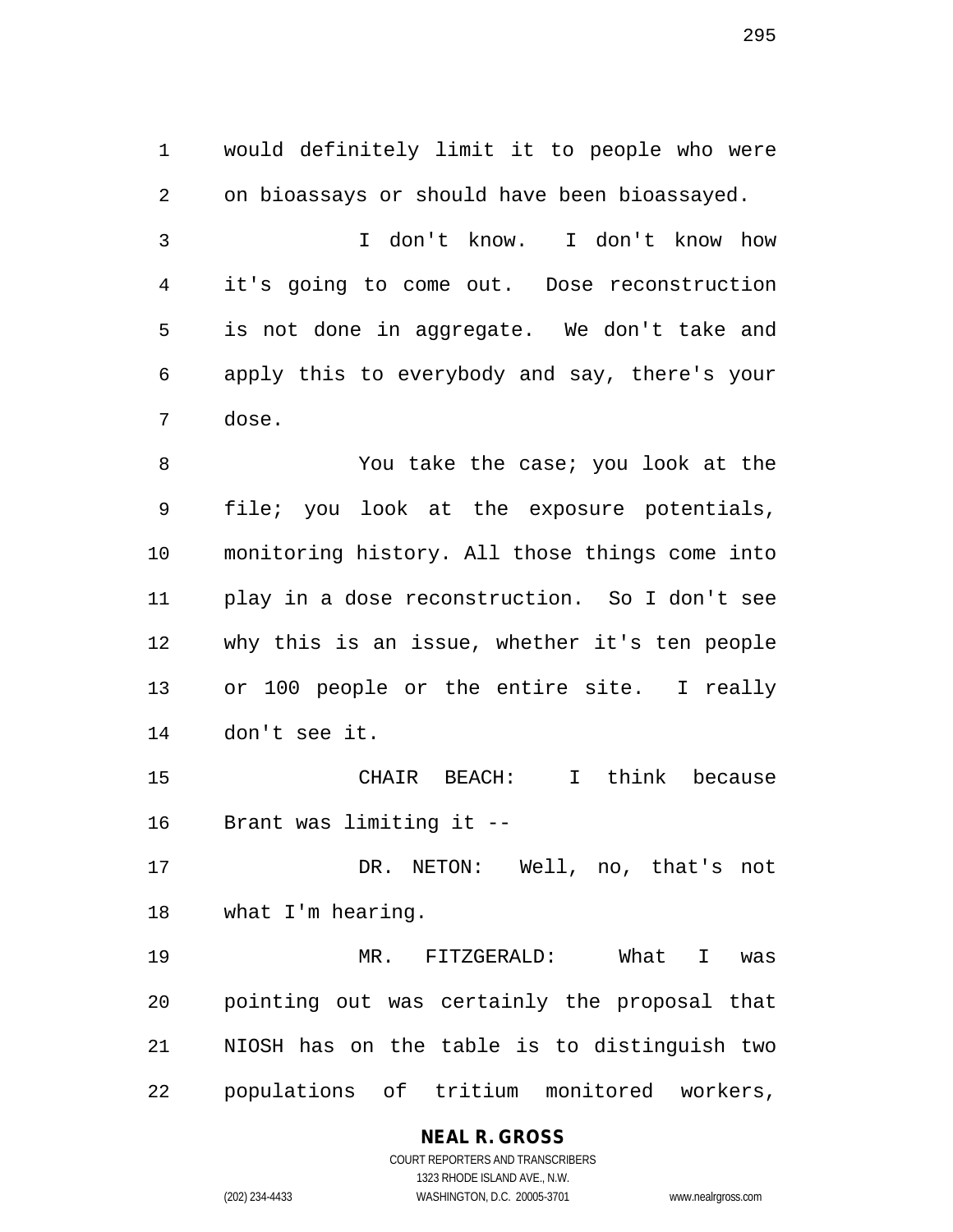those that were definitely exposed, potentially exposed to hafnium, and those, the balance, that may or may not have been exposed. Intermediate, that's kind of a yet to be decided issue.

 DR. NETON: Let me pose this question then. Is SC&A okay with NIOSH assigning on a claimant-favorable basis type S tritide exposures to --

 MR. FITZGERALD: Well, this is certainly a completely new proposal.

 DR. ULSH: Whoa, whoa, whoa. Wait a minute, wait a minute.

 MR. FITZGERALD: No, no. I mean what was being proposed was certainly --

 DR. NETON: If I read the talking notes that were prepared for this meeting that you provided. That was your fundamental argument, was that it was inappropriate to apply Super S tritide exposure to Mound workers because it was an implausibly high dose. That's what I read.

> **NEAL R. GROSS** COURT REPORTERS AND TRANSCRIBERS 1323 RHODE ISLAND AVE., N.W.

(202) 234-4433 WASHINGTON, D.C. 20005-3701 www.nealrgross.com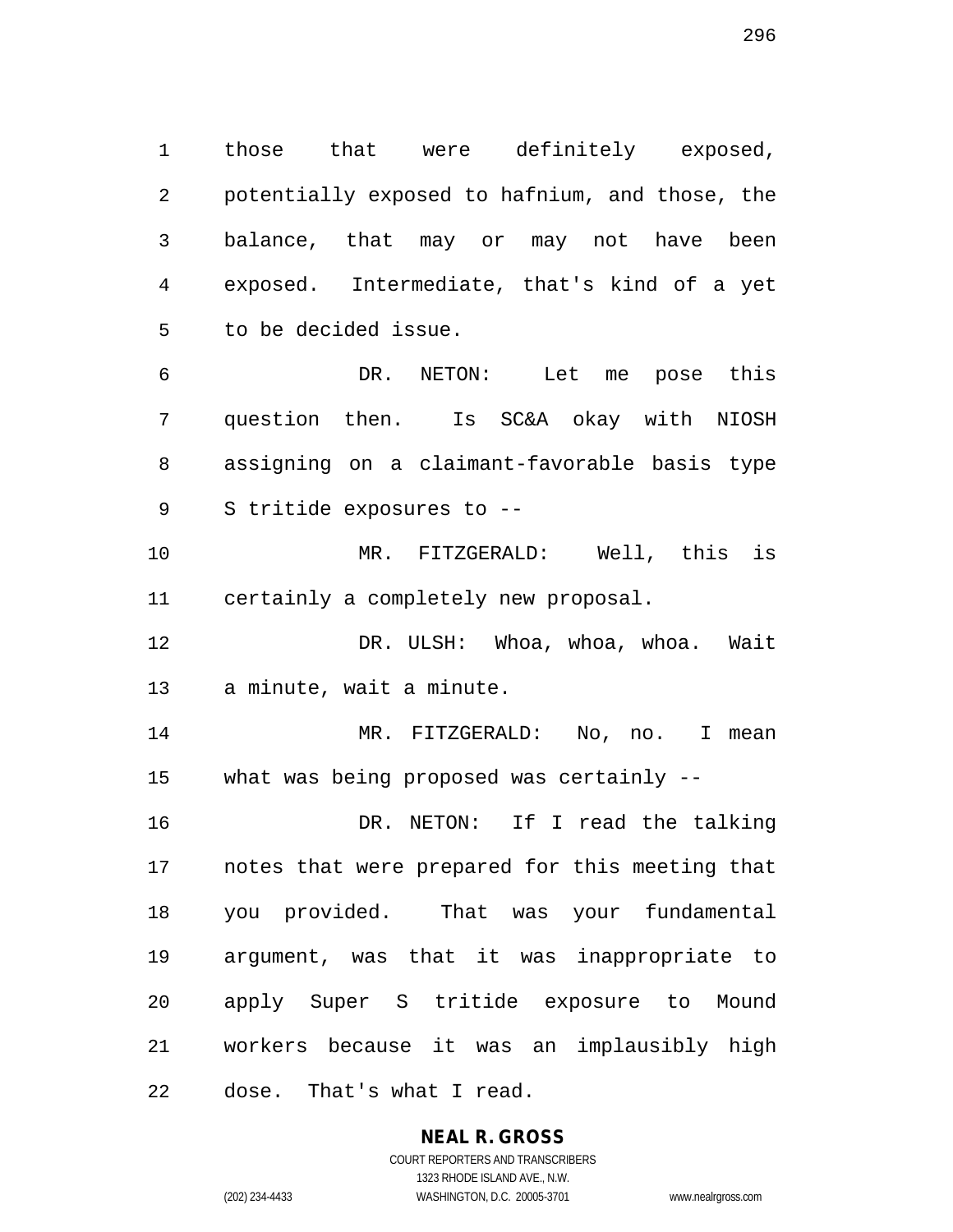MR. FITZGERALD: The concern was the implausibility question, I think, that John just raised. Is it implausible to assign every tritium exposed worker a factor of 10,000 in terms of the dose?

 DR. NETON: I would say we would apply it as we can given, if we can't, we have two equally plausible scenarios or two plausible scenarios, we'll assign the higher dose.

 DR. ULSH: But I want to make it clear. I want to go on record and make it clear that we're saying even for the sake of discussion, if everything you say is true and it's greater than these ten, and by the way, I vehemently disagree with that, but for the sake of discussion, even if we applied it to everyone, you can't say on the one hand, it's a bigger group than these ten, and then we say, okay, well, then we could apply it to everybody.

22 And then you say, no, no, no, but

**NEAL R. GROSS** COURT REPORTERS AND TRANSCRIBERS 1323 RHODE ISLAND AVE., N.W.

(202) 234-4433 WASHINGTON, D.C. 20005-3701 www.nealrgross.com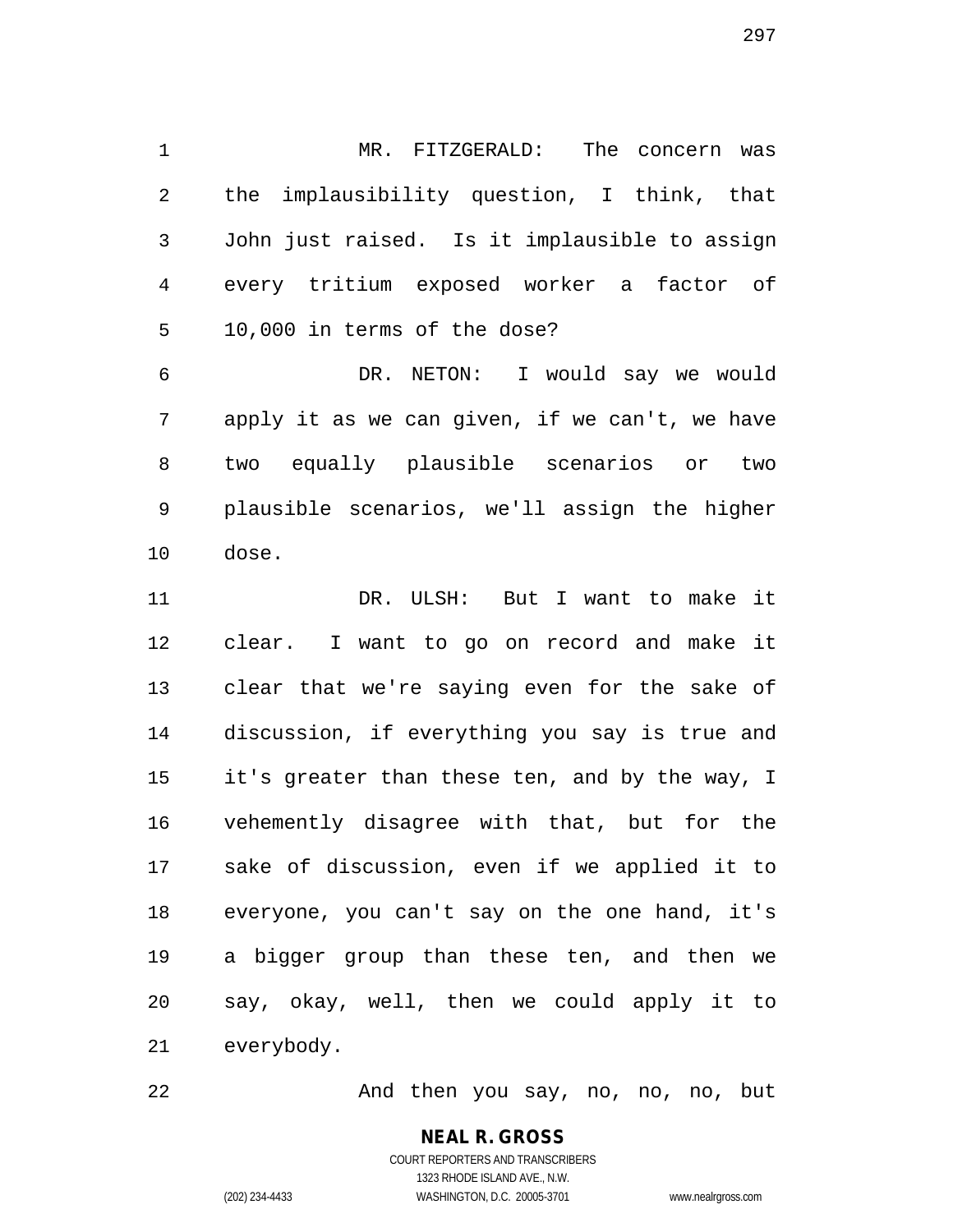that's not plausible. You can't have your cake and eat it, too, here.

 MR. FITZGERALD: Well, I guess, you know, by its nature it's a policy interpretation question. I think you framed it that way, that, you know, certainly the regs allow you to make that call, and in this case, is the call -- does it present an implausible situation? Is 10,000 times more dose to the lung a plausible condition that would exist in some circumstances?

 I think that's the kind of question that you come up against, which is sort of the test, and it is --

 DR. NETON: I find that dose is irrelevant. If the model is valid and the dose is 10,000 times higher, that's what it is. I mean, that's off the table.

 MR. FITZGERALD: Is that true? DR. NETON: Well, the magnitude of the dose is irrelevant if you buy that the model is technically accurate. It is what it

#### **NEAL R. GROSS** COURT REPORTERS AND TRANSCRIBERS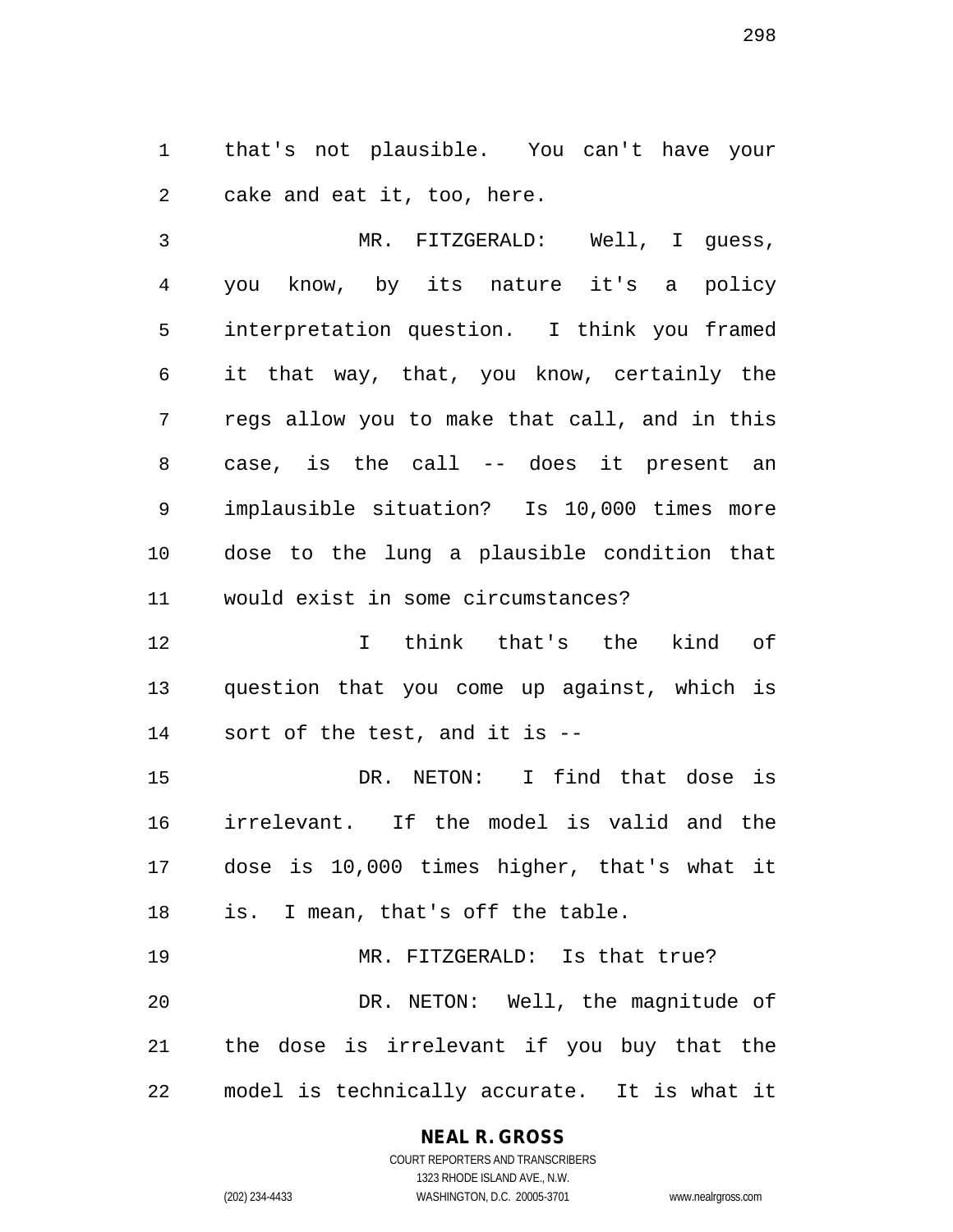is. That's the exposure incurred by a person who inhaled an insoluble tritide.

 DR. MAURO: What would have to happen for a person to get that dose? There is sort of a dilemma here, and it lies in the regulation, the way the regulation is. We have to live within that regulation. On the one hand, we have a situation. Well, listen. Since we don't really know for sure whether this person was exposed to hafnium tritide or one of the more insoluble tritides.

 We have no choice but to assign the worst case assumption, which means that this person would be inhaling the tritium that we're observing in his urine, that week after week after week after week after week in a given year. We're going to assume that that tritium that we're observing in his urine was all due to hafnium tritide. DR. NETON: If we cannot tell.

 DR. MAURO: If you can't tell, and you may very well be in that situation.

#### **NEAL R. GROSS** COURT REPORTERS AND TRANSCRIBERS

1323 RHODE ISLAND AVE., N.W. (202) 234-4433 WASHINGTON, D.C. 20005-3701 www.nealrgross.com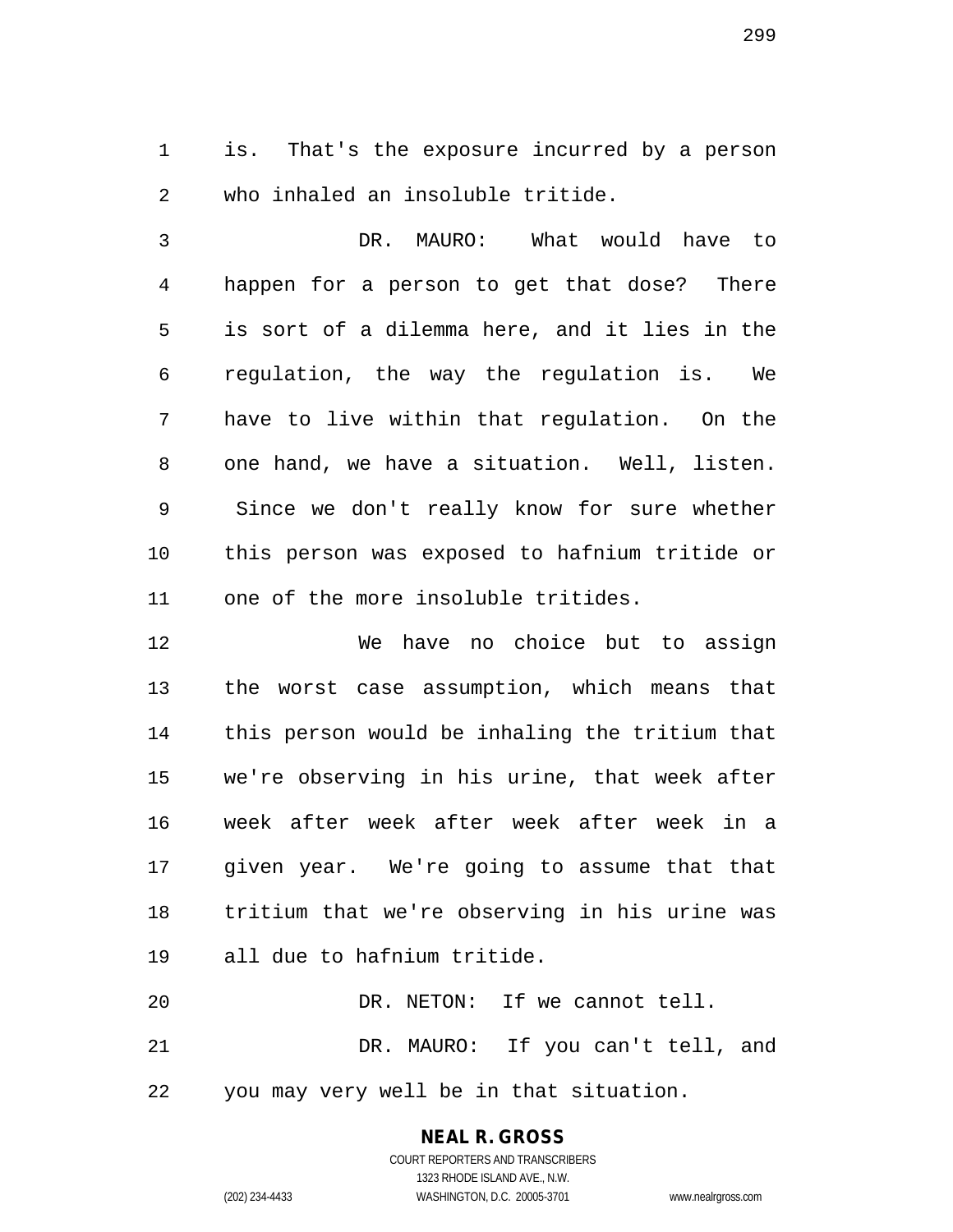DR. NETON: Well, first of all, it would have to be a lung cancer. DR. MAURO: Yes. DR. NETON: A small -- not small, but like 20 percent of the cases. DR. LIPSZTEIN: Jim. DR. NETON: Yes. 8 DR. LIPSZTEIN: We were discussing this yesterday with Rich Leggett, and he pointed out to us the very interesting thing is that when you calculated dose using OTIB- 0066, you don't take into account the self- absorption of the tritium beta particles within the particle, and these would reduce the dose by around -- he made a very quick calculation, but around one to five percent. Very quickly it was a particle of five microns. DR. NETON: If it's one to five percent, it's not worth doing. DR. LIPSZTEIN: No, no. The dose, one to five percent, the only fraction of beta

> **NEAL R. GROSS** COURT REPORTERS AND TRANSCRIBERS 1323 RHODE ISLAND AVE., N.W. (202) 234-4433 WASHINGTON, D.C. 20005-3701 www.nealrgross.com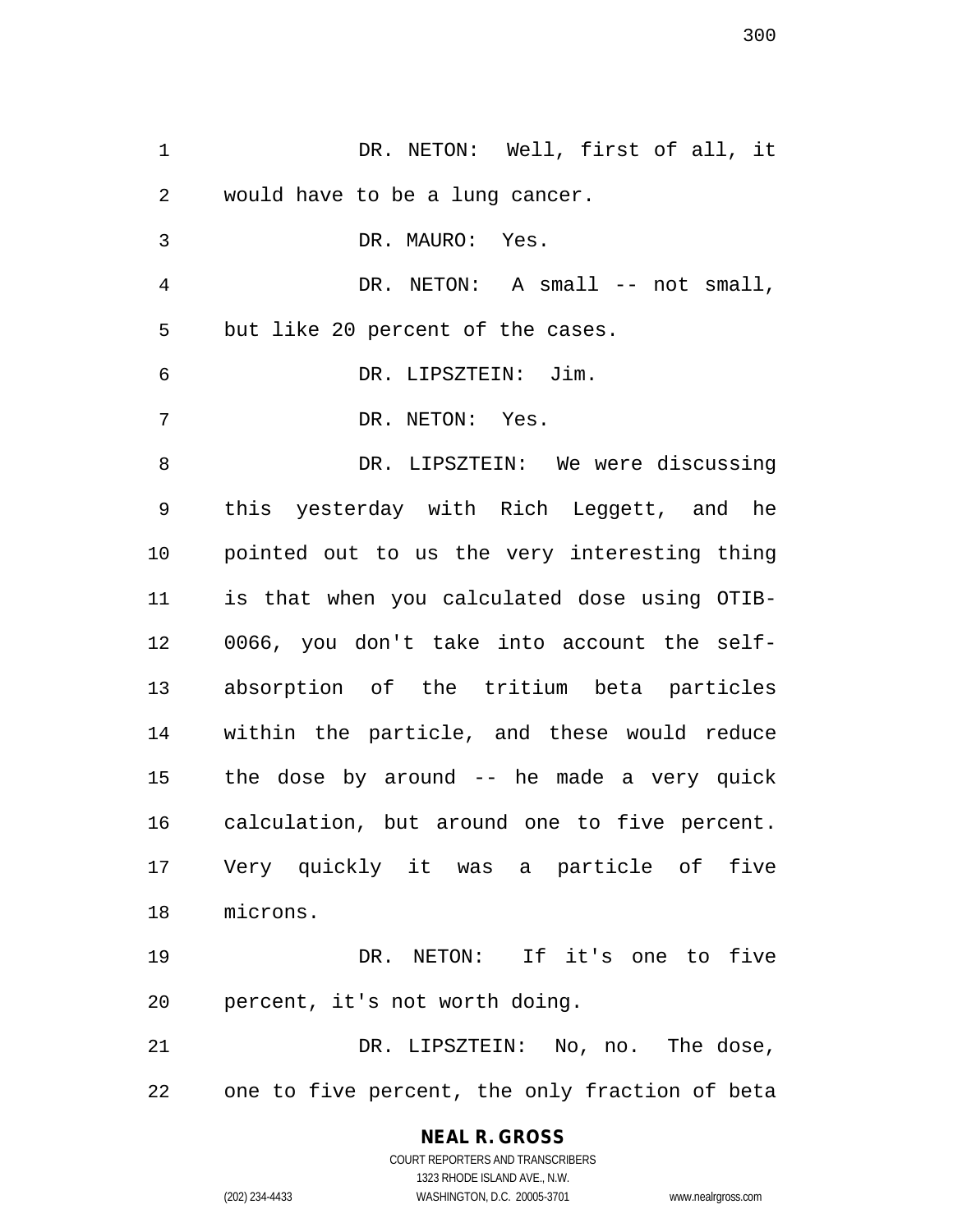energy that would escape was in the range of one percent. So the dose to the lungs would be 100 times lower.

 DR. NETON: And we looked at that, Joyce, and I'd be happy to entertain any calculations that could accurately come up with that value because anything that I've seen is a best guess.

DR. ULSH: No, in fact not.

10 DR. NETON: There is a paper out there.

12 DR. ULSH: -- published it and he explicitly calculated the self-absorption factor.

15 DR. NETON: No.

 DR. MAURO: Along the order that Joyce is saying.

18 DR. LIPSZTEIN: Yes.

 DR. NETON: But we looked at that early on, and I can't remember why. I made the decision to discount that correction, and there must have been a good reason for it or

**NEAL R. GROSS**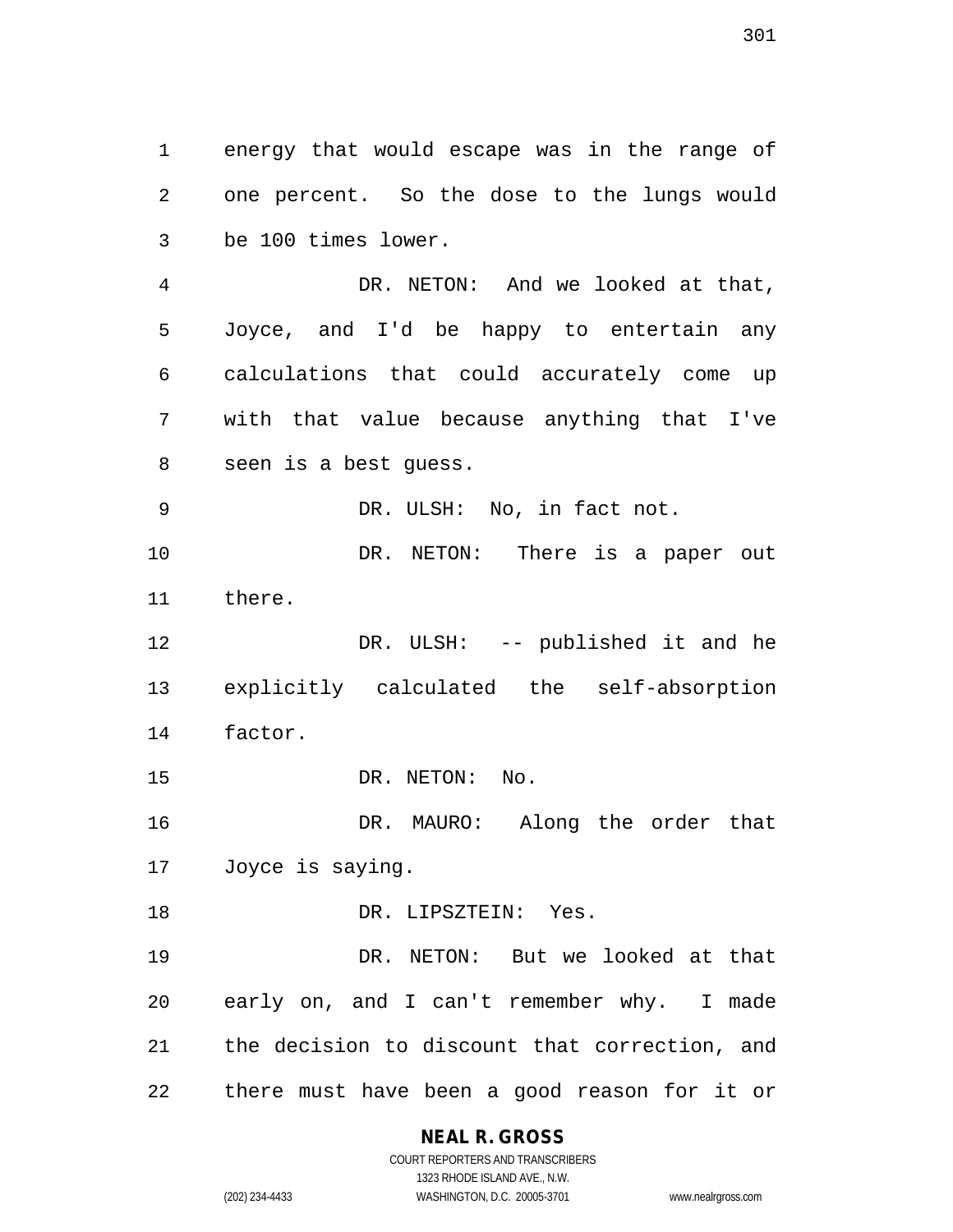otherwise --

 (Laughter.) DR. NETON: I remember dealing with this issue because this issue was brought to the table, and we didn't include it. But nonetheless, okay. So the doses are -- DR. MAURO: Whether it is ten thousand or a thousand. DR. NETON: That's a modeling issue. DR. MAURO: But now, see, I'm going to go back to something that Paul pointed out to me, which I think is important for us to entertain. Now, let's say it turns out when you implement it the way you just described. Let's say there are 300 workers. We're going to end up treating them as if all their exposure was to hafnium tritide, and so every bioassay sample from them that they -- DR. NETON: Only the lung cancers. DR. MAURO: No, no. I'm with you.

**NEAL R. GROSS**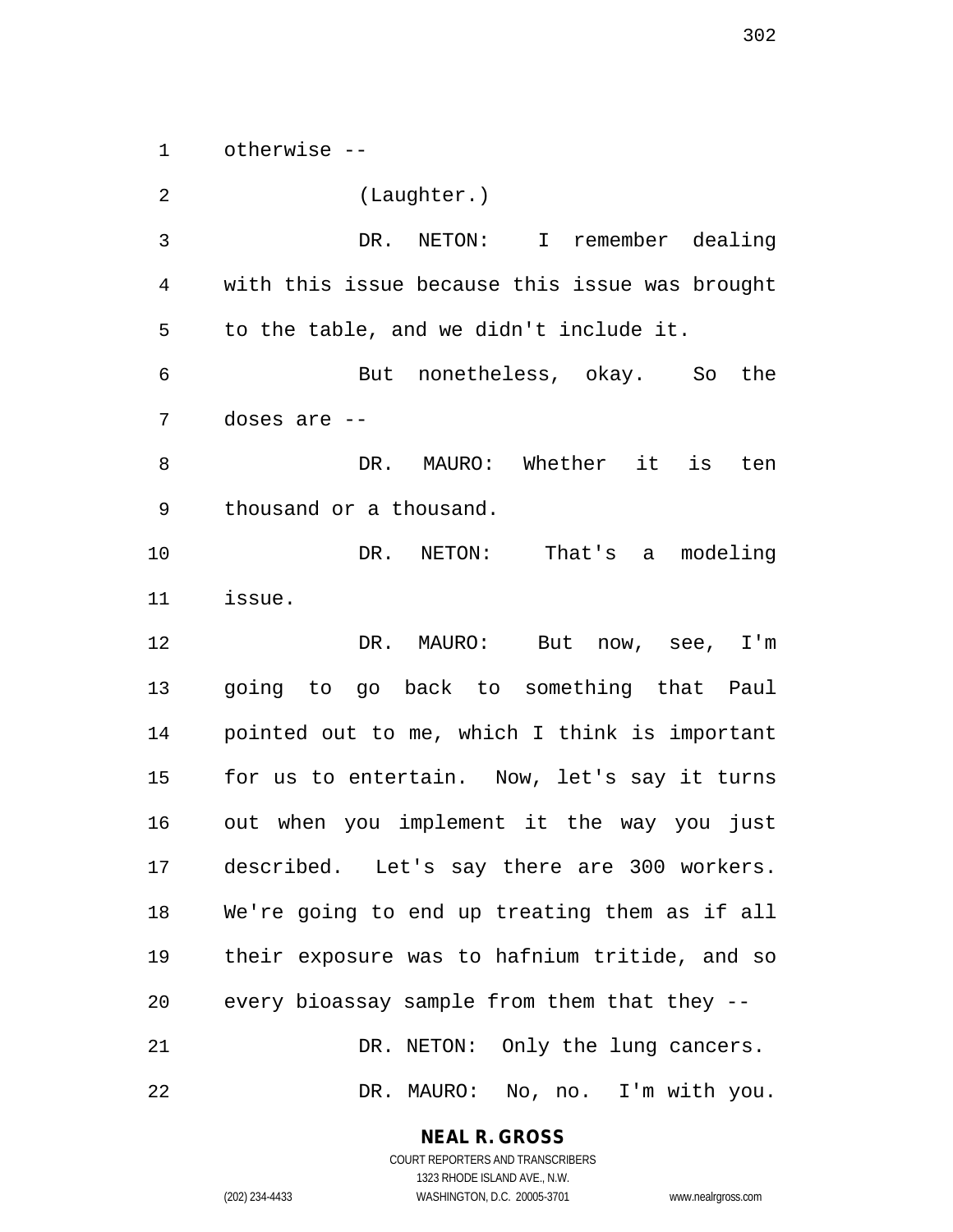They all --

| 2  | (Simultaneous speaking.)                       |
|----|------------------------------------------------|
| 3  | DR. MAURO: -- it turns out the                 |
| 4  | other organs as Joyce calculated, it's only a  |
| 5  | factor too high. In other words, the lung is   |
| 6  | going to be 1,000 to maybe 10,000 times higher |
| 7  | and the other organs would be maybe a factor   |
| 8  | or two higher.                                 |
| 9  | But let's say we decide to do                  |
| 10 | that. I think that's what --                   |
| 11 | DR. NETON: They're not the same.               |
| 12 | DR. MAURO: Well, I think she said              |
| 13 | it was -- well, anyway, now I'm going through  |
| 14 | a line of thought. For that to happen, we      |
| 15 | know that's impossible because the amount of   |
| 16 | tritium that moved through the facility        |
| 17 | compared to the amount of hafnium that -- so   |
| 18 | but Paul made a very good point when we were   |
| 19 | talking about thorium. The question becomes    |
| 20 | that person, that person. Is it plausible      |
| 21 | that that person, in theory, could have spent  |
| 22 | two, three years full time -- that's all they  |

# **NEAL R. GROSS**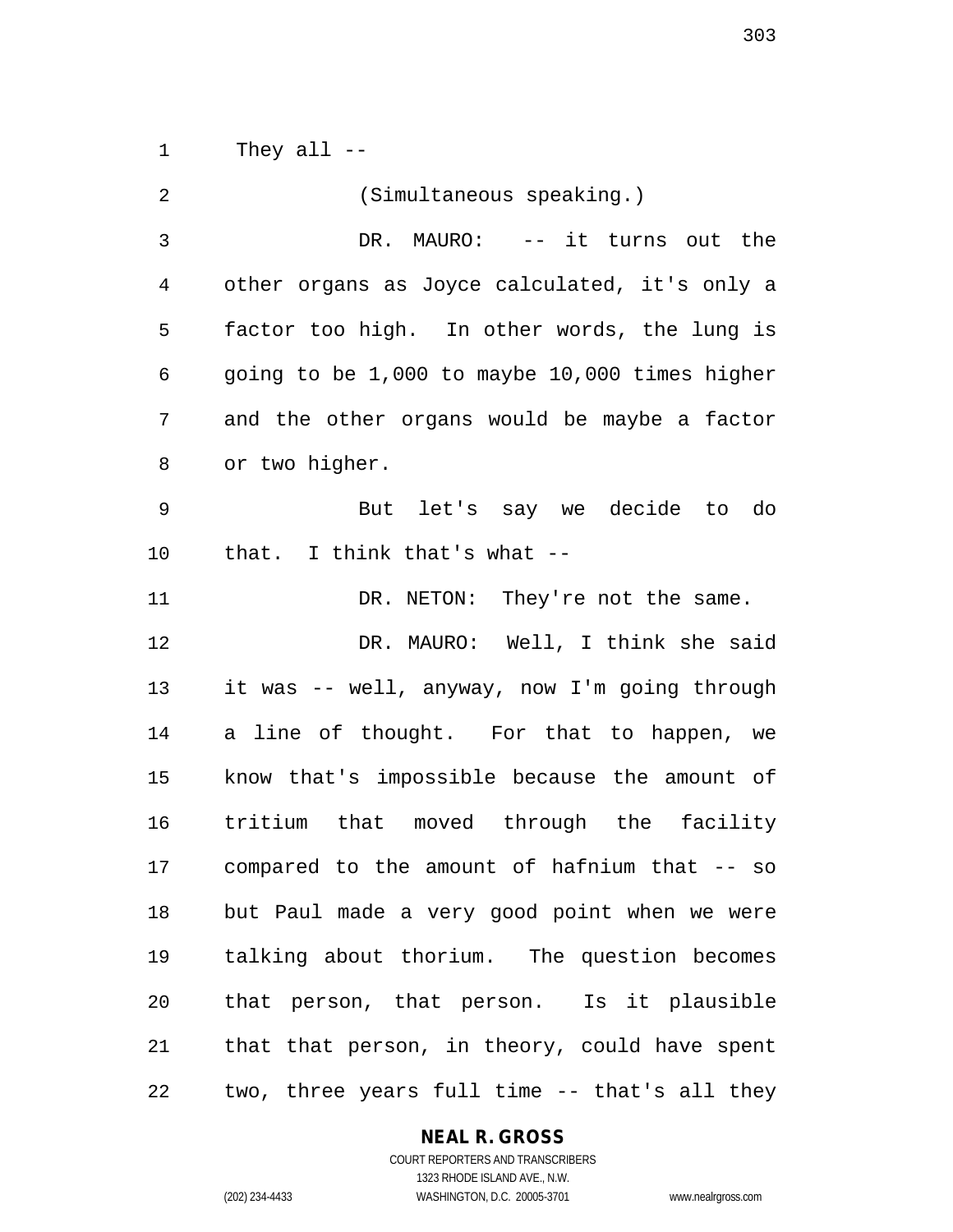worked with, nothing else -- hafnium tritide and therefore, every -- now, it comes to the plausibility issue. Now, if that's plausible, that is, we have a person that says, well, listen. It's plausible that that guy could have worked with highly insoluble forms of tritium his entire time he worked at that facility.

 And if the answer to that is yes, then it becomes plausible. If it turns out it's really not plausible, but the reality is that when you work at Mound, only an extremely small fraction of the time are you actually working with hafnium tritide. The rest of the time you're working with something else.

 So I think this all does come down to a plausibility question, notwithstanding the fact that Brant, you know, may want to resist that and say no, we could really define the population. Because I could see the population growing, the number of workers, to the point where are we now in the realm where

#### **NEAL R. GROSS**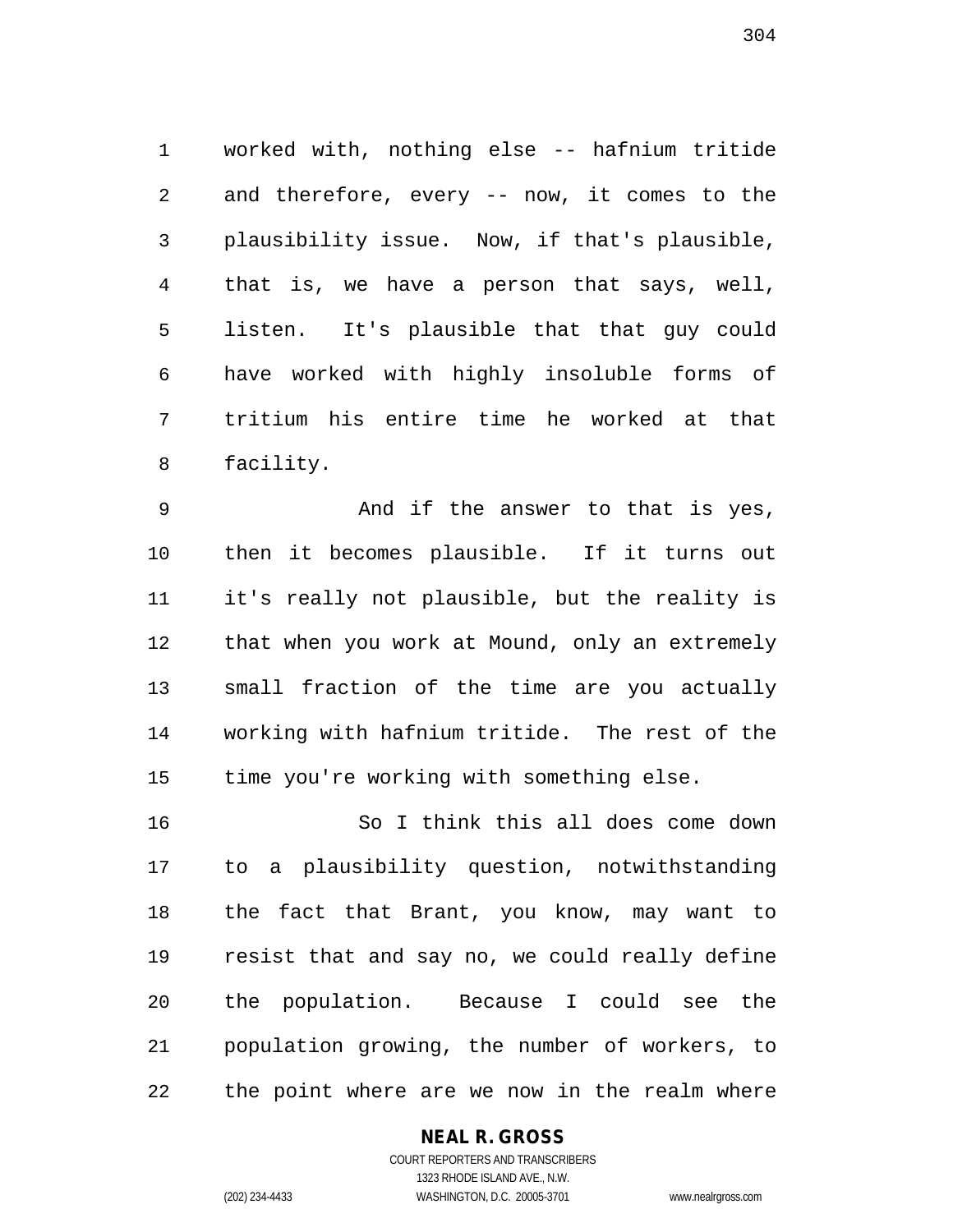it's now considered no longer plausible, and I'm hearing that the interpretation of the regulations -- and we don't interpret regulations. I know that -- (Laughter.) DR. MAURO: -- is, okay, you know, I guess if NIOSH decides that it's all -- we're going to make a very big tent. We have to. We have no choice because of the information you're limited by.

 DR. NETON: I'm not saying we've made that decision, but --

 MR. KATZ: Before you go on, let me just -- I'm hearing a lot of static on the line, and I'm afraid that maybe the people on the line can't hear. Someone on the line or maybe more than one has their phone off of mute, and we're hearing a lot of static -- and it went away. So maybe that solved the problem.

21 Thank you. Sorry.

DR. MAURO: I'm done. I guess I'm

# **NEAL R. GROSS**

COURT REPORTERS AND TRANSCRIBERS 1323 RHODE ISLAND AVE., N.W. (202) 234-4433 WASHINGTON, D.C. 20005-3701 www.nealrgross.com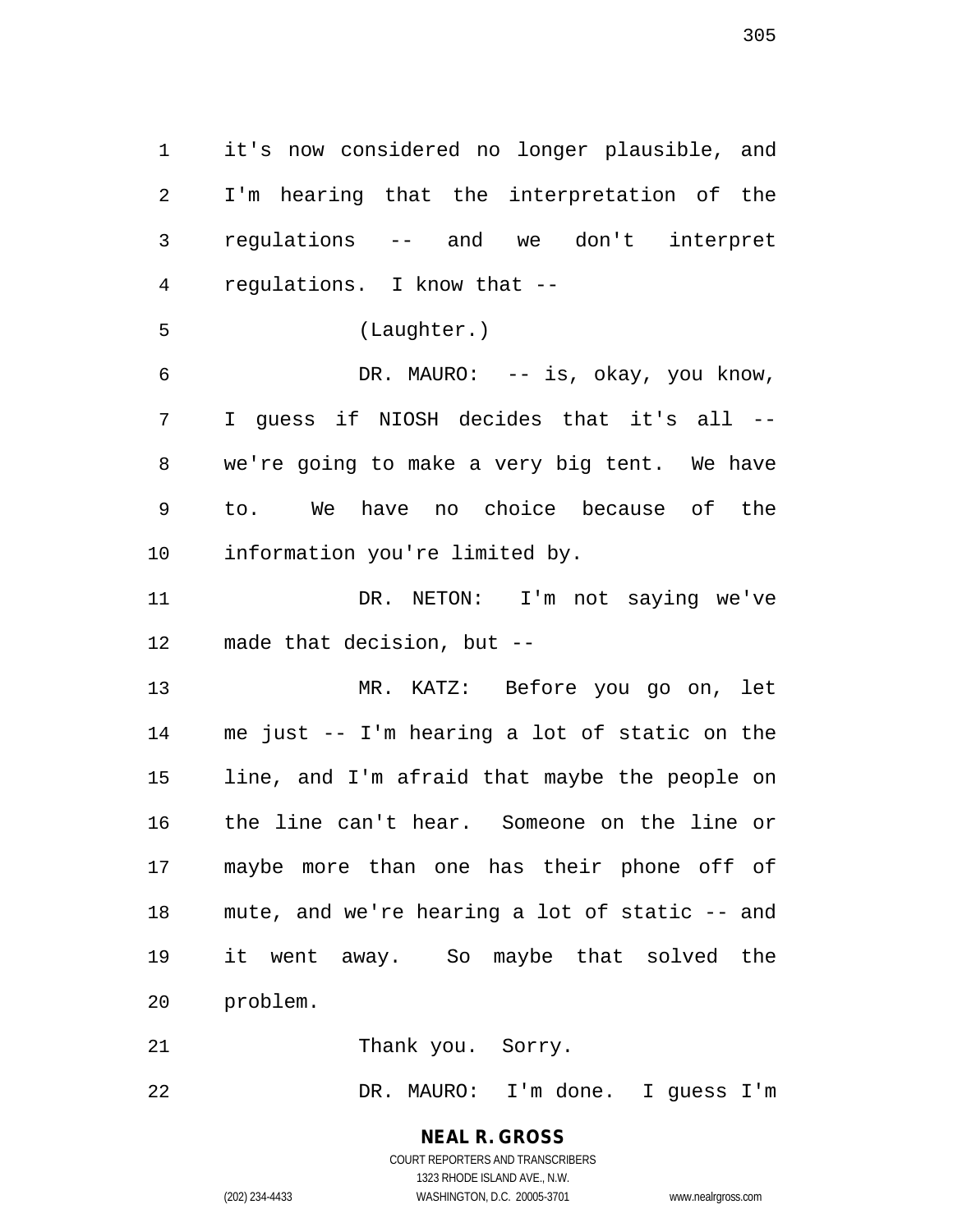saying I've been struggling for a long time with this plausibility issue. You know, when does the assigning some conservative assumption, you know, to cure the lack of information get to the point where it borders on the absurd?

 DR. NETON: I think you have a very good point, and quoting Dr. Ziemer or I paraphrase Dr. Ziemer, which is dose reconstruction is for individuals. When you look at that individual case, is it plausible that that particular person that you're looking at worked with hafnium tritide? Yes or no, or can I tell?

 I've got two exposure scenarios. 16 One says no; one says yes. The other one gives me a higher lung dose. I'm going with it. I'll go back to Bethlehem Steel right now, the poster child for this.

 Every worker who we did a dose reconstruction for at Bethlehem Steel after extensive review by a lot of people received

## **NEAL R. GROSS**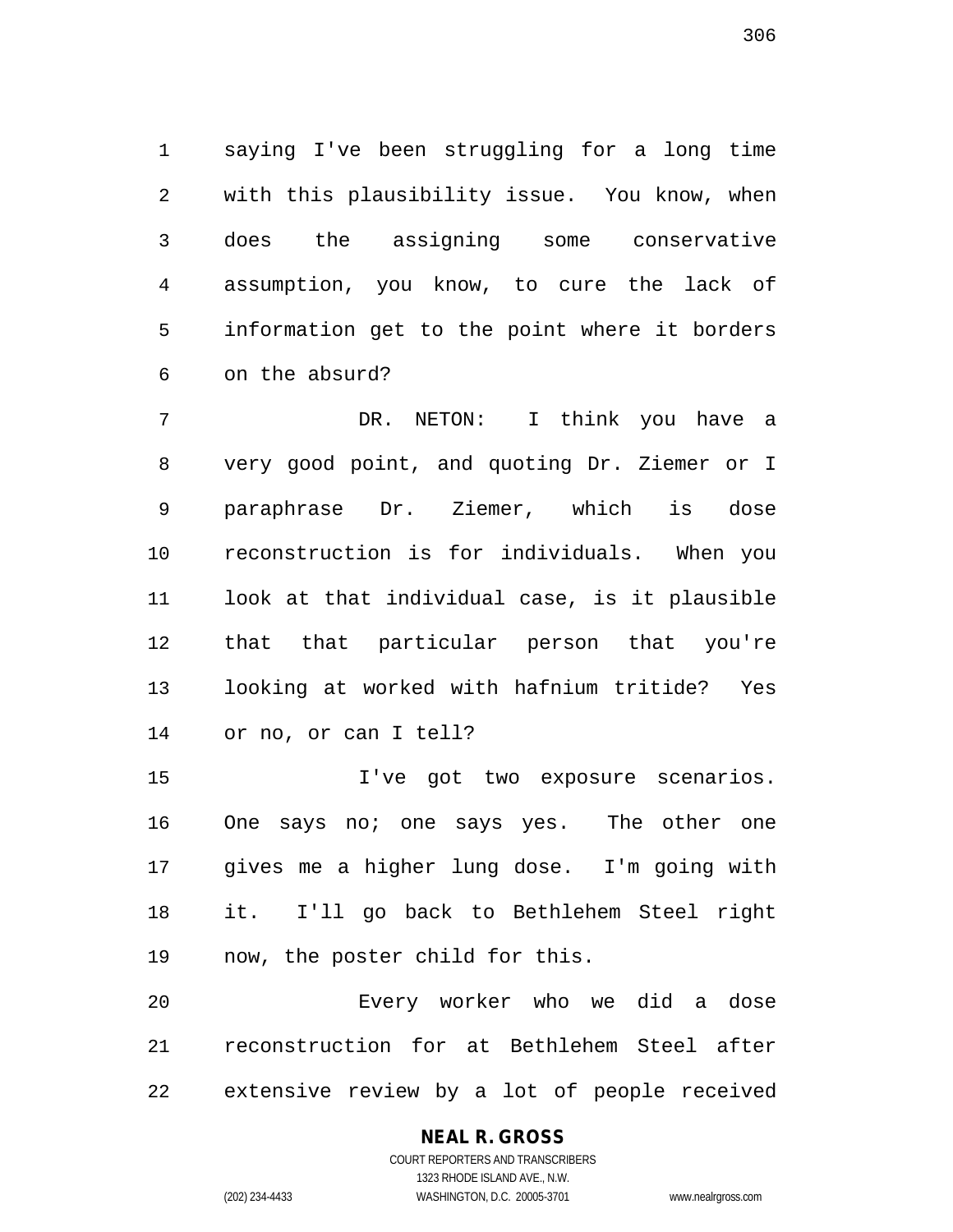the same dose whether it was the secretary the pipefitter, the parking lot paver or the guy working with uranium himself. So I'm not sure why this argument is now coming into being. CHAIR BEACH: Well, I think because it was limited to those ten people, and so we found proof that there was more than ten people and maybe we need to go back, sit down and -- MR. FITZGERALD: The situation was different. DR. NETON: I've heard two issues from us here. That's what's confusing me. One is there's more than ten. It's more than ten, but you can't apply it to everybody, and I'm saying, yes, you can because to find everybody who was plausibly exposed to that

 MEMBER ZIEMER: Well, if it's more than ten and you can't identify who the rest of them are, you've got a problem. It's not unlike what we had, say, at Oak Ridge Hospital

## **NEAL R. GROSS**

scenario.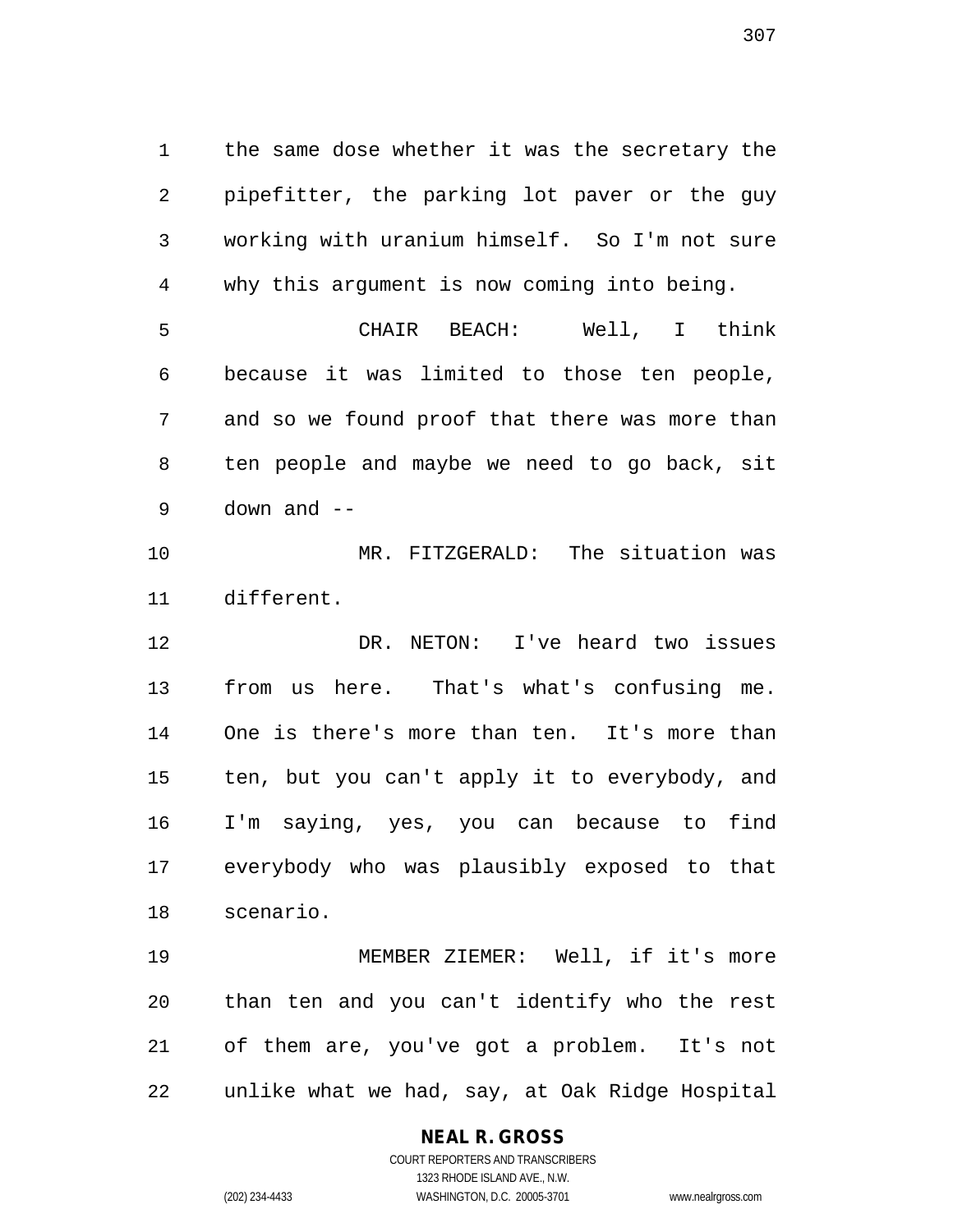where intuitively you say not everybody could have gotten that maximum dose, but you can't tell who it was or who it wasn't, and so is that plausible? Well, on an individual basis it becomes plausible only in the sense that you can't tell from that worker.

 DR. NETON: Well, I'd say it was a little different at Oak Ridge Hospital. We didn't know what the maximum dose was.

 MEMBER ZIEMER: All right. That's a different thing in that sense, but it's still the issue of you're treating everybody the same because you can't define what the restrictions were.

 You know, if there are some other places that you agree if Brant said, yes, okay. Here's another spot and there's 20 more people, that's not an issue per se. It's just a matter of -- on the other hand, if there's evidence that it's all over the place and we can't tell who, that's a completely different issue, I think.

#### **NEAL R. GROSS**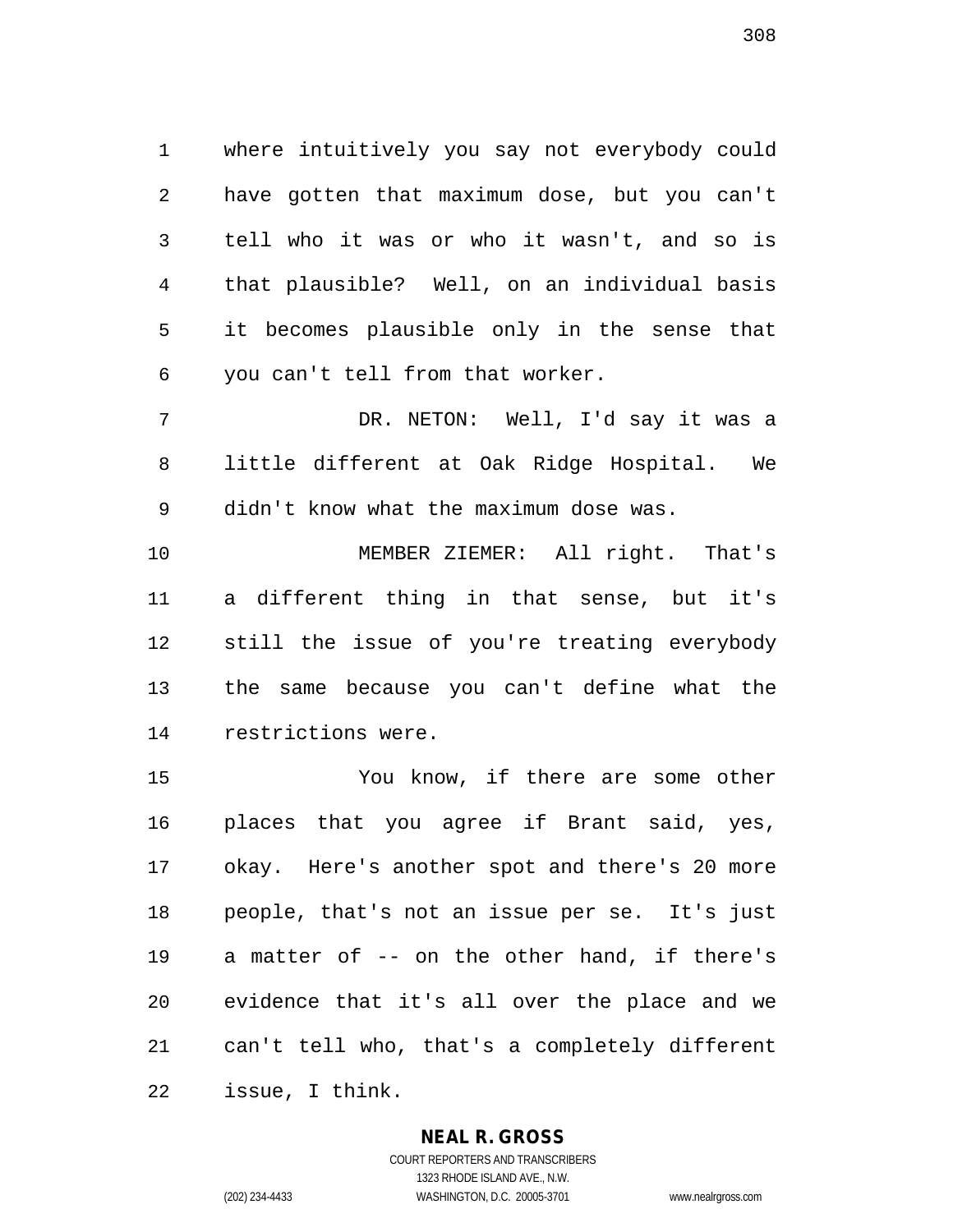It would be awfully surprising, based on what I'm hearing about this material and its use, that it was just all over the place for anybody to work with.

 DR. ULSH: That would be completely contrary to everything that we've seen.

 MEMBER SCHOFIELD: The other side of that is I would be willing to wager that if you look at that, you may have ten people who are, quote, assigned as tritium workers, but then you have crafts, guards, you name it, come through there, and they're not going to be on a bioassay necessarily for tritium. They may even be --

 DR. ULSH: They probably will be on a bioassay for tritium. You cannot go into these buildings without being on a bioassay for tritium. They will be.

MEMBER SCHOFIELD: At Mound?

DR. ULSH: Absolutely.

MEMBER SCHOFIELD: Okay. I would

## **NEAL R. GROSS**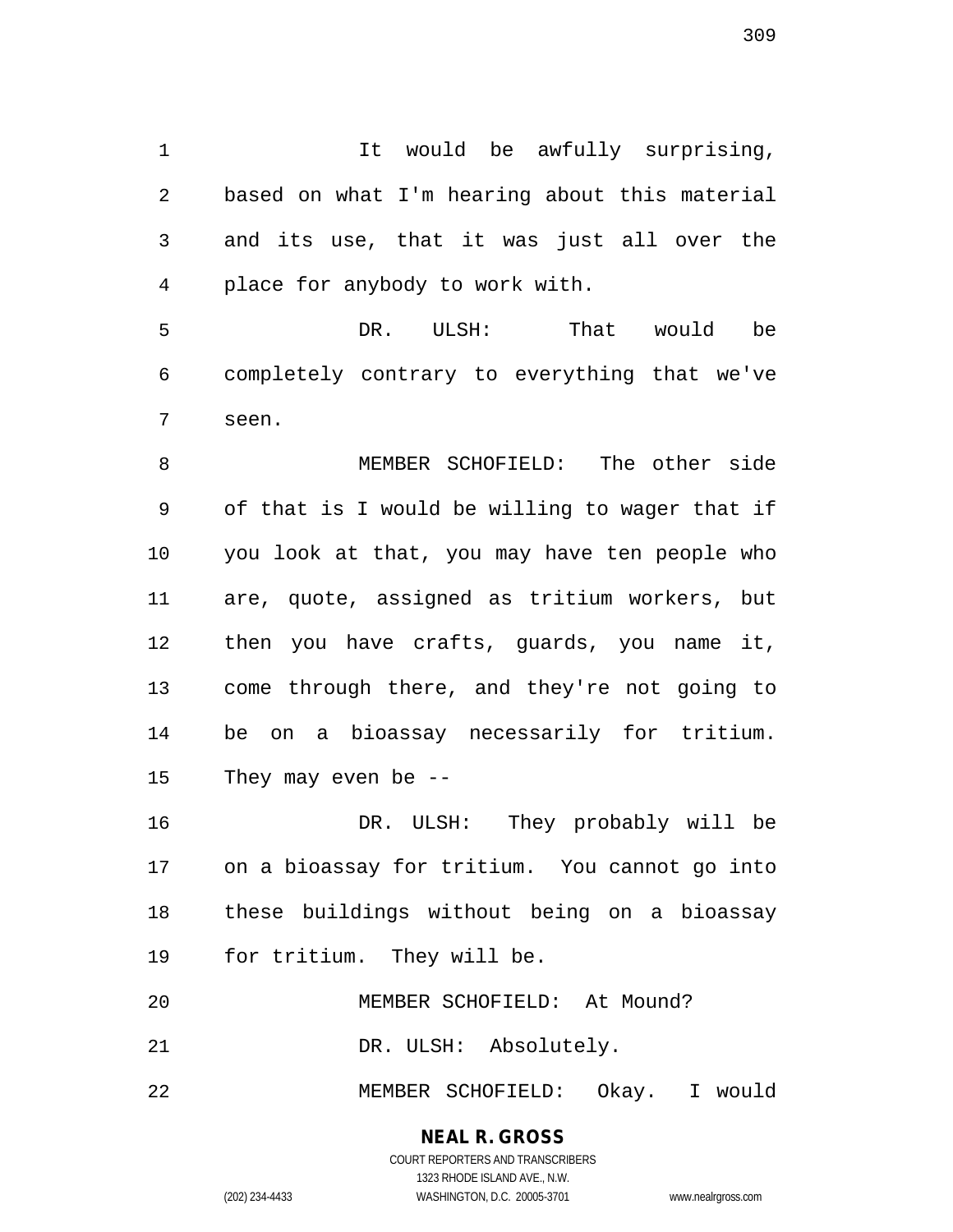disagree with you at other facilities.

 DR. ULSH: I'm just saying Mound. MEMBER SCHOFIELD: Maybe at Mound. Mound might be a different horse. DR. ULSH: You don't just wander into these double security-padlocked rooms or even the other tritide areas that you've described unless you're -- MEMBER SCHOFIELD: These people may have been escorted in there a lot of times, too, to do a job. They weren't told what was necessarily they were working with. They were in there to do a job, get the job done, and get out of there. DR. ULSH: If you visited that building, you peed in a bottle before you went in and after. I mean, well, definitely after. You definitely left one on the way out. MR. FITZGERALD: We reviewed that. I think we're pretty secure on that issue. Maybe what should have -- you know, again, this was framed up in a way which

#### **NEAL R. GROSS**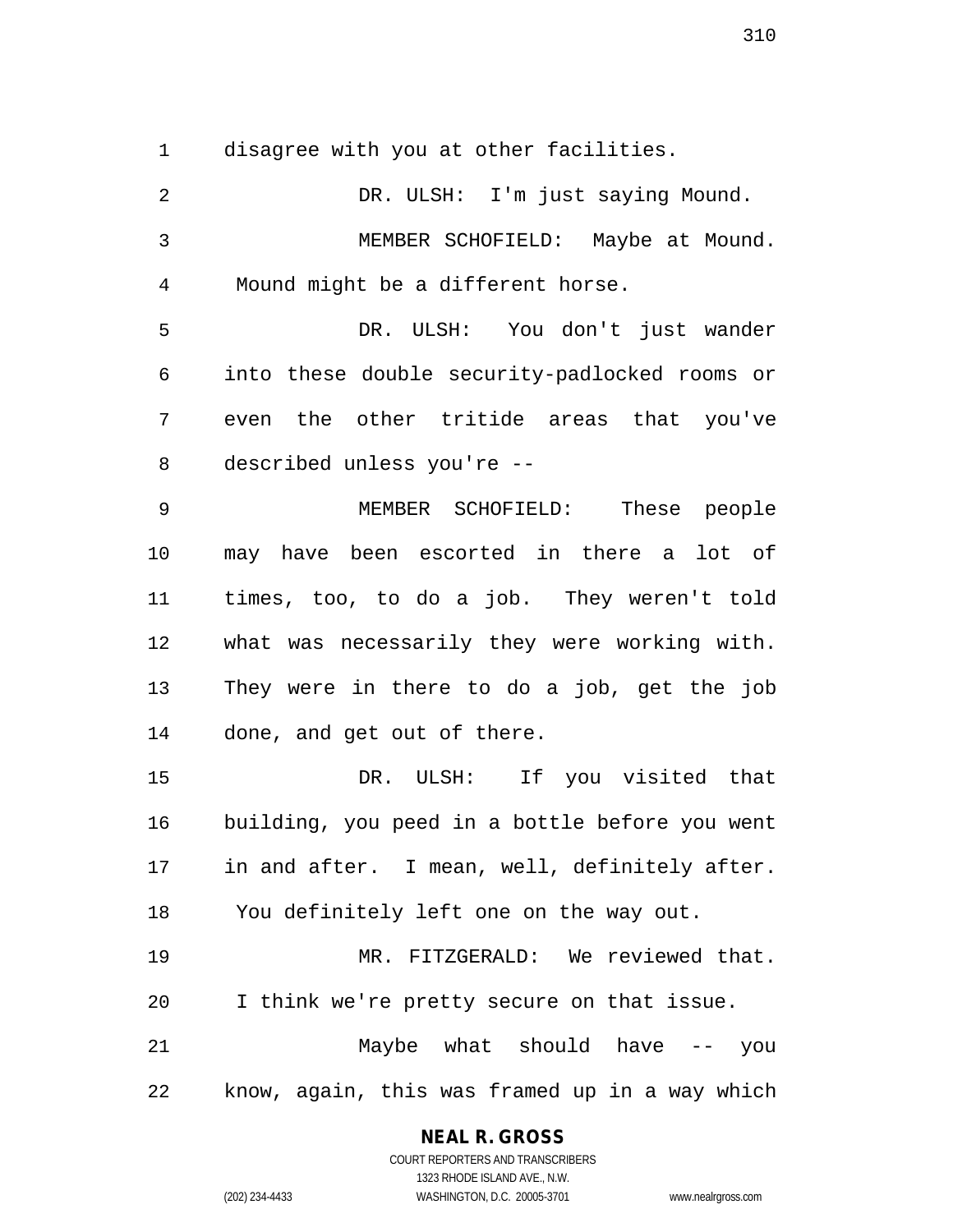should have been a question of the plausibility. Of course, the interpretation of plausibility for the regs is not -- yes, I think we posited that thing because we didn't see anywhere you could go if you could define. We saw the intent of defining the population, but if the population could not be defined, then, you know, the question was is there a plausible way to go. DR. NETON: Either way we can do it. MR. FITZGERALD: Yes. DR. NETON: It's either ten or it's more, and if it's more, we're going to be claimant-favorable. DR. BISTLINE: How about the waste from that facility and D&D of the facility? Were other people exposed? I don't know. I'm just asking. DR. ULSH: We asked that question specifically of the workers that we interviewed, and due to security concerns,

## **NEAL R. GROSS**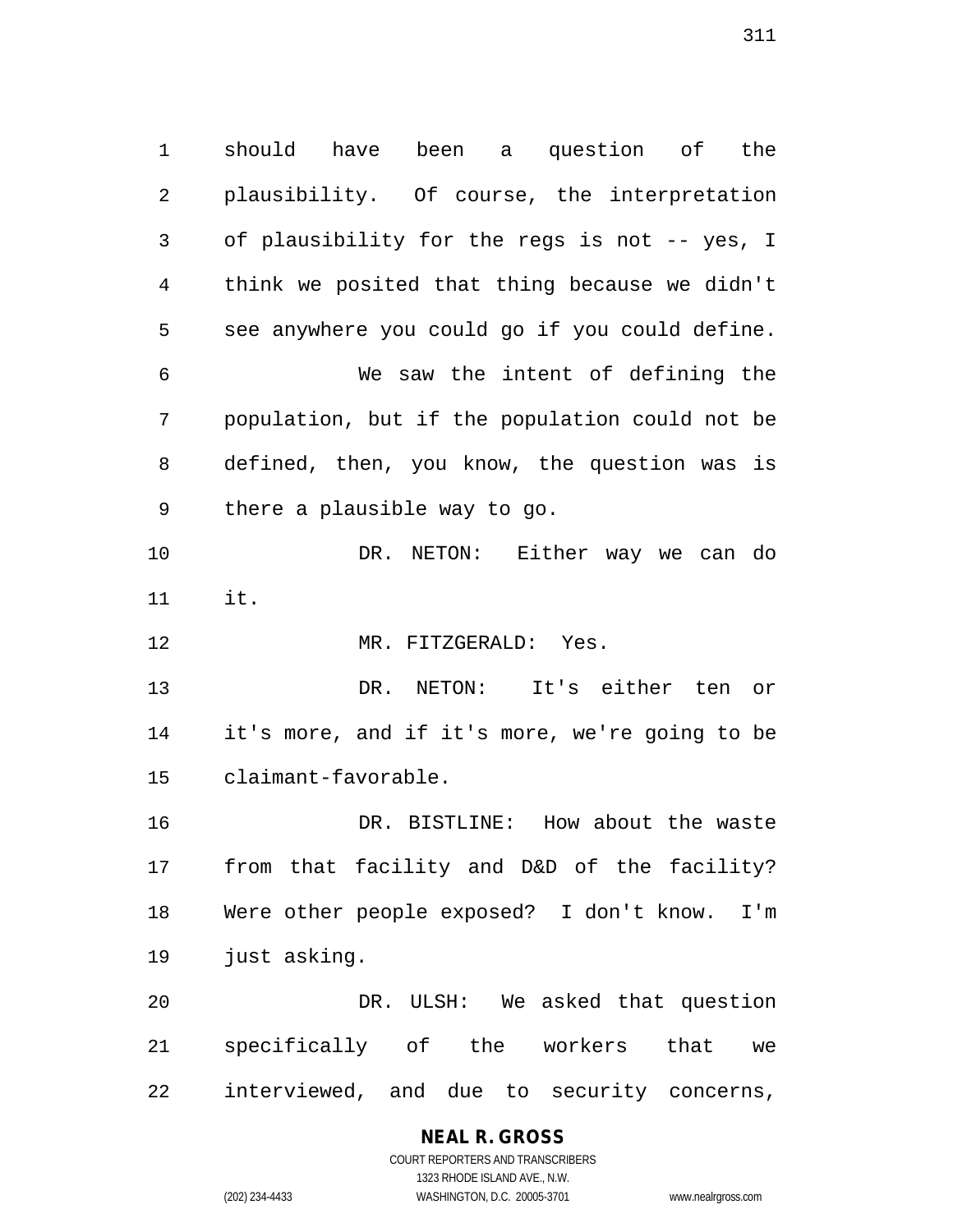they didn't want anyone to even know that that stuff was there. Due to security concerns, the lab people, meaning the people on the list of ten that we were given, cleaned up their own labs. Well, in terms of the equipment that was used in this operation, they cleaned it down to clean standards because you don't want, if you've got highly secret materials, you don't want to release free release equipment that has that material in it. You want to protect the confidentiality of it.

 So if you read the notes from the interview that we provided, we asked specifically what about D&D workers; what about people climbing around in the rafters, and they all three of them answered in the negative. That wouldn't be a significant exposure potential.

 Now, if you read some Mound documents, in particular, related to tritides during the D&D era, they were concerned about being able to detect. They didn't have a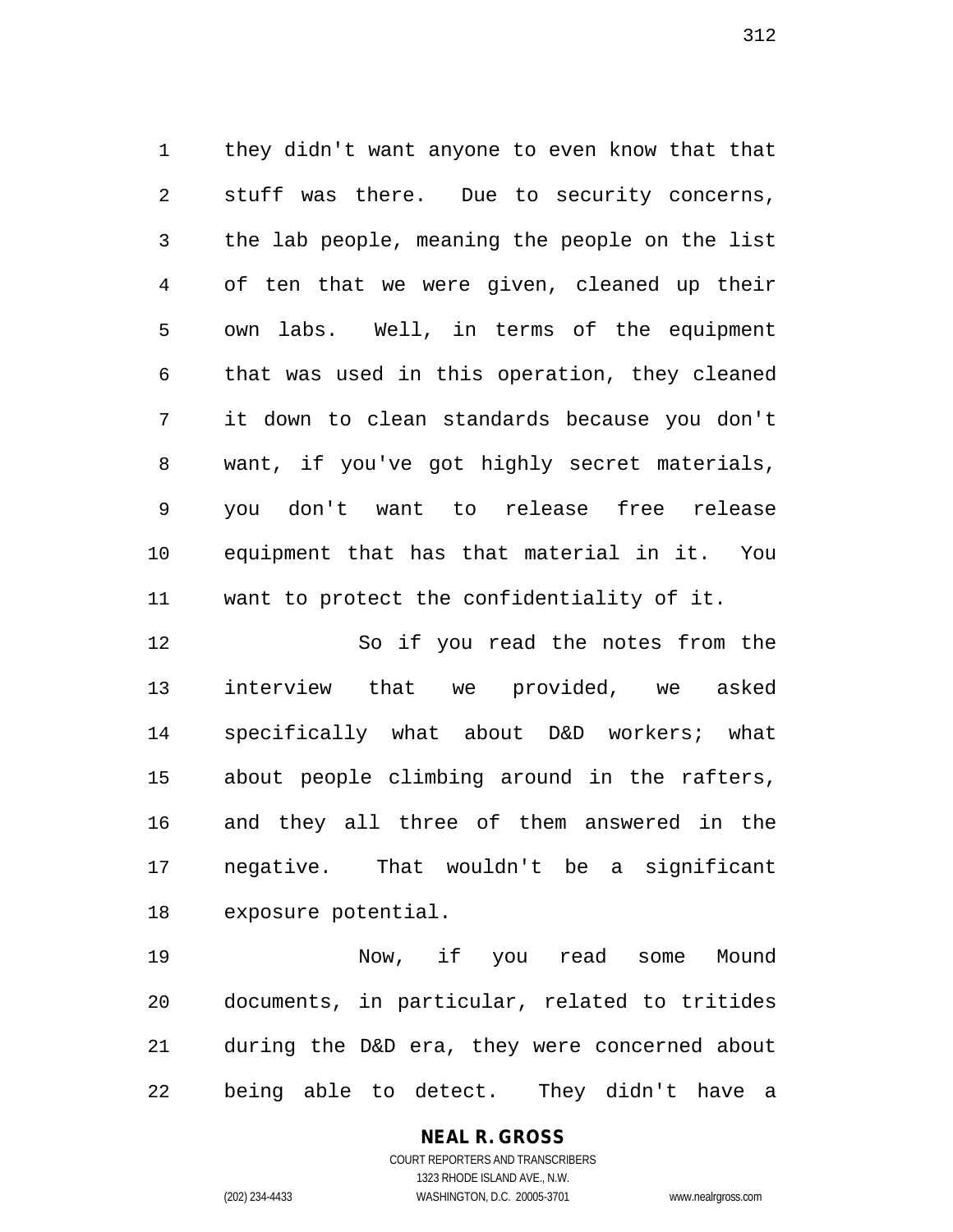bioassay in place, as Kathy indicated in that quote that she gave earlier.

 DOE requires you to have a bioassay method in place to be able to detect doses as low as 100 millirem. And, indeed, they did not. That was the source of a lot of heartburn with relation to this material.

 DR. NETON: So it sounds to me that there is some work to be done in the background related to these other documents that indicate that this material could be elsewhere.

 DR. BISTLINE: How about the other tritides that are stable tritides, not intermediate tritides, but considered stable tritides besides --

 DR. NETON: It would default to the class that would give the highest dose to the organ being constructed just like I read out of our regulation.

 DR. ULSH: Well, and again, I go back to  $-$ 

> COURT REPORTERS AND TRANSCRIBERS 1323 RHODE ISLAND AVE., N.W. (202) 234-4433 WASHINGTON, D.C. 20005-3701 www.nealrgross.com

**NEAL R. GROSS**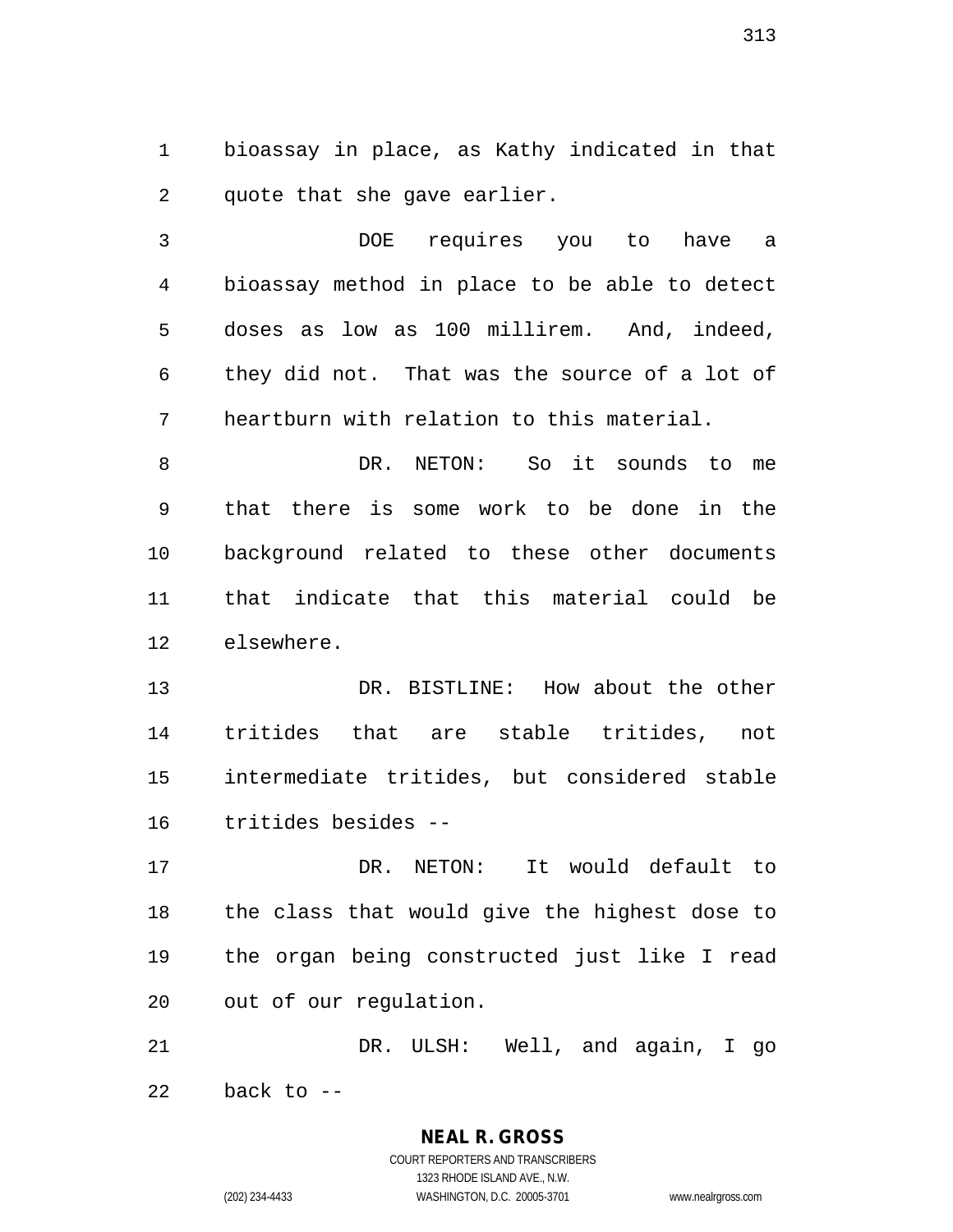DR. NETON: There's Type M or -- DR. ULSH: Right. You have to also not only consider the solubility in isolation, but the exposure potential, and that's why we specifically looked at the ones that we were asked to look at in the Germantown meeting in terms of what was the exposure potential, how extensive the scale was, and to a man all three of them said hafnium tritide was the worst. If you look at the articles from Zhou and Chang, they clearly indicate that hafnium is the worst, and again, I go back to what I said earlier. If there's a worst one out there, I can't prove a negative. I can't prove -- DR. BISTLINE: No, I'm not saying worst, but I'm saying that's close to that, scandium, iron oxide, et cetera -- 19 DR. ULSH: Nothing that I've seen.

 Everything that I've seen indicates that hafnium tritide is in a class by itself, and you have to keep in mind what the purpose of

## **NEAL R. GROSS**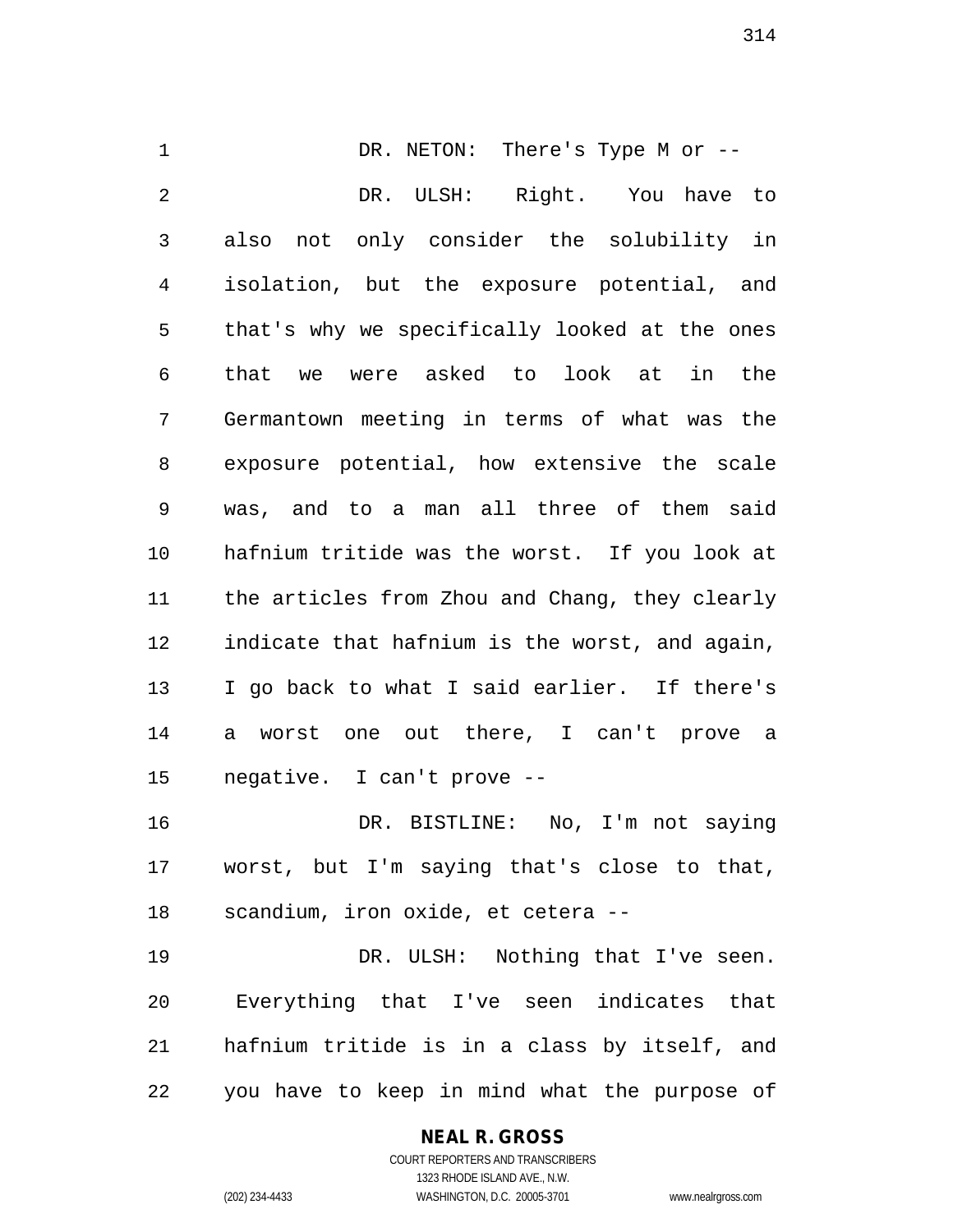working with these compounds was.

 DR. BISTLINE: Oh, yes. DR. ULSH: It was to tightly bind tritium. You didn't want this stuff floating off. DR. BISTLINE: Well, but there were others that were used for the same purpose. DR. ULSH: Well, exactly. I mean, uranium tritide is -- DR. BISTLINE: No, I'm talking about other ones that are classified as stable tritides. DR. ULSH: Okay. Well, obviously I'm not going to go into that. DR. BISTLINE: Okay. MS. ROBERTSON-DeMERS: Bob mentioned that Mound had eight stable metal tritides that they identified. Just for your benefit, why we brought up the fusion is two of them are byproducts of handling a lot of tritium gas and HTO, and that's where it comes

#### **NEAL R. GROSS**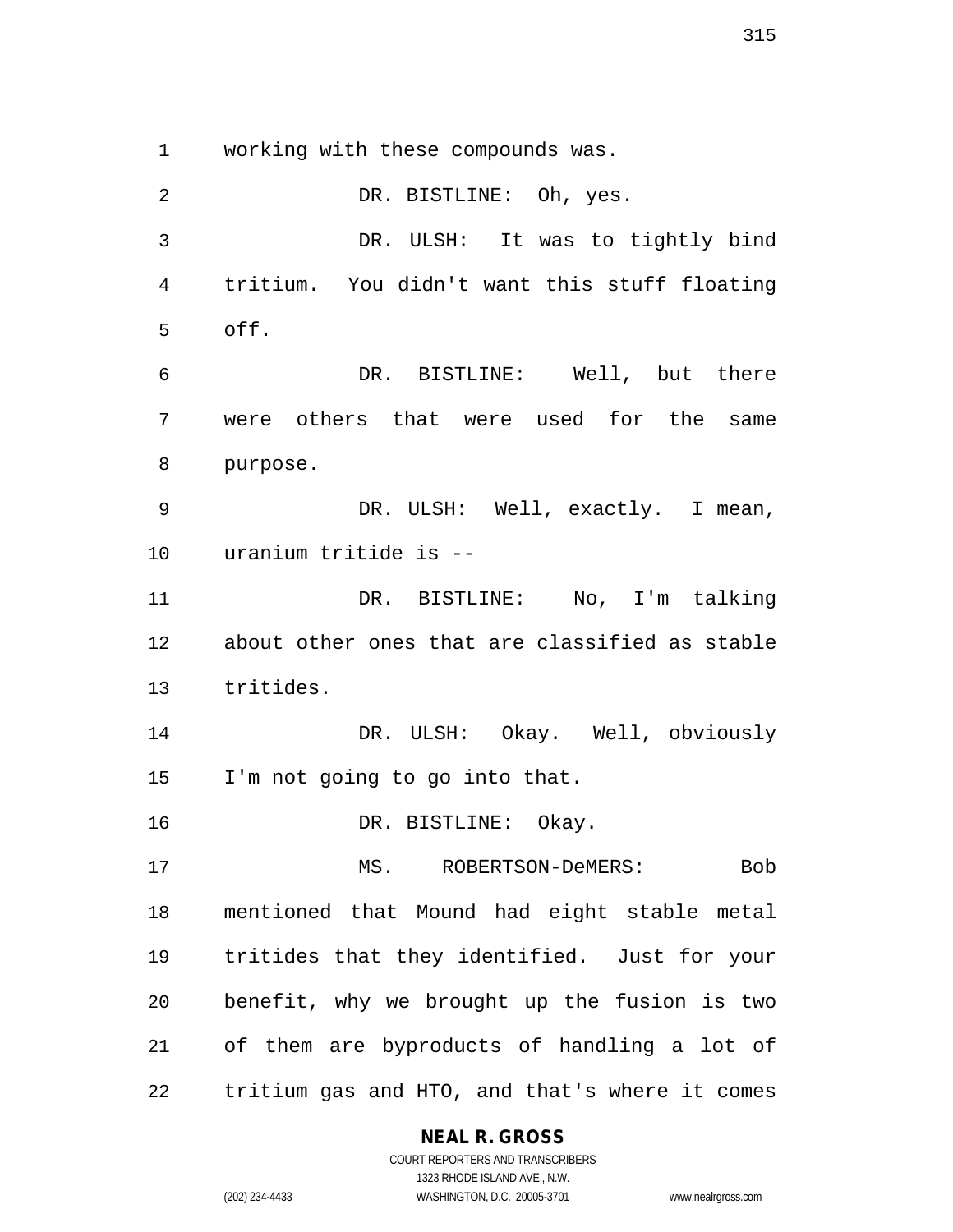into play in D&D and in evasive maintenance operations and stuff.

 And there's also insoluble organically bound tritium that exists and is produced through diffusion of tritium.

 MEMBER CLAWSON: Well, I guess I go back to what we got into in Savannah River, which reverts even up to Mound, and that is that these people may have been escorted into these facilities and so forth, but any of the maintenance on any kind of pumps, any kind of -- how it dispersed through everything, and you're telling me that all of this stuff was taken care of by these people. I'll bet you any of these pumps or oil or anything else like that went out, I think you'd be pretty hard pressed.

 You can say that, but I'll bet you're pretty hard pressed.

 DR. ULSH: Well, certainly there is an issue of organically bound tritium in pump oils. I wouldn't dispute that. I would

## **NEAL R. GROSS**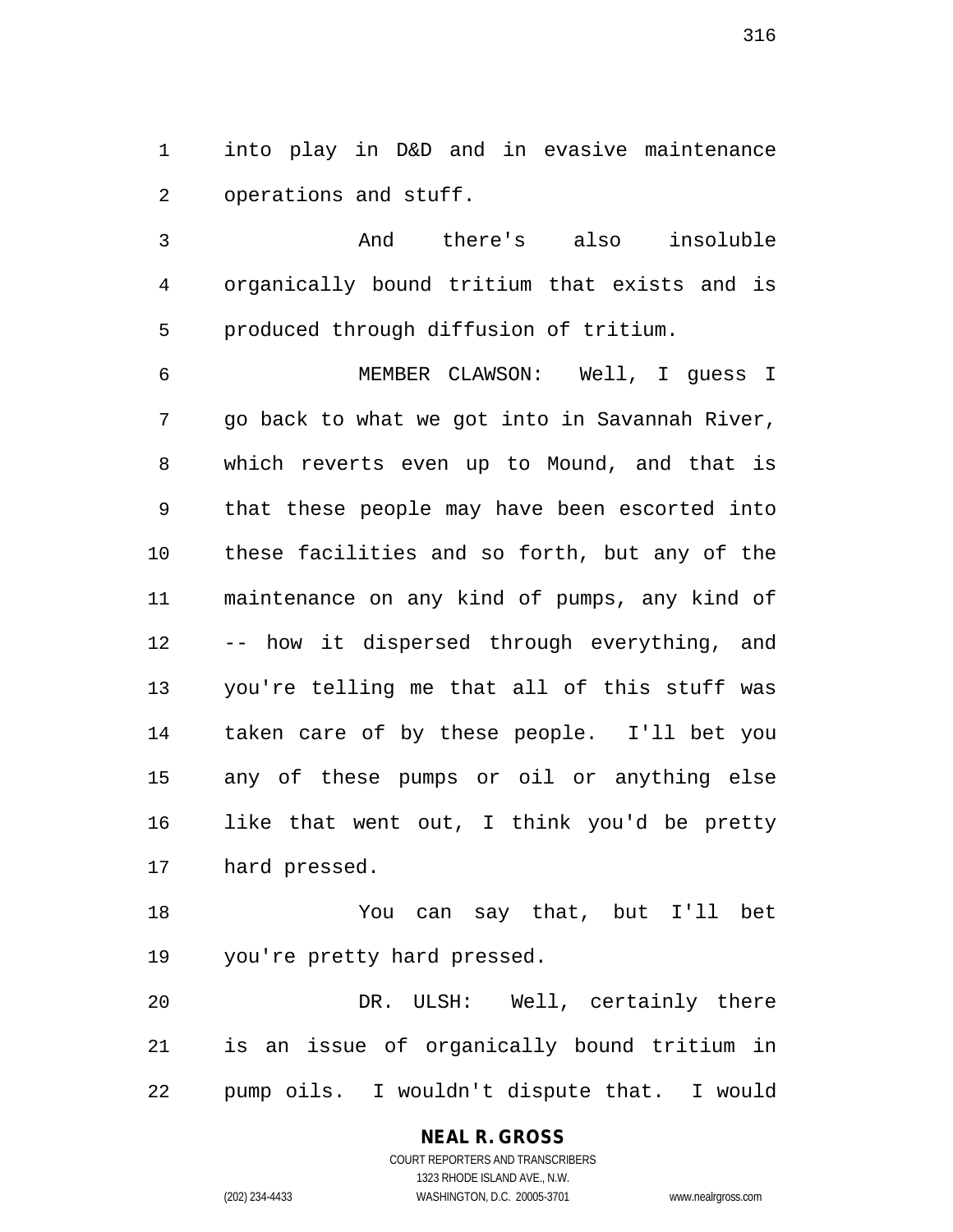also not represent to you -- in fact, I made this mistake in Germantown and Bob called me on it -- I won't tell you that these people cleaned their own trash cans. They didn't. They were escorted in. They were on tritium bioassay, but hafnium tritide was always handled doubly contained.

 They did have two incidents that I'm aware of where you would call it a spill, two discrete incidents that we know about. The doses from those have been estimated. So I don't think that that's an SEC issue, but under normal operating circumstances that you're describing, Brant, day to day operations where people come in to do maintenance, to clean the floors, whatever, first of all, they didn't handle this material outside of a containment environment under normal operating circumstances, and certainly, number one, you would never just take it out and work on a bench and, number two, even if you did, you wouldn't then open the door and

#### **NEAL R. GROSS**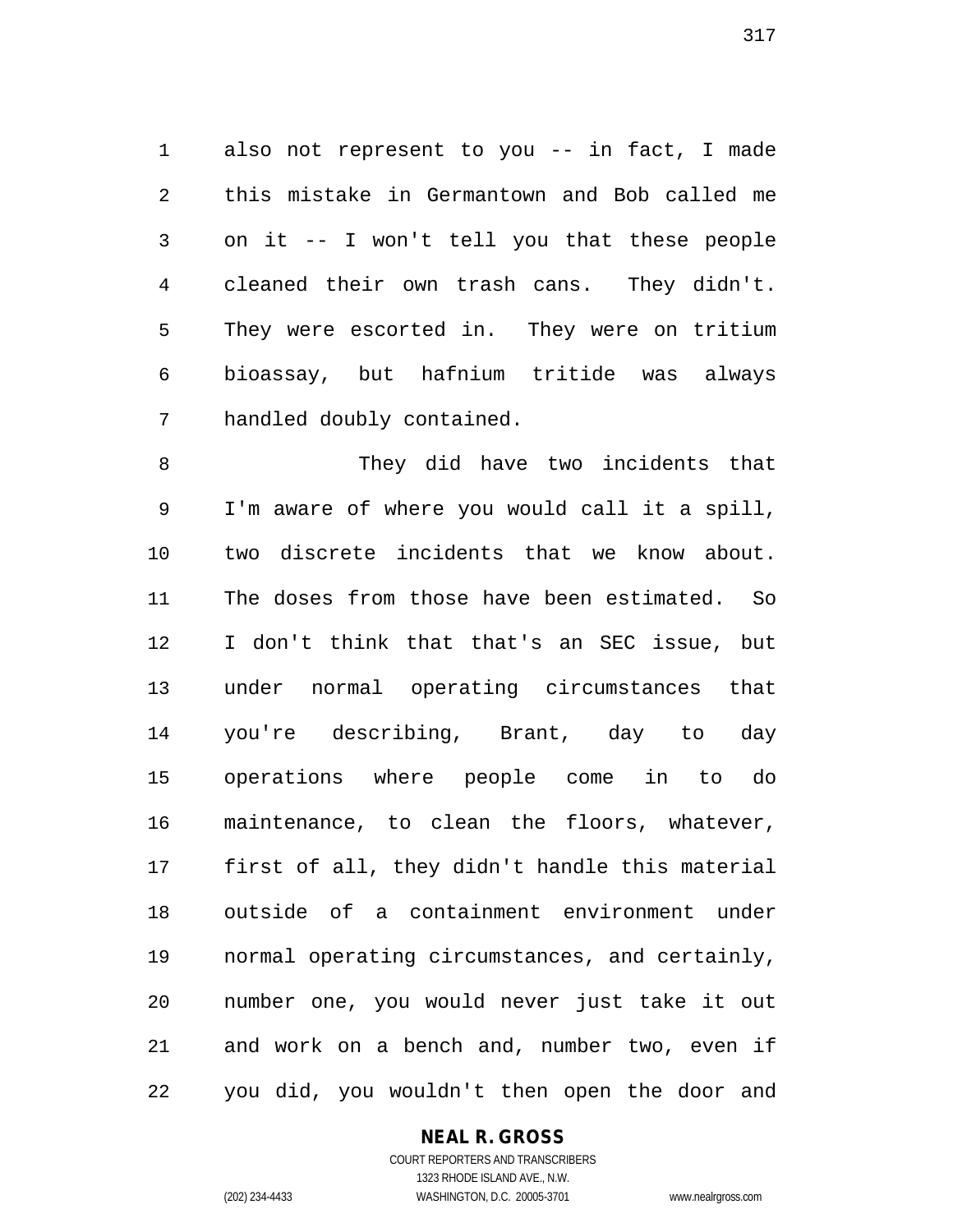let some guy in to change the trash.

 MEMBER CLAWSON: Well, you've got different people going in there though. This is what I'm trying to say. You'd have instrument techs. You'd have everything else like that. The way I do right now, we bring lots of people into our area there, but they don't know what we're doing and they don't need to. They've got to change. They've got to change a parameter or they've got to change something on our -- 13 DR. NETON: So they have a need to know. MEMBER CLAWSON: Yes. MS. ROBERTSON-DeMERS: Can I make a clarification here? There are really two sets of people here. There's the individuals who produced material on purpose. MEMBER CLAWSON: Right. MS. ROBERTSON-DeMERS: Then there's the individuals who are potentially

# **NEAL R. GROSS**

COURT REPORTERS AND TRANSCRIBERS 1323 RHODE ISLAND AVE., N.W. (202) 234-4433 WASHINGTON, D.C. 20005-3701 www.nealrgross.com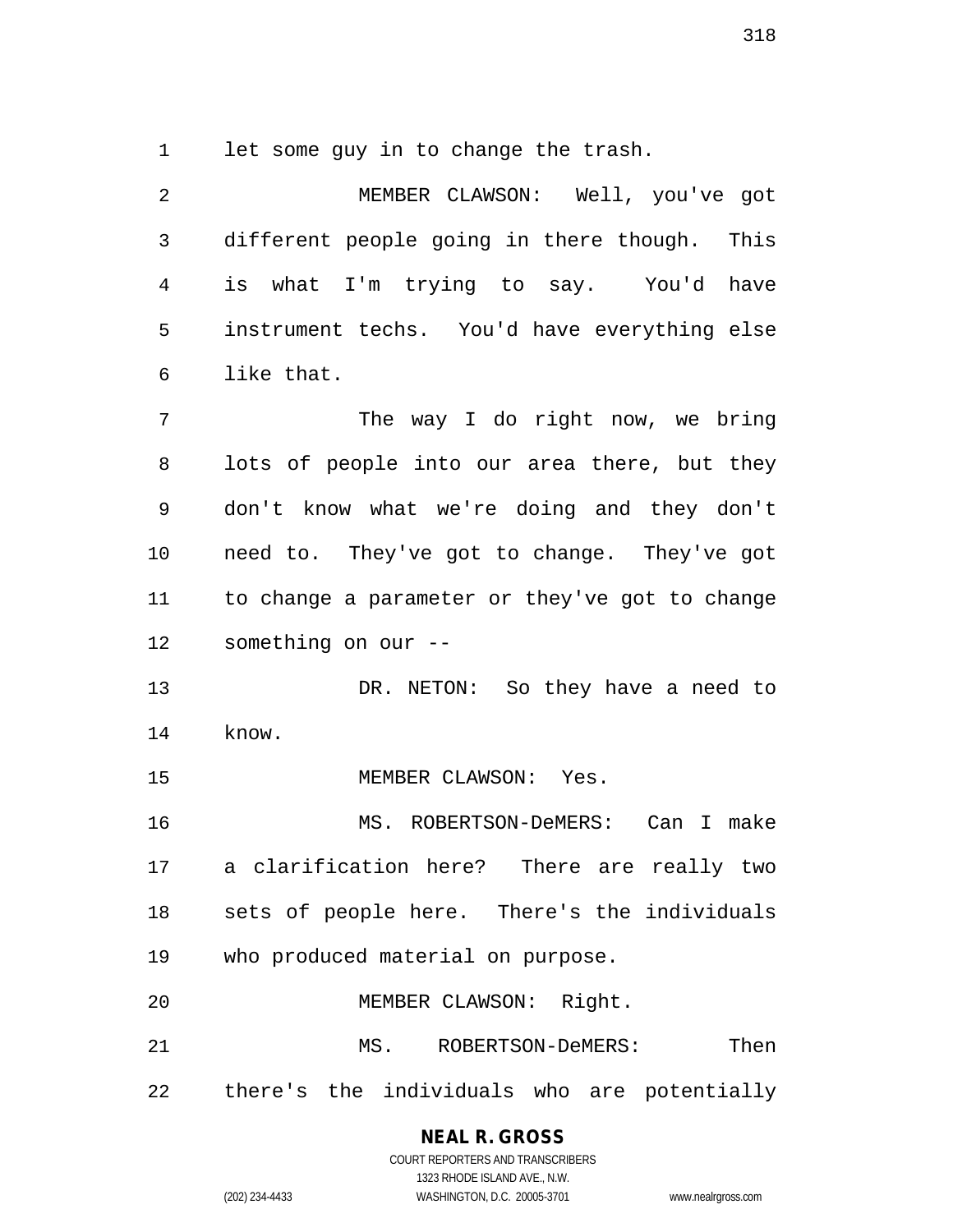exposed to tritides since tritium gas and HTO diffuse into material, and as D&D and intrusive maintenance came, this was re- suspended. Okay? So this side is non- production. This side was not directly involved with processing of a product.

 DR. ULSH: Okay. I don't necessarily disagree. I think we have to differentiate between hafnium tritide and other tritides. No one, I would contend to you, was accidentally making or exposed to hafnium tritide that way. You can envision other tritides, for instance, iron oxide, rust, that kind of thing, and that's exactly why we're saying with the exception of this group of ten people that we know were exposed to hafnium tritide, for everyone else on the tritium bioassay program at Mound, we're assuming that they could have possibly been exposed to some of these intermediate tritides, intermediate compounds, intermediate solubility tritides like the kinds you are

#### **NEAL R. GROSS**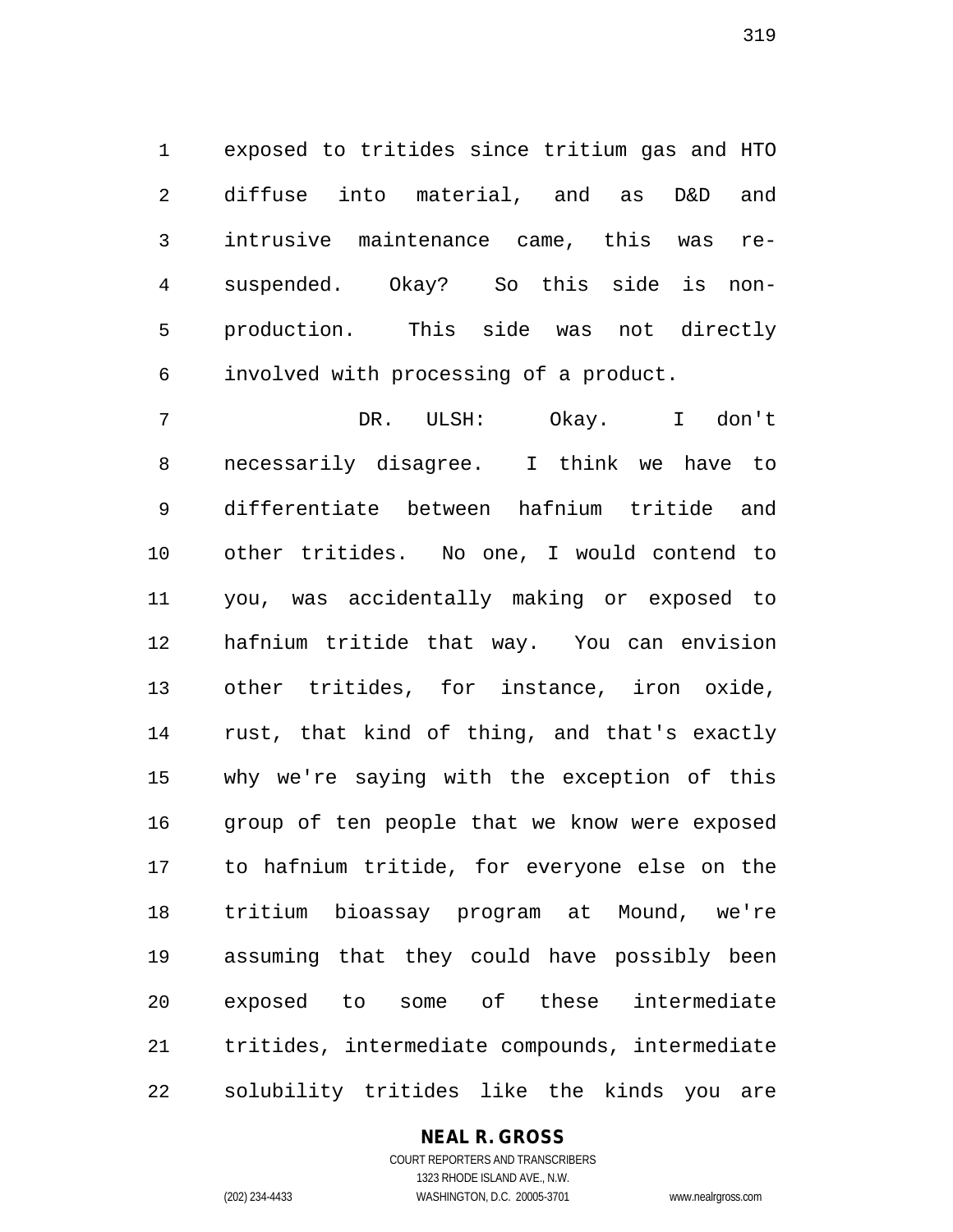describing.

 MS. ROBERTSON-DeMERS: But where is the solubility study on iron oxide tritide? Because I haven't been able to locate one, and like I said, Mound calls it a stable metal tritide. DR. ULSH: It is specifically addressed. I specifically asked about rust in terms of in the interview that we did with three workers, and they all to a man told me that it is less soluble than hafnium tritide. It is certainly delimiting or more soluble. I mean, keep in mind what we're going to do with this. You've got on the one end of the spectrum hafnium tritide. On the other end of the spectrum you've got tritiated water. Hafnium tritide is highly insoluble. Tritiated water is highly soluble. For lung and I would say maybe even respiratory tract organs, hafnium tritide will be the limiting case.

22 At the other end of the spectrum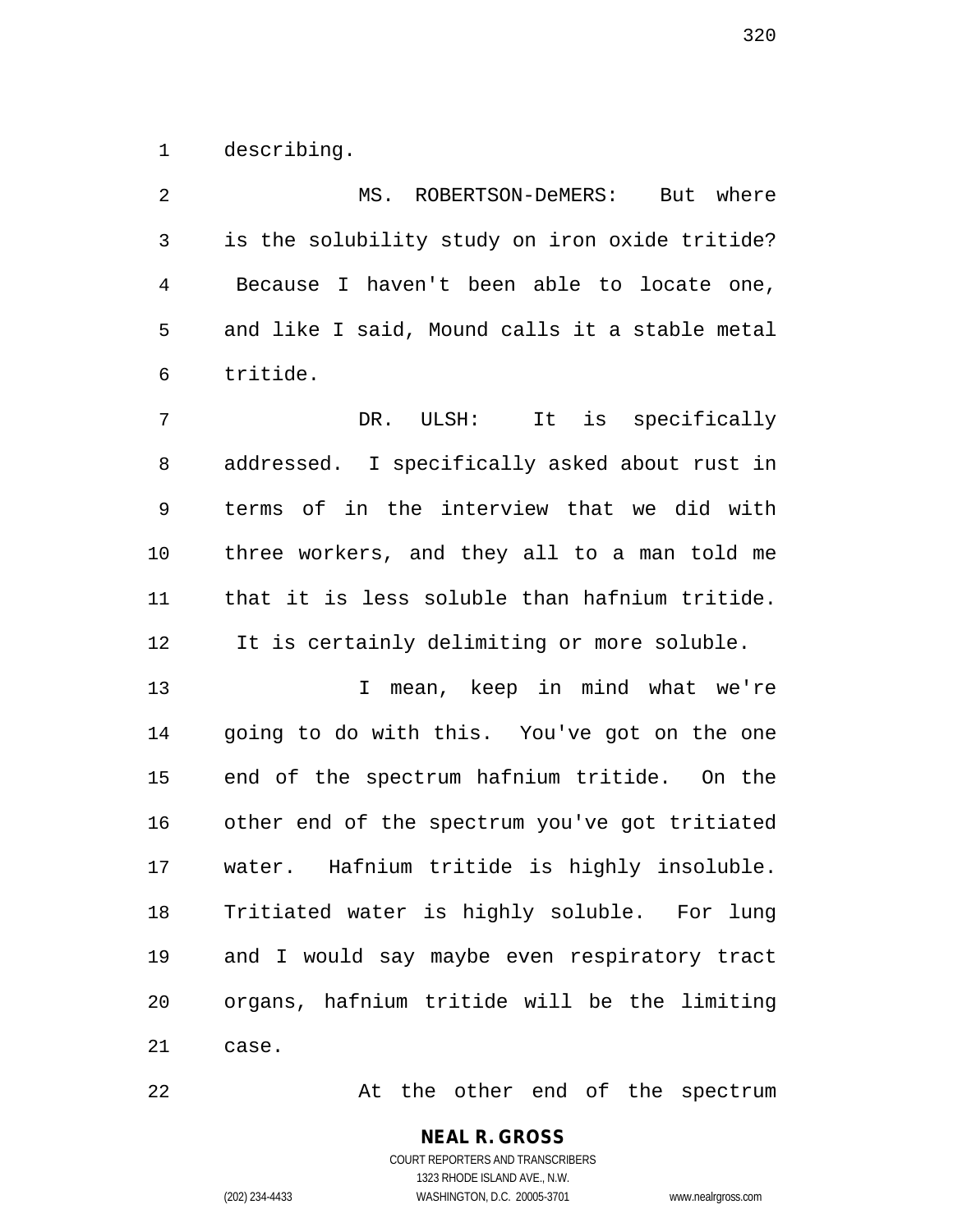every other organ that I can think of tritiated water will be the limiting case. We're getting all balled up in these intermediate things, but these are the two that we're going to use in practice because that's what's claimant favorable.

 We are not proposing -- with the exception of the ten people possibly exposed to hafnium tritide, we are not proposing to make any kind of a differentiation for the rest. We're going to say if it's claimant- favorable, we're going to assume hafnium tritide. If it's claimant-favorable, we're going to assume exposure to some of these intermediate solubility tritides, and if it's claimant-favorable, we're going to assume tritiated water. These are the bounding; these are the ends of the spectrum.

 I think that the proposed approach that we're putting out there accurately reflects what we know about Mound, and considers the claimant-favorable application

## **NEAL R. GROSS**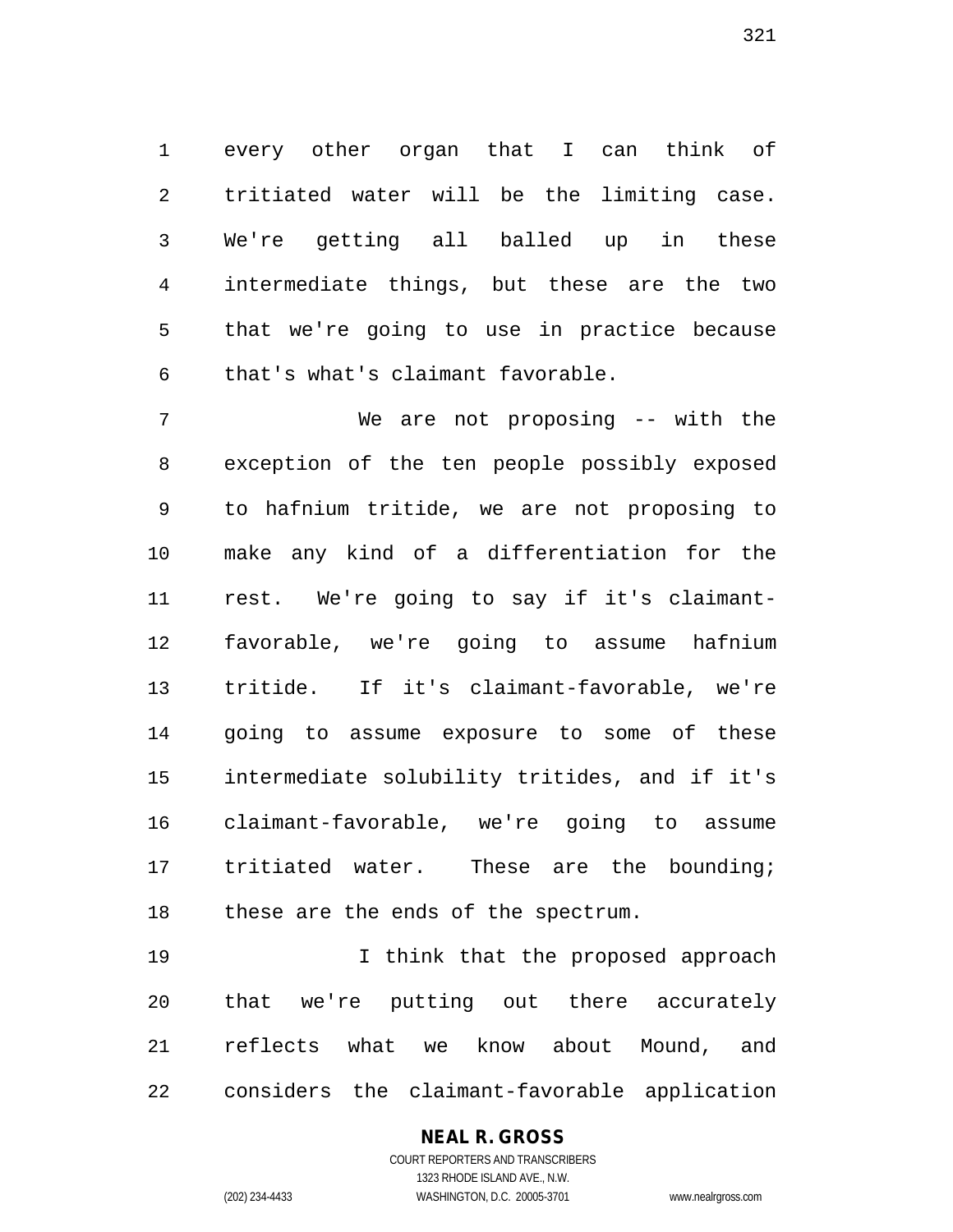to this approach.

 DR. LIPSZTEIN: So did I understand correctly if you don't know the solubility of the tritide, you will assume Type S? DR. ULSH: No. Well, I don't agree with the premise of your question. If we truly don't know the solubility, then assume type S? Sure, but I would say to you that we do know that hafnium tritide is the worst of -- DR. LIPSZTEIN: Yes, because it has even a longer half-time in lung than type S. DR. ULSH: No, it doesn't. DR. LIPSZTEIN: -- the ones that were studied but not all of them were studied. DR. ULSH: Well, again, we're getting into prove a negative. Prove to me that there is not something worse than hafnium. If you've got any evidence to suggest that, I would gladly entertain it.

**NEAL R. GROSS**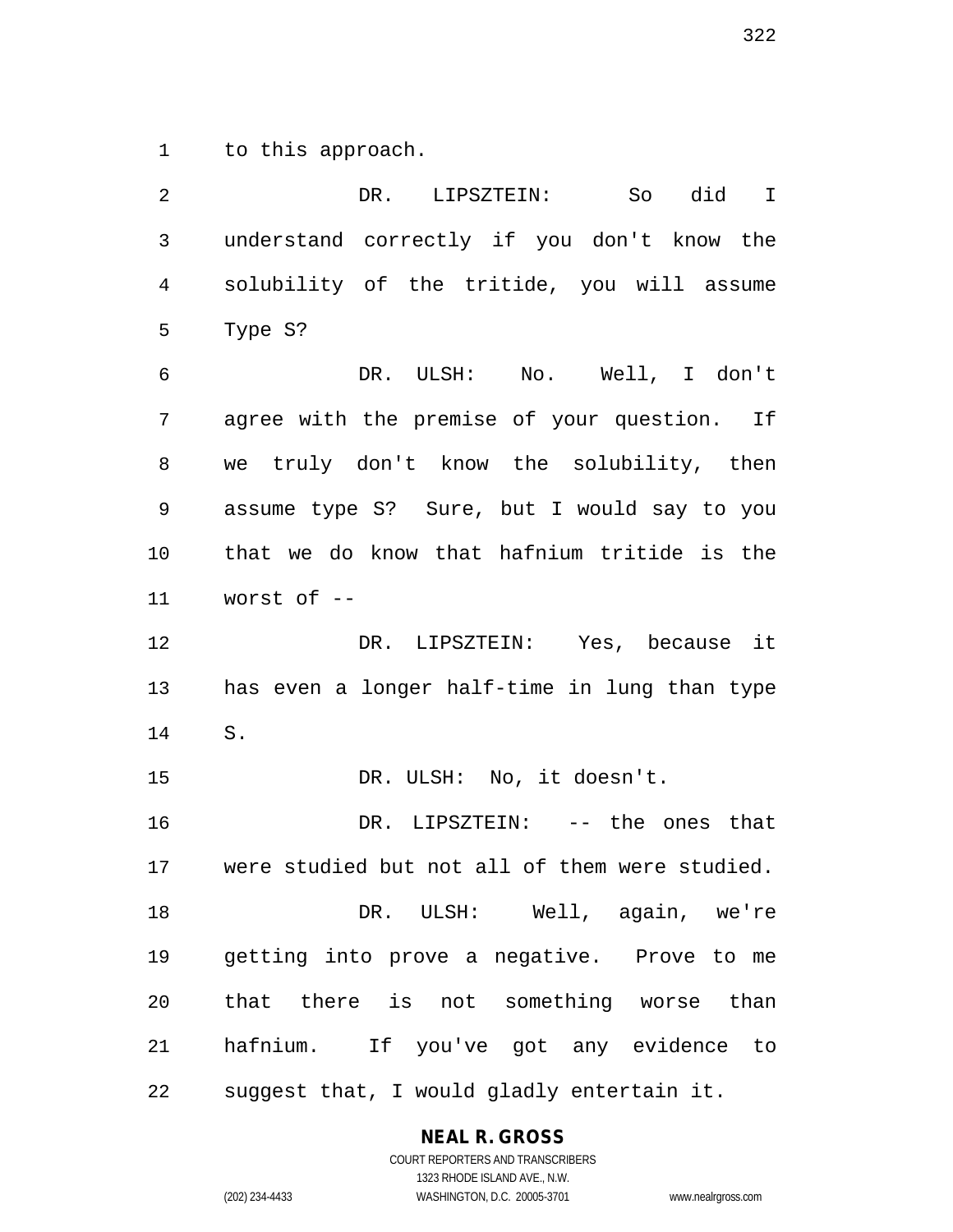DR. LIPSZTEIN: I don't know. I don't know because if you don't have literature based on some kinds of tritides, you don't have literature data. You cannot prove anything either way.

 DR. ULSH: But, Joyce, we know what tritides were in use and what the scale was, and everyone that has researched this that has at least published results on it and everyone that we interviewed to a person said hafnium tritide is the worst. They didn't say, oh, but then there's this other one that's even worse.

 There's no reason to think -- DR. LIPSZTEIN: Well, yes, but those were not studied.

 DR. ULSH: I can't prove a negative.

 DR. LIPSZTEIN: The ones that have been studied, the worst is hafnium tritide, but there are others that have been studied also and could be type S like carbon tritide,

#### **NEAL R. GROSS**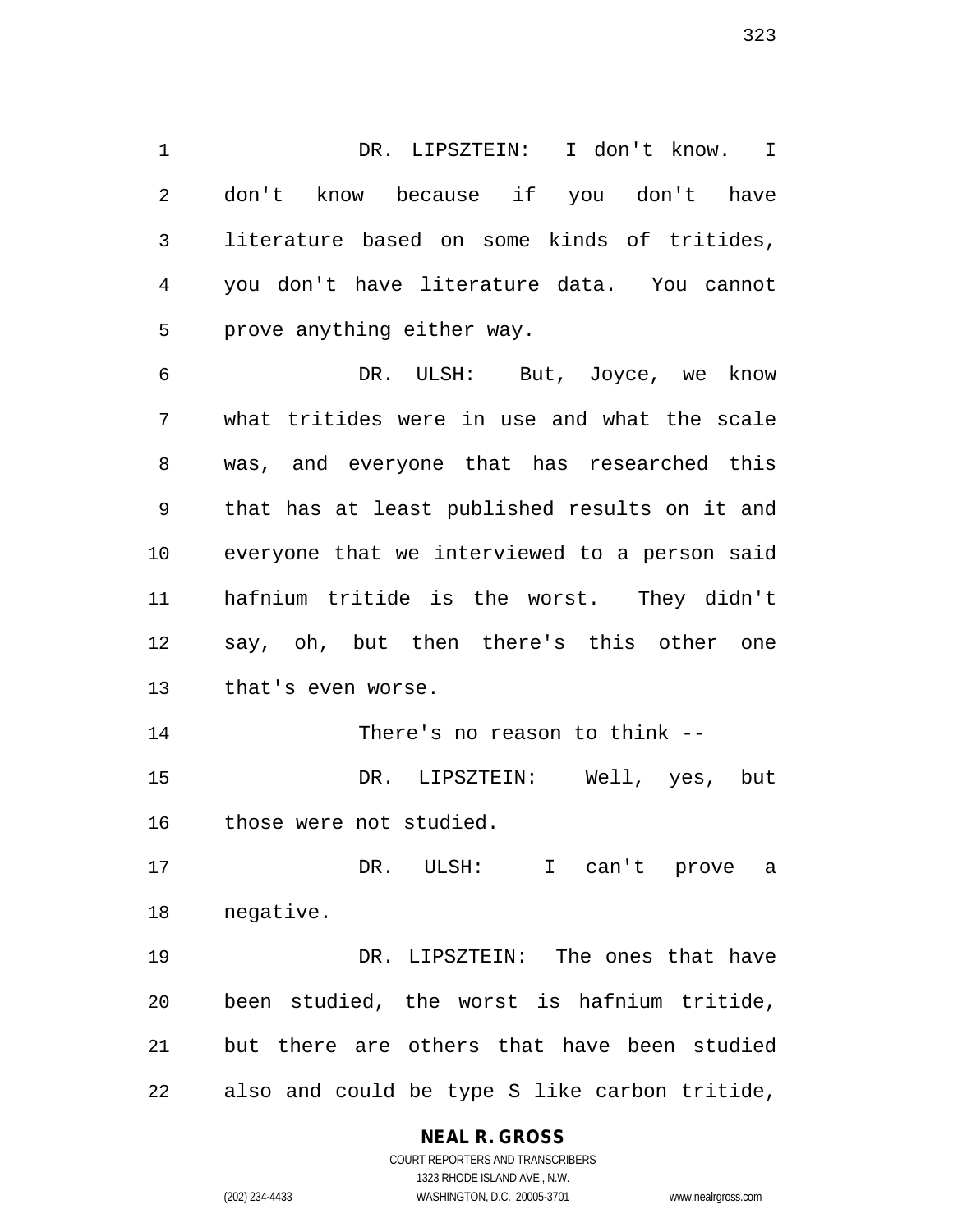for example.

| $\overline{2}$ | DR. ULSH: Carbon tritide was                   |
|----------------|------------------------------------------------|
| 3              | not -- it was not in wide use in the complex.  |
| $\overline{4}$ | DR. NETON: Well, Joyce, are you                |
| 5              | saying that there's a potential compound out   |
| 6              | there that's more insoluble than S?            |
| 7              | DR. LIPSZTEIN: I don't know                    |
| 8              | because there are some tritides that were used |
| 9              | at Mound from which we don't have papers on    |
| 10             | it.                                            |
| 11             | DR. ULSH: They were not in wide                |
| 12             | use at Mound. I can tell you that. The ones    |
| 13             | that were in wide use at Mound were lithium    |
| 14             | tritide, uranium tritide. Hafnium tritide      |
| 15             | wasn't in wide use. It was very discrete. I    |
| 16             | might be missing one or two, but all of the    |
| 17             | ones that I've just mentioned have been        |
| 18             | studied, and they know the solubility is very  |
| 19             | well determined.                               |
| 20             | There are some exotic ones that                |
| 21             | were like I said one-off science fair type     |
| 22             | experiments, but those don't present<br>an     |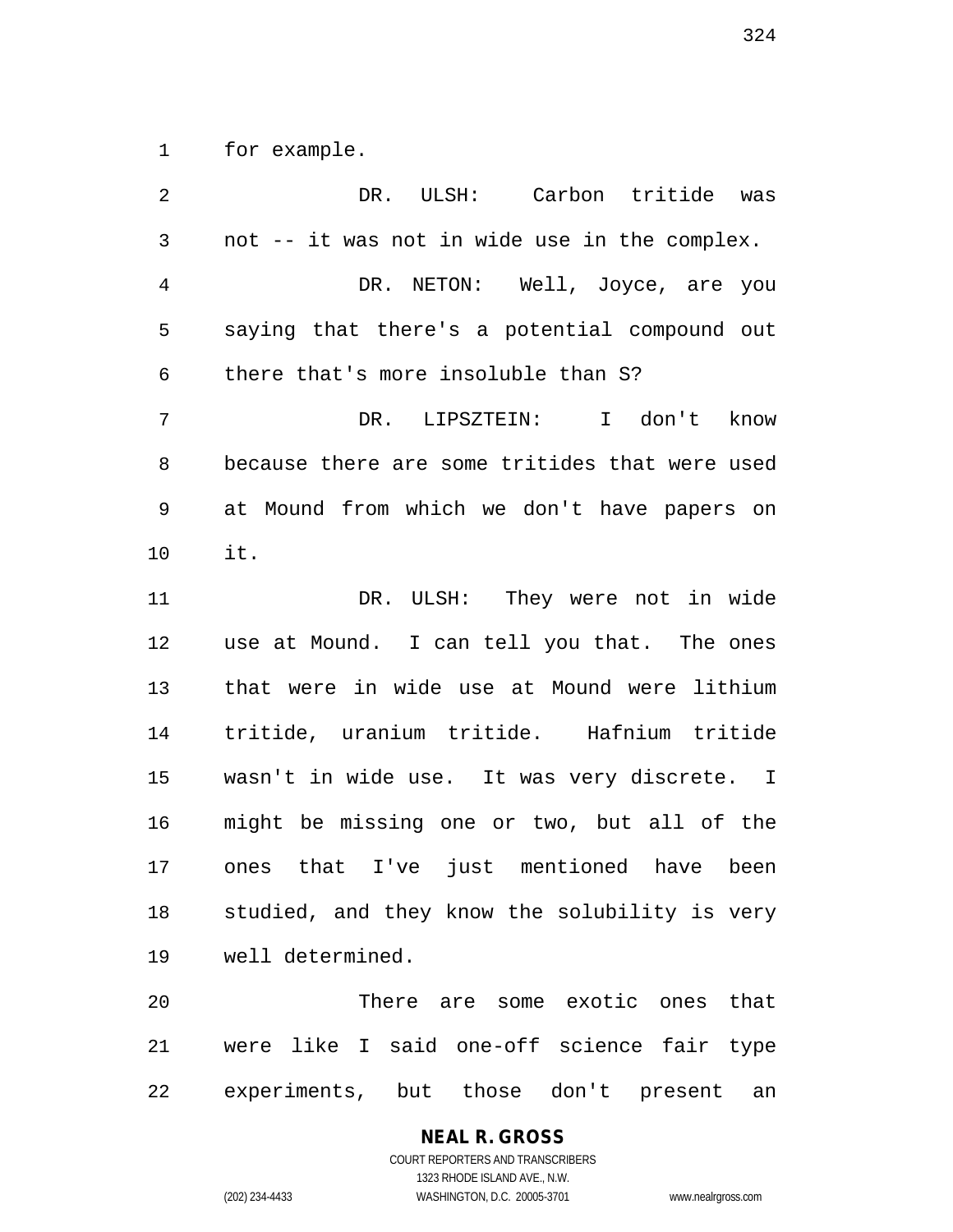exposure potential.

2 DR. NETON: Well, I think everything -- we were sort of talking around in circles. MR. FITZGERALD: Yes, we have a path forward. DR. NETON: Yes, we have a path forward, I think. (Laughter.) DR. NETON: I think in my mind we need to get together with those who are in the know and look at these other potential sources of hafnium tritide exposures at Mound outside of what you believe the universe to be. 15 DR. ULSH: Joe, if you can -- MR. FITZGERALD: Yes, we need to have another cone of silence looking at these actual references and locations cited, including Appendix B, and just everything. CHAIR BEACH: Well, and I think they all need to be delivered to one location so everybody can be there at the same time.

**NEAL R. GROSS**

COURT REPORTERS AND TRANSCRIBERS 1323 RHODE ISLAND AVE., N.W. (202) 234-4433 WASHINGTON, D.C. 20005-3701 www.nealrgross.com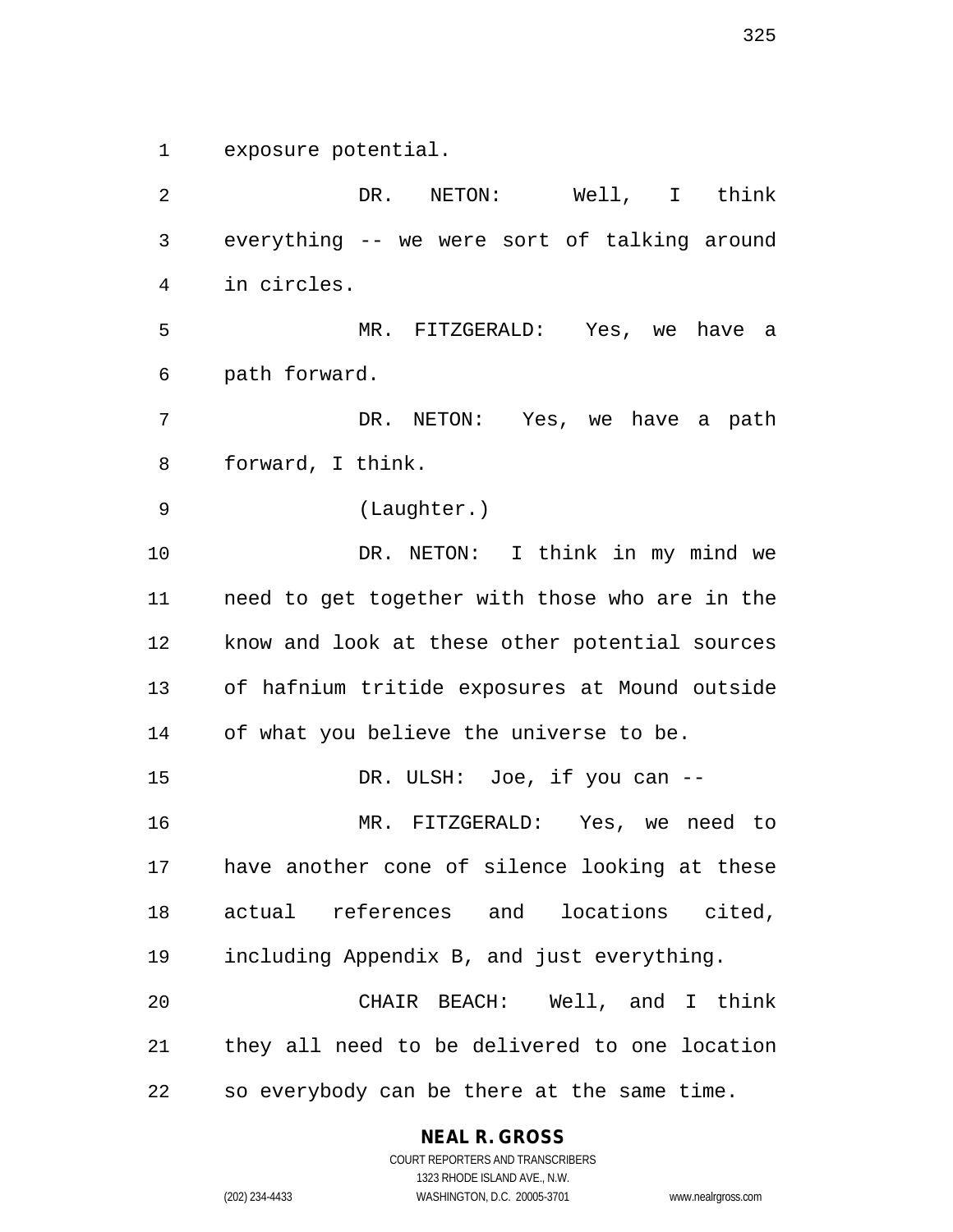MR. FITZGERALD: Well, yes, that's the idea.

 DR. NETON: And wherever we agree that that may or may not-- that potential exposure may have occurred, we will use --

 MR. FITZGERALD: Let the chips fall where they may on that.

 DR. MAURO: So what I'm hearing then it may turn out at the end of the whole process that no one will be assigned tritiated water vapor. I can see you ending up there.

 DR. NETON: Not likely, John, because this only applies to lung cancers that we're talking about.

 DR. MAURO: No, no. What I'm saying is, yes, the purpose of maximizing those.

 DR. LIPSZTEIN: -- the doses to the colon are about 100 times higher if you come to the type S. The doses to the lower intestinal wall --

22 DR. NETON: GI tract.

**NEAL R. GROSS** COURT REPORTERS AND TRANSCRIBERS

1323 RHODE ISLAND AVE., N.W.

(202) 234-4433 WASHINGTON, D.C. 20005-3701 www.nealrgross.com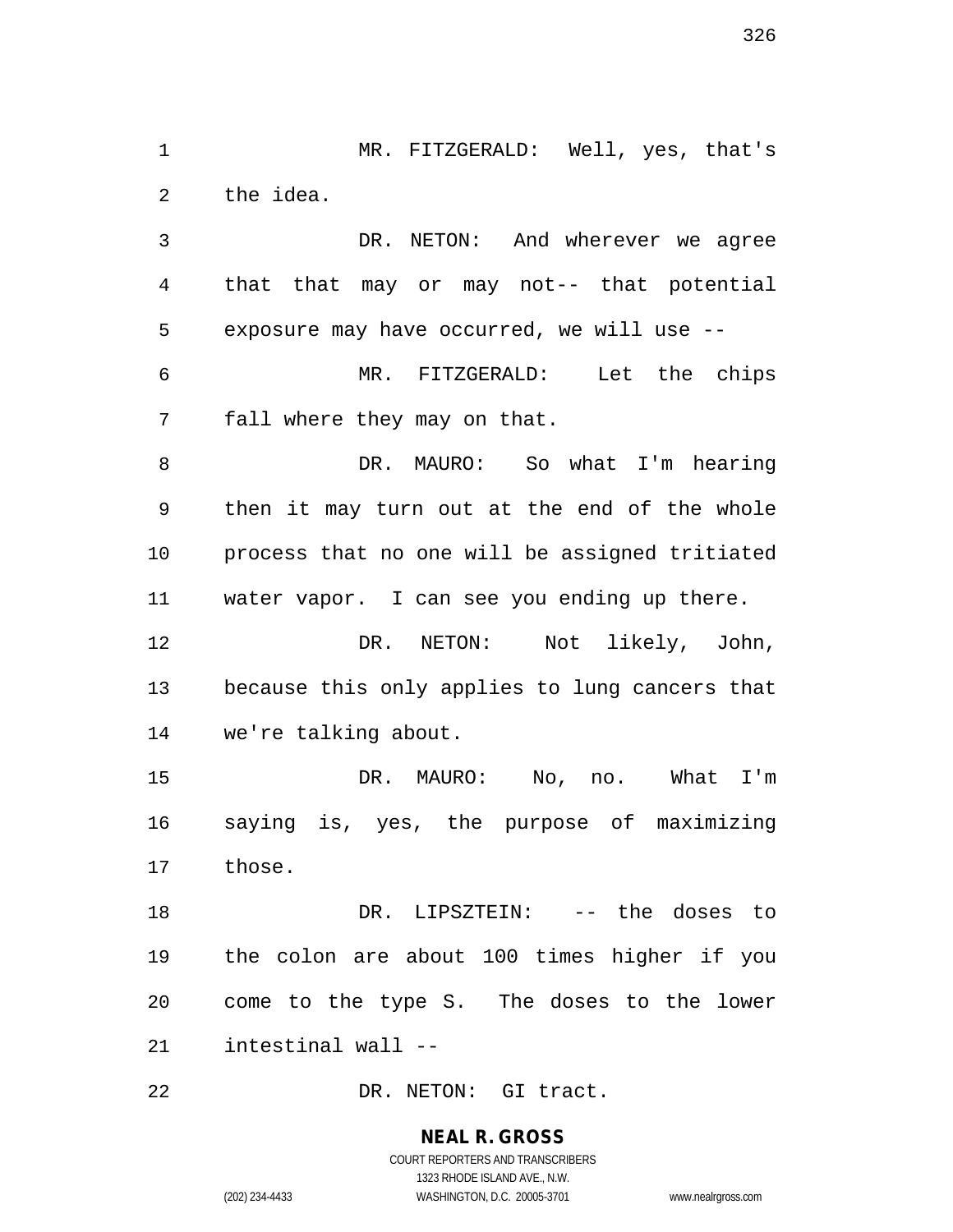1 DR. LIPSZTEIN: -- are 1,000 times higher.

 DR. NETON: Yes, I can agree with GI tract because of the swallowing.

 DR. MAURO: But there are other organs where tritiated water is higher than hafnium.

 DR. NETON: Well, because it's systemic. You've got to maximize your systemic organ. You're not going to maximize the systemic organs by having an insoluble material in your lungs.

 So basically, as Joyce corrected me, it's GI tract plus lung cancers, that subpopulation of those workers who were on a bioassay monitoring program who we can maybe all agree worked in areas where hafnium tritide existed.

 I think that's it. I mean, Brant right now says it's ten people and SC&A has some evidence that might speak to some other locations, and we need to look at that. Don't

#### **NEAL R. GROSS** COURT REPORTERS AND TRANSCRIBERS

1323 RHODE ISLAND AVE., N.W.

(202) 234-4433 WASHINGTON, D.C. 20005-3701 www.nealrgross.com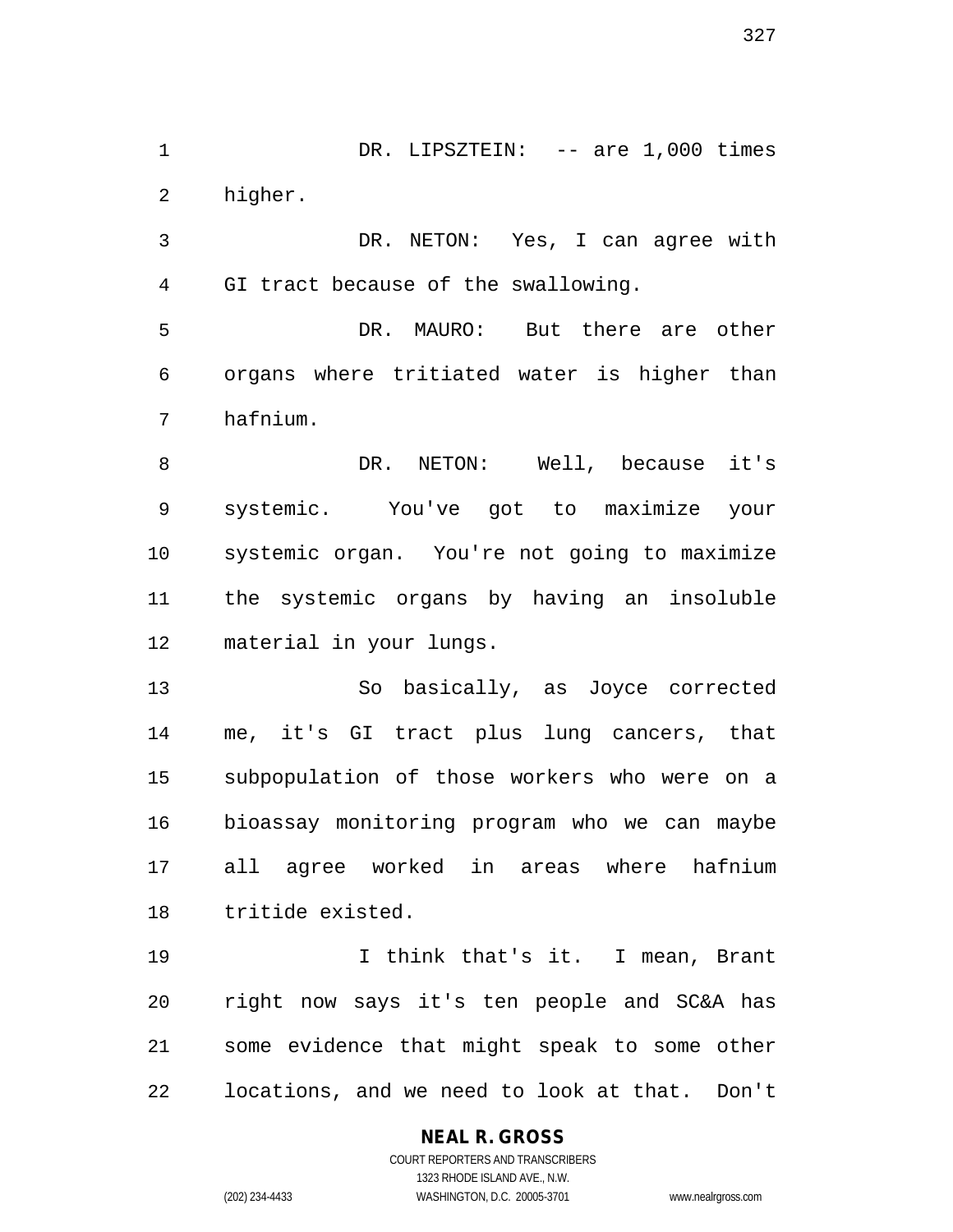you agree with that, Brant?

 DR. ULSH: I agree that I would like to see what papers it is that you feel indicates a wider, and I'll reserve judgment until I see that. DR. NETON: Well, yes. I'm not saying that we agree that there were locations, but we -- CHAIR BEACH: And Mel would like that to take place at Livermore. (Laughter.) MR. FITZGERALD: This time of year I won't argue with you. CHAIR BEACH: As soon as possible. Okay. We can talk about that probably later. MR. FITZGERALD: Right. CHAIR BEACH: So what do you guys think? Do you want to move on to radon or have you had enough for one day? We can take a break. What's your pleasure? MR. KATZ: You guys want a ten-

COURT REPORTERS AND TRANSCRIBERS 1323 RHODE ISLAND AVE., N.W. (202) 234-4433 WASHINGTON, D.C. 20005-3701 www.nealrgross.com

**NEAL R. GROSS**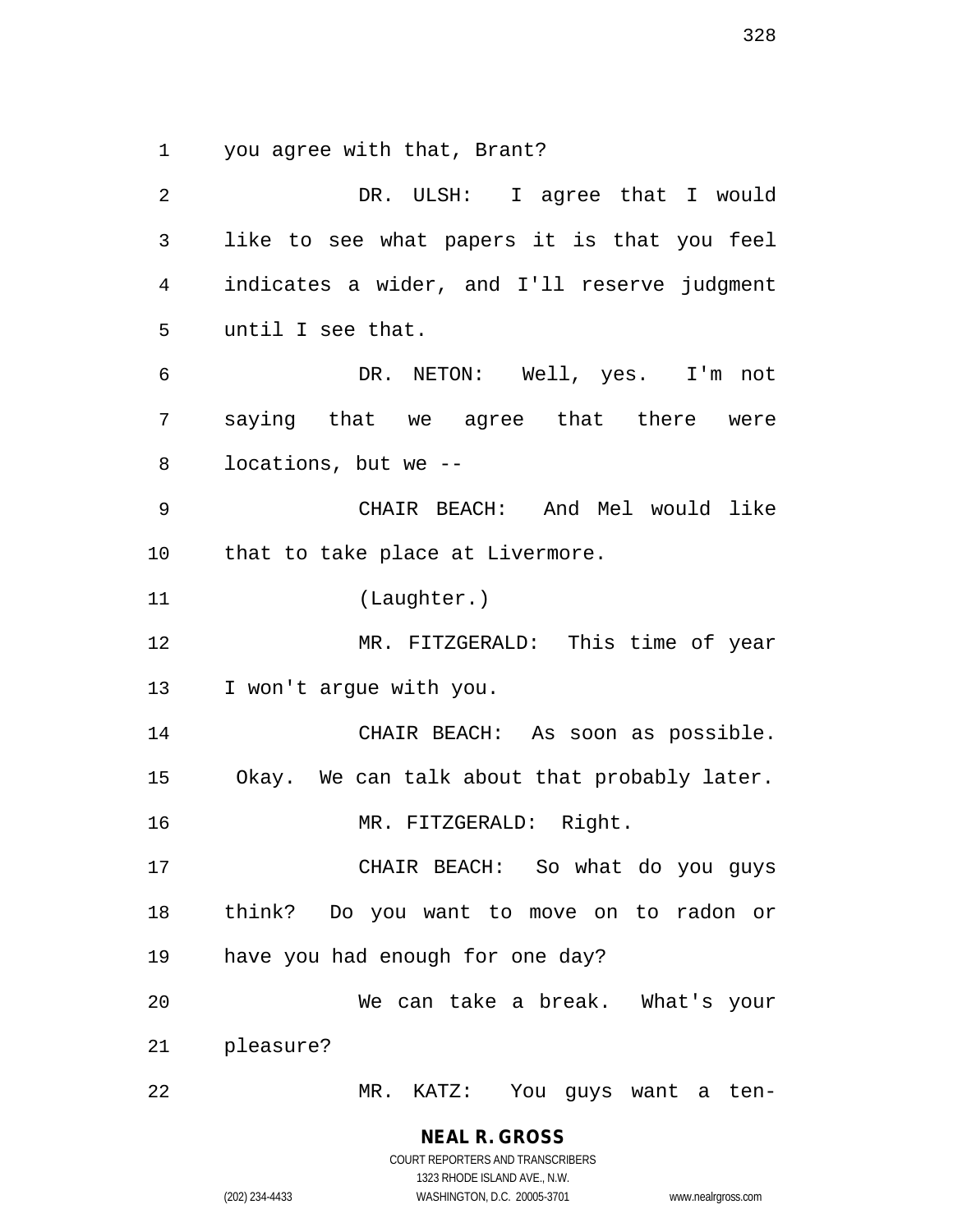minute break? A ten-minute break for folks on the phone, too. So we'll start back up at 20 after four.

 (Whereupon, the above-entitled matter went off the record at 4:10 p.m. and resumed at 4:21 p.m.)

 MR. KATZ: Okay. We are reconvening after a brief break.

 We have just concluded, I believe, discussions of stable tritium compounds on the agenda, and moving on from there.

 CHAIR BEACH: And we are going to move on to radon, and this is the last topic of discussion this evening. Let's give me some ideas. Is there anybody that needs to be done by any certain time or are we all good for another hour or so?

18 MEMBER PRESLEY: It's my nap time. (Laughter.)

 CHAIR BEACH: I was thinking about the local folks that have problems with family. The rest of us are stuck.

# **NEAL R. GROSS**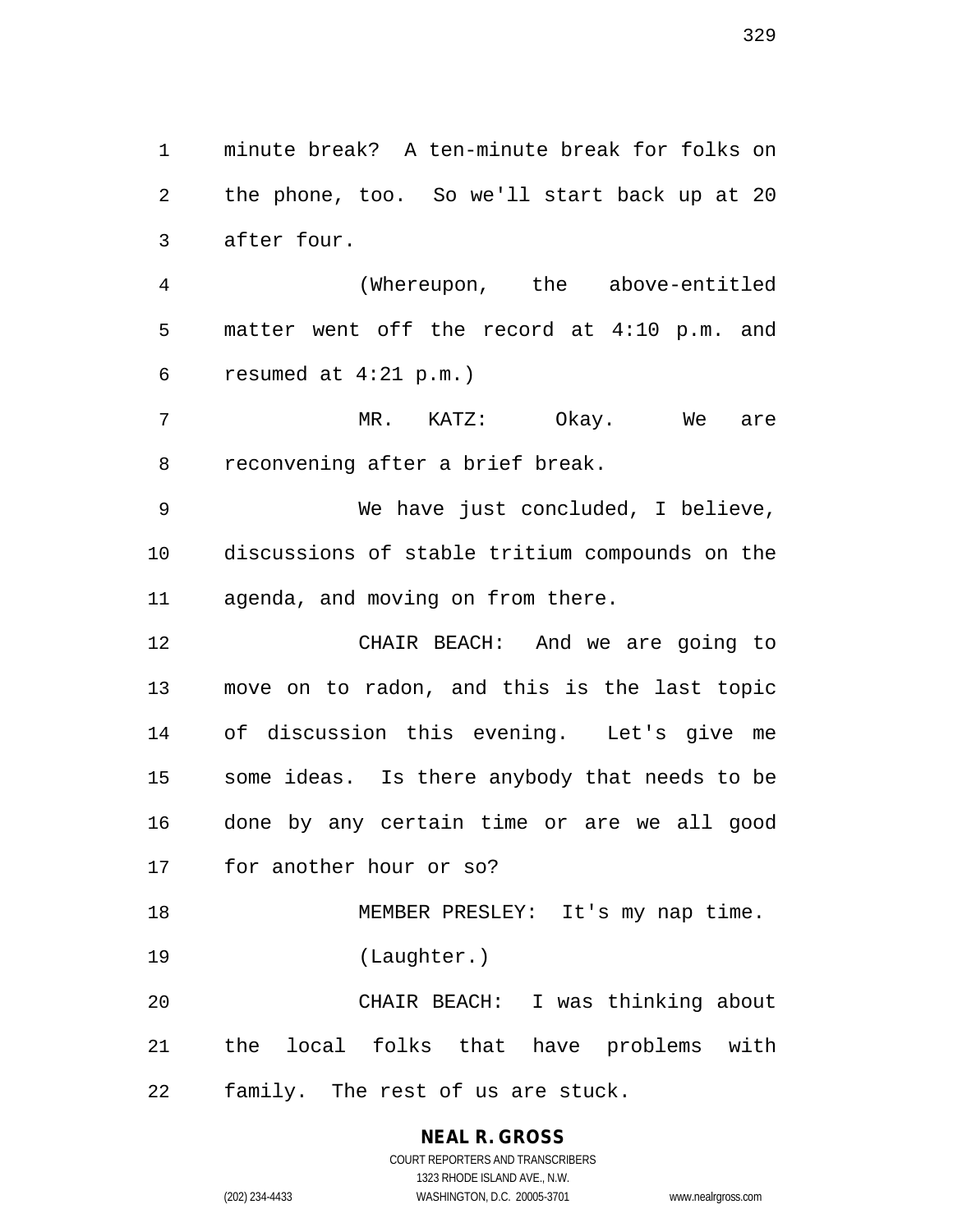Okay. So we'll just finish radon or not finish radon for the next hour or so, and I guess, NIOSH, we're going to throw it into your court.

 DR. ULSH: Okay. Radon is one of those issues that has been hanging out there for a while, and I guess we have to go back to the currently established SEC class, and that is 1949 to 59, and that is based on radium separation operations which occurred in the SW cave. That operation commenced in about the mid-50s and was D&Ded in about 1959, and by D&D what I mean is they removed as much of the source term as they could, removed as much of the equipment as they could feasibly remove, and basically they poured concrete on top of the old cave facility.

 And let me describe just briefly what the old cave facility was. Basically think of a hot cell, only not quite so confined. The basis of our SEC class was that the documented contamination that spread not

## **NEAL R. GROSS**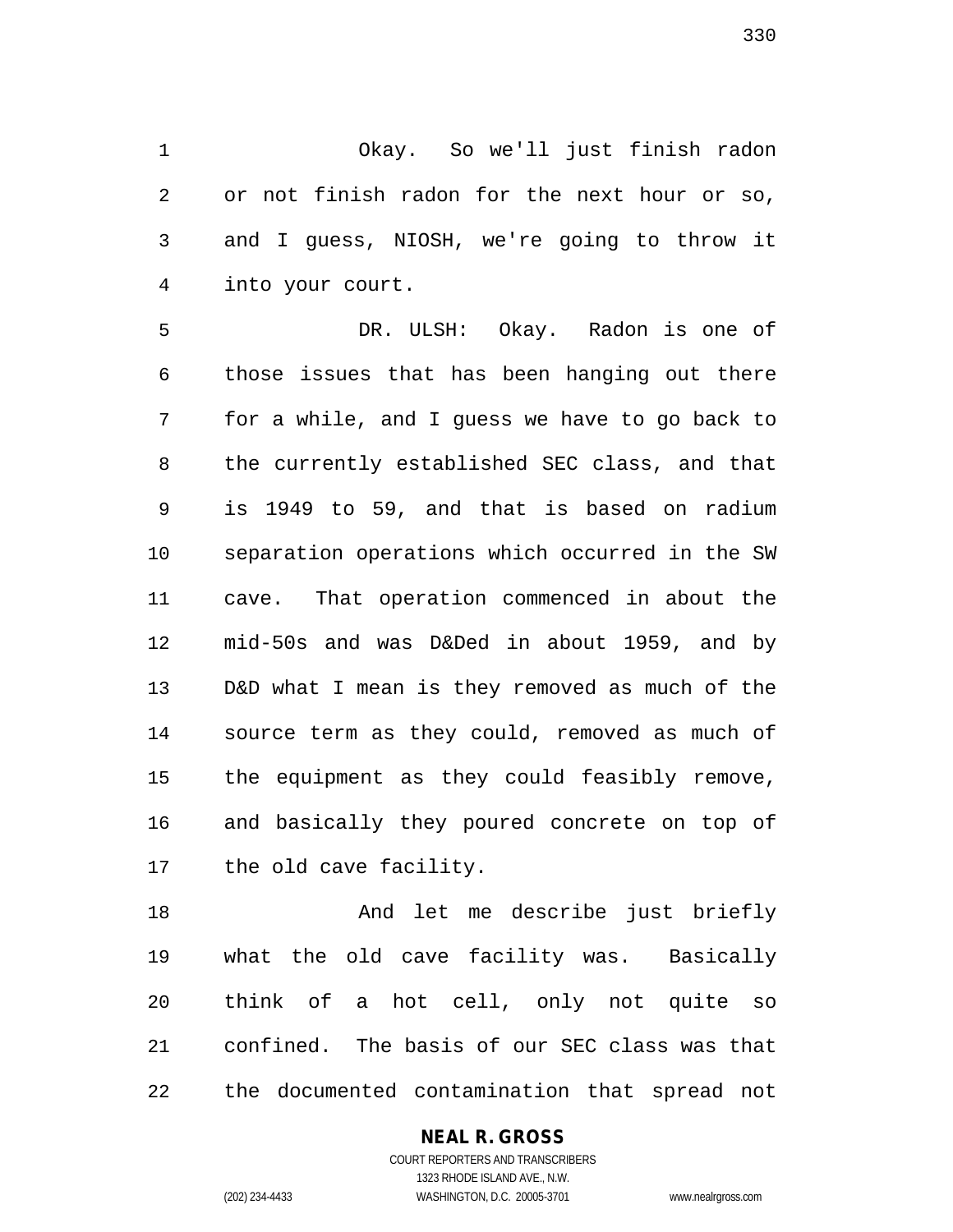only throughout the old cave, but throughout the R and SW Buildings from this very, well, I have to call it a messy operation.

 And we determined that we could not reliably say who might have been exposed to this material. People could have traveled in and out of these buildings. So it was everyone on site. That's the currently defined SEC class.

 Those operations by and large ceased in 1959 and the full cave was concreted in. When they concreted it in, they made some office space up on top of this facility in Room SW-19, I believe.

 And fast forward now about 20 years, and there was a particular individual that went in for a body count and came up with a very strange result, and that led to an investigation, and what they discovered was that there was a tunnel, an access tunnel. Now, this is not a tunnel that people frequented. It was only like two and a half

#### **NEAL R. GROSS**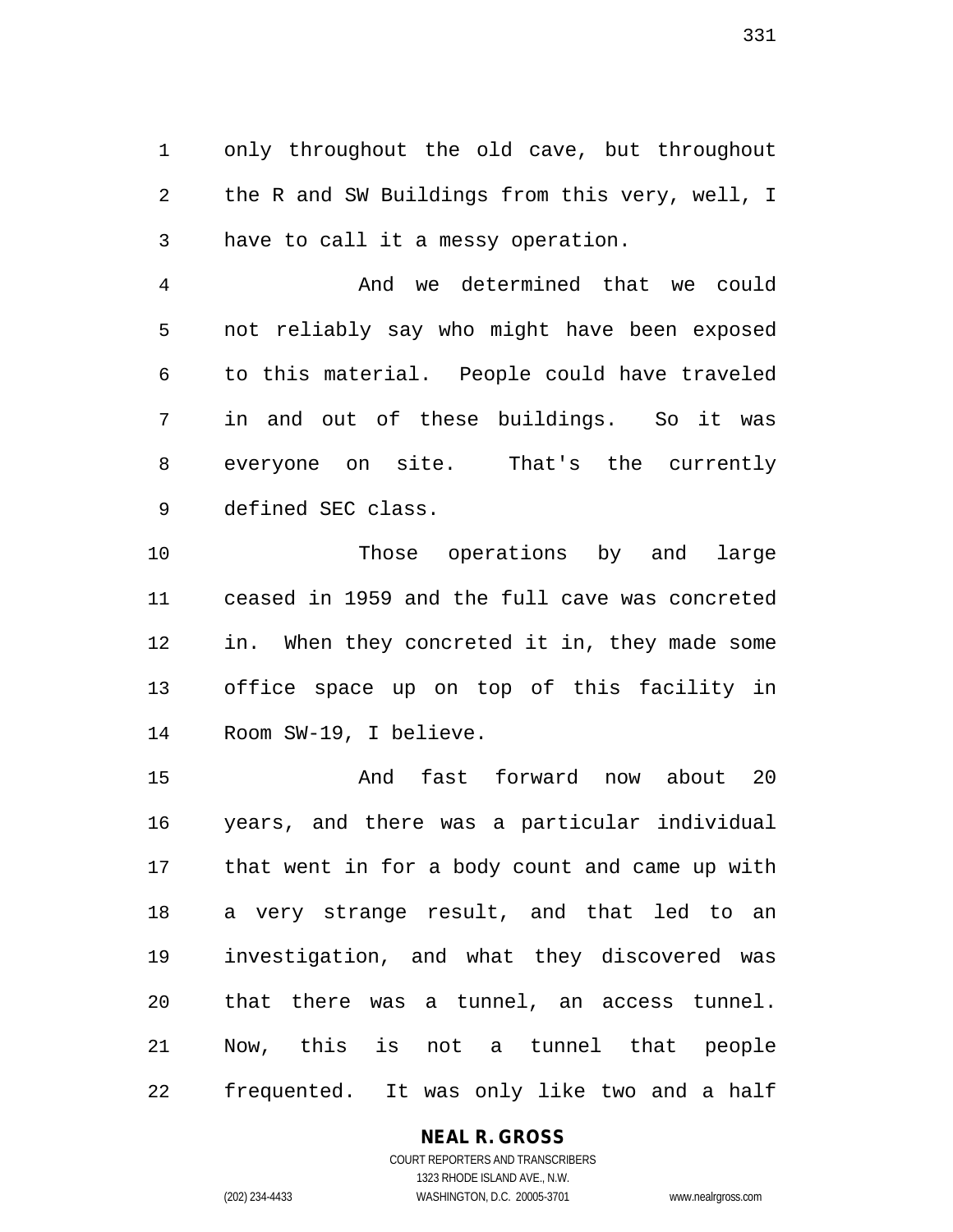by two and a half approximately, I think.

 Yes, Don? MR. STEWART: Two foot, three inches tall. DR. ULSH: Okay. Two foot, three inches tall. Right by this guy's desk in SW-19 there was a square hole cut in the floor for reasons that aren't clear to me, and basically what you had was in this access tunnel, you had radon gas, and when I say radon, I'm using the term loosely. Not just 222, but also thoron and actinon. This is left over contamination from the radium separations operation. So this tunnel provided pretty much an ideal environment to build up

 extremely high concentrations of the three radon isotopes, and then, of course, it came out in this hole right by this guy's desk. Now, I'm not going to mention the

guy by name for Privacy Act reasons. I can

## **NEAL R. GROSS**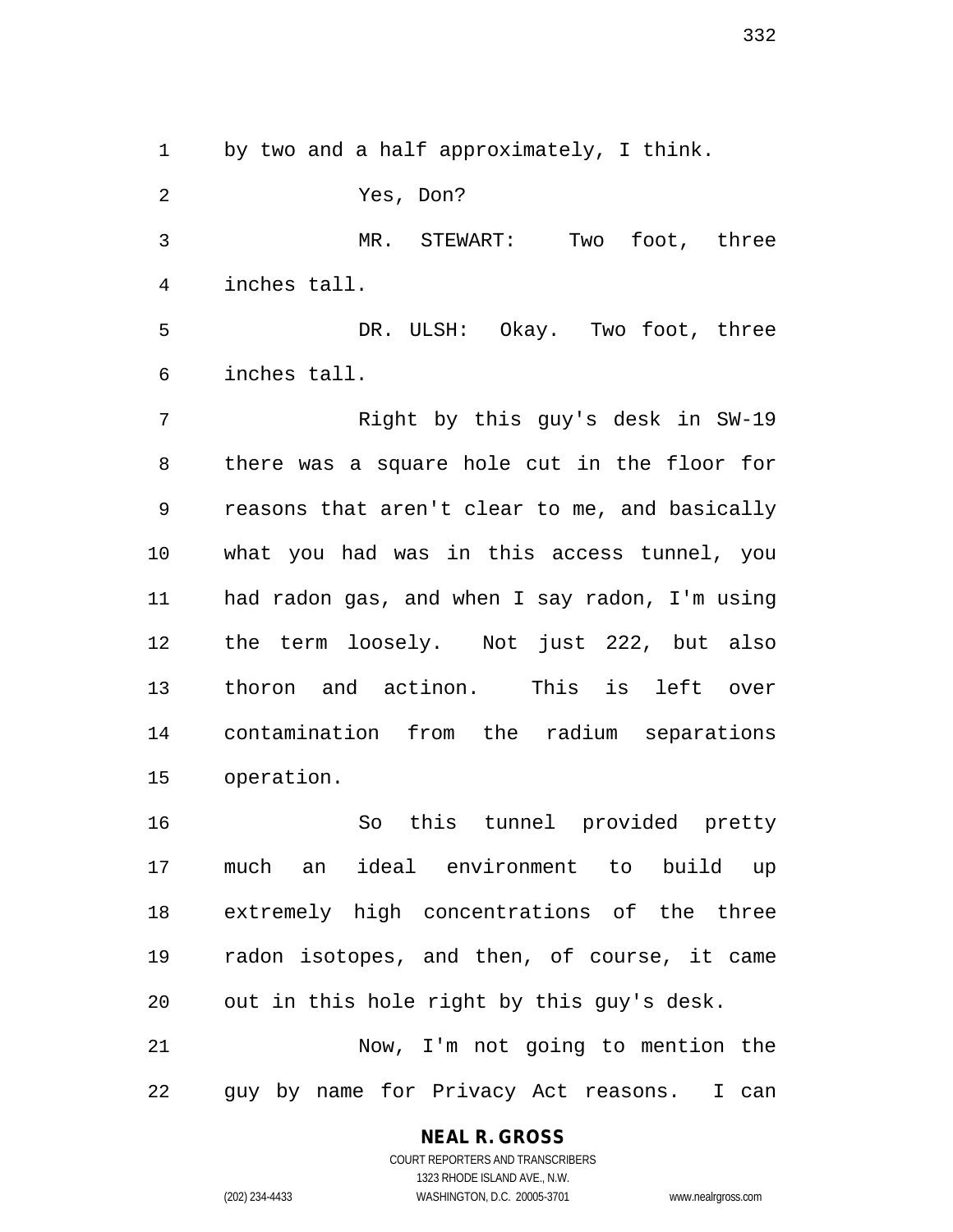tell you that he's not a claimant. To my knowledge, he doesn't have lung cancer, but so what happened when this guy came up with a high body count, they did an investigation and they discovered this tunnel.

 Apparently the investigator at the time, I am inferring that he didn't have historical knowledge of the operations that occurred, and he measured a very low radon-222 concentration, but just screaming-high daughter product concentrations, and it was a mystery to him why there was such a disequilibrium.

 Well, of course, it's because you didn't just have a radon-222 source. You had these other radon isotopes as well, and so at the time it didn't occur to him what he was actually observing.

 He sampled. They put a person in a bubble suit, went down into the tunnel and sampled, and discovered these very high concentrations. They measured at the outlet,

## **NEAL R. GROSS**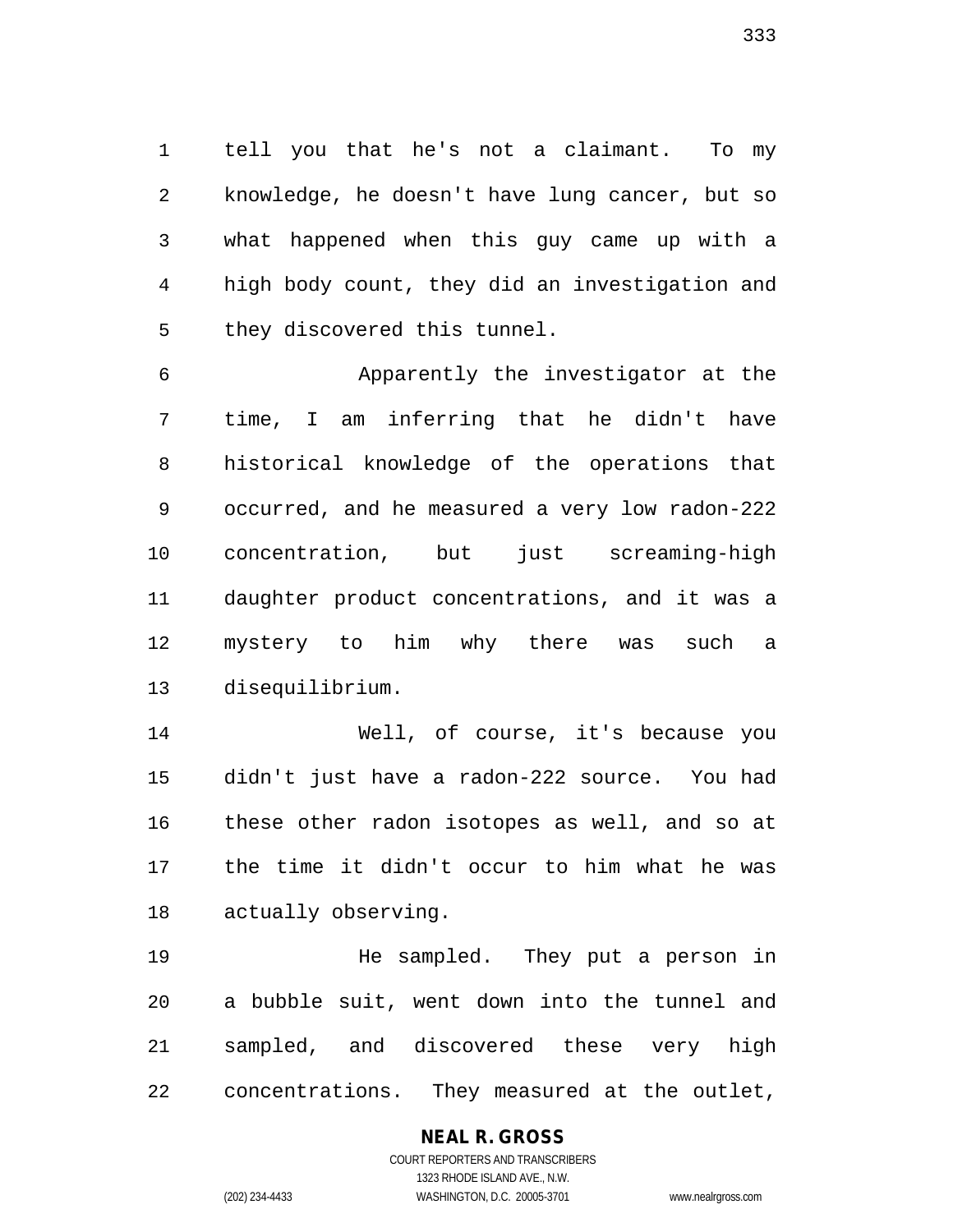the square hole in the floor, and discovered a high concentration, and then they measured in the breathing zone and discovered a reduction by a factor of ten.

 So what I am telling you is I think there are enough uncertainties with that investigation in terms of issues of instrument calibration that were used in terms of possible played out of the material in the Tygon Tubing that was used. He mentioned that. For that guy sitting there, I can't really put a plausible upper bound on his lung dose. The other organs, I think it's going to be trivial. I mean, it's radon. I can't say that it's zero, but it's trivial.

 The weight of the evidence to me suggests that, due to the factor-of-ten reduction he saw simply between the outlet and the breathing zone, if you dilute first out further into the room and then out further into the building, I can tell you that it's my best scientific judgment that the doses, the

**NEAL R. GROSS**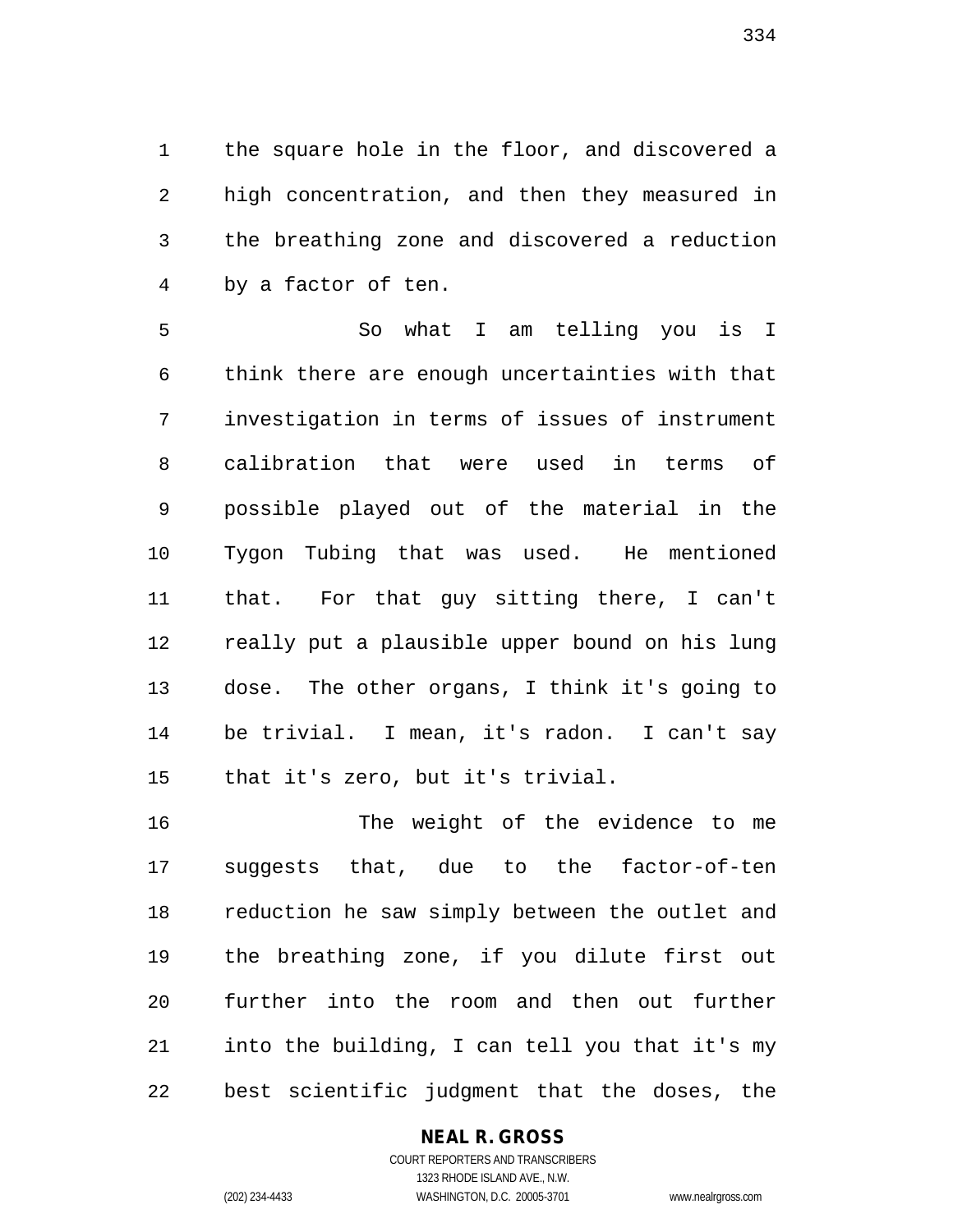concentrations that you would see are low, but I can't put a number on it. All I can say is it's low.

 Given that, I also have to tell you that I know that this guy was sitting here in 1979. I don't know who might have been sitting there prior to that, no idea.

 What happened as a result of this, they sealed cracks around that room and sealed off that access tunnel, and then they stacked it. So they vented off the radon that was in there.

 So from 1959 to 79, we have an issue certainly for this guy and anyone else who might have been sitting there. We've discussed this matter with DOL in terms of their administration of a class, and it's their input, their view that if we were even to say that it was only this one room, SW-19, they couldn't really administer that because they don't know who frequented that room, who went in, who went out.

## **NEAL R. GROSS**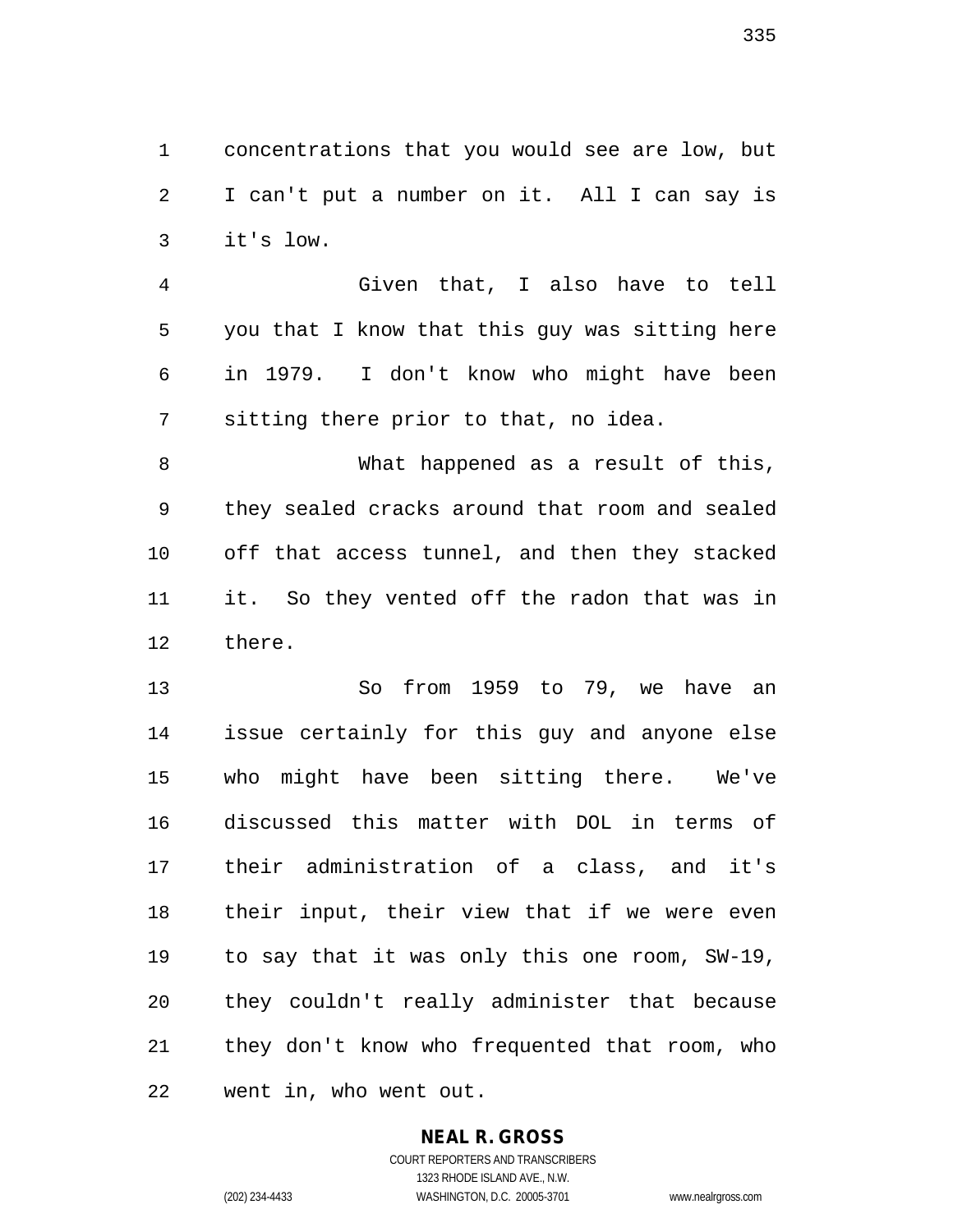I think it's certainly true; at least I have not seen any evidence nor do I have any reason to believe that this would be an issue, well, number one, outside of SW-19, but number two, outside of R and SW Building. That's where this was. R was connected to SW. And so I can't envision that this source term would present significant exposure potential outside of these two buildings. So given that, what I'm telling you is I can't accurately reconstruct lung dose for this guy or anyone else who might have been sitting there, and nor can I reconstruct or put a plausible upper bound on lung dose for anyone else who spent a significant amount of time in there.

 So that's where we are with radon. We struggled with this for weeks and months, and basically we don't have a solution for that.

 CHAIR BEACH: I'm sorry to make you, but can you give me the exact years again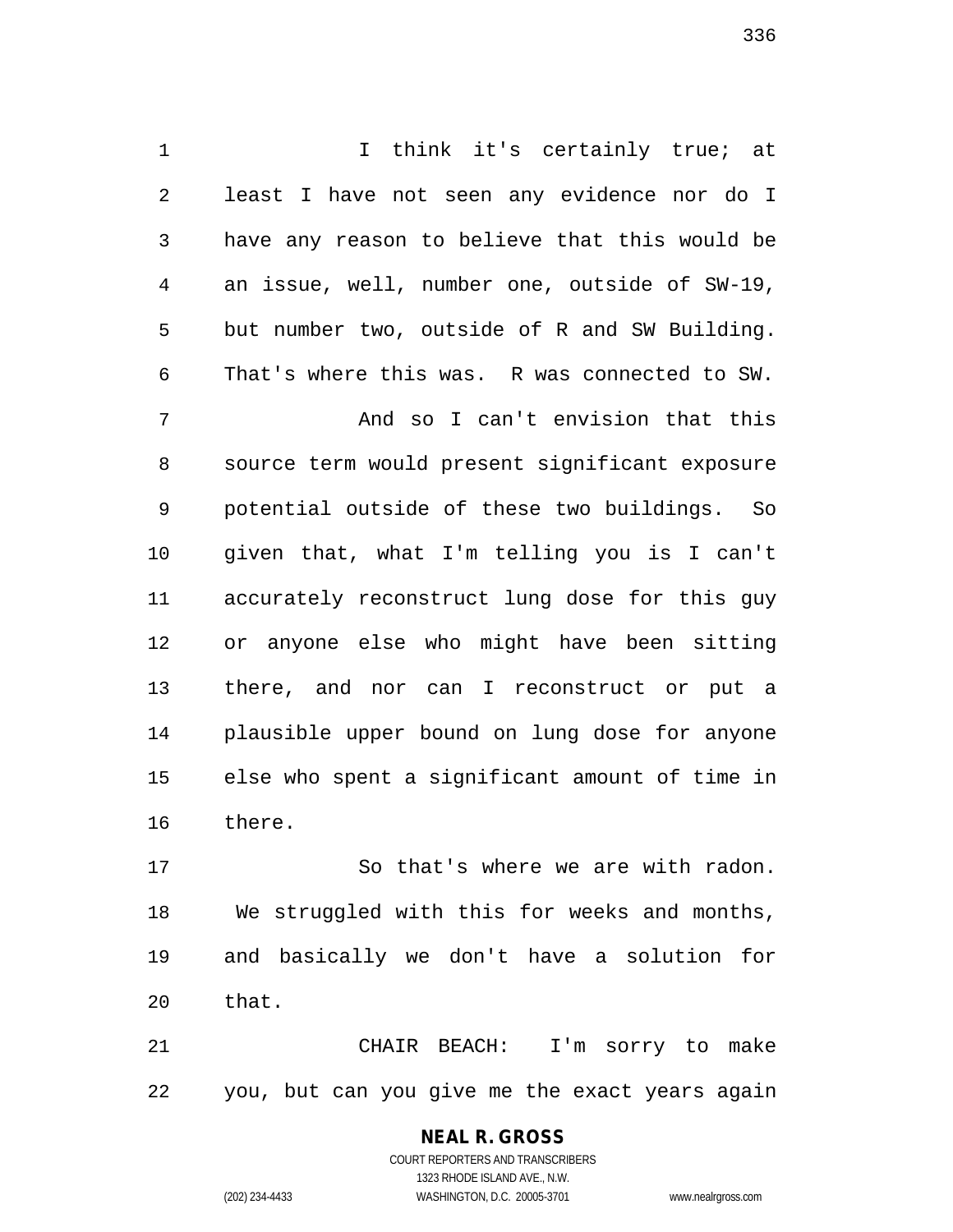and the room?

 DR. ULSH: The current SEC period ended in 1959. This issue was discovered in 1979.

CHAIR BEACH: Okay.

 DR. ULSH: The room number involved, I believe, is SW-19. Don, can you? MR. STEWART: That's correct. SW- 19 was actually built over the old cave area, and due to plate drain tiles there was significant amount of that processed material that had diffused through the soil. So we've got an ongoing generation of all three isotopes of radon.

 MR. FITZGERALD: And the remedial action, wasn't that in 1980? These measurements were 79, I thought. I thought the remedial action was 80.

 MR. STEWART: Yes, I believe that was 1980.

 DR. ULSH: Yes, it might have been the end of 79 where they were investigating

# **NEAL R. GROSS**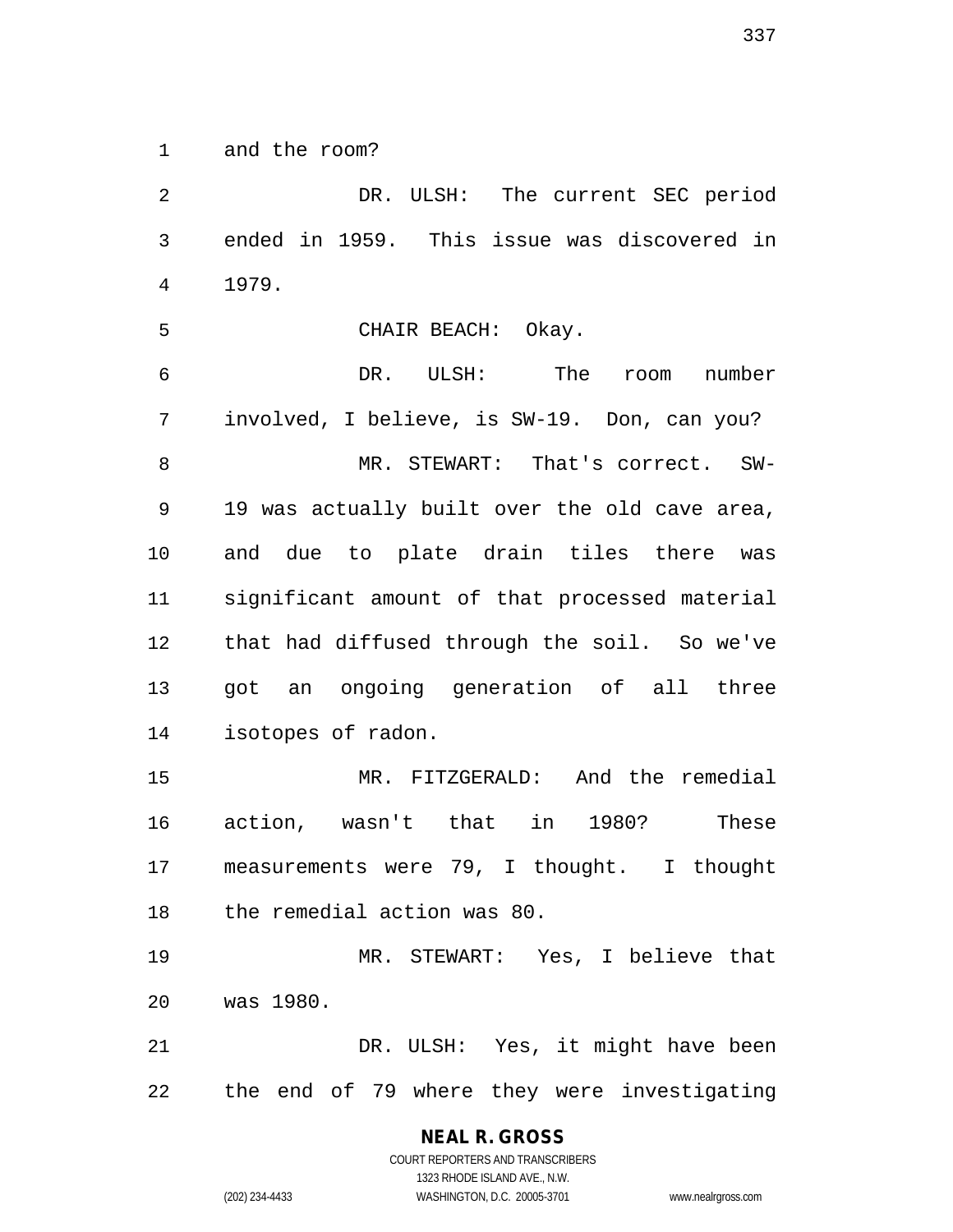again back in '80. That's possible.

 DR. NETON: It's bad, but what Brant said is exactly right. This is really not trivial levels of radon. I mean, hundreds of thousands of picocuries per liter in this tunnel and more importantly, to back-calculate 20 years for the thoron exposure, they actually started with a thorium-228 source term. I thought it was originally thorium- 232, but it was thorium-227. That has something like a couple of year half-life. So you back-calculate those concentrations 20 years and you have some enormous potential amounts of thoron gas in that tunnel, and it ended up with some plausibly high doses. MR. STEWART: An example, you can

 illustrate what Jim is saying. We've calculated an ET-1 dose from thoron, almost 18,000 rem in the year 1959.

 DR. NETON: That would have been our best estimate, and who knows? Given all of the compounding factors that Brant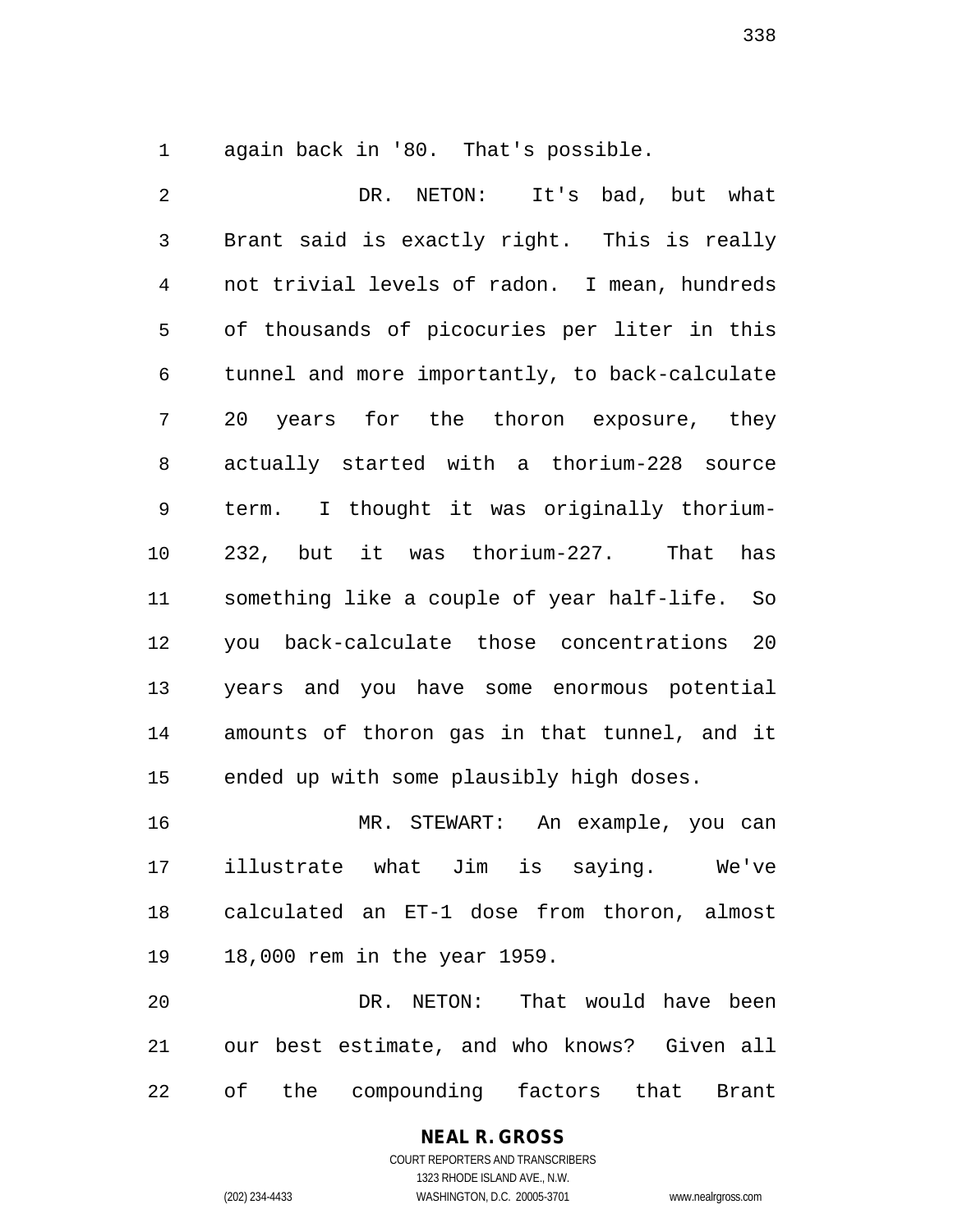mentioned, sort of the lack of understanding of really what was in that tunnel at the time led to some very confused scientists for a while. There are about eight pages or so of handwritten notes that are kind of interesting to read in the SRDB on this.

 MR. FITZGERALD: Now -- oh, go ahead. I'm sorry.

DR. ULSH: No, go ahead.

 MR. FITZGERALD: Well, a couple of other considerations. We've talked about this before. When we did the site profile review, it seems like eons ago now, but you know, we interviewed folks on this issue, and the question of where this tunnel underlaid -- is that the right word -- was underneath, you know, and the R and SW Buildings are contiguous buildings. They were, you know, built together. They weren't separate, and the tunnel, you know, was not only under -- well, certainly the capped old cave was under SW-19, but the tunnel itself was under several

#### **NEAL R. GROSS**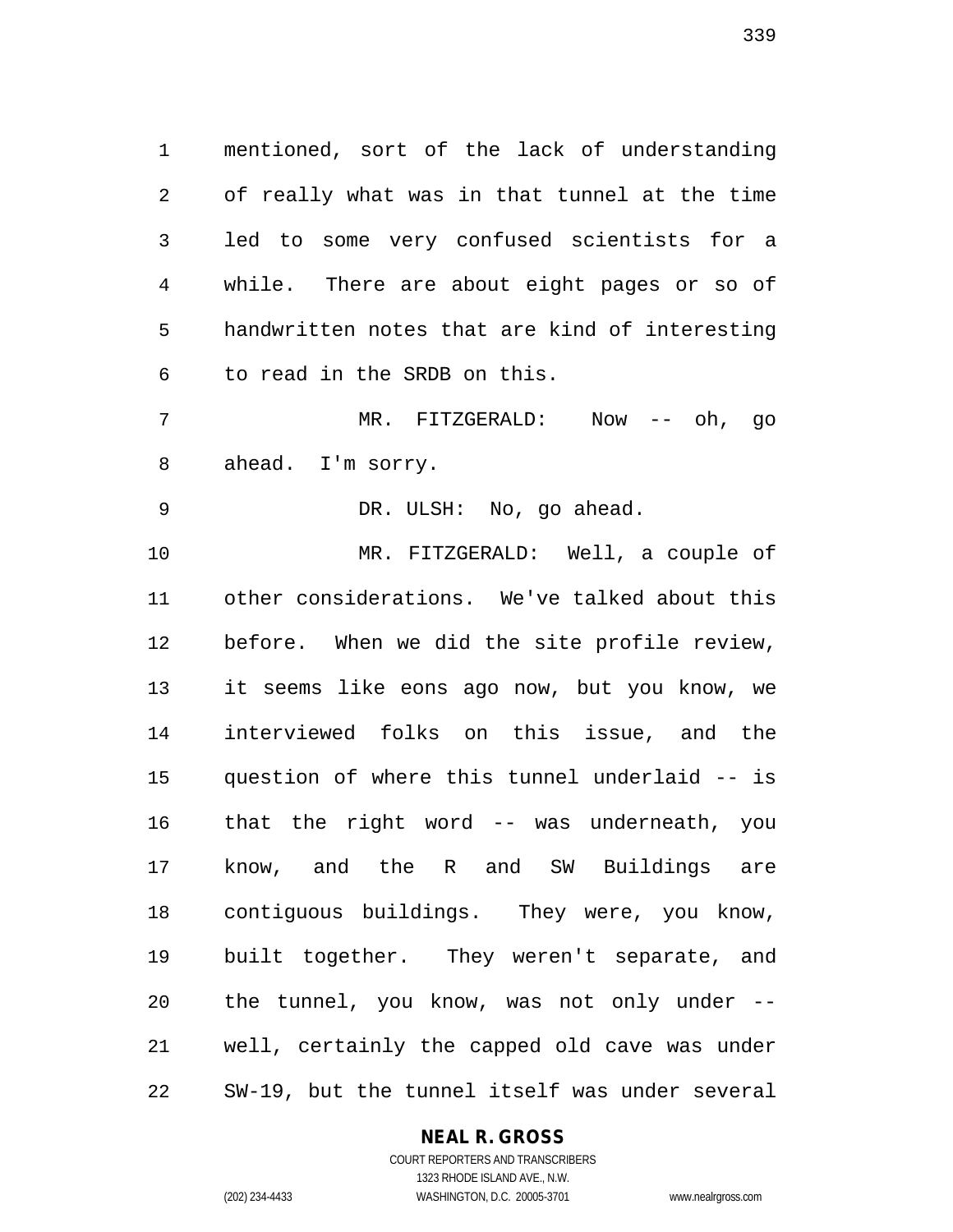other rooms or whatever in SW and may have extended to R, although I think -- I'm not sure if we heard definitive answers to what the length of the tunnel was.

 But the one thing that sticks in my mind was the interview we had with rad techs, who sort of similar to what [identifying information redacted] -- similar to this individual who monitored in SW-19, also volunteered that in terms of the alpha monitors over tracks in our building and actually R-218 was the room that specified in the interview notes. They, too, pegged out, and their response was that, yes, they were getting a lot of influx of what they thought was radon.

 Now, they didn't do an analysis to pin down the constituents, but, again, it was a very high influx of gaseous alpha emitting, which they considered radon. And so to sort of compound the situation, it's not clear, you know. This was certainly a major source, a

#### **NEAL R. GROSS**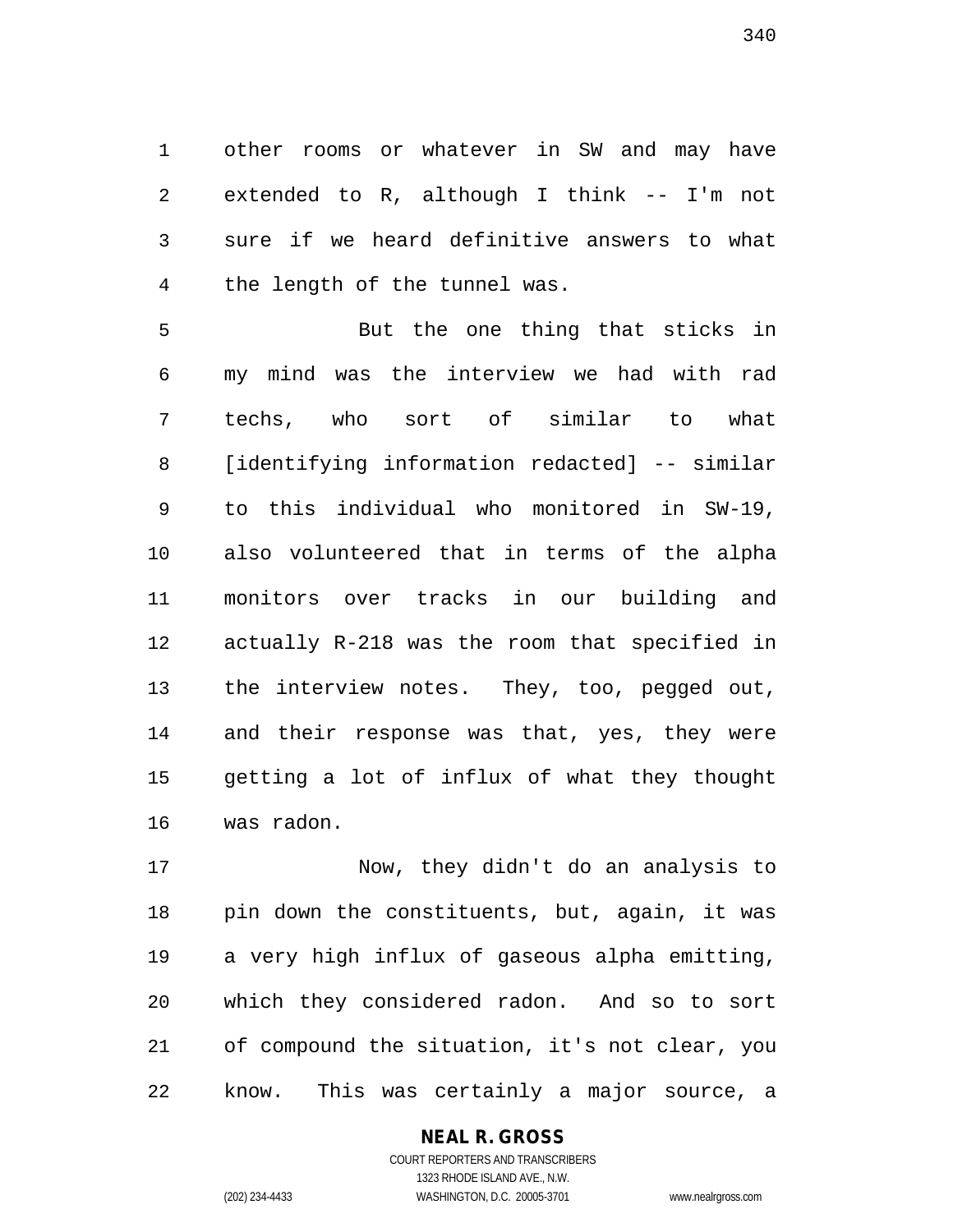major opening, if you may, but it's not clear from the breadth of that tunnel and where it was located where else the R/SW complex was getting its influx of radon, but certainly in that one data point, the rad tech acknowledge that they were seeing a high level radon coming through in R-218.

 So it's difficult. There aren't that many measurements, but the ones that do exist suggest the very high level radon and an implication that may have existed wherever this tunnel might have provided that source term.

 DR. ULSH: Well, given the input that we've had from DOL that it's not feasible to limit it to just SW-19, that may be an academic question anyway because I think, you know, I can't speak for anyone making SEC classes or anything like that, but one can logically conclude perhaps that DOL would be inclined to make it all of R/SW Building.

CHAIR BEACH: And then possibly

**NEAL R. GROSS** COURT REPORTERS AND TRANSCRIBERS

1323 RHODE ISLAND AVE., N.W.

(202) 234-4433 WASHINGTON, D.C. 20005-3701 www.nealrgross.com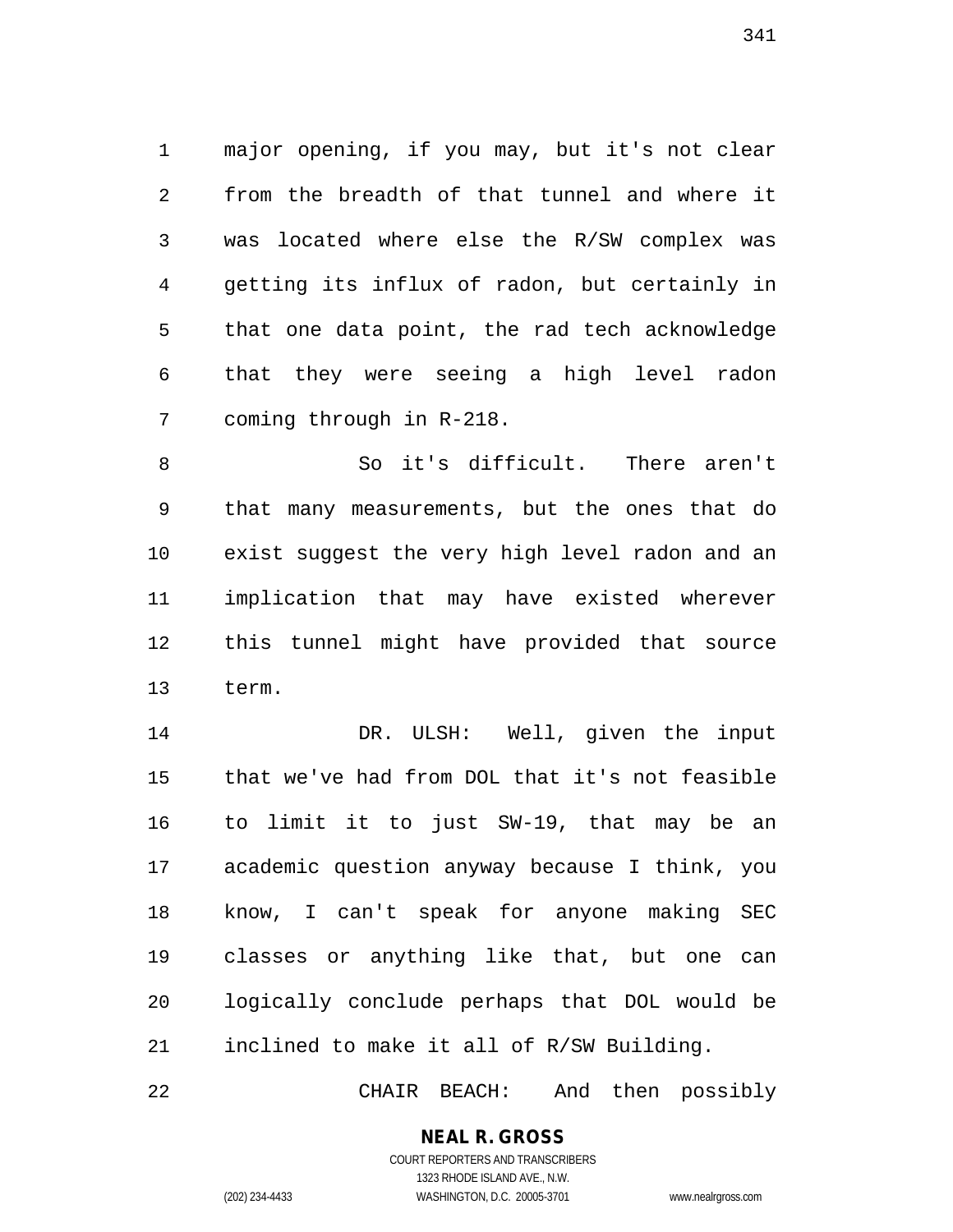expand the years? Because I know there was some -- the same interview he's talking about, Joe was, they were talking about wells that they found up until the late 80s, and didn't really do a lot of sampling until the 90s for radon.

 DR. ULSH: Wells? Are you talking drinking wells?

 CHAIR BEACH: No. I'm sorry. Let me find it. You want to go ahead. I'll find it.

12 DR. ULSH: Okay.

 DR. NETON: The other fact was that any gas measurement that was made of the radon detector built to measure gas would give you an inappropriate reading because of the unique mixture of the three radioisotopes. They're calibrated usually to radon-222, which had a certain diffusion consonant across the membrane, and you're measuring radon-219 and radon-220, and so that's what really threw the original measurements off.

#### **NEAL R. GROSS**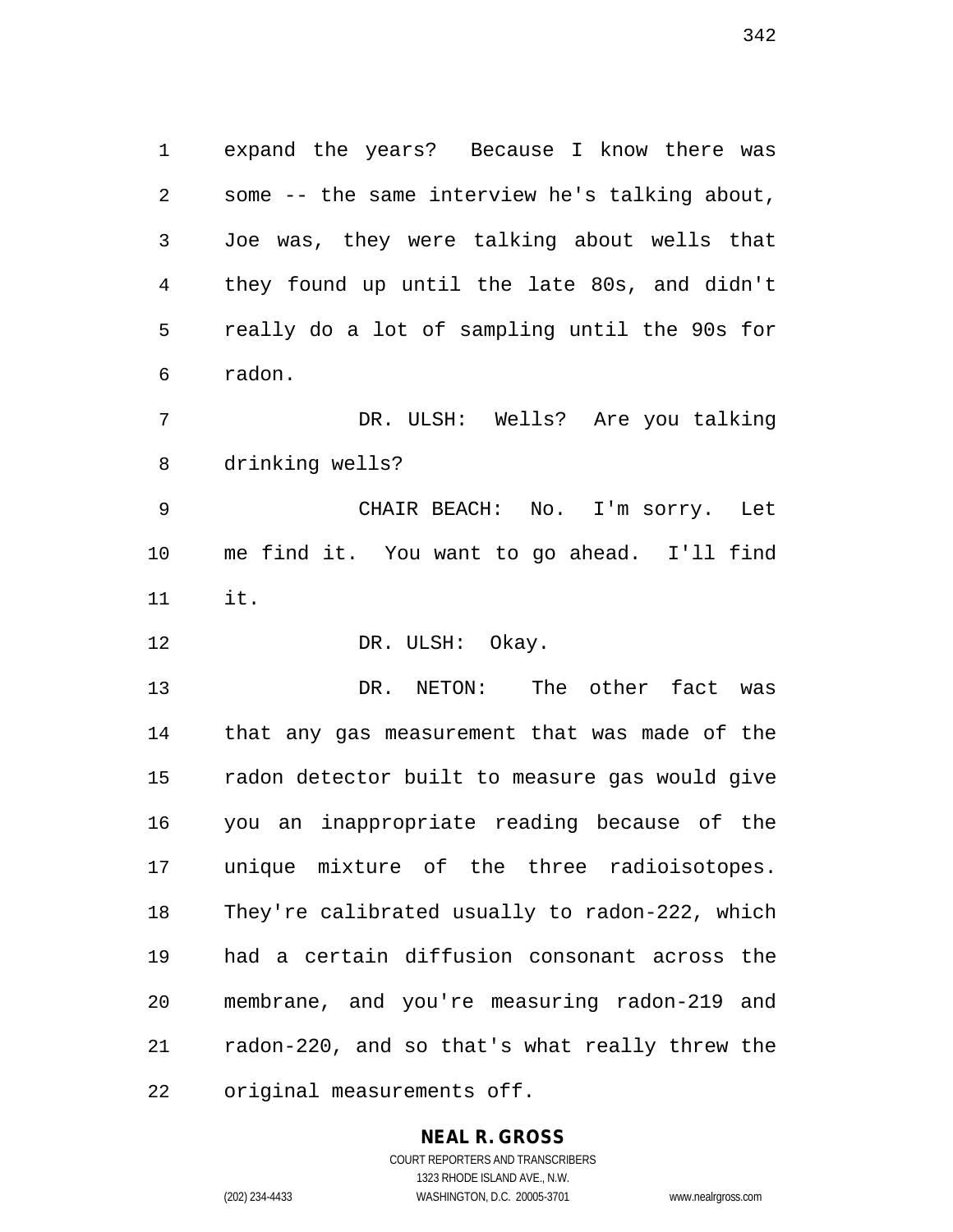They were measuring, I think, several hundred picocuries per liter, but not seeing any daughter activity. They were like, well, what's going on. There's a huge disequilibrium here, and it really was they were measuring these other radon gases. CHAIR BEACH: Oh, manholes. I'm sorry. Yes, they talked about down in the manholes. That's the same one. MR. FITZGERALD: That's the same analysis. CHAIR BEACH: Sorry. I thought it was a separate one. 14 DR. ULSH: So this may be a short discussion. I don't know. MR. FITZGERALD: No. I mean, I know where we're coming from. There are certainly uncertainties and the level of radon was such that we thought it was a concern. CHAIR BEACH: So at this point it's up to Department of Labor to give us -- MR. FITZGERALD: I'll let them

#### **NEAL R. GROSS**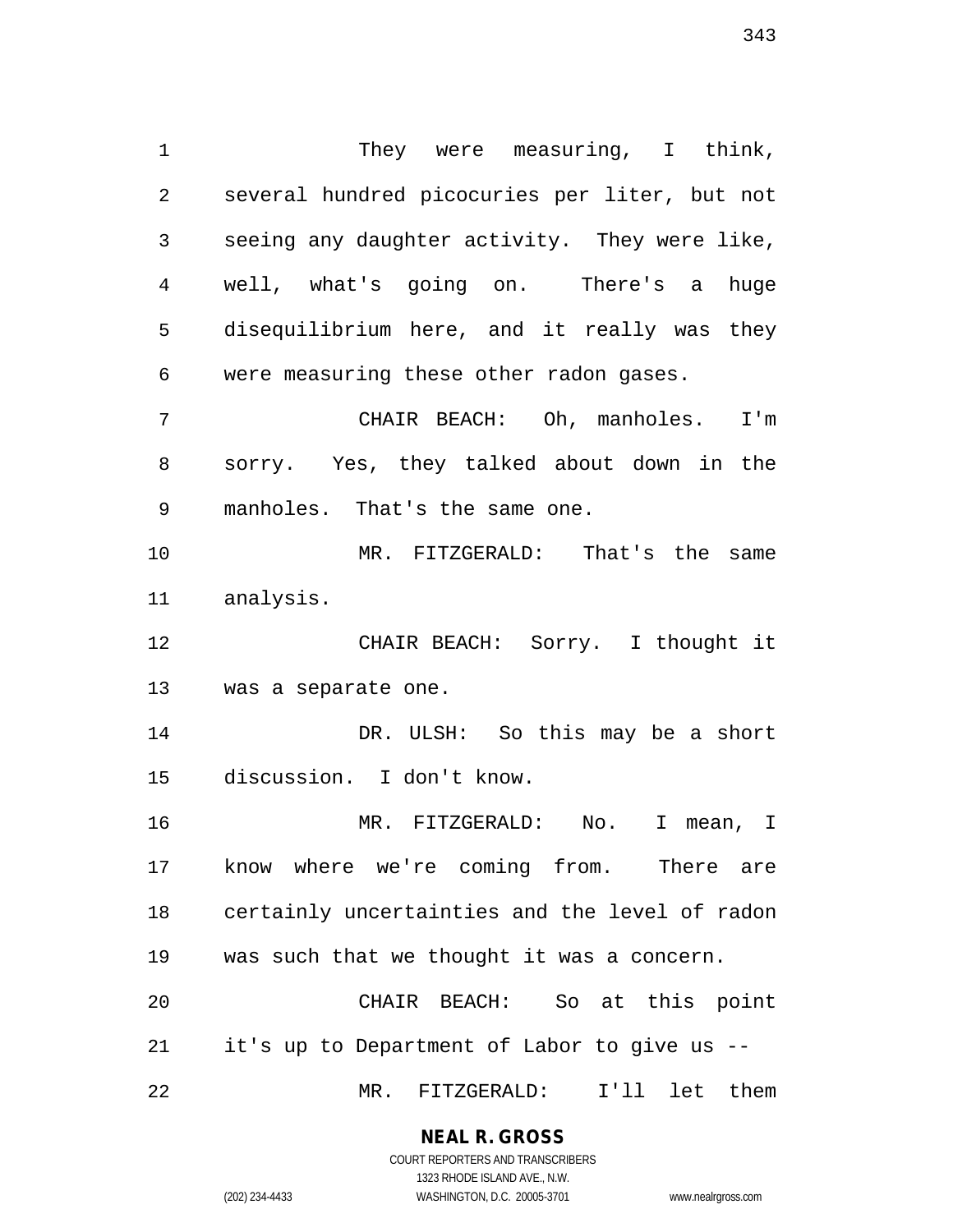speak to the process.

 DR. ULSH: No, we would have to revise our evaluation report to conclude this. We can't bound to an additional class. MEMBER ZIEMER: Were those buildings themselves restricted? In other words, can you define who had access to those buildings? DR. ULSH: Yes, they were tritium buildings. Paul, again, we're relying on if you went into those buildings, you -- MEMBER ZIEMER: If there was a record of it, you can tell which workers it would apply to. DR. ULSH: Well, basically, if you did not have tritium bioassay, you didn't go into those buildings because if you did, you gave tritium bioassay. CHAIR BEACH: What about maintenance workers? DR. ULSH: If maintenance workers went into our R/SW Building, they gave tritium

> **NEAL R. GROSS** COURT REPORTERS AND TRANSCRIBERS

1323 RHODE ISLAND AVE., N.W. (202) 234-4433 WASHINGTON, D.C. 20005-3701 www.nealrgross.com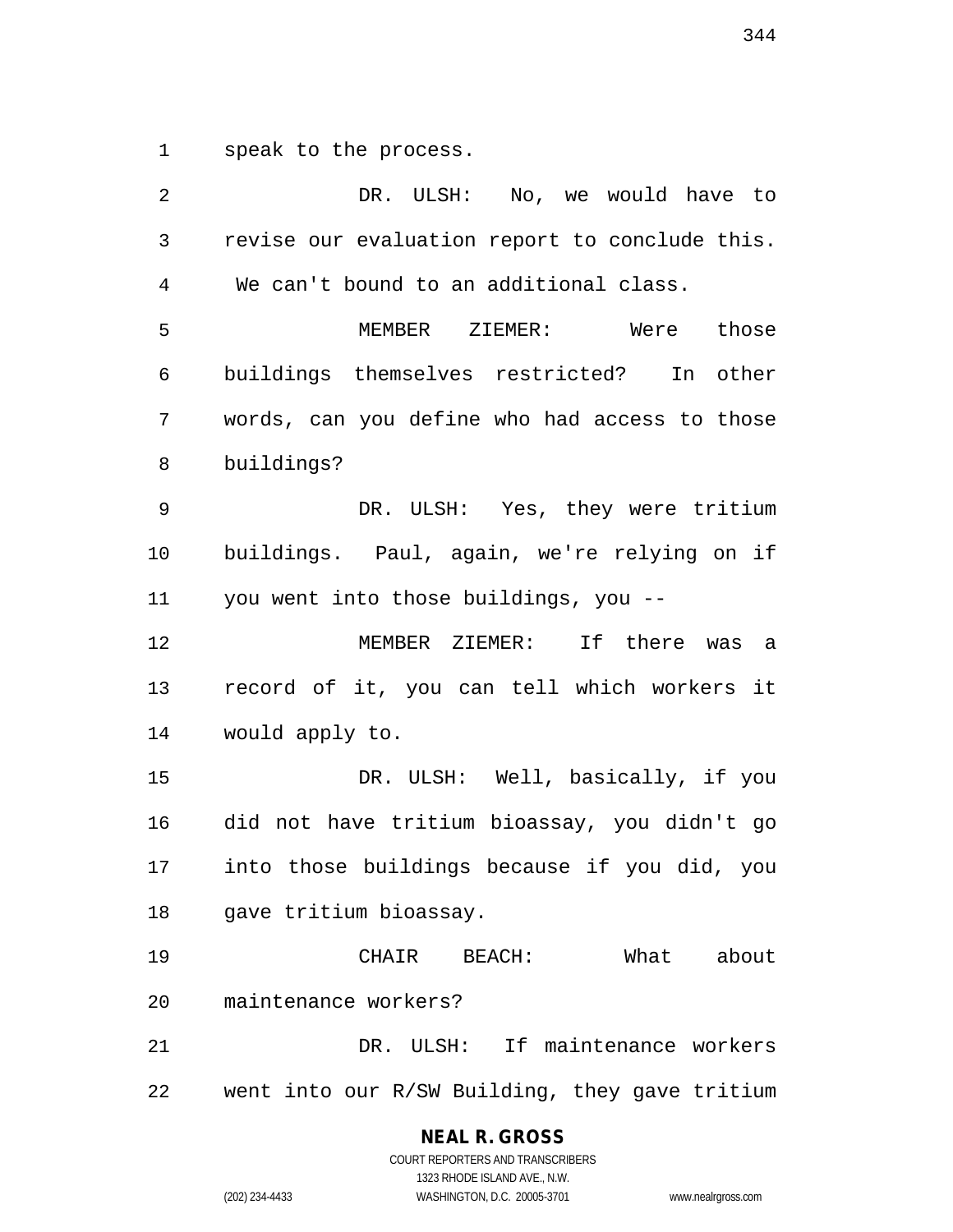bioassay.

 MS. ROBERTSON-DeMERS: I can tell you for a fact that I went into many rooms in R building and never submitted a tritium bioassay because I was in R Building. DR. ULSH: What years? MS. ROBERTSON-DeMERS: Nineties. MEMBER ZIEMER: Well, what's the implication of this? Anyone who got tritium 10 bioassay could have been in that building; is that what you're saying? DR. ULSH: Yes. MEMBER ZIEMER: And therefore, could have gotten high radon exposure. DR. NETON: Right. This would be a class, the 250-day requirement. MEMBER ZIEMER: Yes. I'm just trying to get a feel for who it applies to. That's a fairly large group. DR. ULSH: I can understand why you might not have had tritium bioassay in the 90s, because of DOE Order whatever it was that

#### **NEAL R. GROSS**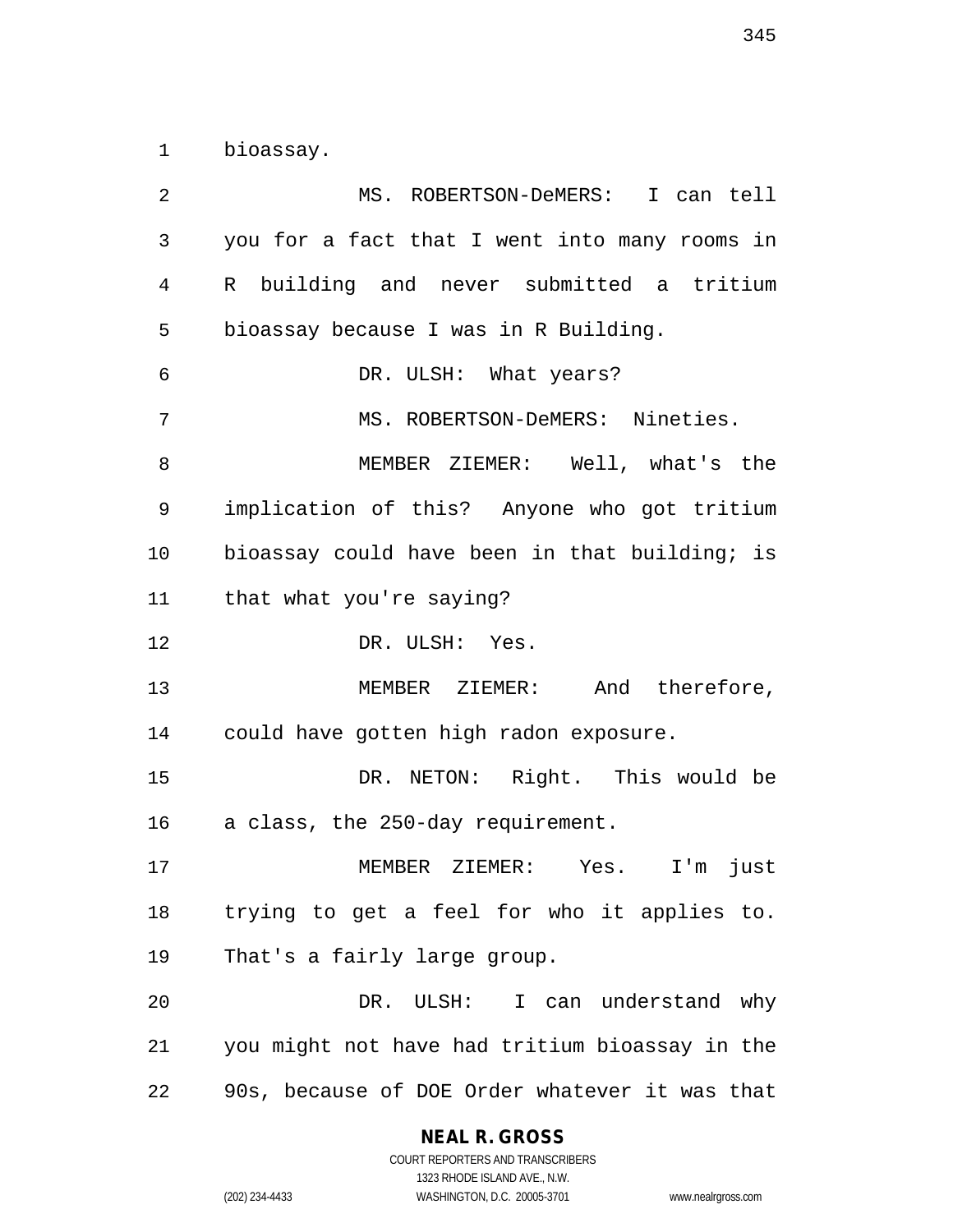was in place at the time.

2 DR. NETON: Eight thirty-five? DR. ULSH: Yes, that said, if you didn't have 100 millirem exposure potential, you didn't have to give a bioassay. But we're talking about 1959 to 1979, before that order was in effect. MR. FITZGERALD: Now, the only -- not to throw a fly in this fine ointment at this point -- you know, the 1980 venting, you know, you've read the same things that I've read. You know, it got much better, but as far as what I would call a decent survey of radon, that didn't happen until, I think, the early 90s. They did a DOE-wide survey, including a lot of these buildings, and one thing that I don't think has been nailed very well, I just sort of accept it on faith based on, you know, the memos I've read after they vented.

 They said, well, it went down appreciably, blah, blah, blah, blah, but you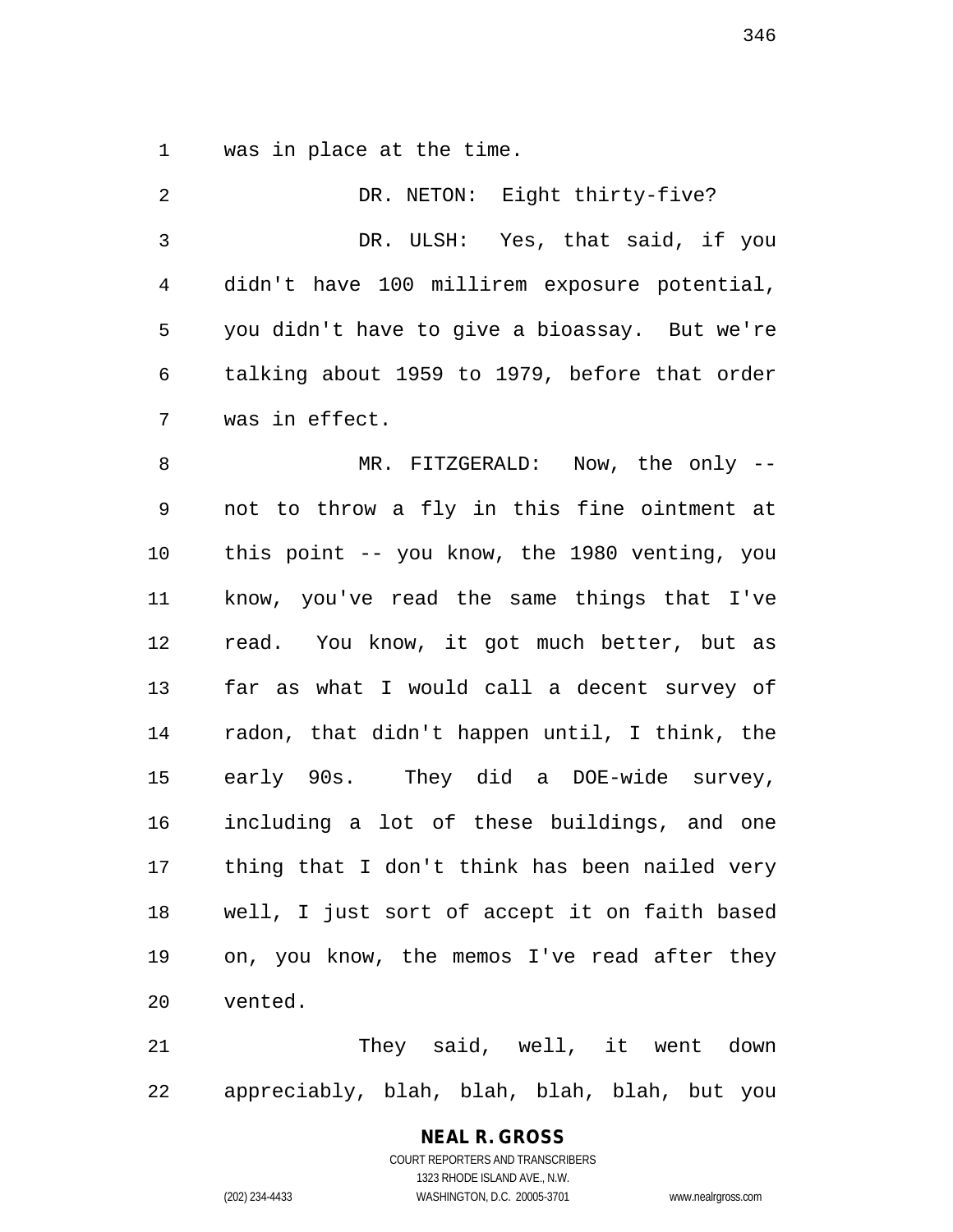didn't see what you would like to have seen, which is some subsequent surveys.

 There was one interviewee who I won't name who was a health physicist that, you know, said that, you know, there was just a lot of radon amount, a lot of, you know, I think it was attributed maybe wrongly to a local coal burning plant or inversions, but he said, you know, they have alarms going off a lot.

 So I guess the only thing that might be useful to do is the punctuation point in 1980. You know, even though there was a memo or two that said, hurrah, the problem is solved, in 1980, given the source term and the levels involved, you know, we certainly did not find any more documentation, but it would be probably helpful just to firm that up that there wasn't this unsubstantiated radon exposure occurring at levels that would pose a problem after '80.

I think we assume that's the case

**NEAL R. GROSS** COURT REPORTERS AND TRANSCRIBERS 1323 RHODE ISLAND AVE., N.W. (202) 234-4433 WASHINGTON, D.C. 20005-3701 www.nealrgross.com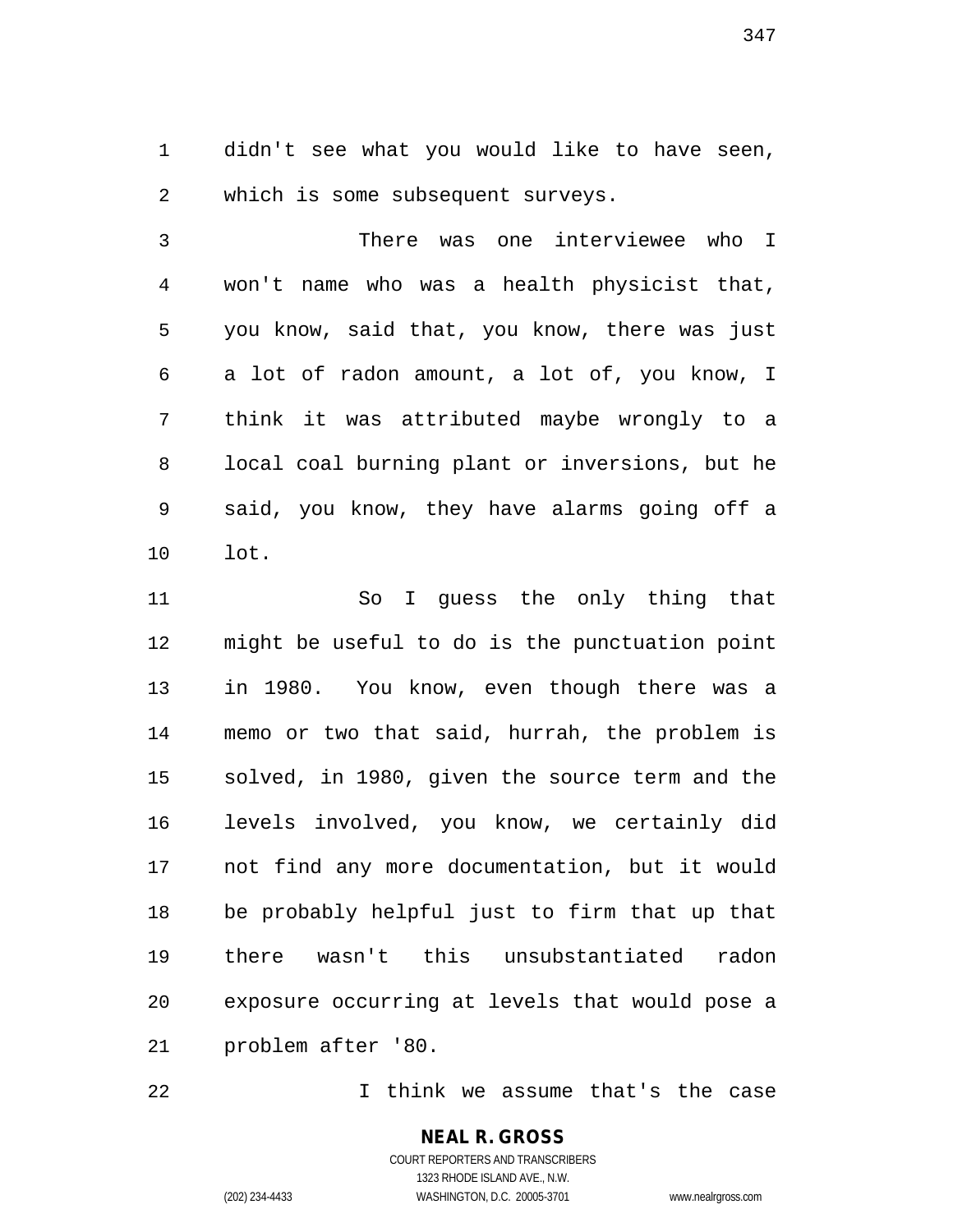because the memo suggested that made a big difference, but I'm not sure what a big difference translates into.

 DR. ULSH: Yes, I can't pull the exact dates off the top of my head, Joe, but I do remember that after they remediated, in other words, sealed, you know, the cracks and the holes and everything --

 DR. ULSH: -- put the stack in, they did go back and re-survey. I don't know what the levels they measured were, but I have the same recollection that you do, that they concluded that, okay, problem fixed.

MR. FITZGERALD: The cracks.

 MR. FITZGERALD: Right. You probably would want to -- you just, given where we are at this point, that would be the only question I'd have.

 DR. NETON: You also have that radon cup data that was taken in the 90s that you mentioned, and I don't know how widely distributed those cups were in Mound, but I

# **NEAL R. GROSS**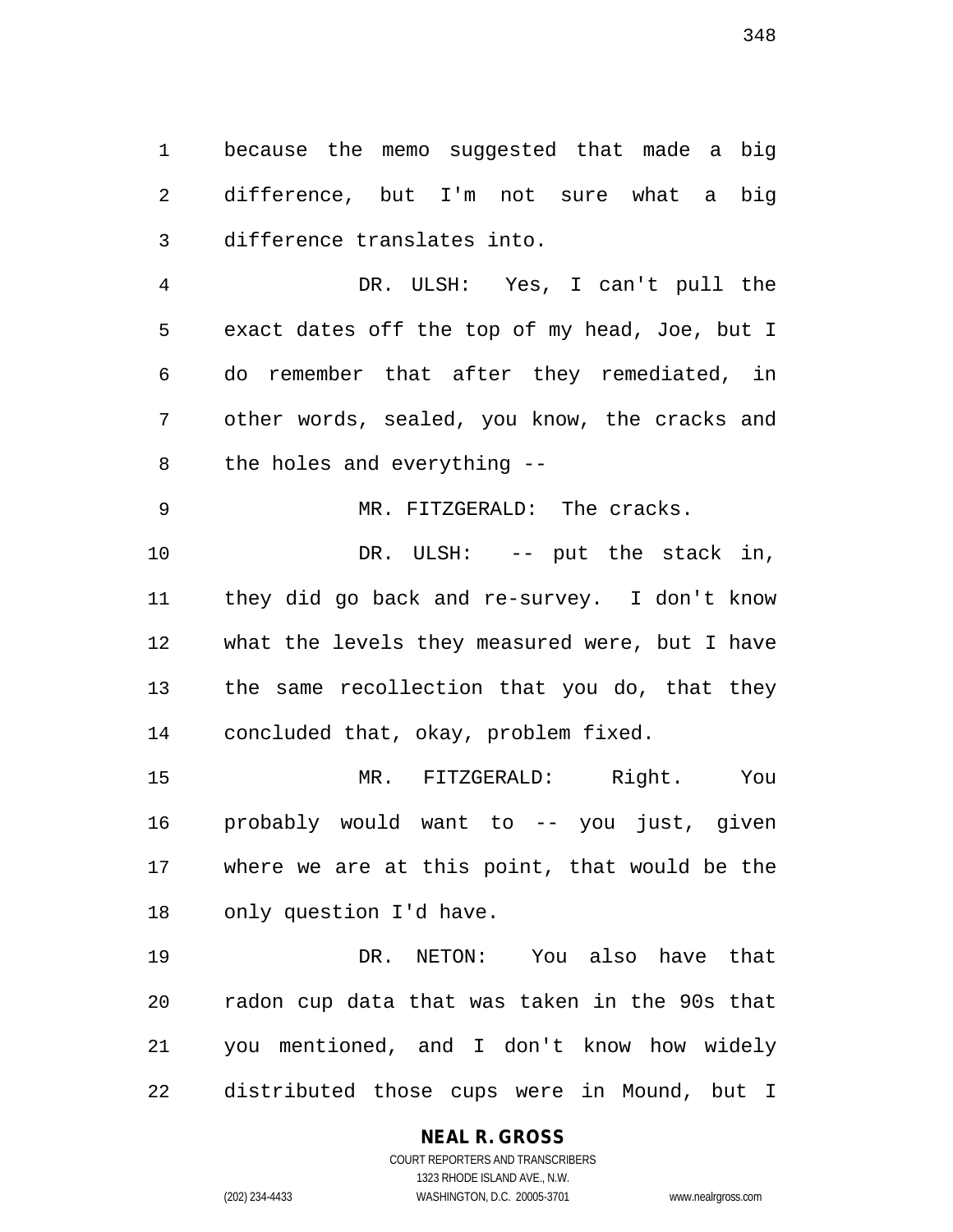know at Fernald they were -- what the numbers of the public buildings were. So there might be some SW cup data that was taken in 1990. MEMBER ZIEMER: But the surveys made after the remediation, they had taken care of the issues on correctly characterizing the equilibrium factors in the mix. I mean, how -- do we have a reliable survey after the remediation that will give you confidence that that's the cutoff? DR. NETON: Well, I think the radon levels went down dramatically. 13 MEMBER ZIEMER: Okay. DR. NETON: The radon levels that were measured themselves were an overstatement of the radon-222 because they were responding to the whole three gases. 18 MEMBER ZIEMER: Right. DR. NETON: And so they went down by I forget how much, but it was -- MEMBER ZIEMER: It should be orders of magnitude I would think, yes.

> **NEAL R. GROSS** COURT REPORTERS AND TRANSCRIBERS

1323 RHODE ISLAND AVE., N.W. (202) 234-4433 WASHINGTON, D.C. 20005-3701 www.nealrgross.com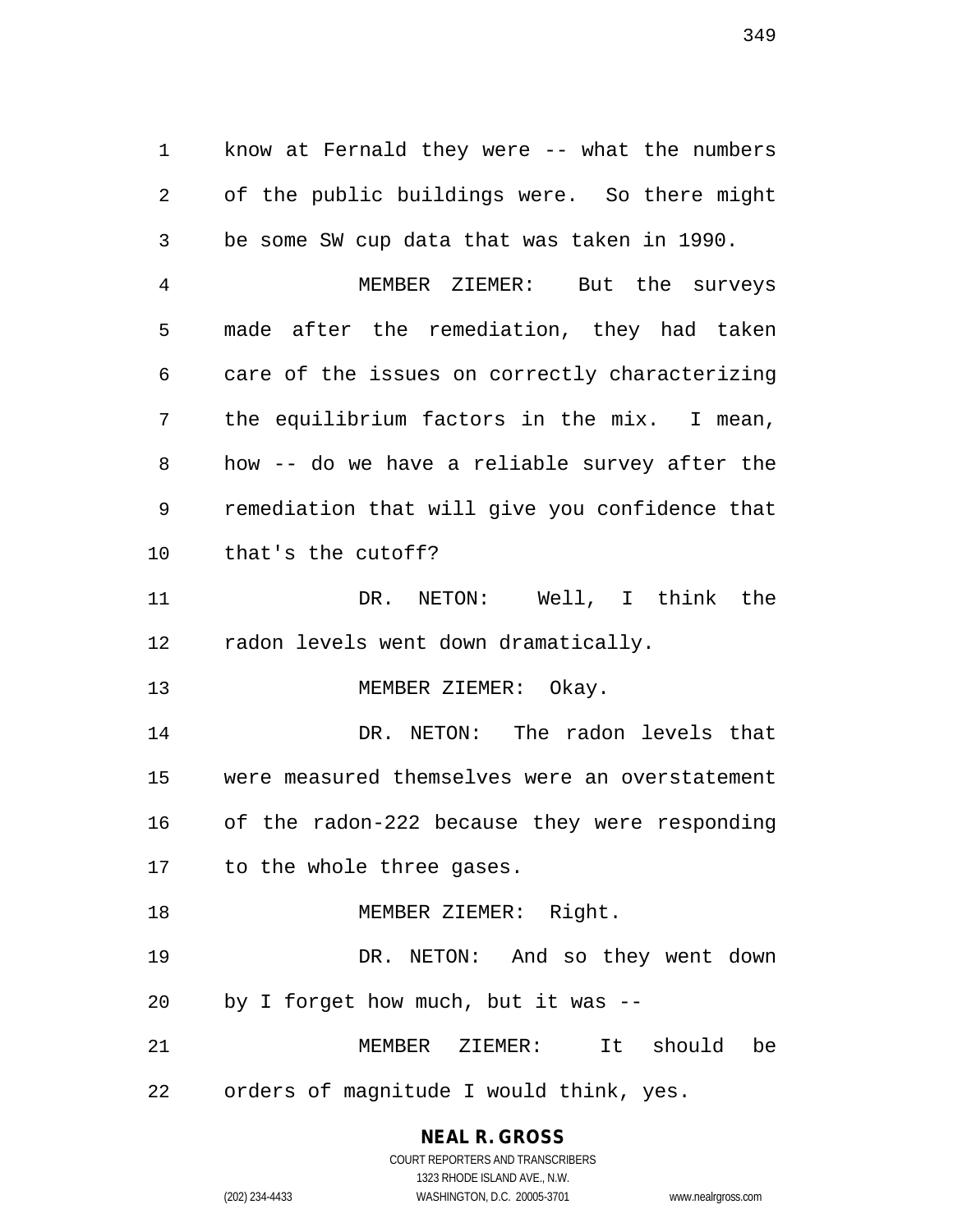DR. NETON: Order of magnitude. So it was certainly much better.

 MR. FITZGERALD: But you know, in terms of the additional dose, was it good enough to not give you a problem? I don't know because we didn't go any further and neither, I think, did Brant. So that would be the only question. If you were going to drive a stake in 1980, that would probably be the only question.

 MS. ROBERTSON-DeMERS: I can help you guys out with about 1994 forward in our samples about initial counts and decay counts. So if you needed to get a concentration.

 MEMBER ZIEMER: Yes, but you still have 1980 as, I guess, the cutoff point for a proposed class, right? And you're talking about 94.

 MS. ROBERTSON-DeMERS: Yes, I'm 20 just eliminating those years.

 MR. FITZGERALD: Brant, we have the same recollection, that really what 1980

> **NEAL R. GROSS** COURT REPORTERS AND TRANSCRIBERS 1323 RHODE ISLAND AVE., N.W. (202) 234-4433 WASHINGTON, D.C. 20005-3701 www.nealrgross.com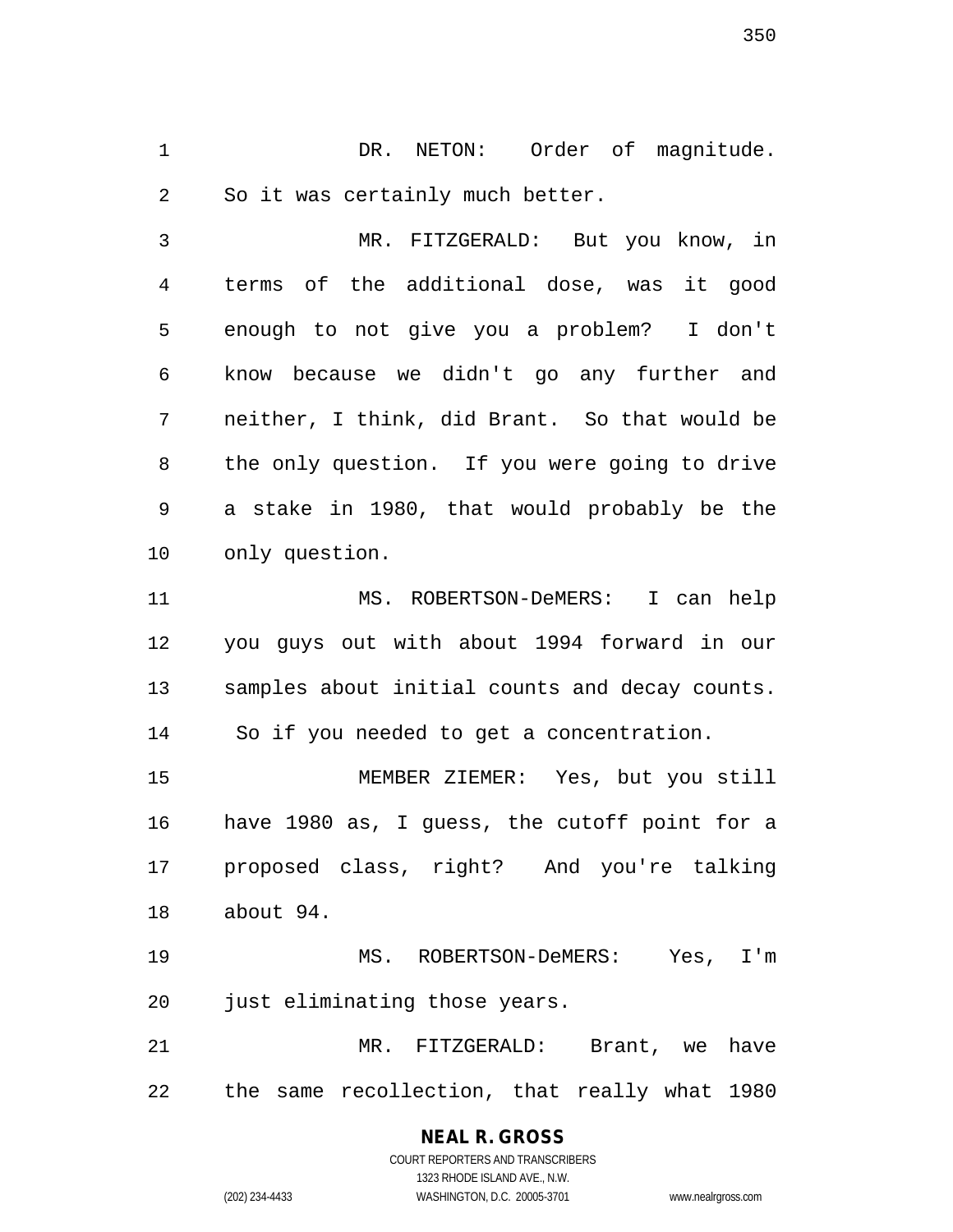represented based on the memos we read and the measurements they took, and again, I think the measurements were no less primitive than the original ones they took to find the problem. So the only question is can one have confidence that it wasn't residual issues beyond 80. That's all.

8 DR. NETON: They eventually did take working level measurements, which was specific for the progeny of radon-222. I hadn't read those in a while.

 DR. ULSH: And another piece of information, it doesn't definitively answer the question, but the same person who investigated this incident then became the head of a radon group at Mound, and it was based at Mound, but they studied radon throughout the DOE complex and even other places, too.

 MEMBER CLAWSON: He's still doing it.

DR. ULSH: Yes, even from coal

# **NEAL R. GROSS**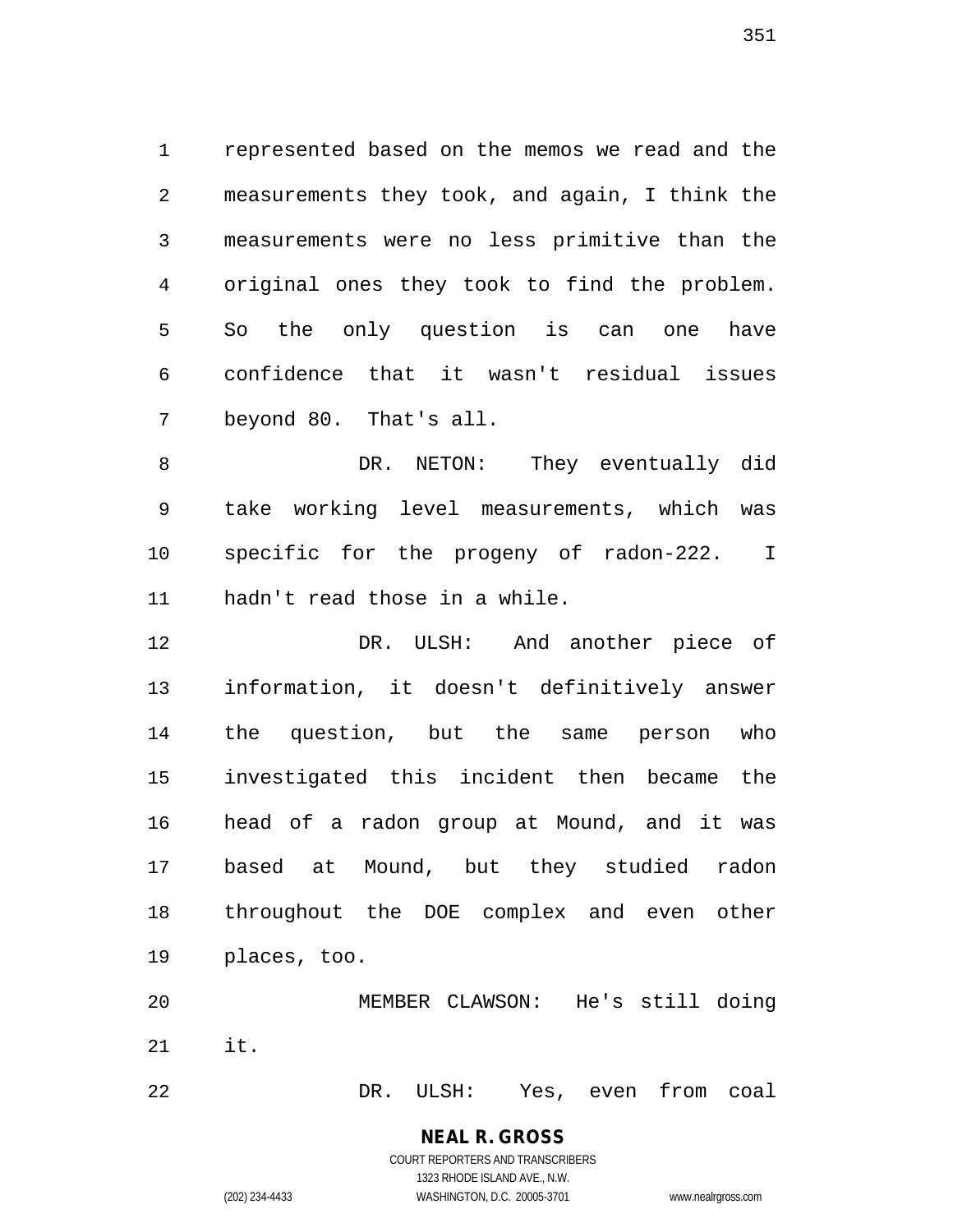plants.

 MEMBER CLAWSON: And he's been interviewed. DR. ULSH: Well, by both of us. MR. FITZGERALD: And I think it may be a matter of going back and just making sure that, you know, that's still the truncation point, and that's a clean truncation point. You know, again, I remember it being said that way. CHAIR BEACH: And I don't know the process on that. Jim, will you come back to us and tell us what you've decided or will it go straight to Labor? MR. KATZ: No, no, no, it will come to the Board. CHAIR BEACH: Well, no, I meant -- 18 go ahead. DR. NETON: See, we have an SEC Evaluation Report on the table, correct?

would have to amend the SEC Evaluation Report

That's what we're discussing here. So we

#### **NEAL R. GROSS**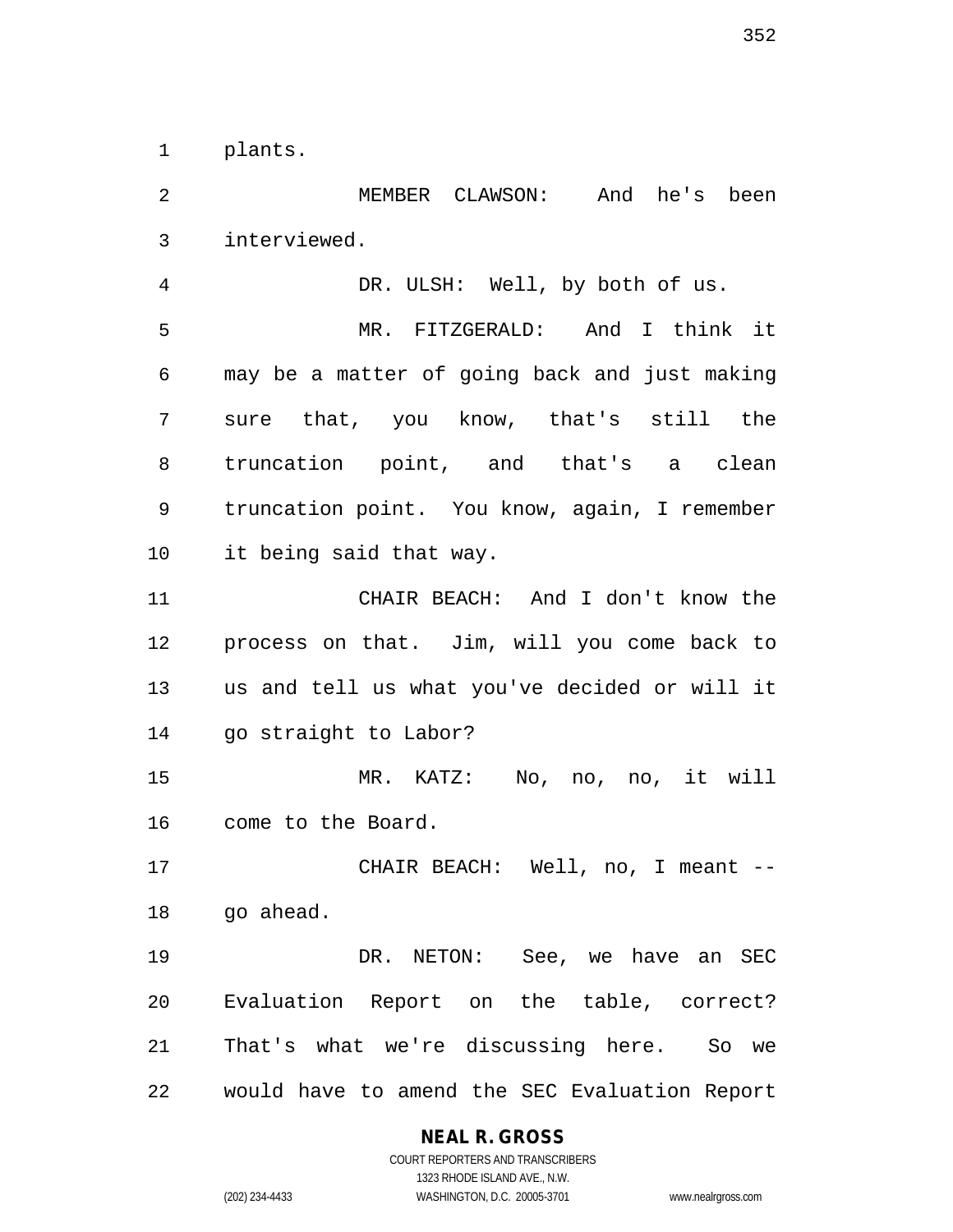to include this class. Since the Board hasn't heretofore voted on that, I think we can just issued an amended report, but I guess a decision has to be made as to whether it would be more expeditious to like finish all of the debate on Mound and then issue one report or just issue this amendment to get that on the table and then move forward from there. I don't know how. MR. HINNEFELD: I think we'll need 11 to have that discussion internally. CHAIR BEACH: Well, I was just curious about how that all would work, if it would come back to us because I wasn't sure. MEMBER ZIEMER: Could you clarify for me, Brant? At some point this survey was done. That was when they discovered the tunnel or when was the initial survey that led to the concern? DR. ULSH: That happened in 1979 when this particular individual went for a

whole body count.

#### **NEAL R. GROSS**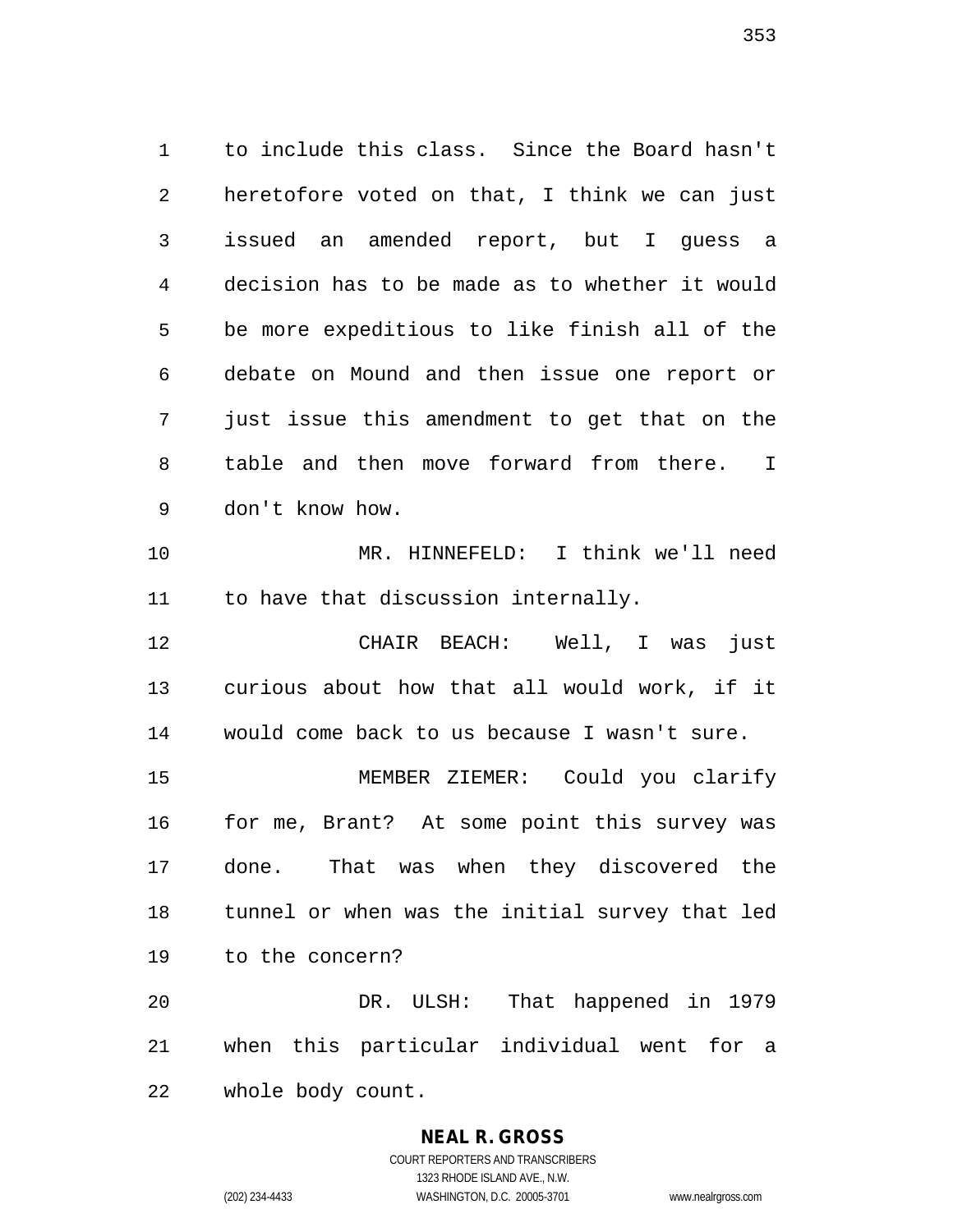MEMBER ZIEMER: Okay. It's sort of like the watchers thing.

DR. ULSH: Exactly.

 MEMBER ZIEMER: Where did it come from?

 Okay. So they went back and surveyed the room, but you indicated an inadequacy in that survey and some uncertainties, but were those uncertainties so bad that you can't use that data? Because we're dealing with uncertainties all the time. It's more than just the characterization of the levels at that point because who knows what they were for 20 years

as part of that, I suppose.

 DR. NETON: That's part of it. First you have basically one measurement or a series of measurements taken over a very short period of time in 1979. That's the only thing you had to hang your hat on, and then there's technical issues with the relative contribution of three different isotopes of

#### **NEAL R. GROSS**

COURT REPORTERS AND TRANSCRIBERS 1323 RHODE ISLAND AVE., N.W. (202) 234-4433 WASHINGTON, D.C. 20005-3701 www.nealrgross.com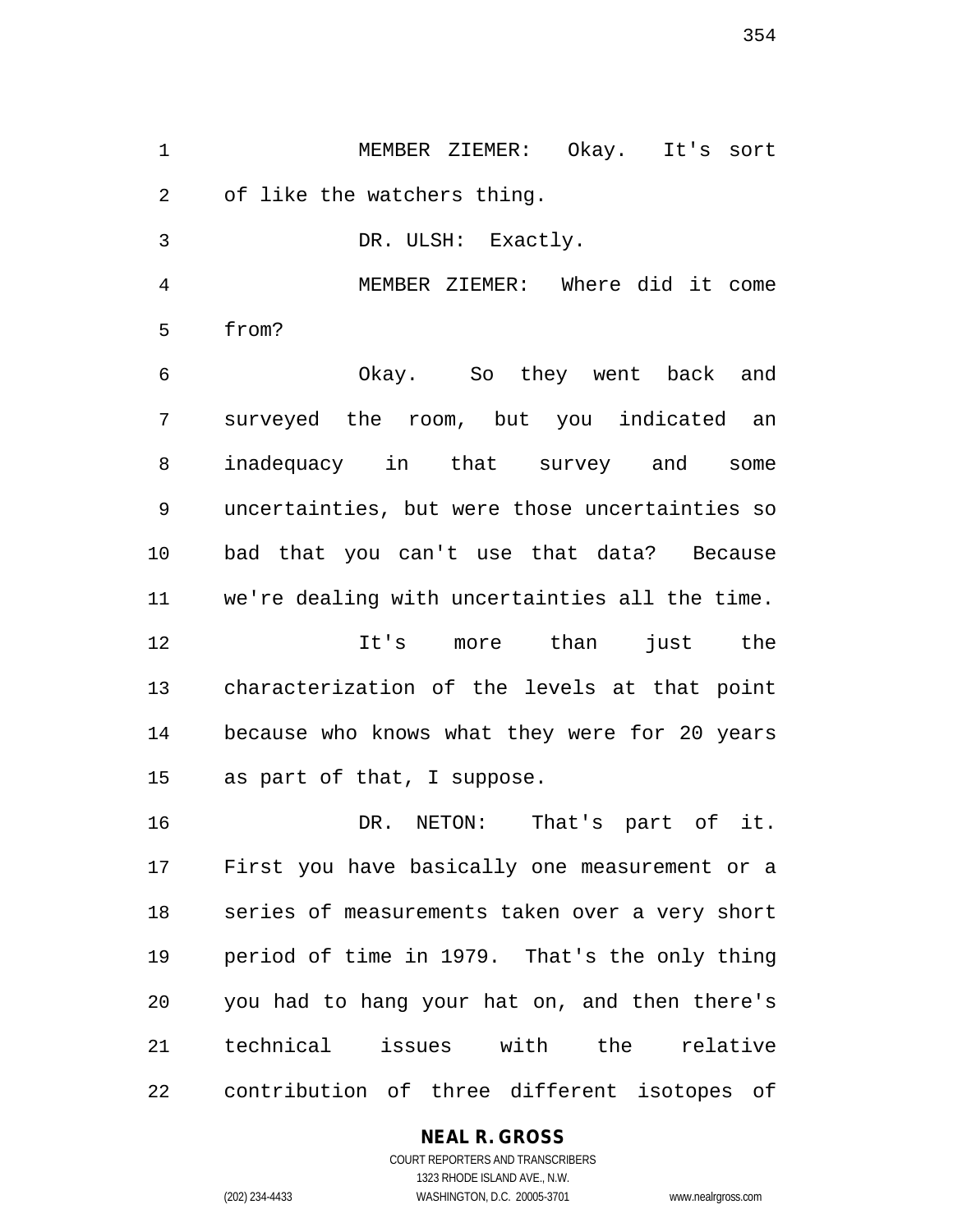radon. They went into the tunnel as Brant said and pulled a sample, but they had to pull it through this Tygon Tubing.

 So trying to come up with this equilibrium, the equilibrium of the different radon isotopes, and there's documentation that says, well, we probably had some wall losses in tubing and we don't know. It was pretty hard to decipher.

10 100 I looked at this thing for  $-$  MEMBER ZIEMER: Well, I was trying to get a feel. I mean, those kind of problems we do deal with.

14 DR. NETON: We do.

 MEMBER ZIEMER: But it's more than 16 just that. It's the fact that you have 20 years. We know radon values bounce all over 18 the place by orders of magnitude.

19 DR. NETON: Exactly.

 MEMBER ZIEMER: You'd like to have it extended through the -- actually you'd like a whole integrated year and so on, but I'm

**NEAL R. GROSS**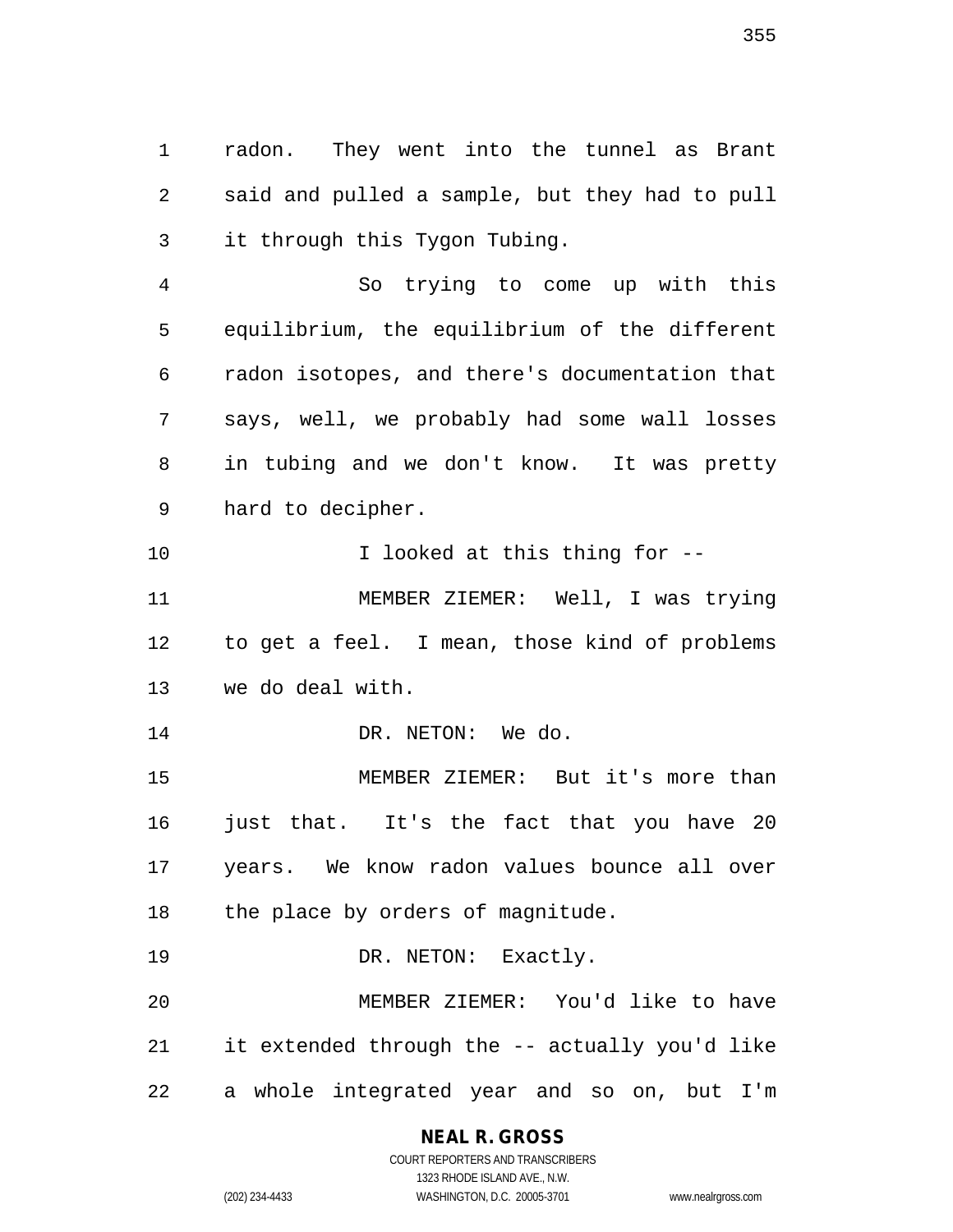sort of pressing. You guys are sufficiently convinced that you can't bound what the doses would have been, you know, integrated over a year based on samples and knowing how radon -- I mean, there's all kinds of data in the literature about how radon fluctuates, and you could take the worst kind of fluctuation.

 I'm just trying for us to make sure that we --

 DR. ULSH: There are a lot of uncertainties associated with the measurements that were taken in 1979 which was described.

13 MEMBER ZIEMER: Right.

 DR. ULSH: But even if you took them at face value and said, these are golden. These are great, the problem is -- and even this researcher admitted this or investigator -- that for that particular guy sitting at that desk it would be difficult to estimate, put an upper bound on his lung dose because we don't know how long he was exposed to it.

And like Jim said, if you go back

**NEAL R. GROSS**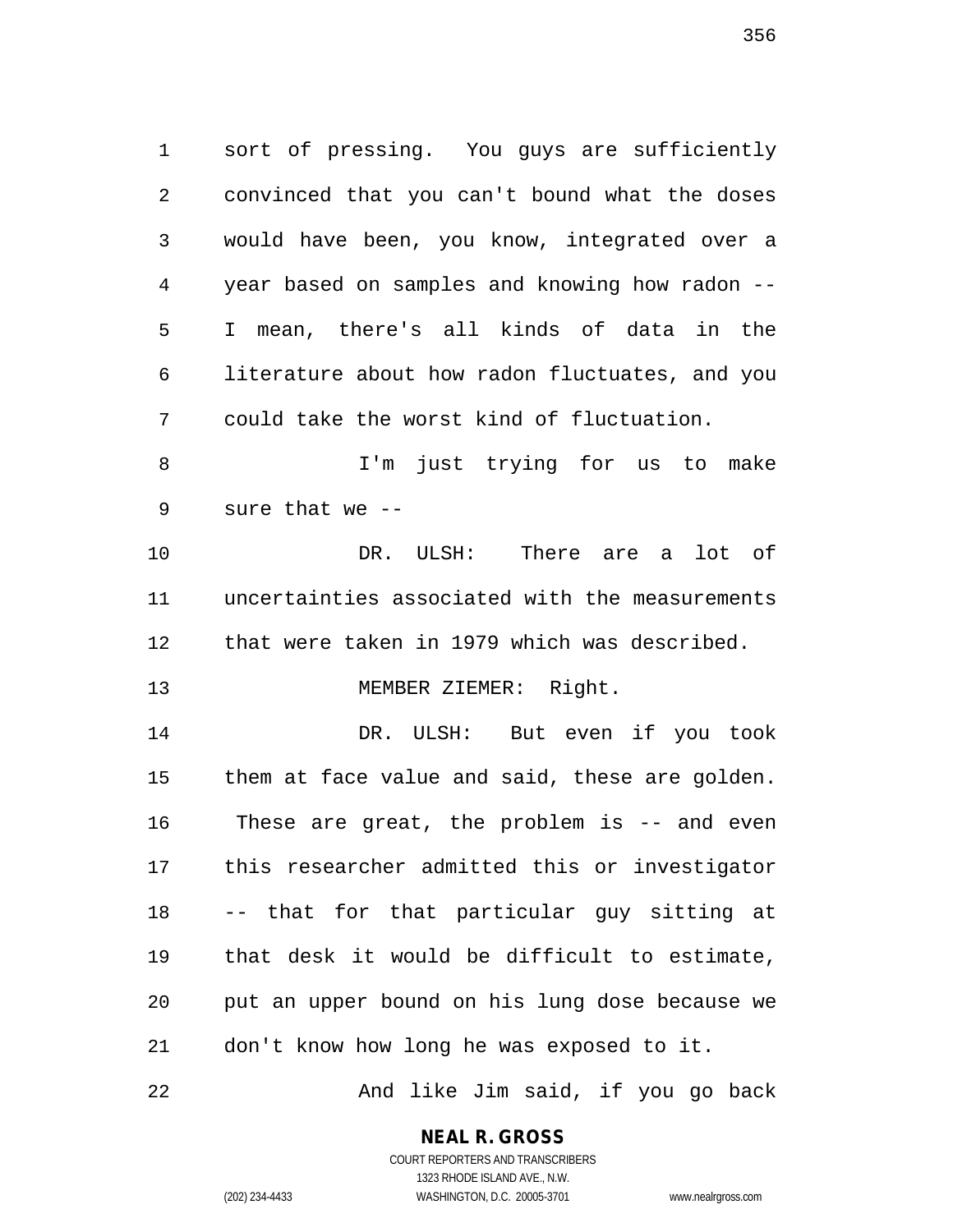20 years and decay correct for what was it, thoron? I mean, you get and I think Don said like 18,000 rem.

 MR. STEWART: Yes, that's to the --

 DR. ULSH: I think we might have a lot of spirited discussions about what sufficiently accurate is and what a plausible upper bound is, but I think that that clearly exceeds it.

 DR. NETON: You've got this sort of age old issue with radon. Is the building ventilation rates over time going back 20 years and was that hole there recently or was there other holes and bigger holes.

 Given this 100,000 picocuries per liter source term directly underneath this room or this building, we found that it's just too uncertain to be able to assign not only the dose of this particular individual, but anyone else that frequented that office or other area, where there might have been holes.

#### **NEAL R. GROSS**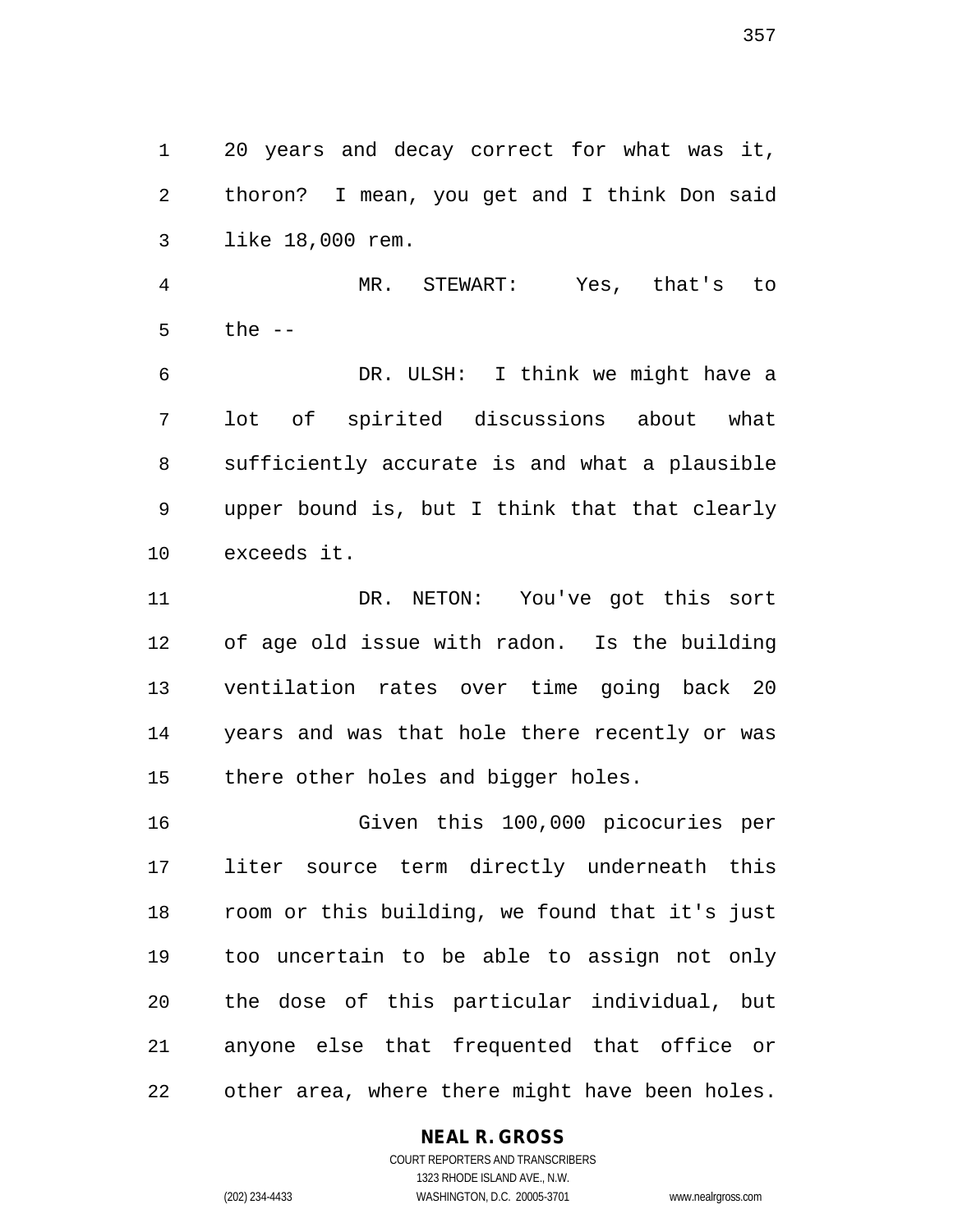It's hard to say.

 On face value, the original measure might think -- the highest I saw was 200 picocuries per liter, but there's an uncertain mixture of the three different isotopes, and I'm not even sure that 200 was valid because it was sort of a EPERM type detector. It was calibrated for radon-222. So how much radon-219 could have been there, that's what caused the original alarm in his mind, was that 200 picocuries but I'm seeing no progeny for radon-222, almost none. So where is this gas coming from? Well, we've got some sort of unquantified concentration of thoron and actinon in there. So it gets to be quite a messy problem. DR. ULSH: And the frustrating thing is that we're really talking about lung and respiratory tract doses primarily. We're

 talking about a guy who's not even a claimant at this point in time, and furthermore, even

#### **NEAL R. GROSS**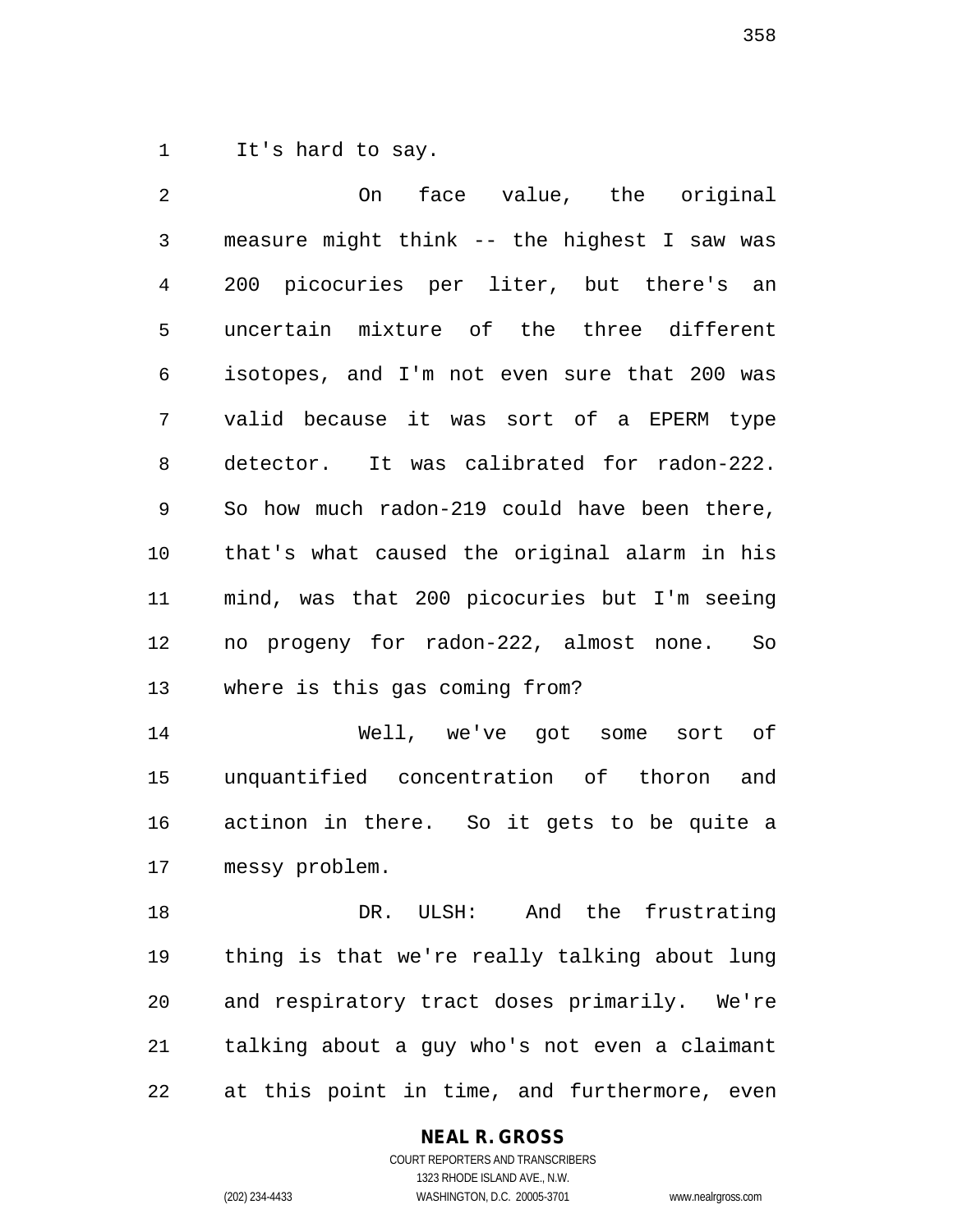if he was, plutonium missed dose would probably be sufficient to compensate him, but there's no remedy available to us for that, to address those things.

 MEMBER ZIEMER: Were there other measurements made in the rest of the building at that time? I mean, you're sort of assuming.

 DR. ULSH: If there were, I'm not aware of them, but I can't say there weren't. DR. NETON: Well, we're not assuming is there's a problem throughout the entire building. I think originally, as Brant said, in discussions with Department of Labor, if it was even only that one room, they wouldn't be able to administer a class based on a one-room class definition. 18 MEMBER ZIEMER: Well, I mean --

 DR. NETON: I mean, you could define it that way, but --

 MEMBER ZIEMER: You could define it that way and say you have to be in that

> **NEAL R. GROSS** COURT REPORTERS AND TRANSCRIBERS

1323 RHODE ISLAND AVE., N.W. (202) 234-4433 WASHINGTON, D.C. 20005-3701 www.nealrgross.com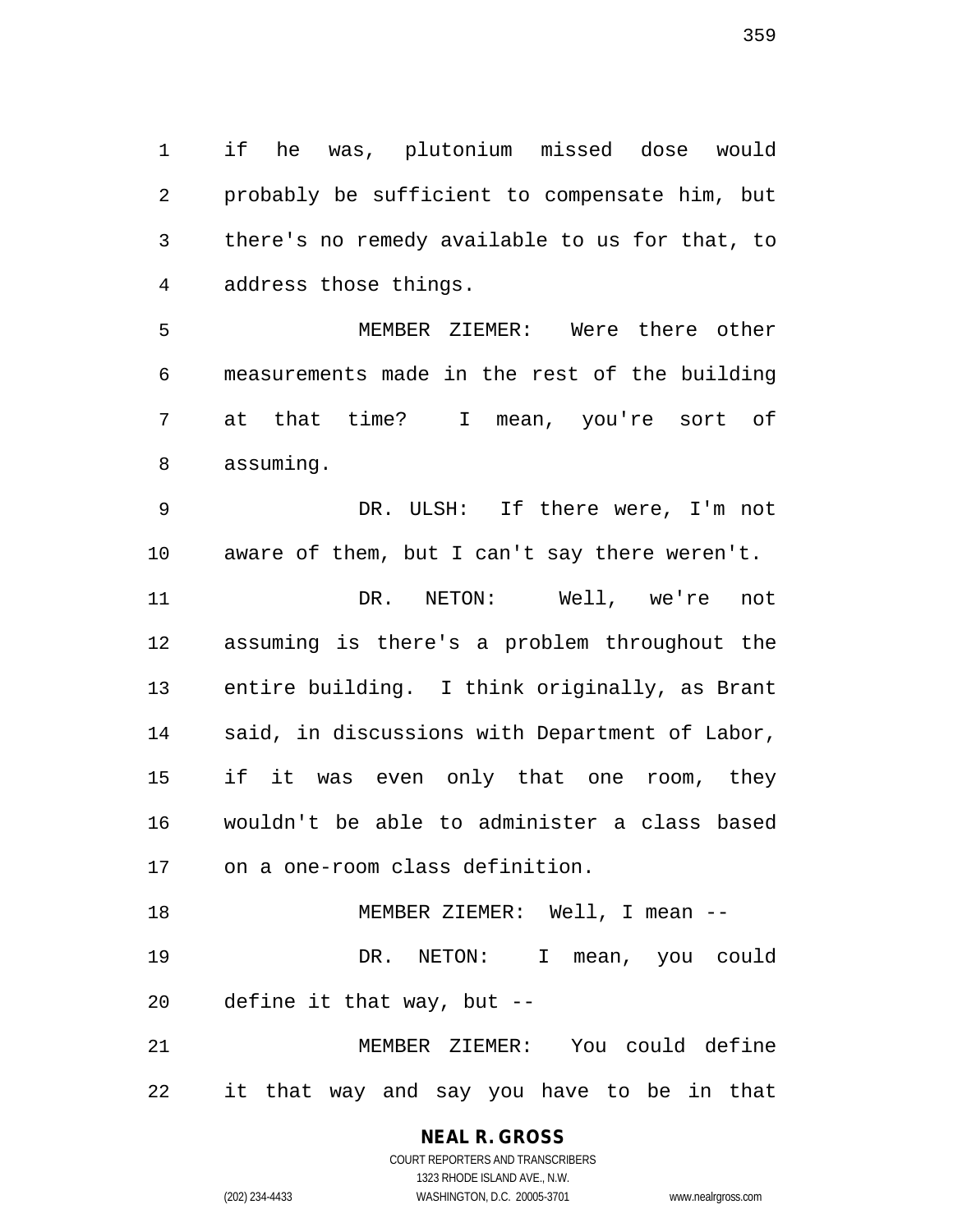room 250 days a year.

2 DR. NETON: That's true, yes. MEMBER ZIEMER: I mean, someone casually going into an area like that, it's -- DR. ULSH: It's another point of frustration. MEMBER ZIEMER: I know. MEMBER CLAWSON: You said this was a hole they cut in it? I understood it was a crack in the floor. DR. ULSH: Don, do you have any insight on that? I thought it was a square hole. MR. STEWART: I don't remember whether it was -- MEMBER CLAWSON: Well, in the interview that we had with this individual, he said that the person came back with this and so they went in there to check this, and it was an actual crack in the concrete, was what I remember. DR. ULSH: Could have been.

**NEAL R. GROSS**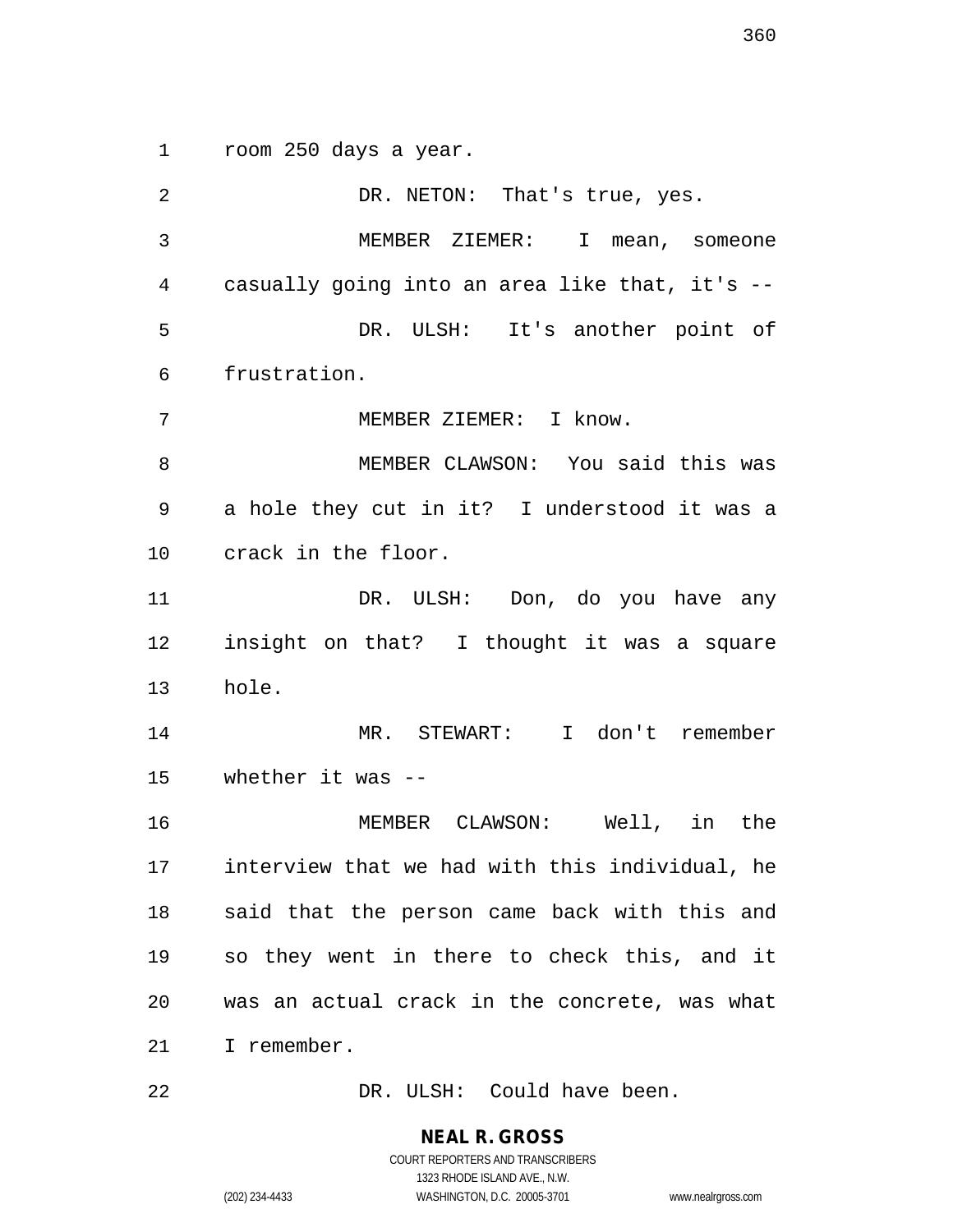MEMBER CLAWSON: And he put it down that this is where he got all of this from. We asked him the same thing about his instrumentation and stuff. He says, you know, this was very crude. We're just starting out everything else like that.

 When you were saying this hole, that's what I was wondering because as one of the things about these facilities that I understood, it was that they were kind of stacked one on top of another, kind of -- how could I politely put this? -- they were kind of put together in a hasty way.

 The issue that came up was that there was lots -- the way that the facility was built, that there ended up to be several cracks, and this is what pushed them into actually opening up the end of that and putting the tunnel on there, because it made a perfect breeding ground for radon and everything else like that.

DR. ULSH: Could very well be,

**NEAL R. GROSS** COURT REPORTERS AND TRANSCRIBERS 1323 RHODE ISLAND AVE., N.W. (202) 234-4433 WASHINGTON, D.C. 20005-3701 www.nealrgross.com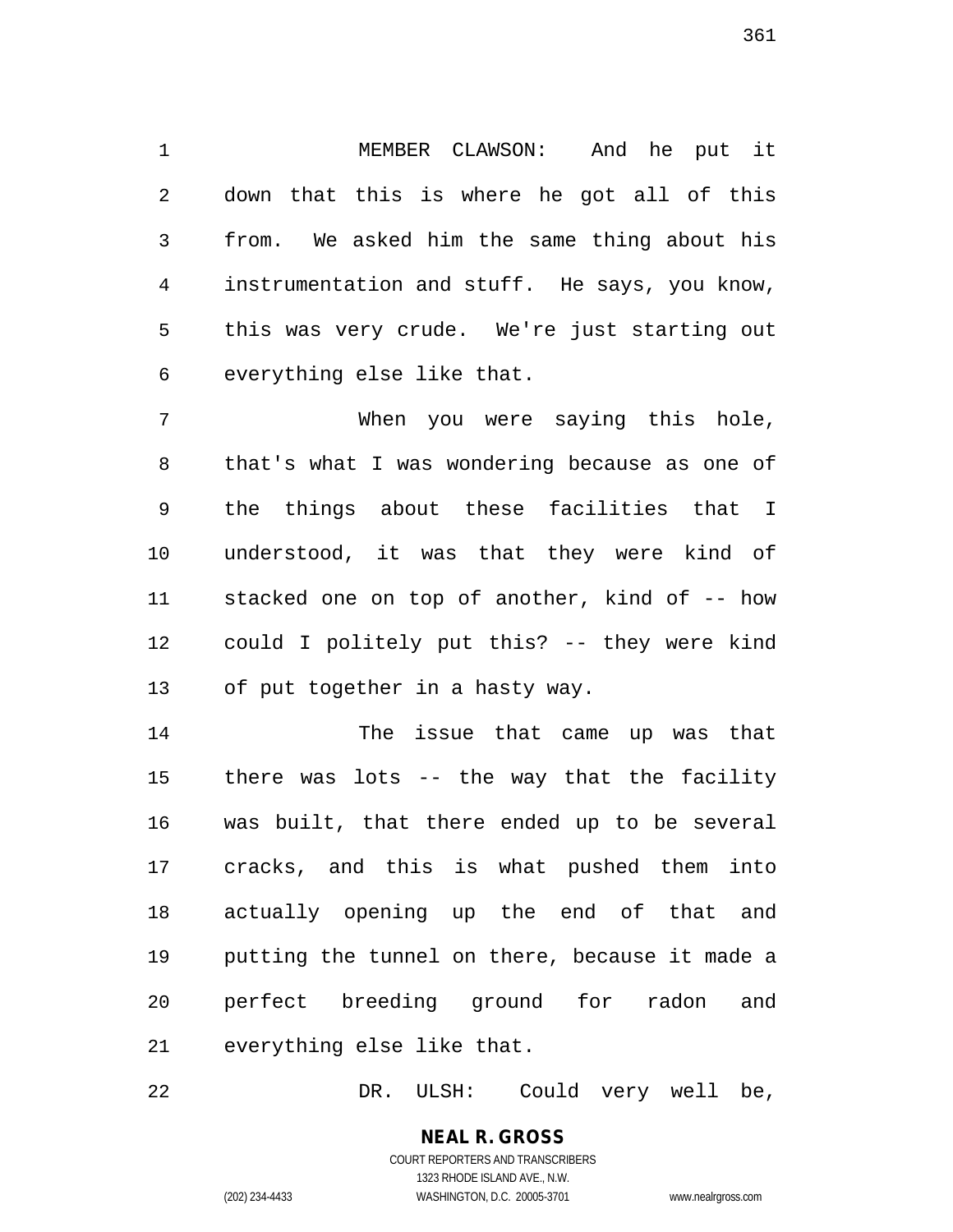Brad. I can't tell you if it was a square hole why it was there. It could have been a crack. I don't know.

 I do remember when they discussed the remediation that they talked about ceilings and cracks. So maybe that's the case.

8 MEMBER CLAWSON: Right. Well, this pushed them over the edge, and there were several other cracks, but what they wanted to do was get to the root of the problem. What was it? And that's when they found the passageway underneath it, and they had sealed off both ends.

 So by venting it, you're -- you know, years earlier they had vented it, and that took care of the issue of being able to move that, plus sealing up the holes.

 CHAIR BEACH: Okay. Is there any other discussion? There's nothing really for us to do at this point for radon.

Tomorrow I'd like to propose that

## **NEAL R. GROSS**

COURT REPORTERS AND TRANSCRIBERS 1323 RHODE ISLAND AVE., N.W. (202) 234-4433 WASHINGTON, D.C. 20005-3701 www.nealrgross.com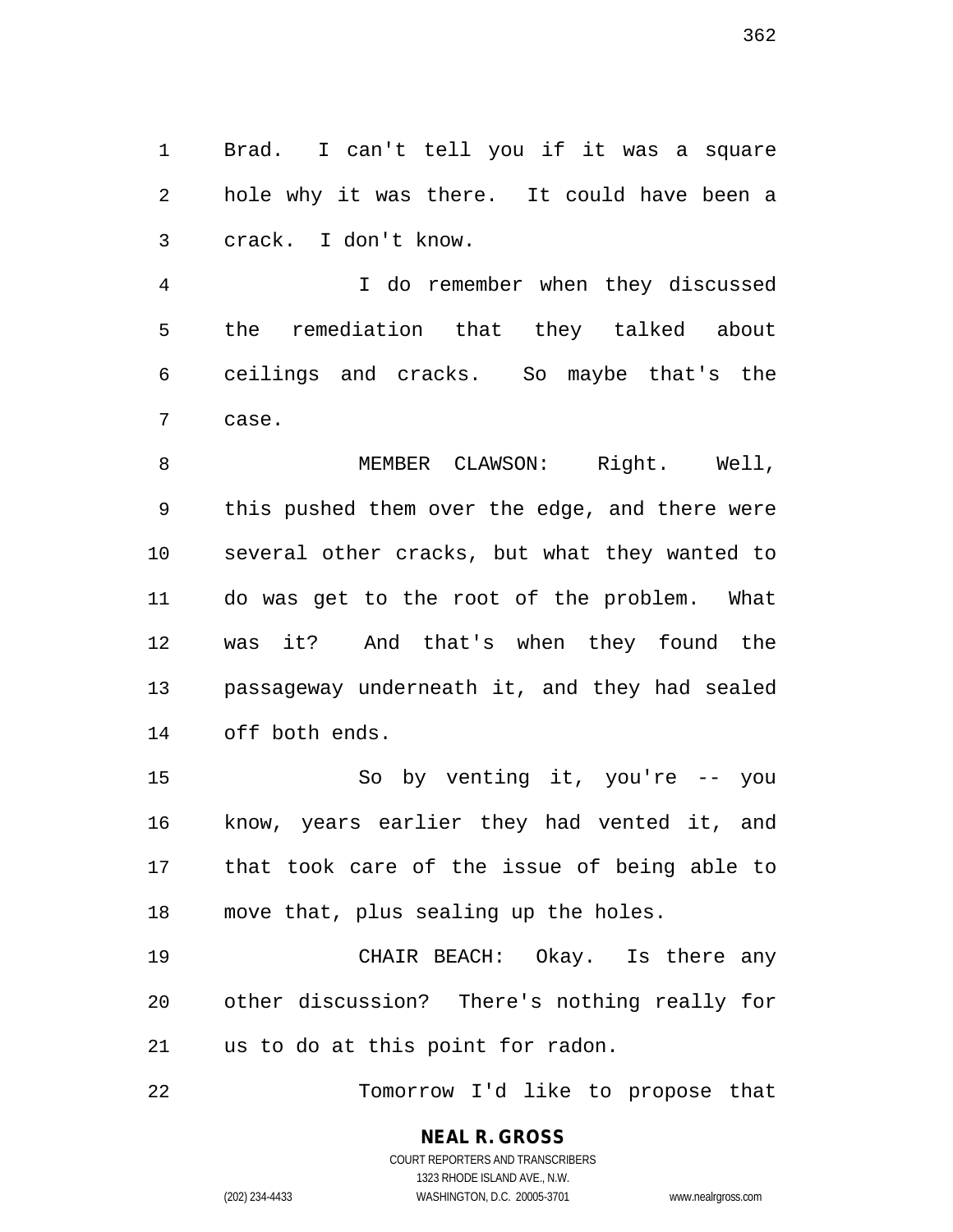we move data adequacy and completeness to the first thing in the morning, unless there is some reason to start with high-fired based on other schedules. DR. ULSH: I don't have an issue with it. CHAIR BEACH: So we'll just start with the last one first thing in the morning, 9:30. MR. KATZ: Okay. Are we adjourned? 12 CHAIR BEACH: We're adjourned. (Whereupon, the above-entitled matter went off the record at 4:52 p.m.)